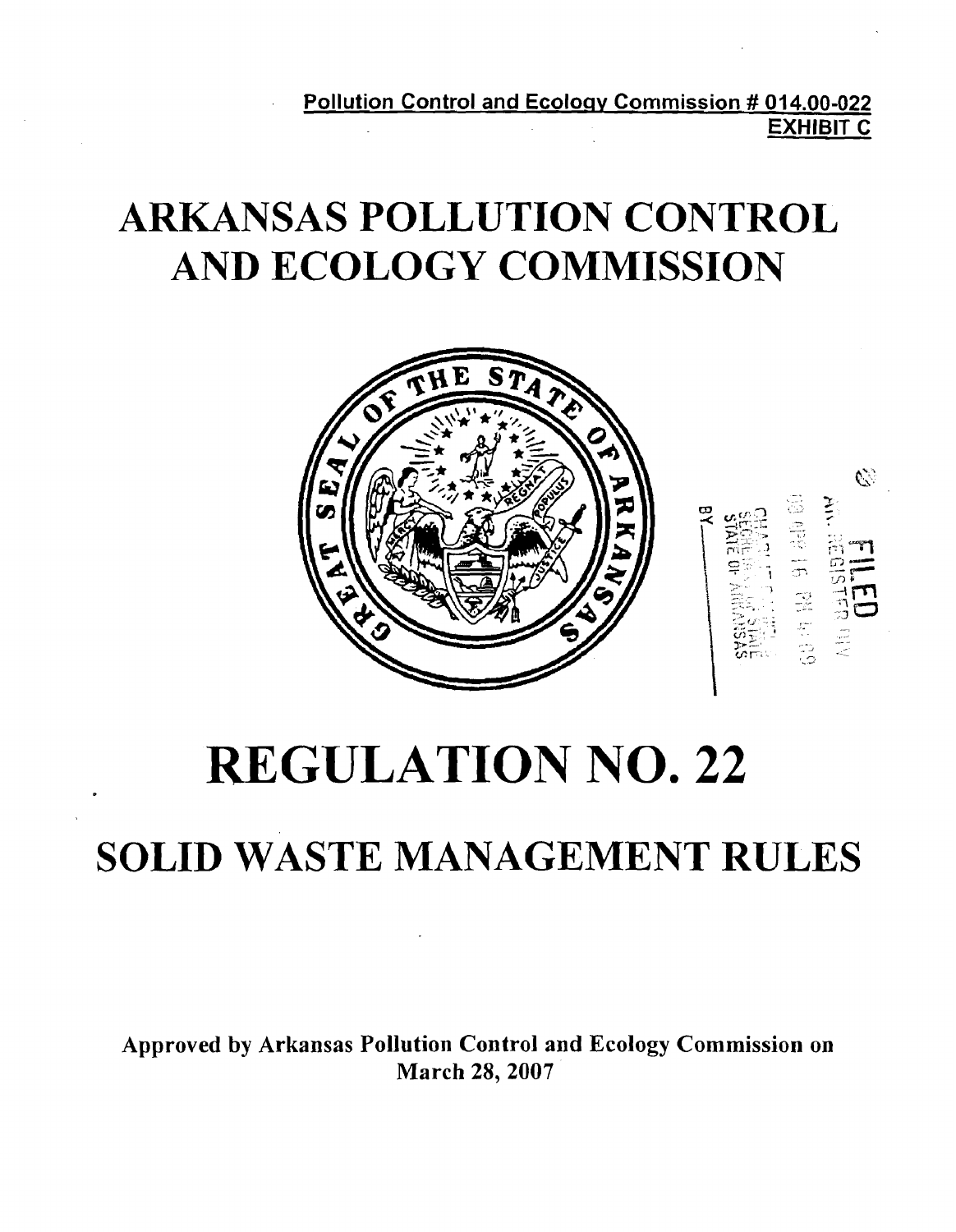# **Regulation Number 22<br>Solid Waste Management<br>Table of Contents**

| <b>CHAPTER 2 REGIONAL AND LOCAL SOLID WASTE MANAGEMENT SYSTEMS  2-1</b>    |  |
|----------------------------------------------------------------------------|--|
|                                                                            |  |
|                                                                            |  |
| REG.22.203 - LOCAL AUTHORITY APPROVAL OF SITE SELECTION AND EXPANSION  2-2 |  |
|                                                                            |  |
| REG.22.205 - CERTIFICATE OF NEED FOR LANDFILLS AND TRANSFER STATIONS 2-4   |  |
|                                                                            |  |
|                                                                            |  |
|                                                                            |  |
|                                                                            |  |
|                                                                            |  |
|                                                                            |  |
|                                                                            |  |
|                                                                            |  |
|                                                                            |  |
|                                                                            |  |
|                                                                            |  |
|                                                                            |  |
|                                                                            |  |
|                                                                            |  |
|                                                                            |  |
|                                                                            |  |
|                                                                            |  |
|                                                                            |  |
|                                                                            |  |
|                                                                            |  |
|                                                                            |  |
|                                                                            |  |
|                                                                            |  |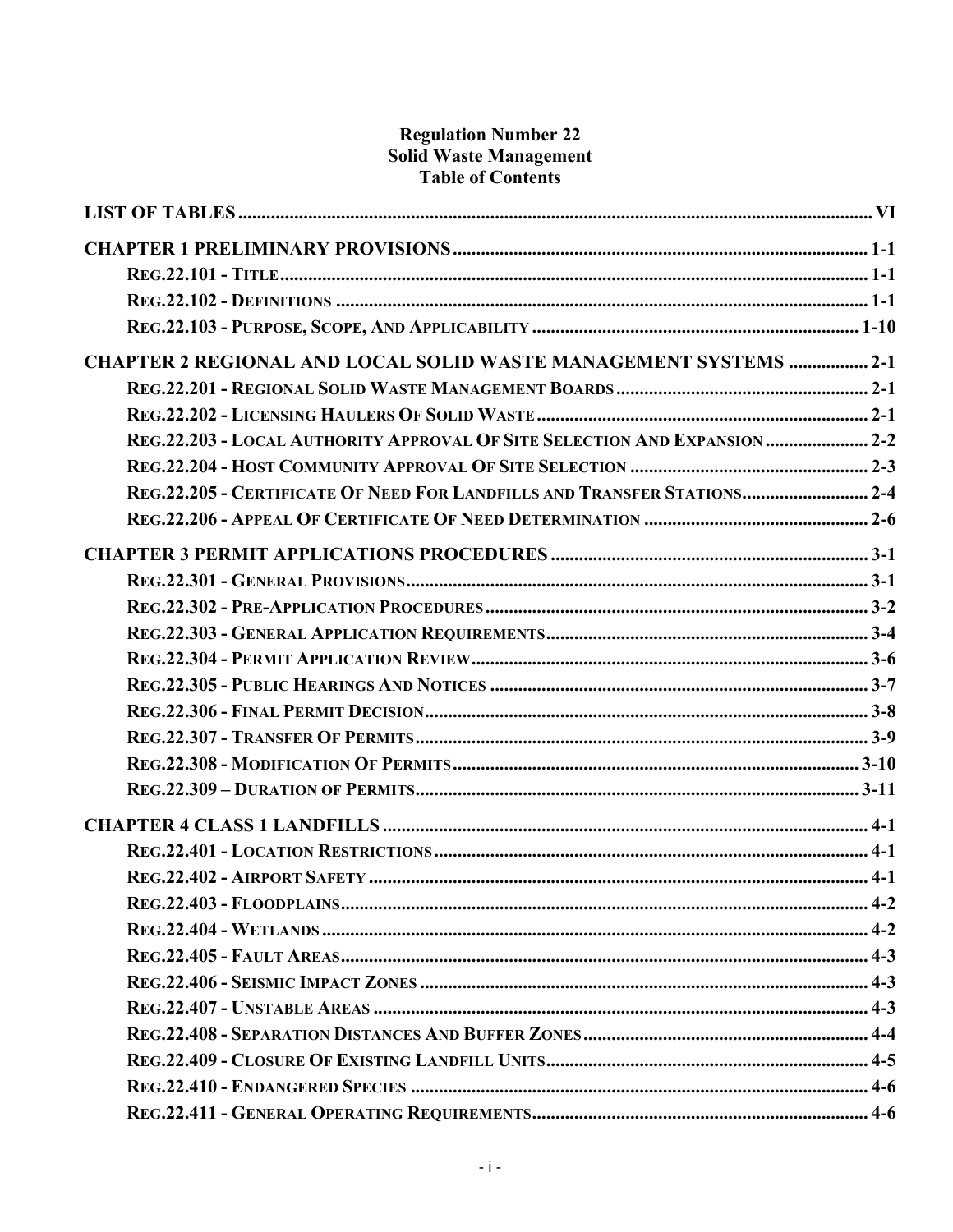| REG.22.412 - PROCEDURES FOR EXCLUDING THE RECEIPT OF HAZARDOUS WASTE AND               |  |
|----------------------------------------------------------------------------------------|--|
|                                                                                        |  |
|                                                                                        |  |
|                                                                                        |  |
|                                                                                        |  |
|                                                                                        |  |
|                                                                                        |  |
|                                                                                        |  |
|                                                                                        |  |
|                                                                                        |  |
|                                                                                        |  |
|                                                                                        |  |
|                                                                                        |  |
|                                                                                        |  |
|                                                                                        |  |
|                                                                                        |  |
|                                                                                        |  |
| REG.22.429 - LEACHATE COLLECTION SYSTEM DESIGN AND CONSTRUCTION  4-28                  |  |
|                                                                                        |  |
|                                                                                        |  |
|                                                                                        |  |
|                                                                                        |  |
|                                                                                        |  |
|                                                                                        |  |
|                                                                                        |  |
|                                                                                        |  |
|                                                                                        |  |
|                                                                                        |  |
|                                                                                        |  |
|                                                                                        |  |
|                                                                                        |  |
|                                                                                        |  |
| <b>REG.22.511 - PROCEDURES FOR EXCLUDING THE RECEIPT OF HAZARDOUS AND UNAUTHORIZED</b> |  |
|                                                                                        |  |
|                                                                                        |  |
|                                                                                        |  |
|                                                                                        |  |
|                                                                                        |  |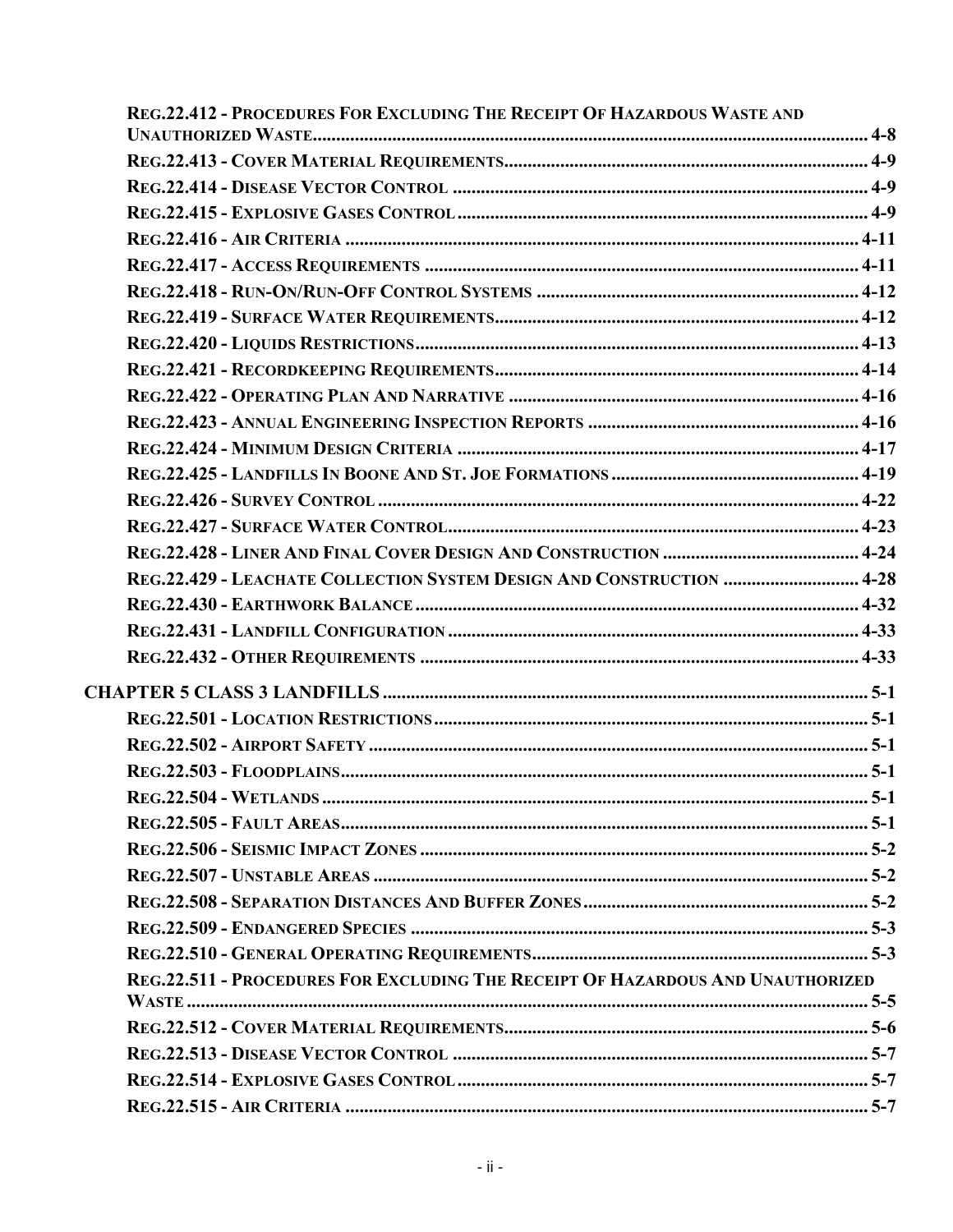| REG.22.523 - GROUND WATER STANDARDS FOR SOLID WASTE FACILITIES AND PRACTICES  5-12 |  |
|------------------------------------------------------------------------------------|--|
|                                                                                    |  |
| REG.22.525 - CLASS 3 COMMERCIAL LANDFILLS IN BOONE AND ST. JOE FORMATIONS  5-13    |  |
|                                                                                    |  |
|                                                                                    |  |
|                                                                                    |  |
| REG.22.529 - LEACHATE COLLECTION SYSTEM DESIGN AND CONSTRUCTION 5-14               |  |
|                                                                                    |  |
|                                                                                    |  |
|                                                                                    |  |
|                                                                                    |  |
|                                                                                    |  |
|                                                                                    |  |
|                                                                                    |  |
|                                                                                    |  |
|                                                                                    |  |
|                                                                                    |  |
|                                                                                    |  |
|                                                                                    |  |
| REG.22.608 - PROCEDURES FOR EXCLUDING THE RECEIPT OF HAZARDOUS AND UNAUTHORIZED    |  |
|                                                                                    |  |
|                                                                                    |  |
|                                                                                    |  |
|                                                                                    |  |
|                                                                                    |  |
|                                                                                    |  |
|                                                                                    |  |
|                                                                                    |  |
|                                                                                    |  |
|                                                                                    |  |
|                                                                                    |  |
|                                                                                    |  |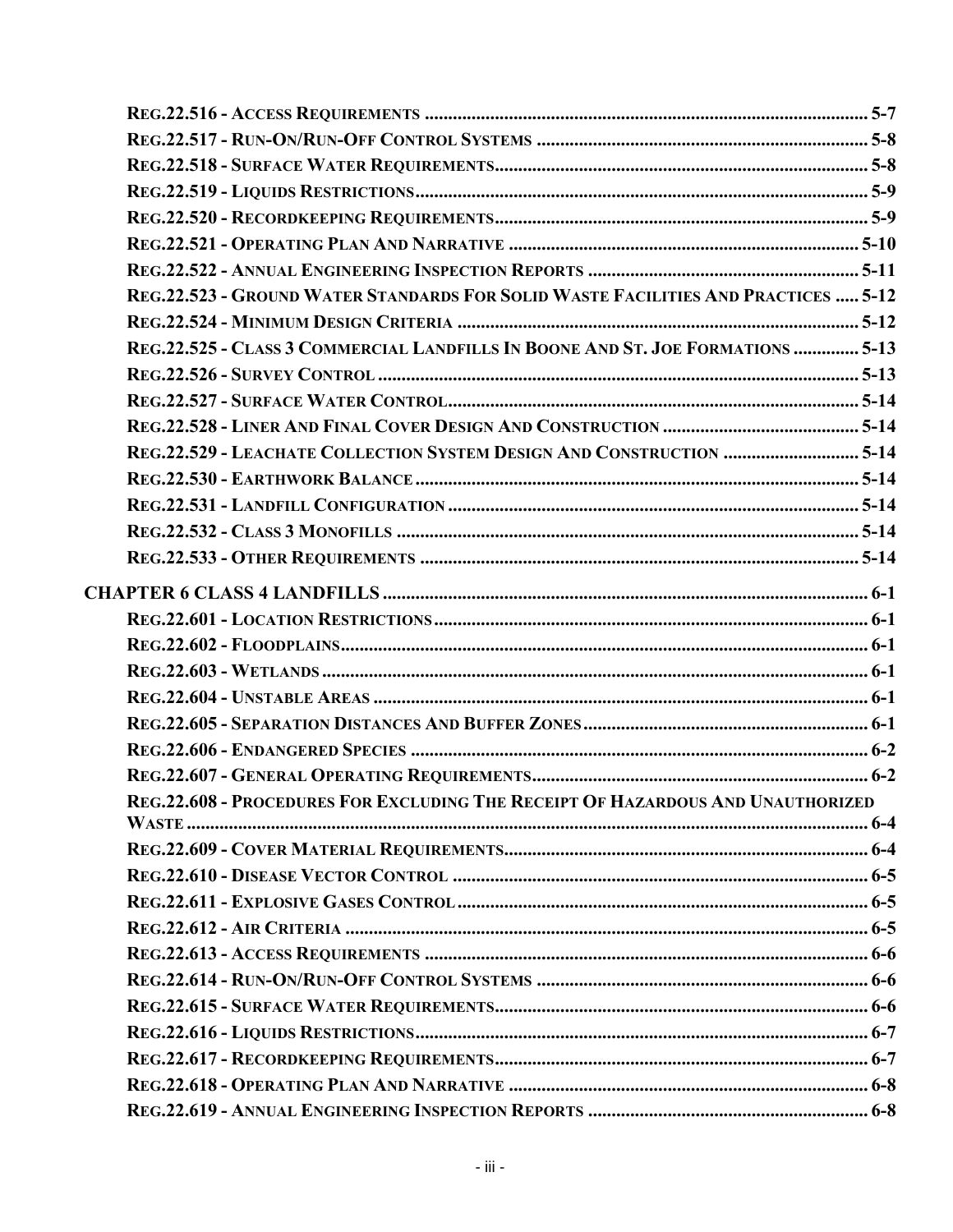| REG.22.620 - GROUND WATER STANDARDS FOR SOLID WASTE FACILITIES AND PRACTICES  6-9 |  |
|-----------------------------------------------------------------------------------|--|
|                                                                                   |  |
|                                                                                   |  |
|                                                                                   |  |
|                                                                                   |  |
|                                                                                   |  |
|                                                                                   |  |
|                                                                                   |  |
|                                                                                   |  |
|                                                                                   |  |
|                                                                                   |  |
|                                                                                   |  |
|                                                                                   |  |
| REG.22.705 - LIQUID OR SEMI-LIQUID COOKING AND FOOD WASTES CATEGORY 7-2           |  |
|                                                                                   |  |
|                                                                                   |  |
|                                                                                   |  |
|                                                                                   |  |
|                                                                                   |  |
|                                                                                   |  |
|                                                                                   |  |
|                                                                                   |  |
|                                                                                   |  |
|                                                                                   |  |
|                                                                                   |  |
|                                                                                   |  |
|                                                                                   |  |
|                                                                                   |  |
|                                                                                   |  |
|                                                                                   |  |
|                                                                                   |  |
|                                                                                   |  |
|                                                                                   |  |
|                                                                                   |  |
|                                                                                   |  |
|                                                                                   |  |
|                                                                                   |  |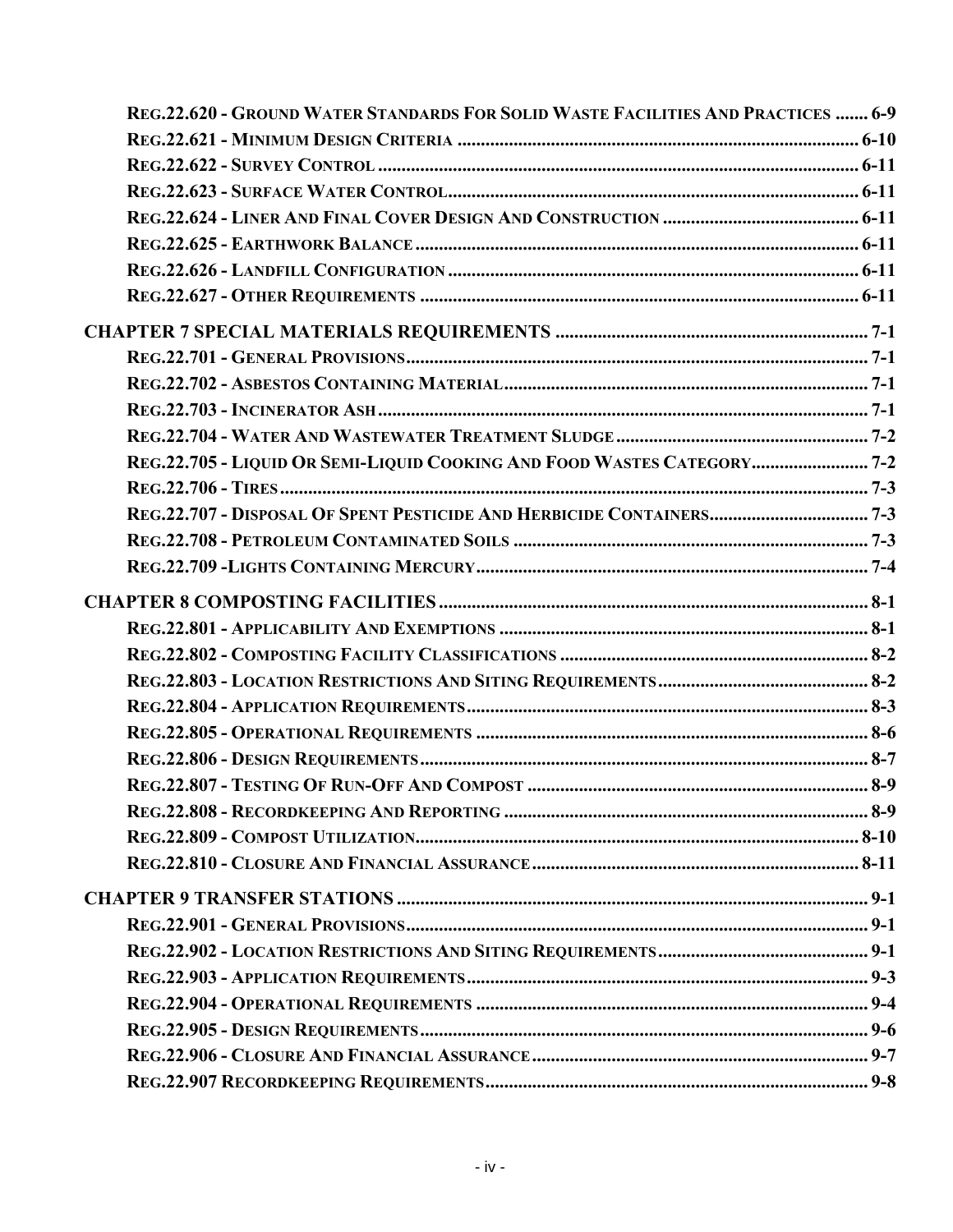| <b>CHAPTER 10 CONSTRUCTION AND DEMOLITION RECOVERY FACILITIES AND</b>             |  |
|-----------------------------------------------------------------------------------|--|
|                                                                                   |  |
|                                                                                   |  |
|                                                                                   |  |
|                                                                                   |  |
|                                                                                   |  |
|                                                                                   |  |
|                                                                                   |  |
| <b>CHAPTER 11 GEOTECHNICAL AND HYDROGEOLOGICAL INVESTIGATIONS 11-1</b>            |  |
|                                                                                   |  |
|                                                                                   |  |
|                                                                                   |  |
|                                                                                   |  |
| <b>CHAPTER 12 GROUND WATER MONITORING AND CORRECTIVE ACTION 12-1</b>              |  |
|                                                                                   |  |
|                                                                                   |  |
| REG.22.1203 - GROUND WATER SAMPLING AND ANALYSIS REQUIREMENTS  12-4               |  |
|                                                                                   |  |
|                                                                                   |  |
|                                                                                   |  |
|                                                                                   |  |
| REG.22.1208 - IMPLEMENTATION OF THE CORRECTIVE ACTION PROGRAM 12-18               |  |
|                                                                                   |  |
|                                                                                   |  |
|                                                                                   |  |
| REG.22.1303 - CLOSURE OF OPEN DUMPS AND UNPERMITTED FACILITIES  13-6              |  |
|                                                                                   |  |
|                                                                                   |  |
|                                                                                   |  |
|                                                                                   |  |
|                                                                                   |  |
|                                                                                   |  |
|                                                                                   |  |
| REG.22.1406 - FINANCIAL ASSURANCE REQUIREMENTS PRIOR TO APRIL 9, 1995 BANKRUPTCY, |  |
|                                                                                   |  |
|                                                                                   |  |
|                                                                                   |  |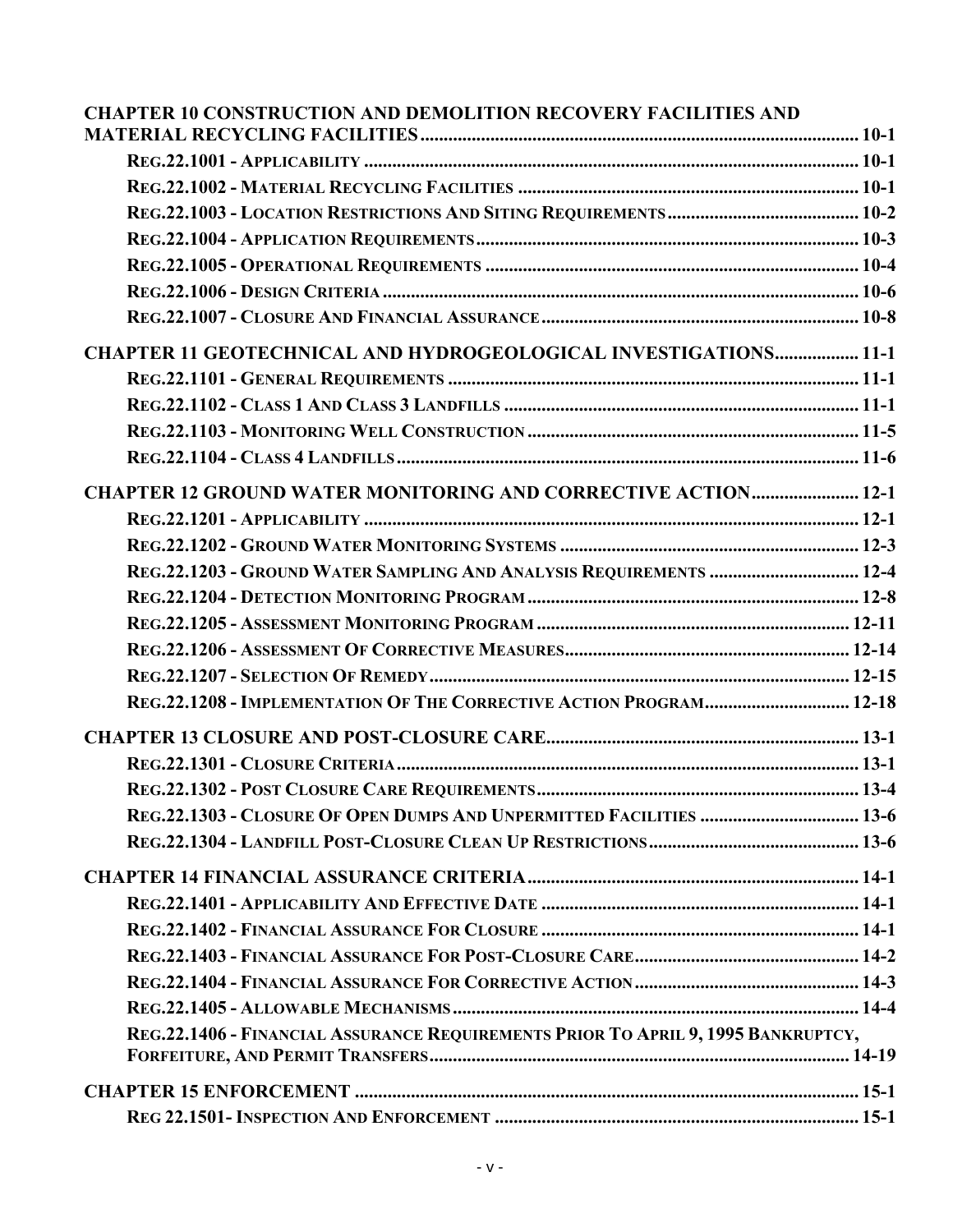#### **List of Tables**

#### List of Appendices

Appendix 1 - Constituents for Detection Monitoring

Appendix 2 - List of Hazardous Inorganic and Organic Constituents

Appendix 3 - Maximum Contaminant Levels (MCLs) Promulgated Under the Safe Drinking Water Act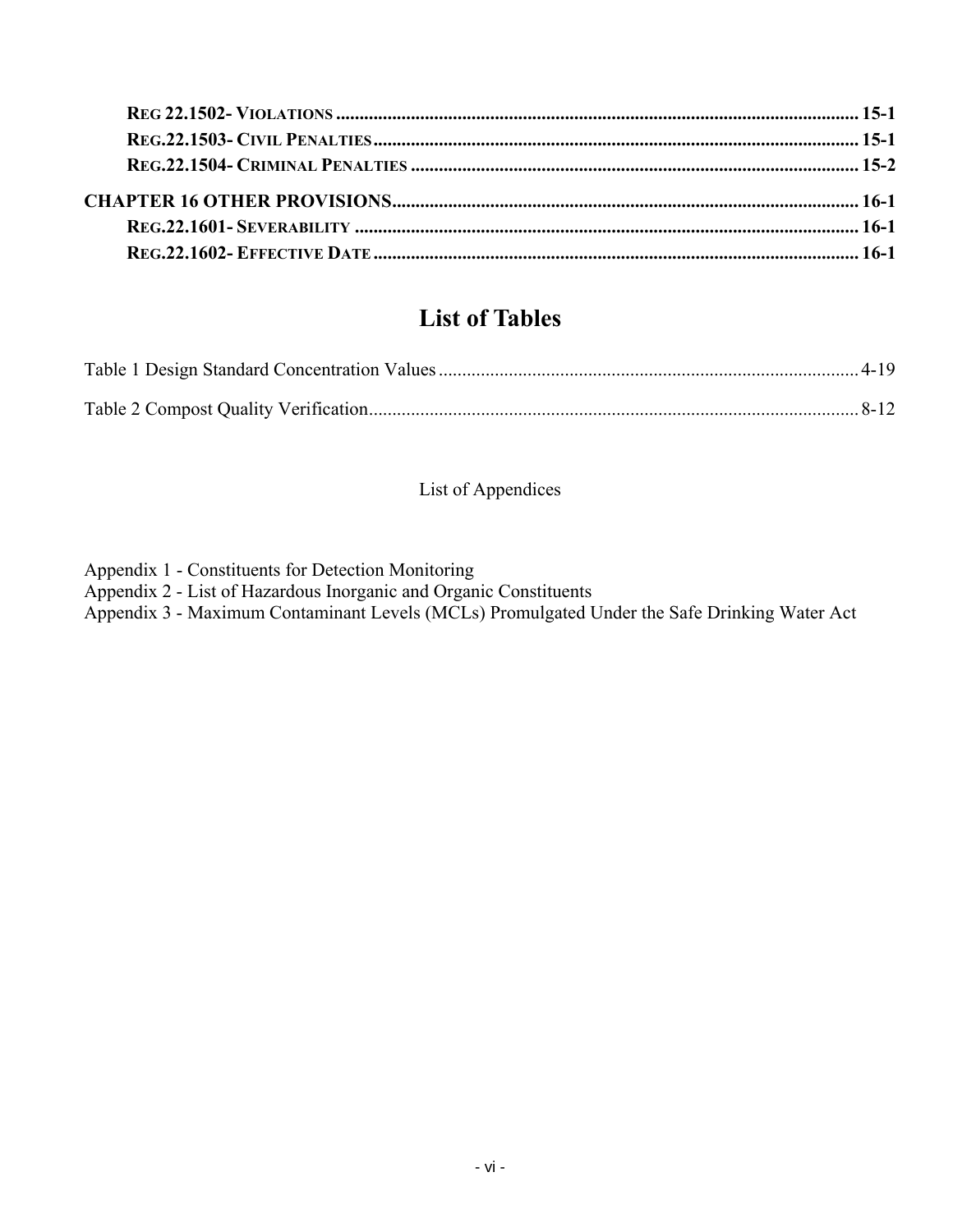#### **Chapter 1 Preliminary Provisions**

#### **Reg.22.101- Title**

The following rules and regulations of the State of Arkansas, Pollution Control and Ecology Commission adopted pursuant to the Arkansas Solid Waste Management Act (Act 237 of 1971 as amended; Arkansas Code of 1987 Annotated § 8-6-201 et seq.), shall be known as Regulation Number 22 "Solid Waste Management" and referred to herein as Regulation 22.

#### **Reg.22.102- Definitions**

Unless otherwise noted, all terms contained in the regulations are defined by their plain meaning. This section contains definitions for terms that appear throughout these regulations; additional definitions may appear in the specific sections to which they apply. Except where noted otherwise, the term 'may' is permissive and the term 'shall' is a directive or requirement. When used in the regulations:

**Active life** means the period of operation beginning with the initial receipt of solid waste and ending at completion of closure activities, but not including the post closure care period.

**Active portion** means that part of a facility or unit that has received or is receiving wastes and has received only a six inch daily cover layer or a layer of approved alternative cover materials as required by Reg.22.413(a) and (b). The active portion does not include areas that have received the intermediate cover layer described in Reg.22.413(b) or that have been closed in accordance with the closure requirements of Reg.22.1301 of this regulation.

**Airport** means public**-**use airport open to the public without prior permission and without restrictions within the physical capacities of available facilities.

**Aquifer** means a geological formation, group of formations, or portion of a formation capable of yielding significant quantities of ground water to wells or springs. Significant quantities of ground water shall be a defined as an adequate amount of water to conduct all required analytical tests.

**Areas susceptible to mass movement** means those areas of influence (i.e., areas characterized as having an active or substantial possibility of mass movement) where the movement of earth material at, beneath, or adjacent to the unit, because of natural or man**-**induced events, results in the downslope transport of soil and rock material by means of gravitational influence. Areas of mass movement include, but are not limited to, landslides, avalanches, debris slides and flows, soil fluction, block sliding, and rock fall.

**Beneficial Fill** means materials for use in filling low areas, improving drainage or stabilizing slopes or embankments. However, placement of beneficial types of fill material into a prepared hole may not be considered 'beneficial,' but may constitute unpermitted disposal. Projects that incorporate the use of beneficial fill material shall generally be completed within less than 60 days.

Beneficial fill material includes asphalt, brick, concrete, ceramics, and uncontaminated soil or dirt. Additional materials may be considered by the Director on a case**-**by**-**case basis prior to initiation of fill activity. Nothing in this section is to preclude the use of recovered materials as cited in Reg.22.103 (i) and (j).

**Bird hazard** means an increase in the likelihood of bird/aircraft collisions that may cause damage to the aircraft or injury to its occupants.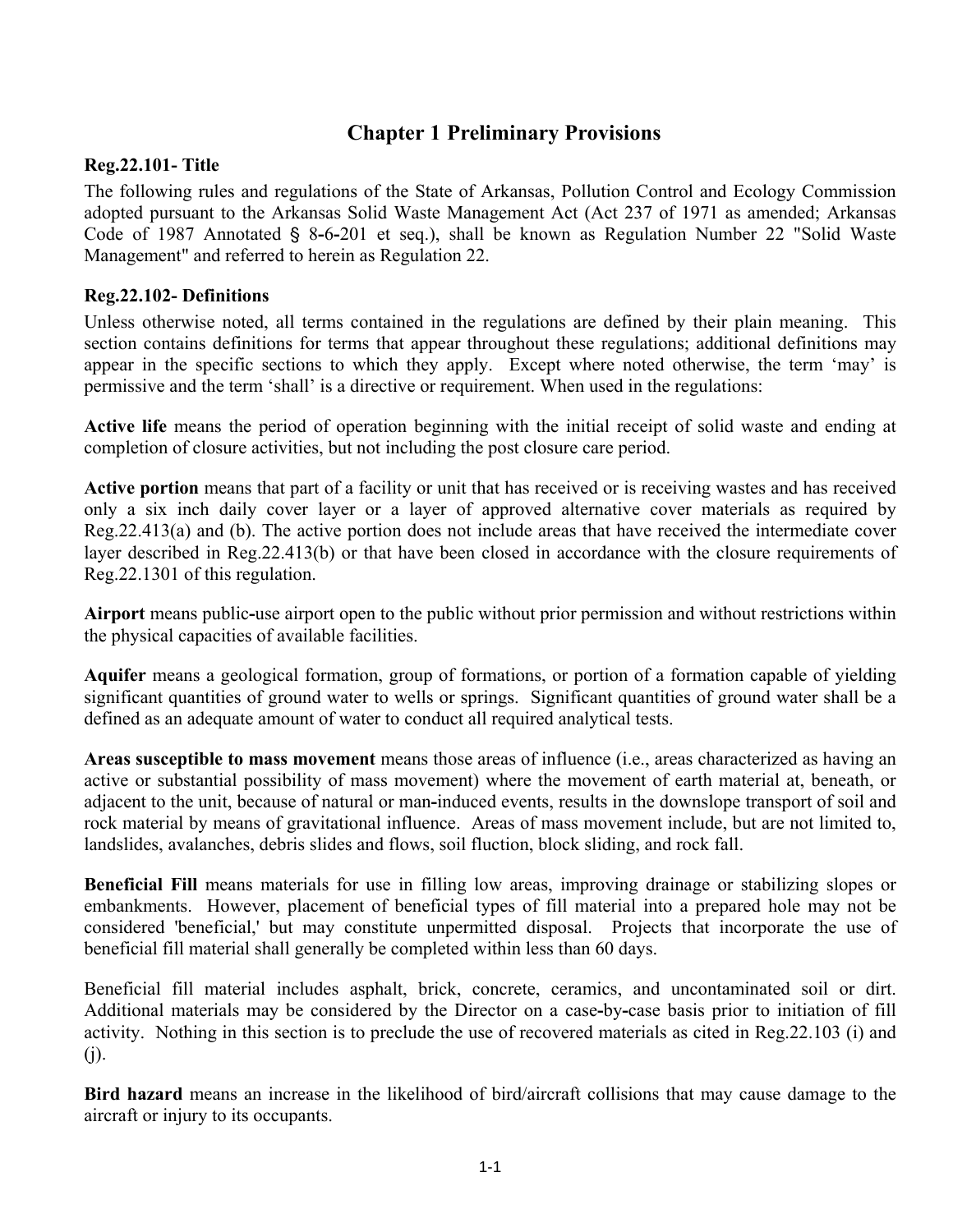**Class 1 wastes** means nonhazardous household, commercial, and industrial solid waste as defined herein; and small quantities of conditionally exempt hazardous wastes.

**Class 3 wastes** means nonhazardous commercial, industrial and special solid wastes that are permitted by the Department to be disposed of in a Class 3 landfill.

**Class 4 wastes** means nonhazardous, bulky, inert, nonputrescible solid wastes that do not degrade, or degrade very slowly and are permitted by the Department to be disposed of in a Class 4 landfill. Class 4 wastes include construction and demolition wastes, appliances, furniture, stumps, limbs and other bulky wastes that are not normally collected with other household, commercial or industrial waste.

**Commercial solid waste** means all types of solid waste generated by stores, offices, restaurants, warehouses, and other nonmanufacturing activities, excluding household and industrial waste.

**Commission** means the Pollution Control and Ecology Commission of the State of Arkansas.

**Composting** means the deliberate aerobic, biological decomposition of yard waste or other solid waste, resulting in a stable humus**-**like product.

**Construction of permitted facilities or Construction** shall refer to activities for which regulatory design and construction standards are provided herein. Clearing and grubbing, ingress and egress roadways, storm water facilities, office and garage buildings, scales, electrical and water utilities, purchasing of rolling equipment, and site monitoring wells are not considered as construction of permitted landfill disposal facilities. However, the construction of the items listed above shall have no bearing on the approval or disapproval of an application, nor shall the construction activities relieve the applicant from meeting any design or construction requirements. The Initiation of Construction of permitted landfill disposal facilities does refer to the construction of clay liner system or composite liner system, leachate control and management systems.

The Initiation of Construction of other types of permitted solid waste management or processing facilities shall refer to any activities including and following the construction of footings or foundation.

**Construction and Demolition (C&D) waste** means any and all material and debris that might result from the construction or demolition of any building or other manmade structure including but not limited to single and multi family dwellings, commercial buildings, road and highway construction and repair, remodeling and additions to existing structures and roofing. Materials may include (but are not limited to) dimensional lumber, roofing materials, bricks, concrete blocks, siding, gypsum (drywall), masonry, metal, cardboard, concrete with and without rebar, fill materials (including earth, gravel and stone), glass, and any other material that may be used in any construction project or may be salvaged from any demolition project.

**Construction and Demolition Recycling Facility (C&DRF)** means a facility that provides for the extraction from mixed construction and demolition waste of recoverable materials..

**Construction Quality Assurance** refers to the means and actions used to assure conformity of the liner and cover system component production and installation to the approved Construction Quality Assurance Plan.

**Construction Quality Control mean**s those actions taken by manufacturers, fabricators, and/or installers to ensure that materials and workmanship meet the requirements of the approved Construction Quality Assurance Plan.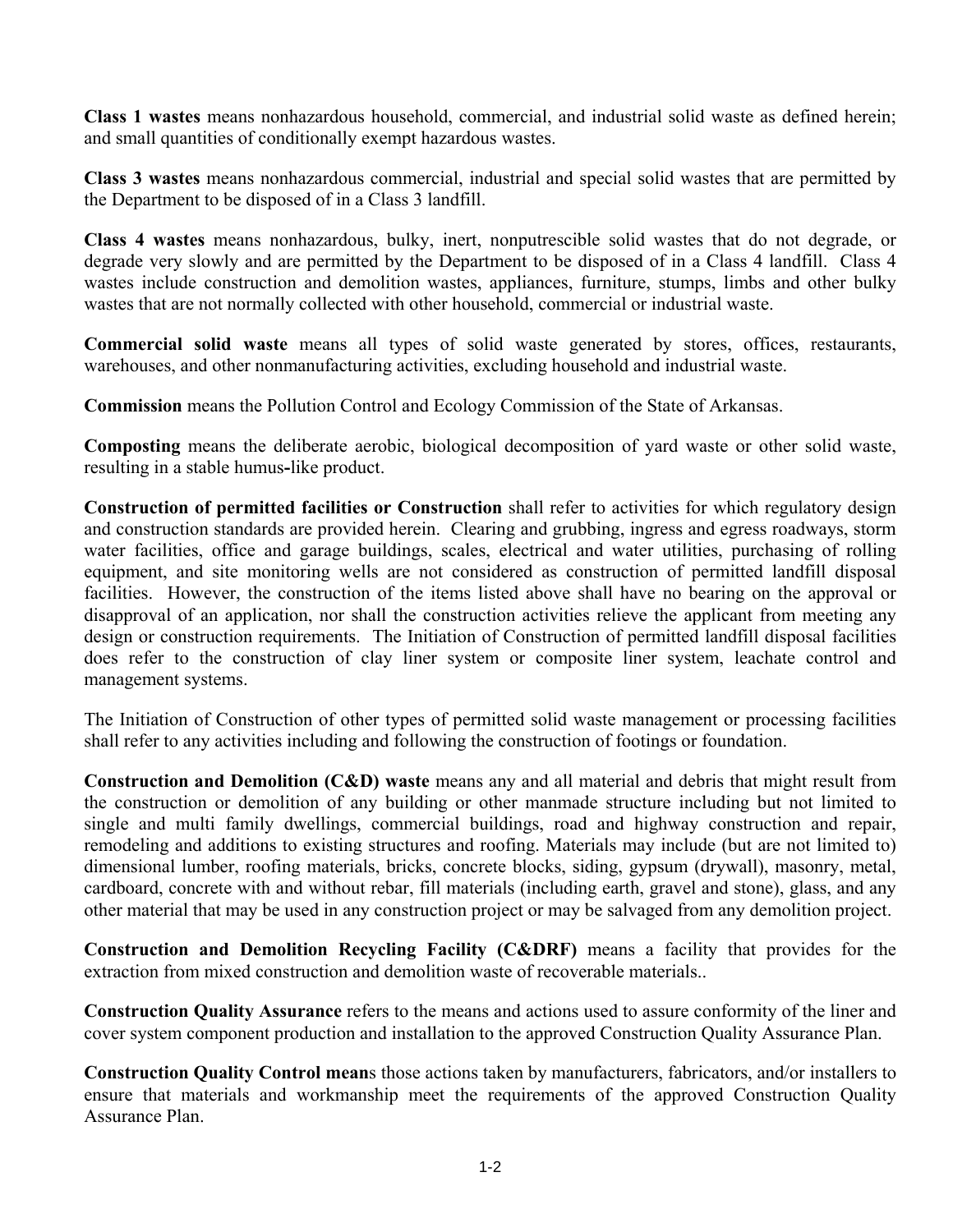**Contaminated soils** means those soils that have been physically, chemically, or biologically altered from their natural state. As used in this regulation, a soil is contaminated if it has come into contact and/or mixed with some other substance such that the soil or substance and soil mixture is a threat to human health or the environment, and requires remediation, treatment, or disposal in accordance with these regulations to mitigate such threats.

**Department** means the Department of Environmental Quality of the State of Arkansas, or its successor, including the Director and Department Staff.

**Destruction or adverse modification** means a direct or indirect alteration of critical habitat that appreciably diminishes the likelihood of the survival and recovery of threatened or endangered species using that habitat.

**Director** means the Director of the Department of Environmental Quality or the Director's designee.

**Director of an approved state** means the chief administrative officer of a State agency responsible for implementing the State municipal solid waste permit program or other system of prior approval that is deemed to be adequate by EPA under regulations published pursuant to section 4005 of RCRA. "Director," the "State Director" and "Director of an approved State" shall have the same meaning.

**Disease vectors** means any rodents, flies, mosquitoes, or other animals, including insects, capable of transmitting disease to humans.

**Design Narrative** means that portion of the narrative that describes the design of the solid waste management facility.

**Displacement** means the relative movement of any two sides of a fault measured in any direction.

**Disposal** means abandoning, depositing, releasing, dumping, spilling, leaking, or placing of any solid waste into or on any land or water so that such solid waste or any constituent thereof may enter the environment or be emitted into the air or discharged into any water.

**Disposal site or Disposal facility** means any place at which solid waste is dumped, abandoned, or accepted or disposed of for final disposition by incineration, landfilling or any other method. The operations of wastewater treatment facilities permitted under the National Pollutant Discharge Elimination System (NPDES), Underground Injection Control (UIC) program and hazardous waste management facilities permitted under the Arkansas Hazardous Waste Management Act (A.C.A. § 8-7-201 et seq.) shall not be deemed to be disposal sites or facilities for the purposes of this Regulation.

**Endangered or threatened species** means any species listed as such pursuant to Section 4 of the Endangered Species Act.

**Existing municipal solid waste landfill unit** means any municipal solid waste landfill unit that is receiving solid waste as of the appropriate compliance dates specified in Reg.22.103(f). Waste placement in existing units must be consistent with past operating practices or modified practices to ensure good management.

**Facility** means all contiguous land and structures, other appurtenances, and improvements on the land used for the disposal, treatment or processing of solid waste.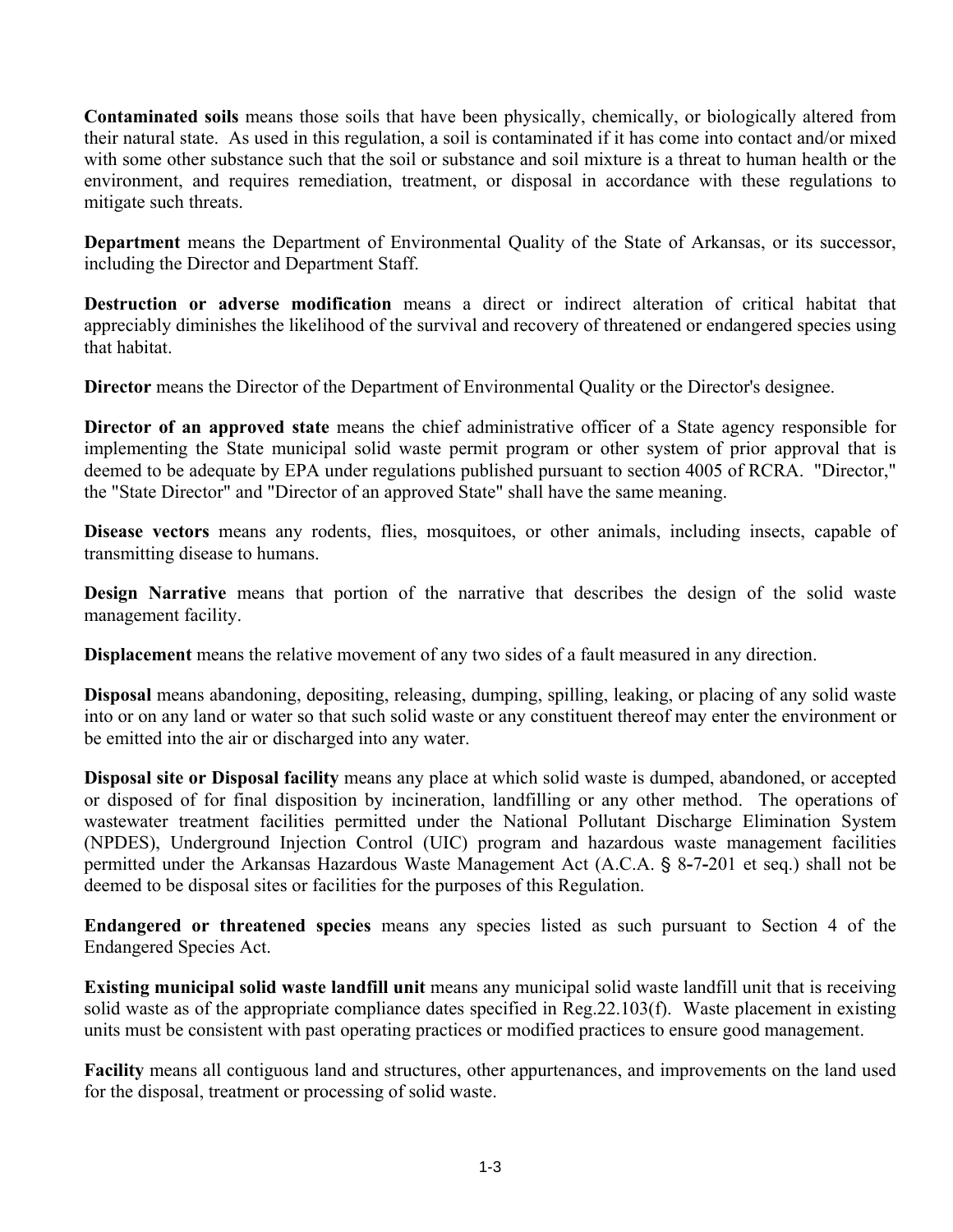**Fault** means a fracture or a zone of fractures in any material along which strata on one side have been displaced with respect to that on the other side.

**Floodplain** means the lowland and relatively flat areas adjoining inland and coastal waters, including floodprone areas of offshore islands, that are inundated by the 100**-**year flood.

**Gas condensate** means the liquid generated as a result of gas recovery processes at the landfill.

**General Permit** means a single common permit issued by the Department following public notice and comment for a class of solid waste processing facility owners and operators. Eligible owners and operators may construct and operate under the terms of the general permit without obtaining an individual permit.

**Ground water or groundwater** means water below the land surface in a zone of saturation.

**Hauler** means a person engaged in the collection or transportation of solid waste for disposal, transfer or storage. Hauler does not include a person transporting non-commercial waste to a permitted facility.

**Hazardous waste** means a hazardous waste as defined by Regulation Number 23 of the Pollution Control and Ecology Commission.

**Hazardous waste generated by conditionally exempt small quantity generators** means waste generated by persons meeting the criteria set forth at 40 CFR 261.5 as incorporated by reference in Regulation Number 23 of the Pollution Control and Ecology Commission, or such lesser volumes as are identified by state regulations that are in effect at the time of generation or storage of such waste.

**Herbicide and pesticide container** means a spent container that has contained (a) any substance or mixture of substances intended for preventing, destroying, repelling, or mitigating any pests, (b) any substance or mixture of substances intended for use as a plant regulator, defoliant, desiccant, and (c) any substance or mixture of substances intended to be used as a spray adjuvant and not controlled by the Arkansas Hazardous Waste Management Act [A.C.A. § 8-7-201 et seq.] and Regulation Number 23 of the Pollution Control and Ecology Commission.

**Highly toxic pesticide container** means a spent container that has contained any pesticide determined to be a highly toxic pesticide that under the authority of Section 25 (a)(2) of the Federal Insecticide, Fungicide, and Rodenticide Act (FIFRA) the Arkansas Hazardous Waste Management Act (A.C.A. § 8-7-201 et seq.) and Regulation Number 23 of the Pollution Control and Ecology Commission.

**Holocene** means the most recent epoch of the Quaternary period, extending from the end of the Pleistocene Epoch to the present.

**Household waste** means any solid waste (including garbage, trash, and sanitary waste in septic tanks) derived from households (including single and multiple residences, hotels and motels, bunkhouses, ranger stations, crew quarters, campgrounds, picnic grounds, and day**-**use recreation areas).

**Incinerator ash** means any tangible residue resulting from the incineration of solid waste.

**Individual permit** means a permit issued by the Director to a person as defined herein for the construction of a solid waste disposal or processing facility pursuant to the requirements of Regulation 22.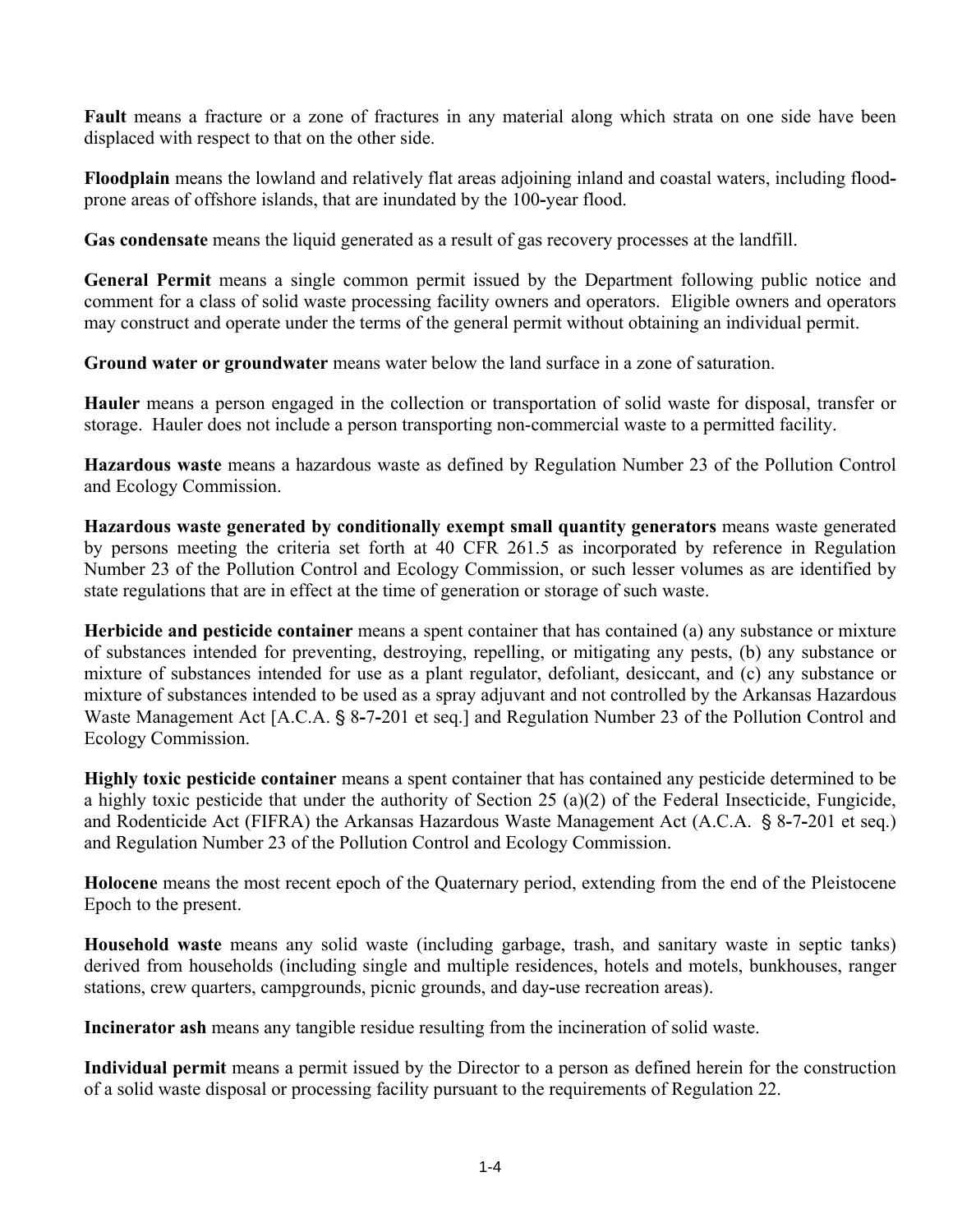**Industrial solid waste** means solid waste generated as a result of manufacturing or industrial processes that is not a hazardous waste regulated under Subtitle C of RCRA or as defined by Regulation Number 23, Sections 260.10 and 261.3, of the Pollution Control and Ecology Commission. Such waste may include, but is not limited to, waste resulting from the following manufacturing or industrial processes: Electric power generation; fertilizer/agricultural chemicals; food and related products/by**-**products; inorganic chemicals; iron and steel manufacturing; leather and leather products; nonferrous metals manufacturing/foundries; organic chemicals; plastics and resins manufacturing; pulp and paper industry; rubber and miscellaneous plastic products; stone, glass, clay, and concrete products; textile manufacturing; transportation equipment; and water treatment. This term does not include mining waste or oil and gas waste.

**Infectious waste** means laboratory wastes, including pathological specimens (i.e., all tissues, specimens of blood elements, excreta and secretions obtained from patients and laboratory animals) and disposal fomites (any substance which may harbor or transmit pathogenic organisms) attendant thereto. It also means surgical operating room pathologic specimens and disposal fomites attendant thereto and similar disposal materials from out**-**patient areas and emergency rooms, including equipment, instruments, utensils and fomites of a disposal nature from the rooms of patients who are suspected to have or have been diagnosed as having a communicable disease and must, therefore, be isolated, as required by public health agencies.

**Karst terrains** means areas where karst topography, with its characteristic surface and subterranean features, is developed as the result of dissolution of limestone, dolomite, or other soluble rock. Characteristic physiographic features present in karst terranes include, but are not limited to, sinkholes, sinking streams, caves, large springs, and blind valleys.

Land application unit means an area where wastes are applied onto or incorporated into the soil surface (excluding manure spreading operations) for agricultural purposes or for treatment and disposal.

**Landfill or landfill unit** means a discrete area of land or an excavation that is permitted by the Department under these regulations and receives solid waste for disposal, and that is not a land application unit, surface impoundment, injection well or waste pile, as those terms are defined under 40 CFR 257.2.

**Lateral expansion** means a horizontal expansion of the waste boundaries of an existing municipal solid waste landfill unit.

Leachate means a liquid that has passed through or emerged from solid waste and contains soluble, suspended, or miscible materials removed from such waste.

Lithified earth material means all rock, including all naturally occurring and naturally formed aggregates or masses of minerals or small particles of older rock that formed by crystallization of magma or by induration of loose sediments. This term does not include man**-**made materials, such as fill, concrete, and asphalt, or unconsolidated earth materials, soil, or regolith lying at or near the earth surface.

**Liquid waste** means any waste material that is determined to contain "free liquids" as defined by Method 9095 (Paint Filter Liquids Test), as described in "Test Methods for Evaluating Solid Wastes, Physical/Chemical Methods" (EPA Pub. No. SW**-**846).

**Material Recycling Facility or MRF** means a facility engaged solely in practices related to the management or diversion of source separated recoverable materials from the waste stream including storage, processing, marketing or reuse of recovered materials. Such term shall not include a solid waste recovery or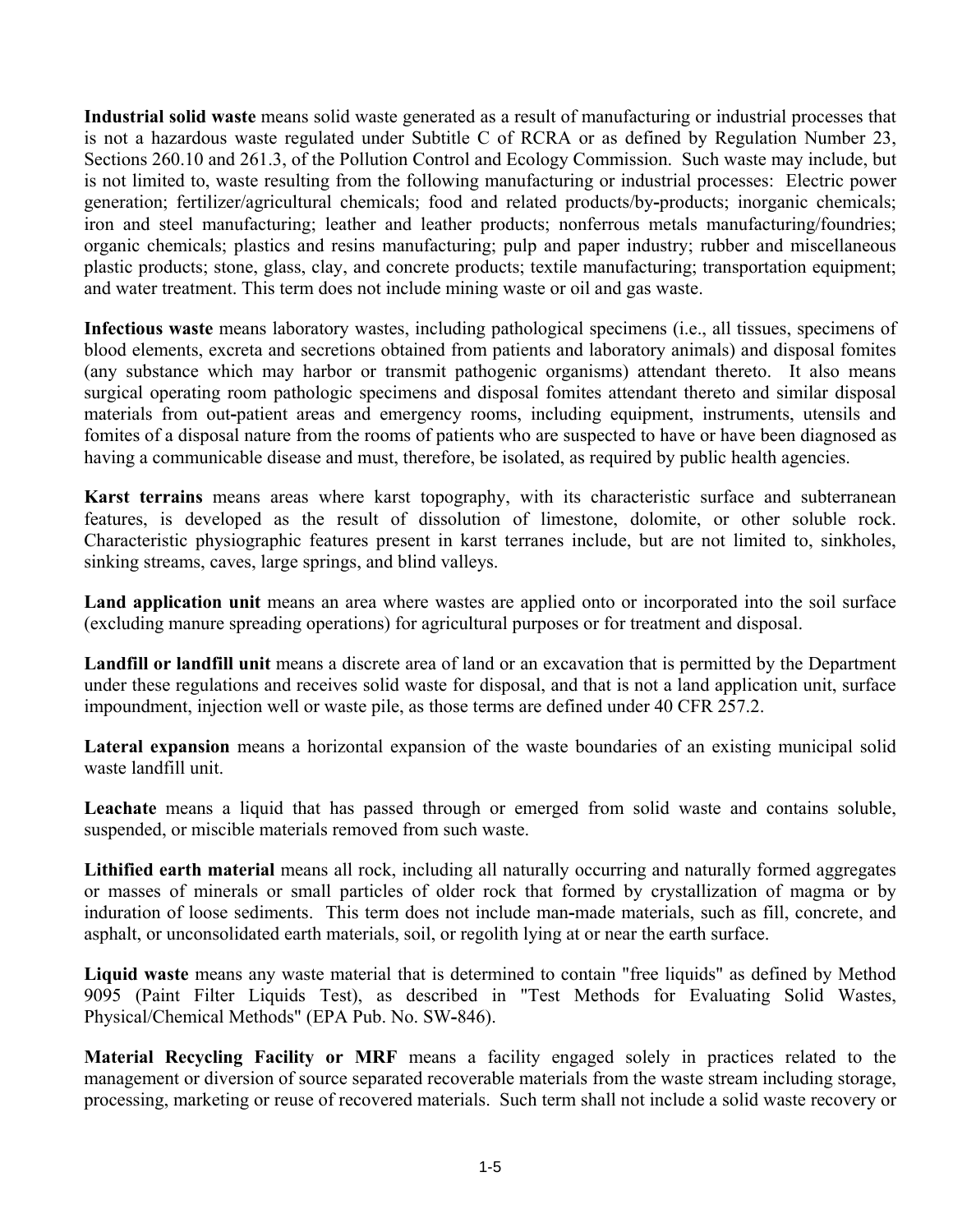handling facility provided; however, that any solid waste generated by such facility shall be subject to all applicable laws and regulations relating to such solid waste.

**Maximum horizontal acceleration in lithified earth material** means the maximum expected horizontal acceleration depicted on a seismic hazard map, with a 90 percent or greater probability that the acceleration will not be exceeded in 250 years, or the maximum expected horizontal acceleration based on a site**-**specific seismic risk assessment.

**Medical waste** means a waste from health care related facilities which if improperly treated, handled or disposed of may serve to transmit an infectious disease(s) and as further defined by A.C.A. § 20-32-101 et seq.

**Monofill** means a separately permitted landfill or landfill unit specifically designed and operated for the sole disposal of incinerator ash, sludge, tires, or other wastes where only a single type of waste is placed in the landfill unit.

**Municipal solid waste landfill unit** means a discrete area of land or an excavation that receives household waste, and that is not a land application unit, surface impoundment, injection well, or waste pile, as those terms are defined under 40 CFR 257.2. A municipal solid waste landfill unit also may receive other types of RCRA subtitle D wastes, such as commercial solid waste, nonhazardous sludge, conditionally exempt small quantity generator waste and industrial solid waste. Such a landfill may be publicly or privately owned. A municipal solid waste landfill unit may be a new municipal solid waste landfill unit, an existing municipal solid waste landfill unit or a lateral expansion.

**Municipality** means a city of the first class or city of the second class or an incorporated town.

**Narrative** means the document or documents provided with the permit application that includes all written documentation required by the Department to evaluate the proposed design, construction, and operation of the solid waste management facility.

New municipal solid waste landfill unit means any municipal solid waste landfill unit that has not received waste prior to the compliance dates specified in Reg.22.103(f).

**One hundred (100) -year flood** means a flood that has a 1-percent or greater chance of recurring in any given year or a flood of a magnitude equaled or exceeded once in 100 years on the average over a significantly long period.

**Open dump** means a site that has been used for the disposal of solid waste which is not a permitted solid waste disposal facility.

**Open burning** means the combustion of solid waste without:

- 1. Control of combustion air to maintain adequate temperature for efficient combustion,
- 2. Containment of the combustion reaction in an enclosed device to provide sufficient residence time and mixing for complete combustion, and
- 3. Control of the emission of the combustion products.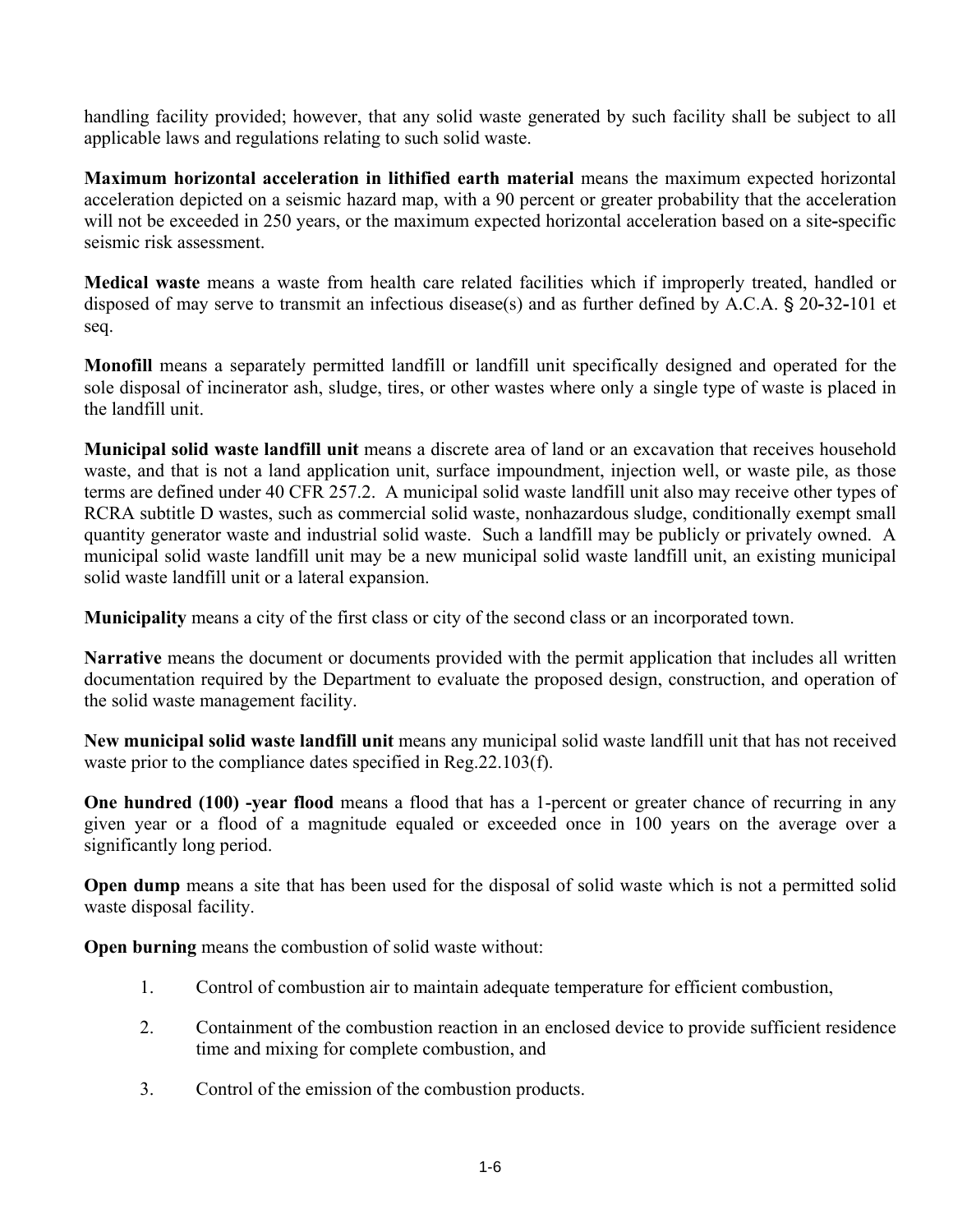**Operating Plan and Narrative** means that portion of the narrative that describes the operating procedures of the solid waste management facility.

**Operator** means, for the purposes of this regulation, the person(s) responsible for the overall operation of a solid waste management facility or part of a facility. This definition shall not be construed to have the same meaning as a solid waste facility operator as defined and used in Regulation Number 27, Licensing of Operators of Solid Waste Management Facilities and Illegal Dumps Control Officers.

**Owner** means the person(s) who owns a solid waste management facility or part of a facility.

Person means any individual, corporation, company, firm, partnership, association, trust, state agency, government instrumentality or agency, institution, county, city, town or municipal authority or trust, venture or other legal entity, however organized.

**Petroleum contaminated soils** means those soils which have been physically, chemically or biologically altered by gasoline, diesel, kerosene, heating oil, jet fuel or any other petroleum product.

**Poor foundation conditions** means those areas where features exist which indicate that a natural or maninduced event may result in inadequate foundation support for the structural components of a landfill unit.

**Potentiometric surface** means the surface to which water in an aquifer would rise by hydrostatic pressure.

**Practices** means the act or method of managing of solid waste.

**Process Waste** means solid waste resulting from an industrial or manufacturing processing operation.

**Putrescible wastes** means solid waste which contains organic matter capable of being decomposed by microorganisms and of such a character and proportion as to be capable of attracting or providing food for birds and other potential disease vectors.

**Recovered Materials** includes but is not limited to metal, paper, glass, plastic, textile, yard trimmings, or rubber materials that have known recycling potential, can be feasibly recycled, and have been diverted and source separated or have been removed from the solid waste stream for sale, use, or reuse as raw materials, whether or not the materials require subsequent processing or separation from each other, but does not include materials destined for any use that constitutes disposal. Recovered materials as described above are not solid waste for purposes of this regulation.

**Recycling** means the systematic collection, sorting, decontaminating, and returning of waste materials to commerce as commodities for use or exchange by separating or diverting an item or items from the solid waste stream for the purpose of processing it or causing it to be processed into a material product, including compost, in order to provide for the final disposition of the material product in a manner other than landfilling or incineration.

**Regional Solid Waste Management Board** means a Regional Solid Waste Management Board formed under A.C.A.  $\S$ 8-6-701 et seq.

**Regional Solid Waste Management District** means a Regional Solid Waste Management District formed under A.C.A.  $\S$  8-6-701 et seq.

**Run-off** means any rainwater, leachate, or other liquid that drains over land from any part of a facility.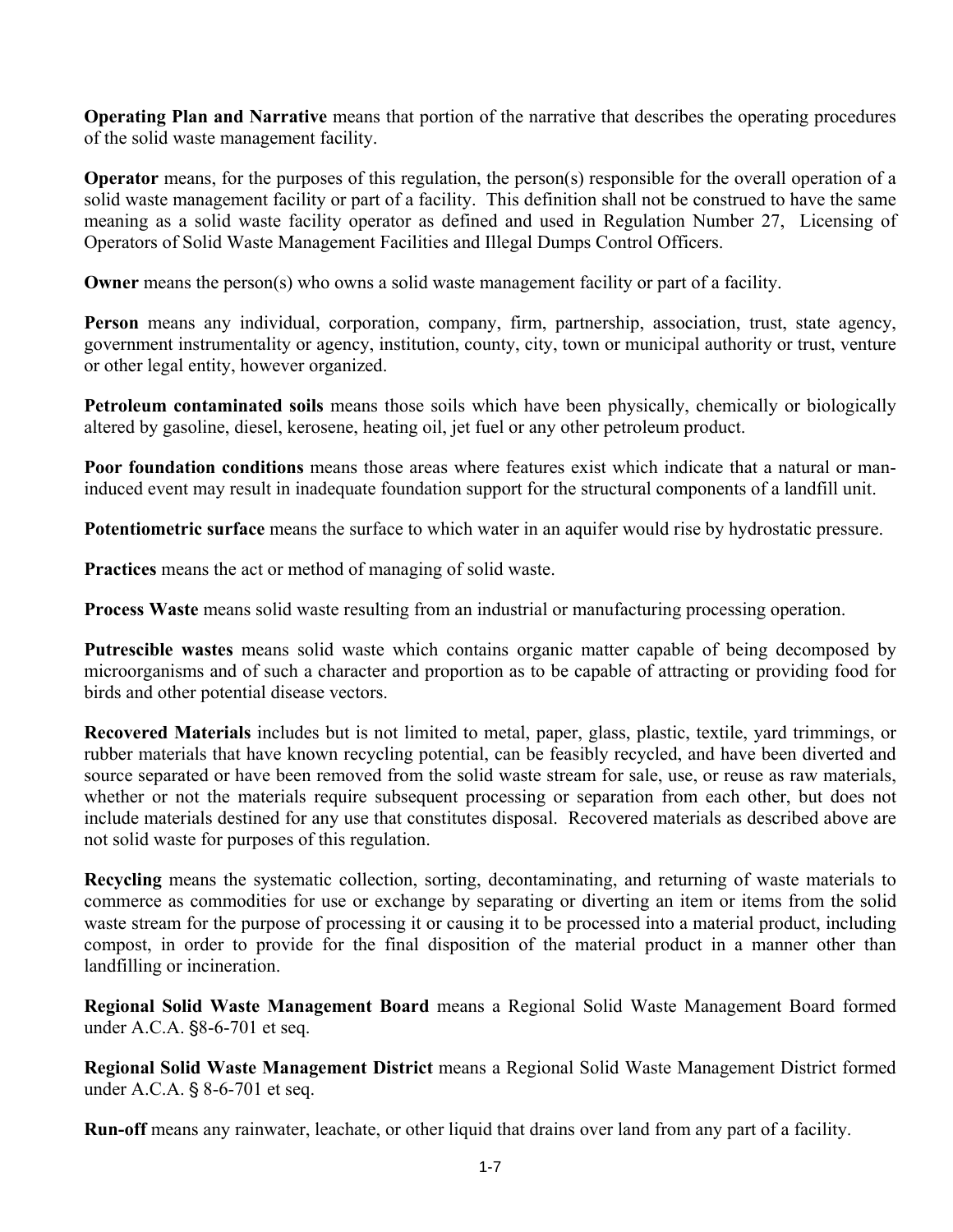**Run-on** means any rainwater, leachate, or other liquid that drains over land onto any part of a facility.

**Safety** means practices designed to reduce or prevent injury or damage to the public or to the environment.

**Salvage** means the approved, controlled removal of reusable material, but shall exclude food products and all other putrescible wastes.

**Saturated zone** means that part of the earth's crust in which all voids are filled with water.

**Scavenging** means the manual sorting and/or recovery of materials from the waste stream, either in the trucks, at the face of the fill, or in unconfined truck discharge areas by individuals not employed or associated with the landfill operation.

**Seismic impact zone** means an area with a two percent (2%) or greater probability that the maximum horizontal acceleration in lithified earth material, expressed as a percentage of the earth's gravitational pull will exceed  $0.10g$  in fifty (50) years.

**Sludge** means any solid, semi-solid, or liquid waste generated from a municipal, commercial, or industrial wastewater treatment plant, water supply treatment plant, or air pollution control facility exclusive of the treated effluent from a wastewater treatment plant.

**Solid waste** means any garbage, or refuse, sludge from a wastewater treatment plant, water supply treatment plant, or air pollution control facility and other discarded material, including solid, liquid, semi-solid, or contained gaseous material resulting from industrial, commercial, mining, and agricultural operations, and from community activities, but does not include solid or dissolved materials in domestic sewage, or solid or dissolved materials in irrigation return flows or industrial discharges that are point sources subject to permit under 33 U.S.C. 1342, or source, special nuclear, or by-product material as defined by the Atomic Energy Act of 1954, as amended (68 Stat. 923).

**Solid waste boundary** means the outermost perimeter of the solid waste (projected in the horizontal plane) as it would exist at completion of the disposal activity.

**Solid waste management plan** means a plan developed according to the provisions of the Solid Waste Management Act, A.C.A.  $\S 8-6-201$  et seq., and guidelines of the Department, and which is subject to approval by the Department.

**Solid waste management system** means the entire process of storage, collection, transportation, processing, treatment, and disposal of solid waste, and includes equipment, facilities and operations designed for solid waste management activities, including recycling, source reduction, and the enforcement of solid waste management laws and ordinances.

**Solid waste recovery facility (WRF) means a** solid waste handling facility that provides for the extraction from mixed solid waste of recoverable materials, materials suitable for use as a fuel or soil amendment, or any combination of such materials. Due to the similiarity of functions, WRF operations are required to meet all permitting requirements for transfer stations, including obtaining a certificate of need from the Regional Solid Waste Management District.

**Solid waste processing facility** means a composting facility, transfer station, solid waste recovery facility or other facility that handles or processes solid waste.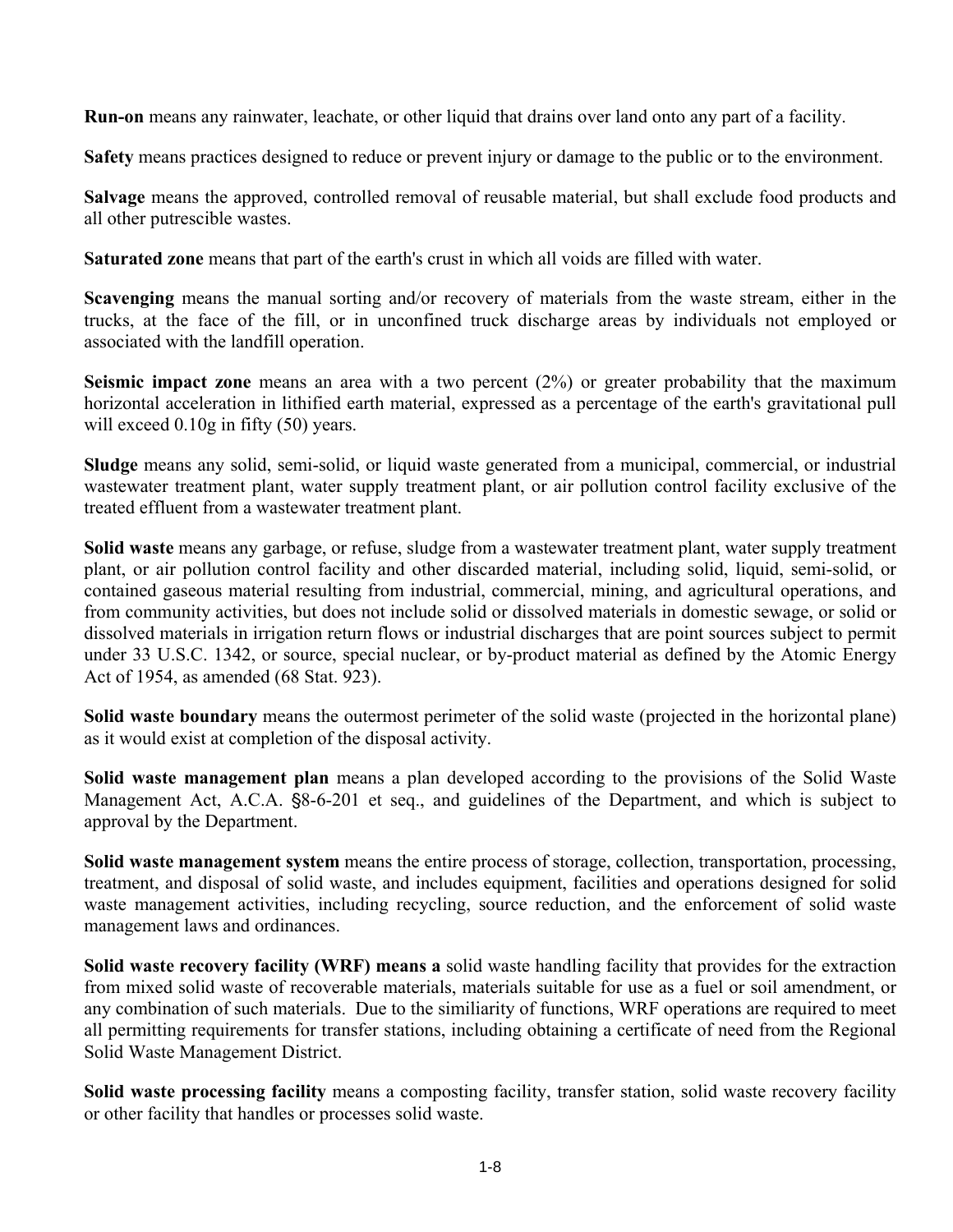**Source separated recovered materials** means the recovered materials that have been separated from the solid waste stream at the point of generation or at a solid waste materials recovery facility. The term does not require that various types of recovered materials be separated from each other and recognizes de minimis solid waste, in accordance with industry standards and practices, may be included in the recovered materials.

**Special materials** means any materials that require special handling precautions and disposal procedures by the landfill owner or operator beyond the normal activities associated with landfill operations. Special materials includes those items listed in Chapter 7 of this Regulation and other process wastes and conditionally exempt small quantity generator wastes requiring special handling procedures.

**State** means the State of Arkansas.

**Surface impoundment or Impoundment** means a facility or part of a facility that is a natural topographic depression, human-made excavation, or diked area formed primarily of earthen materials (although it may be lined with human-made materials), that is designed to hold an accumulation of liquid wastes or wastes containing free liquids and that is not an injection well. Examples of surface impoundments are holding, storage, settling, and aeration pits, ponds, and lagoons.

**Structural components** means landfill liners, leachate collection systems, final covers, run-on/run-off systems, and any other component used in the construction and operation of the unit that is necessary for protection of human health and the environment.

**Taking of endangered species** means harassing, harming, pursuing, hunting, wounding, killing, trapping, capturing, or collecting of an endangered species or attempting to engage in such conduct.

**Transfer station** means any facility used to manage the removal, segregation, processing, and transfer of solid waste from collection vehicles and containers, and from other private and commercial vehicles to greater capacity transport vehicles.

**Type O Compost Material** means source separated organic wastes, such as paper, food wastes, foodprocessing wastes, or yard waste or municipal sewage sludge in combination with these wastes.

**Type S Compost Material** means mixed solid wastes such as household garbage, nonhazardous commercial wastes, or yard waste, source separated organic wastes, or sewage sludge in combination with these wastes.

**Type Y Compost Material** means yard waste and other vegetative materials such as grass clippings, leaves, and shredded or chipped brush, and tree prunings.

**Unauthorized Waste** means regulated hazardous wastes as defined in 40 CFR Part 261, polychlorinated biphenyls (PCB) wastes regulated under the Toxic Substances Control Act (TSCA) for disposal as defined in 40 CFR Part 761, and all other wastes which are not allowed for disposal due to the provisions of this regulation, specific permit conditions, or not allowed by Arkansas law.

**Underground drinking water source** means an aquifer supplying drinking water for human consumption, or an aquifer in which the ground water contains less than 10,000 mg/l total dissolved solids.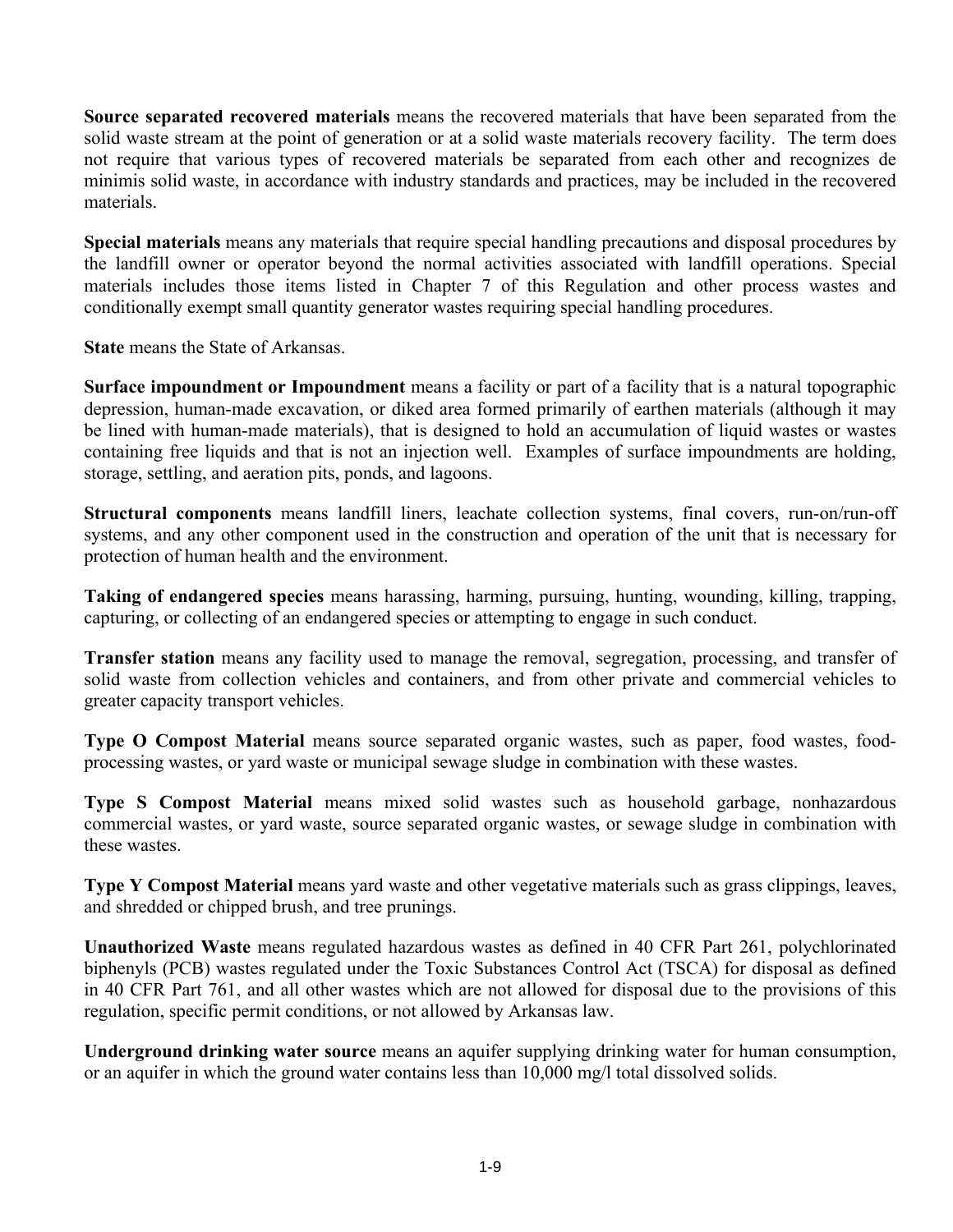**Unstable area** means a location that is susceptible to natural or human-induced events or forces capable of impairing the integrity of some or all of the landfill structural components responsible for preventing releases from a landfill. Unstable areas can include poor foundation conditions, areas susceptible to mass movements, and Karst terranes.

**Uppermost aquifer** means the geologic formation nearest the natural ground surface that is an aquifer, as well as, lower aquifers that are hydraulically interconnected with this aquifer within the facility's property boundary.

**Vector** shall have the same meaning as "Disease vector".

**Washout** means the carrying away of solid waste by waters of the base flood.

**Waste management unit boundary** means a vertical surface located at the hydraulically down gradient limit of the unit. This vertical surface extends down into the uppermost aquifer.

**Waste pile or Pile** means any noncontainerized accumulation of solid, nonflowing, waste that is used for treatment or storage.

Water table means the surface of unconfined water at which pressure is atmospheric and is defined by the levels at which water stands in wells that penetrate the ground water surface.

**Wetlands** means those areas of land that are defined in 40 CFR 232.2(r).

Yard waste means grass clippings, leaves, and shrubbery trimmings.

#### **Reg.22.103- Purpose, Scope, And Applicability**

- (a) Purpose The purpose of these regulations is to establish standards and criteria for location restrictions; permit application procedures; design, operations, and maintenance; financial assurance; ground water monitoring and corrective action; and closure and post-closure care for all solid waste disposal and management facilities to ensure the protection of human health and the environment.
- (b) Scope These regulations are based on the provisions of Arkansas law cited in Reg.22.201 and upon Title 40 Code of Federal Regulations (CFR) Part 257 and Part 258andthe Arkansas Solid Waste Management Act (ACA 8-6-201 et seq.) as amended. The Part 258 regulations were promulgated under authority of Subtitle D of the Resource Conservation and Recovery Act (RCRA) and are thus commonly referred to as "Subtitle D Criteria" or "Subtitle D." Regulations contained herein for all other solid waste disposal facilities not regulated under Subtitle D of RCRA are based upon criteria contained in 40 CFR Part 257.
- (c) Applicability These regulations apply to owners or operators of all solid waste disposal or processing facilities, except as specifically provided, including but not limited to the following permit categories, each of which requires either a separate individual permit or coverage under a general permit:
	- (1) Class 1 facilities are landfills built to RCRA Subtitle D standards, as incorporated herein for the acceptance of all nonhazardous wastes.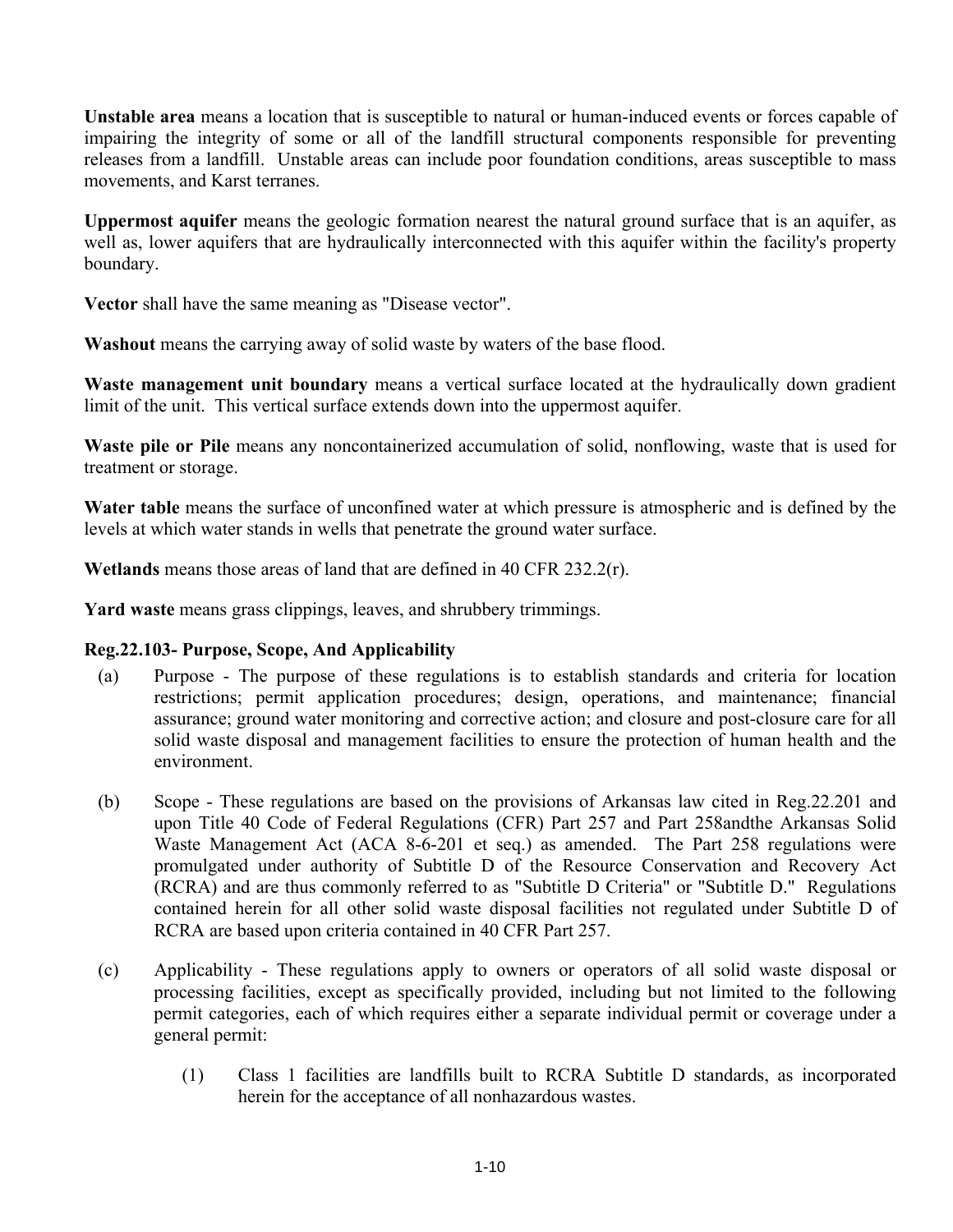- (2) Class 2 [Reserved]
- (3) Class 3 NonCommercial (3N) facilities are landfills that accept for disposal nonhazardous industrial and commercial wastes generated by the permittee and do not accept waste for disposal from any other source.
- (4) Class 3 Commercial (3C) facilities are landfills that accept for disposal only authorized nonhazardous industrial and commercial wastes generated by the permittee or from other approved facility locations or sources.
- (5) Class 3 Tire (3T) facilities are tire monofills that accept only processed tires or whole baled tires for disposal.
- (6) Class 4 facilities are landfills for the commercial disposal of inert nonputrescible Class 4 wastes as defined herein.
- (7) Composting Facilities (CY) are facilities that accept only vegetative grass, brush and tree yard wastes.
- (8) Composting Facilities (CO) are facilities that accept type Y wastes and approved organic wastes.
- (9) Composting Facilities (CS) are facilities that accept type Y wastes and approved solid wastes.
- (10) Transfer Stations (TS) are facilities that manage the bulking of solid waste for transportation to a point of disposal.
- (11) Solid Waste Recovery Facilities (WRF) are facilities that segregate, recover, or otherwise process recyclable materials from Class 4 types of waste streams.
- (d) General Effective Date Unless other wise specified in these regulations, compliance is required on the effective date of the regulations.
- (e) Class 1 Landfill Compliance Exemption Class 1 landfills that received waste after October 9, 1991 but stopped receiving waste before the compliance date specified in Reg.22.103(f) are exempt from the requirements of this regulation except for the closure and post closure care requirements of Chapter 13. The final landfill cover required under Chapter 13 must be installed by October 9, 1994. Owners or operators that fail to complete cover installation by October 9, 1994 will be subject to all of the requirements of this regulation unless otherwise specified.
- (f) Compliance Date for Class 1 Landfills The compliance date for Class 1 landfils for all requirements of this regulation, unless otherwise specified is:
	- (1) October 9, 1993 for all municipal solid waste landfill units that received waste on of after October 9, 1993 except those that qualify for an extension as described below, or
	- (2) April 9, 1994 for an existing municipal solid waste landfill unit or a lateral expansion of an existing municipal solid waste landfill unit that meets the following conditions: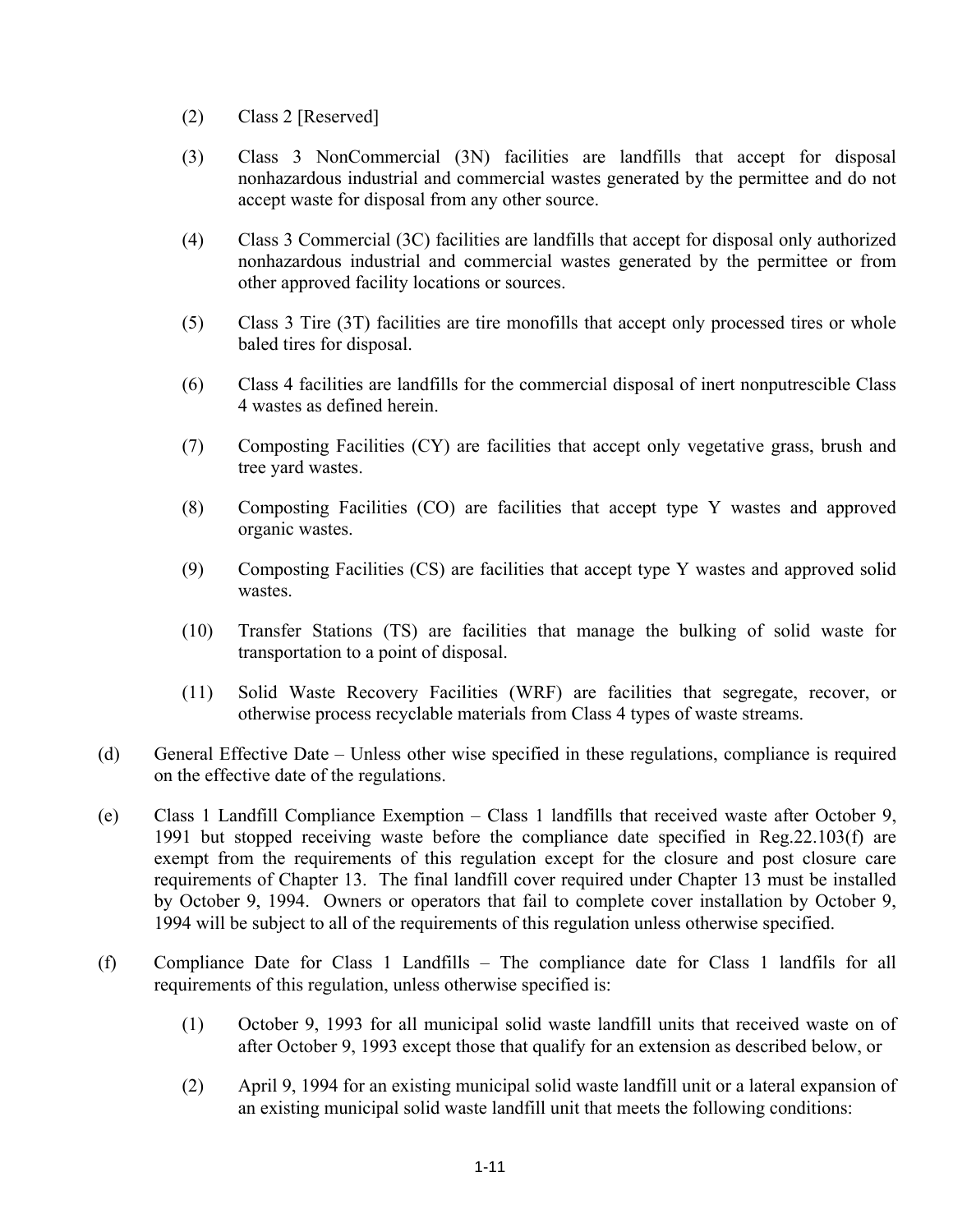- (i) The municipal solid waste landfill unit disposed of less than 100 tons per day (TPD) or less of solid waste during a representative period prior to October 9, 1993;
- (ii) The unit did not dispose of more than an average of 100 TPD of solid waste each month between October 9, 1993 and April 9, 1994; and
- (iii) The municipal solid waste landfill unit is not on the National Priorities List (NPL) as found in Appendix B to 40 CFR Part 300.
- (g) General Permits for Solid Waste Processing Facilities The Department may develop and issue general permits for any categories of solid waste processing facilities. To qualify for inclusion under a general permit, applicants shall be required to submit a notice of intent and supporting documentation. Facilities and practices not qualifying for inclusion under the conditions of a general permit shall be required to obtain individual permits.
- (h) Facilities Classified as Open Dumps Municipal solid waste landfill units and other solid waste facilities and practices failing to satisfy the criteria established in these regulations are considered open dumps for purposes of this regulation and State solid waste management planning under RCRA and are prohibited under Section 4005 of RCRA. As provided in 40 CFR 258.1 municipal solid waste landfill units containing sewage sludge and failing to satisfy the criteria established in these regulations violate sections 309 and 405(e) of the Clean Water Act.
- (i) Use of Recovered Materials Provided that the Department may rescind this authorization based on environmental, public health or other factors, the use of recovered materials as defined in Reg.22.102, whether the recovered material is directly reused, used in a manufacturing process, used as a construction material, or is inert material used as beneficial fill material, shall not constitute the disposal of solid waste for purposes of this regulation provided that such use of recovered materials will not result in adverse impacts to the air or surface and ground water quality.
- (j) Approval may not be required for the use of recovered materials except that the Director may impose conditions on the use and re-use of materials otherwise classified as solid waste on a caseby-case basis to assure protection of air, or surface and ground water quality.
- (k) Adoption of Subsequent Federal Regulations The Director, after the date of promulgation of any new or revised federal solid waste disposal facility regulations, shall conduct rulemaking procedures with reference to these regulations as necessary to maintain a State Solid Waste Management Program equivalent to the federal program. Such new or revised federal regulations, upon the date of their publication as final rules of the U.S. Environmental Protection Agency shall constitute minimum guidelines to the Director in formulating rule making proposals to these regulations, and shall not be construed to limit or interfere with the adoption of provisions more stringent than federal regulations subject to the provisions of  $ACA \S 8-1-203$ .
- (l) Contaminated Soil Remediation Exclusion The provisions of these regulations shall not apply to the on-site disposal or on-site placement of contaminated soils if:
	- (1) The activities in question are part of an environmental remediation effort being conducted pursuant to an approved written plan or order submitted to or issued by the Department; and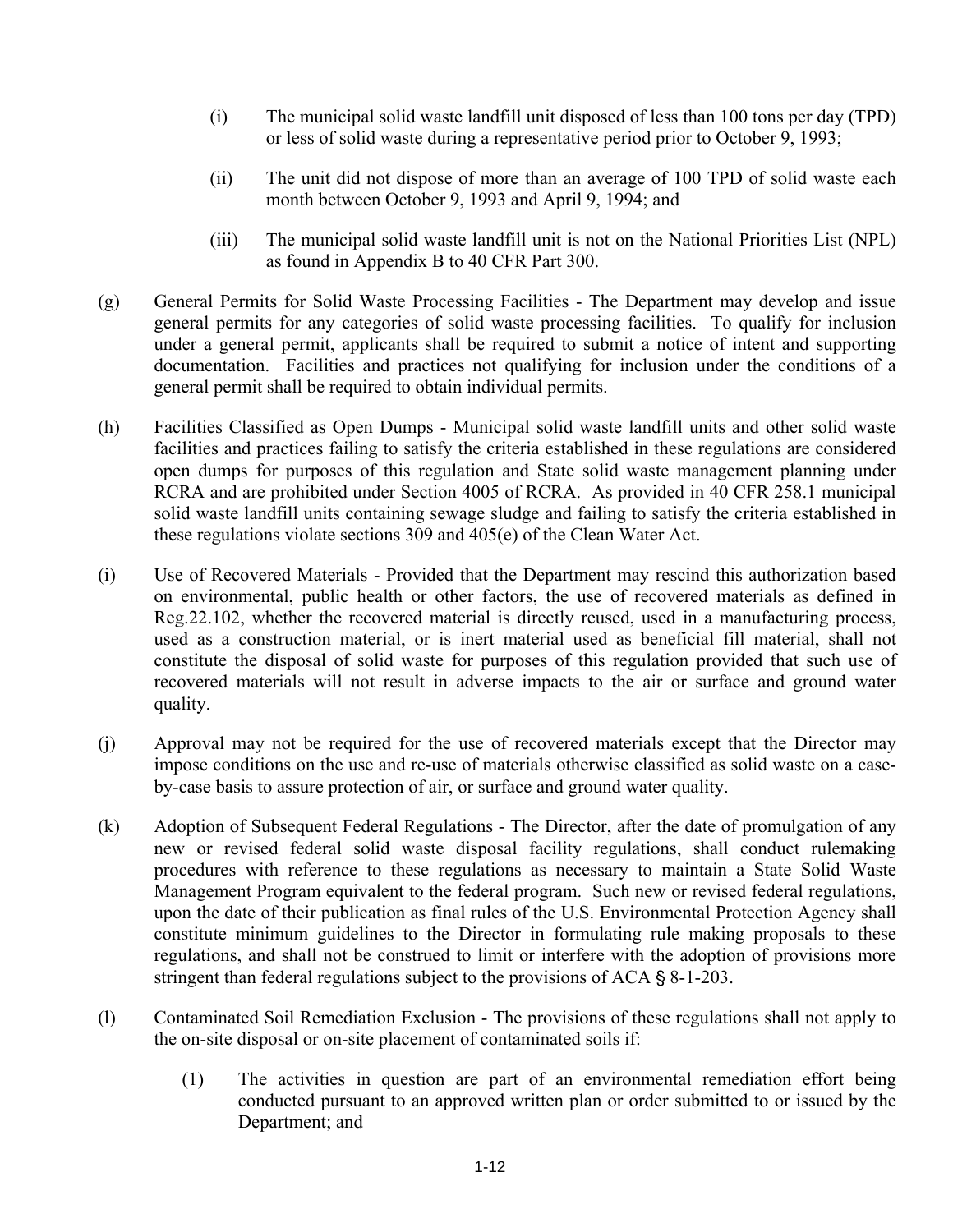(2) The activities are carried out wholly within the boundaries of the site that is the subject of the remediation; provided, however, that for purposes of satisfying the conditions of this subsection, use of private or public streets, roads, or drives to transport such soils from one part of a site to another part of the same site shall not be considered off-site activities, so long as the transportation is in accordance or consistent with the written plan or order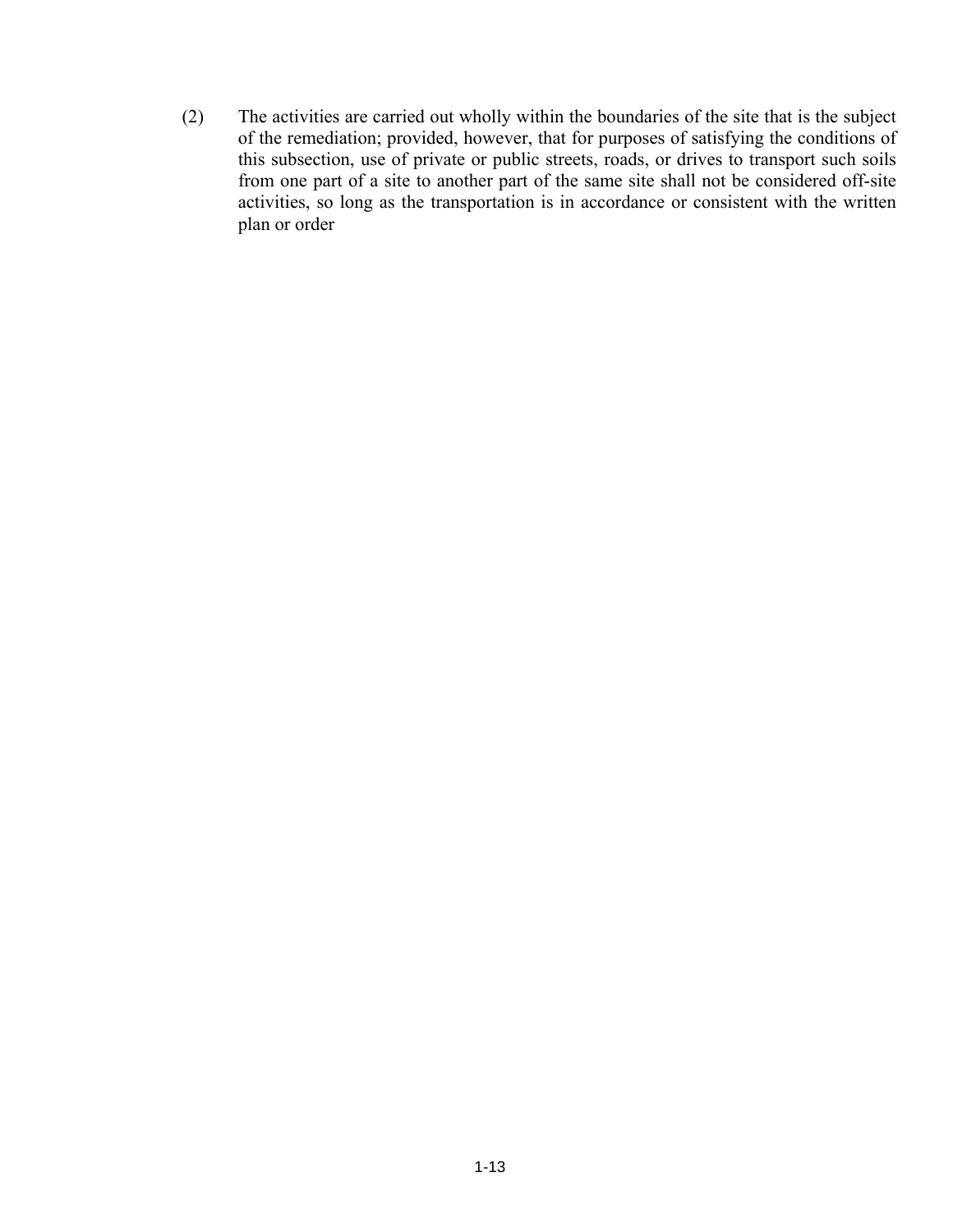#### **Chapter 2 Regional And Local Solid Waste Management Systems**

#### **Reg.22.201- Regional Solid Waste Management Boards**

- (a) District Boundaries In accordance with A.C.A.  $\S$ 8-6-701 et seq. and except as provided A.C.A.  $\S$ 8-6-723, the boundaries of regional solid waste management districts shall be approved by the Commission.
- (b) Solid Waste Management System- Each regional solid waste management board shall develop a regional solid waste management system plan to provide for a solid waste management system within the district. The plan shall be submitted to the Department for approval.

#### **Reg.22.202 - Licensing Haulers Of Solid Waste**

- (a) Applicability A person who engages in the business of hauling solid waste must obtain a license from the Regional Solid Waste Management Board or Boards having jurisdiction if:
	- (1) the person is engaged in the collection of solid waste within the district; or
	- (2) is engaged in the transportation of solid waste for disposal or storage in the district.
- (b) Exemptions from Licensing Persons exempt from licensing shall comply with all other applicable standards required under this section or by District rules adopted pursuant to this section. For purpose of this section, a license shall not be required for:
	- (1) An individual hauling only their own household waste to a permitted facility;
	- (2) The transport of solid waste from an industrial facility to its own Class 3N landfill; or for
	- (3) A Solid Waste Management District engaged in the hauling of solid waste within its own district.
- (c) Issuance of a License A license shall be issued only to a person, partnership, corporation, association, the State of Arkansas, a political subdivision of the state, an improvement district, a sanitation authority, or another regional solid waste management district.
- (d) Hauler Classifications The following classification of haulers shall apply:
	- (1) A Type I hauler hauls all categories of nonhazardous solid waste as identified in Regulation 22 with the exception of waste tires;
	- (2) A Type II hauler hauls only process waste and special materials as identified in Regulation 22, with the exception of waste tires
- (e) Financial Assurance Any hauler applying for a license must establish financial responsibility to the Board. Proof of liability insurance will be required and may be considered adequate financial responsibility.
- (f) Licensing Standards For purposes of this section the following licensing standards and classifications apply. Any person who transports wastes shall:
	- (1) Hold the appropriate driver's license as defined by Arkansas Law;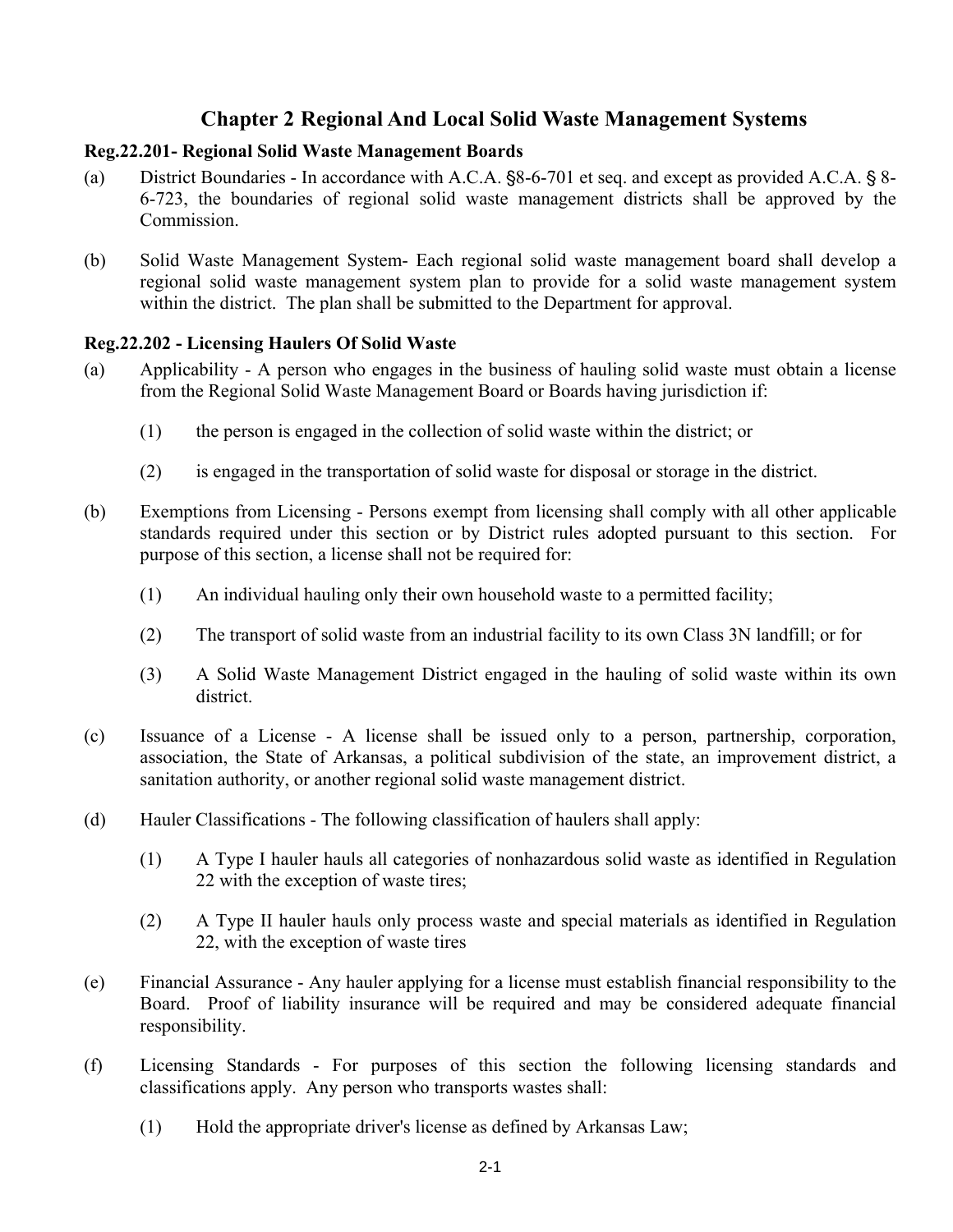- (2) Register the operation with the Regional Solid Waste Management Board providing:
	- (i) Name, address, and telephone number of registrant
	- (ii) Description of vehicle to be registered including:
		- a) Make, model, and year of vehicle;
		- b) Vehicle ID number;
		- c) License plate number;
		- d) Name of vehicle owner; and a Description of the nature of wastes and size of loads.
- (g) Hauler Requirements All collection systems and collection equipment shall meet the following conditions:
	- (1) Solid waste shall be collected and transported so as to prevent public health hazards, environmental h azards, safety hazards and nuisances, and shall be kept in a sanitary condition.
	- (2) Collection and transportation equipment shall be designed and constructed so as to be leakproof. The waste shall be suitably enclosed or covered so as to prevent roadside littering, attraction of vectors or creation of other nuisances.
- (h) Adoption of More Restrictive Standards The Regional Solid Waste Management Boards may impose more stringent standards than these minimum standards established by the Commission.
- (i) Licensing Fees and Rules The Regional Solid Waste Management Board may set a reasonable licensing fee for each type of hauler and may establish licensing requirements based on size of the haulers' transport vehicle(s)

#### **Reg.22.203 - Local Authority Approval Of Site Selection And Expansion**

- (a) Applicability This Section applies to all new permitted facilities including landfills and solid waste processing facilities and to the expansion of the permitted acreage of landfills and solid waste processing facilities.
- (b) Conformance with County-Wide Plans If the proposed solid waste facility site is located within a municipality or county that has adopted restrictions on sites in conjunction with a comprehensive county-wide land use plan, specific geographic site approval from the government(s) of jurisdiction shall be obtained by the applicant for submission to the Department with the pre-application.
- (c) Conformance with Regional Standards and Rules If the proposed solid waste facility site is located within a regional solid waste management district which has adopted restrictions on sites, specific geographic site approval from the regional solid waste management board of jurisdiction shall be obtained by the applicant for submission to the Department with the pre-application.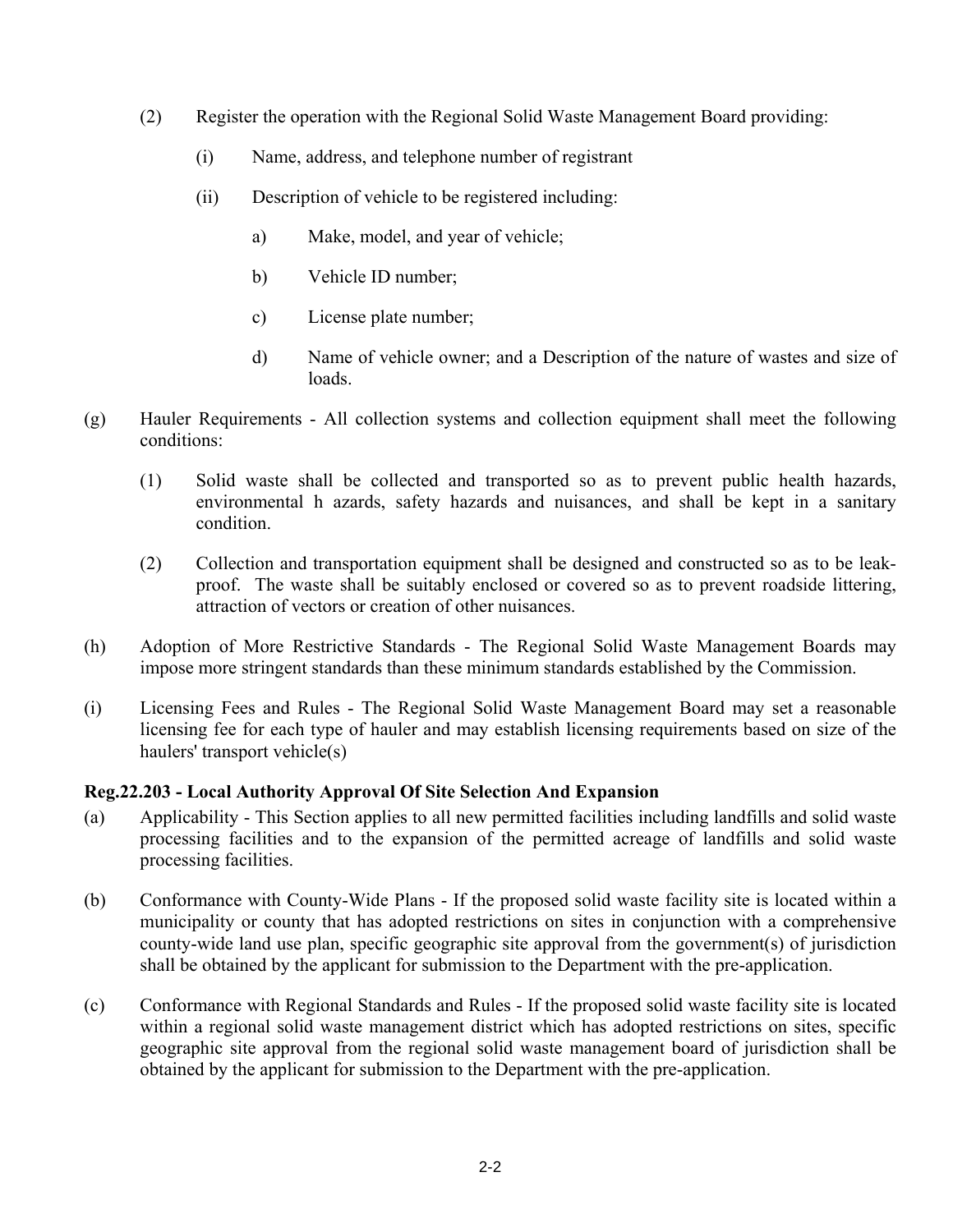- (d) Conformance with Other Requirements As applicable, applicants shall also meet the requirements of Reg.22.204 regarding high-impact solid waste facilities and Reg.22.205 regarding certificate of need for landfills.
- (e) Written Approval or Denial Any approval or denial by local governments or regional solid waste management boards of solid waste site selection shall be in writing and shall state the basis for the approval or denial with reference to the specific requirements of the local jurisdiction and this regulation.
- (f) Notification of Local and Regional Authorities If the proposed site is located in a municipality or county that has not adopted restrictions on sites in conjunction with a county-wide comprehensive land use plan or in a solid waste management district that has not adopted site restrictions, the applicant shall notify the municipality and county of jurisdiction over the proposed site and the solid waste management board by certified mail prior to submission of the pre-application. Except as may be required in Reg.22.204 and Reg.22.205 for landfills, no specific geographic site approval by the local government entity or regional solid waste management board is required.

#### **Reg.22.204 - Host Community Approval Of Site Selection**

- (a) Applicability and Scope In accordance with A.C.A.  $\S$  8-6-1501 et seq., a rebuttable presumption exists against permitting the construction or operation of any new landfill within twelve miles of any existing high-impact solid waste facility. This presumption may be overcome if any of the following is shown:
	- (1) No other suitable site for such a facility is available within the region or service area because of the constraints of geology or any other factors listed in Reg.22.205(b); or
	- (2) Incentives have prompted the host community to accept the siting of the facility. Such incentives may include, without limitation:
		- (i) Increased employment opportunities;
		- (ii) Reasonable host fees not to exceed the prevailing state average;
		- (iii) Contributions by the facility to the community infrastructure (e.g. road maintenance, park development, litter control);
		- (iv) Compensation to adjacent individual landowners for any assessed decrease in property values; or
		- (v) Subsidization of community services.
- (b) Definitions For purposes of this section, the following definitions shall apply:
	- (1) "High-impact solid waste management facility" shall mean, excluding the facilities described in subsection (2), any open or closed solid waste landfill, any operating solid or commercial hazardous waste incinerator and hazardous waste treatment or storage facility, and any open or closed commercial hazardous waste disposal facility.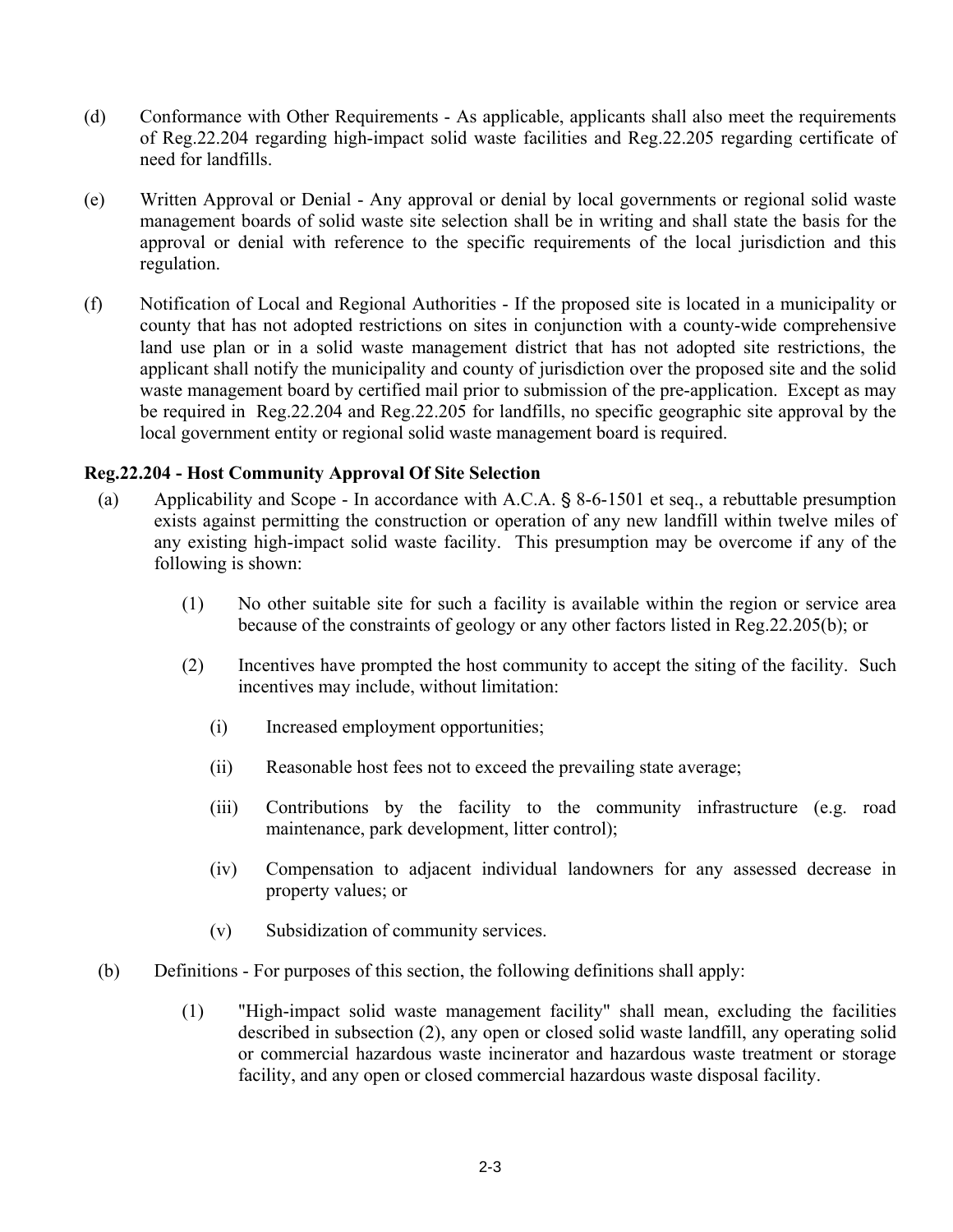- (2) The term "high-impact solid waste management facility" shall not include the following:
	- (i) Recycling or composting facilities;
	- (ii) Waste tire management sites;
	- (iii) Solid waste transfer stations;
	- (iv) Solid waste landfills which had pre-applications or applications pending for either increased capacity or new acreage as of the August 13, 1993;
	- (v) A facility dedicated solely to the treatment, storage or disposal of solid or hazardous wastes generated by a private industry where the private industry bears the expense of operating and maintaining the facility solely for the disposal of waste generated by the industry or wastes of a similar kind or character; or
	- (vi) A facility or activity dedicated solely to a response action at a location listed by the state or federal government as a hazardous substance site; or
	- (vii) An existing facility operating under interim status of the Federal Resource Conservation and Recovery Act or implementing regulations of the Arkansas Hazardous Waste Management Act or the Arkansas Hazardous Waste Management Code.
	- (viii) Expansion of existing Resource Conservation and Recovery Act Subtitle C or Arkansas Hazardous Waste Management Act hazardous waste facilities, either through increased acreage or provision for additional services or increased capacity.
- (3) "Host Community" shall mean the closest governmental unit as measured along major facility access roads and highways exercising zoning authority encompassed within a twelve-mile radius of the site of the proposed high-impact solid waste management facility.
- (c) Department Action and Compliance Requirements The Department shall not process any preapplication for a new or increased landfill acreage, or an application for increased landfill capacity until definitive findings in conformance with this section have been provided by the host community and accepted by the Department. Acceptance or denial of landfill siting by the host community shall be by formal resolution of the governing body of the host community.

#### **Reg.22.205- Certificate Of Need For Landfills and Transfer Stations**

- (a) Applicability All applicants for a new solid waste landfill permit, new transfer station permit; or for an expansion of the permitted capacity of an existing landfill, except for permits for Class 3N Noncommercial landfills, must obtain a certificate of need from the regional board with jurisdiction over the proposed site.
- (b) Petition Requirements The petition to the regional board must be in accordance with procedures adopted by the board but must establish, at a minimum, that the proposed disposal facility: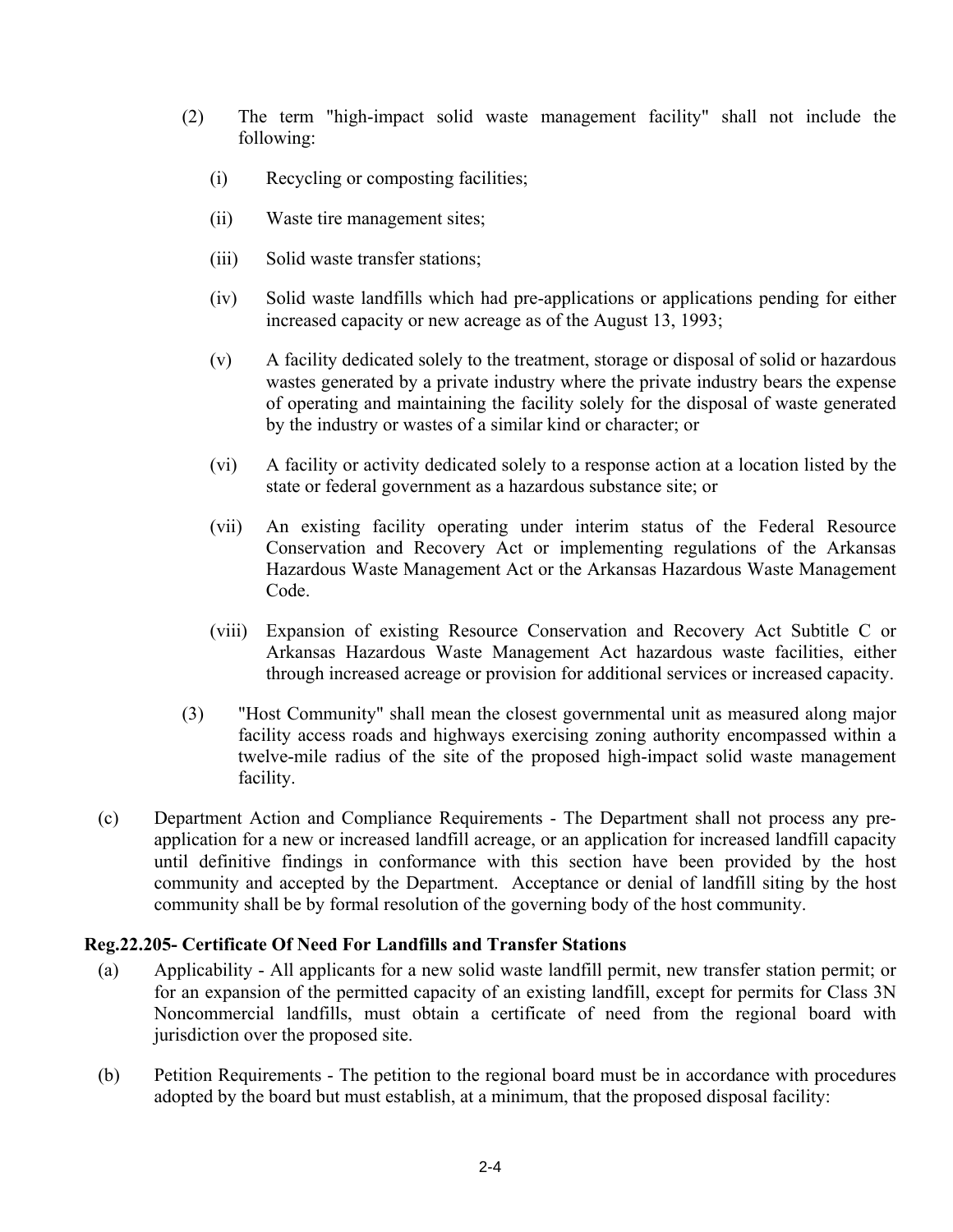- (1) Is consistent with the regional planning strategy adopted by the board in the regional needs assessment or the regional solid waste management plan;
- (2) Does not conflict with existing comprehensive land-use plans of any local governmental entities;
- (3) Does not disturb an archaeological site as recognized by the Arkansas Historic Preservation Progam, or a rare and endangered species habitat as recognized by the Arkansas State Game and Fish Commission or the United States Fish and Wildlife Service;
- (4) Will not adversely affect the public use of any local, state, or federal facility, including, but not limited to, parks and wildlife management areas;
- (5) Does not conflict with the requirements of local, state or federal laws and regulations on the location of disposal facilities as outlined in this regulation.
- (c) Petition Evaluation The regional board shall provide for public notice and comment and for one or more public hearings in the county in which the proposed facility is to be located. The board shall issue or deny the certificate of need based upon an evaluation of:
	- (1) The information provided by the applicant in the petition for a certificate of need;
	- (2) The requirements and considerations of any needs assessments prepared pursuant to this section;
	- (3) The location of the applicant's proposed facility based on the district's needs and its highway and road system;
	- (4) The need for a landfill application based upon the district's remaining capacity that is currently permitted for operation, but in no event shall the district's remaining permitted capacity exceed thirty (30) years unless the city or county government within whose jurisdiction the proposed landfill is located authorizes approval of the excess capacity through the adoption of a resolution. Along with the Certificate of Need for a landfill, the district shall provide to the Director an allocation of waste capacity for each permitted landfill within the district's jurisdiction in order to determine the design capacity of the proposed facility;
	- (5) Any solid waste management system plans, promulgated and approved pursuant to A.C.A.  $\S$  8-6-211 and  $\S$  8-6-212 to the extent these plans conform to an overall regional planning strategy;
	- (6) A detailed history of the applicant's record and that of the stockholders and officers with respect to violations of environmental laws and regulations of the United States or any state or any political subdivision of any state; and
	- (7) Any procedures adopted by the board for issuance of Certificate of Need.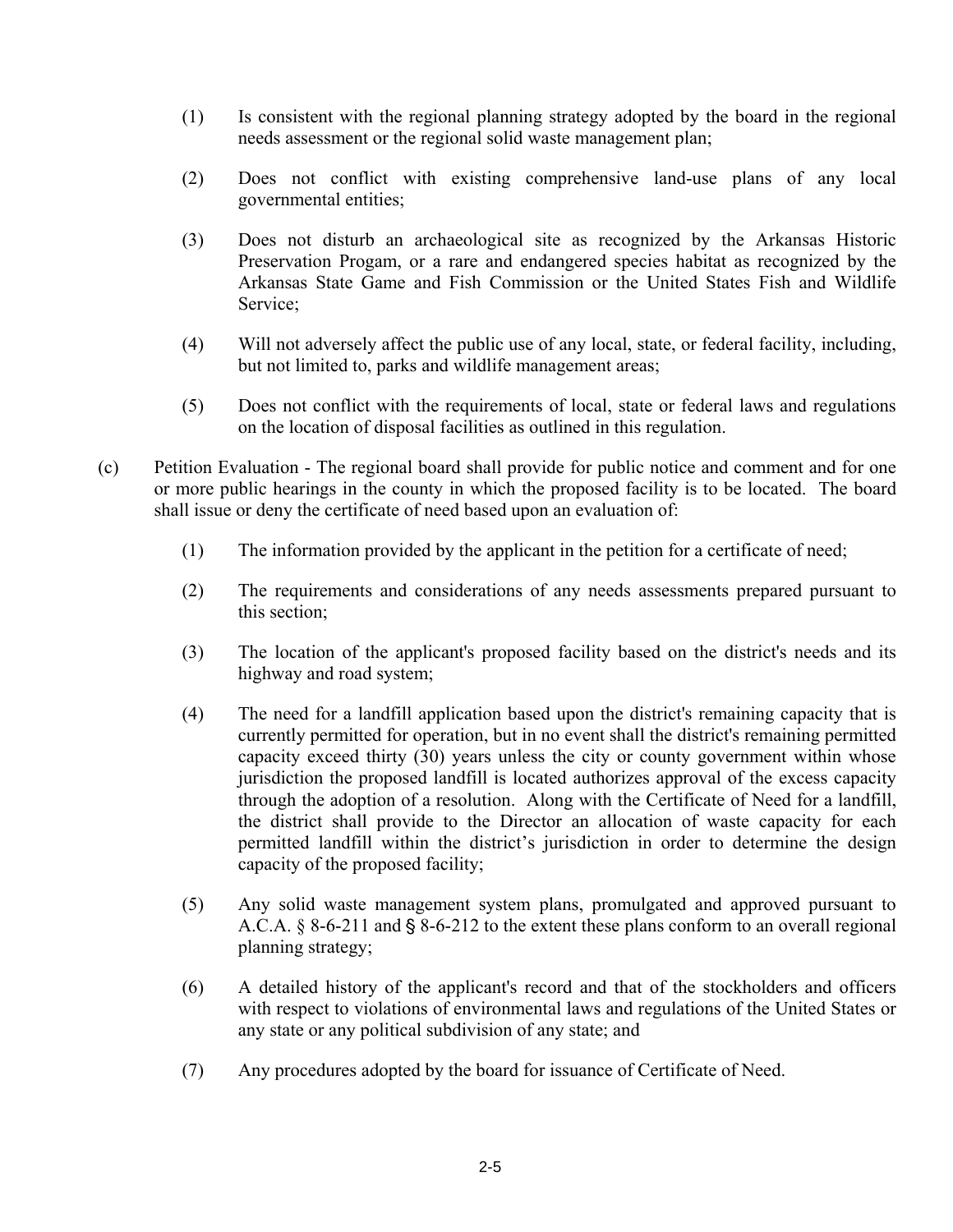(d) Appeals - Any interested person as defined in Reg.22.206(b)(1) may appeal the board's determination to the Director pursuant to appeal procedures set forth in Reg.22.206. The Director may grant or deny a permit if the Director finds, upon appeal, that the decision of the board was not supported by substantial evidence considering the factors outlined in this section.

#### **Reg.22.206- Appeal Of Certificate Of Need Determination**

- (a) Purpose and Intent A.C.A.  $\S$ 8-6-706(a) requires certain applicants for a solid waste landfill permit and transfer station permit to obtain a certificate of need from the solid waste management district board with jurisdiction over the proposed site. A.C.A.  $\S$ 8-6-706(c) provides for an appeal by any interested party of a certificate of need decision to the Director, pursuant to procedures adopted by the Commission. It is the intent of the Commission by this rulemaking to promulgate the procedures to be used for such an appeal.
- (b) Filing an Appeal
	- (1) Any person with standing to appeal a certificate of need determination by a board may appeal the board's determination to the Director by serving the appeal on the Director by certified mail. The appeal must be received by the Director no later than thirty (30) days after the date of issuance of the board's written determination. Persons with standing to appeal the determination shall be only the applicant or permittee and those persons who submitted written or oral public comments for the record during the comment period designated by the District.
	- (2) The appeal may be in the form of a pleading or a letter and shall contain:
		- (i) A copy of the board's written determination;
		- (ii) The date of the board's determination;
		- (iii) The factual and legal grounds that form the basis for the appeal;
		- (iv) Copies of all exhibits and other supporting documents; and
		- (v) A certificate of service showing that the appeal has been served upon the board in accordance with Paragraph (b)(3).
	- (3) The party must serve, by certified mail, return receipt requested, a copy of the appeal and all exhibits and other supporting documents upon the board making the determination.
- (c) Response by Board
	- (1) Any board served with an appeal under Reg.22.206 (b) may file a written response to the appeal with the Director. The response must be received by the Director no later than thirty (30) days after the date the board received the appeal.
	- (2) The response shall contain a reply to each of the grounds for appeal and shall contain any supporting evidence.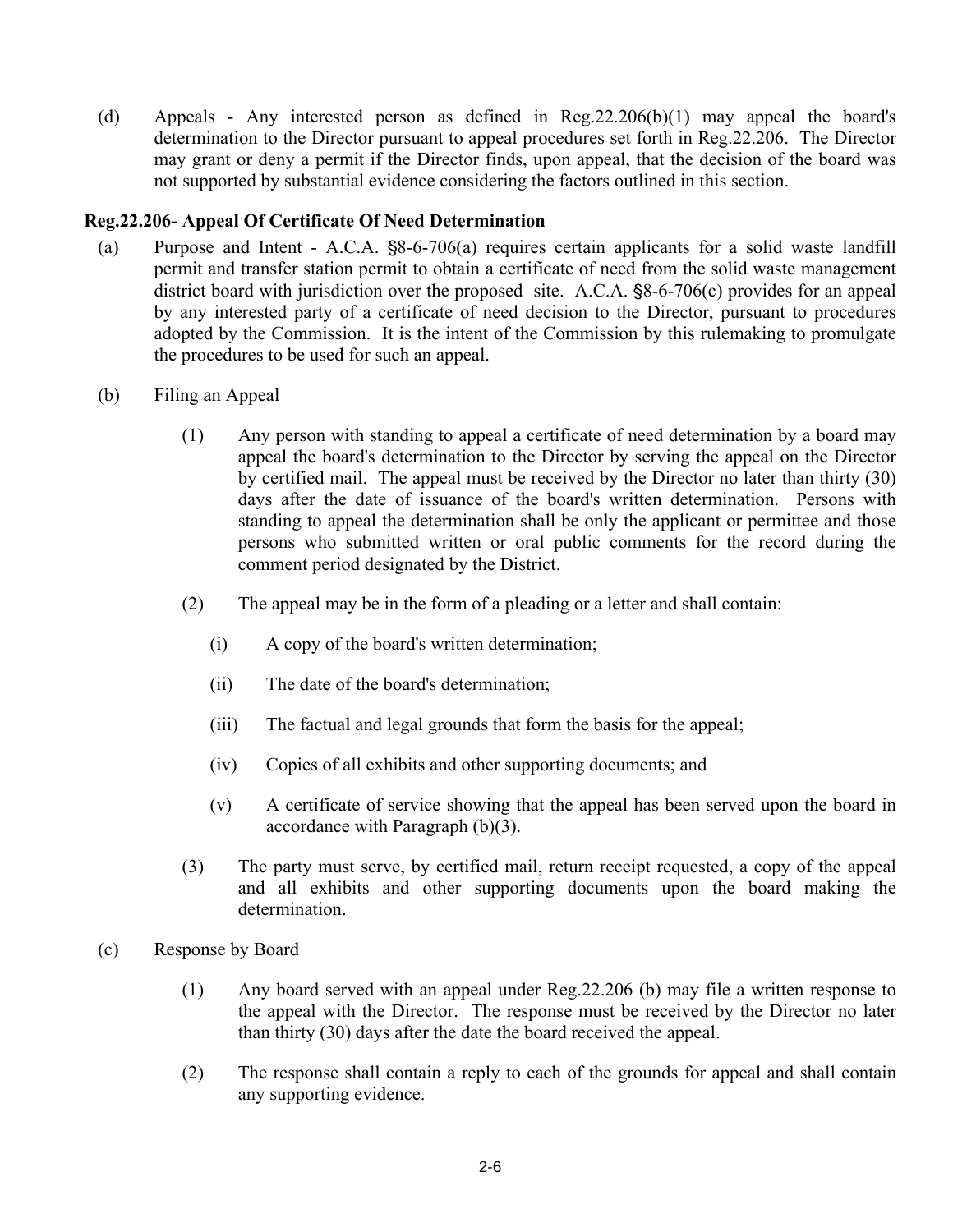#### (d) Hearing by Director

- (1) The Director may issue a decision after reviewing the submissions by the parties. If, however, after reviewing the submissions the Director determines that a hearing on the matter is necessary, he shall issue a Notice of Hearing to the party filing the appeal and to the board whose determination is being appealed, designating the time and place of the hearing. No such hearing shall be scheduled until after a response has been filed by the board pursuant to Part III or after the time for filing a response has elapsed, whichever comes first.
- (2) The Director or his designee shall preside over any hearing held pursuant to this Section.
- (e) Director's Decision
	- (1) After considering all relevant evidence presented in the appeal, the Director shall determine whether the decision of the board is supported by substantial evidence. His decision shall be based upon the factors set out in A.C.A.  $\S$ 8-6-706 and upon any other relevant factors.
	- (2) The Director shall issue his decision in writing and shall serve a copy of the decision upon the party filing the appeal and upon the board. The parties involved in the appeal of the district board decision, may request Commission review of the Director's decision. Except that the parties with standing shall be the parties to the appeal of the district board decision, the appeal to the Commission shall be conducted in the form and manner in accordance with the requirements of Regulation 8, Part 2.5 Practice and Procedure, for adjudicatory hearings before the Commission.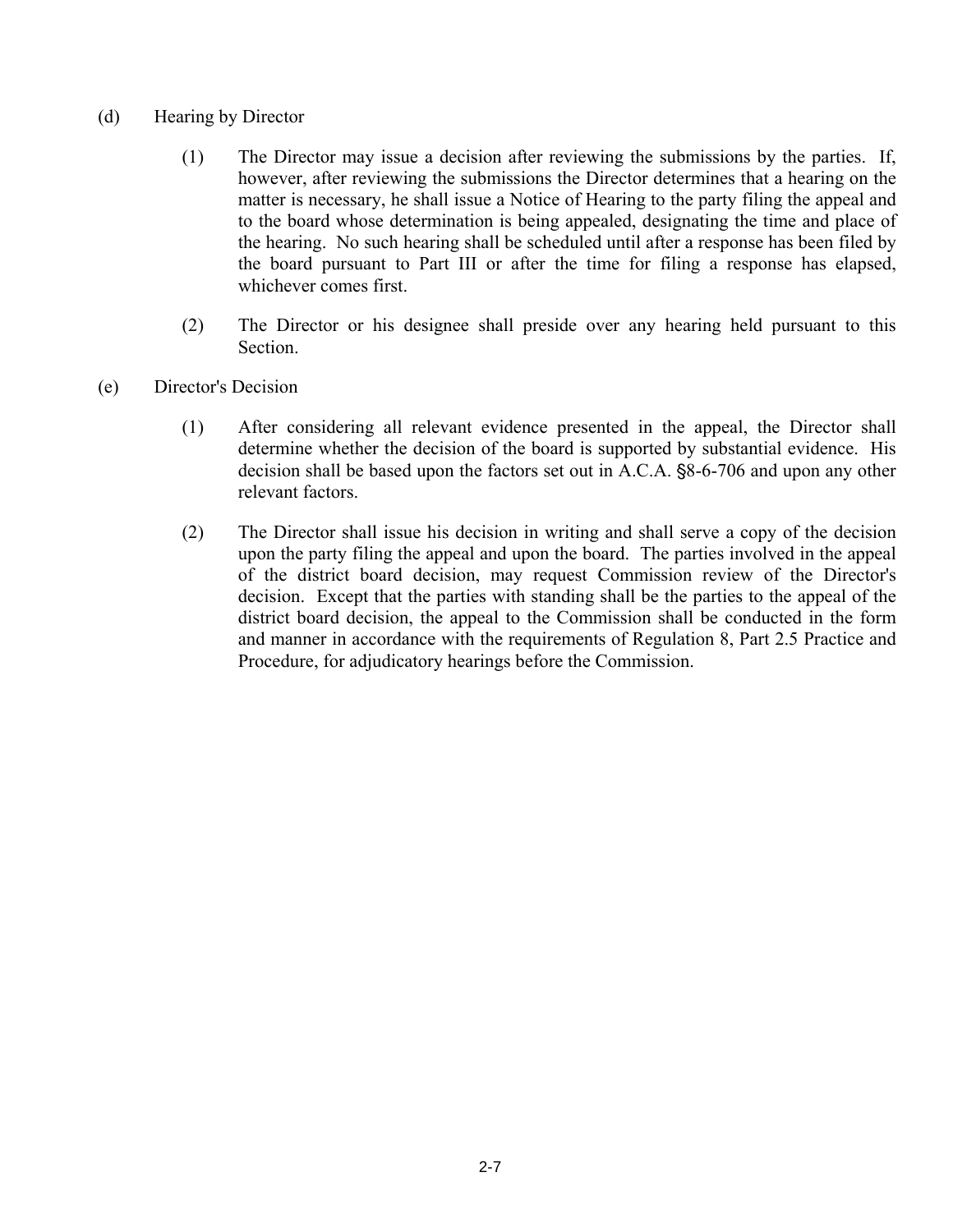#### **Chapter 3 Permit Applications Procedures**

#### **Reg.22.301- General Provisions**

- (a) Applicability This Chapter applies to all solid waste disposal, collection and processing facilities except as identified herein. Application and permitting procedures shall conform to Regulation Number 8 of the Commission and the supplemental provisions of this Chapter. Except for any supplemental provisions, Regulation No. 8 shall govern in the event of any conflict with this Chapter.
- (b) Authority Act 237 of the 1971 Arkansas General Assembly, as amended, makes it unlawful to construct, install, alter, modify, use or operate any solid waste disposal or processing facility or site without a permit from the Department.
- (c) Construction Construction of solid waste disposal or processing facilities shall not commence until a final permit for construction and operation has been issued. Bid documents prepared for construction shall conform to approved permit plans and specifications and shall be submitted to the Department upon request. Changes made during construction that will materially impact the facility design shall be submitted to the Department for approval.
- (d) Operations Operations at a solid waste disposal or processing facility shall not commence until the fully completed facilities have been inspected and written authorization is provided by the Director. The permittee shall provide a ten (10) day minimum written notice to the Department prior to the intended start-up date for the waste disposal or processing facility.
- (e) Environmental Compliance Record In accordance with  $A.C.A. \S$  8-1-106 and any regulation promulgated pursuant thereto, the Director may deny the issuance or transfer of any permit, license, certification, or operational authority if he finds, based upon the disclosure statement and other investigation which he deems appropriate, that
	- (1) The applicant has a history of noncompliance with environmental laws or regulations of this state or any jurisdiction;
	- (2) An applicant which owns or operates other facilities in the state is not in substantial compliance with environmental laws or regulations of this state; or
	- (3) A person with a history of noncompliance with environmental laws or regulations of this state or any jurisdiction is affiliated with the applicant to the extent of being capable of significantly influencing the practices or operations of the applicant which could have an effect on the environment.
- (f) Application and Supporting Documents All construction and operating information contained in the permit application and any changes, modifications, or alterations in the permit application submitted to the Department in writing, and agreed to in writing by the Department shall become an integral part of the permit.
- (g) Confidentiality Each permit application shall be available for public inspection, provided, however, that the Department shall not disclose, except to authorized persons, any information which the Director determines is entitled by law to protection as trade secrets without the consent of the applicant. Trade secrets shall not include the name and address of the applicant, nor any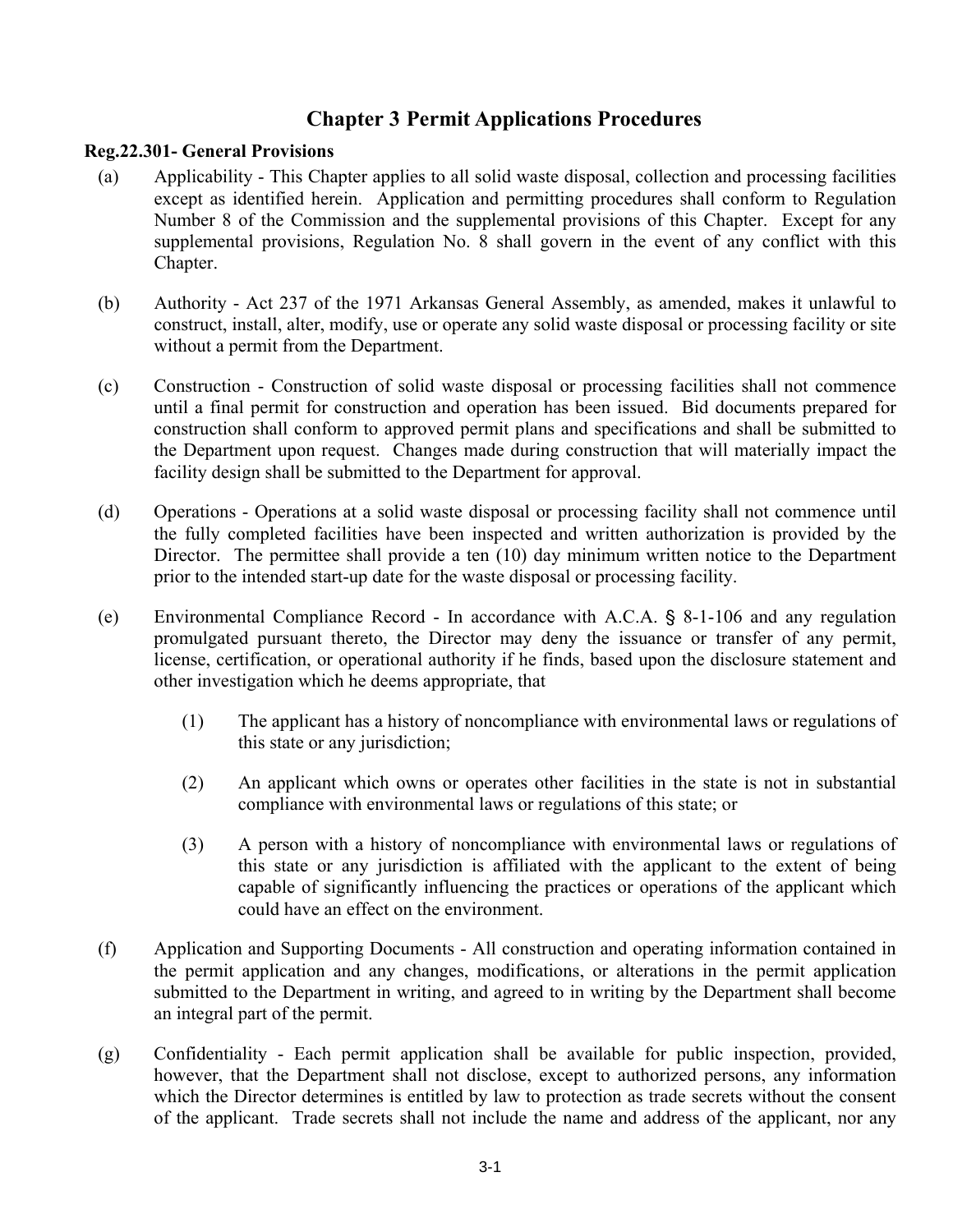information necessary, as determined by the Director, for the public to evaluate the hazards associated with the proposed operation, nor any other information required by law to be available to the public.

- (h) Signature on Applications Wherever possible or applicable, applications shall be signed by the person applying for the permit. Where another person signs on behalf of the applicant, the title or relationship shall be provided on the application form. The Department shall require a person signing an application on behalf of an applicant to provide written proof of authorization.
	- (1) Corporations An application submitted by a corporation shall be signed by a responsible corporate officer. For purposes of this section, a responsible corporate officer means:
		- (i) a president, secretary, treasurer, or vice-president of the corporation in charge of a principal business function, or any other person who performs similar policy or decision making functions for the corporation; or
		- (ii) the manager of one or more manufacturing, production, or operating facilities, if authority to sign documents has been delegated to the managers in accordance with corporate procedures.
	- (2) Partnerships and Sole Proprietorships In the case of a partnership or sole proprietorship, the application must be signed by a general partner or the proprietor, respectively.
	- (3) Publicly Owned Facilities In the case of a municipal, state, federal, district or other public facility, the application must be signed by either a principal executive officer, ranking elected official, or other duly authorized employee.
- (i) Professional Services Required The services of a professional engineer registered in the State of Arkansas, and for Class 1, Class 3 and Class 4 landfills a professional geologist registered in the State of Arkansas, shall be retained by all applicants for disposal and processing permits; for the development of geotechnical and hydrogeologic studies, permit plans and specifications; and the preparation of an operating plan and narrative as described herein.

#### **Reg.22.302- Pre-Application Procedures**

- (a) Pre-Applications Required Prior to the preparation of detailed designs or extensive geologic investigations, applicants for new solid waste disposal permits and for lateral expansions to the currently permitted disposal area shall prepare and submit a pre-application.
- (b) Pre-application Form and Documents All pre-applications shall contain at least the following information and supporting documentation:
	- (1) The name and address of the applicant and the owner of the site or facility;
	- (2) The location of the proposed disposal or processing site including a description of access roads, streams which are in close proximity to the site, dwellings and any other relevant geographic and geologic features of the site. Pre-application for disposal facilities shall include data on soil conditions and general geologic features;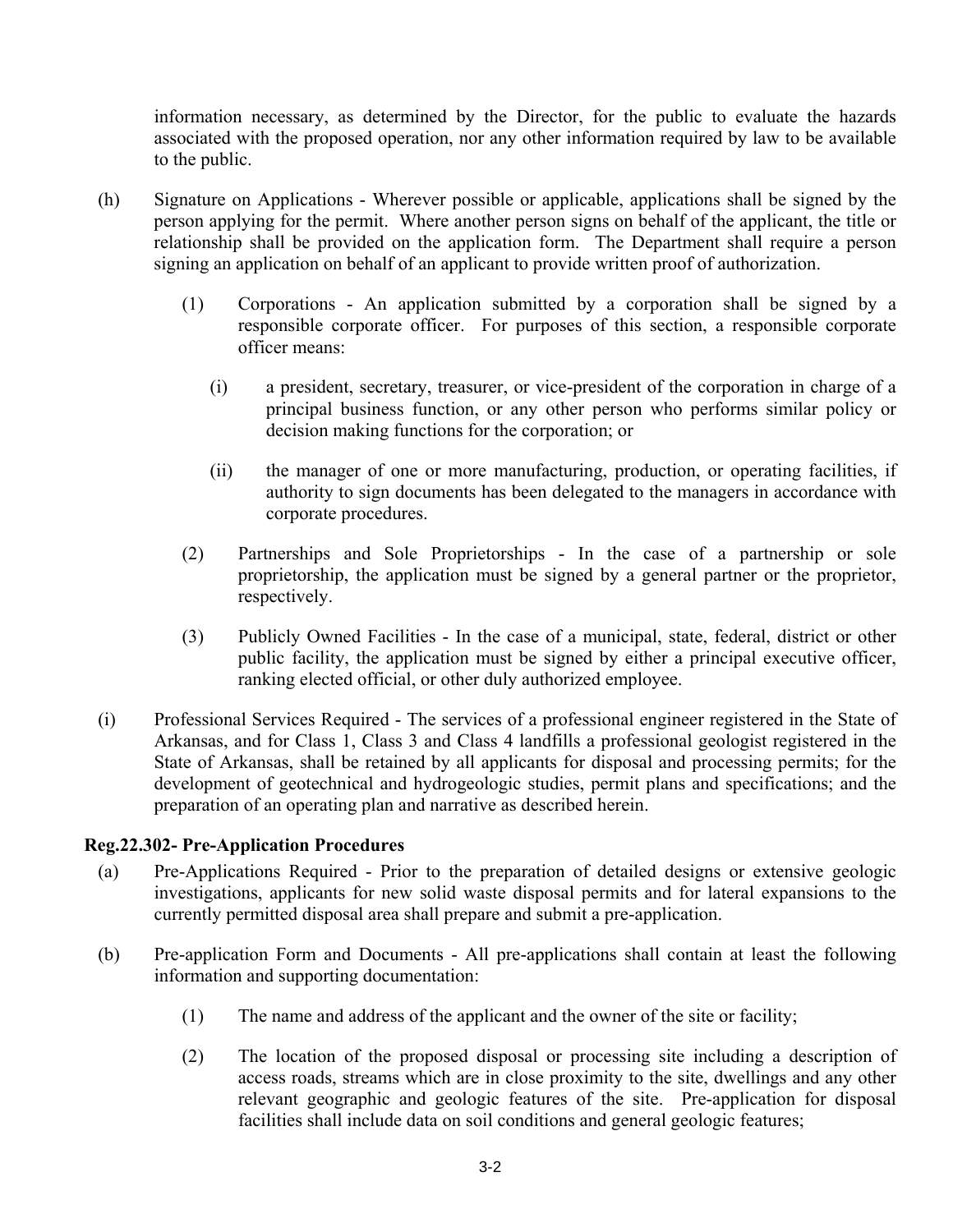- (3) A 7.5 minute USGS quadrangle map showing disposal or processing site boundaries. The processing facility must also be shown on an appropriate scale city or county map;
- (4) Copies of notifications to appropriate agencies regarding whether the selected site is in conformance with the airport safety, floodplain, wetlands separation distances and location restrictions, and protective of endangered species, historic archaelogy, and flora and fauna. Those agencies include, but are not limited to, the Federal Aviation Administration, US Army Corps of Engineers, US Fish and Wildlife Services, Arkansas Game and Fish Commission, Arkansas Historic Preservation Program, Arkansas Natural Heritage Commission, and the Arkansas Department of Health.
- (5) Assurance that the permit applicant has the legal authority to enter the lands for purposes of performing site investigations and studies;
- (6) Declaration of the classification of landfill or type of processing area and proposed service area;
- (7) A description of the nature and type of wastes to be disposed of or processed;
- (8) Disclosure Statement (Not required for governmental entities including federal, state, county, municipal, regional solid waste authorities);
- (9) Pre-application fee according to current fee schedule;
- (10) Certificate of Need from Regional Solid Waste Planning Board in accordance with Reg.22.205, except that Class 3 Noncommercial landfills applicants shall instead provide a copy of the notice to the Regional Solid Waste Planning Board required in Reg.22.203;
- (11) Site selection approval by or notice to the local government authority as required under Reg.22.203; and
- (12) Additional information deemed necessary by the Department for performance of a preliminary site investigation.
- (c) Public Meeting for Proposed Landfill Sites The Department shall hold a public meeting at a suitable location near the proposed solid waste disposal site for all administratively complete preapplications for new Class 1, Class 3 Commercial, and Class 4 landfills and public meetings may be required by the Department for other solid waste disposal and processing facilities, and permitting actions. The primary purpose of public meeting shall be to inform and answer questions from concerned citizens.
- (d) Preparation of Notice of Public Meeting Upon determination by the Department that a preapplication is administratively complete, a public meeting shall be scheduled by the Department. The Department shall prepare a public notice of the public meeting and furnish the notice to the applicant for publication in accordance with Reg. 22.305. A twenty (20) day minimum notice of the public meeting is required.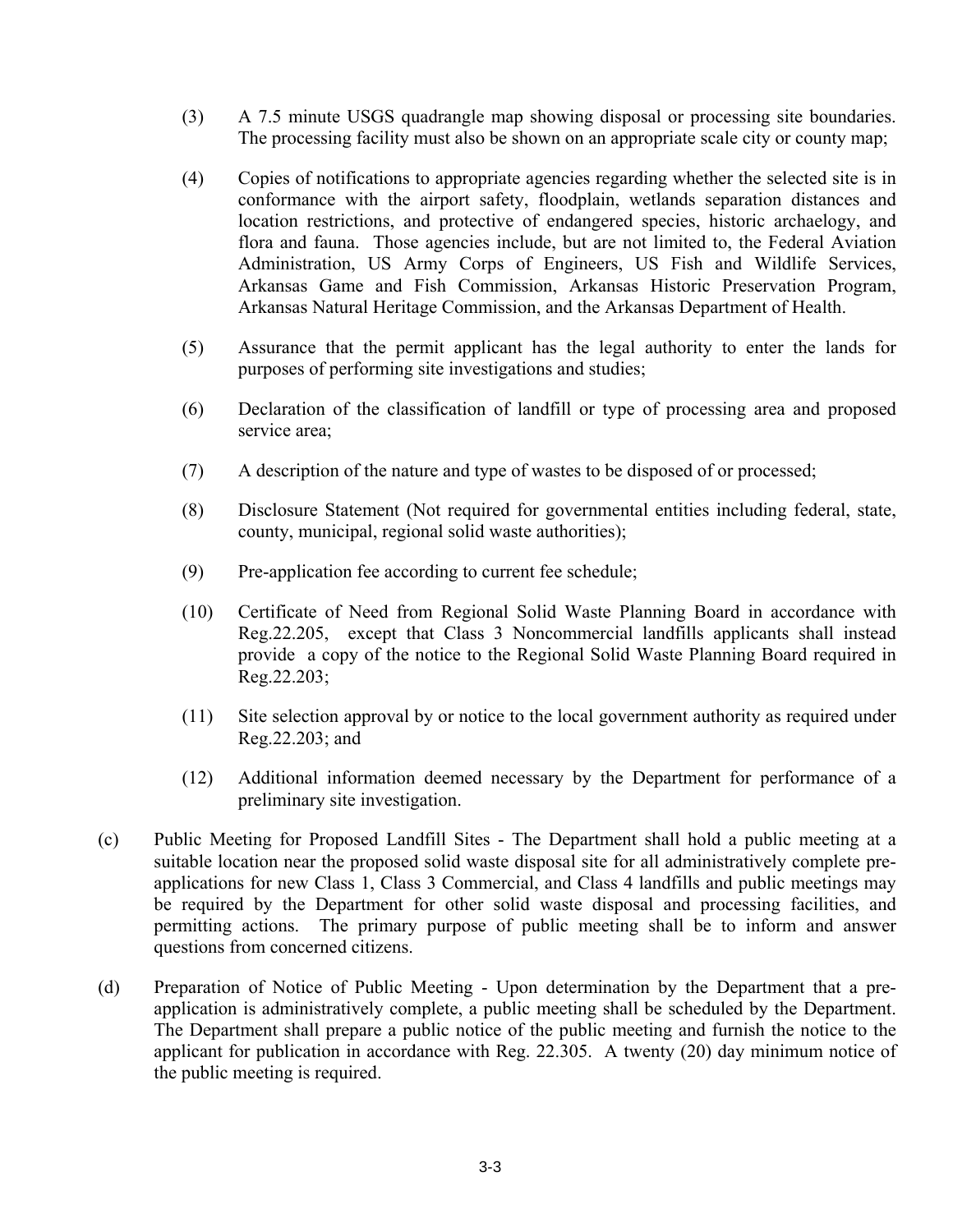- (e) Preliminary Site Investigation A preliminary site investigation to gather geologic and geographic information shall be conducted by the Department to determine if the proposed landfill site appears suitable for waste disposal operations. Interested local, regional, state, and federal agencies may be invited by the Department to attend the preliminary site investigation.
	- (1) The applicant shall furnish all necessary equipment and manpower needed to gain access to the site, dig test pits and otherwise complete the preliminary site investigation.
	- (2) The Department shall provide its findings and results of the preliminary site investigation to the applicant. Should the applicant choose to submit a full application and detailed design for a landfill, any site limitations identified in the preliminary site investigation report shall be addressed in the application package.
- (f) Response to Preliminary Site Investigation Report Prior to the submittal of a full application for a permit, the applicant shall document how any limitations identified in the preliminary site investigation will be further investigated and how site limitations may be overcome in the facility design. The Director may make a decision to deny the permit based on location restrictions, the pre-application, the findings of the preliminary site investigation and preliminary geotechnical investigation report. Appeal of the Directors decision to deny the permit shall be in accordance with Regulation Number 8 of the Pollution Control and Ecology Commission, Administrative Procedures.

#### **Reg.22.303- General Application Requirements**

- (a) Pre-application Conference The Department may require the applicant to attend a pre-application conference to discuss application requirements and the findings of the preliminary site investigation.
- (b) Submittal of Preliminary Geotechnical Report Prior to completing a detailed facility design and submitting a full application for a disposal facility permit, the Department may require applicants for Class 1 and Class 3 landfills to submit a preliminary geotechnical investigation report. The report shall be in general conformance with the requirements of Chapter 11 and shall identify the proposed solid waste boundary of the facility in relation to such tests and investigations that have been made at the site and additional tests and investigations that are proposed to be made at the site. The results of the preliminary geotechnical report and preliminary site investigation shall be utilized in the facility design.
- (c) Application Contents for Landfills Applications for permits for the construction or operation of new or existing solid waste disposal facilities shall be submitted to the Department on forms prepared by the Department. All applications for solid waste disposal facilities shall contain at least the following information, either in the application form itself or in supporting documentation provided with the application:
	- (1) The name and mailing address of the applicant and the owner of the facility, and the physical address of the facility as denoted by the local 911 service;
	- (2) A description of the soil characteristics of the site from a physical investigation of the site;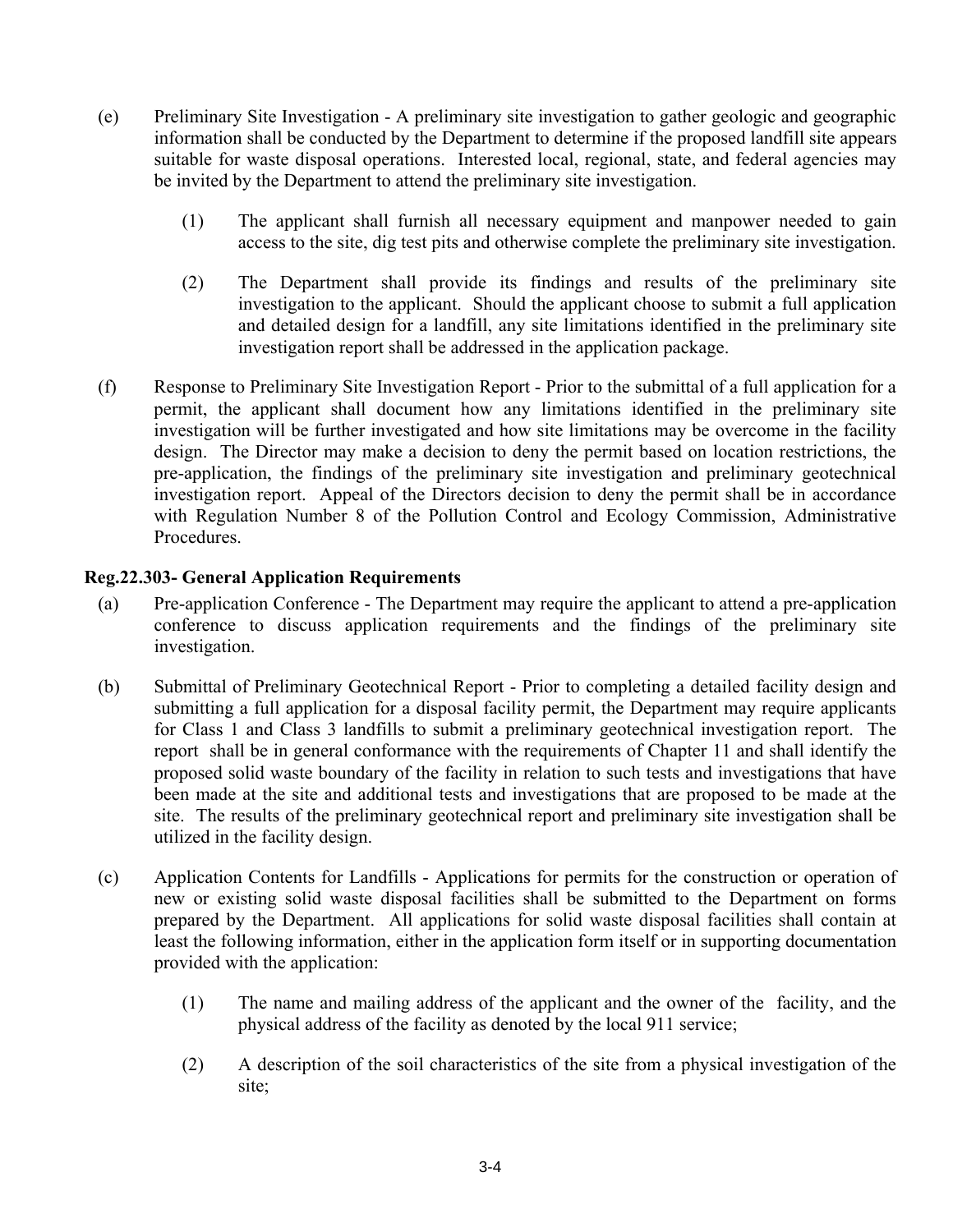- (3) File marked copy of the legal instrument provided with the application giving right to use the realty for solid waste disposal or processing including a current boundary survey of the property by a registered land surveyor.
- (4) Types, quantities, classifications and sources of waste proposed to be disposed of or processed at the site or facility;
- (5) All proposed Class 1 and Class 3 landfills shall include a written program that will be utilized to monitor wastes to detect and prevent the disposal of hazardous wastes.
- (6) Identification of the Special Materials identified in Chapter 6 proposed for acceptance at the facility;
- (7) Predominant land use of the area in which the site or facility is located including identification of dwellings and wells within 2 miles of the site through visual inspection, review of historical records, and survey of surrounding residents;
- (8) Total waste capacity, projected utilization rate, and total life expectancy of the facility;
- (9) The proposed use of the site or facility upon termination of the disposal operation;
- (10) Procedures and site improvements for prevention of unauthorized use of the site or facility;
- (11) Application Fee in accordance with the current fee schedule;
- (12) Permit Plans and Specifications;
- (13) Operating Plan and Narrative;
- (14) Design Narrative (including design calculations);
- (15) Hydrogeologic Report;
- (16) Ground Water Monitoring Plan;
- (17) Detailed cost estimates for closure of the landfill units and for post closure care;
- (18) Such additional information deemed necessary by the Department for a determination as to the issuance of the permit; and
- (19) The additional and specific application requirements applicable to each class of solid waste disposal.
- (20) A 7.5 minute USGS quadrangle map showing disposal or processing site boundaries. The processing facility must also be shown on an appropriate scale city or county map;
- (21) A narrative description of the access roads and streams that are in close proximity of the site or facility;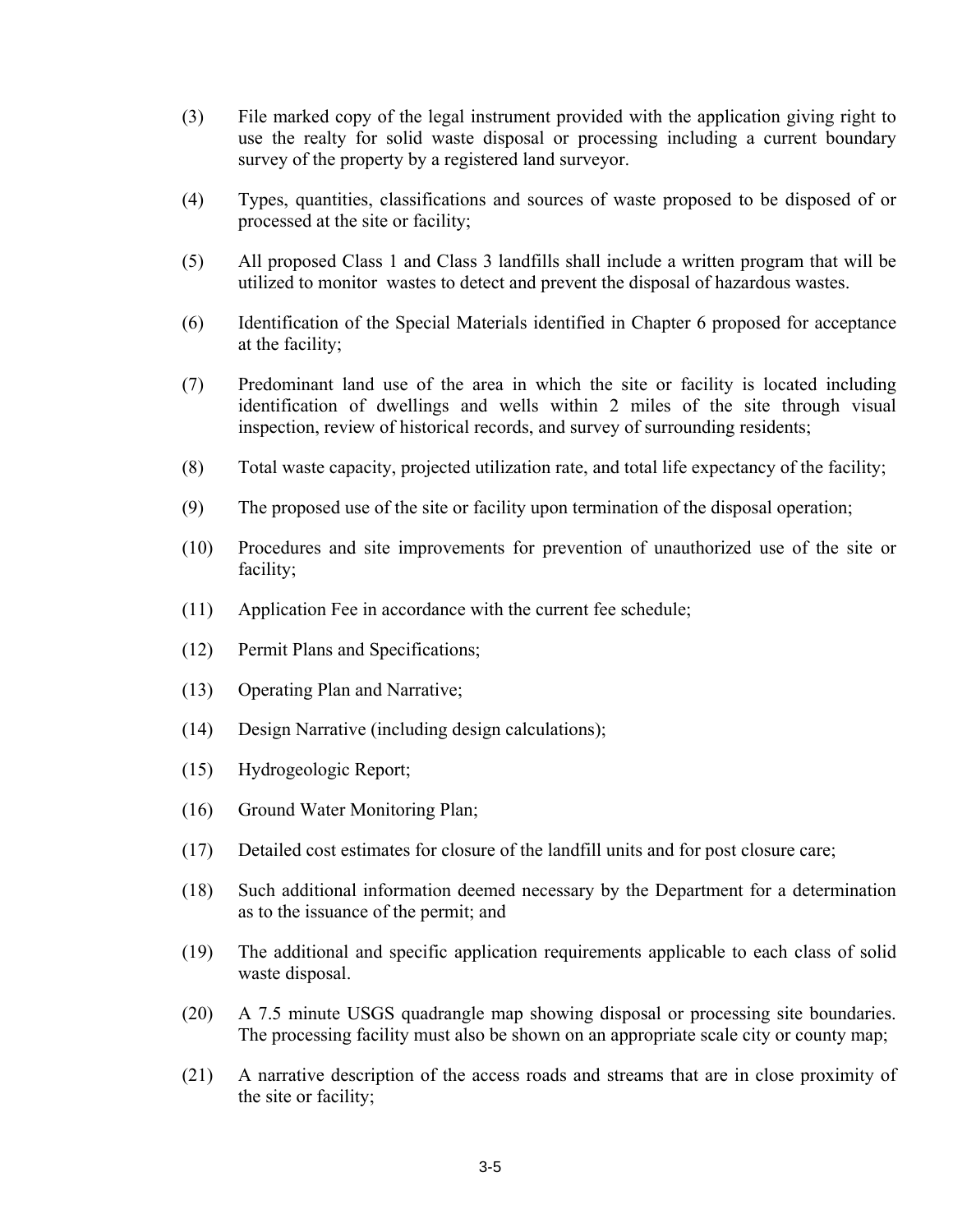- (22) Documentation from appropriate agencies regarding whether the selected site is in conformance with the airport safety, floodplain, wetlands separation distances and location restrictions, and protective of endangered species, historic archaelogy, and flora and fauna. Those agencies include, but are not limited to, the Federal Aviation Administration, US Army Corps of Engineers, US Fish and Wildlife Services, Arkansas Game and Fish Commission, Arkansas Historic Preservation Program, Arkansas Natural Heritage Commission, and the Arkansas Department of Health.
- (d) Application Contents for Solid Waste Processing Facilities Application contents for Composting Facilities, Transfer Stations and Solid Waste Recovery Facilities shall conform to the requirements identified in the respective chapters covering those facilities.
- (e) Other Regulations In addition to the information set forth herein, an applicant shall, if the type of disposal site or facility is one for which a specific regulation has been promulgated, submit such additional information as is required by the specific regulation.

#### **Reg.22.304- Permit Application Review**

- (a) Determination of an Administratively Complete Application Upon submittal of an application for a solid waste disposal or processing application, the Department shall review the application and all supporting documents to determine if the application is administratively complete in accordance with Regulation Number 8.
- (b) Return of Incomplete Applications Applications for solid waste disposal or processing permits that have been deemed by the Department to be administratively incomplete shall be returned to the applicant along with notice of the determination. At the sole option of the Department, the application and supporting documentation may be retained pending additional submittals.
- (c) Public Notice of Application Upon determination by the Department that an application for a solid waste disposal or processing application is administratively complete (but not necessarily technically adequate), a public notice of the receipt of the application shall be prepared by the Department for publication by the applicant in accordance with Regulation Number 8.
- (d) Technical Review of Application Following a determination that the application is administratively complete, the Department shall perform a review of the application for technical adequacy and regulatory conformance. The applicant shall be notified in writing of any apparent or actual deficiencies. Any deficiencies in the application form or supporting documents must be corrected, revised or otherwise answered by the applicant in writing. Failure of the applicant to satisfactorily respond to any written deficiencies after being given reasonable opportunity to respond completely shall constitute grounds for the denial of the permit. Appeal of the Directors decision to deny the permit shall be in accordance with Regulation Number 8, Administrative Procedures.
- (e) Preliminary Permit Decision Upon review of the final application package, the Director will make a preliminary decision to deny or grant a permit for solid waste disposal or processing. Notice of the decision shall be distributed and published in accordance with Regulation Number 8.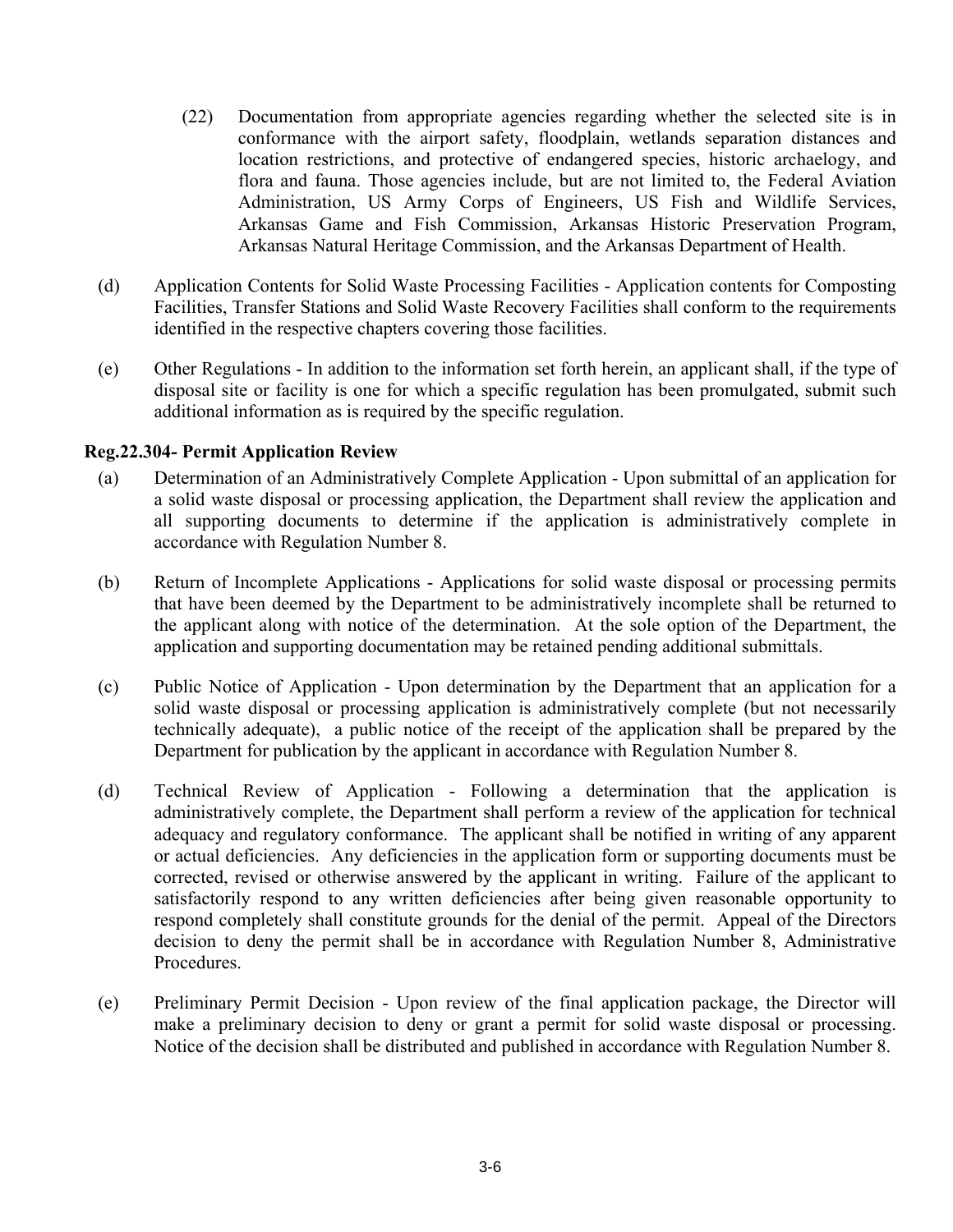#### **Reg.22.305- Public Hearings And Notices**

- (a) Payment for Public Notices The applicant shall publish, at applicant expense, the public notices required herein or by law to be published by the applicant. The notices shall be identified in the publication as legal notices and shall be word-for-word identical to the notices furnished by the Department to the applicant for publication. These notices include but may not be limited to:
	- (1) Notice of the public meeting in accordance with Reg.22.302(d).
	- (2) Notice of the receipt of an administratively complete application in accordance with Reg.22.304(c).
	- (3) Notice of the preliminary decision to issue a permit in accordance with Reg.22.304(e).
	- (4) Notice of the Public Hearing in accordance with Reg. 22.305(j).
	- (5) Notice of preliminary decision to modify the permit in accordance with Reg. 22.308(c).
- (b) Publication Paid by Department The Department will arrange and pay for the publication of notices when the application for a permit is denied, for special meeting notices and other notices as may be required by law to be paid for by the Department.
- (c) Selection of Newspaper Publication of notices shall be in a newspaper of general circulation published in the county in which the disposal facility is to be located, or where no newspaper is published in the county, a newspaper of general circulation in that county. Selection of the newspaper shall be subject to Department approval.
- (d) Proof of Publication Required In accordance with Regulation Number 8, the applicant shall furnish to the Department, proof of payment and proof of publication of all notices required to be published by the applicant. No solid waste disposal permit will be issued unless proper proof of publication and payment of legal notices is furnished to the Department.
- (e) Public Meeting for Proposed Landfill Sites The Department shall hold a public meeting in accordance with the requirements of Reg.22.302(c).
- (f) Notice of Application and Request for Hearing In accordance with Regulation Number 8, upon determination by the Department that an application for a solid waste disposal or processing facility is administratively complete in accordance with Reg. 22.304(a), a public notice of the receipt of the application shall be prepared by the Department for publication by the applicant. The date of publication of the notice shall mark the beginning of a ten (10) business day period in which any interested party may request the Department to hold a public hearing in accordance with this Section.
- (g) Notice of Preliminary Permit Decision Upon review of the final application package, the Director will make a preliminary decision to deny or issue a permit for solid waste disposal or processing. Appeal of the Director's decision shall be in accordance with Regulation Number 8 of the Pollution Control and Ecology Commission, Administrative Procedures.
	- (1) Should the application for a permit be denied, notice shall be sent to the applicant in accordance with Regulation Number 8.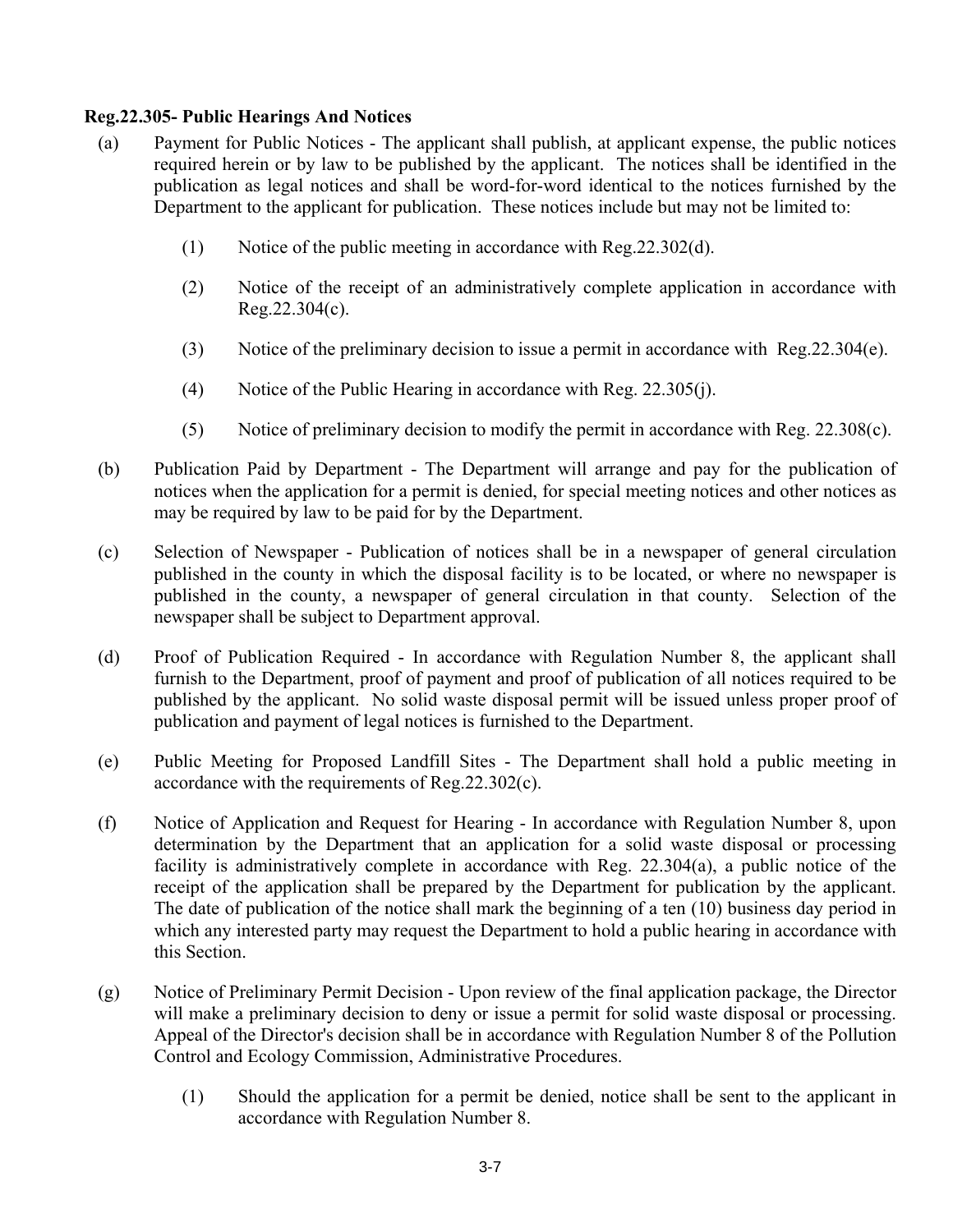- (2) Should the Director decide to issue the permit, a draft permit shall be prepared and provided to the applicant. The Department will prepare public notice of the preliminary decision to issue the permit and furnish the notice to the applicant for publication in accordance with Reg.22.304(e).
- (h) Public Comment Period The publication date of the preliminary decision to issue or deny the permit shall mark the beginning of a thirty (30) day comment period. Any interested party may submit written comments to the Department regarding the technical aspects and regulatory conformance of the preliminary decision to issue or deny a permit during the comment period in accordance with the requirements described herein and in Regulation Number 8 of the Pollution Control and Ecology Commission, Administrative Procedures.
- (i) Decision to Hold a Public Hearing Following the preliminary decision to issue or deny a permit in accordance with  $\text{Reg.}22.305(g)$ , the Director shall determine whether to hold a formal public hearing concerning the preliminary decision. The decision on whether to hold a public hearing is solely at the Director's discretion.
- (j) Notice of Public Hearing Should a public hearing be scheduled, the public shall be notified as follows:
	- (1) The applicant and all persons requesting a hearing in conformance with Reg.22.305(h) shall be notified prior to the hearing date by the Department by first class mail. certified mail, return receipt requested.
	- (2) The Department shall prepare public notice of the public hearing and furnish the notice to the applicant for publication in accordance with Reg.22.305 (c) and (d). The notice of the public hearing shall include all pertinent facts concerning sources of information on the permit application, time, date, and location of the public hearing, and shall also provide twenty (20) days minimum notice prior to the public hearing date.
- (k) Combined Comment Period and Notice of Hearing At the Department's discretion, a single notice combining the thirty (30) day comment period provided for in Reg.22.305(h) and the notice of public hearing may be published. A twenty (20) day minimum notice of the hearing shall be provided.
- (l) Public Hearing Where the Director determines that a public hearing will be held, where possible, the hearing will be scheduled at a location within the county in which the solid waste disposal or processing facility is proposed to be located. conduct of the hearing shall be in accordance with Regulation Number 8 of the Pollution Control and Ecology Commission, Administrative Procedures.

#### **Reg.22.306- Final Permit Decision**

- (a) Response to Comments All written comments received during any designated comment period or written or oral comments received at any public hearing called for by the Director shall be considered in the development of the final permit decision.
- (b) Final Decision Following the close of the public comment period, the Director shall make a final permit decision regarding the application. The Director may issue the final permit without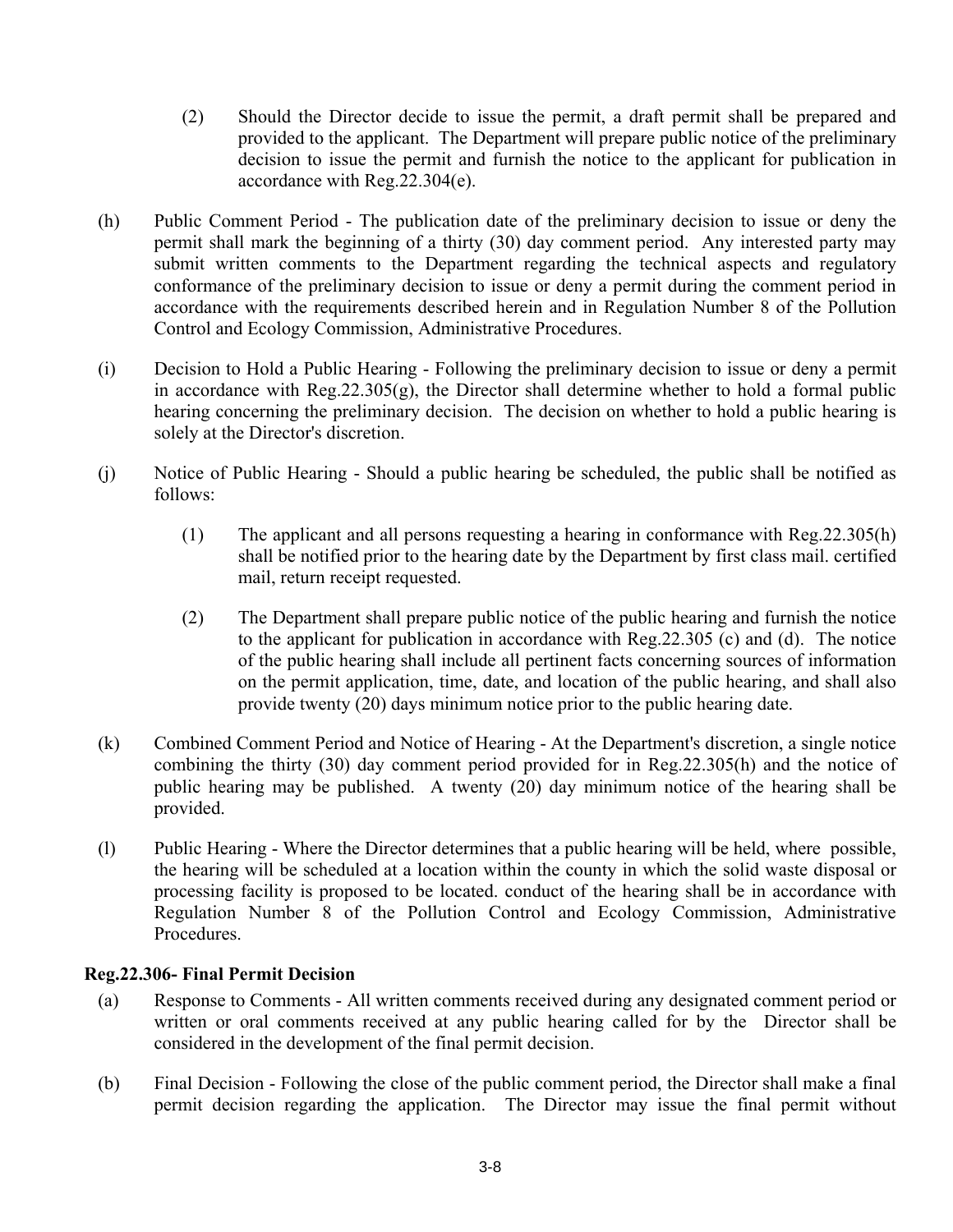changes, require changes to the permit and the permit application prior to issuing the final permit, or may deny the permit.

- (c) Rationale for Permit Decision The Department shall develop a rationale for all permitting decisions. The rationale shall summarize all comments received for the record during the public comment period or any public hearing held by the Department; and any changes made in response to public comments, the basis for permit conditions and other decisions made by the Director in developing the final permit decision. The rationale shall be provided to the applicant and any persons making comments for the record.
- (d) Standing to Appeal Final Decision Standing to appeal any permit or permit provision, and appeal procedures shall be in accordance with Regulation Number 8 of the Pollution Control and Ecology Commission, Administrative Procedures. Generally, other than the permit applicant, only those persons who submit written comments during the specified comment period or who make formal comments for the record at a public hearing called by the Department will have legal standing to appeal the issuance or denial of the final permit or any of the permit provisions.

#### **Reg.22.307- Transfer Of Permits**

- (a) Procedures for Permit Transfer Permits for the construction and operation of solid waste disposal and processing facilities are transferable provided the current and proposed permittees submit an administratively complete application that consists of:
	- (1) A written request for the permit transfer presented on a form provided by the Department;
	- (2) A certification by the current permittee that all facility engineering design, operational plans and other permit application documents have or will be furnished to the new permittee prior to permit transfer;
	- (3) Adequate documentation from the current permittee that the proposed permittee shall have ownership or control of the site for which transfer of permit has been requested;
	- (4) A completed disclosure statement of the proposed permittee;
	- (5) Documentation of adequate Financial Assurance in compliance with Chapter 14 Financial Assurance Criteria of these regulations.
	- (6) A permit transfer fee in accordance with the current fee schedule.
- (b) Denial of Permit Transfer Should the Director determine that the proposed permittee has a history of noncompliance as defined by A.C.A.  $\S$  8-1-106 et seq. and as described in Reg. 22.301(e), the Director shall provide written notice to the current and proposed permit holder within thirty (30) days of submittal of an administratively complete application for a permit transfer.
- (c) Automatic Transfer Thirty (30) days following the receipt by the Department of an administratively complete application for a permit transfer, the permit shall automatically transfer to the proposed permit holder unless the Director determines that the proposed permittee is a "bad actor" as described in the above section.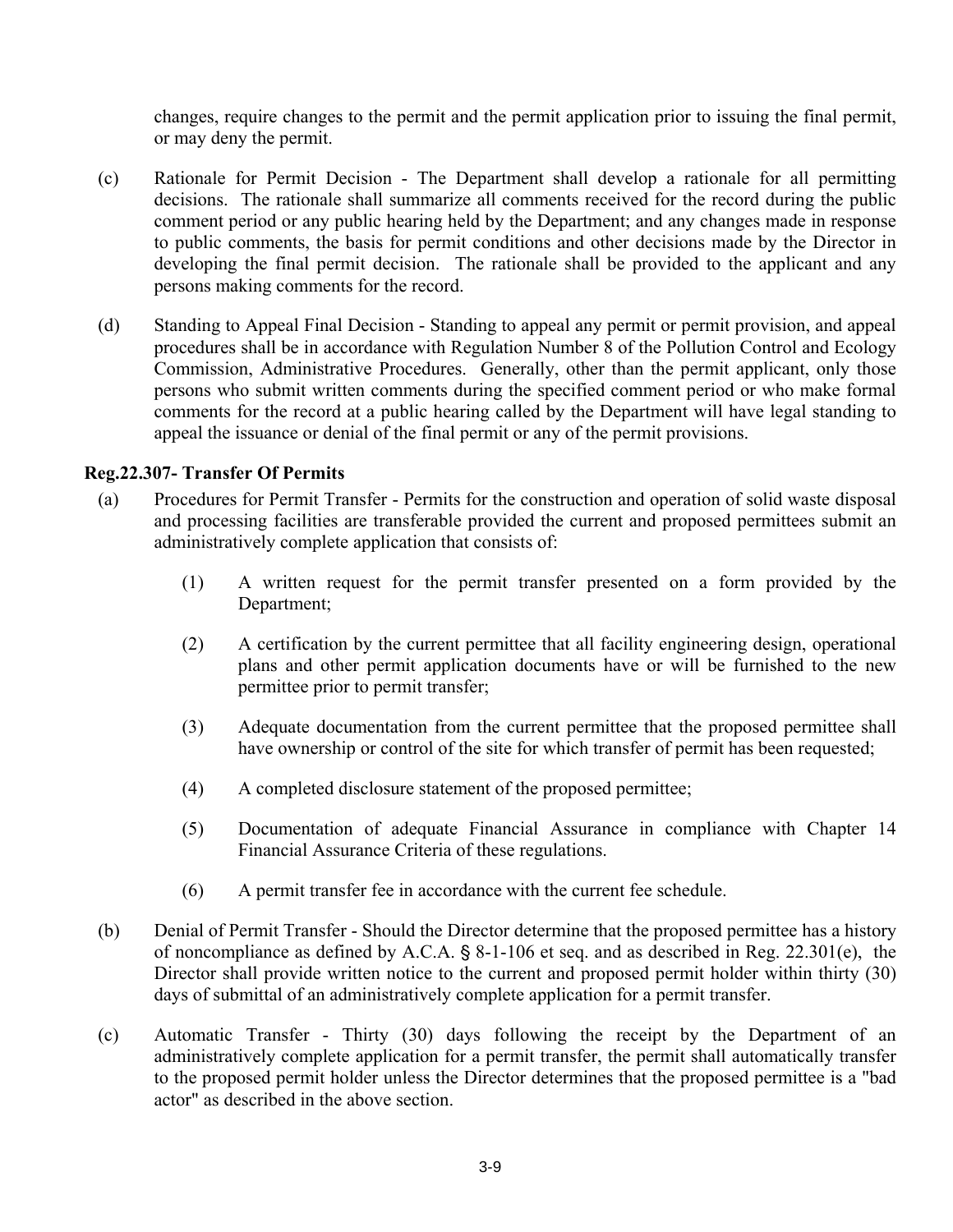### **Reg.22.308- Modification Of Permits**

- (a) Procedures for Permit Modification The permittee may at any time, request a modification to the permit. Submittal of an application for modification of permit shall be on forms made available by the Department and shall include:
	- (1) Name, current mailing address, and permit number of the applicant;
	- (2) A complete description of the proposed modification including all necessary revisions to the original or previously modified permit application;
	- (3) Revised permit plans, specifications, narrative;
	- (4) Permit modification fee in accordance with the current fee schedule;
	- (5) Any other requirements deemed necessary by the Department to adequately assess the impact of the proposed modification.
- (b) Classification of Modifications The Director shall review all proposed modification and determine if the proposed modification shall be considered a major modification or a minor modification for purposes of assessing fees and public notification. The decision on whether or not a proposed modification may be considered to be major or minor rests solely with the Director.
- (c) Major Modifications Public notice in accordance with Reg.22.305 shall be provided for all modifications deemed by the Director to be major modifications. A public hearing may be scheduled at the Director's discretion on the proposed modification in accordance with Reg. 22.305(l). Major modifications may include:
	- (1) An increase of ten percent (10%) or greater in the total permitted capacity of the solid waste disposal facility;
	- (2) More than one (1) increase of less than 10% of the total permitted capacity of the solid waste disposal facility;
	- (3) An increase in the estimated permit site life of the facility of eighteen (18) months or greater.
	- (4) Changes to the landfill classification;
	- (5) An increase of the total land area permitted for waste disposal;
	- (6) Changes that may alone or in combination with other changes may result in a significant environmental impact.
- (d) Minor Modifications Where the Director determines that the proposed modification is a minor change in the construction or operation of the solid waste facility and that the modification request will be granted, the permit will be modified and no public notice of the modification will be made.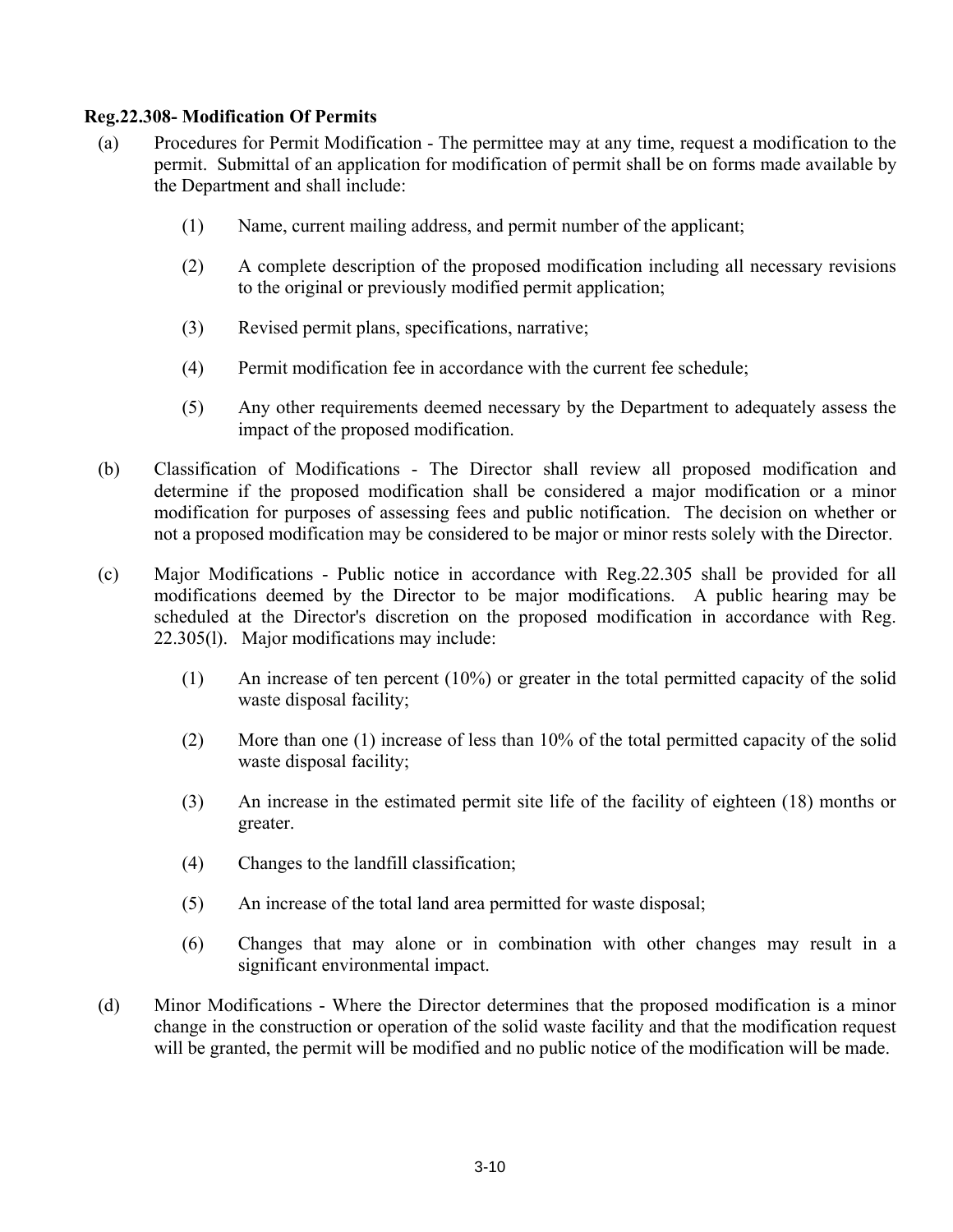- (e) Implementation of Modifications No modification in the construction or operation of a solid waste facility shall be implemented unless and until written approval of the modification or a modified permit is received by the permittee.
- (f) Modifications Initiated by the Department The Director may, at any time in which construction or operations at a permitted facility are not in compliance with the current provisions of this regulation or other statutes and regulations, modify the permit to conform to current regulations, statutes, or standards. In addition, the Director may at any time, modify a permit in order to make administrative changes or corrections to the permit or to provide for the renewal of expired permits.

### **Reg.22.309 – Duration of Permits**

- (a) Landfill permits regulate active fill operations, closure and post-closure phases of activities at a facility. The active fill operations phase shall cease if the facility places waste beyond the permitted boundaries, or exceeds the permitted capacity, fill volume or elevations. The closure and postclosure phases include all required and approved activities contained in Chapter 13 herein and the facility permit.
- (b) Authorization to place fill in a permitted landfill or area of a permitted landfill shall cease if any of the following conditions occur:
	- (1) The facility reaches the approved elevation in a fill location. The permittee shall not place fill, daily cover or intermediate cover above any permitted elevation.
	- (2) The facility places waste outside the permitted boundaries.
- (c) Any landfill permittee who places or disposes waste above permitted elevations, or beyond the permitted landfill perimeter or in excess of the permitted capacity of the unit shall immediately cease fill operations in the area containing excess fill. The permittee shall provide to the Department an overfill management plan in writing within seven (7) days of learning of the excess fill. The permittee shall remove the excess fill, including waste, daily cover or intermediate cover, to bring the area into compliance within thirty (30) days of learning of the overfill.
- (d) All other types of facility permits shall expire according to the date contained in the individual permit or General Permit, as appropriate.
- (e) For all permits, permits may be revoked for failure to maintain compliance with these regulations, or failure to maintain permit fees. Permit revocation under the described conditions will not relieve the permittee from the facility closure requirements and post-closure care as may be required by regulation or permit.
- (f) All permittees shall be responsible for payment of all annual fees including permit fees until all required closure and post-closure activities have been certified by a professional engineer registered in the State of Arknasas and accepted by the Department and a notification submitted to the Department by the permittee stating that permitted activities have ceased and requesting the specific permit be placed in void status.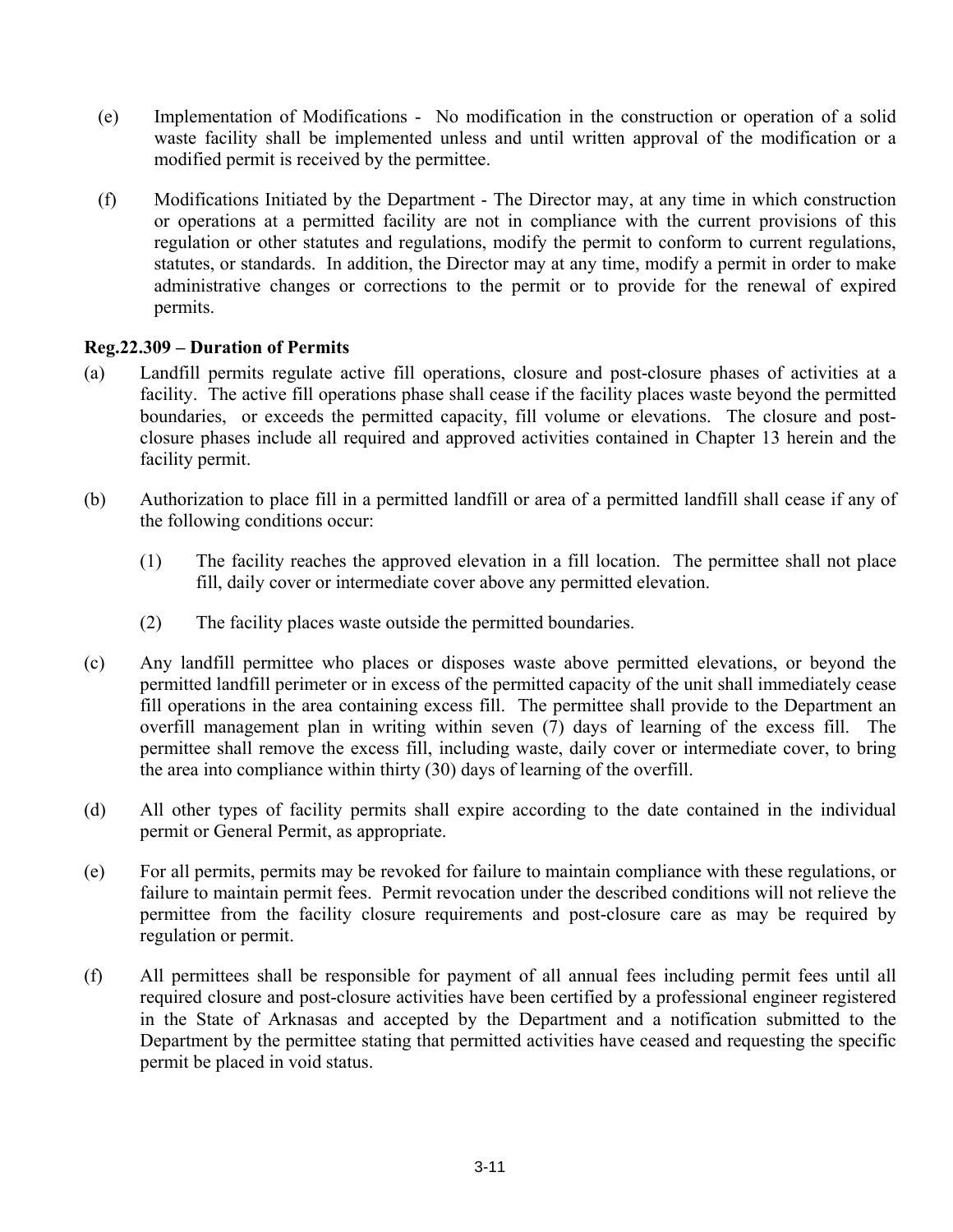# **Chapter 4 Class 1 Landfills**

#### **Reg.22.401- Location Restrictions**

(a) Responsibilities - Applicants for a permit for a Class 1 landfill shall be responsible for selection of the proposed site subject to the provisions of this section. Solid waste disposal facilities or practices which violate any of the following criteria pose a reasonable probability of adverse effects on health or the environment.

### **Reg.22.402- Airport Safety**

- (a) Location Prohibition for New Facilities New permitted Class 1 landfills shall not be located within 10,000 feet (3,048 meters) of any airport runway end used by turbojet aircraft or within 5,000 feet (1,524 meters) of any airport runway end used by only piston-type aircraft.
- (b) Demonstration for Existing Class 1 Landfills Existing Class 1 landfills, existing units and lateral expansions that are located within the distances specified in paragraph (a) must demonstrate that the units are designed and operated so that the municipal solid waste landfill unit does not pose a bird hazard to aircraft. Existing Class 1 landfills and existing units shall make the demonstration not later than the compliance dates specified in Reg.22.103(f) and submit the demonstration to the Director for approval. Lateral expansions shall make the demonstration prior to construction.
- (c) FAA Notification Owners or operators proposing to site new Class 1 municipal solid waste landfill units and lateral expansions within a five-mile radius of any airport runway end used by turbojet or piston-type aircraft must notify the affected airport and the Federal Aviation Administration (FAA) and furnish proof of notification to the Director.

A prohibition on locating a new municipal solid waste landfill near certain airports was enacted in Section 503 of the Wendell H. Ford Aviation Investment and Reform Act for the 21st Century (Ford Act), Pub. L. 106-181 (49 U.S.C. 44718 note). Section 503 prohibits the "construction or establishment" of new municipal solid waste landfills after April 5, 2000 within six miles of certain smaller public airports. The Federal Aviation Administration (FAA) administers the Ford Act and has issued guidance in FAA Advisory Circular 150/5200-34, dated August 26, 2000. Owners or operators proposing to locate new Class 1 municipal solid waste landfill units within a six-mile radius of any airport runway end must furnish to the Director proof of approval from the Federal Aviation Administration (FAA) for the new Class 1 municipal solid waste landfill unit or units.

According to the guidance, no person shall construct or establish a new municipal solid waste landfill that receives putrescible waste within six miles of a public airport that has received grants under chapter 471 and is primarily served by general aviation aircraft and regularly scheduled flights of aircraft designed for 60 passengers or less unless the State aviation agency requests that the Administrator of the Federal Aviation Administration exempt the landfill from the application of this subsection and the Administrator determines that such exemption would have no adverse impact on aviation safety.

The limitations of  $\S$  44718(d), as amended, only apply to a new municipal solid waste landfill (constructed or established after April 5, 2000). The statutory limitations are not applicable where construction or establishment of a municipal solid waste landfill began on or before April 5, 2000, or to an existing municipal solid waste landfill (received putrescible waste on or before April 5,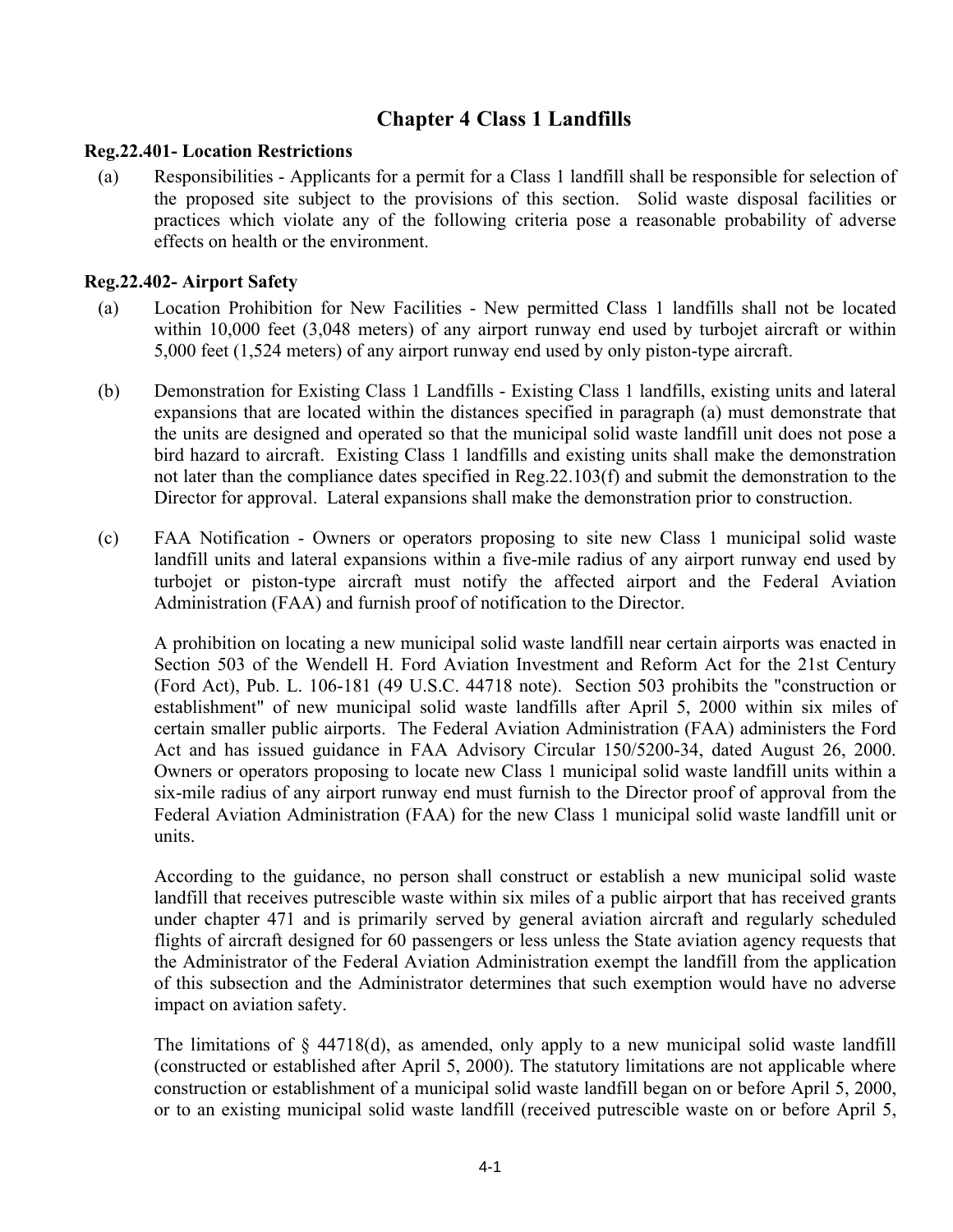2000). Further, an existing municipal solid waste landfill that is expanded or modified after April 5, 2000, would not be held to the limitations of § 44718(d), as amended.

### **Reg.22.403- Floodplains**

- (a) Applicability Owners or operators of new Class 1 landfill units, existing units, and lateral expansions located in 100-year floodplains must demonstrate that the unit will not restrict the flow of the base flood, reduce the temporary water storage capacity of the floodplain, or result in washout of solid waste so as to pose a hazard to human health and the environment.
- (b) Effective Date The owner or operator of existing Class 1 landfills must place the demonstration in the operating record and submit the demonstration to the Director not later than the compliance date in Reg.22.103(f).

### **Reg.22.404- Wetlands**

- (a) Applicability New Class 1 municipal solid waste landfill units and lateral expansions, and other facilities identified in these regulations, shall not be located in wetlands, unless the owner or operator can make the following demonstrations to the Director.
	- (1) Where applicable under Section 404 of the Clean Water Act or applicable State wetlands laws, the presumption that a practicable alternative to the proposed landfill is available which does not involve wetlands is clearly rebutted;
	- (2) The construction and operation of the unit will not:
		- (i) Cause or contribute to violations of any applicable State water quality standard,
		- (ii) Violate any applicable toxic effluent standard or prohibition under Section 307 of the Clean Water Act,
		- (iii) Jeopardize the continued existence of endangered or threatened species or result in the destruction or adverse modification of a critical habitat, protected under the Endangered Species Act of 1973, and
		- (iv) Violate any requirement under the Marine Protection, Research, and Sanctuaries Act of 1972 for the protection of a marine sanctuary;
	- (3) The unit will not cause or contribute to significant degradation of wetlands. The owner or operator must demonstrate the integrity of the unit and its ability to protect ecological resources by addressing the following factors:
		- (i) Erosion, stability, and migration potential of native wetland soils, muds and deposits used to support the unit;
		- (ii) Erosion, stability, and migration potential of dredged and fill materials used to support the unit;
		- (iii) The volume and chemical nature of the waste managed in the unit;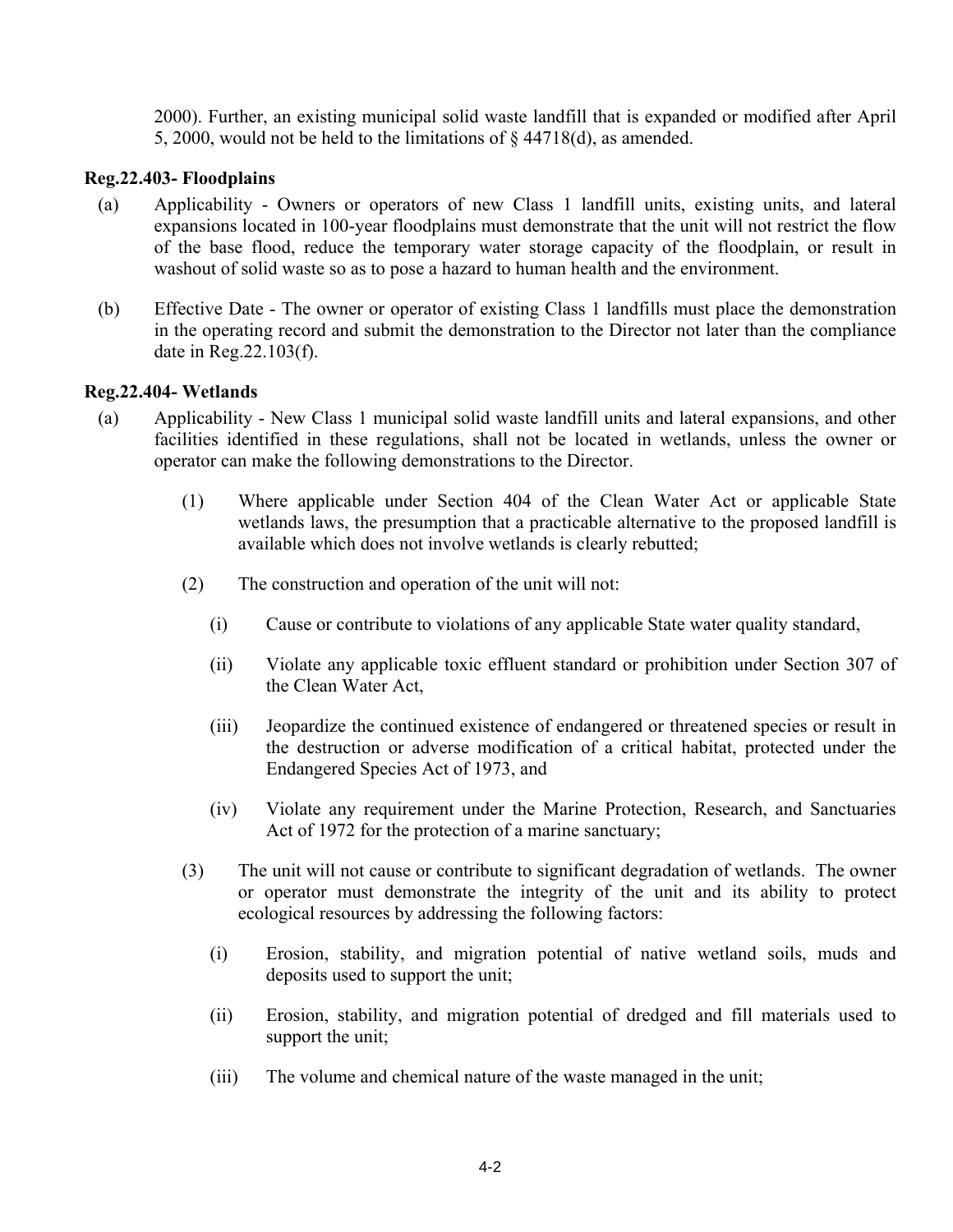- (iv) Impacts on fish, wildlife, and other aquatic resources and their habitat from release of the solid waste;
- (v) The potential effects of catastrophic release of waste to the wetland and the resulting impacts on the environment; and
- (vi) Any additional factors, as necessary, to demonstrate that ecological resources in the wetland are sufficiently protected.
- (4) To the extent required under Section 404 of the Clean Water Act or applicable State wetlands laws, steps have been taken to attempt to achieve no net loss of wetlands (as defined by acreage and function) by first avoiding impacts to wetlands to the maximum extent practicable as required by paragraph  $(a)(1)$  of this section, then minimizing unavoidable impacts to the maximum extent practicable, and finally offsetting remaining unavoidable wetland impacts through all appropriate and practicable compensatory mitigation actions (e.g., restoration of existing degraded wetlands or creation of man-made wetlands); and
- (5) Sufficient information is available to make a reasonable determination with respect to these demonstrations.
- (b) Class 1 Effective Date New Class 1 municipal solid waste landfill units and lateral expansions shall meet all of the requirements of this section and shall demonstrate to the Director that the facility is not located in a wetland, or make the demonstration required in paragraph (a) prior to permitting of the new unit or lateral expansion of an existing unit.

### **Reg.22.405- Fault Areas**

(a) Applicability - New units and lateral expansions shall not be located within two hundred (200) feet (60 meters) of a fault that has had displacement in Holocene time unless the owner or operator demonstrates to the Director that an alternative setback distance of less than Two hundred (200) feet (60 meters) will prevent damage to the structural integrity of the unit and will be protective of human health and the environment.

### **Reg.22.406- Seismic Impact Zones**

(a) Applicability - New units and lateral expansions shall not be located in seismic impact zones, unless the owner or operator demonstrates to the Director that all containment structures, including liners, leachate collection systems, and surface water control systems, are designed to resist the maximum horizontal acceleration in lithified earth material for the site. The owner or operator must place the demonstration in the operating record, and notify the Director that it has been placed in the operating record, and provide the demonstration to the Director for approval.

### **Reg.22.407- Unstable Areas**

(a) Applicability - Owners or operators of new units, existing units, and lateral expansions located in an unstable area must demonstrate that engineering measures have been incorporated into the unit's design to ensure that the integrity of the structural components of the unit will not be disrupted. The owner or operator must place the demonstration in the operating record, notify the Director that it has been placed in the operating record, and provide the demonstration to the Director for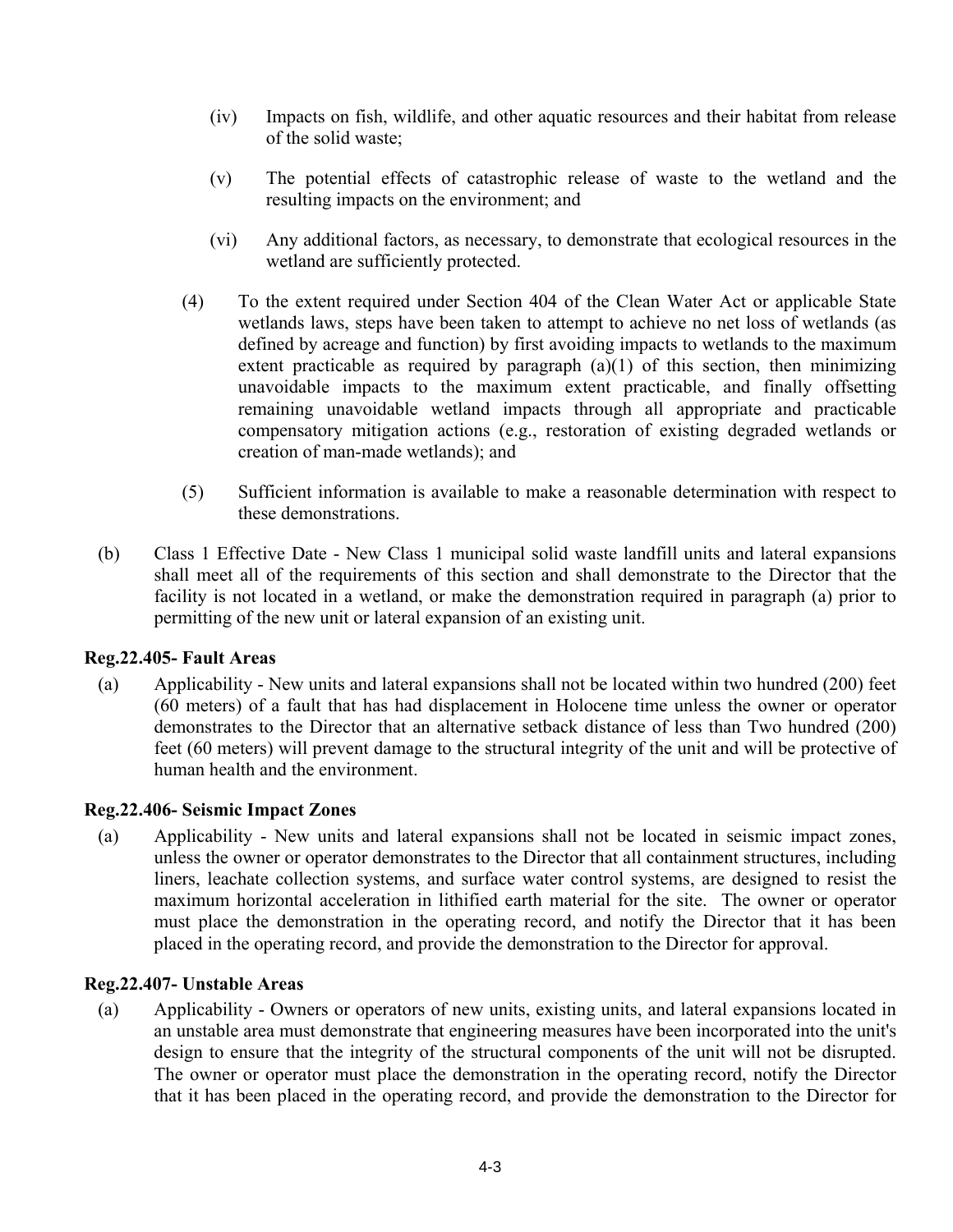approval. The owner or operator must consider the following factors, at a minimum, when determining whether an area is unstable:

- (1) On-site or local soil conditions that may result in significant differential settling;
- (2) On-site or local geologic or geomorphologic features; and
- (3) On-site or local human-made features or events (both surface and subsurface).
- (b) For purposes of this section:
	- (1) Unstable area means a location that is susceptible to natural or human-induced events or forces capable of impairing the integrity of some or all of the landfill structural components responsible for preventing releases from a landfill. Unstable areas can include poor foundation conditions, areas susceptible to mass movements, and Karst terrain.
	- (2) Structural components means liners, leachate collection systems, final covers, runon/run-off systems, and any other component used in the construction and operation of the facility that is necessary for protection of human health and the environment.
	- (3) Poor foundation conditions means those areas where features exist which indicate that a natural or man-induced event may result in inadequate foundation support for the structural components of an solid waste unit.
	- (4) Areas susceptible to mass movement means those areas of influence (i.e., areas characterized as having an active or substantial possibility of mass movement) where the movement of earth material at, beneath, or adjacent to the municipal solid waste landfill unit, because of natural or man-induced events, results in the down slope transport of soil and rock material by means of gravitational influence. Areas of mass movement include, but are not limited to, landslides, avalanches, debris slides and flows, soil fluction, block sliding, and rock fall.
	- (5) Karst terrain means areas where karst topography, with its characteristic surface and subterranean features, is developed as the result of dissolution of limestone, dolomite, or other soluble rock. Characteristic physiographic features present in karst terrain include, but are not limited to, sinkholes, sinking streams, caves, large springs, and blind valleys.

# **Reg.22.408- Separation Distances And Buffer Zones**

- (a) New Facilities and Expansions Applicants for new Class 1 landfills and expansions to the permitted area shall comply with the following minimum separation distances and buffer zones as measured from the proposed active portion of the landfill:
	- (1) Five hundred (500) feet of an existing well or water intake used as a drinking water source as determined at the earliest date the notification or application is made to local or regional authorities as required by Reg.22.201, Reg.22.202 or Reg.22.203 as applicable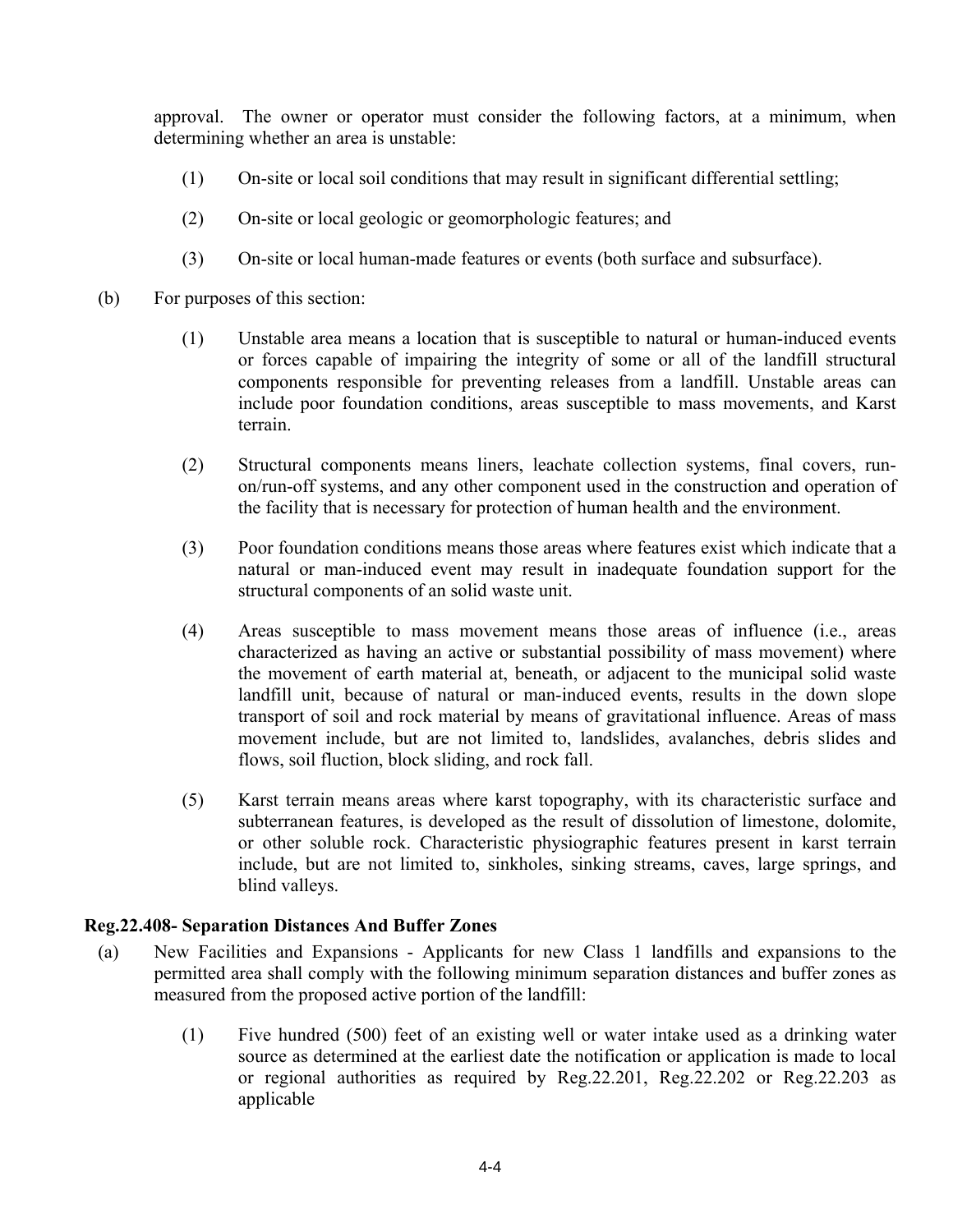- (2) Three hundred (300) feet of an existing dwelling, unless owned by the applicant, as determined at the earliest date the notification or application is made to local or regional authorities as required by Reg.22.201, Reg.22.202 or Reg.22.203; and within
- (3) One hundred (100) feet of the property boundary.
- (b) Existing Landfills Existing landfill areaspermitted by the Department prior to May 7, 1995, for waste disposal are exempt from the requirements of paragraph (a) above. Expansions to the permitted area and the design of new landfill units after May 7, 1995, shall conform with buffer zone width requirements.
- (c) Proximity to Highways Landfills shall comply with regulations promulgated by the State of Arkansas Highway and Transportation Commission. Landfills shall not be established, operated, or maintained within one thousand (1,000) feet of the nearest edge of the right-of-way of any interstate, primary or other state highway designated by the Highway and Transportation Commission unless the landfill operations are screened by natural objects, plantings, fences, or other appropriate means so as not to be visible from the main-traveled way of the highway.
- (d) Construction in the Buffer Zone No permanent construction of any kind shall occur in the buffer zone other than fencing, access roadways and monitoring well construction. Landscaping for aesthetics is encouraged in the buffer zone and may be required by the Department for individual sites. Where appropriate landscaping for esthetics is undertaken, pay stations, administration buildings, parking, surface water control systems such as diversion ditches and sedimentation ponds and other facilities may be permitted in the buffer zone area.
- (e) Local Zoning Nothing contained herein shall be construed to limit or interfere with local zoning requirements and ordinances pertaining to the operation of solid waste facilities. The criteria set forth in this section is intended solely as minimum criteria for facilities located on lands where land use is not regulated by local authorities. Requirements herein do not relieve the applicant from complying with any more restrictive, comprehensive local zoning requirements or regulations duly promulgated by regional solid waste management districts.

# **Reg.22.409- Closure Of Existing Landfill Units**

- (a) Applicability Existing Class 1 units that cannot make the demonstrations specified in Reg.22.402, pertaining to airports, Reg.22.403 pertaining to floodplains, or Reg.22.407 pertaining to unstable areas, must close by October 9, 1996, in accordance with the requirements of Reg.22.1301 and conduct post-closure activities in accordance with Reg.22.1301.
- (b) Closure Deadline Extension The deadline for closure of existing units required by paragraph (a) may be extended for up to two years if the owner or operator demonstrates to the Director that:
	- (1) There is no available alternative disposal capacity;
	- (2) There is no immediate threat to human health and the environment.
- (c) Permit Denial for NonCompliance New units and lateral expansions of Class 1 facilities that cannot meet the requirements of this Chapter will not be permitted by the Department.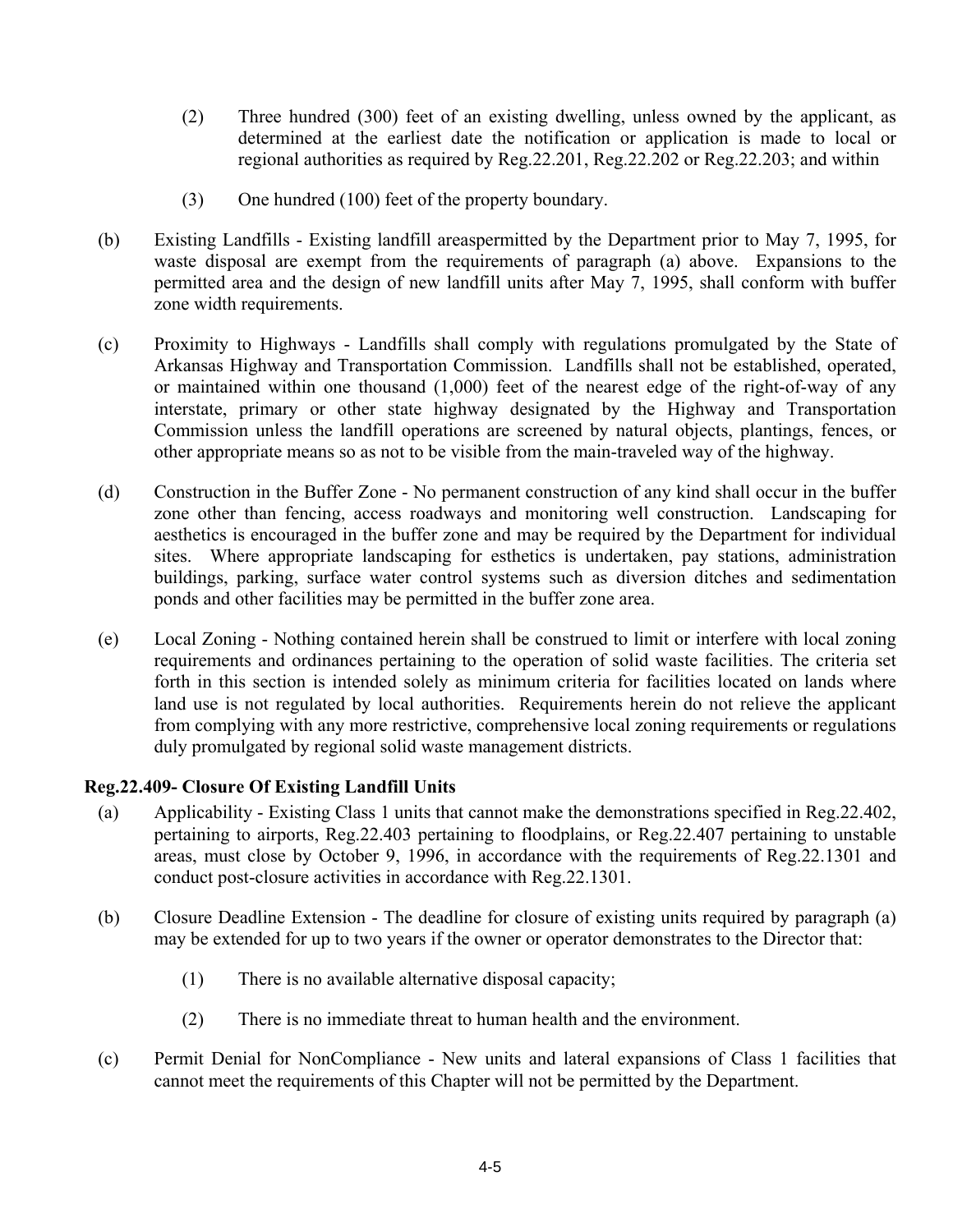# **Reg.22.410- Endangered Species**

- (a) Prohibition Against Taking Solid waste facilities and practices shall not cause or contribute to the taking of any endangered or threatened species of plants, fish, or wildlife.
- (b) Destruction of Habitat The facility or practice shall not result in the destruction or adverse modification of the critical habitat of endangered or threatened species as identified in 50 CFR Part 17.

# **Reg.22.411- General Operating Requirements**

- (a) Conformance with Permit Documents All operations at the landfill shall be in accordance with the approved plans and operating plan and narrative.
- (b) Operator Licensing Requirements All operations shall be performed by licensed on-site operators at all times who are certified in accordance with Regulation Number 27 of the Pollution Control and Ecology Commission.
- (c) Working Face Size Unloading shall be supervised and dumping shall be confined to the smallest practical area. Multiple working faces will not be allowed unless specifically approved in the facility operating plan.
- (d) Waste Spreading and Compacting As rapidly as solid waste is unloaded for disposal it shall be spread and compacted in the smallest practical area and covered in accordance with the requirements of Reg. 22.413.
- (e) Salvage Operations Salvage operations shall not be permitted at the operating face of the fill. A salvage operation may be approved by the Department under the following conditions:
	- (1) An area has been designated by the permittee for the recovery of salvageable material.
	- (2) The operations shall not interfere with or otherwise delay the activities of the working face.
	- (3) The recovery of salvageable material must be conducted in an orderly manner.
	- (4) All salvaged materials shall be removed from the landfill site daily, or properly stored so that they will not create a nuisance or unsightly appearance.
- (f) Prohibited Activities The following activities shall be prohibited in conjunction with or upon the site of the landfill:
	- (1) Any scavenging of materials as defined herein;
	- (2) Any feeding of farm or domestic animals;
	- (3) Depositing waste in standing water; and
	- (4) Open burning as defined herein.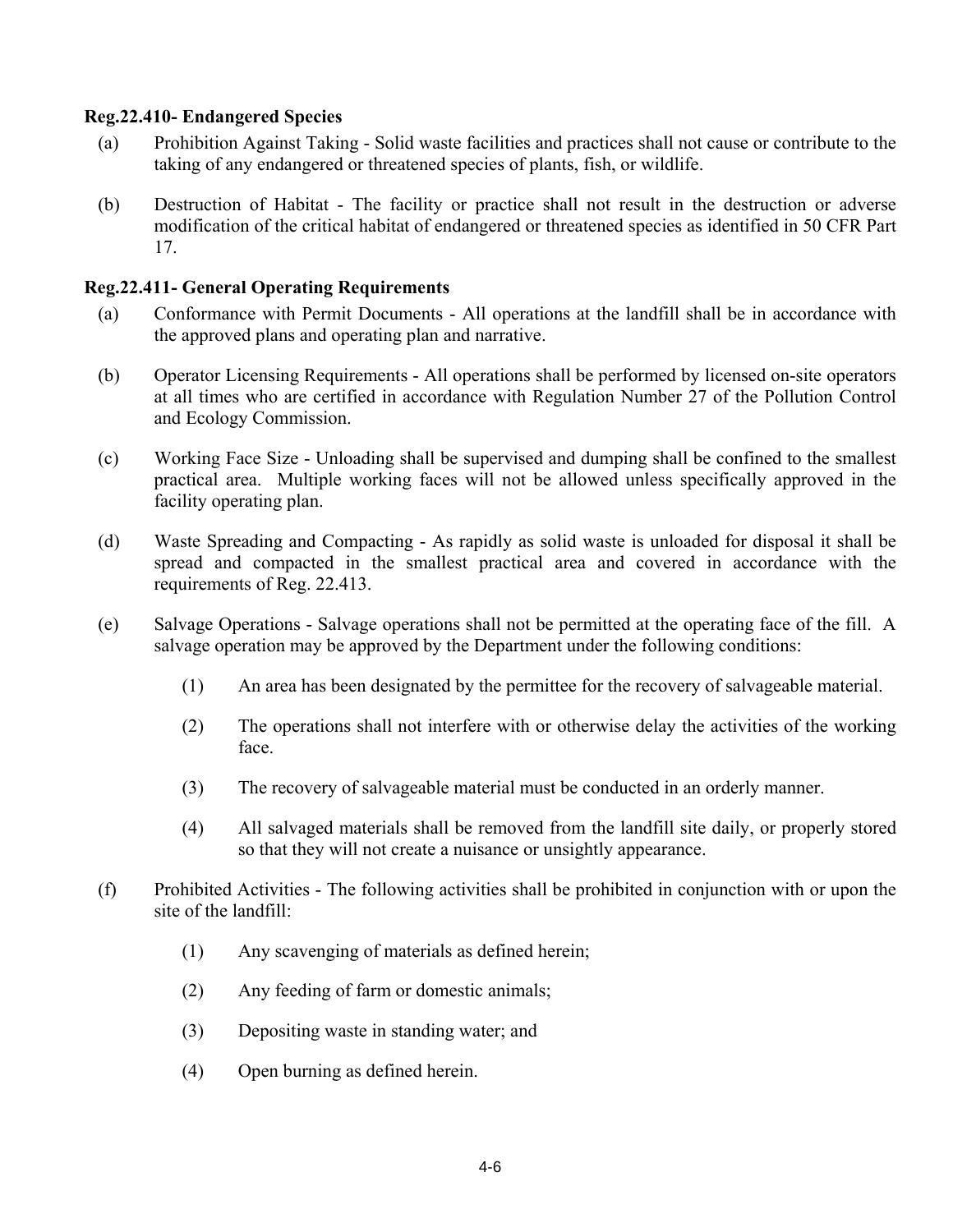- (g) Litter Control Litter control provisions shall be maintained at all times. If daily or more frequent cover does not control on and off site litter, other methods may be required, such as, but not limited to litter fences and litter crews.
- (h) Additional Surface Water Controls and Best Management Practices In conjunction with and in addition to the requirements of Reg.22.418, Reg.22.419, Reg.22.427 and Reg.22.430, the owner or operator shall:
	- (1) Contour the surface of the working portion of the landfill to minimize surface water run-on or flow into or through the working face; and
	- (2) Install, construct, repair and maintain controls to prevent off-site sediment accumulation at all landfill, soil stockpile, and borrow site areas. Temporary and permanent seeding, grading, diking, terracing, diversion ditches, silt fencing, silt traps, vegetation filter strips, mulching, erosion control blankets and matting, gravel filter berms, check dams, riprap, sediment ponds and other best management practices for erosion and sediment control shall be provided as necessary. Best management practices for the site shall be in accordance with any stormwater permit issued for the site, shall be described in the operating narrative, and shall be included in the permit plans as appropriate.
	- (3) Final and interim slope stabilization must conform with Reg.22.427(f).
- (i) Final Cover Vegetation and Maintenance Immediately after permitted final grades have been attained and a final cover system installed, a cover of suitable perennial vegetation shall be established and maintained to prevent erosion of cover soils. The vegetative cover shall be mowed at least annually or as needed to control the growth of undesirable annual weeds and woody vegetation, and to allow for inspection of the integrity of the cover system.
- (j) Equipment Requirements The owner or operator shall have provisions for the routine maintenance of equipment at the landfill. Adequate backup equipment shall be available within 24 hours in the event of breakdowns.
- (k) Communications and Emergency Response The owner or operator shall have an adequate telephone communication system in the event of fire or other emergency situations that may arise at the landfill and a written emergency response plan shall be maintained at the site.
- (l) Ancillary Facilities The owner/operator shall have an on site building/office with a potable water supply and sanitary facilities for site personnel.
- (m) Nuisance Avoidance The owner or operator shall operate the landfill in a manner to avoid creating a public nuisance or public health hazard.
- (n) Other Requirements The Department may require any additional information or action deemed necessary to assure an environmentally safe operation of the facility.
- (o) Cover Maintenance The owner or operator shall be responsible for maintaining the cover system integrity and shall promptly repair erosion, washout, tracking, or other defects that result in exposed refuse in either daily or intermediate cover, or exposure of the barrier system of the final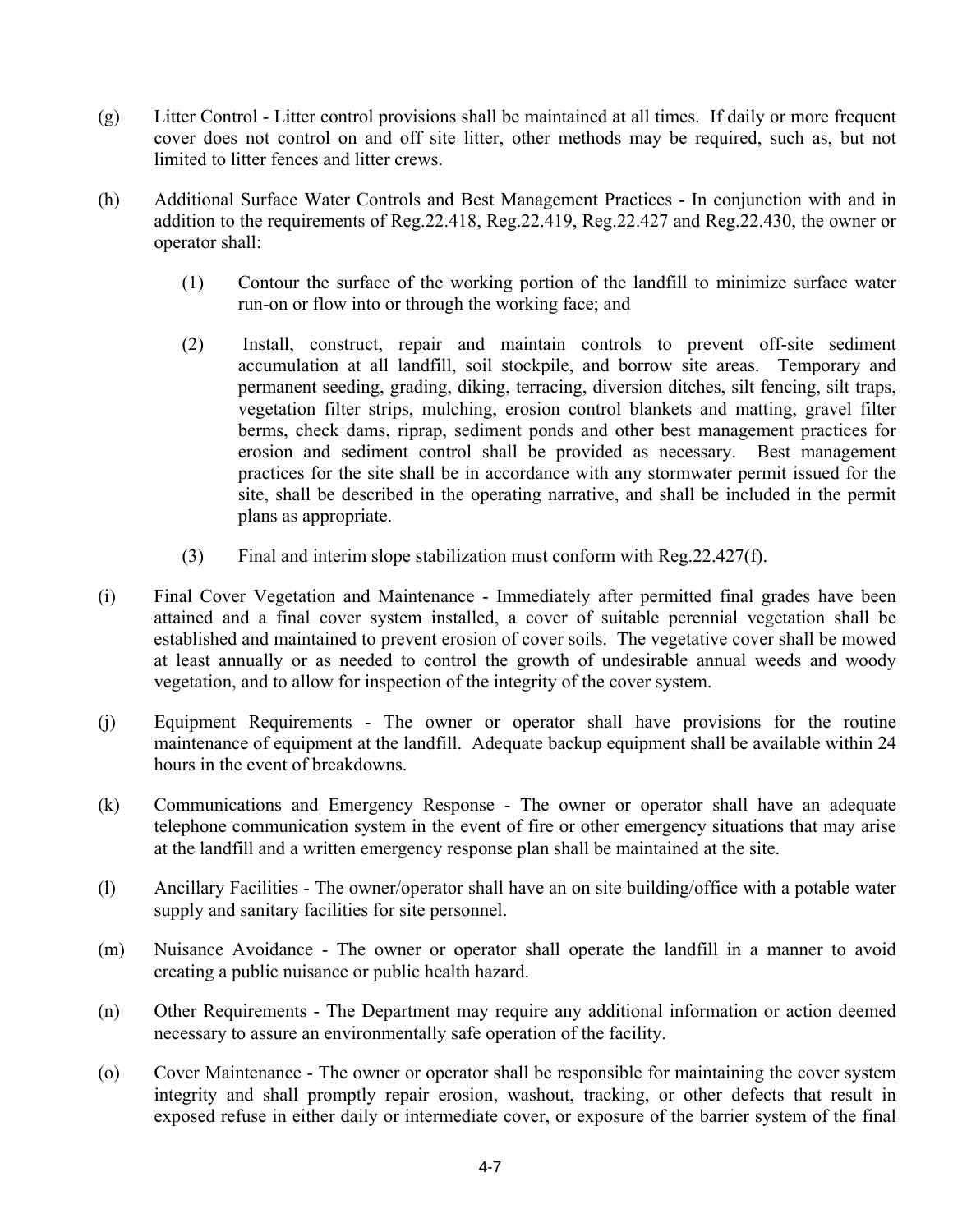cover. Areas of leachate seepage, or areas exhibiting evidence of leachate seepage such as staining and discoloration of the cover system shall also be promptly repaired.

(p) Wet Weather Repairs - Due care shall be exercised in performing repairs during wet weather conditions to prevent the creation of additional cover defects. Prompt temporary measures shall be implemented in such cases until permanent repairs and remedies can be implemented.

# **Reg.22.412- Procedures For Excluding The Receipt Of Hazardous Waste and Unauthorized Waste**

- (a) Applicability Owners or operators must implement a program at the facility for detecting and preventing the disposal of regulated hazardous wastes as defined in 40 CFR Part 261,polychlorinated biphenyls (PCB) wastes regulated under the Toxic Substances Control Act (TSCA) for disposal as defined in 40 CFR Part 761, and additional unauthorized wastes as of the compliance date in Reg.22.103(f). This program must include, at a minimum:
	- (1) Random inspections of incoming loads unless the owner or operator takes other steps to ensure that incoming loads do not contain regulated hazardous wastes, PCB wastes or other unauthorized wastes;
	- (2) Records of any inspections;
	- (3) Training of facility personnel to recognize regulated hazardous waste,PCB wastes and additional unauthorized wastes; and
	- (4) Notification of the Director if a regulated hazardous waste, PCB waste, or other unauthorized waste is discovered at the facility.
- (b) Definitions For purposes of this section, "regulated hazardous waste" means a solid waste that is a hazardous waste, as defined in 40 CFR 261.3, that is not excluded from regulation as a hazardous waste under 40 CFR 261.4(b) or was not generated by a conditionally exempt small quantity generator as defined in 40 CFR 261.5.
- (c) Hazardous Waste Exclusion Plan Each facility shall develop, implement, and maintain a written plan for hazardous waste exclusion to demonstrate compliance with this section. The plan shall include at a minimum:
	- (1) Purpose of monitoring and roles of landfill personnel;
	- (2) Types of wastes to be excluded;
	- (3) A written protocol that describes the methods to identify and screen potentially hazardous waste and other unauthorized wastes before it enters the landfill including the review of industrial customer's procedures for separating hazardous waste and other unauthorized wastes from other wastes. The written protocol shall describe the procedures, evaluation criteria, testing requirements and decision making process that will be followed to determine whether to accept or reject industrial or process waste for disposal before it enters the landfill;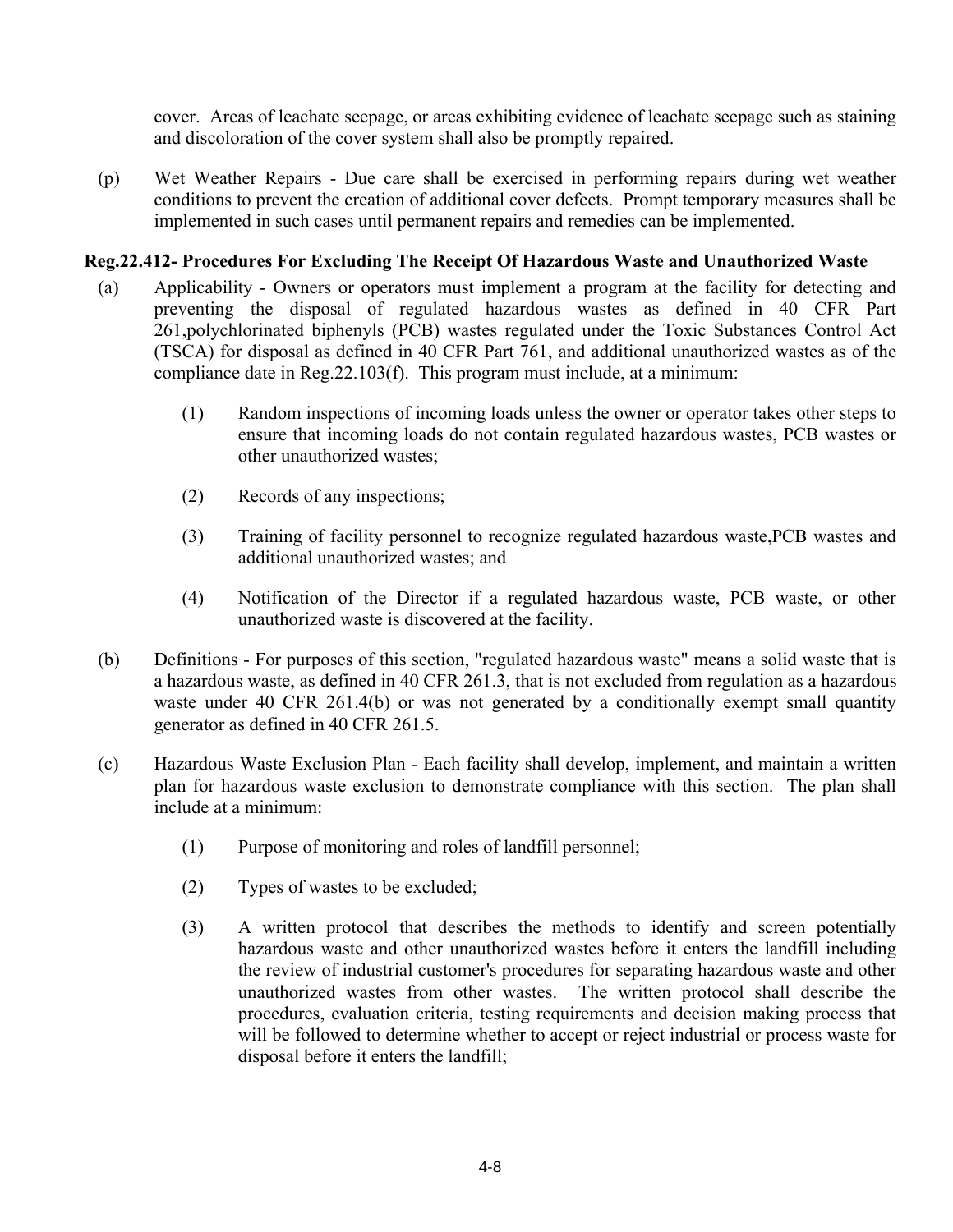- (4) Sampling and analysis procedures to be followed for new customers and for periodic re-testing of existing customer wastes. Testing laboratories shall be certified by the Department;
- (5) Random inspection procedures and documentation;
- (6) Personnel training to be provided;
- (7) Recordkeeping requirements; and
- (8) A contingency plan, that includes notification procedures, and remedial actions to be taken when hazardous waste and other unauthorized wastes are identified.

### **Reg.22.413- Cover Material Requirements**

- (a) Daily Cover- Except as provided in paragraph (d) of this section, the owners or operators of all Class 1 Landfills must cover disposed solid waste with six (6) inches of earthen material at the end of each operating day, or at more frequent intervals if necessary, to control disease vectors, fires, odors, blowing litter, and scavenging and to limit the generation of leachate.
- (b) Alternative Cover Materials Alternative cover materials of an alternative thickness (other than at least six inches of earthen material) may be approved by the Director, either through individual requests or through generalized Department approval upon demonstration that the alternative material and thickness controls disease vectors, fires, odors, blowing litter, and scavenging without presenting a threat to human health and the environment.
- (c) Interim Cover Material Requirements A compacted layer of cover soil of sufficient quantity to ensure there is no exposed waste, but not less than twelve (12) inches in total thickness including the six inches of daily cover (or an approved alternate material), shall be applied upon surfaces that will not receive an additional application of waste of final cover within 180 days.
- (d) Waiver The Director may grant a temporary waiver from the requirement of paragraph (a), (b) and (c) of this section if the owner or operator satisfactorily demonstrates that extreme conditions exist that make meeting such requirements impractical. Failure of the operator to stockpile adequate cover material shall not constitute justification for a waiver under this section.

### **Reg.22.414- Disease Vector Control**

(a) Applicability - As provided in 40 CFR 258.22, owners or operators must prevent or control on-site populations of disease vectors using techniques appropriate for the protection of human health and the environment.

### **Reg.22.415- Explosive Gases Control**

- (a) Applicability As provided in 40 CFR 258.22, owners or operators of all permitted landfills shall ensure that:
	- (1) The concentration of methane gas generated by the facility does not exceed twenty five percent (25%)of the lower explosive limit (LEL) for methane in facility structures (excluding gas control or recovery system components); and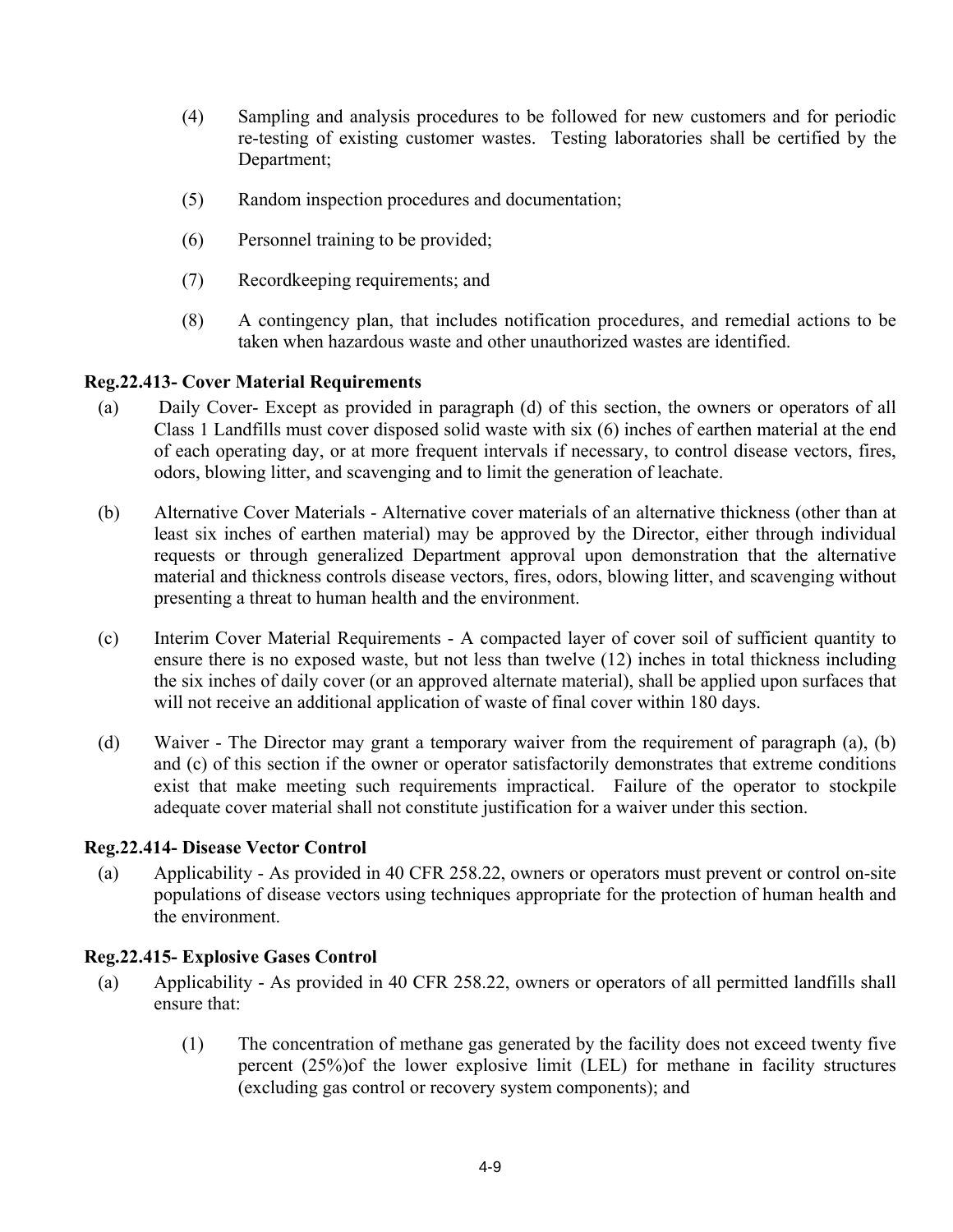- (2) The concentration of methane gas does not exceed the lower explosive limit for methane at the facility property boundary.
- (b) Monitoring Program Requirements Owners or operators must implement a routine methane monitoring program as outlined in this section to ensure that the standards of paragraph (a) are met.
	- (1) The type and frequency of monitoring must be determined based on the following factors:
		- (i) Soil conditions;
		- (ii) The hydrogeologic conditions surrounding the facility;
		- (iii) The hydraulic conditions surrounding the facility; and
		- (iv) The location of facility structures and property boundaries.
	- (2) The minimum frequency of monitoring shall be quarterly.
- (c) Gas Monitoring Plan The owner or operator of an existing or new facility shall prepare and submit to the Department for review and approval a gas monitoring plan demonstrating how the requirements of this section will be met. The plan shall include a preliminary action plan outlining immediate steps that will be taken to protect human health and safety should methane gas levels exceeding the limits specified in paragraph (a) of this section are detected. The plan shall include at a minimum the following information:
	- (1) Site specific factors affecting landfill gas migration;
	- (2) Site conditions, landfill history, site design and construction practices;
	- (3) Proximity and construction of on-site and off-site structures within 1/4 mile of the limits of refuse;
	- (4) Monitoring system design rationale and methodology that includes detailed location and design plans for in-soil gas probes; narrative description of rationale for location and depths of the gas probes; narrative, schedules and specifications for the construction of the probes and implementation of an approved monitoring routine; ;
	- (5) A description of the monitoring points in structures, and equipment locations;
	- (6) Monitoring procedures including permanent probe monitoring, monitor calibration, recordkeeping, etc; and
	- (7) Contingency plans in the case of monitoring results the LEL, notification procedures, remedial actions, etc.
- (d) Elevated Level Detection Contingency Measures If methane gas levels exceeding the limits specified in paragraph (a) of this section are detected, the owner or operator of all permitted landfills must: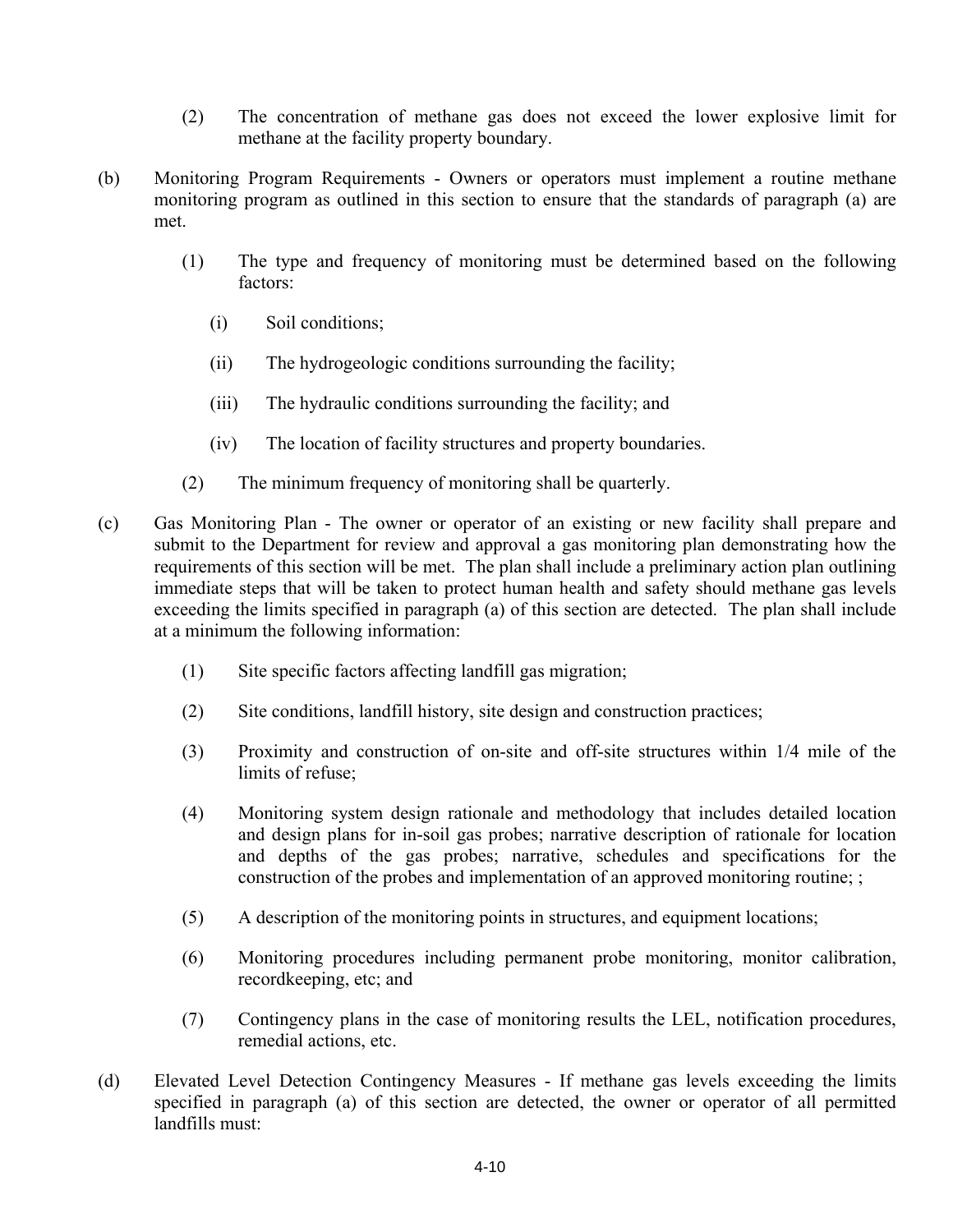- (1) Immediately take all necessary steps to ensure protection of human health and notify the Director;
- (2) Within seven (7) days of detection, place in the operating record the methane gas levels detected and a description of the steps taken to protect human health; and
- (3) Within sixty (60) days of detection, implement a remediation plan for the methane gas releases, place a copy of the plan in the operating record, and notify the Director that the plan has been implemented. The plan shall describe the nature and extent of the problem and the proposed remedy.
- (4) The Director may establish alternative schedules for demonstrating compliance with paragraphs  $(d)(2)$  and  $(3)$  of this section.
- (e) Definition For purposes of this section, "lower explosive limit" means the lowest percent by volume of a mixture of explosive gases in air that will propagate a flame at  $25^{\circ}$ C and atmospheric pressure.
- (f) Recordkeeping Records shall be maintained in accordance with Reg.22.421 to document compliance with this section.

# **Reg.22.416- Air Criteria**

- (a) Applicability As provided in 40 CFR 258.24 owners or operators must ensure that the units do not violate any applicable requirements developed under a State Implementation Plan (SIP) approved or promulgated by the Administrator pursuant to section 110 of the Clean Air Act, as amended.
- (b) Burning Prohibition Open burning of solid waste, except for the infrequent burning of agricultural wastes, silvicultural wastes, landclearing debris, diseased trees, or debris from emergency clean-up operations and ordinance that may be allowed by the Arkansas Air Pollution Control Code, is prohibited at all units.
- (c) Fire Safety A facility or practice shall not pose a hazard to the safety of persons or property from fires. This may be accomplished through compliance with this section and through the periodic application of cover material or other techniques as appropriate.

# **Reg.22.417- Access Requirements**

- (a) Applicability As provided in 40 CFR 258.15 and this section, owners or operators must control public access and prevent unauthorized vehicular traffic and illegal dumping of wastes by using artificial barriers, natural barriers, or both, as appropriate to protect human health and safety and the environment.
- (b) Required Facilities The site shall be adequately fenced with an entrance gate that can be locked. There shall be a sign with the name of the facility, permit number, emergency telephone number, opening and closing hours and days of operation posted at the entrance to the facility.
- (c) Access and Operational Roads All weather operational roads shall be provided for vehicle movement within the site. The roads shall be of such construction quality to allow easy access in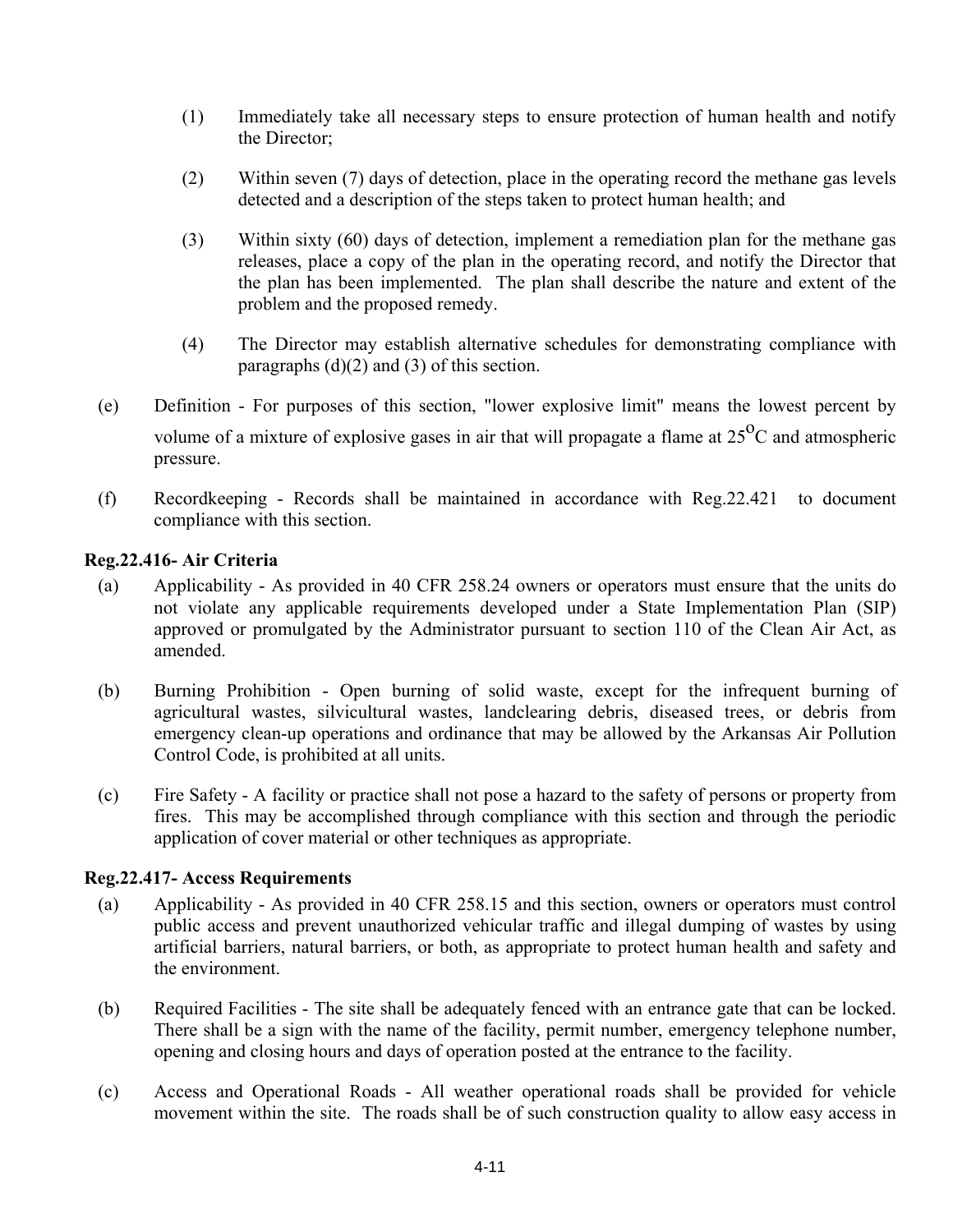all weather conditions to all portions of the active disposal site and to other operational areas where all weather access is necessary to achieve timely compliance with permit requirements.

(d) Hours of Access - Access to the site shall be permitted only during the hours when operating personnel are on the site.

# **Reg.22.418- Run-On/Run-Off Control Systems**

- (a) Applicability As provided in 40 CFR 258.15, owners or operators must design, construct, and maintain:
	- (1) A run-on control system to prevent flow onto the active portion of the landfill during the peak discharge from a 24-hour, 25-year (return frequency) storm;
	- (2) A run-off control system from the active portion of the landfill to collect and control at least the water volume resulting from a 24-hour, 25-year storm.
- (b) Active Portion Runoff Run-off from the active portion of a Class 1 landfill unit as defined in Reg. 22.102 must be handled in accordance with Reg. 22.419 and Reg.22.429.

### **Reg.22.419- Surface Water Requirements**

- (a) General Requirements As provided in 40 CFR 258.27 all Class 1 landfills shall not:
	- (1) Cause a discharge of pollutants into waters of the United States, including wetlands, that violates any requirements of the Clean Water Act, including, but not limited to, the National Pollutant Discharge Elimination System (NPDES) requirements, pursuant to Section 402 of the Clean Water Act;
	- (2) Cause the discharge of a nonpoint source of pollution to waters of the United States, including wetlands, that violates any requirement of an area-wide or State-wide water quality management plan that has been approved under Section 208 or 319 of the Clean Water Act, as amended;
	- (3) Cause a discharge of dredged material or fill material to waters of the United States that is in violation of the requirements under Section 404 of the Clean Water Act, as amended;
	- (4) Deposit waste in standing water; and
	- (5) Allow the discharge of leachate from the landfill unit unless the discharge is permitted under the NPDES system.
- (b) Control Systems Required Run-on and run-off control systems shall be designed, constructed and operated as necessary to meet the requirements of this section. Upon Department approval, run-on and run-off control systems may be removed from service at such time as closure activities have been completed, a permanent vegetation cover has been established, and there is no evidence of leachate seepage or other point and nonpoint discharges from the landfill unit.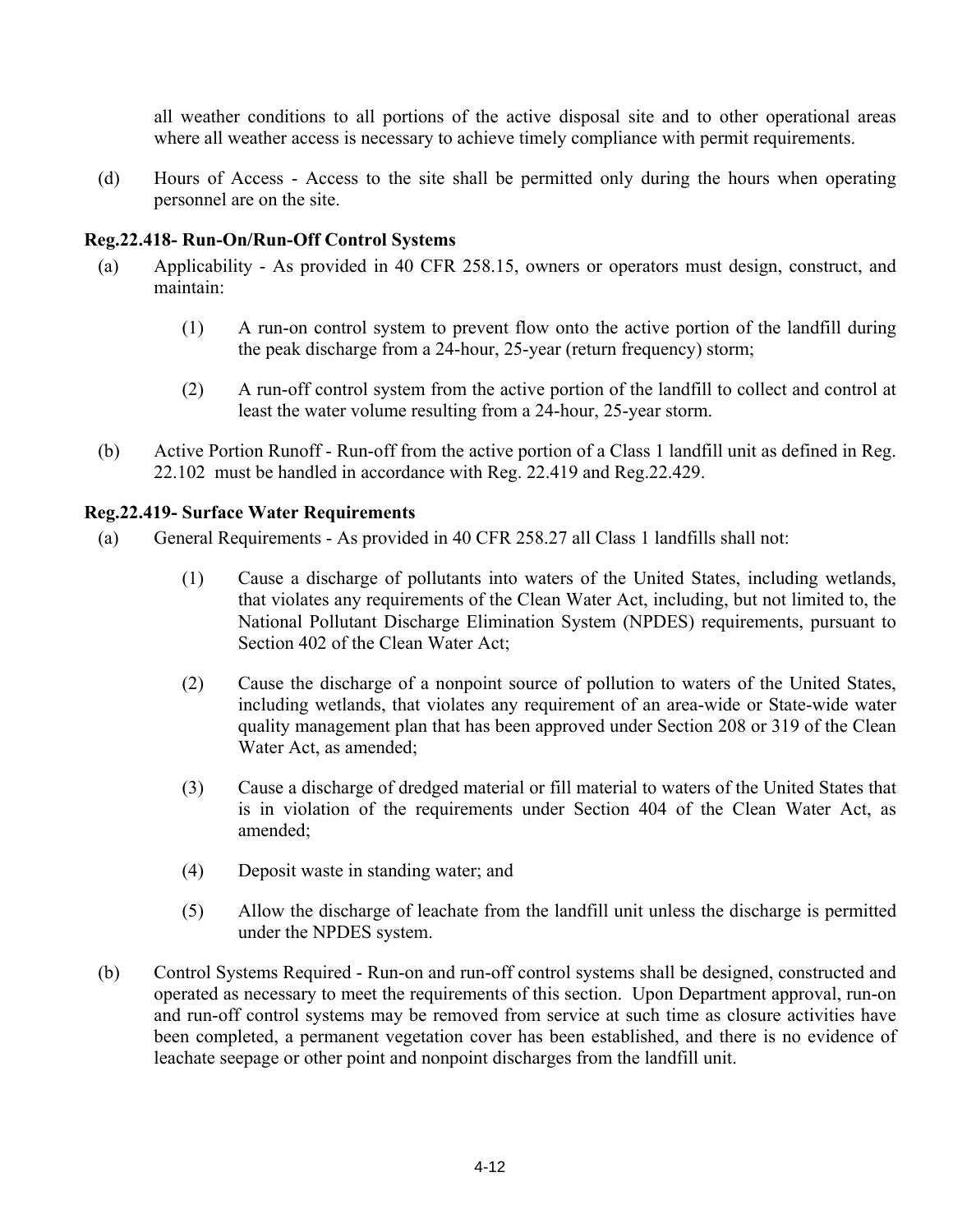### **Reg.22.420- Liquids Restrictions**

- (a) Applicability As provided in 40 CFR 258.28 bulk or noncontainerized liquid waste may not be placed in Class 1 Landfills unless:
	- (1) The waste is household waste other than septic waste; or
	- (2) The waste is leachate or gas condensate derived from the unit and the unit, whether it is a new or existing or lateral expansion, is designed with a composite liner and leachate collection system as described in Reg.22.424(a)(2). The owner or operator must place the demonstration in the operating record and notify the Director that it has been placed in the operating record.
- (b) Container Prohibition Containers holding liquid waste may not be placed in a Class 1 unit unless:
	- (1) The container is a small container similar in size to that normally found in household waste;
	- (2) The container is designed to hold liquids for use other than storage; or
	- (3) The waste is household waste.
- (c) Mixing and Bulking Landfills shall not accept liquid waste for treatment unless the landfill has an approved mixing or bulking area separate from the waste disposal area, and is equipped to solidify, test and certify that liquid wastes treated in the mixing or bulking area meet the requirements of this section for landfilling.
- (d) Bulking/Mixing Methods The liquid waste or waste containing free liquids shall be placed in the approved bulking area and shall be immediately crushed and blended with an approved absorbent material. Air drying of wastes shall not be utilized where the practice causes or contributes to the development of nuisance conditions including odors and vector attraction.
- (e) Free Liquids Determination Treated liquid wastes must not exhibit free liquids as determined by the paint filter test . The blended material must be capable of supporting cover soil and equipment prior to disposal in the landfill.
- (f) Operation of Bulking/Mixing Area The processing of liquid wastes shall not interfere with the normal waste handling operations or maintenance of the facility. The Department reserves the right to prevent the facility from further receipt and processing of this waste should it be determined the material is mishandled in any way.
- (g) Liquid Waste Management Plan An approved liquid waste management plan meeting the requirements of this section shall be maintained on-site and shall be followed in the treatment of liquid waste. The plan shall discuss at a minimum the following information:
	- (1) Purpose and regulations;
	- (2) Types of wastes acceptable for treatment and procedures for obtaining approval for acceptance;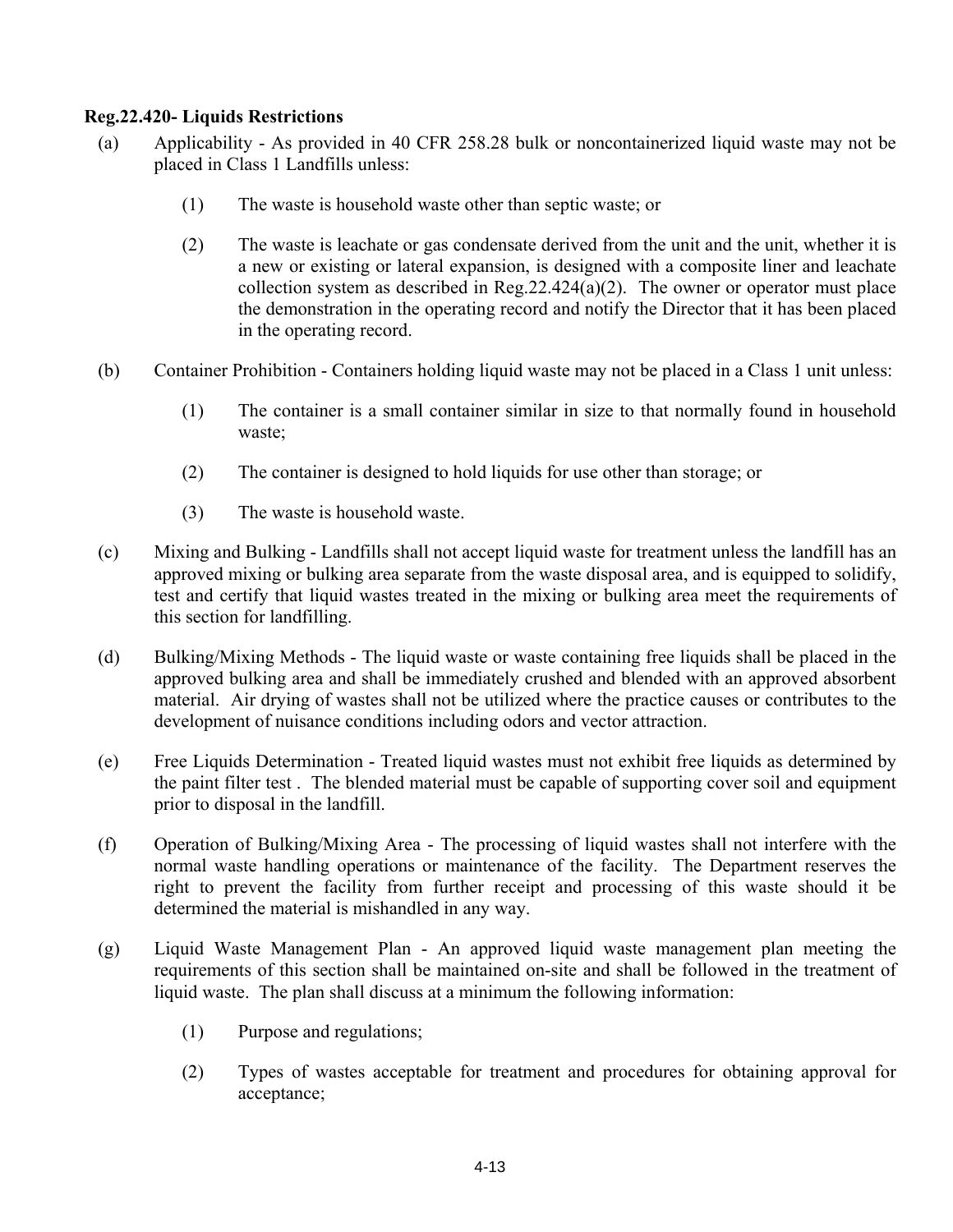- (3) Methods to determine the types and amounts of treatment to be provided;
- (4) Design, location, and operation of treatment facilities to include methods of receiving the waste into treatment or bulking areas;
- (5) Methods to test and document the treated waste is acceptable for landfilling; and
- (6) Personnel training and recordkeeping.

# **Reg.22.421- Recordkeeping Requirements**

- (a) Applicability As provided in 40 CFR 258.29 and provisions herein, the owner or operator must record and retain at the facility in an operating record or in an alternative location approved by the Director the following information as it becomes available:
	- (1) Any required location restriction demonstrations;
	- (2) Inspection records, training procedures, and notification procedures required in Reg. 22.412;
	- (3) Gas monitoring results from monitoring and any remediation plans required by Reg. 22.415;
	- (4) Any design documentation for placement of leachate or gas condensate in a Class 1 Landfill as required under Reg.22.420(a)(2).
	- (5) Any demonstration, certification, finding, monitoring, testing or analytical data required by Chapter 12;
	- (6) Closure and post-closure care plans and any monitoring, testing, or analytical data as required by Reg. 22.1301 and Reg.22.1302;
	- (7) Any cost estimates and financial assurance documentation required by Chapter 14;
	- (8) Any quality assurance/quality control (QA/QC) documentation, certification, and test result relating to the construction of the landfill liner and leachate collection system, ground water monitoring system, and final cap; and
	- (9) Any other records required by Regulation 22.
- (b) Department Notification The owner or operator must notify the Director when the documents from paragraph (a) of this section have been placed or added to the operating record, and all information contained in the operating record must be furnished upon request to the Director or be made available at all reasonable times for inspection by the Director.
- (c) Alternative Recordkeeping Schedules The Director can set alternative schedules for recordkeeping and notification requirements as specified in paragraphs (a) and (b) of this section, except for the notification requirements in Reg.22.402(c) and Reg.22.1205(g)(1)(iii).
- (d) Waste Receipt Records Each owner or operator shall provide an adequate means of recording the weight of waste that is disposed in the landfill by each hauler or generator. At a minimum, each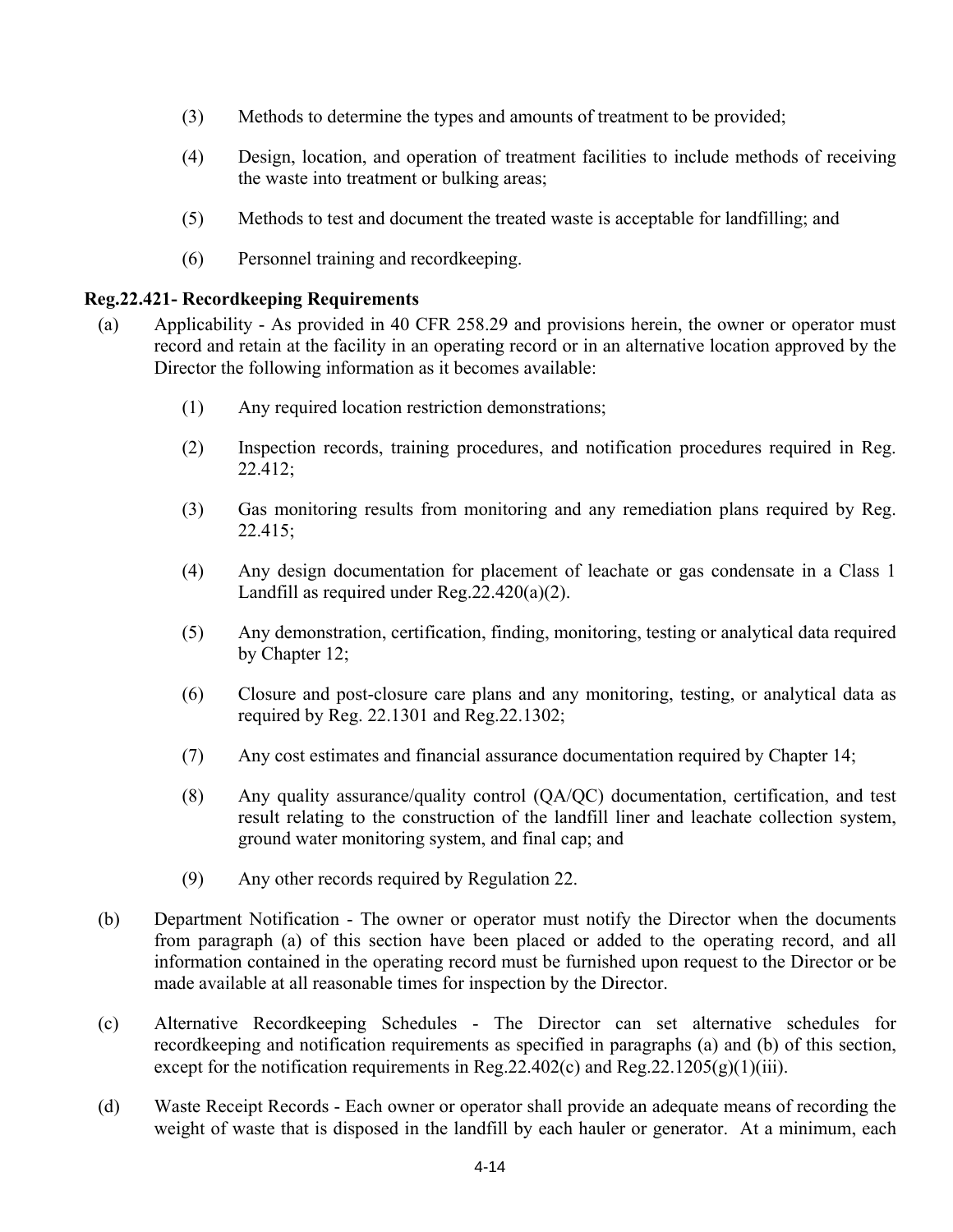facility shall have a "ticket" system, by which the hauler is provided a ticket or receipt of the disposal and the facility retains a duplicate of the ticket or receipt. The ticket or receipt shall be prepared so that the following information is displayed:

- (1) The customer (hauler or generator) name;
- (2) A unique identifier for the disposal truck or container (if the customer has more than one disposal vehicle);
- (3) The amount of waste disposed as per Reg.22.421(j)); and
- (4) The date, time and general location of disposal.
- (5) A facility may propose an alternative system, if a demonstration can be made that the alternative system allows for an accurate determination of the source and waste quantities received, and otherwise meets the requirements of this section.
- (e) Gas Monitoring Data Explosive gas monitoring records shall be maintained that identify the test results, date of testing, test location, person performing the tests, local conditions that may impact test results, and any measures taken to mitigate hazards from explosive gases.
- (f) Leachate Disposal Leachate disposal records shall be maintained that document approval of the disposal method and location, and the date and quantity of leachate disposed of or recirculated in the landfill unit. Leachate analytical data shall be maintained for leachate disposed of and for leachate that is recirculated in the landfill unit.
- (g) Special Waste Records shall be maintained of the analytical results from the analysis of potentially hazardous commercial, industrial and process wastes that are accepted for disposal. In addition, written procedures for safely handling and disposing of special materials and potentially hazardous substances shall be maintained at the site.
- (h) Inspections Records of any periodic inspections required by this Regulation or permit conditions shall be maintained at the site.
- (i) Retention Period The records required under this section shall be permanently maintained by the owner or operator unless destruction of the records is authorized by the Director following the completion of the post closure monitoring period.
- (j) Landfill Scales All landfills having not completed closure as per the requirements of Reg.22.1301 by Janaury 1, 2004 shall have scales and shall weigh all solid waste received at the facility. This requirement may be satisfied by utilizing an alternative weighing system approved by the Director of the Arkansas Department of Environmental Quality. Solid Waste shall be weighed in accordance with the following provisions:
	- (1) All loads in excess of one (1) ton of two thousand pounds (2,000 lbs.) shall be weighed, unless otherwise authorized in writing by the Arkansas Department of Environmental Quality.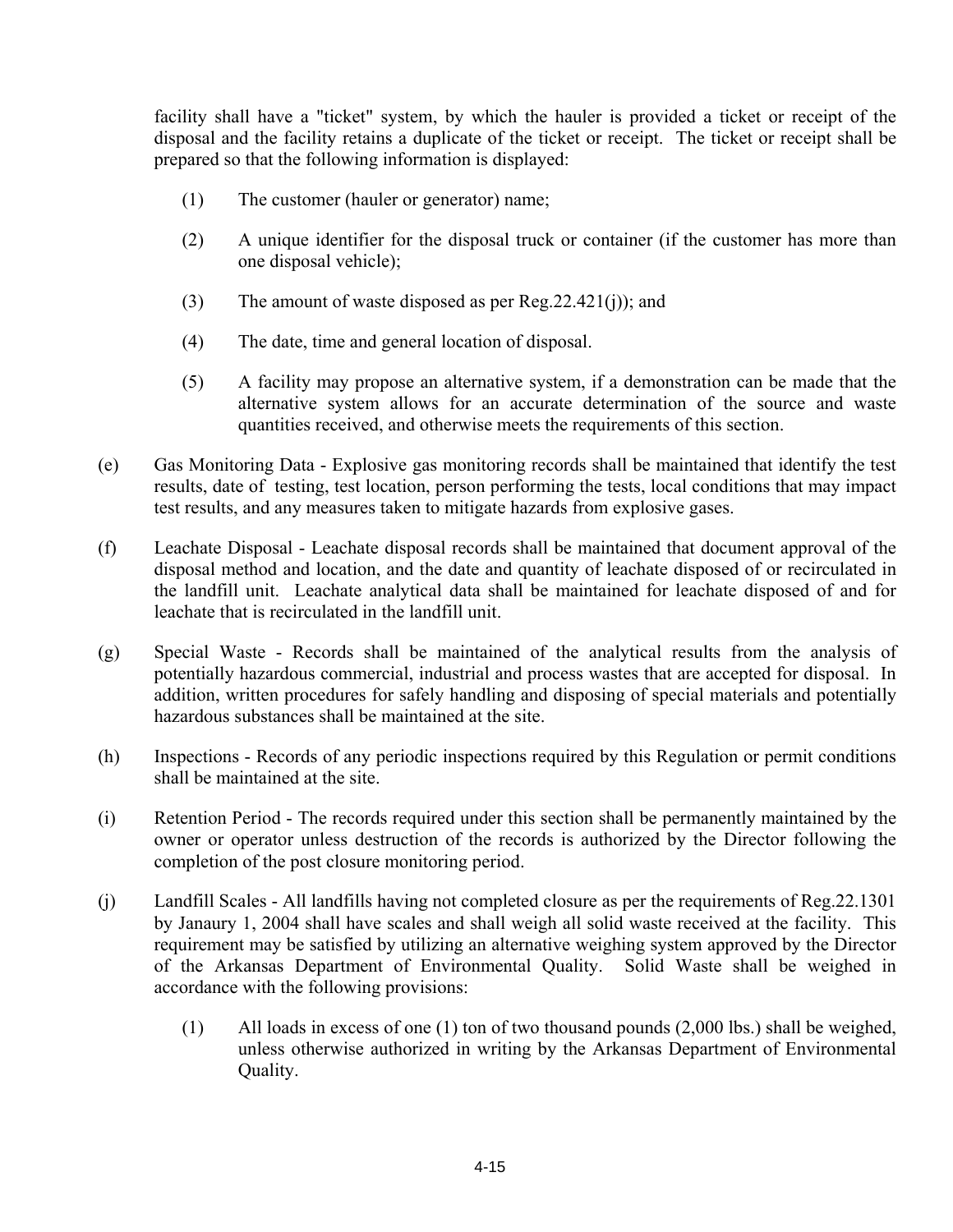- (2) Residential and other similar loads weighing less than one (1) ton of two thousand pounds (2,000 lbs.) may be estimated.
- (3) Landfill scales shall be maintained and operated in accordance with the United States Department of Agriculture standards.

# **Reg.22.422- Operating Plan And Narrative**

- (a) Applicability Each facility shall develop and implement an operating plan and narrative. The purpose of the operating plan and narrative shall be to develop and present site specific methods and procedures by which the facility will maintain and document compliance. The operating plan and narrative shall address the requirements of this regulation and any other regulations applicable to the operation and construction of the facility.
- (b) Submission Date The operating plan and narrative shall be submitted to and approved by the Department as either a part of the permit application process (Reg.22.303), permit modification process (Reg.22.308) or permit renewal process.
- (c) Updates Each facility shall update the operating plan and narrative as required to reflect current operations and regulations. Revisions to the document shall also be submitted to the Department which reserves the right to require that the changes be accomplished through permit modification prior to implementation.

# **Reg.22.423- Annual Engineering Inspection Reports**

- (a) Applicability This section applies to all permitted Class 1 landfills.
- (b) Report Requirements A professional engineer registered in the State of Arkansas shall inspect the landfill site at least annually and prepare an annual report addressing operational compliance with permit conditions, permit plans, specifications, narrative and all applicable regulations. The Annual Engineering Inspection Report shall address the 12-month period from January through December and shall be submitted to ADEQ by March 31 of the following year. The Annual Engineering Inspection Report shall contain at a minimum:
	- (1) The volumetric capacity remaining in the current landfill cell or area and the projected date for opening new cells or areas;
	- (2) The estimated remaining volumetric capacity of all permitted Class 1 landfill units, the landfill capacity (total air space) utilized during the past one year period, and the estimated remaining site life (in years) based upon the utilization rate during the previous one (1) year period.
	- (3) Documentation of compliance of facility fill progression with the approved permit plans, specifications and operating narrative;
	- (4) Documentation of compliance with the operating requirements of this regulation, permit conditions, and the approved operating plan and narrative;
	- (5) An updated contour map that depicts:
		- (i) The horizontal and vertical extent of the active and inactive fill areas;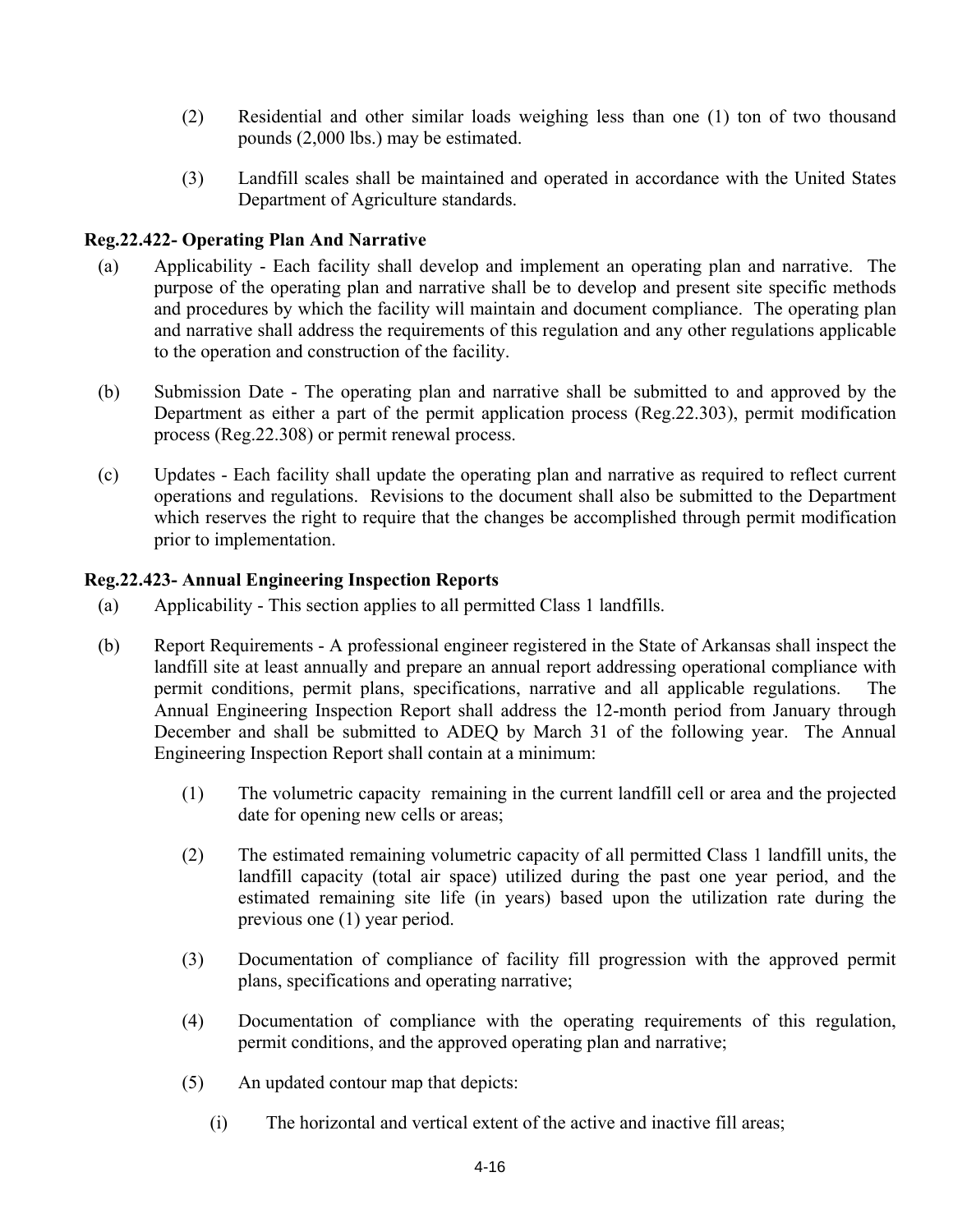- (ii) The status of each permitted landfill unit or cell (future unit, active unit, inactive, under construction, under interim cover, undergoing closure, closed, post-closure, etc.);
- (iii) The survey grid system required by Reg.22.426;
- (iv) The location of any other visible surface features or improvements such as roads, fences, buildings, gas control systems, surface water control systems, etcetera; and
- (v) The person responsible for gathering survey data and the date(s) that survey data was taken to prepare the map. For purposes of annual reports, survey data may be collected by any person familiar with survey techniques, however, a professional land surveyor, registered in the State of Arkansas, shall perform the initial survey of new units required under Reg.22.428(h) and final survey of closed units required under Reg.22.1301(i).
- (6) Quantity, location and characteristics of leachate collected, recirculated and disposed;
- (7) Maintenance of stormwater controls and other best management practices for erosion control;
- (8) Status of capping and closure of completed areas;
- (9) Status of remedial or corrective actions taken;
- (10) Updated Financial Assurance documentation as required in Chapter 14 Financial Assurance Criteria of these regulations.
- (11) Revised or updated facility Closure Plan in accordance with the requirements contained in Chapter 13 Closure and Post-Closure Care of these regulations.
- (12) Any other items that affect compliance at the landfill;

### **Reg.22.424- Minimum Design Criteria**

- (a) Applicability New Class 1 Landfills and lateral expansions shall be constructed:
	- (1) In accordance with a design approved by the Director. The design must ensure that the concentration values listed in Table 1 of this section shall not be exceeded in the uppermost aquifer at the relevant point of compliance, as specified by the Director under paragraph (d) of this section, or
	- (2) With a composite liner, as defined in paragraph (b) of this section and a leachate collection system that is designed and constructed to maintain less than a 30-cm (12 inch) depth of leachate over the liner.
- (b) Definition For purposes of this section, "composite liner" means a system consisting of two components; the upper component must consist of a minimum 30-mil flexible membrane liner (FML), and the lower component must consist of at least a two-foot layer of compacted soil with a

hydraulic conductivity of no more than  $1 \times 10^{-7}$  cm/sec. FML components consisting of High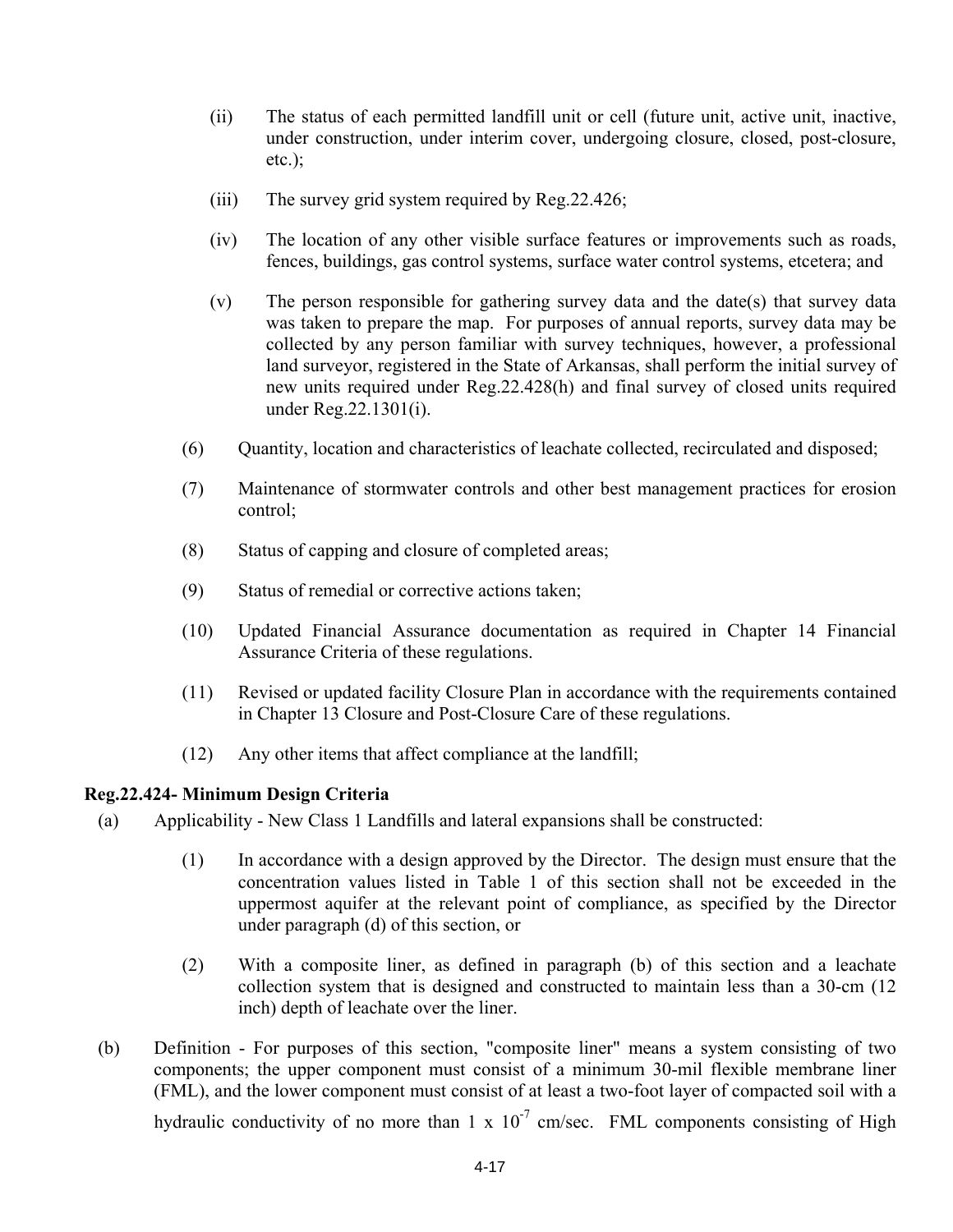Density Polyethylene (HDPE) shall be at least 60-mil thick. The FML component must be installed in direct and uniform contact with the compacted soil component. A protective layer consist of no less than twelve (12) inches of material approved by the Department and suitable to protect the FML component.

- (c) Liner Design Approval When approving a design that complies with paragraph (a)(1) of this section, the Director shall consider at least the following factors:
	- (1) The hydrogeologic characteristics of the facility and surrounding land;
	- (2) The climatic factors of the area; and
	- (3) The volume and physical and chemical characteristics of the leachate.
- (d) Point of Compliance The relevant point of compliance specified by the Director shall be no more than 150 meters from the waste management unit boundary and shall be located on land owned by the owner of the municipal solid waste landfill unit. In determining the relevant point of compliance, the Director shall consider at least the following factors:
	- (1) The hydrogeologic characteristics of the facility and surrounding land;
	- (2) The volume and physical and chemical characteristics of the leachate;
	- (3) The quantity, quality, and detection, of flow of ground water;
	- (4) The proximity and withdrawal rate of the ground-water users;
	- (5) The availability of alternative drinking water supplies;
	- (6) The existing quality of the ground water, including other sources of contamination and their cumulative impacts on the ground water and whether ground water is currently used or reasonably expected to be used for drinking water;
	- (7) Public health, safety, and welfare effects; and
	- (8) Practicable capability of the owner or operator.
- (e) Minimum design criteria shall comply with the requirements under Reg.22.1301 et seq. where applicable.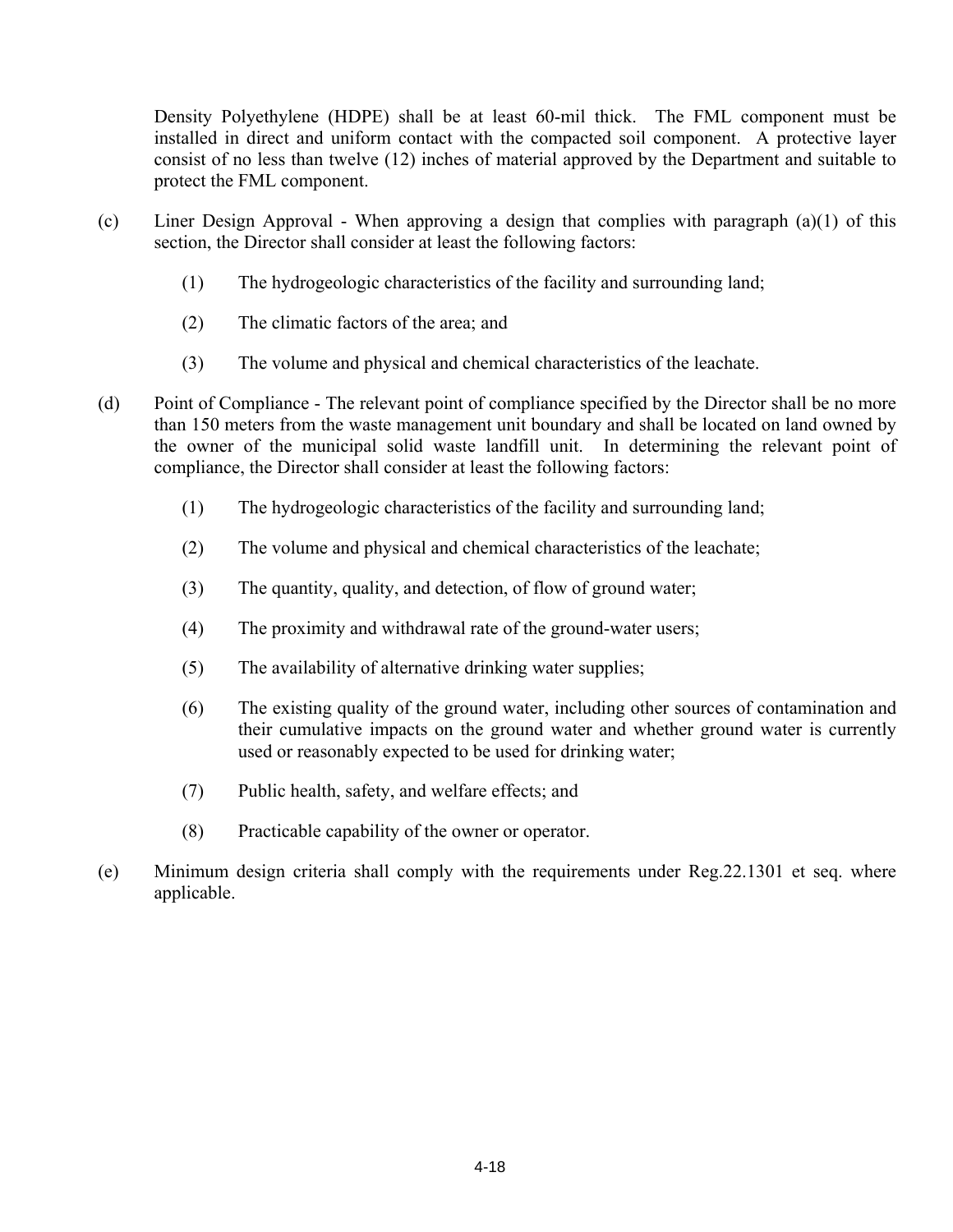| Chemical                           | $MCL$ (mg/l)   |
|------------------------------------|----------------|
| Arsenic                            | 0.05           |
| Barium                             | 20             |
| Benzene                            | 0.005          |
| Cadmium                            | 0.005          |
| Carbon tetrachloride               | 0.005          |
| Chromium                           | 0 <sub>1</sub> |
| 2,4-Dichlorophenoxy acetic acid    | 0.1            |
| 1,4-Dichlorobenzene                | 0.075          |
| 1,2-Dichloroethane                 | 0.005          |
| 1,1-Dichloroethylene               | 0.007          |
| Endrin                             | 0.0002         |
| Fluoride                           | 4              |
| Lindane                            | 0.002          |
| Lead                               | 0.015          |
| Mercury                            | 0.002          |
| Methoxychlor                       | 0.1            |
| Nitrate                            | 10             |
| Selenium                           | 0.05           |
| Silver                             | 0.05           |
| Toxaphene                          | 0.005          |
| 1,1,1-Trichloromethane             | 0.2            |
| Trichloroethylene                  | 0.005          |
| 2,4,5-Trichlorophenoxy acetic acid | 0.01           |
| Vinyl Chloride                     | 0.002          |
|                                    |                |

### Table 1 Design Standard Concentration Values

### **Reg.22.425- Landfills In Boone And St. Joe Formations**

- (a) Applicability The following are minimum design standards for Class 1 landfills that are located within the outcrop area of the Boone and St. Joe Formations. The design phase of a project must neutralize all limitations noted in the site characterization study through engineering modification or operating methods. The design of the containment structure must meet or exceed the minimum standards listed in these regulations.
- (b) Separation Requirements
	- (1) A minimum separation of ten (10) feet must be maintained between the bottom of the bottom liner system and the seasonal high water table surface.
	- (2) A minimum vertical separation of ten (10) feet must be maintained between the bottom liner and the highest point of the bedrock or pinnacles.
	- (3) All fill structures and operations must be above the one hundred (100) year flood elevation.
- (c) Liner System -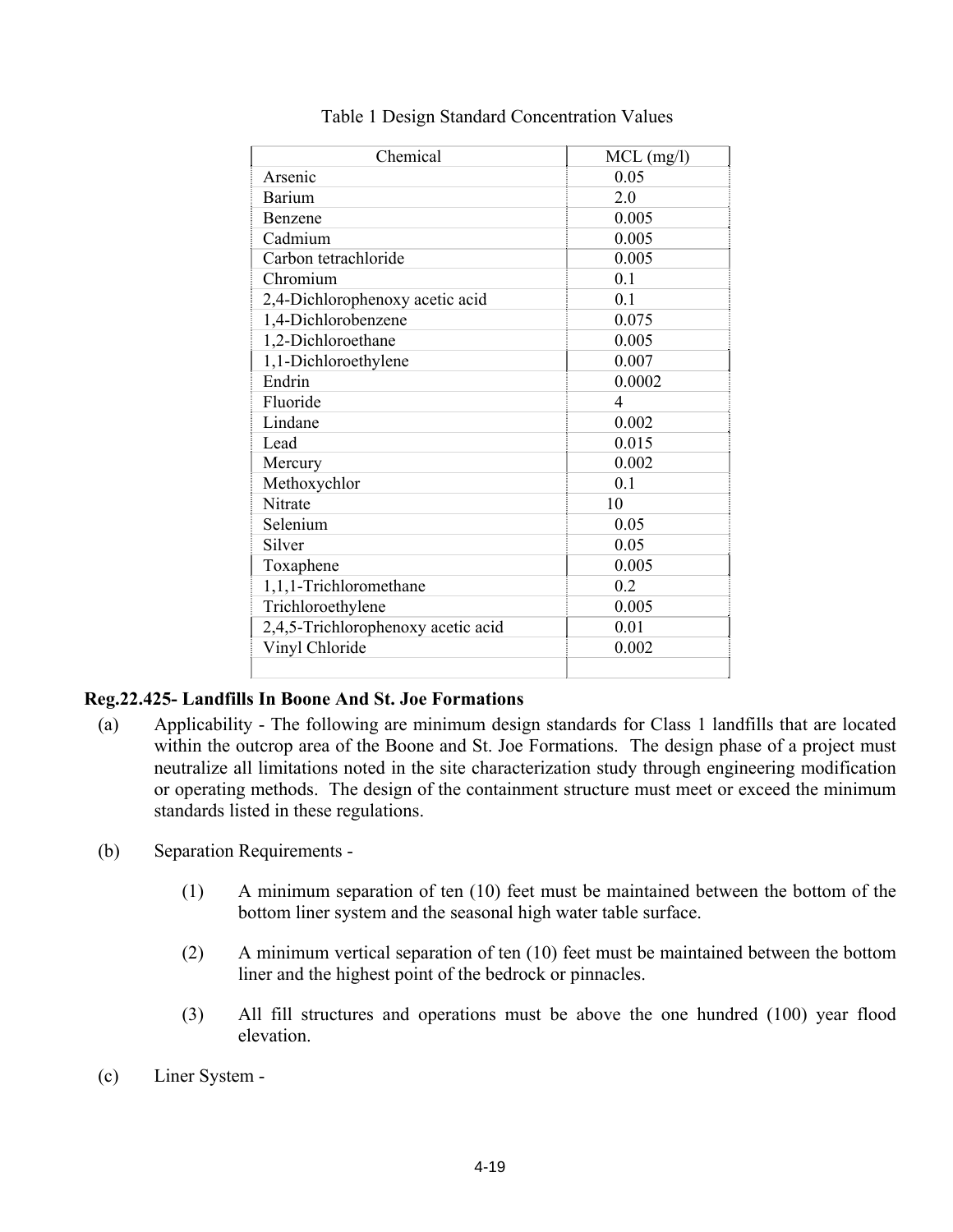- (1) The minimum slope on the bottom liner must insure positive drainage of leachate after maximum loading and maximum expected strain.
- (2) All bottom liner systems must consist of a double composite separated by a leak detection system. Each composite liner shall consist of an upper geomembrane liner (60 mil minimum thickness) directly overlying a low permeability soil layer, as described in Reg. 22.424(b).
- (3) The soil and synthetic components of the composite liner must meet the requirements of Reg. 22.428.
- (d) Leachate Collection System The double composite liner system must have a leachate removal system directly overlying the upper composite liner. In addition to the requirements of Reg.22.429, the leachate collection and removal system must meet the following standards:
	- (1) The system must be designed such that leachate head above the primary composite liner does not exceed one foot under the most severe conditions anticipated.
	- (2) The drainage material must be free of organic and carbonate material, contain less than five percent (5%) by weight which passes the #200 sieve, have a minimum hydraulic conductivity of 1 x  $10^{-3}$  and be a minimum of twenty-four (24) inches in thickness. Equivalent drainage nets or fabric may be used in lieu of the twenty-four (24) inch drainage layer provided a substitute protective layer is provided and the system provides an equivalent hydraulic conductivity to the twenty-four (24) inch layer.
	- (3) Leachate collection pipes must be incorporated into the drainage layer to convey liquid out of the landfill to storage tanks or a treatment system. The pipes must be a minimum of six (6) inches in diameter and must be chemically compatible with the leachate generated at the landfill and be structurally capable of supporting the maximum static and dynamic load anticipated from the overlying fill material and construction equipment.
- (e) Leak Detection System The double composite liner system must have a leak detection system located between the upper composite and the lower composite liners. The leak detection system must conform to the following standards:
	- (1) The minimum thickness of the coarse grained material must be 1 foot;
	- (2) Leak detection systems shall meet the standards for leachate collection system design and construction. A minimum hydraulic conductivity of 1 x  $10^{-3}$  cm/sec must be obtained in the leak detection system material.
	- (3) An action leakage rate must be developed for the design and approved by the Department. If leakage rates exceed the action leakage rate, fill operations must cease and the Department must be notified. A written contingency plan must be developed for the facility which outlines steps and measures to be taken if the action leakage rate is exceeded.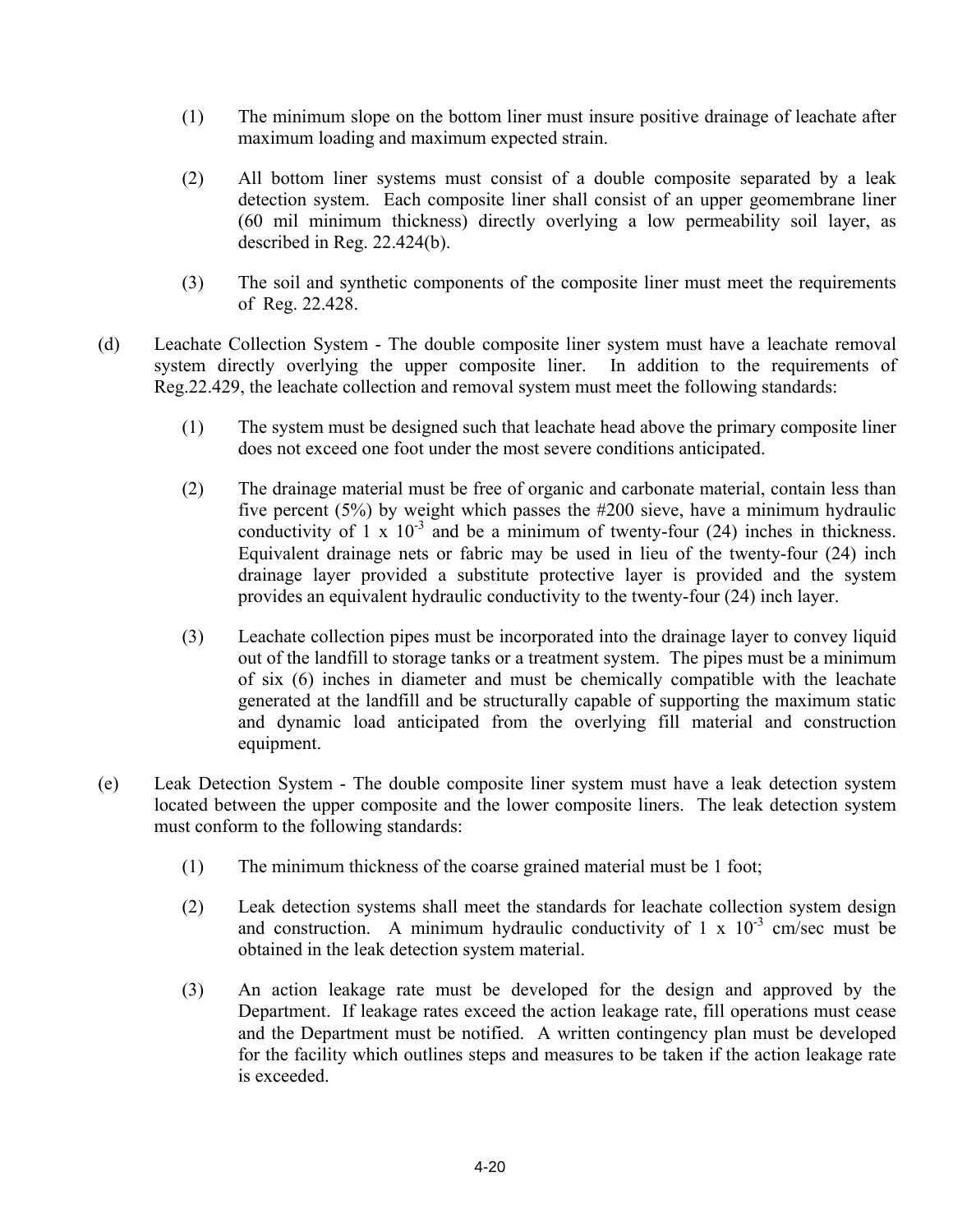- (4) Daily records of fluid accumulation in the leak detection system must be maintained by the owner or operator.
- (f) Final Cover Design In addition to the requirements of Reg.22.1301, the top liner or cap of the landfill must be designed to minimize infiltration of storm water into the waste mass. The cover system design must incorporate the following minimum standards:
	- (1) A gas venting layer at least six (6) inches in thickness that meets the standards for leachate collection system design and construction having a minimum hydraulic conductivity of 1 x  $10^{-3}$  cm/sec and no more than 5 percent by weight passing the #200 sieve, must be placed directly above the final lift of waste. Gas vent risers with slotted screen which extend at least 3 feet into the waste mass and fitted with a goose neck cap or equivalent to allow effective venting must be installed in the landfill. Vent spacing shall be a minimum of 1 per acre. The annular space in the gas vent risers must be backfilled with clean crushed stone to enhance gas migration from the venting layer to the riser.
	- (2) A composite infiltration barrier system shall be installed above the gas venting layer. The barrier system shall consist of two components; the upper component consisting of a minimum 30-mil flexible membrane liner (high density polyethylene shall be at least 60-mil thick), and the lower component consisting of at least a 18 inch layer of

compacted soil with a hydraulic conductivity of no more than  $1 \times 10^{-7}$  cm/sec. The flexible membrane liner component must be installed in direct and uniform contact with the compacted soil component. The composit cover system shall be designed and constructed in accordance with the requirements of Reg.22.428 except that the fines content of the barrier layer soil must be fifty percent (50%) or greater passing the #200 sieve. The barrier soil be free of large objects and must meet the following specifications:

- (i) The barrier soil layer must have a Plasticity Index of greater than 10 percent.
- (ii) Fines content of the barrier layer soil must be 50 percent or greater passing the #200 sieve.
- (iii) Material greater than a #4 sieve must not compose more than 20 percent by weight of the soil.
- (iv) No particles greater than 1 inch in diameter.
- (3) A barrier protective layer must be placed directly over the barrier soil layer. This protective layer must be at least twenty four (24) inches in thickness and the lower 6 inches must be free of objects greater than 1 inch in diameter.
- (4) A top soil layer of at least six (6) inches must be placed above the barrier soil protective layer. The top soil layer must be capable of sustaining vegetative growth over the landfill.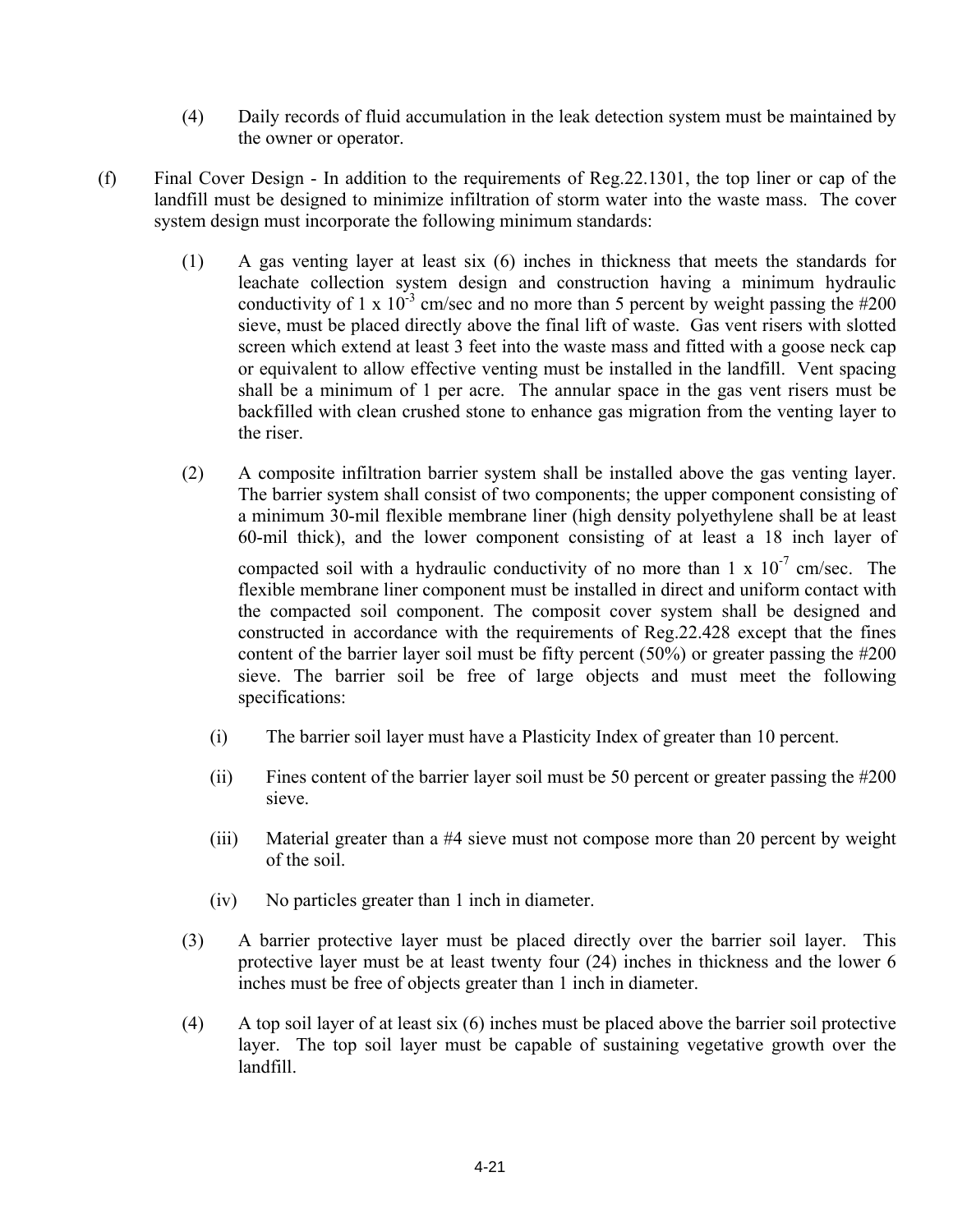- (g) Final Cover Slopes Minimum slopes on the landfill cap shall be four percent (4%) or greater. Maximum slopes shall not exceed twenty-five percent (25%). Slopes greater than ten percent (10%) will require specialized erosion control measures which will ensure long term stability.
- (h) Vegetative Cover An appropriate grass cover crop must be established, during the recommended planting season, on completed portions of the landfill. The operating plan must contain a section describing in detail re-vegetation procedures.
- (i) Drainage Filters All granular drainage layers must be bounded above and below by geosynthetic liner or filters. The filter fabric must be compatible with leachate and landfill gas. The filters must allow free passage of gases and fluids while preventing clogging of the granular drainage layer.
- (j) Alternative Designs The Department may approve alternative designs proposals if determined by the staff to meet or exceed the minimum standards set forth above.
- (k) Quality Assurance and Quality Control A Quality Control and Quality Assurance Plan for liner and final cover construction must be developed in accordance with the requirements of Reg.22.428.
- (l) Quality Assurannce The permittee shall employ a third party engineering firm to insure proper construction of each component of the containment structure in accordance with the requirements of Reg.22.428.

# **Reg.22.426- Survey Control**

- (a) Applicability Each facility shall develop and maintain a method of survey control as a means of insuring and documenting that the facility is developed in accordance with the permit drawings. Specifically, the site shall develop a grid coordinate system, that will allow facility features to be located in a three dimensional manner. The grid system shall be developed in accordance with the following guidelines.
- (b) Survey Control Requirements The grid system may be developed using assumed and not "true" reference directions (Ex. true north, mean sea level, etc.) if it is more convenient and workable. If assumed directions or elevations are used, then there should be some positive means developed to relate the site grid to an established grid coordinate system such as the State Plane Coordinate System or the Transverse Mercator System and to mean sea level.
- (c) Benchmarks At least three permanent points will be established from which the site grid can be referenced. Each permanent point must be located in areas where they are not likely to be disturbed. In the event that they are disturbed, then they shall be immediately re-established and the Department shall be notified. The grid, grid coordinate system, and reference points shall be shown on all permit drawings, cell as-built drawings and any modification submittals made to the Department.
- (d) Grid Markers Grid markers shall be established at positions to allow visual inspection of the progression of the fill and other features. The markers shall be mounted on steel posts, brightly painted, and placed in areas where they are not likely to be damaged or destroyed. Markers shall be identified consistent with permit drawing notations.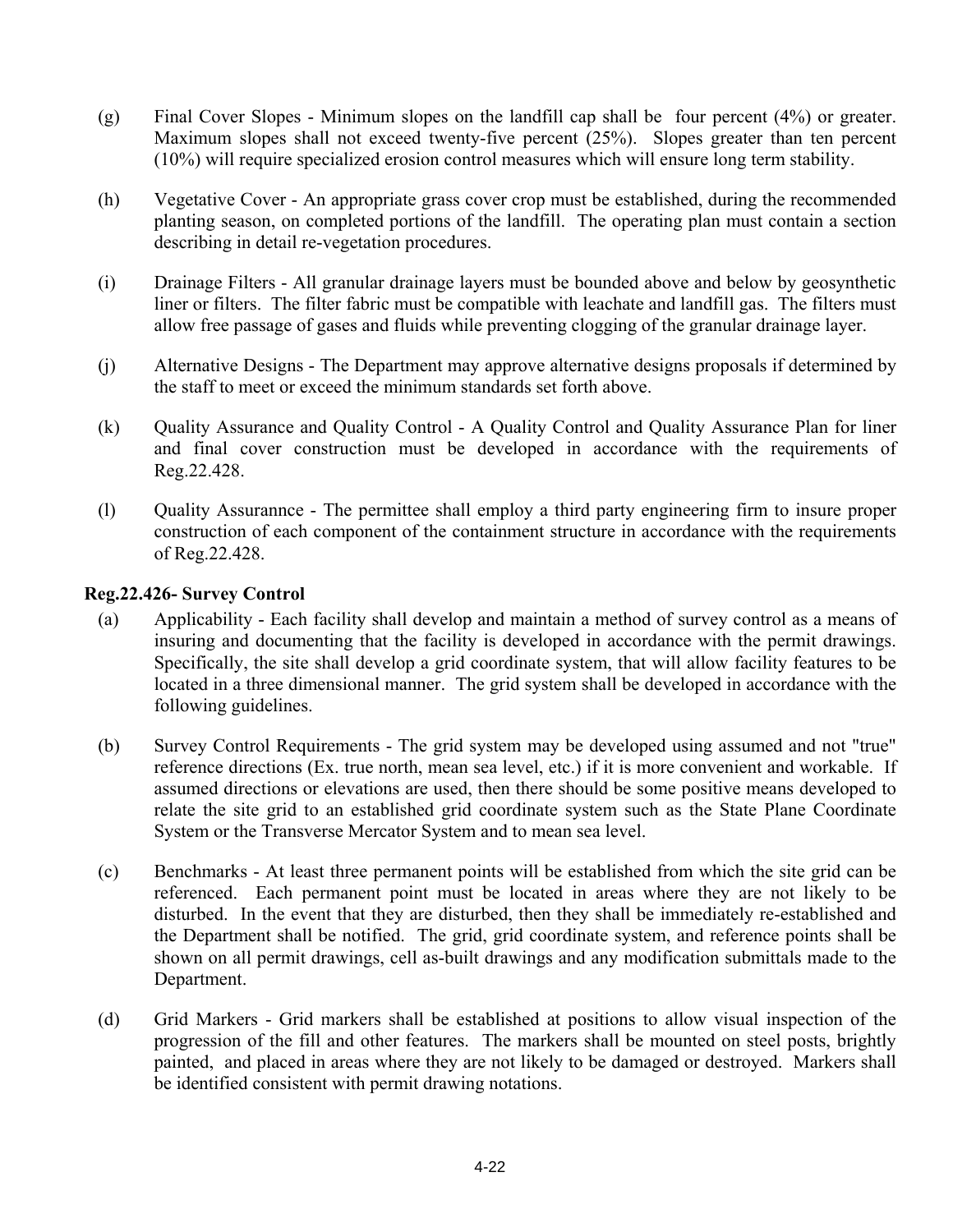- (e) Landfill Feature Location Prominent landfill features shall be located and referenced to the approved site grid. At a minimum, the prominent features include:
	- (1) Property boundaries or corners;
	- (2) Monitoring wells and piezometers;
	- (3) Leachate risers, manholes and collection piping;
	- (4) Limits of refuse placement and perimeter of flexible membrane liner;
	- (5) Liner and cap top and bottom;
	- (6) Point source discharges;
	- (7) Gas monitoring facilities;
	- (8) Utility lines within fifty (50) feet of the disposal area; and
	- (9) Other features deemed significant by the operator or the Department.
- (f) Limits of refuse placement and perimeter of flexible membrane liner shall be continuously staked according to the approved site grid system.

# **Reg.22.427- Surface Water Control**

- (a) Applicability Each landfill shall design and implement a system to control surface water at the facility in a accordance with the minimum standards set forth in this section.
- (b) Surface Water Control Requirements Design of permanent and temporary drainage and runoff facilities and structures shall be documented in the operating or design narrative. Unless approved by the Department each facility shall be designed with a positive means of runoff and sedimentation control such as a sedimentation pond through which runoff from disturbed areas is routed. Runoff from active portions of the working face that has contacted the waste shall be considered leachate and shall be managed accordingly.
- (c) Sedimentation Pond Discharges Sedimentation pond discharges shall be permitted as required by the Department. Copies of discharge permits and monitoring reports shall be retained on site and be available to the Department for inspection.
- (d) Erosion Control The design shall also include berms, swales, benches, downchutes and other measures as appropriate on steep slopes to minimize erosion. In areas where flow quantity and velocity warrant, rip rap, gabions, revetments, or other protection shall be provided.
- (e) Active Portion Runoff The design narrative shall describe methods that the facility will use to minimize and control runoff from active portions of the landfill. The narrative shall also describe methods that the facility will utilize to segregate contaminated from uncontaminated runoff during fill activity.
- (f) Final and Interim Slope Stabilization The operating narrative shall describe seeding and soil stabilization methods on both interim and final slopes. In general, exposed slopes shall be seeded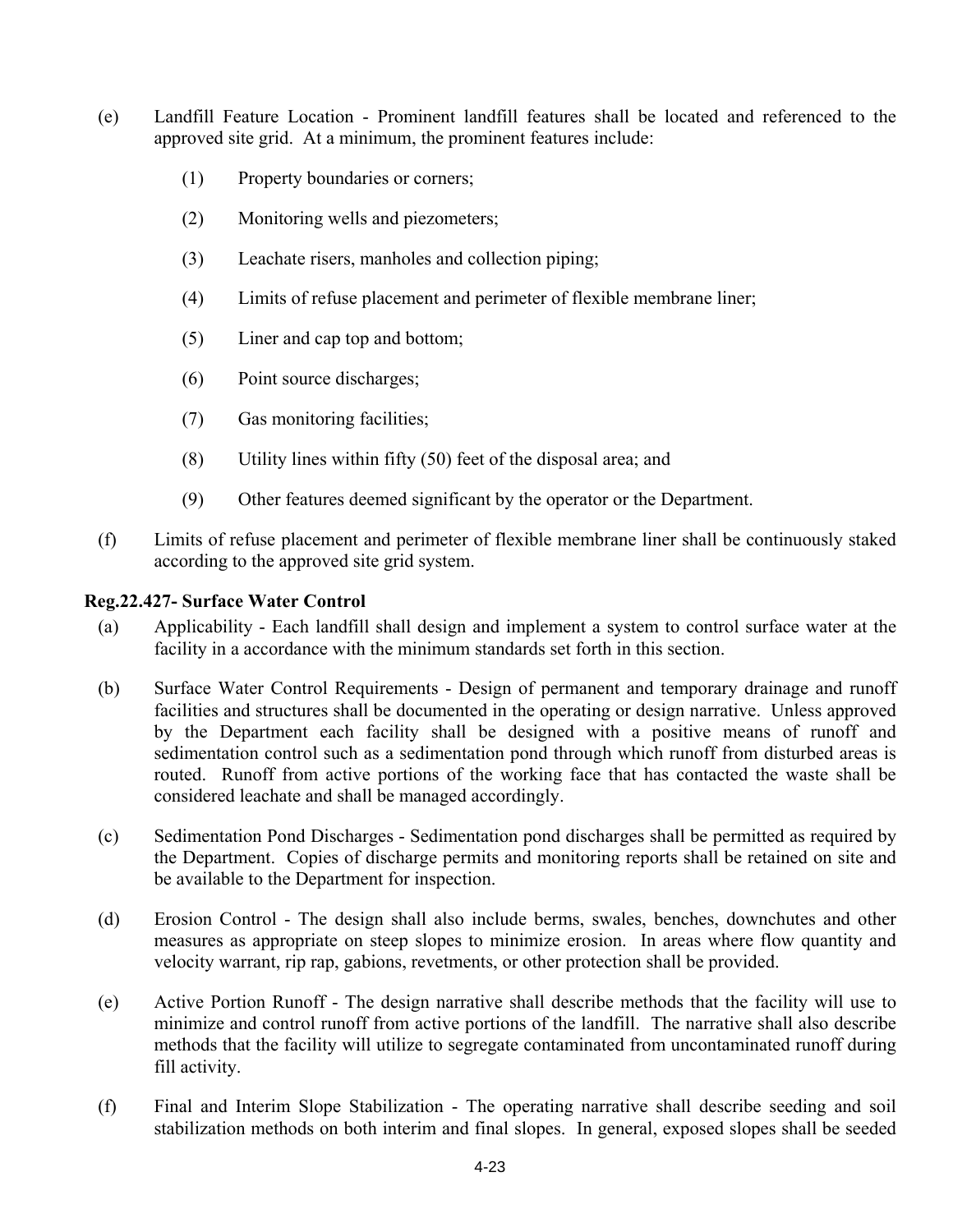or stabilized if it is anticipated that these slopes will not be disturbed for more than one growing season. More frequent seeding or stabilization may be required to prevent erosion of the cover system. The narrative shall also describe vegetative maintenance procedures and shall provide that vegetation shall be maintained in such a manner that vigorous growth is achieved.

(g) Use of Fertilizers, Pesticides, Herbicides, etc. - The use of fertilizers, soil mixtures, pesticides and herbicides shall be controlled to prevent pollution of surface and ground water.

# **Reg.22.428- Liner And Final Cover Design And Construction**

- (a) Quality Assurance Plans Bottom, sidewall liners and final covers (both synthetic and clay components) shall be constructed in accordance with written quality assurance plans. The plan(s) shall be made a part of the operating narrative and detail quality assurance methods for all aspects of the completed construction. Site specific plans shall be developed based on the provisions of the Generic Construction Quality Assurance Plan for the Lining and Cover Systems Guidance Document dated September 1992. Copies of the generic plan may be received from the Solid Waste Management Division. Facilities may, at their option, adopt the generic plan, develop a site-specific plan that incorporates the generic plan provisions, or adopt the generic plan with certain express site specific modifications. At a minimum, quality assurance plans shall incorporate the specifications described herein.
- (b) Liner Material Compatibility Liner materials and components must be chemically compatible with and resistant to the expected waste, leachate and/or soil characteristics.
- (c) Soil Liner Material Criteria Soil components of liners, final covers and testing of soil components shall meet the following minimum specifications:
	- (1) Fines content of soil (material passing a #200 sieve) shall be greater than 30 percent.
	- (2) The soil must be classified as either CL, CH, or SC and should have a Plasticity Index (PI) greater than 10.
	- (3) Material greater than #4 sieve must compose less than twenty percent (20%)of soil by weight with no particle sizes greater than 1.0 inch in diameter.
	- (4) Soil clod size must be less than four (4) inches in diameter.
	- (5) The soil component of the composite liner system and final cover barrier layers must have a hydraulic conductivity (K) of 1 X  $10^{-7}$  cm/sec or less as measured by undisturbed hydraulic conductivity test, and installed and compacted at a minimum of 90% Standard Proctor maximum dry density at a moisture content above optimum as determined by ASTM D698 or equivalent modified proctor or other demonstration of adequate shear strength and compressibility using geotechnical laboratory testing methods.
	- (6) Pre-construction testing shall be conducted at the rate of one test per every 20,000 cubic yards of liner or final cover barrier material or more frequently if visual observations indicate a change in material characteristics. Tests shall be conducted in a manner to correlate compaction effort to permeability. Tests shall include: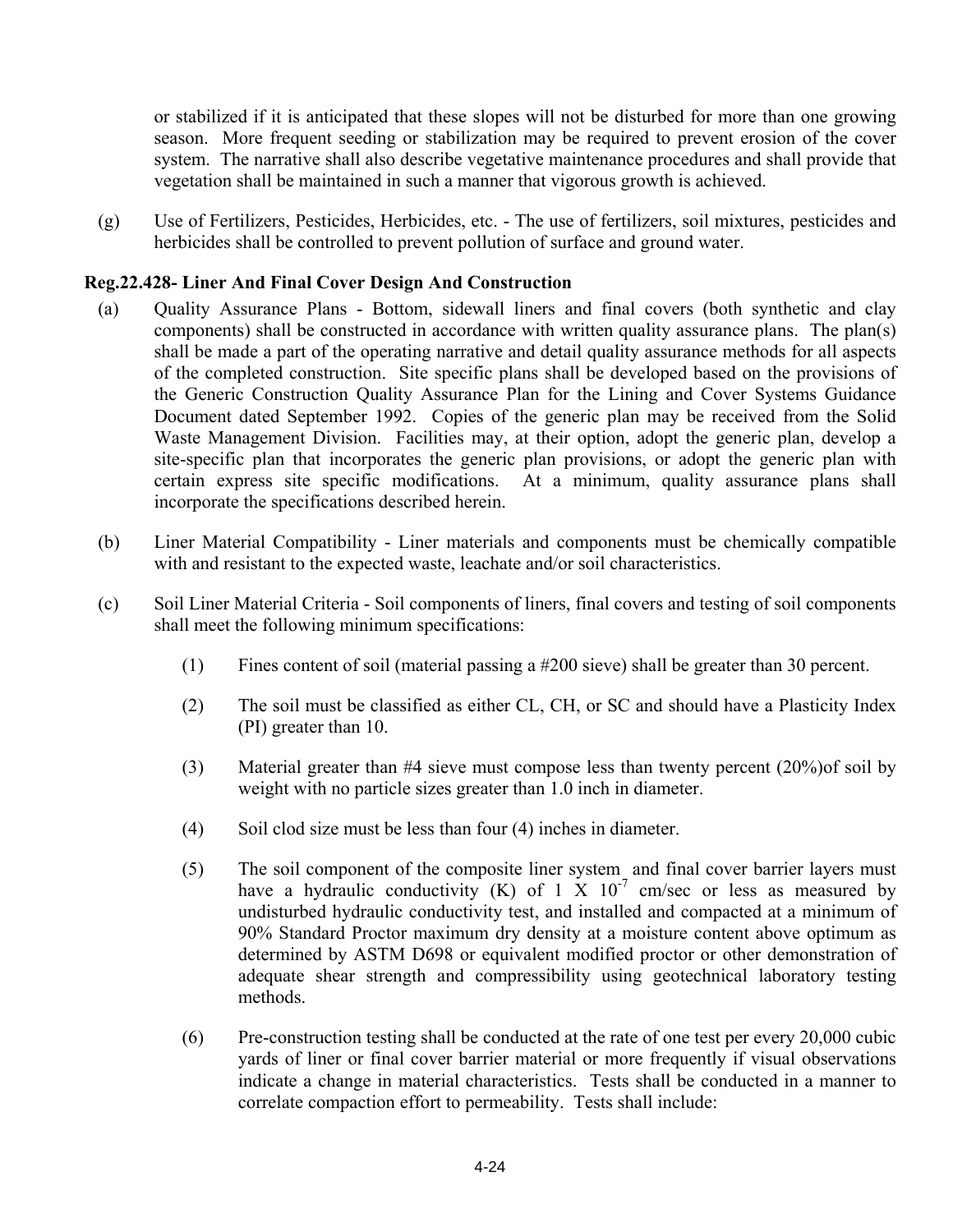- (i) Moisture Content (ASTM D854)
- (ii) Particle Size (ASTM D1140, D422)
- (iii) Atterburg Limits (ASTM D4318)
- (iv) Laboratory Compaction (ASTM D698)
- (v) Laboratory Hydraulic Conductivity at a specified compaction (ASTM D5084)
- (7) Construction testing on soil hauled for liner or final cover placement shall be conducted at a rate of one test set every 5,000 cubic yards of material used in the construction of the liner, or more frequently if visual observation indicate a change in material or if otherwise indicated herein. In addition to the test shown below, the liner shall be monitored to insure bonding between lifts and that the specified lift thickness is being achieved. Tests shall include:
	- (i) Moisture Content (ASTM D854)
	- (ii) Particle Size (ASTM D1140, D422)
	- (iii) Atterburg Limits (ASTM D4318)
	- (iv) Laboratory Compaction (ASTM D698)
	- (v) Laboratory Hydraulic Conductivity at a specified compaction (ASTM D5084)
- (8) Field testing of the completed liner or final cover barrier shall be conducted at the rate of one test set every 10,000  $\text{ft}^2$  of liner constructed per compacted lift and shall include:
	- (i) In Place Field Density/Moisture Content (ASTM D2922)
- (9) Performance testing on undisturbed field samples shall be conducted at the rate of one test every 40,000 square feet of liner or final cover barrier constructed per compacted lift and shall include:
	- (i) Hydraulic Conductivity Testing (ASTM D5084)
- (10) Liner or final cover barrier penetrations resulting from performance testing will be repaired using bentonite clay or other manner approved by the certifying professional. Constructed liner should be rolled, wetted or protected in order to prevent desiccation and freeze/thaw damage.
- (11) Test fills (section II, subsection 3 of the generic plan) will be required prior to the construction of the clay lined area at a facility meeting the requirements of this section. Where the facility or an earth work contractor has successfully completed and documented a minimum of 500,000 square feet of clay liner or final cover barrier construction consistent with the requirements of this section during the last three (3) years, the owner or operator may submit a written request to the Department to waive the test fill requirements of this section.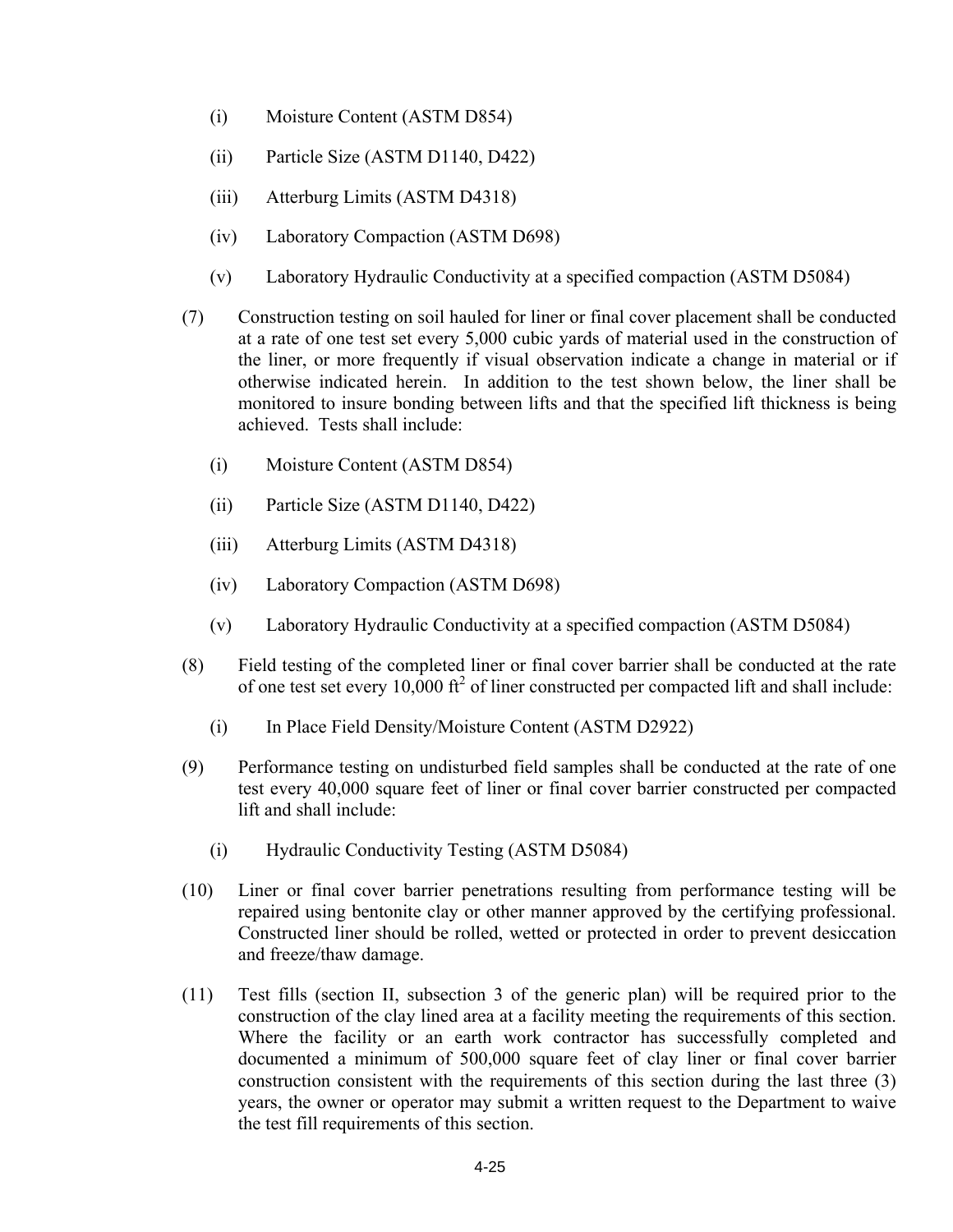- (d) Geomembrane Testing
	- (1) Prior to delivery, the geomembrane manufacturer shall provide conformance testing results demonstrating that the material meets the required specifications and shall certify that the results are guaranteed.
	- (2) Conformance Testing (1 test set every lot or every 100,000  $\text{ft}^2$  whichever is greater). Material lots found not in conformance will be rejected.
		- (i) Density (ASTM D1505) or Specific Gravity (ASTM D792, Method A)
		- (ii) Carbon Black Content (ASTM D1603)
		- (iii) Carbon Black Dispersion (ASTM D3015)
		- (iv) Thickness (ASTM D1593)
		- (v) Tensile Properties (ASTM D638)
		- (vi) Tear Resistance (ASTM D1004, Die C)
	- (3) Seam Testing
		- (i) Trial seams tested in field tensiometer or at testing laboratory at the beginning of every day and every 4 working hours.
		- (ii) Air pressure and vacuum testing of all field seam lengths.
		- (iii) Destructive testing every five hundred (500) feet of seam length in laboratory of strength and peel adhesion (ASTM D4437).
- (e) Quality Assurance for Incidental Items Quality assurance procedures for other materials deployed in the construction, such as geotextiles, geonets, geosynthetic clay liners, granular drainage blankets, etc., shall also be included in the written QA plans. The above requirements are only intended to act as minimum values and will not relieve the facility of the burden to prepare a site specific quality assurance plan.
- (f) Department Notification of Construction Schedule When the liner or final cover construction activity has been substantially planned, the Department shall be notified of the tentative construction schedule. The notification should include the area to be constructed, and the names of the contractors and certifying professional. If the facility is to construct a test fill (see subsection (b)(11) of this section), this date shall also be provided with the notification.
- (g) Third Party CQA Firm Construction quality assurance (CQA) shall be provided by an independent third party. If the certifying firm or individuals have any relationship with the owner or operator of the facility which could be interpreted as a conflict (such as belonging to a firm under the same corporate umbrella), these should be disclosed in advance of the construction.
- (h) Required Presence A qualified member of the CQA firm should be present at the site continuously during liner or final cover barrier construction. The professional certifying the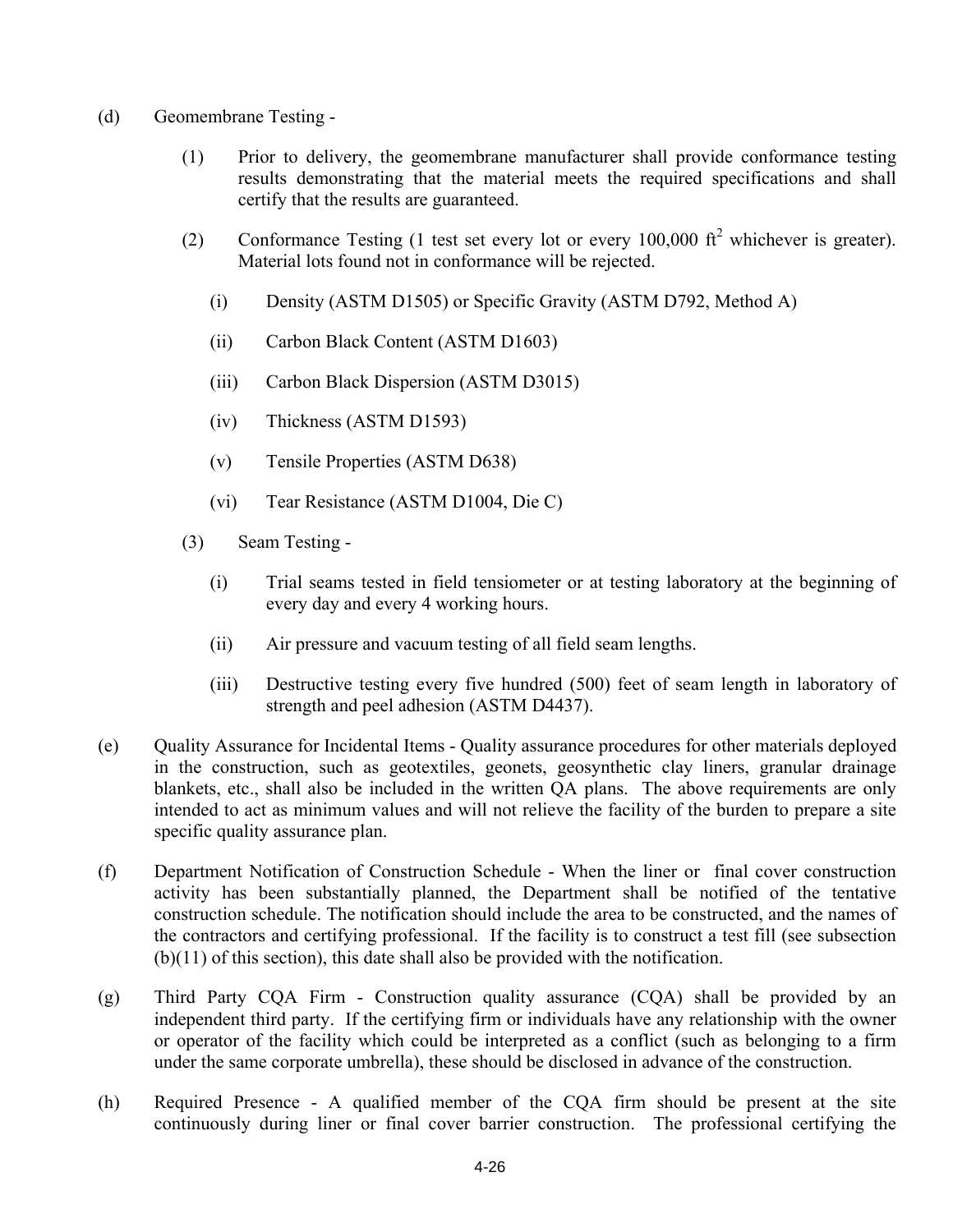construction shall at a minimum visit the site at least once prior to construction, once during construction, and once after construction is substantially completed unless such visits are not practical. Additional visits by the professional certifying the construction shall be required if additional visits are prescribed in the approved Quality Assurance Plan or if site conditions warrant.

- (i) Certification Reports Construction shall be documented in the form of a certification report prepared by a professional engineer registered in the State of Arkansas. The report shall include summaries of all construction activities, testing data sheets and summaries, sample location plans, construction problems and solutions, changes from design and material specifications, and a summary statement signed and sealed by the certifying professional. The report shall include "asconstructed" or record drawings (to a scale no larger than 1'=100') of the disposal area which identify at a minimum:
	- (1) The limits of liner or final cover barrier construction;
	- (2) The top and bottom liner or final cover barrier elevations at 50' intervals referenced to the site grid coordinate system;
	- (3) If a granular drainage blanket is utilized in the design, top of blanket elevation should be identified at 50' elevations;
	- (4) The location and elevation of slope breaks, leachate piping, leachate sumps and trenches, berms, and any other features which are material to the disposal area construction;
	- (5) A key map showing the location of the construction in relation to the permitted design, along with an identification of areas previously constructed and areas yet to be constructed;
	- (6) Compaction and permeability testing locations; and
	- (7) If necessary to document leachate head level compliance (subsections (a)(2) and (g)(6) of this section), the report should also indicate the lowest point of the liner constructed not including leachate trenches and sumps.
	- (8) In addition, the certifying professional shall make a statement that the cell was constructed in accordance with the permit drawings and narrative. The report should also include a list of any deviations from the permitted drawings, if they exist, and reasons for the deviations.
- (j) Certification Report Approval The report shall be submitted to the Department for review and approval prior to the commencement of disposal activities in the newly constructed area. If no notice to the contrary is received by the owner or operator within 14 days after receipt by the Department of the report, the report shall be deemed to be acceptable and disposal operations may commence.
- (k) Changes to the Approved Design The Department shall approve all proposed changes to the approved design and/or material specifications prior to construction.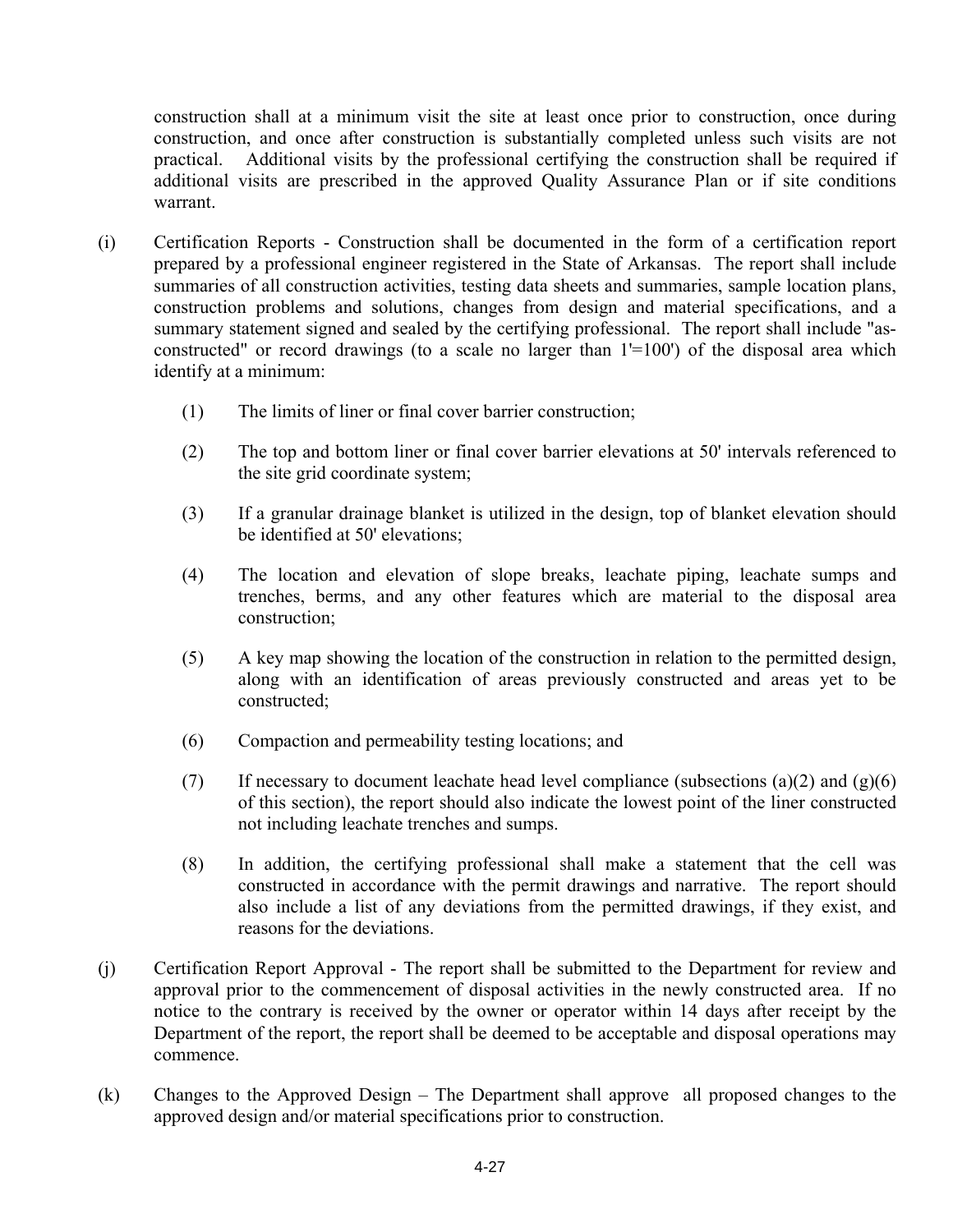### **Reg.22.429- Leachate Collection System Design And Construction**

- (a) System Requirements Leachate collection systems shall be designed and installed to facilitate dewatering of the waste mass and disposal area. The systems shall be designed to limit the maximum leachate head on the bottom liner at any point at any time to 30 cm (12 inches) or less. The system shall also be designed to facilitate maintenance.
- (b) Drainage Layer The leachate collection system shall consist of a permeable drainage layer with a minimum hydraulic conductivity of 1 x  $10^{-3}$  cm/sec or greater over the top of the liner system with a system of pipes and trenches at lower portions of the disposal areas which transmit leachate to a point or location for removal. The system shall include provisions for the rapid removal and storage of leachate such as storage tanks, ponds, or treatment facilities. Loading or discharge stations shall be provided as necessary.
	- (1) Granular materials used in the leachate collection system shall be free of organic material, and contain less than five percent  $(5%)$  by weight which passes the  $#200$ sieve. The use of carbonate rock for leachate collection systems should be avoided, especially where low pH leachates are anticipated.
	- (2) Alternative drainage layer materials or conductivites may be approved upon adequate demonstration that the drainage layer will otherwise meet the requirements of this section.
- (c) Collection System Design and Documentation The plans and design narrative should fully show and describe the leachate collection system and method of management. Calculations or demonstrations should be provided to show that the collection system will adequately dewater the waste mass and that clogging of the system will not occur.
- (d) Collection Pipe Design Leachate collection pipes shall be minimum six (6) inches in diameter, must be chemically compatible with leachate and structurally capable of supporting the maximum static and dynamic load anticipated from the overlying fill material and construction equipment and it shall be demonstrated that the pipe has sufficient strength to resist crushing. Perforations shall be designed so as to minimize clogging. The pipe shall be laid on a sufficient slope to insure adequate flow to the riser or manhole after consideration of potential future settling or consolidation of the landfill bottom.
- (e) Leachate Manhole/Riser Design Leachate collection manholes or risers shall be located to prevent potential damage by landfill equipment. Manholes and risers will be constructed from materials of sufficient thickness to prevent crushing or deformation due to uneven loading during landfilling operations. Penetration of the liner system by leachate collection pipes is discouraged. If it is necessary to extend leachate collection pipes through a liner system, the methods used to seal the penetration must be described and detailed.
- (f) Existing Leachate Removal Systems The requirements of this paragraph apply to the operation and upgrades of leachate removal systems installed prior to the effective date of this regulation. The design of new systems shall be in accordance with paragraph (g).
	- (1) General Requirements A positive method of leachate extraction shall be provided from the collection system in order to assure compliance with the head limitations of paragraph (a) of this section.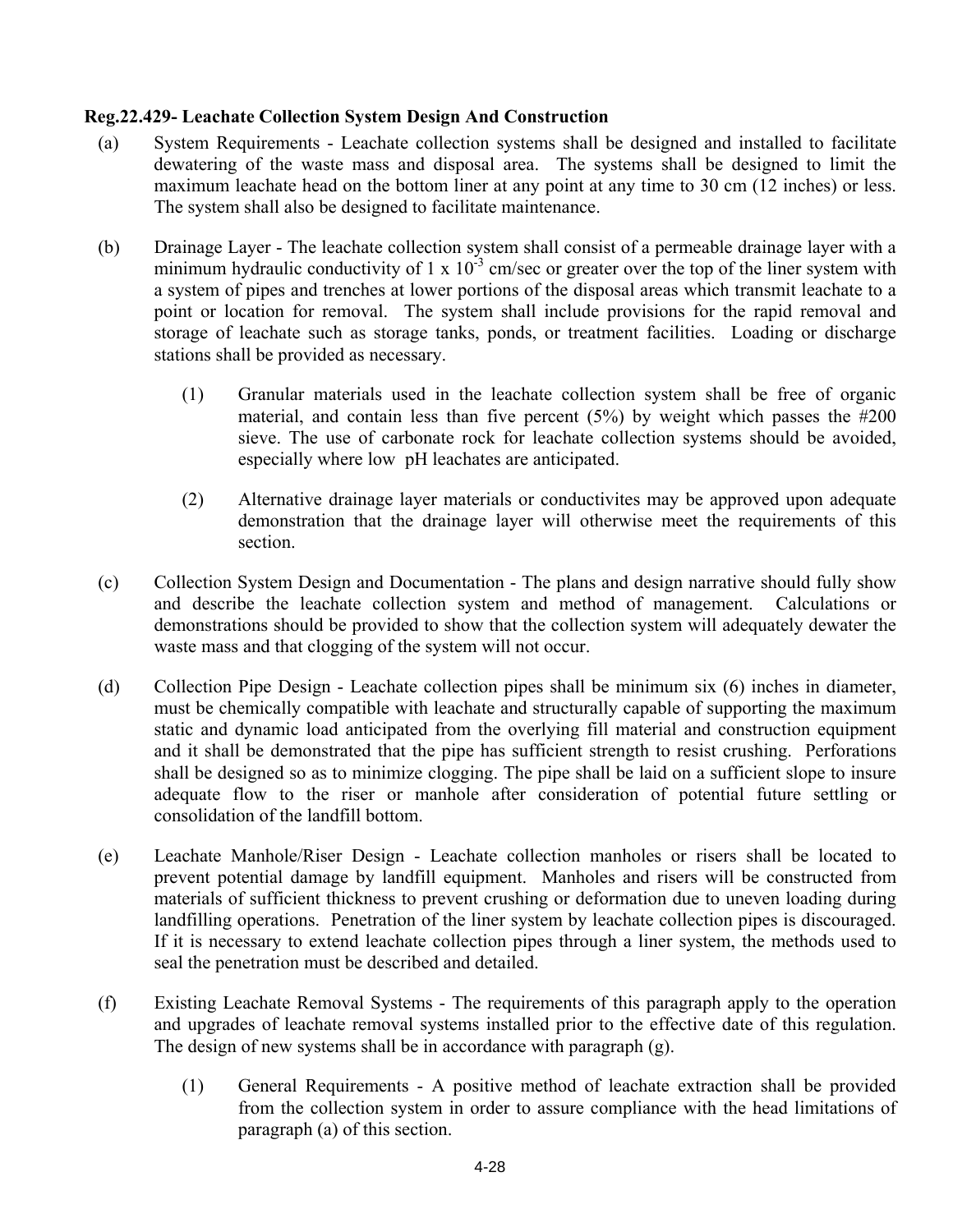- (2) Automatically activated pumps with pre-set elevations to turn the pumps on and off are preferred but not required. Manually activated pumps or pumping systems may be used if some means to measure and limit leachate head level is approved and implemented. If the facility can not demonstrate that it can consistently maintain the required head level, automatic pumps shall be installed.
- (3) The facility shall address operation of the leachate collection system during the postclosure period in the facility design and operating narrative. While an automatic system may not be required during the active phase, it may be required during the post closure phase.
- (4) Any modification of the removal systems or equipment replacement after the effective date of this regulation shall be in accordance with the requirements of paragraph (g).
- (g) New Leachate Removal Systems The requirements of this paragrapgh apply to leachate removal systems installed after the effective date of this regulation.
	- (1) General Requirements A positive means for the rapid removal of leachate from the collection system shall be provided to assure compliance with the head limitations of paragraph (a) of this section. Leachate removal systems, whether gravity flow or pumped flow systems, shall be designed for the anticipated peak flow. Failure alarm systems, back-up equipment, and contingency plans shall be provided as necessary to assure reliability.
	- (2) Gravity Flow Systems Where the design provides for gravity flow of leachate from the collection system to storage tanks or treatment units, adequate peak flow storage shall be provided to assure continual removal of leachate. Visual high water alarms on the tank may be required and at least two days peak flow storage should be provided above the high water alarm.
	- (3) Pump Systems Where the design provides for pumping of leachate from the collection system to storage tanks or treatment units, pumps shall be designed to handle the anticipated peak flow. Dual, alternating pumps installed in the wetwell are required, or for small systems, a portable back-up pump may be provided. Visual high water alarms shall be provided.
	- (4) Storage Tanks Tanks shall be provided with adequate peak and reserve storage for the expected removal frequency. A means to easily measure daily leachate levels shall be provided as well as visual high water indicator or alarm system.
	- (5) Safety and Maintenance Features Automatic systems should be designed with alarms and trouble lights to indicate the need for servicing, as well as automatic cut off devices to prevent overfilling of storage tanks and to prevent pumps from running dry unless they are designed to run dry. Sufficient spare parts should be maintained at the site or contingency plans should be made in the event of failure.
- (h) Secondary Containment Outside Lined Areas Storage tanks and piping external to the lined area should be provided with secondary containment. Storage ponds must be lined similar to the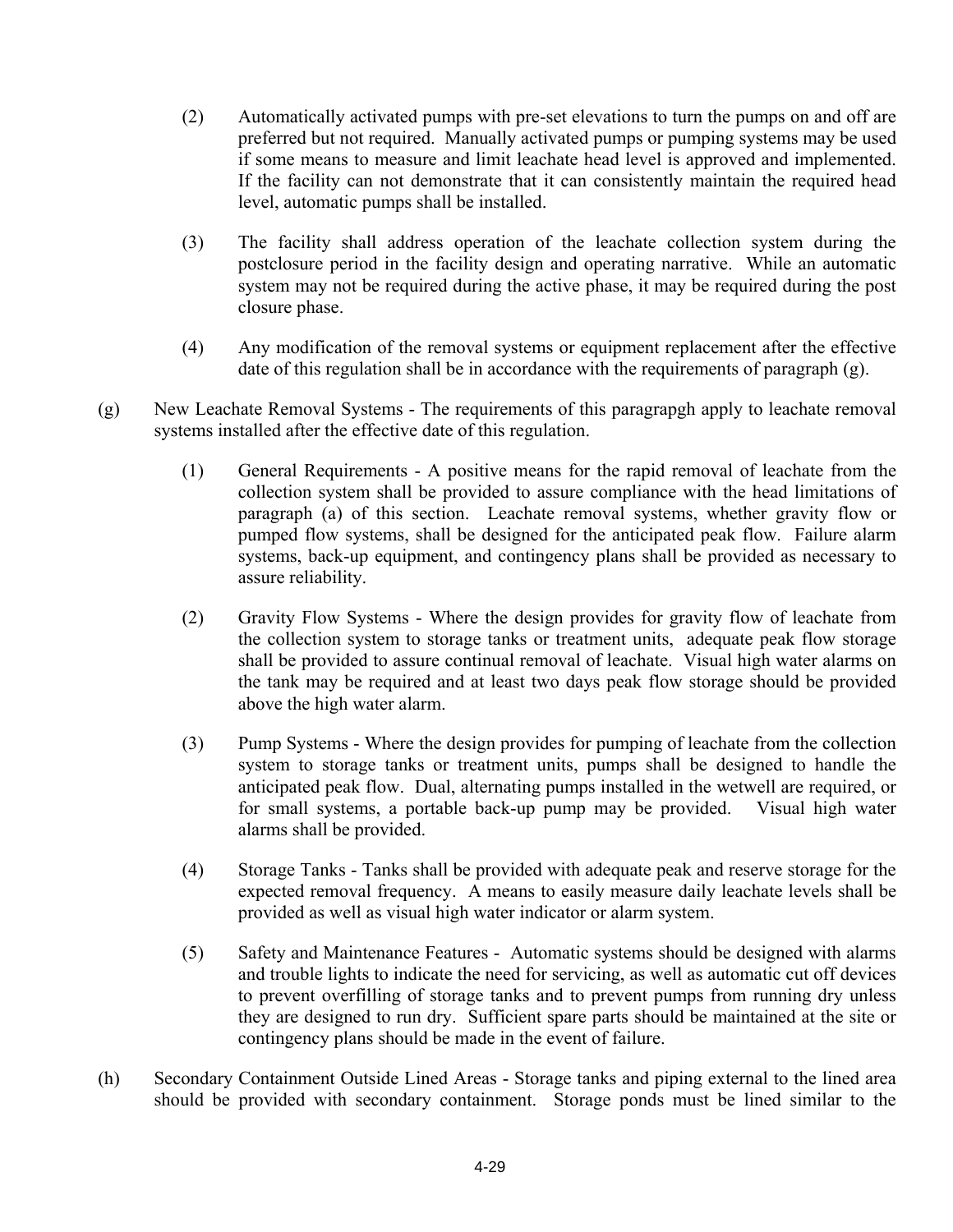disposal area. If storage ponds are utilized, some means of aeration should be provided to prevent odors.

- (i) On-site Leachate Treatment If the owner or operator proposes to treat leachate on-site prior to disposal, the treatment system design shall be submitted for approval. The owner or operator shall demonstrate that the facility has the appropriate discharge permits.
- (j) Certification Construction of leachate collection systems shall be certified in the same manner as liner or cover systems. Construction documentation may be submitted with the liner construction documentation report Reg.22.428(i). "As constructed" features for leachate collection systems shall be included with other cell construction features in the liner certification report and shall include the following:
	- (1) Leachate collection pipe size, type, horizontal and vertical locations, and slope;
	- (2) Leachate collection trench and sump locations with elevations;
	- (3) Manhole or riser locations with top and invert elevations;
	- (4) Leachate pump station locations and elevations of the bottom of the wet well, inlet invert, pump on, and pump alarm;
	- (5) Location and description of leachate storage tanks and other handling facilities; and
	- (6) In addition, the certifying professional shall certify that the leachate system was constructed in accordance with the permit drawings and narrative.
- (k) Leachate Management and Disposal The narrative shall also describe the proposed means of leachate management. The narrative shall describe the method(s) of disposal and include the following:
	- (1) If disposal is to a sanitary sewer system either by trucking or a direct connection, the receiving system must have the means to evaluate the effect of the discharge to insure that it will not inhibit or disrupt either it's collection or treatment system. Copies of new or revised permits should be included with engineering inspection reports.
	- (2) If a facility proposes to use leachate recirculation as its primary means of leachate management, it shall also obtain an agreement with a disposal facility in the event that recirculation does not prove effective.
	- (3) If leachate recirculation is the proposed management method, the facility shall, in addition to meeting the requirements of Reg.22.420, describe in detail how leachate will be removed and re-introduced into the waste mass. The description shall include temporary storage facilities, the specific means and control methods for incorporating the leachate into the waste mass, odor control methods, and worker protection measures. In addition, contingency plans as described in paragraph (2) of this subsection shall be provided.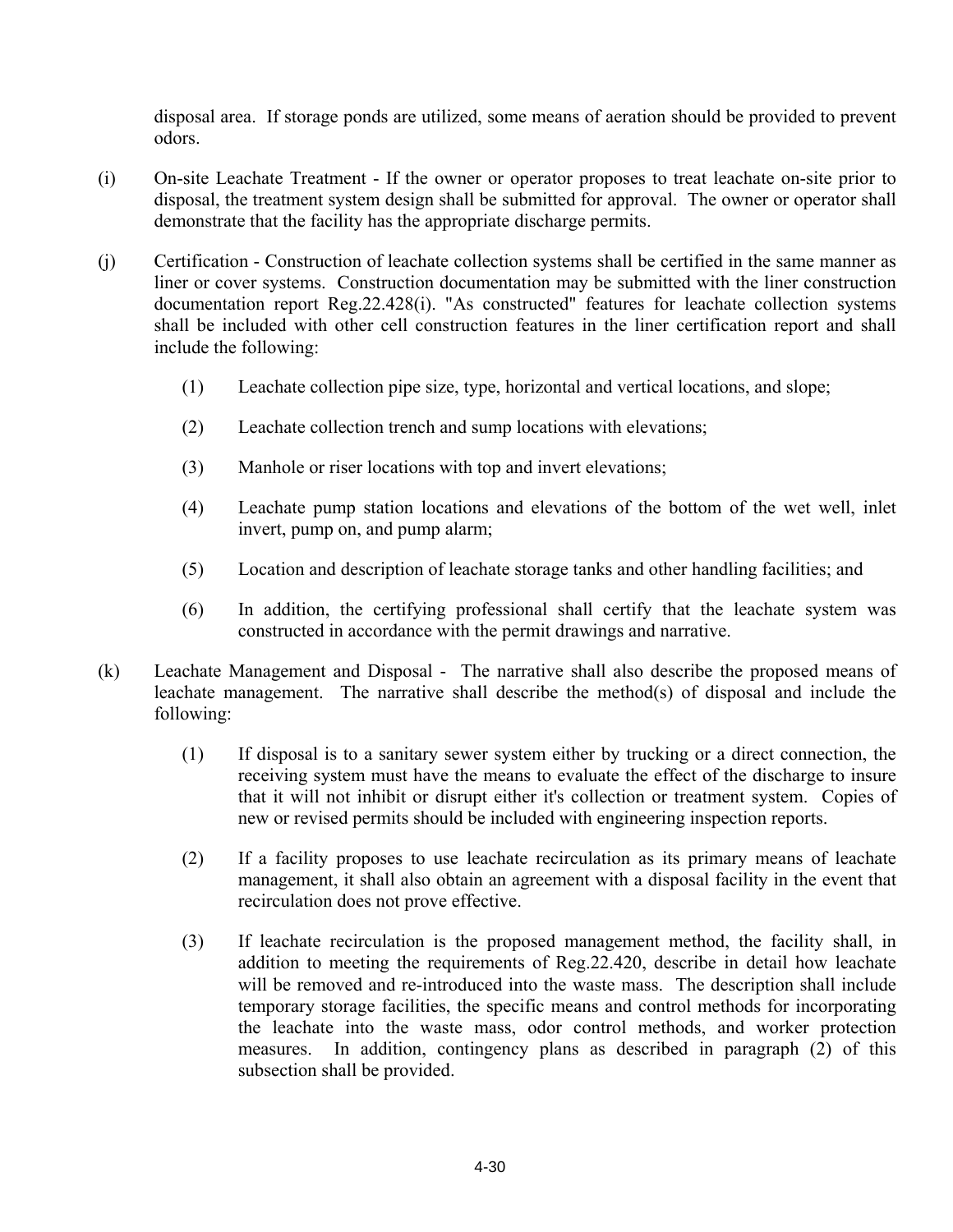- (4) Leachate may be land applied only after express approval or permitting by the Department and provided that the applicant can demonstrate a beneficial use resulting from the practice.
- (l) Leachate Screening and Monitoring Each landfill required to install leachate collection systems shall test representative samples of leachate for each of the ground water monitoring parameters required under Chapter 12, Ground Water Monitoring and Corrective Action or by permit conditions. Sampling parameters, frequencies and locations shall be determined based on the character and quantity of leachate produced and the following requirements.
	- (1) Sampling Parameters The initial sampling parameters shall include:
		- (i) Appendix 1 constituents for Class 1 landfills;
		- (ii) Appendix 2 constituents for landfills required to implement an assessment monitoring program pursuant to Reg.22.1205;
		- (iii) Appendix 3 constituents for Class 3 landfills or an appropriate subset of constituents based on waste characteristics data; or
		- (iv) An appropriate subset of constituents selected from Appendix 1 for other facilities required to monitor leachate quality.
	- (2) Adjustment to Sampling Parameters The Director may approve the deletion of sampling parameters where analytical data indicates a constituent has not historically been detected and is not reasonably expected to be present in the leachate, however, periodic re-sampling for the full constituent list may be required to confirm consistent leachate characteristics.
	- (3) Sampling Frequency The initial sampling frequency shall be at the same frequency required under Chapter 12 for ground water monitoring. Sampling frequency may be adjusted as follows.
		- (i) If the owner or operator is required to implement an assessment monitoring program, quarterly sampling of leachate shall be performed for the first year of the assessment monitoring program.
		- (ii) The Director may decrease the sampling frequency where historical data indicates little variation in the concentration of detected constituents.
	- (4) Sampling Locations Sampling locations shall be selected that will produce representative samples of the leachate quality generated by the landfill.
- (m) Leachate Disposal Testing Leachate testing requirements shall be determined by the Department based on the character and quantity of leachate produced and the ultimate disposal method.
	- (1) Where disposal of leachate is to a publicly owned treatment works, leachate disposal testing requirements shall conform to any Department approved pretreatment programs and procedures.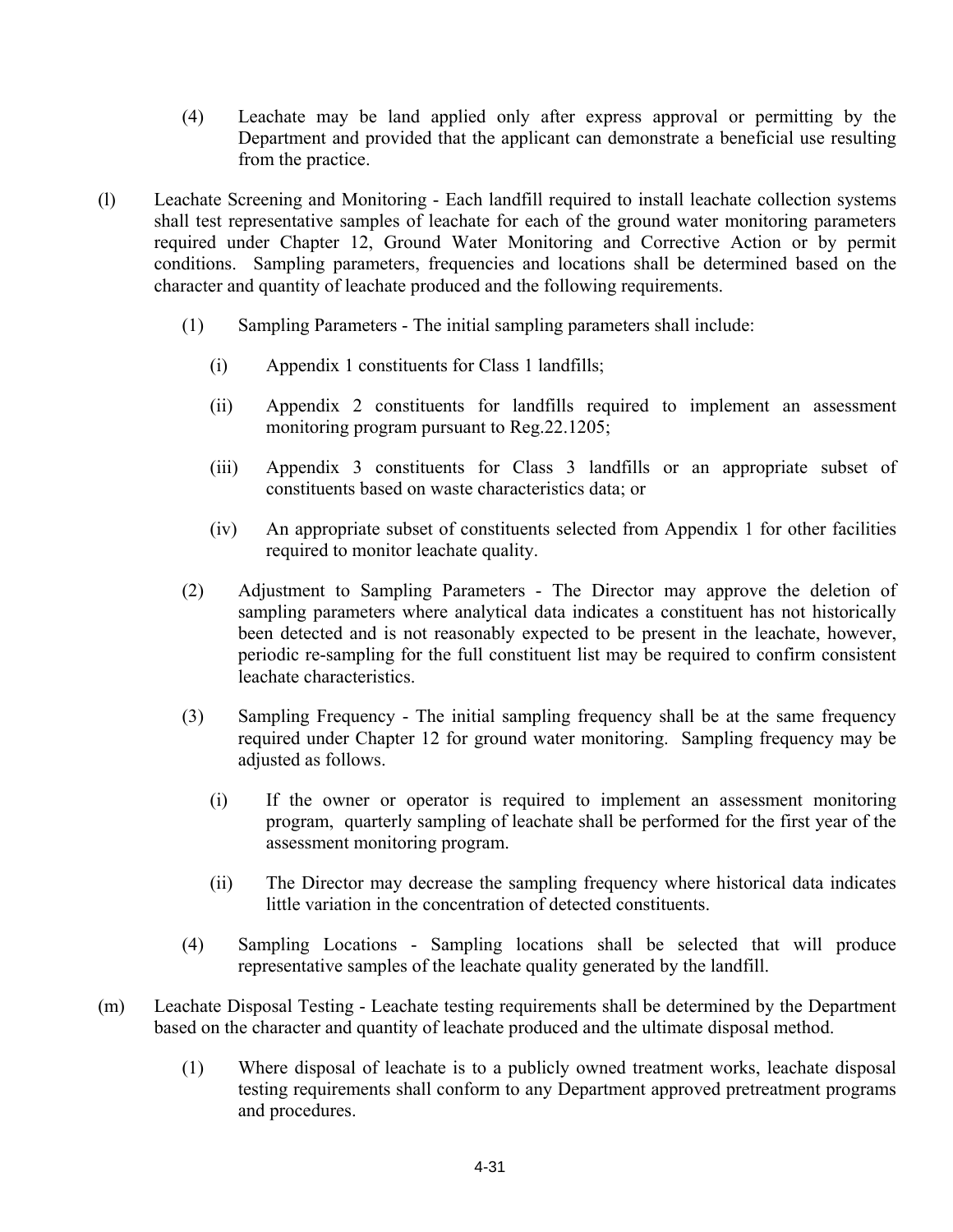- (2) Prior to acceptance of leachate for treatment, publicly or privately operated treatment works that are not required to implement and operate pretreatment programs shall obtain Department approval. Treatment works operators shall demonstrate that:
	- (i) The facility is permitted under the National Pollutant Discharge Elimination System and that acceptance of the leachate would be in compliance with permit provisions;
	- (ii) Adequate treatment capacity and capability is available; and that
	- (iii) An adequate testing program is in place to assure that only nonhazardous leachate is accepted for treatment and disposal and the leachate is of a concentration and character that is amenable to treatment.
- (3) If leachate recirculation is the primary management means, the facility shall perform at a minimum an annual Toxicity Characteristic Leaching Procedure analysis of the recirculated leachate. Leachate exhibiting hazardous characteristics as defined by Regulation 23, Hazardous Waste Management, when not recirculated as described in (k) (3) above and Reg. 22.420, shall be managed and disposed of as a hazardous waste in accordance with Regulation 23.
- (n) The requirements of this section are considered minimum requirements only. Special cases not addressed by this section may be considered by the Department on a case by case basis and the Department reserves the right to request additional testing if necessary to protect human health and the environment.

# **Reg.22.430- Earthwork Balance**

- (a) Quantity Summaries The narrative shall include a tabulation of excavation and material quantities required to construct the facility as designed. The tabulation descriptions shall correlate with plan cross sections (e.g. clay liner, barrier layer, etc.) and list all off-site borrow areas necessary to provide an adequate quantity and quality of the various materials. The purpose of the tabulation shall be to demonstrate that the site contains sufficient quantities and types of material to construct the facility or where deficiencies or shortfalls will be obtained. This section sets forth the minimum information to be provided.
- (b) Tabulated Items Excavation quantities along with the anticipated amounts that will be suitable for clay liner and final cover construction shall be provided along with the amount of material available for daily and intermediate cover. Also included shall be the quantities required for clay liner and final cover construction, along with gross and net airspace figures and an estimation of the amounts of daily and intermediate cover material that will be required.
- (c) Material Stockpiling In the event that the phasing of operations will require long-term (generally greater than one year) stockpiling of materials, this shall be discussed fully in the operations narrative and the plans shall designate material stockpiling locations. Best Management Practices in accordance with Reg.22.411(h) shall be implemented at all stockpile locations and general procedures for the temporary stockpiling of soil required by routine operations shall be discussed in the operating narrative.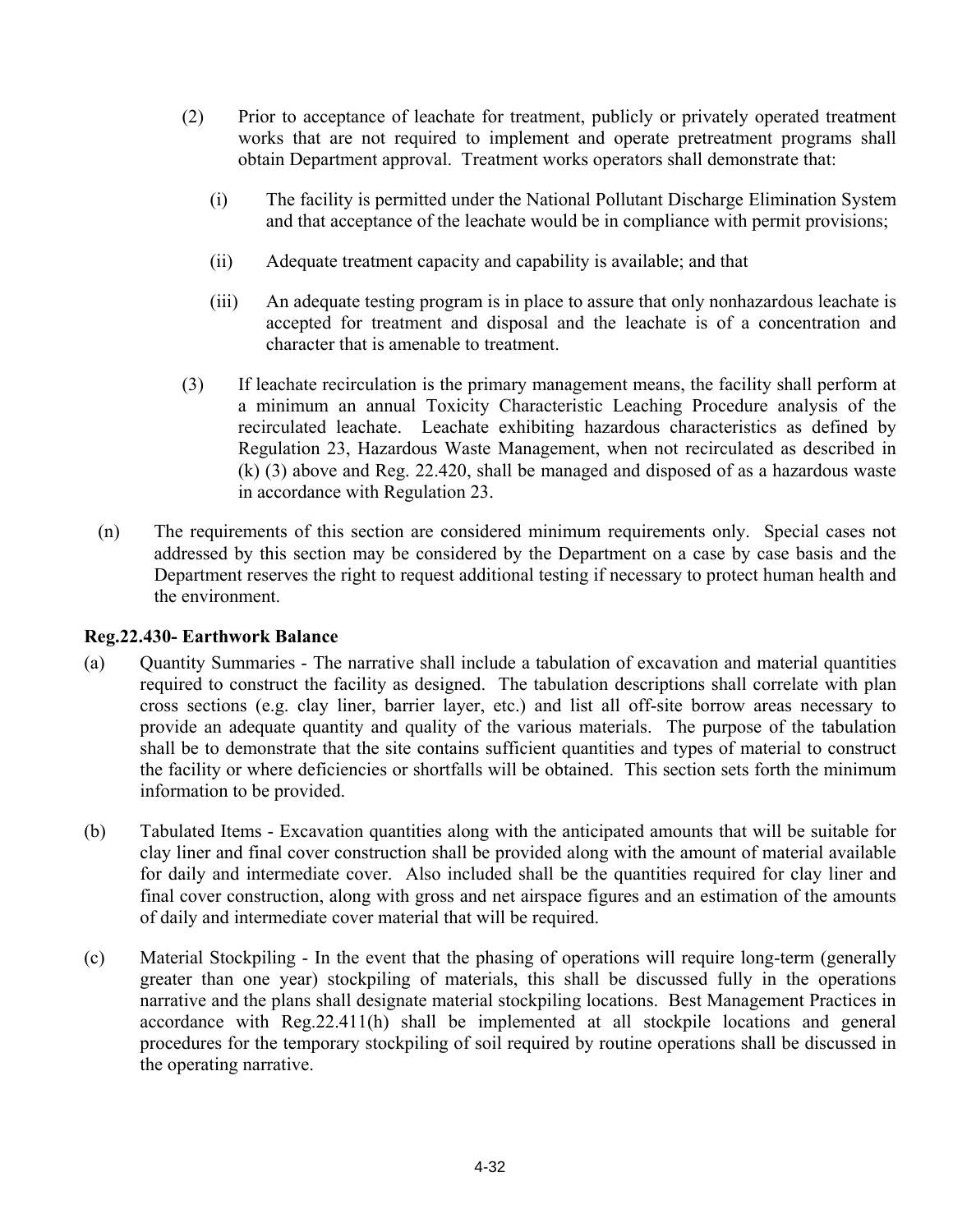- (d) Deficiencies In the event that the amount of excavated material does not yield sufficient quantities of any material types, the narrative shall describe the deficiency and where the additional material will be obtained.
- (e) Borrow Areas In the event that the facility proposes to obtain "borrow" material from a designated source outside of the disposal area for liner or cover construction, daily operations, or any other use, the narrative shall include a description of the methods that will be used to control erosion at the borrow area. Best Management Practices as described in Reg.22.411(h) shall be implemented on an on-going basis at borrow areas.
- (f) Borrow Areas Reclamation All borrow areas owned or leased by the owner or operator shall be reclaimed in accordance with Regulation 15 of the Commission and the requirements of this paragraph. Final reclamation may include, but may not be limited to elimination of vertical or near vertical cut banks (high walls), construction of final side slopes to three horizontal to one vertical (3:1) or flatter, grading the site to properly drain, and establishing permanent vegetation cover to fully stabilize the site. The Director may approve alternative borrow reclamation plans depending upon site topography, soil types and conditions, site geology, and the intended land use of the site following reclamation.

# **Reg.22.431- Landfill Configuration**

- (a) Applicability This section applies to the design and operation of all landfills.
- (b) Slopes Finished grades of the landfill cap shall be selected to minimize standing water and erosion. The design shall at a minimum consider the potential ultimate settlement of the waste mass, the erodibility of the soil cover, and the slope stability. Slopes shall not be less than 4% or more than 25%. For sites having greater natural slopes, a 33% slope may be considered if terracing is incorporated into the design.
- (c) Ground water A minimum of five feet of separation shall be maintained between the top of the landfill liner system and the seasonally high ground water elevation unless approval is obtained from the Director for a landfill that is designed to maintain a positive inward ground water flow gradient.
- (d) Bedrock A minimum of two feet of separation shall be maintained between bedrock and the top of the landfill liner system including the liner thickness.

# **Reg.22.432- Other Requirements**

Chapter References - Applicants, permittees, owners or operators shall also refer to applicable provisions of Chapter 11 Geotechnical and Hydrogeological Investigations, Chapter 12 Ground Water Monitoring and corrective action, Chapter 13 Closure and Post-Closure Care, and Chapter 14 Financial Assurance Criteria, for additional requirements.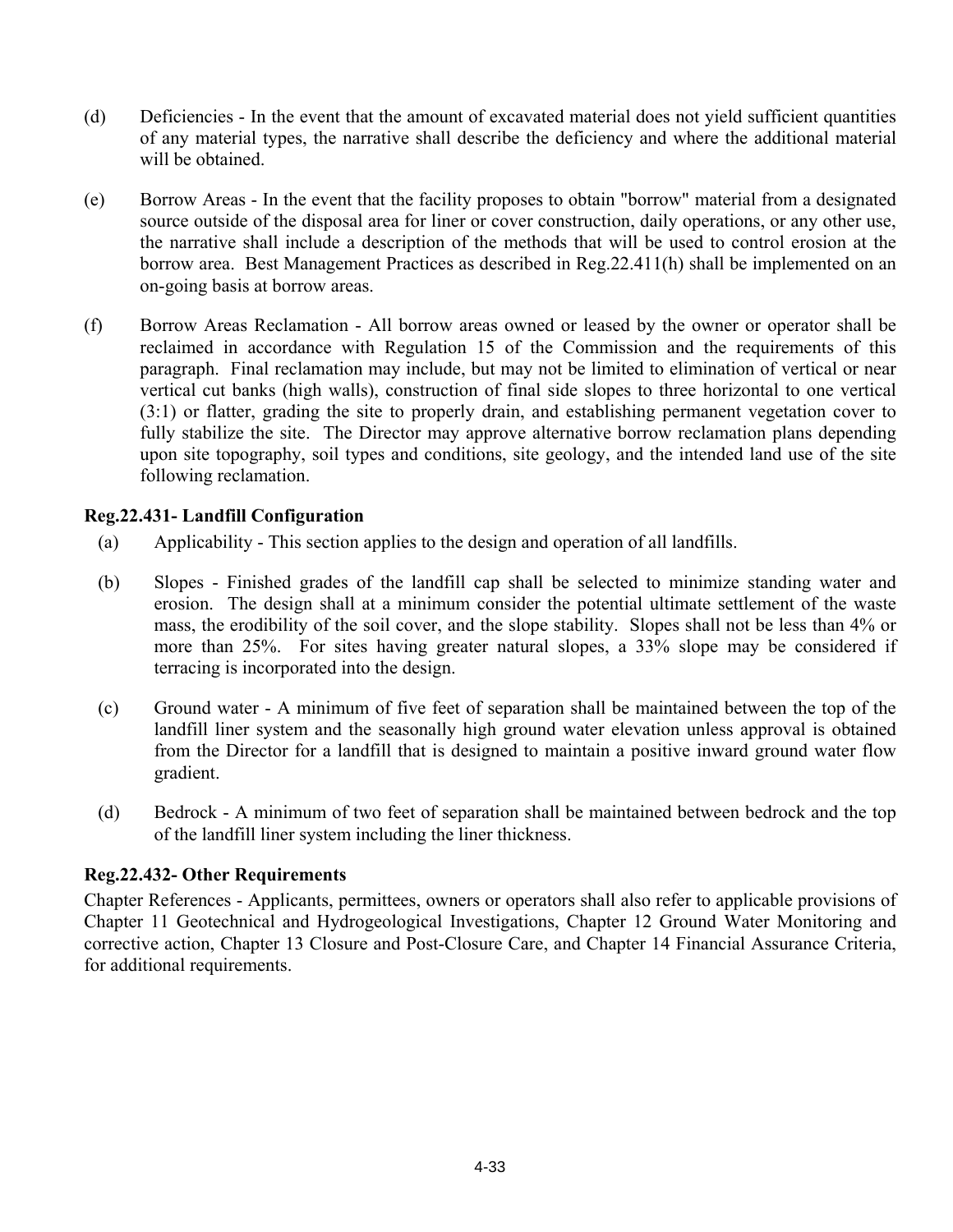# **Chapter 5 Class 3 Landfills**

### **Reg.22.501- Location Restrictions**

(a) Responsibility of Applicant - Applicants for a permit for a solid waste disposal, collection and processing facilities shall be responsible for selection of the proposed site subject to the provisions of this Reg.22.502 through Reg.22.509.

### **Reg.22.502- Airport Safety**

- (a) Putrescible Waste Facilities This section applies only to Class 3 landfills that dispose of or propose to dispose of putrescible wastes. A facility or practice disposing of putrescible wastes that may attract birds and which occurs within 10,000 feet (3,048 meters) of any airport runway end used by turbojet aircraft or within 5,000 feet (1,524 meters) of any airport runway end used by only piston-type aircraft shall be designed and operated in a manner that will not pose a bird hazard to aircraft.
- (b) Demonstration for New and Expanded Landfills Applicants for new landfills and expansions to the area permitted for waste disposal that are located within the distances specified in paragraph (a) must demonstrate to the Department that the units are designed and will be operated such that the landfill will not pose a bird hazard to aircraft.
- (c) FAA Notification Owners or operators proposing to site new landfills and expansions to the area permitted for waste disposal that dispose of putrescible wastes located within a five-mile radius of any airport runway end used by turbojet or piston-type aircraft must notify the affected airport and the Federal Aviation Administration (FAA) and furnish proof of notification.
- (d) Operating Requirements for All Facilities Owners or operators of all solid waste disposal and processing facilities and practices located within the distances specified in paragraph (a) above shall be operated in a manner that does not pose a bird hazard to aircraft.

### **Reg.22.503- Floodplains**

- (a) Applicability Solid waste facilities shall be designed and operated in manner that will not restrict the flow of the base flood, reduce the temporary water storage capacity of the floodplain, or result in washout of solid waste so as to pose a hazard to human health and the environment.
- (b) Demonstration Requirements Applicants for new solid waste landfills and expansions to the area permitted for solid waste disposal shall demonstrate to the Department that the facility is in compliance with the criteria of paragraph (a).

#### **Reg.22.504- Wetlands**

(a) Applicability - New Class 3 landfills, expansions to the area permitted for waste disposal, and portions of the permitted area which have not been constructed, shall not be located in wetlands unless the owner or operator can make the demonstration in Reg. 22.404 to the Director.

#### **Reg.22.505- Fault Areas**

(a) Applicability - New Class 3 landfills and expansions to the area permitted for waste disposal shall not be located within two hundred (200) feet (60 meters) of a fault that has had displacement in Holocene time unless the owner or operator demonstrates to the Director that an alternative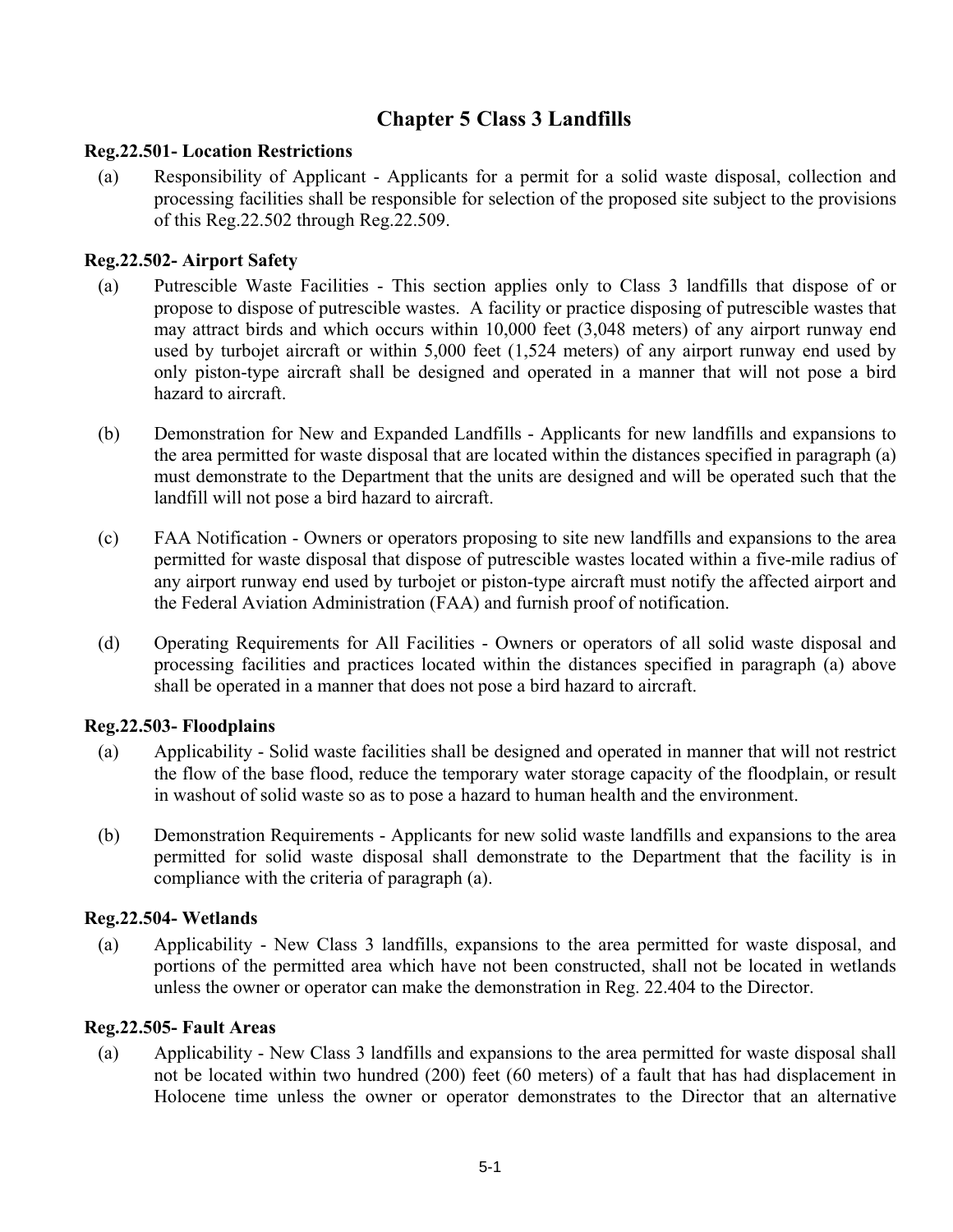setback distance of less than two hundred (200) feet (60 meters) will prevent damage to the structural integrity of the unit and will be protective of human health and the environment.

# **Reg.22.506- Seismic Impact Zones**

(a) Applicability - New Class 3 landfills and expansions to the area permitted for waste disposal shall not be located in seismic impact zones, unless the owner or operator demonstrates to the Director that all containment structures, including liners, leachate collection systems, and surface water control systems, are designed to resist the maximum horizontal acceleration in lithified earth material for the site.

# **Reg.22.507- Unstable Areas**

- (a) Applicability Owners or operators of new Class 3 landfills and expansions of the area permitted for waste disposal must demonstrate that engineering measures have been incorporated into the unit's design to ensure that the integrity of the structural components of the unit will not be disrupted. The owner or operator must consider the following factors, at a minimum, when determining whether an area is unstable:
	- (1) On-site or local soil conditions that may result in significant differential settling;
	- (2) On-site or local geologic or geomorphologic features; and
	- (3) On-site or local human-made features or events (both surface and subsurface).

# **Reg.22.508- Separation Distances And Buffer Zones**

- (a) New Facilities and Expansions Applicants for new Class 3 landfills and expansions to the permitted area shall comply with the following minimum separation distances and buffer zones as measured from the proposed active portion of the landfill:
	- (1) Five hundred (500) feet of an existing well or water intake used as a drinking water source as determined at the earliest date the notification or application is made to local or regional authorities as required by Reg.22.201, Reg.22.202 or Reg.22.203 as applicable;
	- (2) Three hundred (300) feet of an existing dwelling, unless owned by the applicant, as determined at the earliest date the notification or application is made to local or regional authorities as required by Reg.22.201, Reg.22.202 or Reg.22.203 as applicable; and within
	- (3) One hundred (100) feet of the property boundary.
- (b) Existing Landfills Existing landfill areas that were designed and permitted by the Department prior to May 7, 1995 for waste disposal are exempt from the requirements of paragraph (a) above. Expansions to the permitted area and the design of new landfill units after May 7, 1995 shall conform with buffer zone width requirements.
- (c) Construction in the Buffer Zone No permanent construction of any kind shall occur in the buffer zone other than fencing, access roadways and monitoring well construction. Landscaping for esthetics is encouraged in the buffer zone and may be required by the Department for individual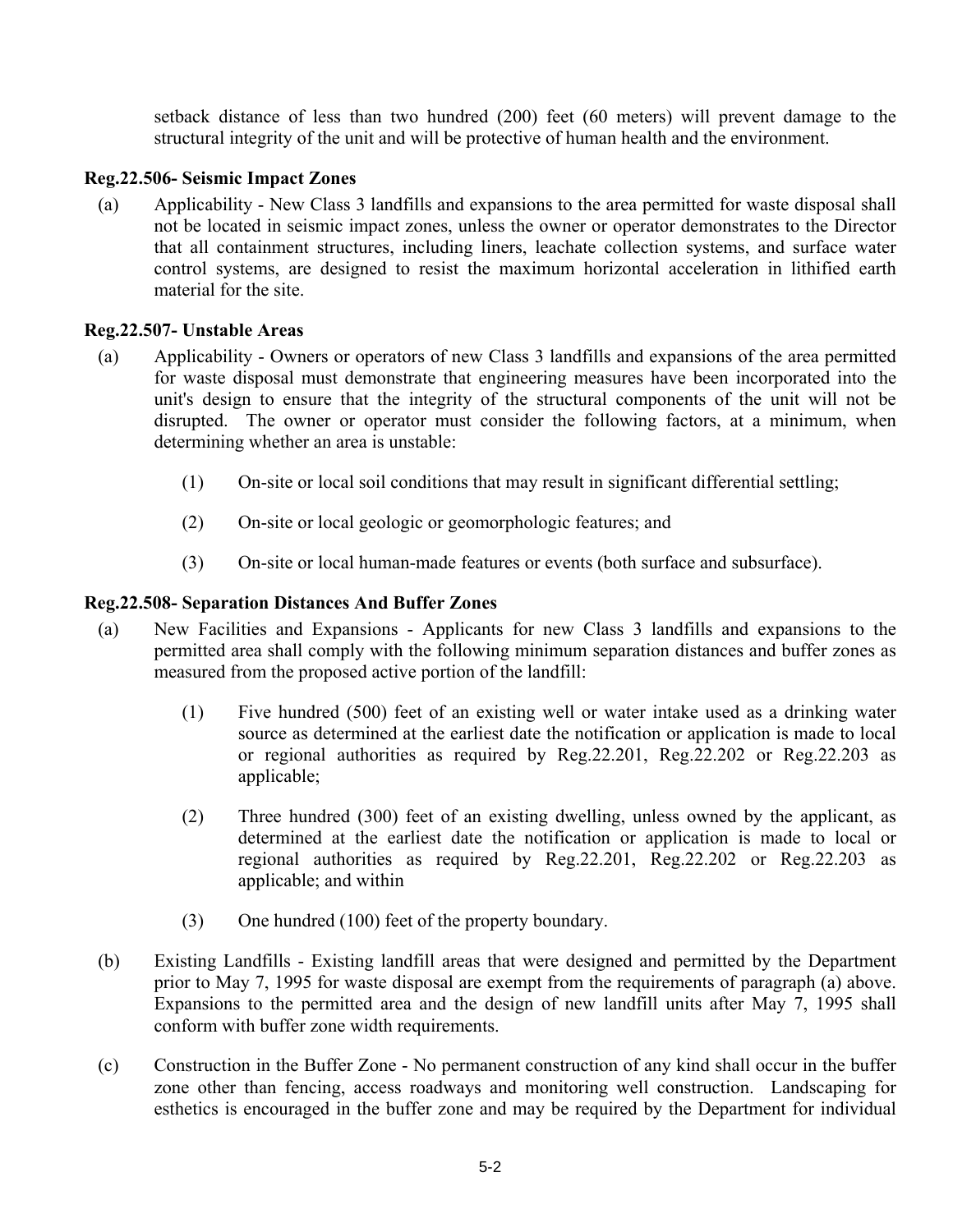sites. Where appropriate landscaping for esthetics is undertaken, pay stations, administration buildings, parking, run-on and run-off control systems and other facilities may be permitted in the buffer zone area.

- (d) Proximity to Highways Except as otherwise may be provided under regulations promulgated by the State of Arkansas Highway and Transportation Commission, landfills shall not be established, operated, or maintained within one thousand (1,000) feet of the nearest edge of the right-of-way of any interstate, primary or other state highway designated by the Highway and Transportation Commission unless the landfill is screened by natural objects, plantings, fences, or other appropriate means so as not to be visible from the main-traveled way of the highway.
- (e) Local Zoning Nothing contained herein shall be construed to limit or interfere with local zoning requirements and ordinances pertaining to the operation of solid waste facilities or regional solid waste management district rules. The criteria set forth in this section is intended solely as minimum criteria for facilities located on lands where land use is not regulated by local authorities. Requirements herein do not relieve the applicant from complying with any more restrictive or comprehensive local or regional zoning rules or requirements.

### **Reg.22.509- Endangered Species**

- (a) Applicability This section applies to existing landfills, new landfills, and expansions to permitted facilities.
- (b) Species Threat Solid waste facilities and practices shall not cause or contribute to the taking of any endangered or threatened species of plants, fish, or wildlife.
- (c) Habitat Threat The facility or practice shall not result in the destruction or adverse modification of the critical habitat of endangered or threatened species as identified in 50 CFR Part 17.

#### **Reg.22.510- General Operating Requirements**

- (a) Conformance with Permit Documents All operations at the landfill shall be in accordance with the requirements of this Chapter, the permit and the approved plans and operating plan and narrative.
- (b) Operator Licensing Requirements All operations shall be performed by licensed on-site operators at all times who are certified in accordance with Regulation Number 27 of the Pollution Control and Ecology Commission.
- (c) Working Face Size Unloading shall be supervised and dumping shall be confined to the smallest practical area. Multiple working faces shall not be allowed unless specifically approved in the facility operating plan.
- (d) Waste Spreading and Compaction As rapidly as solid waste is unloaded for disposal, it shall be spread and compacted in accordance with the approved operating plan and covered in accordance with the requirements of Reg. 22.512.
- (e) Salvage Operations A salvage operation may be approved by the Department under the following conditions:
	- (1) An area has been designated by the permittee for the recovery of salvageable material.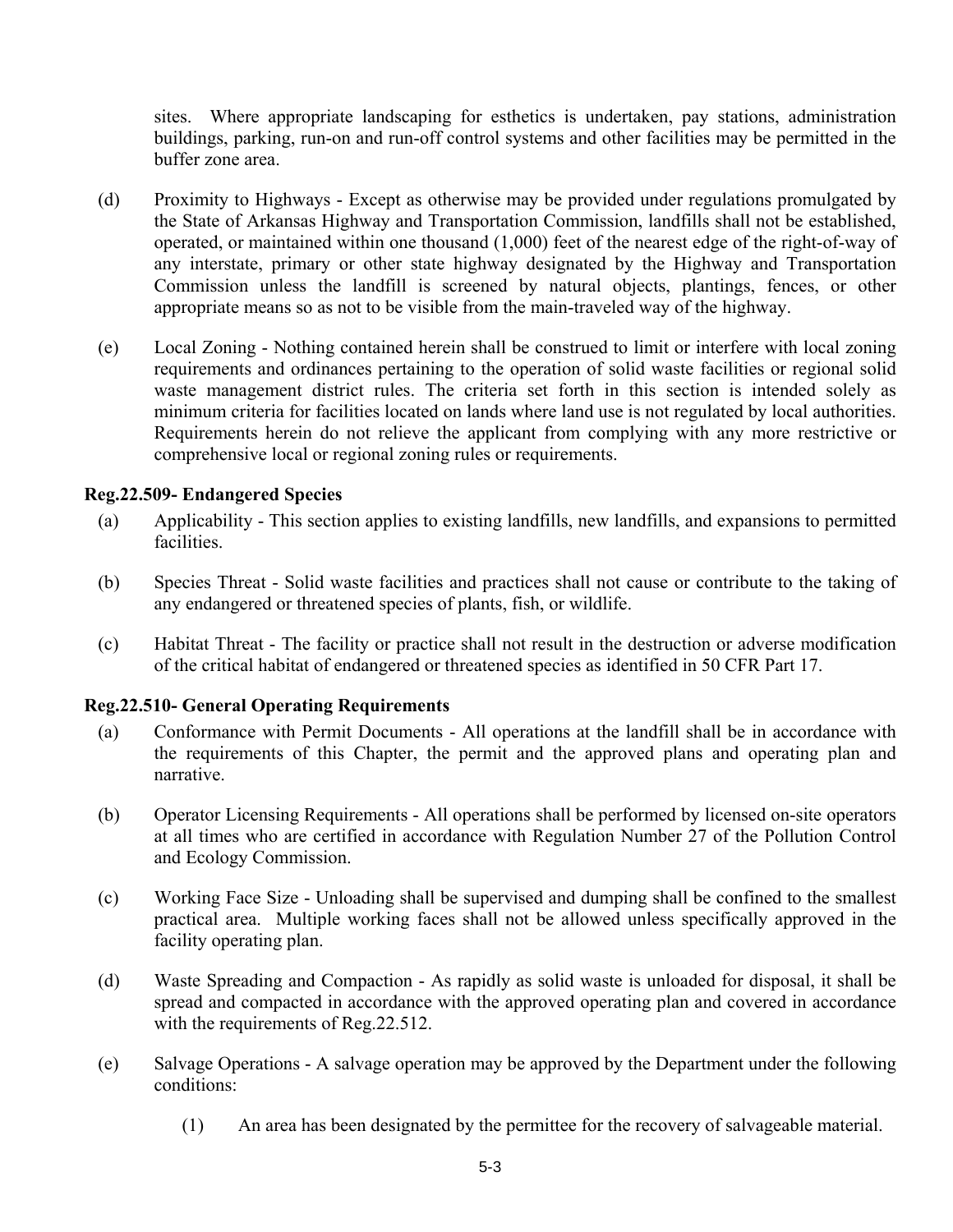- (2) The operations shall not interfere with or otherwise delay the activities of the work face.
- (3) The recovery of salvageable material must be conducted in an orderly manner.
- (4) All salvaged materials shall be removed from the landfill site daily, or properly stored so that they will not create a nuisance or unsightly appearance.
- (f) Prohibited Activities The following activities shall be prohibited in conjunction with or upon the site of the landfill:
	- (1) Any scavenging of materials as defined herein;
	- (2) Any feeding of farm or domestic animals;
	- (3) Depositing waste in standing water; and
	- (4) Open burning as defined herein.
- (g) Litter Control Litter control provisions shall be maintained at all times. If daily or more frequent cover does not control on and off site litter, other methods may be required, such as, but not limited to, litter fences and litter crews.
- (h) Additional Surface Water Controls and Best Management Practices In conjunction with and in addition to the requirements of Reg.22.517, Reg.22.518, Reg.22.527, and Reg.22.530 the owner or operator shall:
	- (1) Contour the surface of the working portion of the landfill to minimize surface water run-on or flow into or through the working face; and
	- (2) Install, construct, repair and maintain controls to prevent off-site sediment accumulation at all landfill, soil stockpile, and borrow site areas. Temporary and permanent seeding, grading, diking, terracing, diversion ditches, silt fencing, silt traps, vegetation filter strips, mulching, erosion control blankets and matting, gravel filter berms, check dams, riprap, sediment ponds and other best management practices for erosion and sediment control shall be provided as necessary. Best management practices for the site shall be in accordance with any stormwater permit issued for the site, shall be described in the operating narrative, and shall be included in the permit plans as appropriate.
	- (3) Final and interim slope stabilization must conform with Reg.22.427(f).
- (i) Final Cover Vegetation Maintenance After permitted final grades have been attained and a final cover system installed, a cover of suitable perennial vegetation shall be established to prevent erosion of cover soils. The vegetative cover shall be mowed at least annually or as needed to control the growth of undesirable annual weeds and woody vegetation, and to allow for inspection of the integrity of the cover system.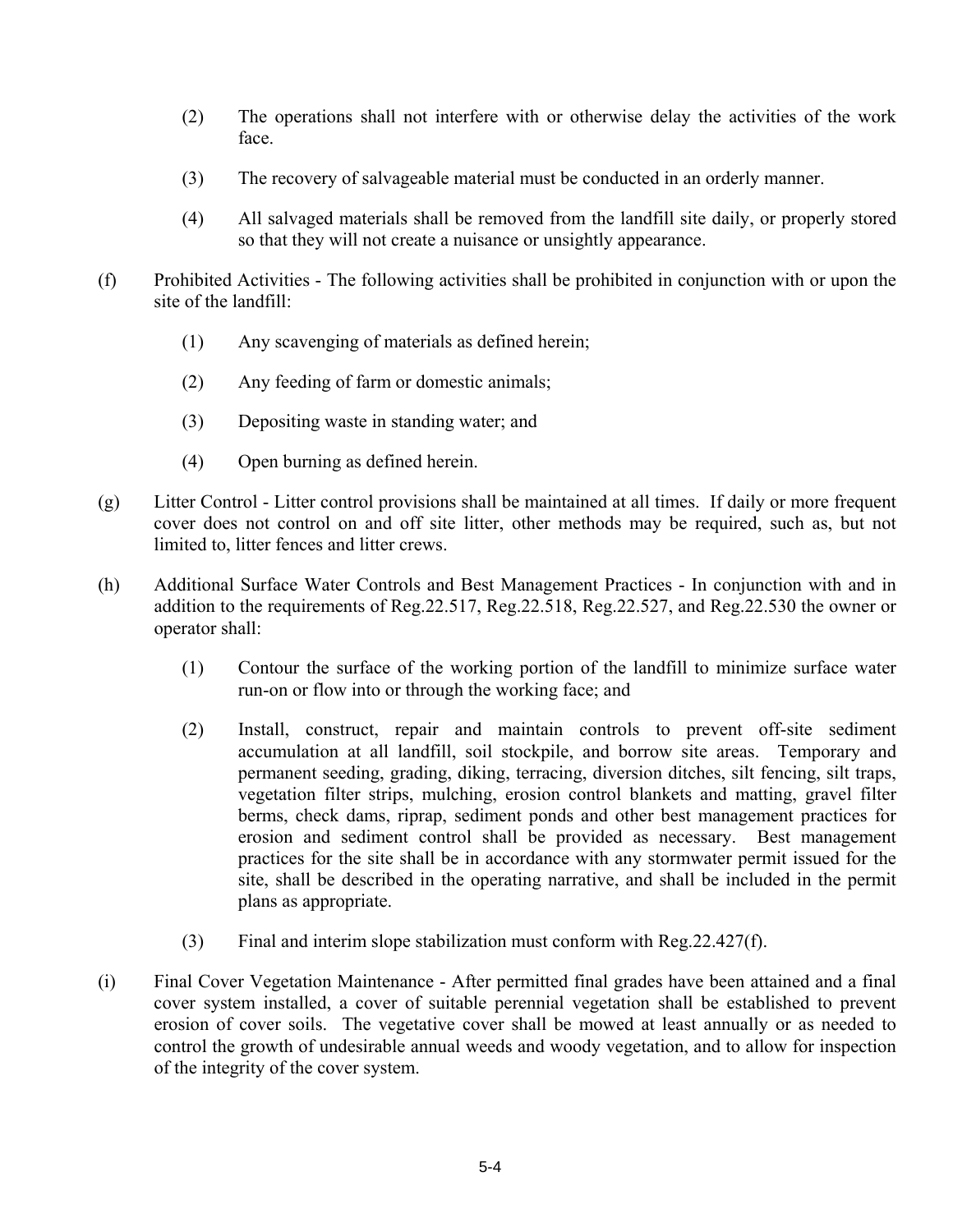- (j) Equipment Requirements The owner or operator shall have provisions for the routine maintenance of equipment at the landfill. Adequate backup equipment shall be available within 24 hours in the event of breakdowns.
- (k) Communications and Emergency Response The owner or operator shall have an adequate telephone communication system in the event of fire or other emergency situations that may arise at the landfill and a written emergency response plan shall be maintained at the site.
- (l) Employee Facilities Except where the landfill is located at an industrial site where employee facilities are readily available, the owner or operator shall have an on site building/office with a potable water supply and sanitary facilities for site personnel.
- (m) Nuisance Avoidance The owner or operator shall operate the landfill in a manner to avoid creating a public nuisance or public health hazard. The Department may require any additional information or action deemed necessary to assure an environmentally safe operation of the facility.
- (n) Maintenance of Cover Systems The owner or operator shall be responsible for maintaining the cover system integrity and shall promptly repair erosion, washout, tracking, or other defects that result in exposed refuse in daily or intermediate cover or in the exposure of the infiltration barrier layer of the final cover system. Areas of leachate seepage, or areas exhibiting evidence of leachate seepage such as staining and discoloration of the cover system shall also be promptly repaired.
- (o) Wet Weather Repairs Due care shall be exercised in performing repairs during wet weather conditions to prevent the creation of additional cover defects. Prompt temporary measures shall be implemented in such cases until permanent repairs and remedies can be implemented.

# **Reg.22.511- Procedures For Excluding The Receipt Of Hazardous And Unauthorized Waste**

- (a) Program Requirements Owners or operators shall implement a program at the facility for detecting and preventing the disposal of regulated hazardous wastes and polychlorinated biphenyls (PCB) wastes as defined in Regulation Number 23 and all additional unauthorized wastes.
	- (1) Class 3 Commercial landfills shall comply with the requirements of Reg.22.412 pertaining to procedures for excluding the receipt of hazardous waste and other unauthorized wastes for Class 1 landfills.
	- (2) Class 3 Noncommercial landfills shall develop a program in accordance with the requirements of this section. The program shall be submitted to the Department and shall be placed in the operating record.
- (b) Contents of Class 3N Exclusion Plan The Owner or operator of all Class 3 Noncommercial landfills shall develop, implement, and maintain a written plan for hazardous and other unauthorized waste exclusion to demonstrate compliance with this section. The plan shall include at a minimum:
	- (1) A description of the proposed monitoring program and responsibilities of facility personnel that will ensure that incoming loads do not contain regulated hazardous wastes, PCB wastes or additional unauthorized wastes;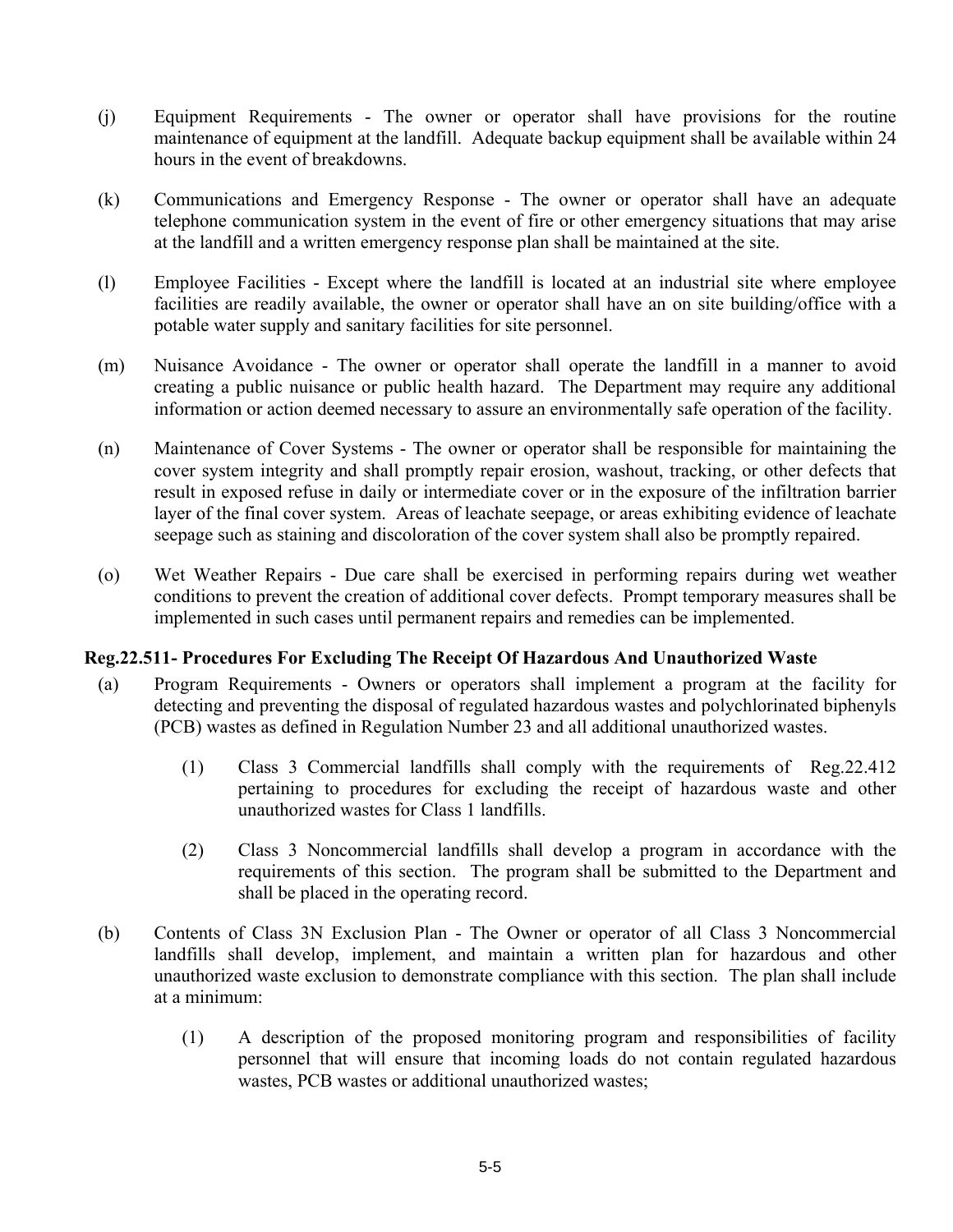- (2) Methods to identify and screen potentially hazardous and additional unauthorized wastes before it enters the landfill including if applicable, the review of procedures for separating hazardous waste and other unauthorized waste from other wastes;
- (3) Random inspection procedures, documentation of inspections, and maintenance of records or test results made to ensure compliance;
- (4) A contingency plan and description of remedial actions to be taken when hazardous or unauthorized waste is identified in the Class 3 waste stream.
- (5) Notification of the Director if a regulated hazardous waste, PCB or other unauthorized waste is discovered in the landfill.
- (c) Separation of Other Unauthorized Wastes Class 3 landfills shall develop and follow Department approved operating procedures to prevent the disposal of or provide for the separation of unauthorized waste from the approved Class 3 waste stream. Suitable containers, vehicles, or transfer capability shall be provided at the landfill site or the industrial facility for the proper removal and disposal of unauthorized waste.

# **Reg.22.512- Cover Material Requirements**

- (a) Daily Cover The owners or operators of all Class 3 Landfills must cover disposed solid waste with 6 (six) inches of earthen material at the end of each operating day, or at more frequent intervals if necessary, to control disease vectors, fires, odors, blowing litter, and scavenging and to limit the generation of leachate.
- (b) Intermediate Cover A compacted layer of cover soil of sufficient quantity to ensure there is not exposed waste, but not less than twelve (12) inches including the six (6) inches of daily cover required under Reg.22.512(a), shall be applied upon surfaces that will not receive an additional application of waste or final cover within thirty (30) days.
- (c) Alternative Cover Materials Alternative cover materials of an alternative thickness (other than at least six inches of earthen material) may be approved by the Director, either through individual requests or through generalized Department approval upon demonstration that the alternative material and thickness controls disease vectors, fires, odors, blowing litter, and scavenging without presenting a threat to human health and the environment.
- (d) Alternative Cover Frequency The Director may approve alternative frequencies for the application cover materials, including the approval of a waiver of daily and intermediate cover material requirements, if the owner or operator demonstrates that less frequent or no cover will adequately meet the requirements of this section.
- (e) Temporary Waiver The Director may grant a temporary waiver from the requirements of this section if the owner or operator satisfactorily demonstrates that extreme conditions exist that make meeting such requirements impractical. Failure of the operator to stockpile adequate cover material shall not constitute justification for a waiver under this paragraph.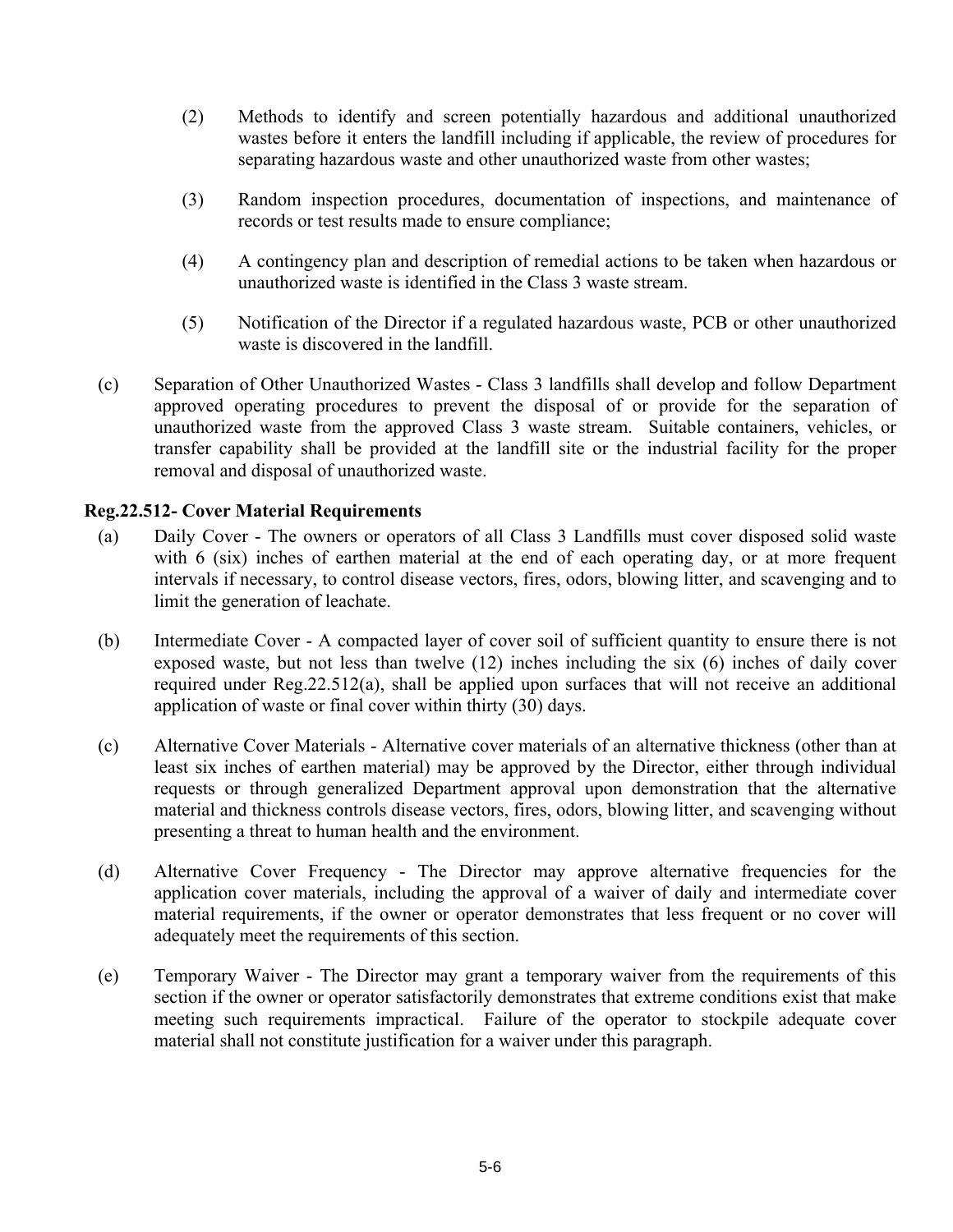### **Reg.22.513- Disease Vector Control**

(a) Applicability - Owners or operators of all permitted facilities must prevent or control on-site populations of disease vectors using techniques appropriate for the protection of human health and the environment.

### **Reg.22.514- Explosive Gases Control**

- (a) Applicability The concentration of explosive gases generated by the facility shall not exceed:
	- (1) Twenty five (25) percent of the lower explosive limit (LEL) for the gases in facility structures (excluding gas control or recovery system components); and
	- (2) The lower explosive limit for the gases at the facility property boundary.
- (b) Class 3 Commercial Monitoring Program Owners or operators of all Class 3 Commercial landfills must implement a routine methane monitoring program to ensure that the standards of paragraph (a) of this section are met. The program shall meet the requirements of Reg.22.415
- (c) Class 3 Noncommercial Monitoring Program Owners or operators of all Class 3 Noncommercial landfills shall not be required to implement a routine methane monitoring program unless the Director determines that:
	- (1) The nature and quantity of waste poses a significant potential for the generation of explosive gases; or
	- (2) Explosive gases have been detected in concentrations exceeding the standards identified in paragraph (a).

The monitoring program, if required, shall meet the requirements of Reg.22.415.

#### **Reg.22.515- Air Criteria**

- (a) Applicability Owners or operators of all permitted facilities must ensure that the units do not violate any applicable requirements developed under a State Implementation Plan (SIP) approved or promulgated by the Administrator pursuant to section 110 of the Clean Air Act, as amended.
- (b) Burning Prohibition Open burning of solid waste, except for the infrequent burning of agricultural wastes, silvicultural wastes, landclearing debris, diseased trees, or debris from emergency clean-up operations and ordinance that may be allowed by the Arkansas Air Pollution Control Code, is prohibited at all units.
- (c) Fire Safety A facility or practice shall not pose a hazard to the safety of persons or property from fires. This may be accomplished through compliance with this section and through the periodic application of cover material or other techniques as appropriate.

# **Reg.22.516- Access Requirements**

(a) Applicability - Owners or operators of all permitted facilities must control public access and prevent unauthorized vehicular traffic and illegal dumping of wastes by using artificial barriers, natural barriers, or both, as appropriate to protect human health and safety and the environment.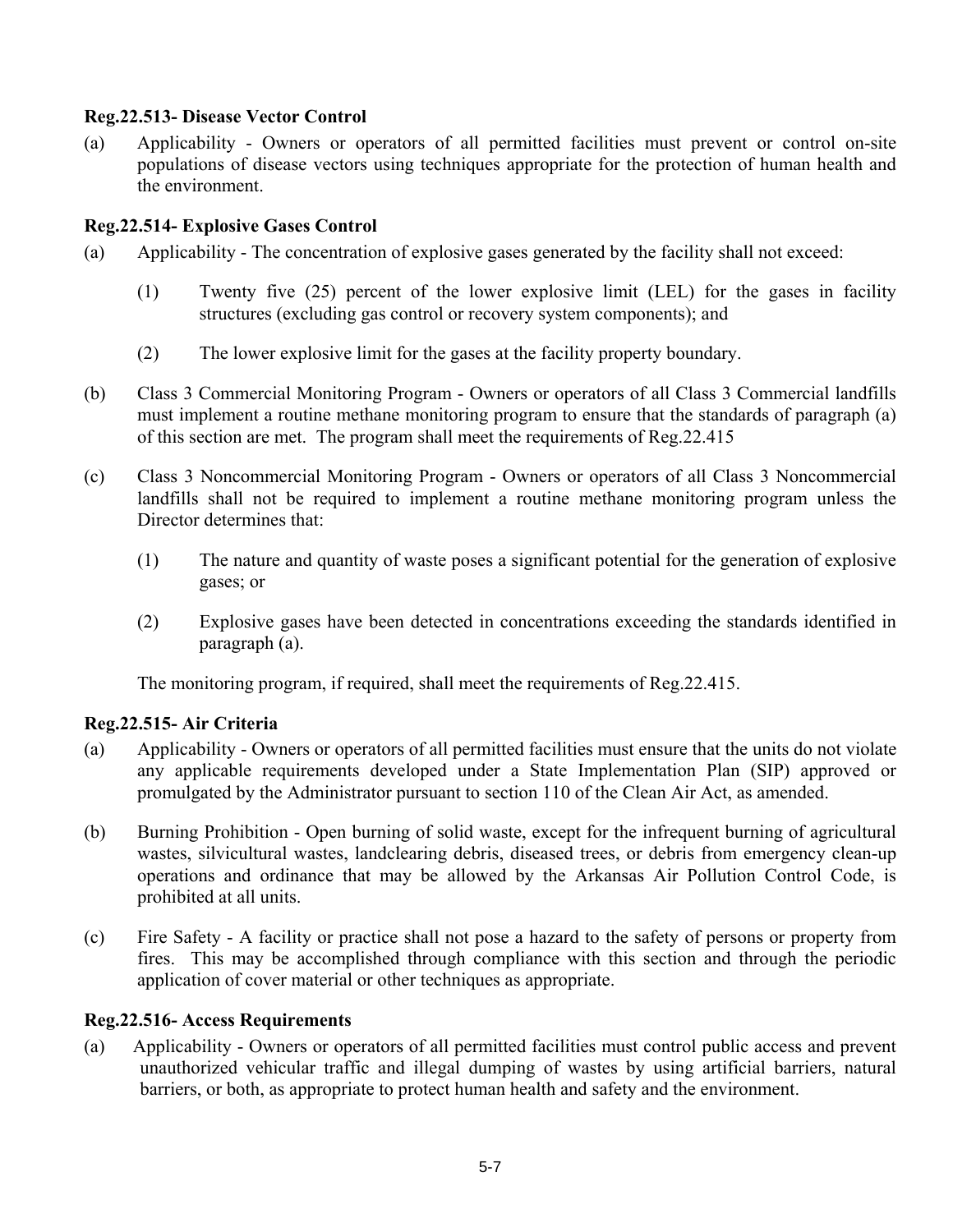- (b) Required Facilities The site shall be adequately fenced with an entrance gate that can be locked or demonstrate that other methods have been employed to prevent unauthorized access to the site. Class 3 Commercial landfills shall provide a sign showing the name of the facility, permit number, emergency telephone number, opening and closing hours and days of operation posted at the entrance to the facility.
- (c) Access and Operational Roads All weather operational roads shall be provided for vehicle movement within the site. The roads shall be of such construction quality to allow easy access in all weather conditions to all portions of the active disposal site and to other operational areas where all weather access is necessary to achieve timely compliance with permit requirements.
- (d) Hours of Access Access to the site shall be permitted only during the hours when operating personnel are on the site.

### **Reg.22.517- Run-On/Run-Off Control Systems**

- (a) Class 3 Commercial Requirements Class 3 Commercial landfills shall design, construct and maintain run-on and run-off control systems meeting the requirements of Reg. 22.418 for Class 1 landfills.
- (b) Class 3 NonCommercial Requirements At a minimum, Class 3 Noncommercial landfills shall design, construct, and maintain:
	- (1) A run-on control system to prevent flow onto the active portion of the landfill or waste processing area during the peak discharge from a 24-hour, 10-year storm;
	- (2) A run-off control system from the active portion of the landfill or waste processing area to collect and control at least the water volume resulting from a 24-hour, 10-year storm if required by the Department to meet the requirements of Reg. 22.518.
	- (3) Best management practices for pollution prevention shall be implemented at all sites to control the release of sediment and waste from the site.

#### **Reg.22.518- Surface Water Requirements**

- (a) General Requirements All Class 3 landfills shall not:
	- (1) Cause a discharge of pollutants into waters of the United States, including wetlands, that violates any requirements of the Clean Water Act, including, but not limited to, the National Pollutant Discharge Elimination System (NPDES) requirements, pursuant to Section 402 of the Clean Water Act;
	- (2) Cause the discharge of a nonpoint source of pollution to waters of the United States, including wetlands, that violates any requirement of an area-wide or State-wide water quality management plan that has been approved under Section 208 or 319 of the Clean Water Act, as amended;
	- (3) Cause a discharge of dredged material or fill material to waters of the United States that is in violation of the requirements under Section 404 of the Clean Water Act, as amended;
	- (4) Deposit waste in standing water; and shall not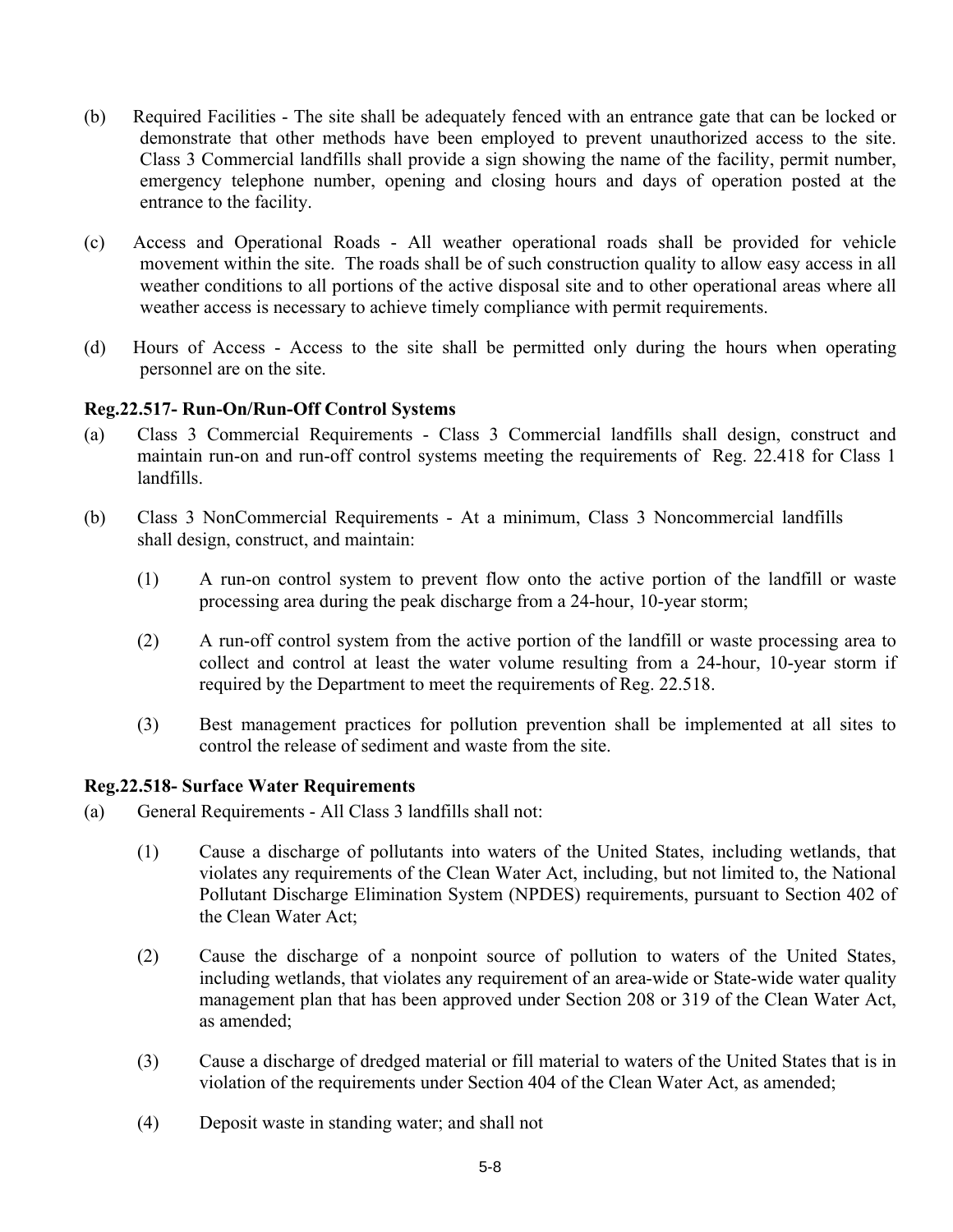- (5) Allow the discharge of leachate from the landfill unit unless the discharge is permitted under the NPDES system.
- (b) Control Systems Required Run-on and run-off control systems shall be constructed, operated and maintained as necessary to meet the requirements of this section. Upon Department approval, run-on and run-off control systems may be removed from service at such time as closure activities have been completed, a permanent vegetation cover has been established, and there is no evidence of leachate seepage or other point and nonpoint discharges from the landfill unit.

### **Reg.22.519- Liquids Restrictions**

- (a) Applicability Bulk or noncontainerized liquid waste may not be placed in landfills unless the waste is leachate or gas condensate derived from the unit and the unit is designed with a composite liner and leachate collection system.
- (b) Mixing and Bulking Landfills shall not accept liquid waste for treatment unless the landfill has a Department approved mixing or bulking area and is equipped to solidify, test and certify that liquid wastes treated in the mixing or bulking area meet the requirements of this section for landfilling. Mixing and bulking areas shall be separate from the working face unless otherwise approved by the Department.
- (c) Air Drying Air drying of wastes shall not be utilized where the practice causes or contributes to the development of nuisance conditions including odors and vector attraction.
- (d) Free Liquids Determination Treated liquid wastes must not exhibit free liquids as determined by the paint filter test and the blended material must be capable of supporting cover soil and equipment prior to disposal in the landfill.

#### **Reg.22.520- Recordkeeping Requirements**

- (a) General Requirements The owner or operator must record and retain near the facility in an operating record or in an alternative location approved by the Director the following information as it becomes available:
	- (1) Any required location restriction demonstrations for new units and expansions of the permitted area;
	- (2) Inspection records, training procedures, and notification procedures required in Reg.22.511 regarding hazardous waste exclusion. Records shall be maintained of the analytical results from the analysis of potentially hazardous commercial, industrial and process wastes that are accepted for disposal. In addition, written procedures for safely handling and disposing of special materials and potentially hazardous substances shall be maintained at the site.
	- (3) Explosive gas monitoring records if required in Reg.22.514 shall be maintained that identify the test results, date of testing, test location, person performing the tests, local conditions that may impact test results, and any measures taken to mitigate or remediate hazards from explosive gases;
	- (4) Leachate disposal records shall be maintained that document approval of the disposal method and location, and the date and quantity of leachate disposed of or recirculated in the landfill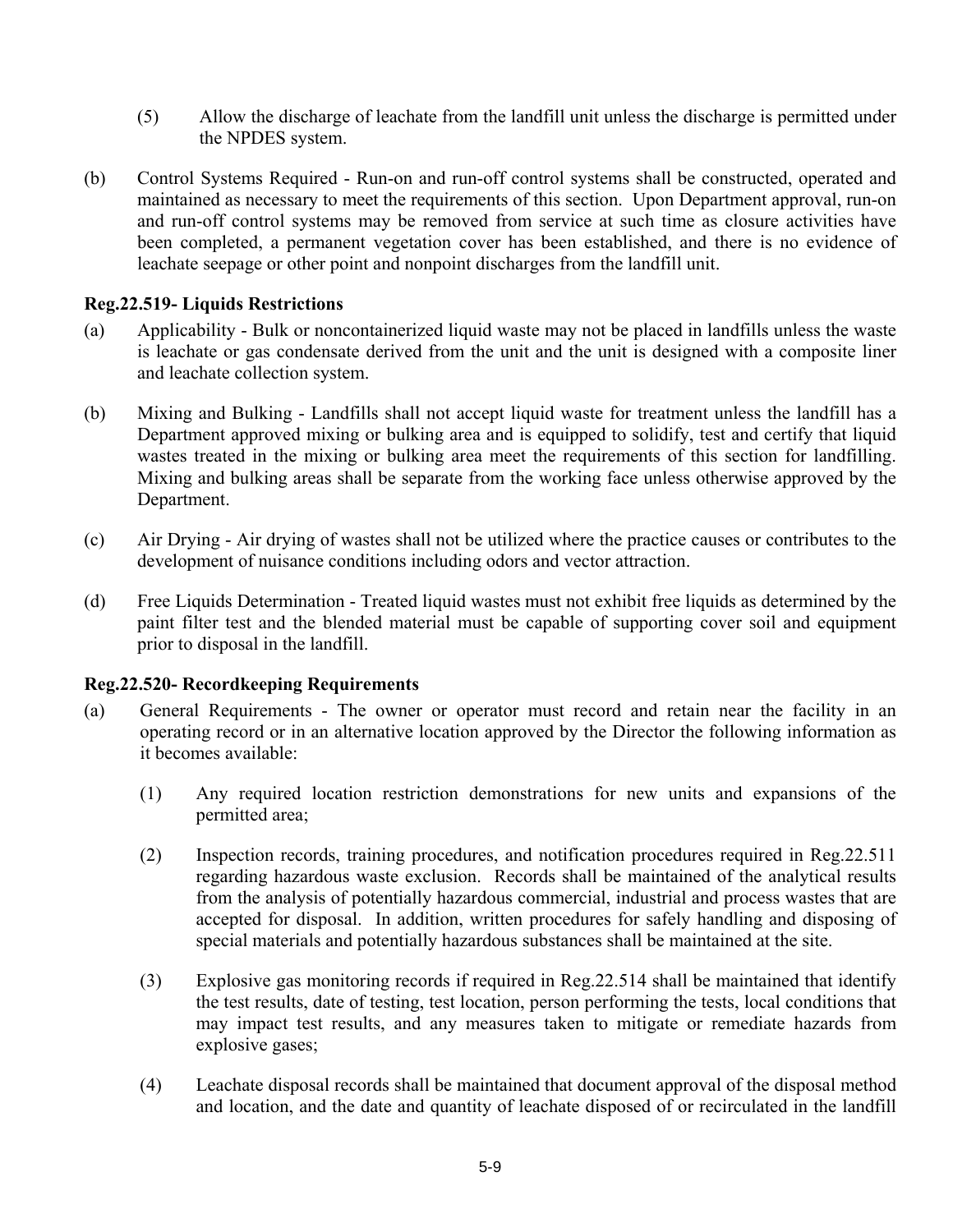unit. Leachate analytical data shall be maintained for leachate disposed of by methods other than recirculation in the landfill unit.

- (5) Any demonstration, certification, finding monitoring, testing, or analytical data required by Chapter 12;
- (6) Closure and post-closure care plans and any monitoring, testing, or analytical data as required by Reg.22.1301 and Reg.22.1302;
- (7) Any cost estimates and financial assurance documentation required by Chapter 14;
- (8) Any quality assurance/quality control (QA/QC) documentation, certification, and test result relating to the construction of the landfill liner and leachate collection system, ground water monitoring system, and final cover system;
- (9) Records of any periodic inspections required by this Regulation or by permit conditions; and
- (10) Any other records required by Regulation 22 such as but not limited to Annual Engineering Inspection Reports.
- (b) Availability of Records All information contained in the operating record must be furnished upon request to the Department or be made available at all reasonable times for inspection by the Department.
- (c) Waste Receipt Records All Class 3 owners or operators shall provide an adequate means of recording the weight of waste that is received by the facility. Class 3 Commercial landfill must have a "ticket" system or approved alternative that meets the requirements of Reg.22.421. Class 3 Commercial landfills must install and operate scales in accordance with Reg.22.421(j).
- (d) Record Retention Period The records required under this section shall be maintained by the owner or operator until destruction of the records is authorized by the Director following the completion of the post closure monitoring period.

#### **Reg.22.521- Operating Plan And Narrative**

- (a) Applicability Each permitted facility shall develop and implement an operating plan and narrative. The purpose of the operating plan and narrative shall be to develop and present site specific methods and procedures by which the facility will maintain and document compliance. The operating plan and narrative shall address the requirements of this regulation and any other regulations applicable to the operation and construction of the facility.
- (b) Submission Date The operating plan and narrative shall be submitted to and approved by the Department as either a part of the permit application process (Reg.22.303), permit modification process (Reg.22.308) or permit renewal process (Reg..22.309).
- (c) Updates Each facility shall update the plan and narrative as required to reflect current operations and regulations. Revisions to the document shall be submitted to the Department which reserves the right to require that the changes be accomplished through a permit modification prior to implementation.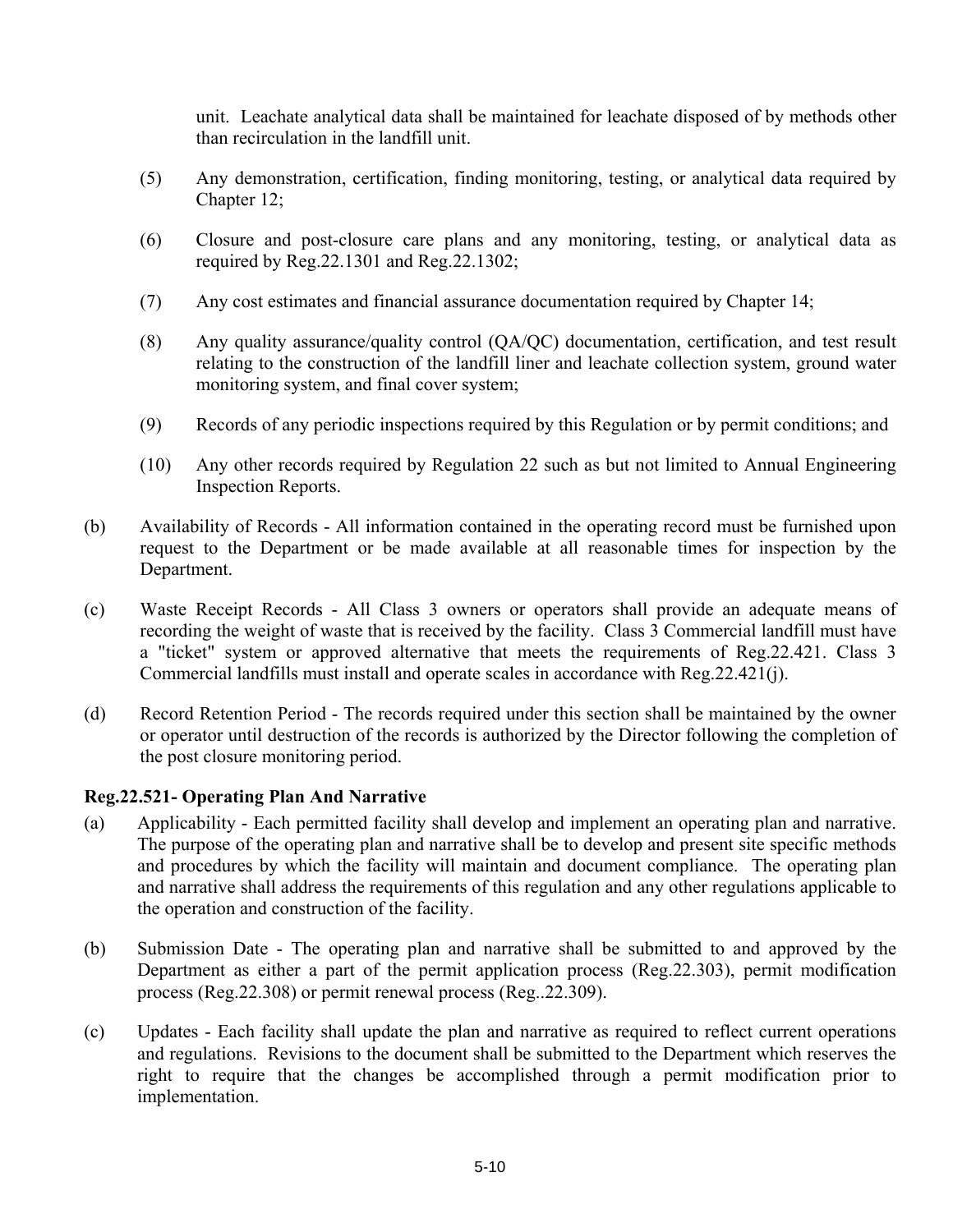### **Reg.22.522- Annual Engineering Inspection Reports**

- (a) Annual Inspection A professional engineer registered in the State of Arkansas shall inspect each permitted Class 3 facility and prepare a report addressing operational compliance with permit conditions, permit plans and specifications, the operating narrative and all applicable regulations. The Annual Engineering Inspection Report shall address the 12-month period from January through December and shall be submitted to ADEQ by June 30 of the following year. The Annual Engineering Inspection Report shall contain at a minimum:
	- (1) The volumetric capacity remaining in the current landfill cell or area and the projected date for opening new cells or areas;
	- (2) The estimated remaining volumetric capacity of all permitted Class 3 landfill units, the landfill capacity (total air space) utilized during the past one year period, and the estimated remaining site life (in years) based upon the utilization rate during the previous one (1) year period.
	- (3) Documentation of compliance of facility fill progression with the approved permit plans, specifications and operating plan and narrative;
	- (4) Documentation of compliance with the operating requirements of this regulation, permit conditions, and the approved operating plan;
	- (5) An up to date contour map that depicts with reasonable accuracy:
		- (i) The horizontal and vertical extent of the active and inactive fill areas;
		- (ii) The status of each permitted landfill unit or cell (future unit, active unit, inactive, under construction, under interim cover, undergoing closure, closed, post-closure, etc.);
		- (iii) The survey grid system required by Reg.22.426;
		- (iv) The location of any other visible surface features or improvements such as roads, fences, buildings, gas control systems, surface water control systems, etcetera; and
		- (v) The person responsible for gathering survey data and the date(s) that survey data was taken to prepare the map. For purposes of annual reports, survey data may be collected by any person familiar with survey techniques, however, a professional engineer or land surveyor, registered in the State of Arkansas, shall perform the initial survey of new units required under Reg.22.428(h) and final survey of closed units required under Reg.22.1301(i).
	- (6) Quantity, location and characteristics of leachate collected, recirculated and disposed;
	- (7) Maintenance of stormwater controls and other best management practices for erosion control;
	- (8) Status of remedial or corrective actions taken;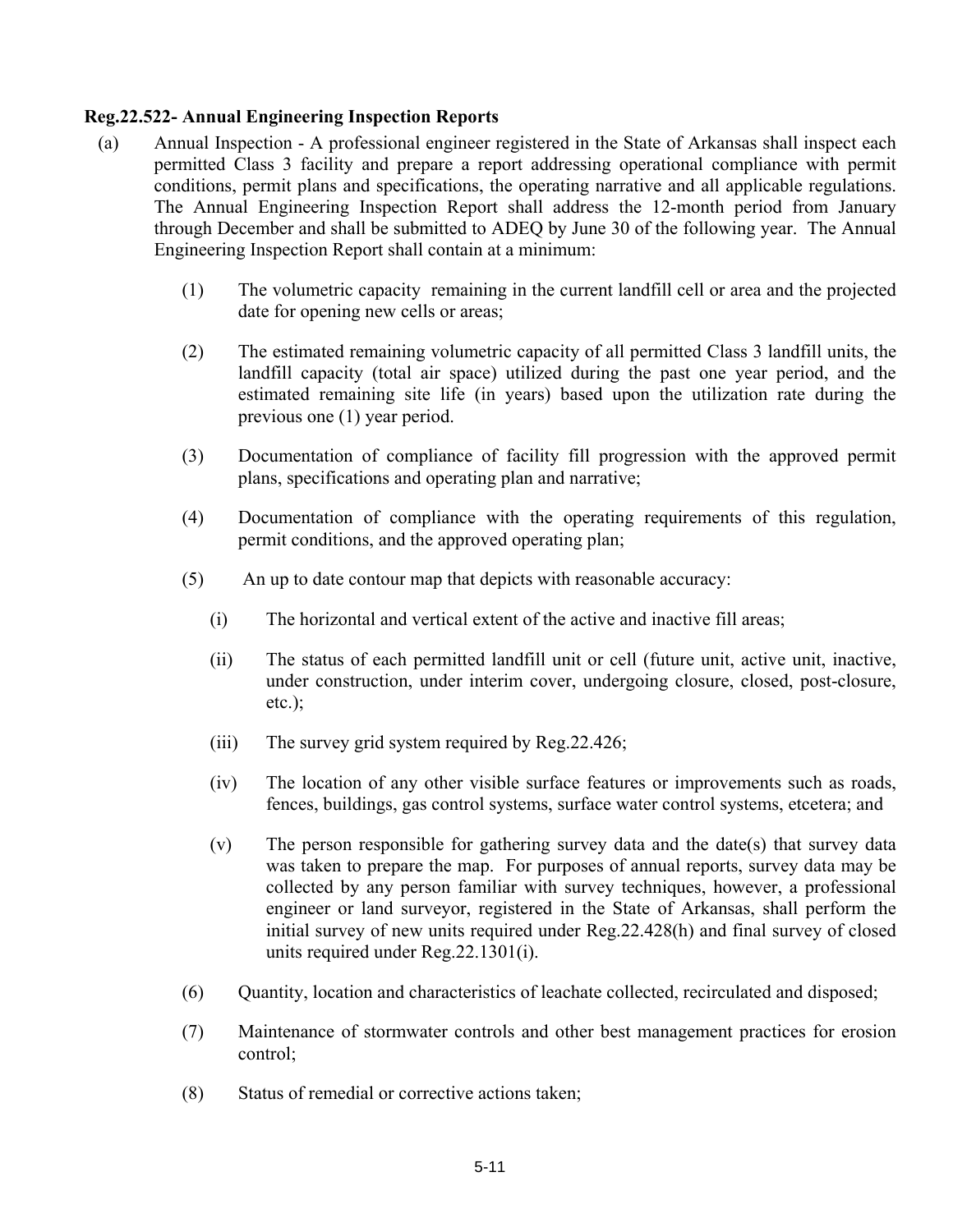- (9) Revised or updated facility Closure Plan and the Post-Closure Care Plan in accordance with the requirements contained in Chapter 13 Closure and Post-Closure Care of these regulations.
- (10) Updated Financial Assurance documentation as required in Chapter 14 Financial Assurance Criteria of these regulations; and
- (11) Any other items impacting compliance at the landfill.

### **Reg.22.523- Ground Water Standards For Solid Waste Facilities And Practices**

- (a) Applicability A facility or practice shall not contaminate an underground drinking water source beyond the solid waste boundary or beyond an alternative boundary specified in accordance with paragraph (b) of this section.
- (b) Compliance Boundary Owner or operators may demonstrate that compliance should be determined at an alternative boundary in lieu of the solid waste boundary. The Department may establish such an alternative boundary only if it finds that such a change would not result in contamination of ground water which may be needed or used for human consumption. This finding shall be based on analysis and consideration of all of the following factors that are relevant:
	- (1) The hydrogeological characteristics of the facility and surrounding land, including any natural attenuation and dilution characteristics of the aquifer;
	- (2) The volume and physical and chemical characteristics of the leachate;
	- (3) The quantity, quality, and direction of flow of ground water underlying the facility;
	- (4) The proximity and withdrawal rates of ground-water users;
	- (5) The availability of alternative drinking water supplies;
	- (6) The existing quality of the ground water, including other sources of contamination and their cumulative impacts on the ground water;
	- (7) Public health, safety, and welfare effects.
- (c) Definitions As used in this section "Contaminate" means to introduce a substance that would cause:
	- (1) The concentration of that substance in the ground water to exceed its maximum contaminant level (MCL) specified in Appendix 3; or
	- (2) An increase in the concentration of that substance in the ground water where the existing concentration of that substance exceeds the MCL specified in Appendix 3.

#### **Reg.22.524- Minimum Design Criteria**

(a) Applicability - Unless provided otherwise, the requirements of this section as well as Reg. 22.525, Reg.22.528, Reg.22.529, Reg.22.530, Reg.22.531 and Reg.22.532 shall apply only to newly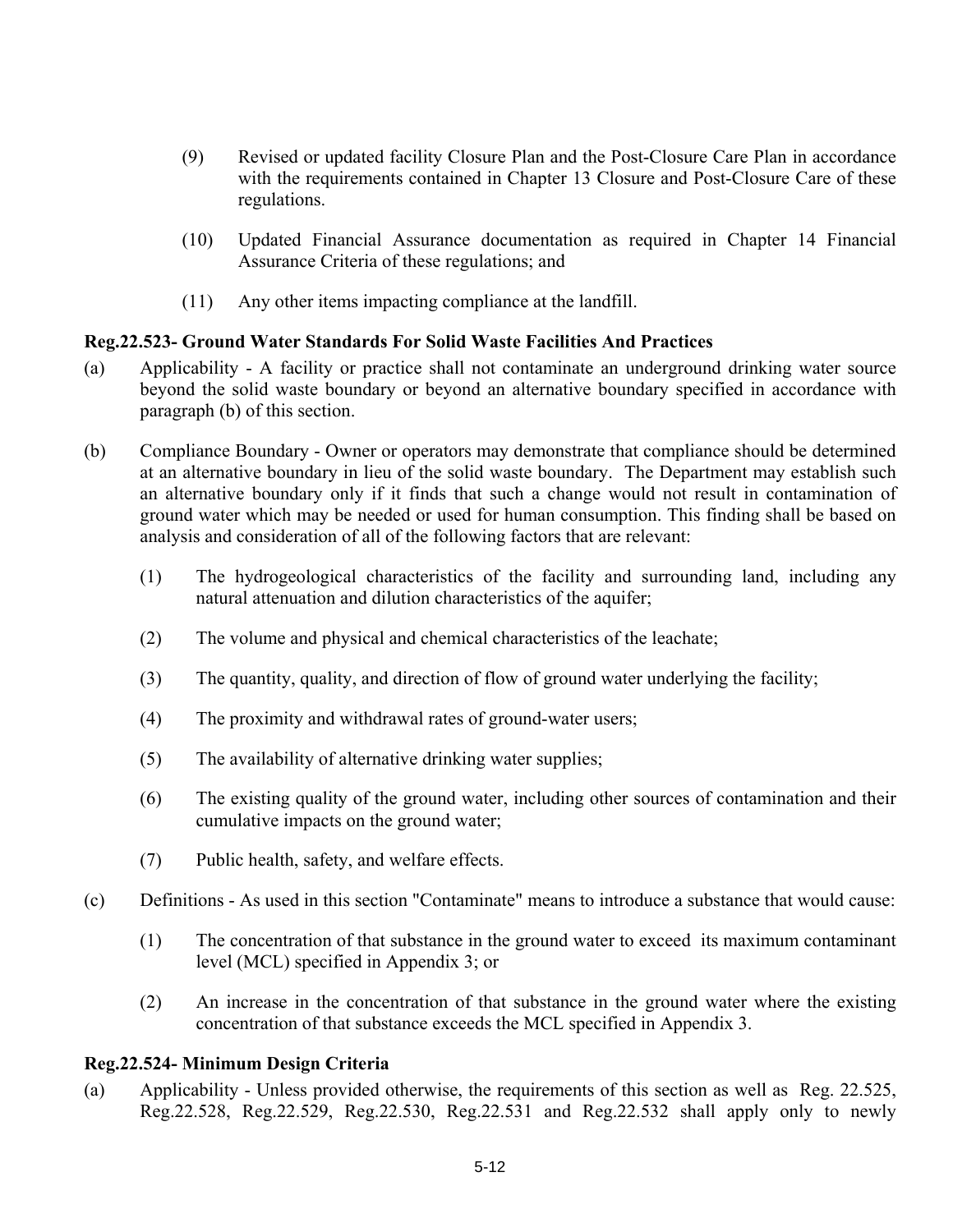permitted facilities, increases in the permitted capacity or disposal area, or permit renewals as specified in Reg.22.309.

- (b) Consideration of Waste Characteristics Landfills shall be subject to design and operational requirements dependent on the volume and physical, chemical and biological nature of the wastes. Design requirements shall also be dependent upon the geotechnical and hydrogeological characteristics of the site and surrounding locale. The design proposed by the applicant in conformance with the criteria set forth herein shall be supported by complete hydrogeological and waste characterization data.
- (c) Ground Water Monitoring Required In accordance with Reg.22.523, a facility or practice shall be designed to prevent the contamination of an underground drinking water beyond the solid waste boundary or beyond an alternative boundary specified in accordance with paragraph (b) of Reg. 22.523. Except as provided in Reg. 22.524(f)(3) and 22.621(e), ground water monitoring shall be required to confirm that ground water standards contained in Appendix 3 or as otherwise established under Chapter 12 are achieved.
- (d) Site Characteristics The site and waste characterization requirements of Chapter 11 shall be met for all new units and expansions of the permitted disposal area.
- (e) Liner Design Criteria for Class 3 Commercial Landfills New Class 3 Commercial landfills and expansions to the area permitted for waste disposal shall meet the design requirements set forth in Reg.22.424 through Reg.22.432.
- (f) Liner Design Criteria for Class 3 NonCommercial Landfills At a minimum, new Class 3 Noncommercial landfills and expansions of the permitted fill area shall be constructed:
	- (1) With a compacted clay liner of at least a two-foot thickness with a hydraulic conductivity of no more than 1 x  $10^{-7}$  cm/sec and a leachate collection system that is designed and constructed to maintain less than a 30-cm depth of leachate over the liner; or
	- (2) In accordance with a design approved by the Director. The design must ensure that the concentration values specified in Appendix 3 will not be exceeded in the uppermost aquifer at the relevant point of compliance, as specified by the Director under Reg.22.523.
	- (3) Class 3 applicants proposing to fill only Class 4 type wastes as defined in this regulation may design and operate to the standards set forth in Chapter 6.

#### **Reg.22.525- Class 3 Commercial Landfills In Boone And St. Joe Formations**

(a) Applicability - New Class 3 Commercial landfills and expansions to the area permitted for waste disposal shall be designed and constructed to the standards set forth in Reg.22.425 for landfills located in the outcrop area of the Boone and St. Joe formations.

#### **Reg.22.526- Survey Control**

(a) Survey Control - A survey control system shall be established and maintained at each landfill in accordance with Reg. 22.426.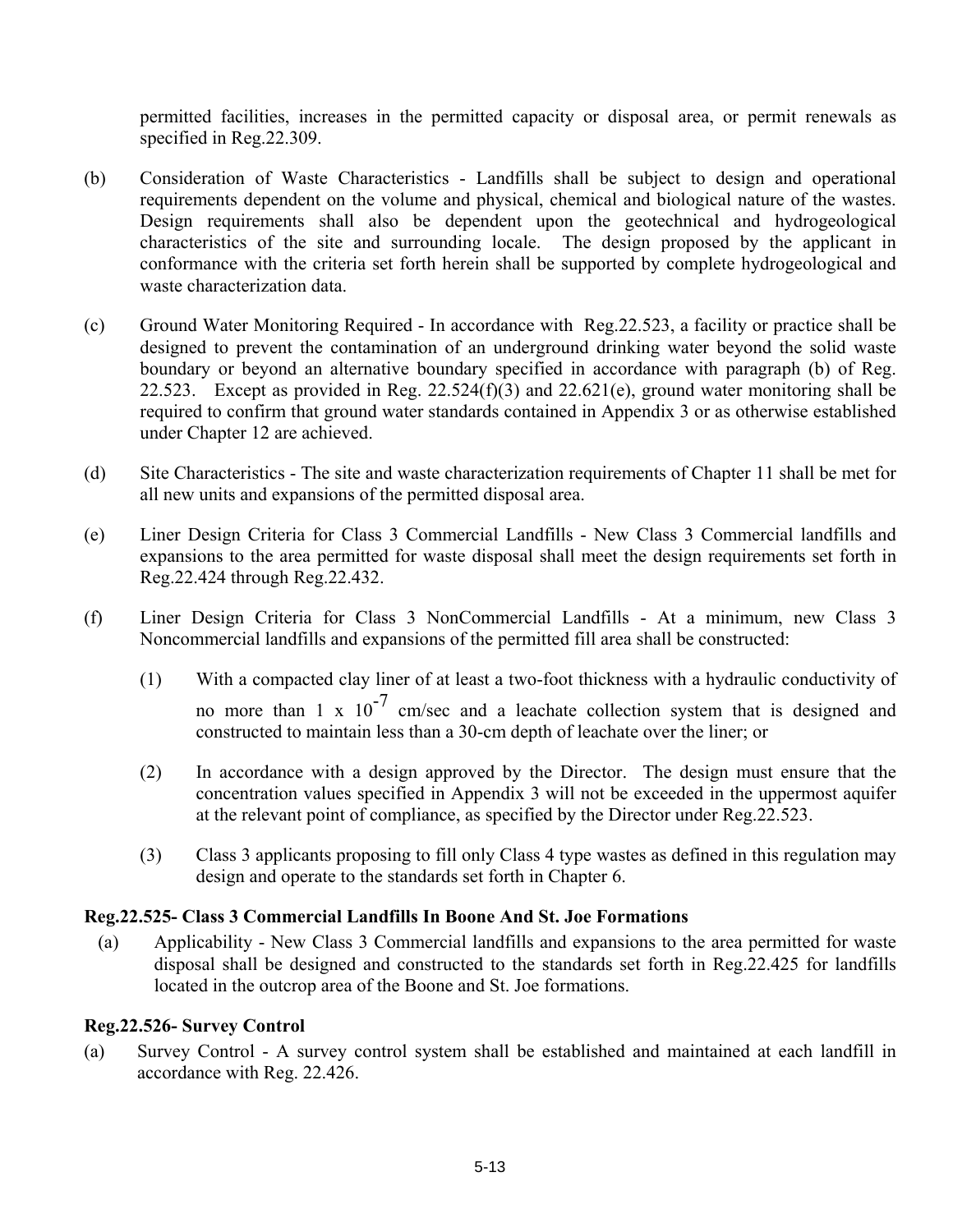### **Reg.22.527- Surface Water Control**

(a) Applicability - In addition to the requirements of Reg.22.517 and Reg.22.518 each landfill shall design and implement a system to control surface water at the facility in a accordance with the minimum standards set forth in Reg.22.517 and Reg.22.518, except that existing facilities must not comply with Reg.22.427(b) and (c) unless the current design includes a sedimentation pond.

#### **Reg.22.528- Liner And Final Cover Design And Construction**

(a) Quality Assurance Plan - Written quality assurance plans shall conform to the requirements of Reg. 22.428.

#### **Reg.22.529- Leachate Collection System Design And Construction**

(a) Applicability - The design and construction of leachate collection systems shall conform to the requirements of Reg.22.429.

#### **Reg.22.530- Earthwork Balance**

(a) Applicability - Applicants for new landfills and expansions to the permitted area shall provide an earthwork balance in accordance with the requirements of Reg.22.430.

#### **Reg.22.531- Landfill Configuration**

(a) Applicability - Applicants for new landfills and expansions to the permitted area shall comply with the landfill configuration requirements of Reg. 22.431.

#### **Reg.22.532- Class 3 Monofills**

- (a) Design Standards Class 3 monofills shall be designed and constructed to the standards for Class 3 Non-commercial landfills set forth in Reg.22.501et seq.
- (b) Compliance with Regulation Number 14 Waste tire handling, processing, recycling and disposal facilities shall additionally meet the requirements of Regulation Number 14, Waste Tire Program of the Pollution Control and Ecology Commission.

#### **Reg.22.533- Other Requirements**

(a) Applicants, permittees, owners and operators shall also refer to applicable provisions of Chapter 11, Geotechnical Investigations, Chapter12, Ground Water Monitoring and Corrective Action, Chapter 13, Closure and Post Closure Care, and Chapter 14, Financial Assurance Criteria, for additional requirements.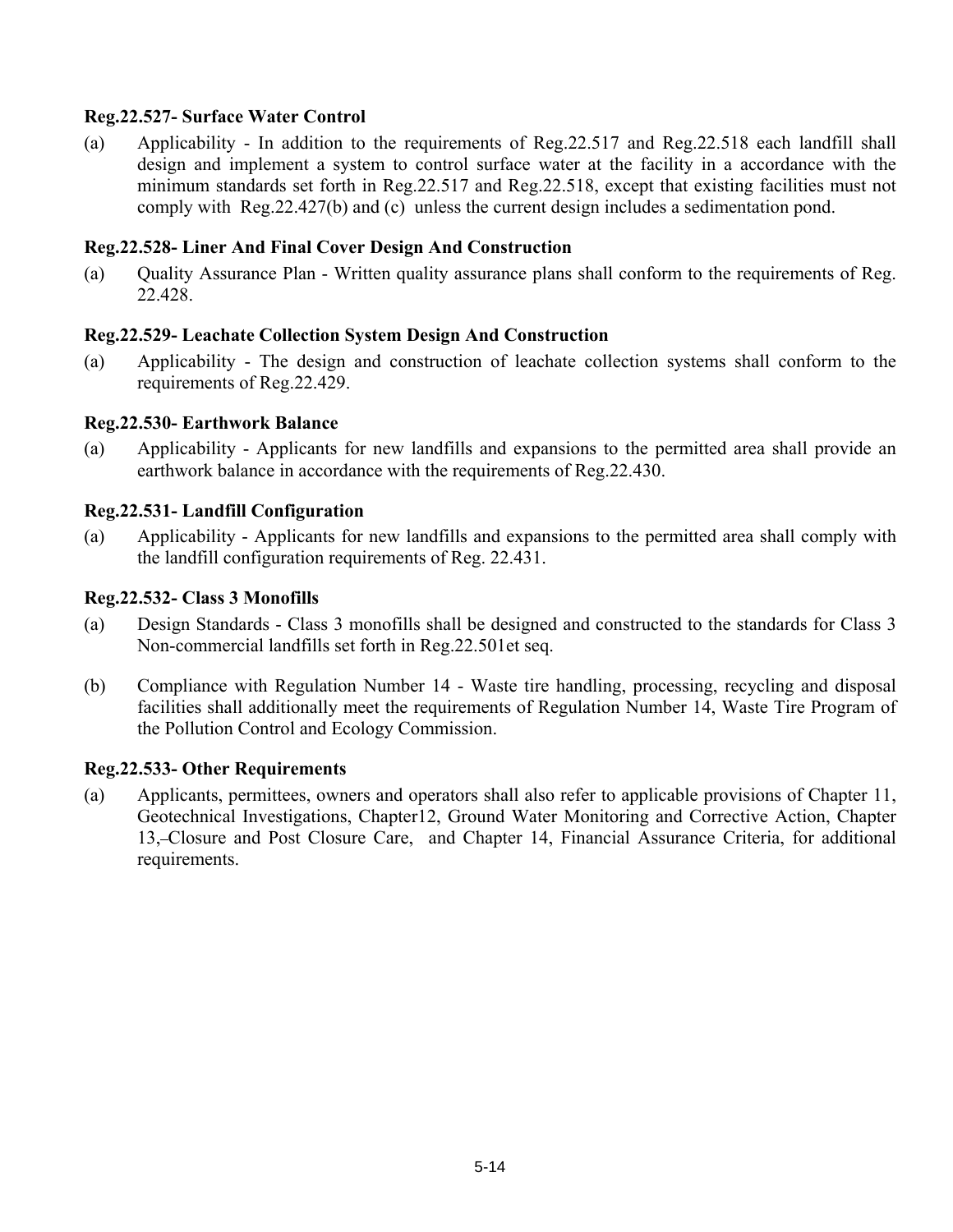# **Chapter 6 Class 4 Landfills**

### **Reg.22.601- Location Restrictions**

(a) Applicability - Applicants for a permit for a solid waste disposal, collection and processing facilities shall be responsible for selection of the proposed site subject to the provisions of this Reg. 22.602 through Reg.22.606. Solid waste disposal facilities or practices which violate any of the following criteria pose a reasonable probability of adverse effects on health or the environment.

### **Reg.22.602- Floodplains**

- (a) Floodplains Solid waste facilities and practices shall be designed and operated in manner that will not restrict the flow of the base flood, reduce the temporary water storage capacity of the floodplain, or result in washout of solid waste so as to pose a hazard to human health and the environment.
- (b) Demonstration Requirements Applicants for new solid waste landfills and expansions to the area permitted for solid waste disposal shall demonstrate to the Department that the facility is in compliance with the criteria of paragraph (a).

### **Reg.22.603- Wetlands**

(a) Demonstration Required - New Class 4 landfills and expansions to the area permitted for waste disposal shall not be located in wetlands, unless the owner or operator can make the demonstration in Reg. 22.404 to the Director.

### **Reg.22.604- Unstable Areas**

- (a) Applicability Owners or operators of new Class 4 Landfills and expansions of the area permitted for waste disposal must demonstrate that engineering measures have been incorporated into the unit's design to ensure that the integrity of the structural components of the unit will not be disrupted. The owner or operator must consider the following factors, at a minimum, when determining whether an area is unstable:
	- (1) On-site or local soil conditions that may result in significant differential settling;
	- (2) On-site or local geologic or geomorphologic features; and
	- (3) On-site or local human-made features or events (both surface and subsurface).

#### **Reg.22.605- Separation Distances And Buffer Zones**

- (a) New Facilities and Expansions Applicants for new Class 4 landfills and expansions to the permitted area shall comply with the following minimum separation distances and buffer zones as measured from the proposed active portion of the landfill:
	- (1) Five hundred (500) feet of an existing well or water intake used as a drinking water source as determined at the earliest date the notification or application is made to local or regional authorities as required by Reg.22.201, Reg.22.202, or Reg.22.203 as applicable;
	- (2) Three hundred (300) feet of an existing dwelling, unless owned by the applicant, as determined at the earliest date the notification or application is made to local or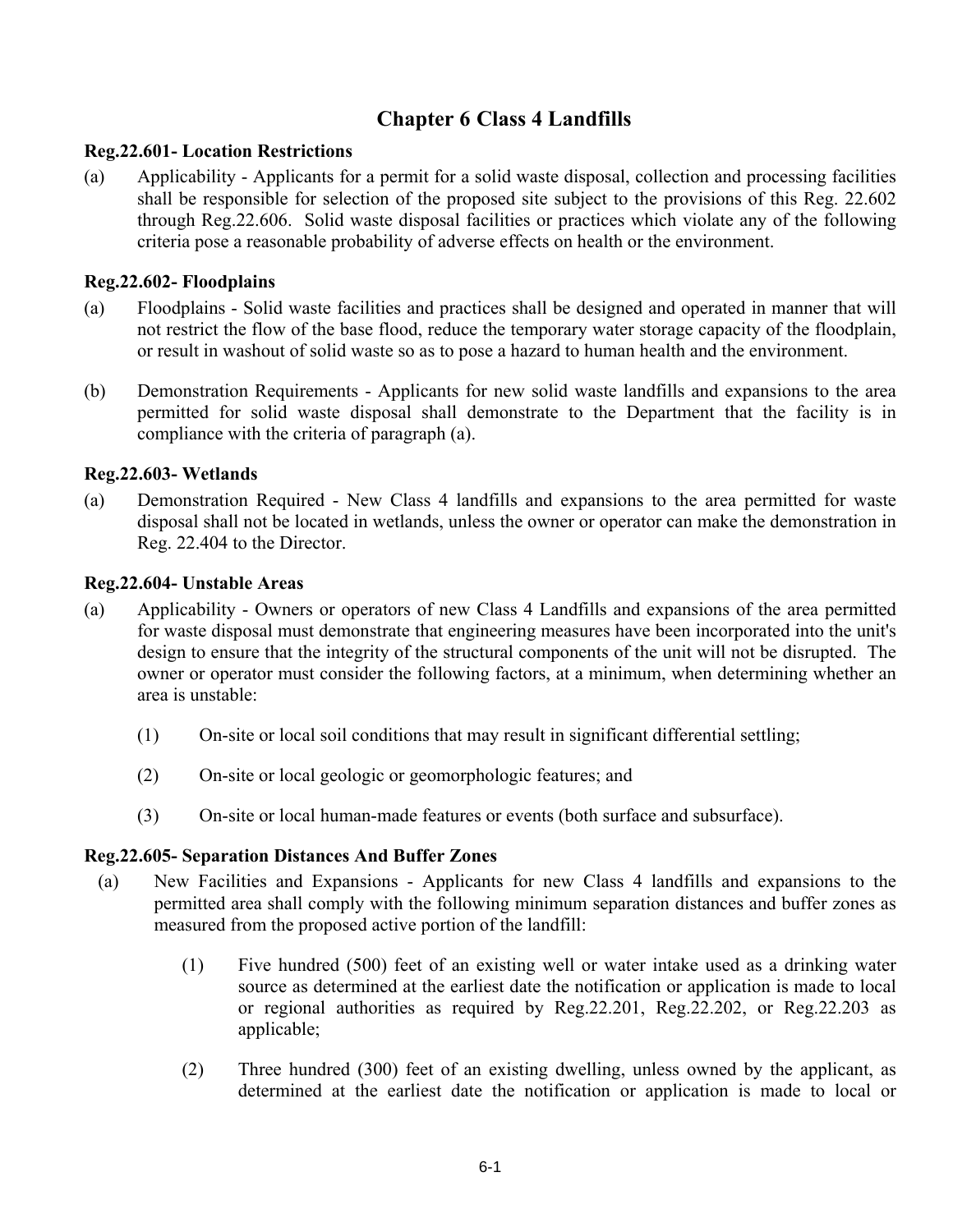regional authorities as required by Reg.22.201, Reg.22.202, or Reg.22.203 as applicable and within

- (3) One hundred (100) feet of the property boundary.
- (b) Existing Landfills Existing landfill areas that were designed and permitted by the Department prior to May 7, 1995 for waste disposal are exempt from the requirements of paragraph (a) above. Expansions to the permitted area and the design of new landfill units after May 7, 1995 shall conform with buffer zone width requirements.
- (c) Construction in the Buffer Zone No permanent construction of any kind shall occur in the buffer zone other than fencing, access roadways, monitoring well construction, and surface water control systems. Landscaping for esthetics is encouraged in the buffer zone and may be required by the Department for individual sites. Where appropriate landscaping for esthetics is undertaken, pay stations, administration buildings, parking, run-on and run-off control systems and other facilities may be permitted in the buffer zone area.
- (d) Proximity to Highways Except as otherwise may be provided under regulations promulgated by the State of Arkansas Highway and Transportation Commission, landfills shall not be established, operated, or maintained within 1000 feet of the nearest edge of the right-of-way of any interstate, primary or other state highway designated by the Highway and Transportation Commission unless the landfill is screened by natural objects, plantings, fences, or other appropriate means so as not to be visible from the main-traveled way of the highway.
- (e) Local Zoning Nothing contained herein shall be construed to limit or interfere with local zoning requirements and ordinances pertaining to the operation of solid waste facilities or regional solid waste management district rules. The criteria set forth in this section is intended solely as minimum criteria for facilities located on lands where land use is not regulated by local authorities. Requirements herein do not relieve the applicant from complying with any more restrictive or comprehensive local or regional zoning requirements.

# **Reg.22.606- Endangered Species**

- (a) Prohibition Against Taking Solid waste facilities and practices shall not cause or contribute to the taking of any endangered or threatened species of plants, fish, or wildlife.
- (b) Destruction of Habitat The facility or practice shall not result in the destruction or adverse modification of the critical habitat of endangered or threatened species as identified in 50 CFR Part 17.

# **Reg.22.607- General Operating Requirements**

- (a) Conformance with Permit Documents All operations at the landfill shall be in accordance with the permit, approved plans and operating plan and narrative and all other applicable regulations.
- (b) Operator Licensing All operations shall be performed by licensed on-site operators at all times who are certified in accordance with Regulation Number 27 of the Pollution Control and Ecology Commission.
- (c) Working Face Size Dumping shall be confined to the smallest practical area. Multiple working faces shall not be allowed unless specifically approved in the facility operating plan.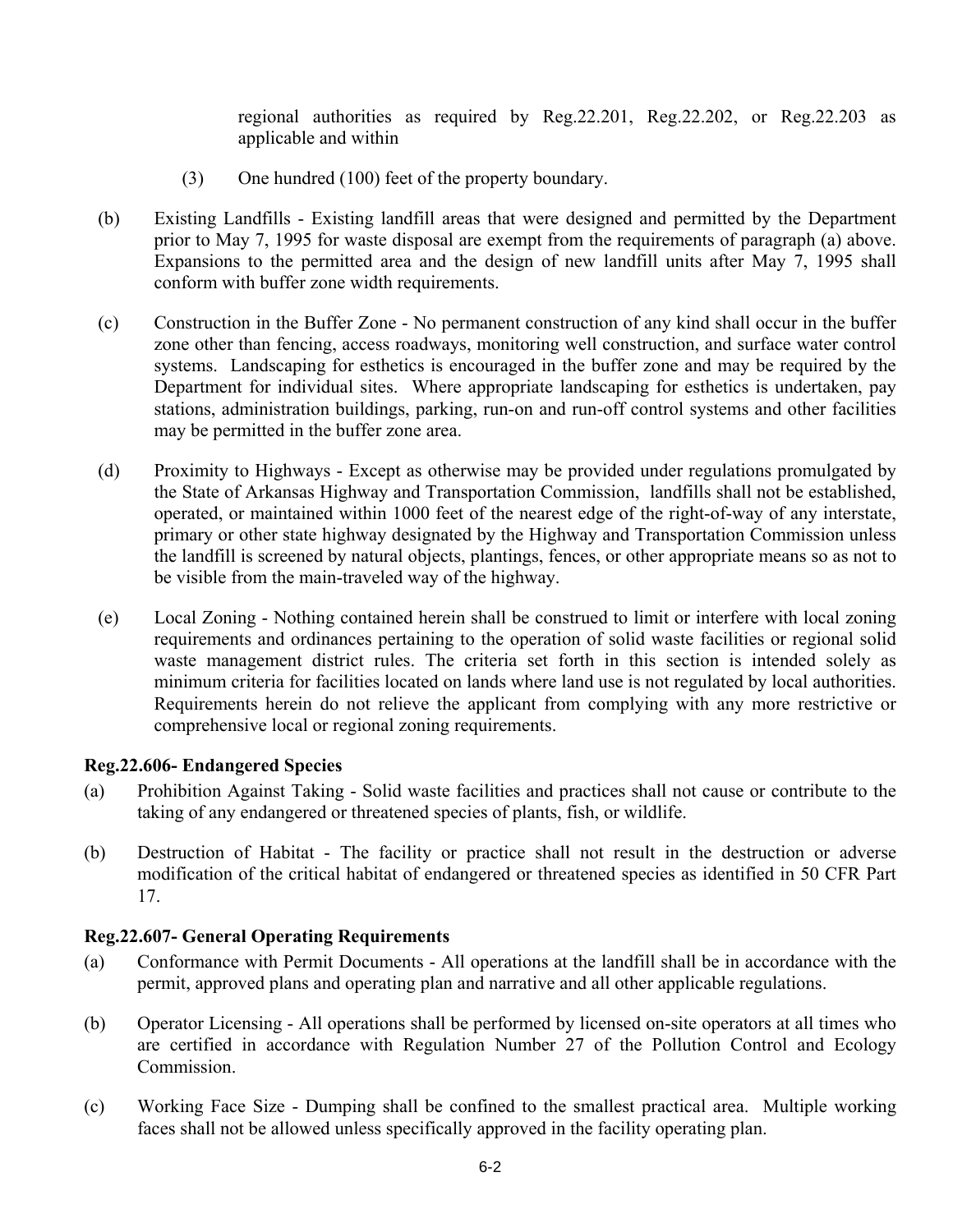- (d) Waste Spreading and Compacting As rapidly as solid waste is unloaded for disposal it shall be spread and compacted in the smallest practical area and covered in accordance with the requirements of Reg.22.609.
- (e) Salvage Operations Salvage operations shall not be permitted at the operating face of the fill. A salvage operation may be approved by the Department under the following conditions:
	- (1) An area has been designated by the permittee for the recovery of salvageable material.
	- (2) The operations shall not interfere with or otherwise delay the activities of the work face.
	- (3) The recovery of salvageable material must be conducted in an orderly manner.
	- (4) All salvaged materials shall be removed from the landfill site daily, or properly stored so that they will not create a nuisance or unsightly appearance.
- (f) Prohibited Activities The following activities shall be prohibited in conjunction with or upon the site of the landfill:
	- (1) Any scavenging of materials as defined herein;
	- (2) Any feeding of farm or domestic animals;
	- (3) Depositing waste in standing water; and
	- (4) Open burning as defined herein.
- (g) Litter Control If weekly cover does not control on and off site litter, other methods may be required, such as, but not limited to, litter fences and litter crews and the application of more frequent cover.
- (h) Additional Surface Water Controls and Best Management Practices In conjunction with and in addition to the requirements of Reg.22.614 and Reg..22.615, the owner or operator shall:
	- (1) Contour the surface of the working portion of the landfill to minimize surface water run-on or flow into or through the working face; and
	- (2) Install, construct, repair and maintain controls to prevent off-site sediment accumulation at all landfill, soil stockpile, and borrow site areas. Temporary and permanent seeding, grading, diking, terracing, diversion ditches, silt fencing, silt traps, vegetation filter strips, mulching, erosion control blankets and matting, gravel filter berms, check dams, riprap, sediment ponds and other best management practices for erosion and sediment control shall be provided as necessary. Best management practices for the site shall be in accordance with any stormwater permit issued for the site, shall be described in the operating narrative, and shall be included in the permit plans as appropriate.
	- (3) Final and interim slope stabilization must conform with Reg.22.427(f).
- (i) Final Cover Vegetation and Maintenance Immediately after permitted final grades have been attained and a final cover system installed, a cover of suitable perennial vegetation shall be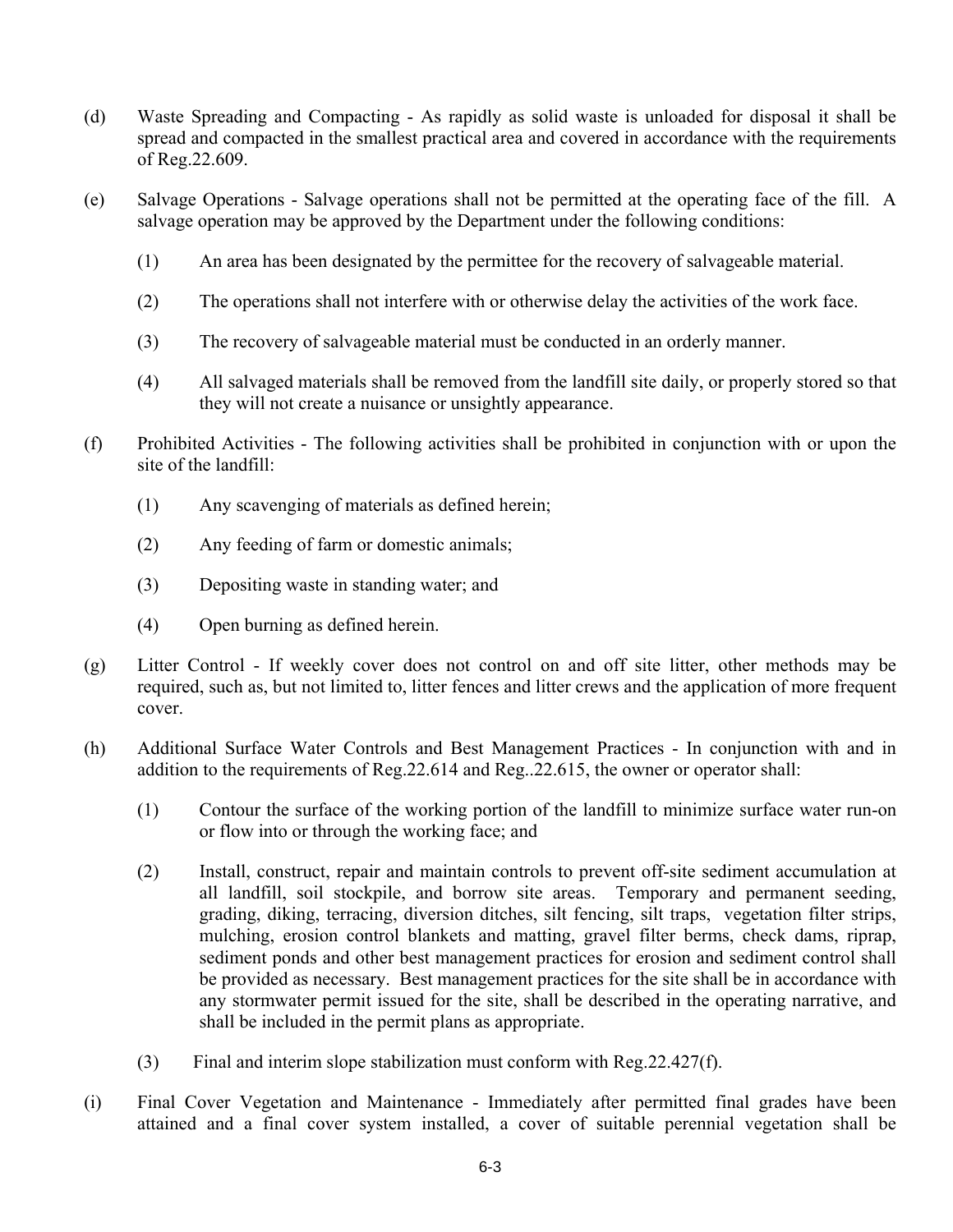established to prevent erosion of cover soils. The vegetative cover shall be mowed at least annually or as needed to control the growth of undesirable annual weeds and woody vegetation, and to allow for inspection of the integrity of the cover system.

- (j) Equipment Requirements The owner or operator shall have provisions for the routine maintenance of equipment at the landfill. Adequate backup equipment shall be available within 24 hours in the event of breakdowns.
- (k) Communications and Emergency Response The owner or operator shall have an adequate telephone communication system in the event of fire or other emergency situations that may arise at the landfill and a written emergency response plan shall be maintained at the site.
- (l) Employee Facilities The owner or operator shall have an on site building/office with a potable water supply and sanitary facilities for site personnel.
- (m) Operation to Prevent Bird Hazard Owners or operators of all solid waste disposal and processing facilities and practices located within 10,000 feet (3,048 meters) of any airport runway end used by turbojet aircraft or within 5,000 feet (1,524 meters) of any airport runway end used by only pistontype aircraft shall be operated in a manner that does not pose a bird hazard to aircraft.
- (n) Nuisance Avoidance The owner or operator shall operate the landfill in a manner to avoid creating a public nuisance or public health hazard. The Department may require any additional information or action deemed necessary to assure an environmentally safe operation of the facility.
- (o) Cover Maintenance The owner or operator shall be responsible for maintaining the cover system integrity and shall promptly repair erosion, washout, tracking, or other defects that result in exposed or flagging refuse in either daily, intermediate, or final cover. Areas of leachate seepage, or areas exhibiting evidence of leachate seepage such as staining and discoloration of the cover system shall also be promptly repaired.
- (p) Wet Weather Repairs Due care shall be exercised in performing repairs during wet weather conditions to prevent the creation of additional cover defects. Prompt temporary measures shall be implemented in such cases until permanent repairs and remedies can be implemented.

# **Reg.22.608- Procedures For Excluding The Receipt Of Hazardous And Unauthorized Waste**

- (a) Applicability Owners or operators shall perform periodic inspections of incoming loads and shall notify the Director of the delivery or attempted delivery of known or suspected regulated hazardous wastes and polychlorinated biphenyls (PCB) wastes as defined in Regulation Number 23.
- (b) Separation of Unauthorized Wastes Class 4 landfills shall develop and follow Department approved operating procedures to prevent the disposal of or provide for the separation of unauthorized waste from the approved Class 4 waste stream. Suitable containers, vehicles, or transfer capability shall be provided at the landfill site for the removal and disposal of unauthorized waste to a Class 1 landfill or other approved facility.

#### **Reg.22.609- Cover Material Requirements**

(a) Applicability and Frequency of Cover - The owners or operators of all Class 4 Landfills must cover disposed solid waste with six inches of earthen material at least weekly or at more frequent intervals if necessary, to control disease vectors, fires, odors, blowing litter, scavenging and to limit the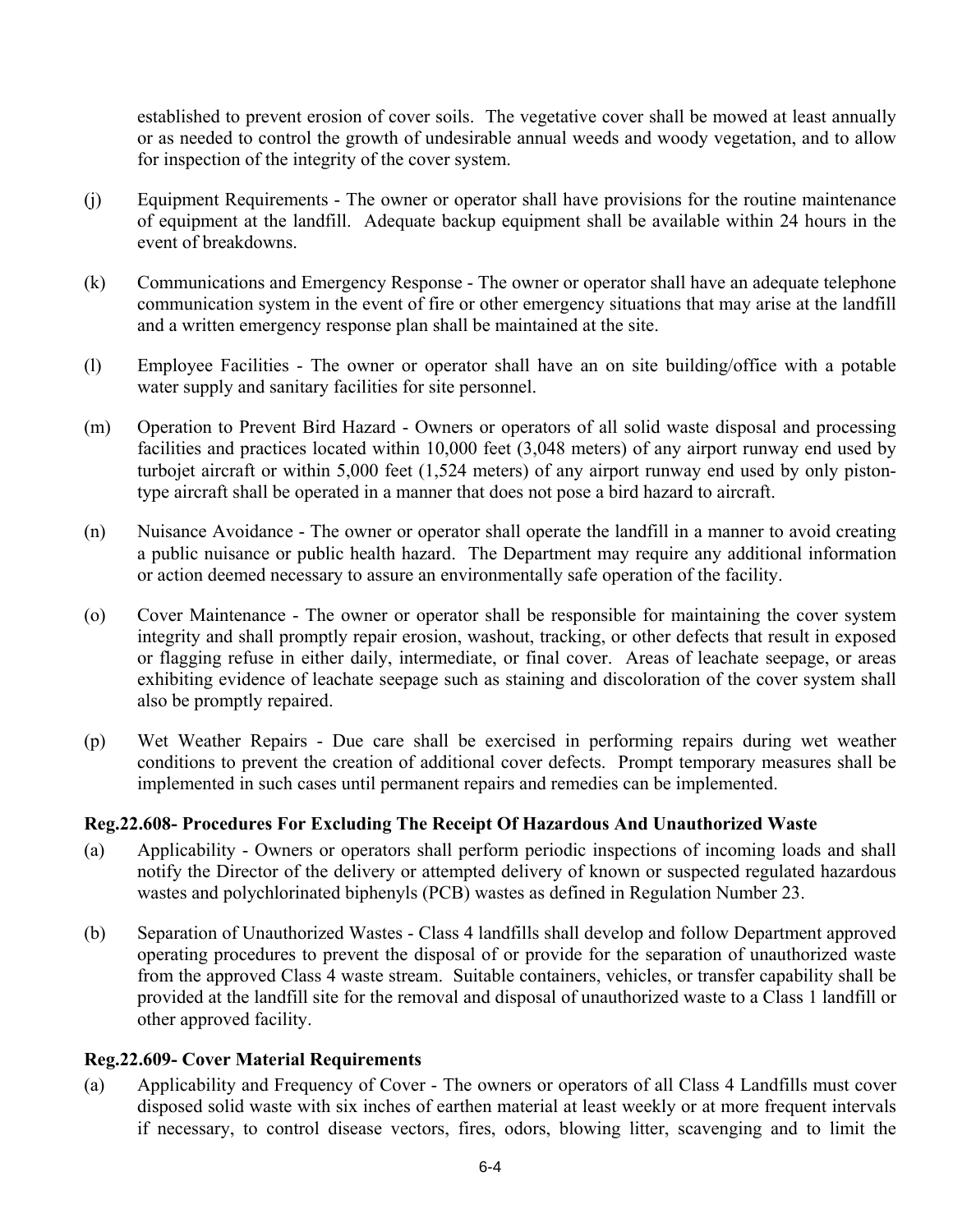generation of leachate. Daily spreading and compaction of the waste shall be performed to minimize void space and reduce the potential for disease vectors and fires.

- (b) Cover Thickness A compacted layer of cover soil not less than twelve (12) inches, sufficient to ensure there is not exposed waste including the six (6) inches of daily cover required under Reg.22.609(a) shall be applied upon surfaces that will not receive an additional application of waste of final cover within 180 days.
- (c) Temporary Waiver The Director may grant a temporary waiver from the requirement of paragraph (a) and (b) of this section if the owner or operator satisfactorily demonstrates that extreme conditions exist that make meeting such requirements impractical. Failure of the operator to stockpile adequate cover material shall not constitute justification for a waiver under this section.

### **Reg.22.610- Disease Vector Control**

(a) Applicability - Owners or operators of all permitted facilities must prevent or control on-site populations of disease vectors using techniques appropriate for the protection of human health and the environment.

### **Reg.22.611- Explosive Gases Control**

- (a) Standards The concentration of explosive gases generated by the facility shall not exceed:
	- (1) Twentyfive (25) percent of the lower explosive limit (LEL) for the gases in facility structures (excluding gas control or recovery system components); and
	- (2) The lower explosive limit for the gases at the facility property boundary.
- (b) Applicability Owners or operators of Class 4 landfills shall not be required to implement a routine methane monitoring program unless the Director determines that:
	- (1) The nature and quantity of waste poses a significant potential for the generation of explosive gases; or
	- (2) Explosive gases have been detected in concentrations exceeding the standards identified in paragraph (a).

The monitoring program, if required, shall meet the requirements of Reg.22.415.

#### **Reg.22.612- Air Criteria**

- (a) Applicability Owners or operators of all permitted facilities must ensure that the units do not violate any applicable requirements developed under a State Implementation Plan (SIP) approved or promulgated by the Administrator pursuant to section 110 of the Clean Air Act, as amended.
- (b) Burning Prohibition Open burning of solid waste, except for the infrequent burning of agricultural wastes, silvicultural wastes, landclearing debris, diseased trees, or debris from emergency clean-up operations and ordnance that may be allowed by the Arkansas Air Pollution Control Code, is prohibited at all units.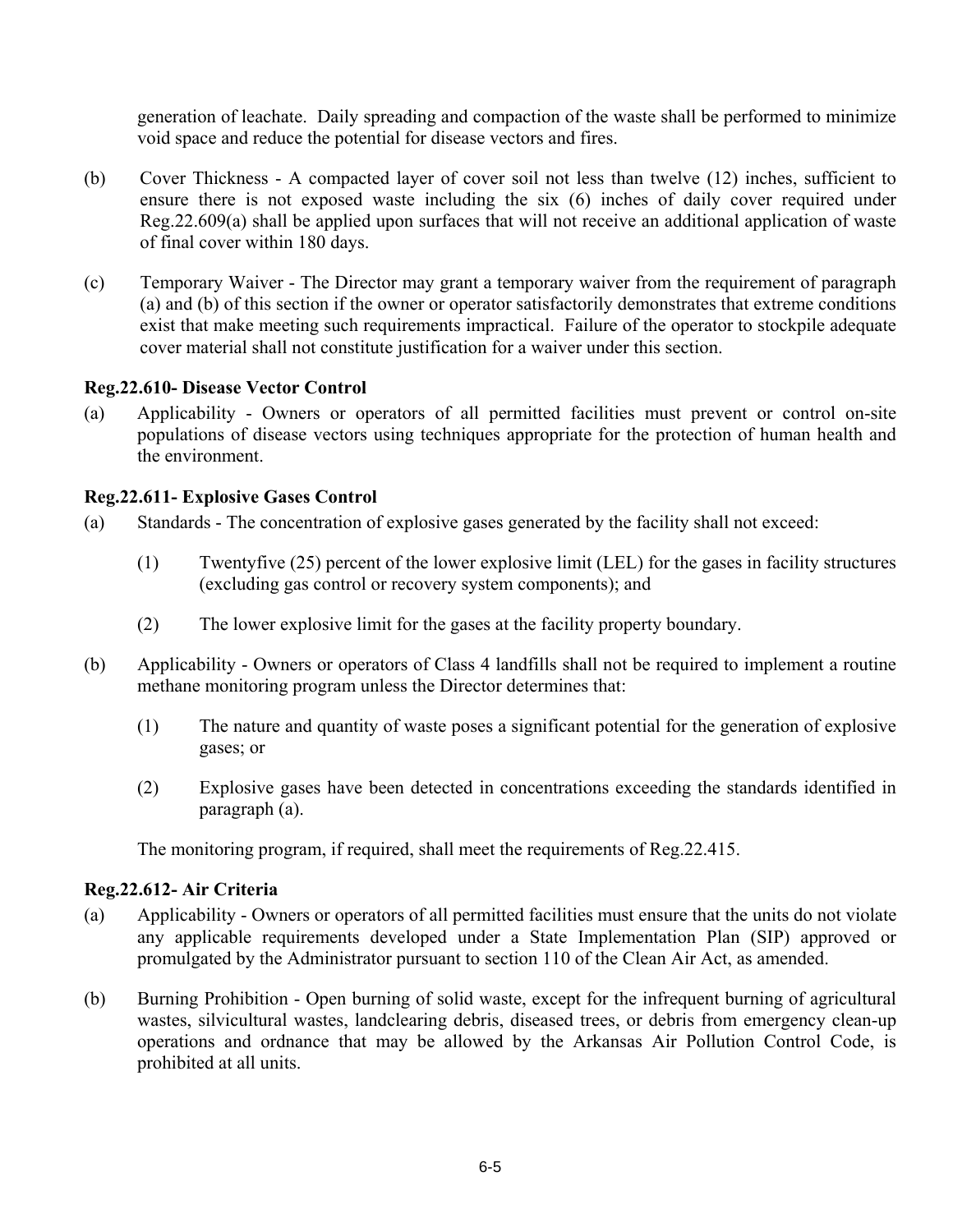(c) Fire Safety - A facility or practice shall not pose a hazard to the safety of persons or property from fires. This may be accomplished through compliance with this section and through the periodic application of cover material or other techniques as appropriate.

### **Reg.22.613- Access Requirements**

- (a) Applicability Owners or operators of all permitted facilities must control public access and prevent unauthorized vehicular traffic and illegal dumping of wastes by using artificial barriers, natural barriers, or both, as appropriate to protect human health and safety and the environment.
- (b) Access Control and Signage The site shall be adequately fenced with an entrance gate that can be locked. Class 4 landfills shall provide a sign showing the name of the facility, permit number, emergency telephone number, opening and closing hours and days of operation posted at the entrance to the facility.
- (c) Access and Operational Roads All weather operational roads shall be provided for vehicle movement within the site. The roads shall be of such construction quality to allow easy access in all weather conditions to all portions of the active disposal site and to other operational areas where all weather access is necessary to achieve timely compliance with permit requirements.
- (d) Hours of Access Access to the site shall be permitted only during the hours when operating personnel are on the site.

### **Reg.22.614- Run-On/Run-Off Control Systems**

- (a) General Requirements At a minimum, Class 4 landfills shall design, construct, and maintain:
	- (1) A run-on control system to prevent flow onto the active portion of the landfill or waste processing area during the peak discharge from a 24-hour, 10-year storm;
	- (2) A run-off control system from the active portion of the landfill or waste processing area to collect and control at least the water volume resulting from a 24-hour, 10-year storm if required by the Department to meet the requirements of Reg.22.615.
	- (3) Best management practices for pollution prevention shall be implemented at each site to control the release of sediment and waste from the site.

#### **Reg.22.615- Surface Water Requirements**

- (a) General Requirements All Class 4 landfills shall not:
	- (1) Cause a discharge of pollutants into waters of the United States, including wetlands, that violates any requirements of the Clean Water Act, including, but not limited to, the National Pollutant Discharge Elimination System (NPDES) requirements, pursuant to Section 402 of the Clean Water Act;
	- (2) Cause the discharge of a nonpoint source of pollution to waters of the United States, including wetlands, that violates any requirement of an area-wide or State-wide water quality management plan that has been approved under Section 208 or 319 of the Clean Water Act, as amended;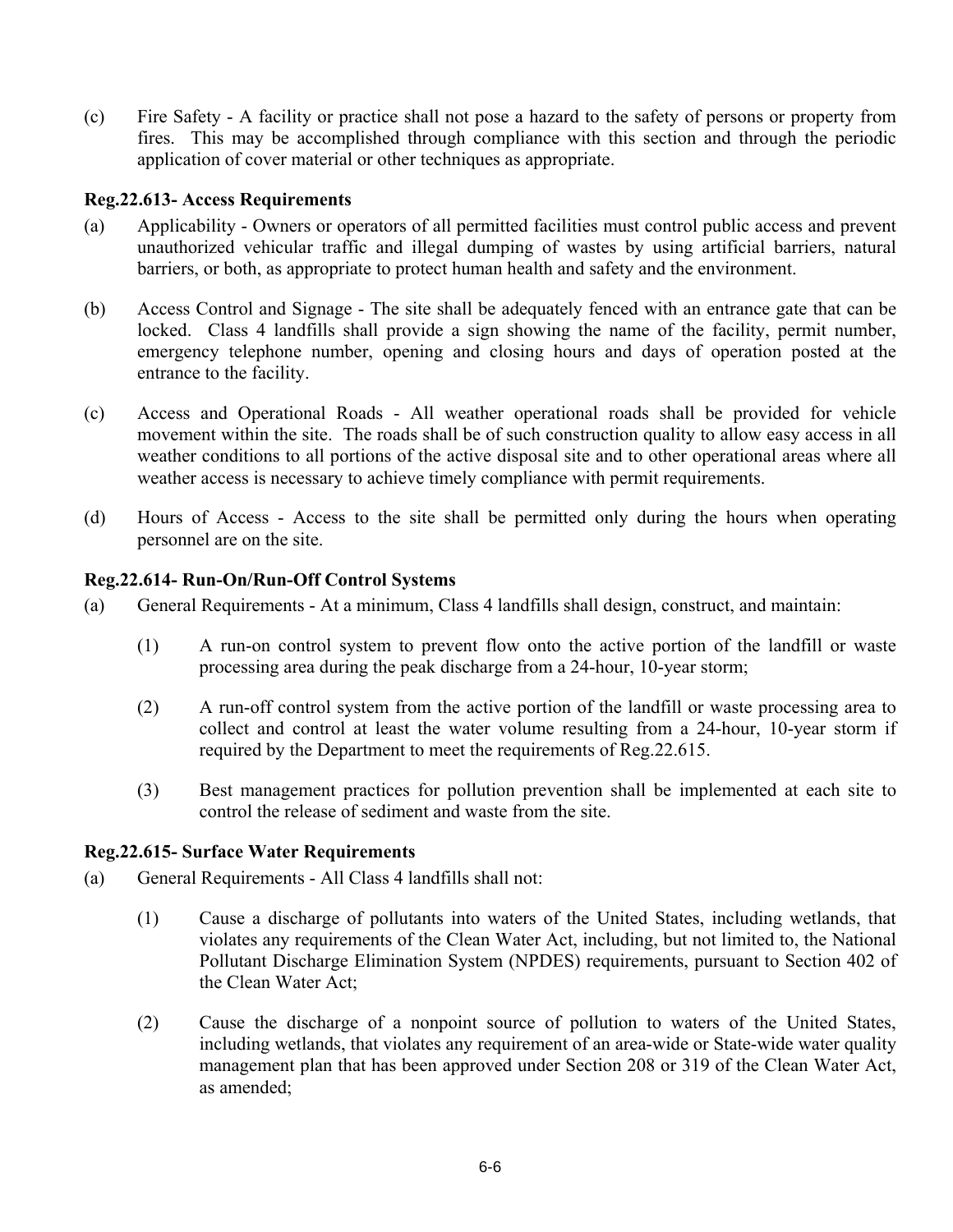- (3) Cause a discharge of dredged material or fill material to waters of the United States that is in violation of the requirements under Section 404 of the Clean Water Act, as amended;
- (4) Deposit waste in standing water or within five feet of the ground water table unless leachate collection systems are provided and operated; and shall not
- (5) Allow the discharge of leachate from the landfill unit unless the discharge is permitted under the NPDES system.
- (b) Control Systems Required Run-on and run-off control systems shall be constructed, operated and maintained as necessary to meet the requirements of this section. Upon Department approval, run-on and run-off control systems may be removed from service at such time as closure activities have been completed, a permanent vegetation cover has been established, and there is no evidence of leachate seepage or other point and nonpoint discharges from the landfill unit.

### **Reg.22.616- Liquids Restrictions**

- (a) Containers Prohibited Bulk or noncontainerized liquid waste and containers containing liquid waste shall not be placed in a Class 4 landfill.
- (b) Treatment of Liquid Wastes Prohibited Class 4 landfills shall not accept liquid waste for treatment or liquid wastes that have been treated at another location.
- (c) Disposal of Waste Containing Free Liquids Prohibited Wastes accepted for disposal must not exhibit free liquids as determined by the paint filter test.

#### **Reg.22.617- Recordkeeping Requirements**

- (a) Requirements The owner or operator must record and retain at the facility in an operating record or in an alternative location approved by the Director the following information as it becomes available:
	- (1) Any required location restriction demonstrations for new units and expansions of the permitted area;
	- (2) Closure and post-closure care plans and any monitoring, testing, or analytical data as required by Chapter 13;
	- (3) Any cost estimates and financial assurance documentation required by Chapter 14;
	- (4) Any quality assurance/quality control (QA/QC) documentation, certification, and test result relating to the construction of the landfill liner, ground water monitoring system if applicable, and final cover system;
	- (5) Records of any periodic inspections required by this Regulation or by permit conditions; and
	- (6) Any other records required by Regulation 22.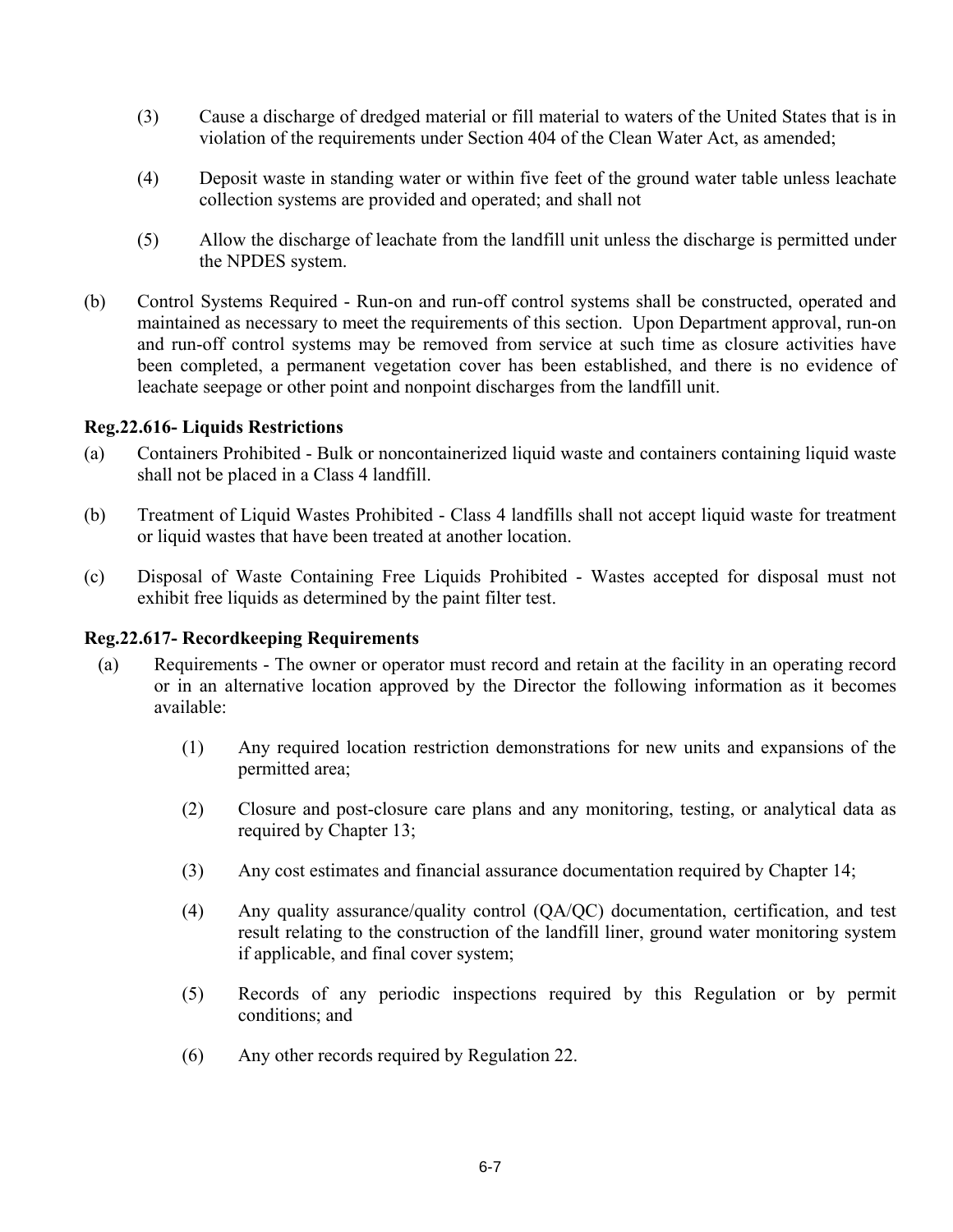- (b) Access to Records All information contained in the operating record must be furnished upon request to the Department or be made available at all reasonable times for inspection by the Department.
- (c) Waste Receipt Records All Class 4 owner or operators shall provide an adequate means of recording the amount of waste that is received by the facility. The landfill must have a "ticket" system or approved alternative that meets the requirements of Reg.22.421.
- (d) Retention Period The records required under this section shall be permanently maintained by the owner or operator unless destruction of the records is authorized by the Director following the completion of the post closure monitoring period.

# **Reg.22.618- Operating Plan And Narrative**

- (a) Applicability Each permitted facility shall develop and implement an operating plan and narrative. The purpose of the operating plan and narrative shall be to develop and present site specific methods and procedures by which the facility will maintain and document compliance. The operating plan and narrative shall address the requirements of this regulation and any other regulations applicable to the operation and construction of the facility.
- (b) Submission Date The operating plan and narrative shall be submitted to and approved by the Department as either a part of the permit application process (Reg.22.303), permit modification process (Reg.22.308) or permit renewal process (Reg.22.309).
- (c) Updates Each facility shall update the plan and narrative as required to reflect current operations and regulations. Revisions to the document shall be submitted to the Department which reserves the right to require that the changes be accomplished through a permit modification prior to implementation.

# **Reg.22.619- Annual Engineering Inspection Reports**

- (a) Applicability This section applies to all Class 4 permitted landfills.
- (b) Report Requirements A professional engineer registered in the State of Arkansas shall inspect the landfill site at least annually and prepare an annual report addressing operational compliance with permit conditions, permit plans, specifications and the narrative and all applicable regulations. The Annual Engineering Inspection Report shall address the 12-month period from January through December and shall be submitted to ADEQ by June 30 of the following year. The Annual Engineering Inspection Report shall contain at a minimum:
	- (1) The volumetric capacity remaining in the current landfill cell or area and the projected date for opening new cells or areas;
	- (2) The estimated remaining volumetric capacity of all permitted Class 1 landfill units, the landfill capacity (total air space) utilized during the past one year period, and the estimated remaining site life (in years) based upon the utilization rate during the previous one (1) year period.
	- (3) Documentation of compliance of facility fill progression with the approved permit plans, specifications and operating plan and narrative;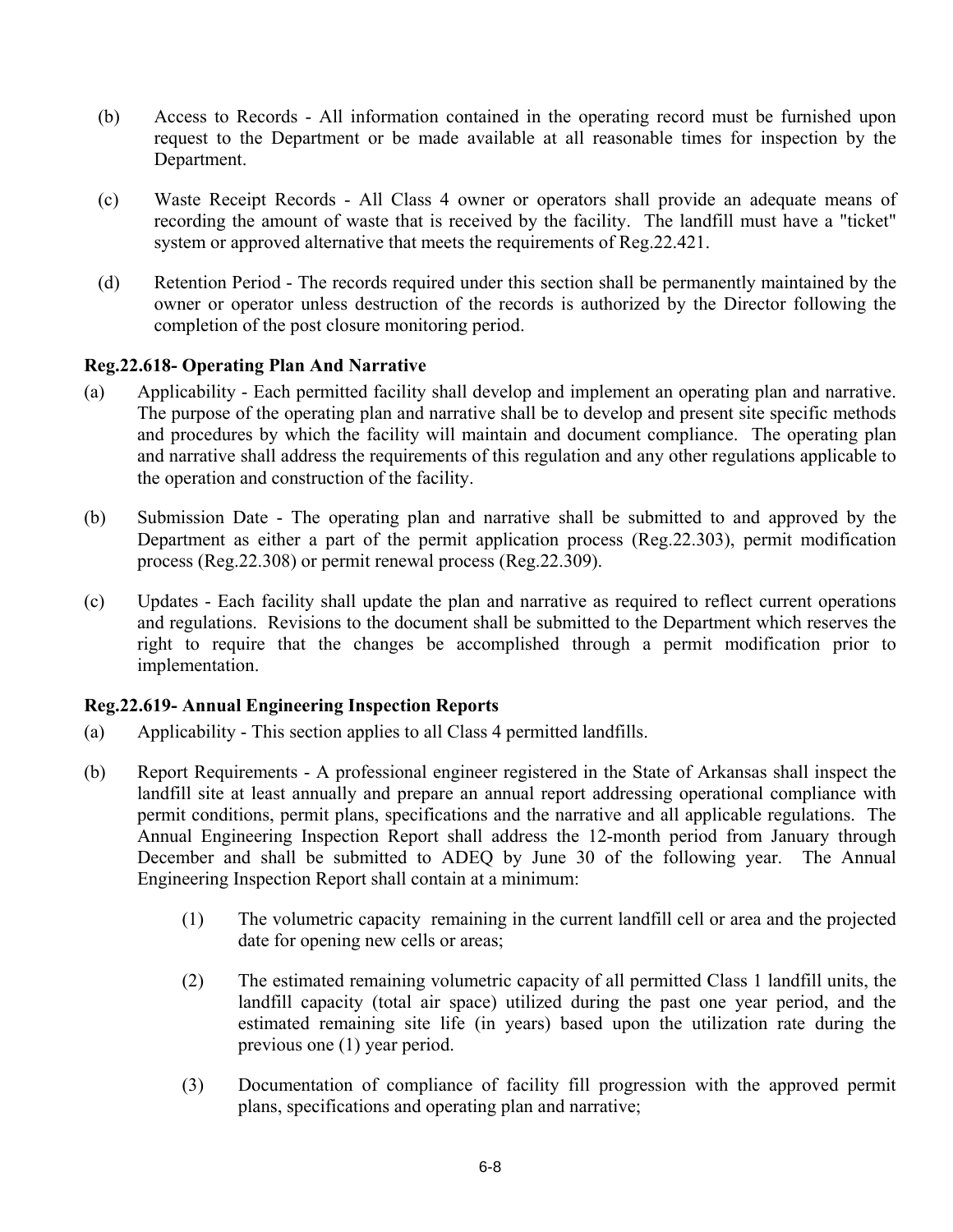- (4) Documentation of compliance with the operating requirements of this regulation, permit conditions, the approved operating plan and any other applicable regulations;
- (5) An updated contour map that depicts:
	- (i) The horizontal and vertical extent of the active and inactive fill areas;
	- (ii) The status of each permitted landfill unit or cell (future unit, active unit, inactive, under construction, under interim cover, undergoing closure, closed, post-closure,  $etc.$ );
	- (iii) The survey grid system required by Reg.22.426;
	- (iv) The location of any other visible surface features or improvements such as roads, fences, buildings, gas control systems, surface water control systems, etcetera; and
	- (v) The person responsible for gathering survey data and the date(s) that survey data was taken to prepare the map. For purposes of annual reports, survey data may be collected by any person familiar with survey techniques, however, a professional land surveyor, registered in the State of Arkansas, shall perform the initial survey of new units required under Reg.22.428(h) and final survey of closed units required under Reg.22.1301(i).
- (6) Quantity, location and characteristics of leachate collected, recirculated and disposed;
- (7) Maintenance of stormwater controls and other best management practices for erosion control;
- (8) Status of capping and closure of completed areas;
- (9) Status of remedial or corrective actions taken;
- (10) Updated Financial Assurance documentation as required in Chapter 14 Financial Assurance Criteria of these regulations.
- (11) Revised or updated facility Closure Plan in accordance with the requirements contained in Chapter 13 Closure and Post-Closure Care of these regulations.
- (12) Any other items that affect compliance at the landfill;

# **Reg.22.620- Ground Water Standards For Solid Waste Facilities And Practices**

- (a) Applicability A facility or practice shall not contaminate an underground water source beyond the solid waste boundary or beyond an alternative boundary specified in accordance with paragraph (b) of this section.
- (b) Compliance Boundary Owner or operators may demonstrate that compliance should be determined at an alternative boundary in lieu of the solid waste boundary. The Department may establish such an alternative boundary only if it finds that such a change would not result in contamination of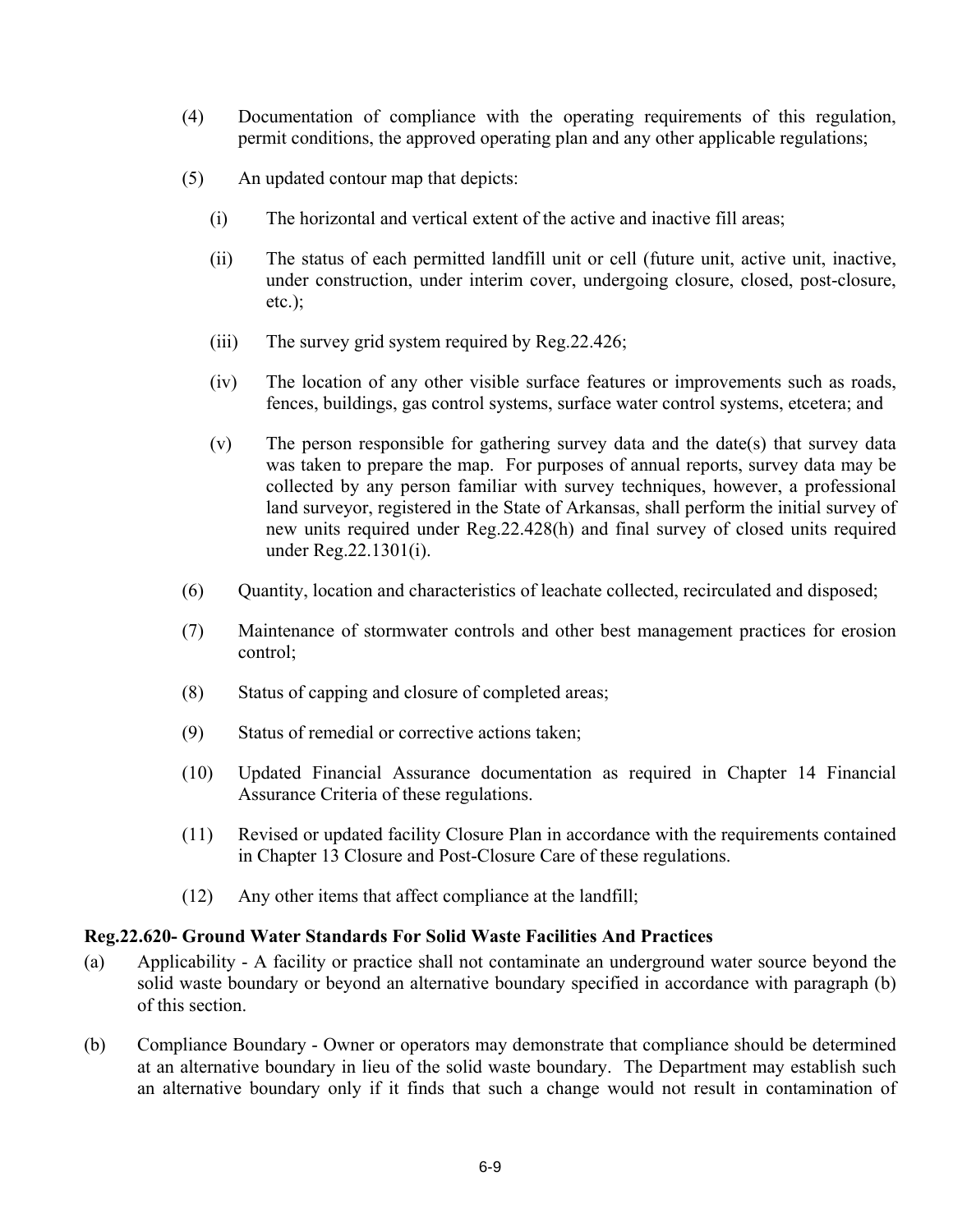ground water which may be needed or used for human consumption. This finding shall be based on analysis and consideration of all of the following factors that are relevant:

- (1) The hydrogeological characteristics of the facility and surrounding land, including any natural attenuation and dilution characteristics of the aquifer;
- (2) The volume and physical and chemical characteristics of the leachate;
- (3) The quantity, quality, and direction of flow of ground water underlying the facility;
- (4) The proximity and withdrawal rates of ground-water users;
- (5) The availability of alternative drinking water supplies;
- (6) The existing quality of the ground water, including other sources of contamination and their cumulative impacts on the ground water;
- (7) Public health, safety, and welfare effects.
- (c) Definitions As used in this section "Contaminate" means to introduce a substance that would cause:
	- (1) The concentration of that substance in the ground water to exceed the maximum contaminant level specified in Appendix 3; or
	- (2) An increase in the concentration of that substance in the ground water where the existing concentration of that substance exceeds the maximum contaminant level specified in Appendix 3.

# **Reg.22.621- Minimum Design Criteria**

- (a) Applicability Unless provided otherwise, the requirements of this section as well as Reg.22.624, Reg.22.625, and Reg.22.626 shall apply only to newly permitted facilities, increases in the permitted capacity or disposal area, or permit renewals as specified in .309.
- (b) Design Standards In accordance with Reg.22.620, a facility or practice shall be designed to prevent the contamination of an underground drinking water source beyond the solid waste boundary or beyond an alternative boundary specified in accordance with paragraph (b) of Reg. 22.620.
- (c) Minimum Design Criteria At a minimum, the bottom and side slope liner systems of new Class 4 landfills and expansions of the permitted fill area shall be constructed:
	- (1) With a compacted clay liner consisting of at least an 18 inch thickness with a hydraulic conductivity of no more than  $1 \times 10^{-5}$  cm/sec; or
	- (2) In accordance with a design approved by the Director. The design must ensure that the concentration values specified in Appendix 3 will not be exceeded in the uppermost aquifer at the relevant point of compliance, as specified by the Director under Reg.22.620. Landfills sited in favorable, uniform geologic settings exhibiting in-place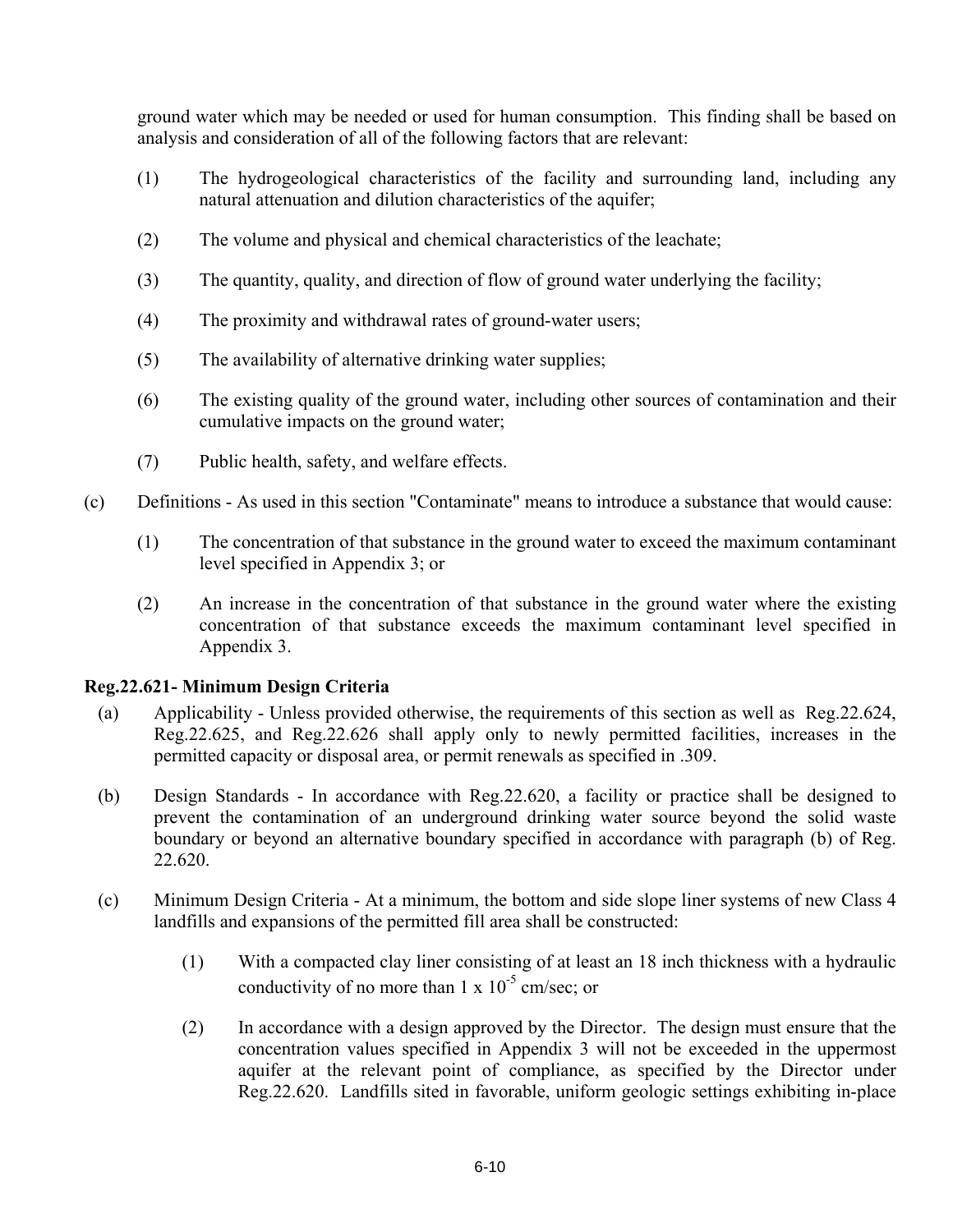permeability equal to or less than  $1 \times 10^{-5}$  cm/sec may be constructed without compacted liners provided the standards of this section are met.

- (d) Final Cover System Requirements Each waste unit shall at a minimum provide a final cover system consisting of from bottom to top:
	- (1) A compacted clay barrier layer of at least a 18 inch thickness with a hydraulic conductivity of no more than  $1 \times 10^{-5}$  cm/sec; and
	- (2) An erosion layer of at least six inches thickness that is capable of supporting vegetation, or
	- (3) In accordance with a design approved by the Director. The design must demonstrate equivalency to the prescriptive final cover requirements contained in paragraph (1) of this section.
- (e) Ground Water Monitoring Ground water monitoring will not be required unless the Director determines that monitoring is required to confirm that the ground water standards set forth in Reg. 22.620 are being met.

### **Reg.22.622- Survey Control**

(a) Survey Control Required - Each permitted landfill shall develop and maintain a method of survey control in accordance with Reg. 22.426.

### **Reg.22.623- Surface Water Control**

(a) Applicability - In addition to the requirements of Reg.22.614 and Reg.22.615 each landfill shall design and implement a system to control surface water at the facility in a accordance with the minimum standards set forth in Reg. 22.427 except that existing facilities must not comply with Reg.22.427(b) and (c) unless the current design includes a sedimentation pond.

# **Reg.22.624- Liner And Final Cover Design And Construction**

(a) QA Plan Required - Written quality assurance plans shall conform to the requirements of Reg.22.428.

#### **Reg.22.625- Earthwork Balance**

(a) Applicability - Applicants for new landfills and expansions to the permitted area shall provide an earthwork balance in accordance with the requirements of Reg. 22.430.

# **Reg.22.626- Landfill Configuration**

(a) Applicability - Applicants for new landfills and expansions to the permitted area shall comply with the landfill configuration requirements of Reg.22.431.

# **Reg.22.627- Other Requirements**

(a) Chapter References - Applicants, permittees, owners and operators shall also refer to applicable provisions of Chapters 11, Geotechnical Investigations, Chapter12, Ground Water Monitoring and Corrective Action, Chapter 13, Closure and Post Closure Care, and Chapter 14, Financial Assurance Criteria, for additional requirements.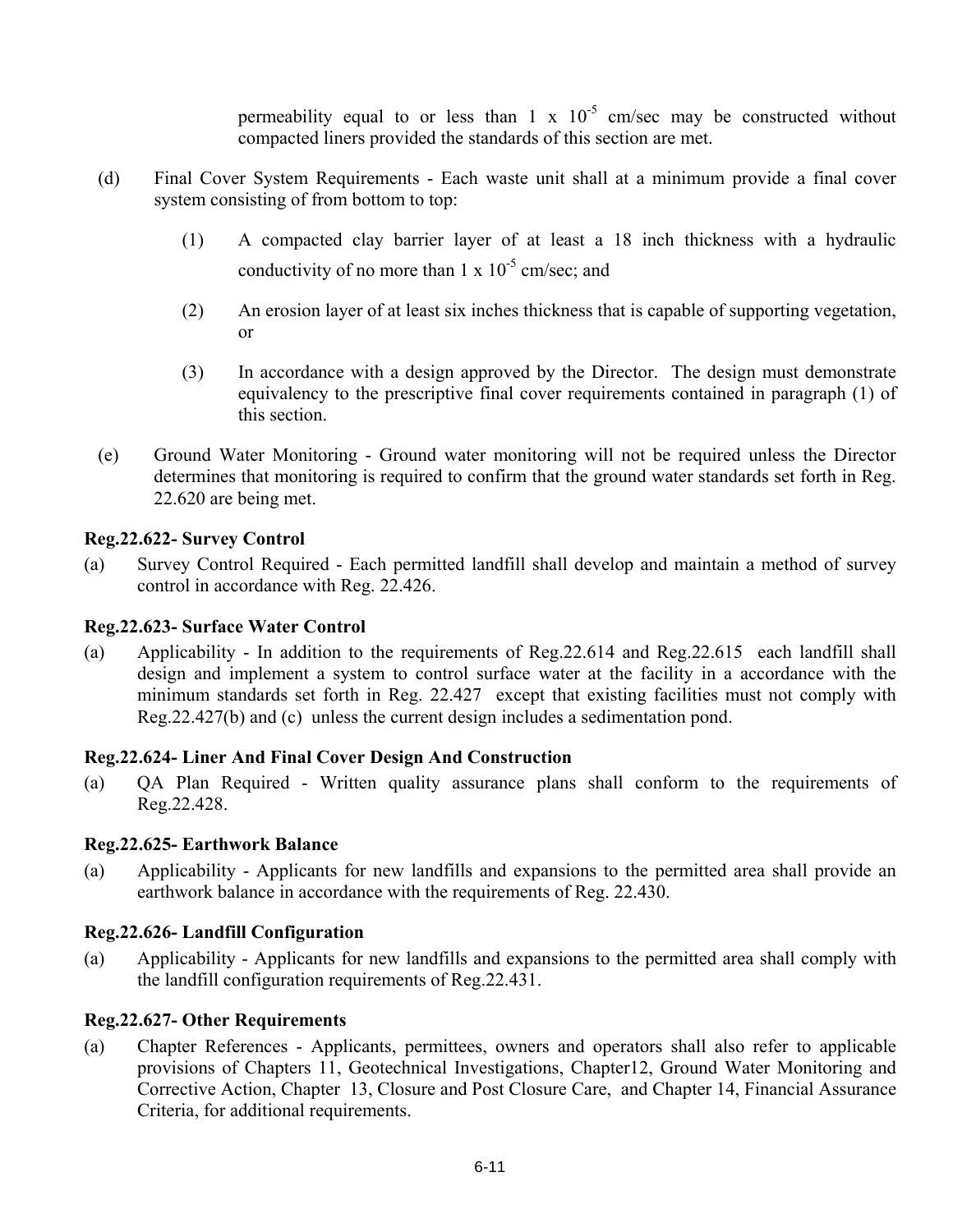# **Chapter 7 Special Materials Requirements**

### **Reg.22.701- General Provisions**

- (a) Notification and Permit Requirements Special materials, as defined by this Regulation, may be disposed of in Class 1 landfills provided the applicant has notified the Department of the intent to receive and dispose of such wastes and has received authorization by permit or modification thereof. Special materials shall not be disposed of in Class 3 or 4 landfills, unless the landfill is specifically designed for the receipt and disposal thereof and the disposal has been approved by the Department by permit or modification thereof. Unless written permission is granted by the Department or receipt of the waste is authorized under Chapter8, transfer stations, composting facilities, and solid waste recovery facilities are not authorized to accept special materials as defined and identified herein.
- (b) Hazardous Waste Prohibition Materials known to be hazardous waste are restricted from disposal at a landfill permitted under the authority of this Regulation.
- (c) Hazardous Substances not Hazardous Wastes Materials not regulated as hazardous wastes but known to be hazardous substances are eligible for disposal in a landfill provided the material is handled in a manner that protects the public health and safety, is consistent with this Regulation and any other regulations that may apply to the use and disposal of the waste.
- (d) Restricted Materials Other restricted materials include but may not be limited to oil sludges; pathological, infectious and biological wastes; radioactive materials; acutely hazardous chemicals; highly flammable or volatile substances; pesticides or herbicides and explosives.
- (e) Owner or Operator Responsibilities It is the responsibility of the owner or operator of all landfills to maintain compliance with the requirements for special materials handling and disposal at the landfill in accordance with the requirements described herein. The owner or operator is responsible for maintaining all records for proper waste characterization.

# **Reg.22.702- Asbestos Containing Material**

(a) Applicable Regulations - Asbestos containing material (ACM) shall be handled and disposed of in accordance with Regulation Number 21, the Arkansas Asbestos Abatement Regulation, hereinafter referred to as Regulation 21, the Federal National Emission Standards for Hazardous Air Pollutants (NESHAPS). Where exempt ACM is accepted for disposal, or known or suspected ACM is discovered at the working face of the landfill, owners and operators are encouraged to handle known or suspected ACM in a manner that will not cause visible emissions to the atmosphere and to provide a six inch soil cover to the waste on the same day that known or suspected ACM is discovered or received.

#### **Reg.22.703- Incinerator Ash**

- (a) Co-Disposal of Ash The owner or operator of a Class 1 landfill may co-dispose of nonhazardous solid waste incinerator ash that is generated from an incinerator with a permitted input capacity of twelve (12) tons of material or less per day in the Class 1 landfill.
- (b) Ash Monofill Requirement The owner or operator of a Class 1 landfill may accept and dispose of incinerator ash from an incinerator with a permitted input capacity of greater than twelve (12) tons of material per day provided the owner or operator has demonstrated to the Department: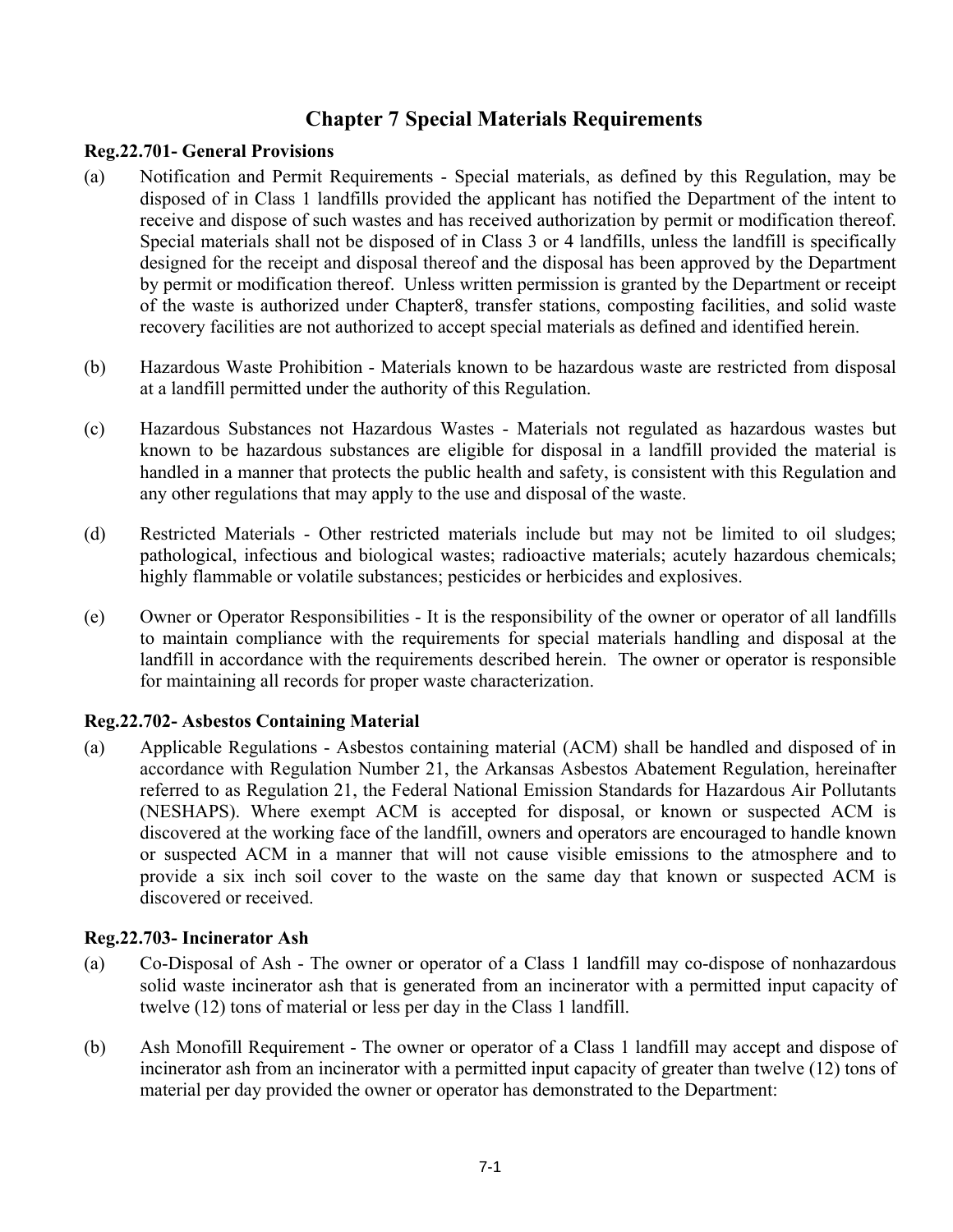- (1) That the incinerator ash will only be disposed of in a monofill or a separate waste cell specifically designed for the disposal of incinerator ash;
- (2) That the incinerator ash monofill meets all the operational and design requirements for the permitting of Class 1 landfills as described herein.
- (3) That the incinerator ash is not hazardous waste.
- (c) Class 3 Landfill Acceptance Incinerator ash produced by a manufacturing facility which utilizes solid waste generated on the premises of that facility in incinerators, boilers, or industrial furnaces, regardless of incinerator input capacity may co-dispose of incinerator ash in a Class 3 landfill, provided that the landfill is designed and permitted for the acceptance of the ash.

### **Reg.22.704- Water And Wastewater Treatment Sludge**

- (a) Applicability Nonhazardous bio-solids or sludge from publicly owned treatment works may be disposed of in a permitted Class 1 landfill under the conditions described in this section. Sludge from industrial processes may be disposed of in a permitted Class 3 or Class 1 landfill under the conditions described in this section if authorized by the Department.
- (b) Solidification/Free Liquids The sludge shall be solidified to the extent necessary to support cover and compaction of the waste and shall not exhibit free liquids as defined by the paint filter test in Reg.22.420.
- (c) Class 4 Prohibition Sludge shall not be disposed of in a Class 4 landfill. Sludge shall not be disposed of in a Class 3 permitted landfill unless authority is granted by written approval by the Department.
- (d) Sludge Characterization Only nonhazardous sludge shall be landfilled. The owner or operator shall require adequate characterization of the waste and shall maintain waste characterization records.
- (e) Sludge Monofills Sludge monofills shall meet the requirements of 40 CFR Part 503.
- (f) Regulatory Requirements The treatment and disposal of sewage sludge (biosolids) from publicly owned treatment works shall conform to the requirements of 40 CFR Part 503. The disposal of other sludges resulting from the treatment of wastewater or sludges resulting from industrial process shall conform to the requirements of 40 CFR 257.

#### **Reg.22.705- Liquid Or Semi-Liquid Cooking And Food Wastes Category**

- (a) Applicability Containerized or noncontainerized liquids that are no longer fit for human or animal consumption, or for the use for preparation thereof or have been condemned by the Arkansas Department of Health may be disposed of in a Class 1 landfill, provided the landfill has been notified in advance of its intended shipment and has an approved operating plan for the bulking and conditioning of the waste prior to commencement of waste disposal operations.
- (b) Applicable Materials Specific items of this category include but are not limited to the following:
	- (1) Beverages of all types
	- (2) Waste Cooking Fats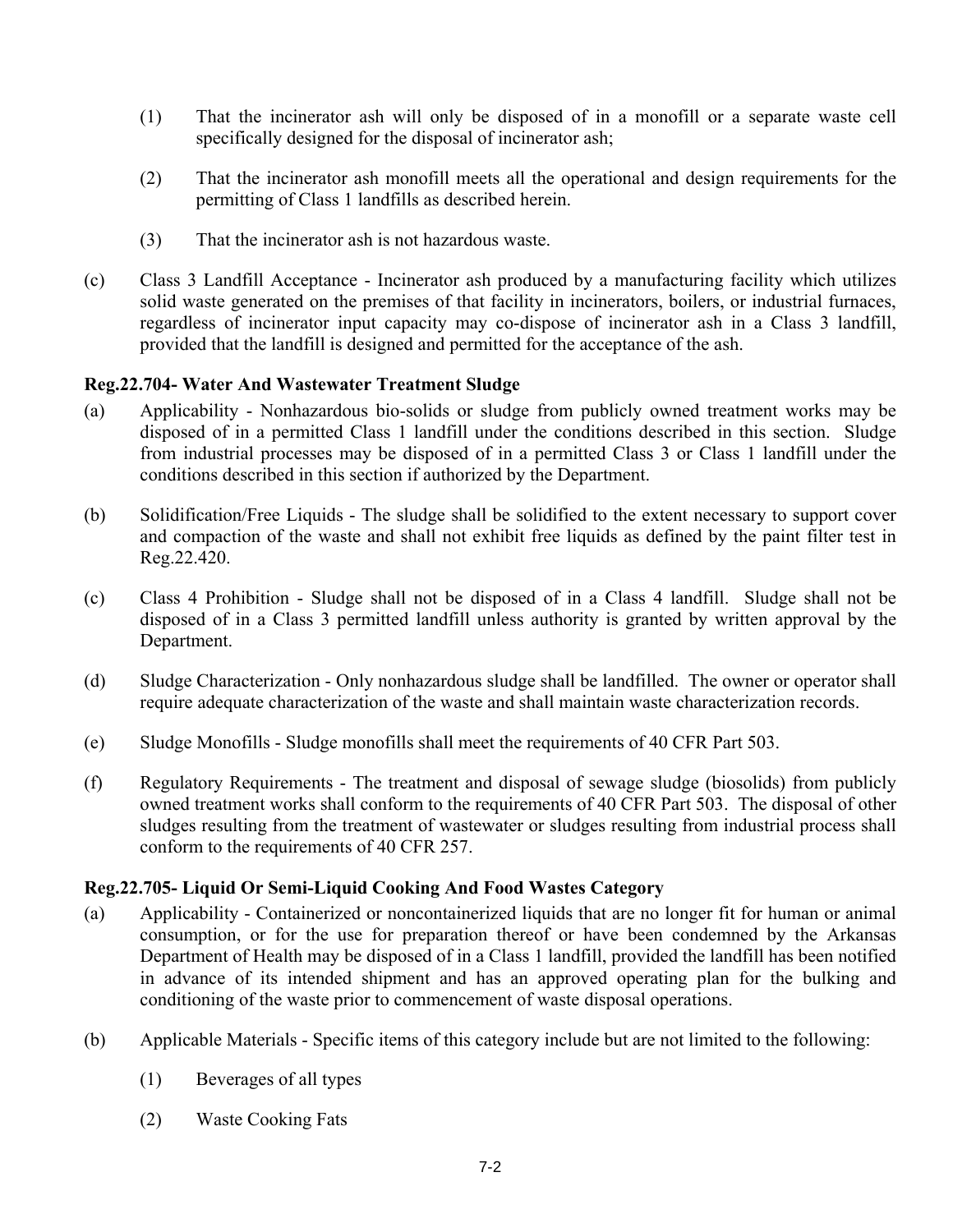- (3) Grease Trap skimmings
- (4) Human or Animal Food Products
- (5) Frozen Food Processing Waste
- (6) Cannery Pomace Wastes
- (7) Hachery Waste
- (8) Packing and Killing Plant Offal
- (c) Regulatory Requirements The treatment and disposal of liquid wastes shall be in accordance with Reg.22.420.
- (d) Disposal Method The waste shall be spread across the working face of the landfill and shall not be concentrated in one area for disposal.
- (e) Transportation Requirements Wastes in the above category that are suitable for rendering shall be transported in such a manner to avoid spillage.

# **Reg.22.706- Tires**

(a) Applicability - The processing, recycling and disposal of waste tires shall conform to the requirements of Regulation 14, Waste Tire Program.

# **Reg.22.707- Disposal Of Spent Pesticide And Herbicide Containers**

- (a) Applicability No person shall dispose of any pesticide or herbicide containers, or any residue therefrom in a manner inconsistent with its labeling or intended use, or in violation of 40 CFR 261.7(b)(3) or state pollution control or plant board standard.
- (b) Triple Rinsing Containers must first be triple-rinsed with at least fifteen percent (15%) of the volume of the container, using rinse water as makeup whenever possible. Salvageable containers may then be returned to the manufacturer or formulator, or a drum reconditioner for reuse. Nonsalvageable, triple-rinsed containers may then be crushed and transported to a Class 1 landfill for disposal.
- (c) Container Residue Container residue and rinse water should be added to application mixes in the field whenever possible. If not, they must be disposed of in accordance with manufacturers' label instructions.

# **Reg.22.708- Petroleum Contaminated Soils**

(a) Applicability - Petroleum contaminated soils may be disposed of in a Class 1 landfill provided the contaminated soils meet the requirements established in the Hazardous and Unauthorized Waste Exclusion Plan developed by each Class 1 facility, as required by Reg.22.412, unless otherwise specified in the facility disposal permit. The facility operator shall be responsible for complying with all applicable waste determination protocols.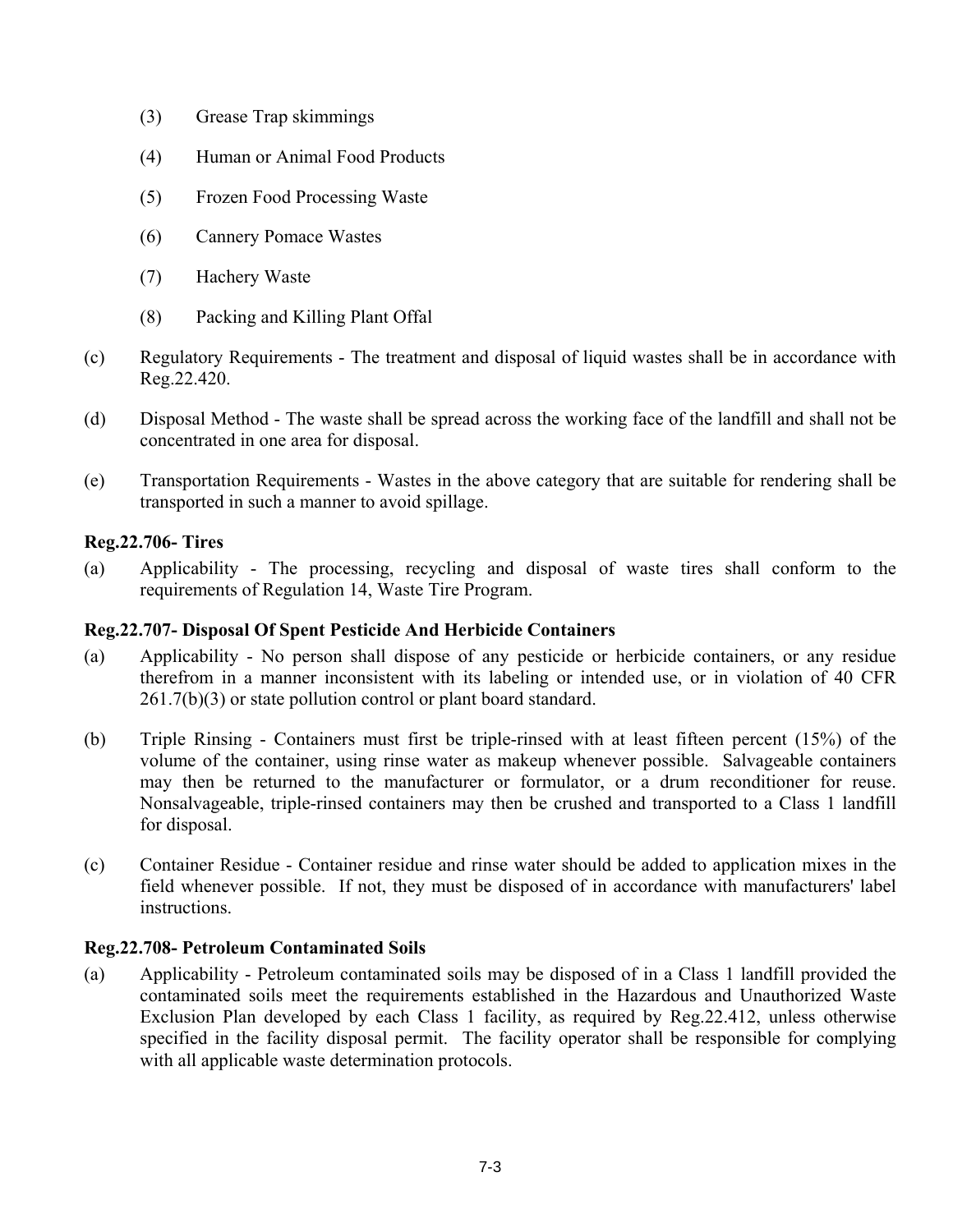(b) Petroleum contaminated soils that comply with the facility Hazardous and Unauthorized Waste Exclusion Plan may be used as daily cover on interior working faces that drain directly into the facility leachate collection system.

### **Reg.22.709-Lights Containing Mercury**

- (a) After January 1, 2008, no person or entity shall knowingly place or dispose of the bulb or tube portion of an electric lighting device containing hazardous levels of mercury in a landfill if the device contains more than two-tenths milligram per liter (0.2 mg/l) of leachable mercury as measured by the Toxicity Characteristic Leaching Procedure as set out in EPA test Method 1311; and
- (b) Adequate facilities exist for the public to properly dispose of the devices; and
- (c) Facilities must update their Hazadous Waste Exclusion Plan as necessary for collection of these devices.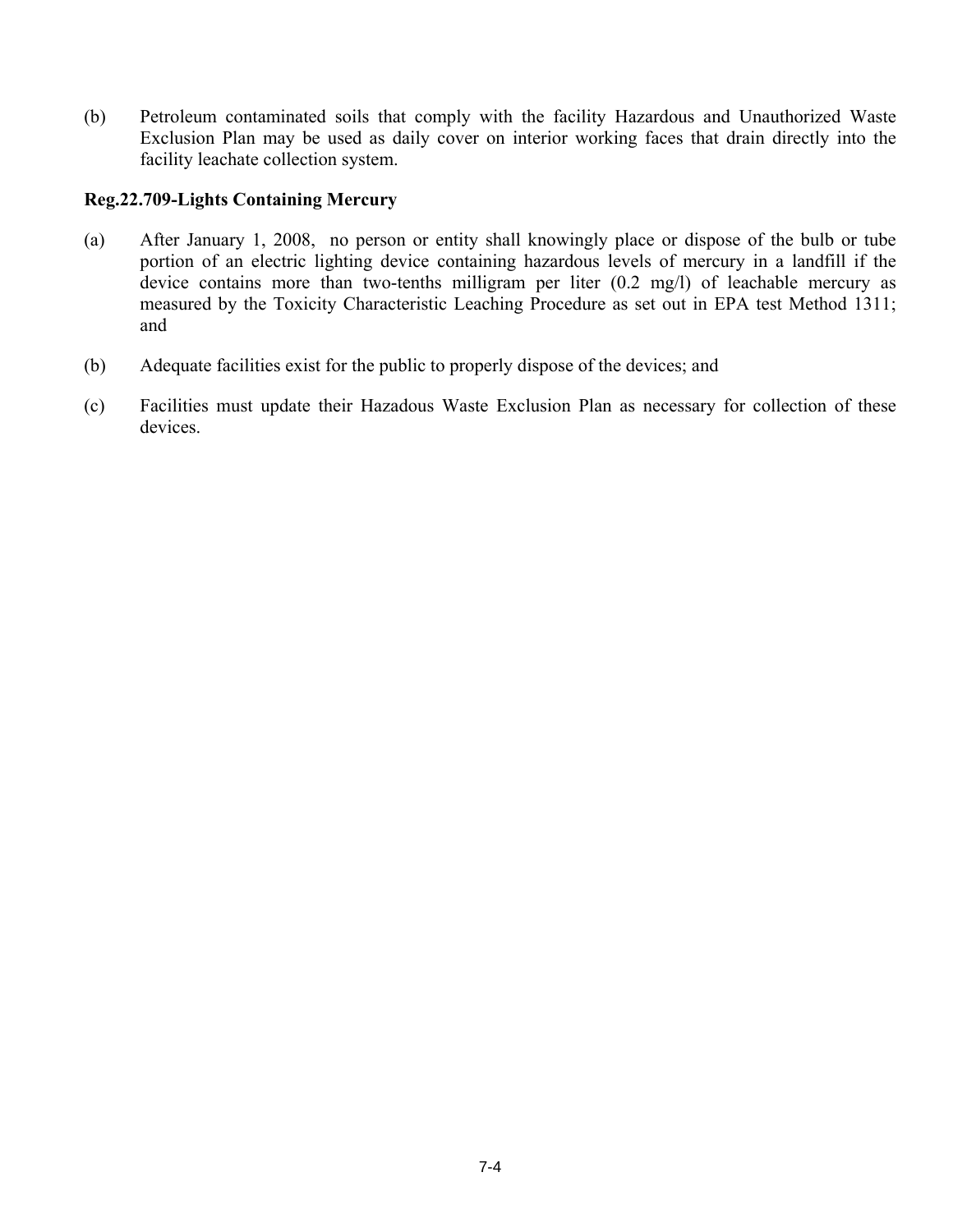# **Chapter 8 Composting Facilities**

### **Reg.22.801- Applicability And Exemptions**

- (a) Applicability This Section regulates the construction and operation of composting facilities for yard waste, source separated organic wastes and other solid waste that may be approved by the Department for composting. Except for the permit exemptions provided herein, no person shall construct or operate a composting facility without first having obtained a permit or general permit authorization pursuant to this regulation.
- (b) Acceptable Compostable Wastes Only nonhazardous materials as defined by 40 CFR 261 and Department Regulation No. 23 shall be approved for composting. Compost materials shall be suitable for the proposed process and end use of the compost. Acceptable materials include:
	- (1) Yard waste and other vegetative materials such as grass clippings, leaves, and shredded or chipped brush, and tree prunings;
	- (2) Other organic waste including animal manure, food wastes, food processing wastes, grease trap waste, organic process wastes, septage and sewage sludge.
	- (3) Solid waste including household garbage and nonhazardous commercial wastes that are amenable to treatment by composting.
- (c) Unacceptable Wastes Regulated medical waste, waste containing polychlorinated biphenyls (PCB's), asbestos containing waste, and hazardous waste from conditionally exempt small quantity generators shall not be used in a composting operation. Nonhazardous industrial wastes not identified in paragraph (b) above are presumed unacceptable for composting . An applicant may overcome that presumption by submitting technical data with the application or otherwise demonstrating that the waste can be successfully treated by composting.
- (d) Sewage Sludge The composting of sewage sludge shall conform to the requirements of 40 CFR 503 and other regulations promulgated by the Pollution Control and Ecology Commission.
- (e) Exemptions The following solid waste management facilities and operations are exempt from permitting under this Section:
	- (1) The composting of less than 50 (fifty) tons or 500 (five hundred) cubic yards per year of incoming yard waste, silvacultural activities such as tree prunings and land clearing debris, and agricultural waste or other approved wastes not subject to the limitations of paragraph (c). (Assumption: 1 (one) cubic yard of loose, unshredded yard waste excluding manures weighs 200 pounds.) provided:
		- (i) The process follows acceptable methods of composting and is developed, operated, and maintained in a safe, nuisance free manner,
		- (ii) Prior to the commencement of construction, a written notice is provided to the Department describing the facility location, a description of the operation of the facility, and the intended end use for the compost.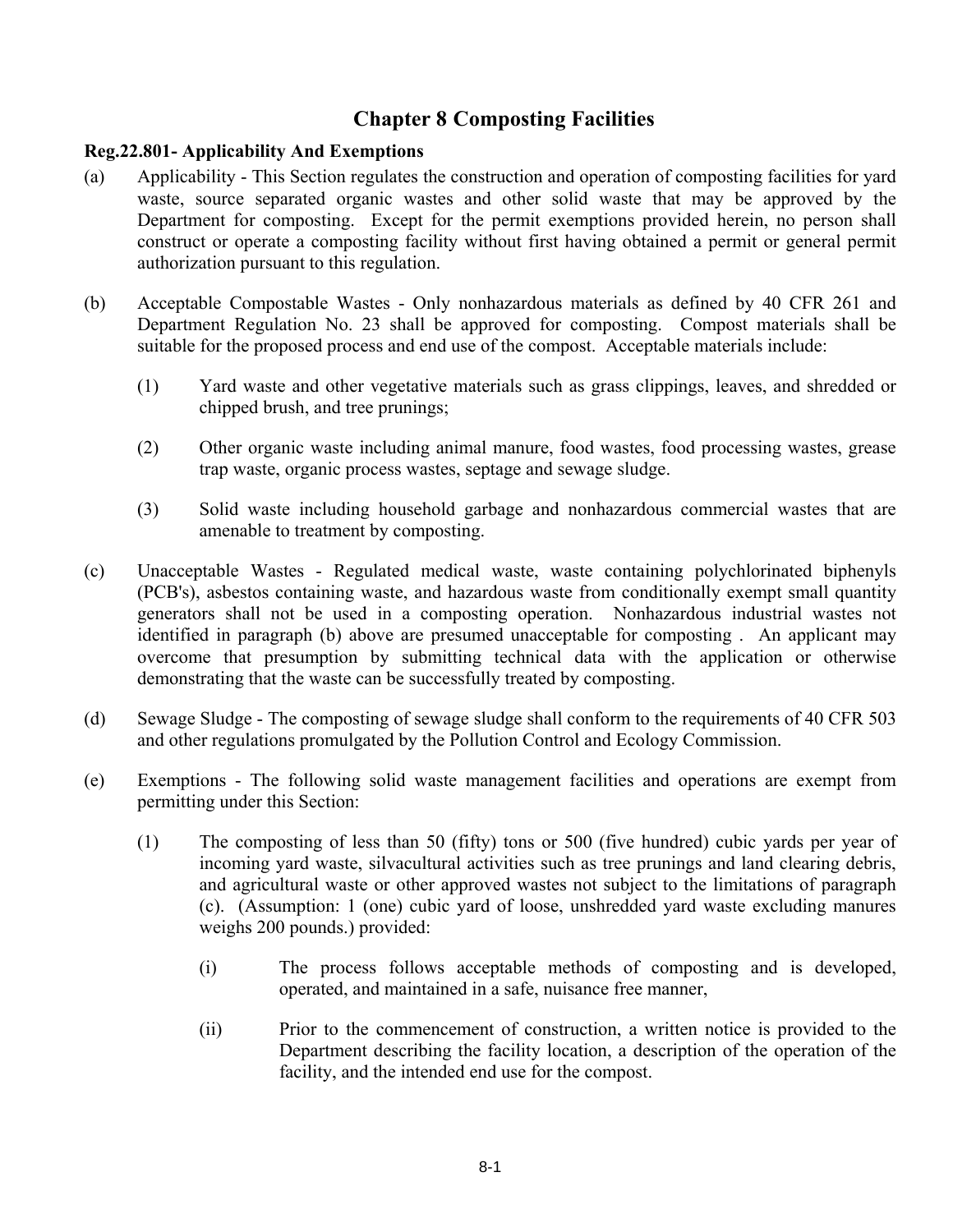- (2) Small composting operations conducted by an individual treating yard and organic wastes taken solely from that individual's personal residence or property. This exemption may be revoked in the event that the composting operation becomes a nuisance to other persons or property owners either adjacent to or in the vicinity of the composting operation.
- (3) Composting facilities that receive and treat only animal manures, agricultural wastes, yard wastes and wood wastes if the facility is operated in conjunction with and on the same property as a confined animal facility. Water Division permitting or authorization may be required in such instances.
- (4) Composting facilities which exclusively receive and treat organic plant wastes from a nursery operation.
- (5) The recovery and use of chipped, shredded or processed wood waste, excluding yard waste, for reuse as a mulch, composting material or other beneficial use.

# **Reg.22.802- Composting Facility Classifications**

- (a) Applicability Composting Facilities shall be classified by the type of materials received and treated.
	- (1) Facilities that receive and treat only wastes identified in Reg.22.801(b)(1) shall be classified as Type Y compost facilities. Operations of Type Y facilities shall be covered under a General Permit.
	- (2) Facilities that receive and treat only source separated organic wastes, such as paper, food wastes, food-processing wastes, other compostable materials, or yard waste in combination with these wastes shall be classified as Type O compost facilities.
	- (3) Facilities that receive and treat mixed solid wastes such as household garbage, nonhazardous commercial wastes, or yard waste or source separated organic wastes in combination with these wastes shall be classified as Type S compost facilities.
	- (4) Facilities that receive and treat municipal sewage sludge in combination with wastes in paragraphs (1) and (2) above shall be classified as type O compost facilities. Facilities that receive and treat sewage sludge with wastes in paragraph (3) above shall be classified as type "S" facilities.
- (b) The design, operation and reporting requirements contained in this chapter are identical for Type O and Type S composting facilities.

# **Reg.22.803- Location Restrictions And Siting Requirements**

- (a) Applicability Composting facilities as specified shall meet the following requirements:
	- (1) Bird Hazards Type O and Type S facilities located within 10,000 feet (3,048 meters) of any airport runway end used by turbojet aircraft or within 5,000 feet (1,524 meters) of any airport runway end used by only piston-type aircraft shall be designed and operated in a manner that will not pose a bird hazard to aircraft.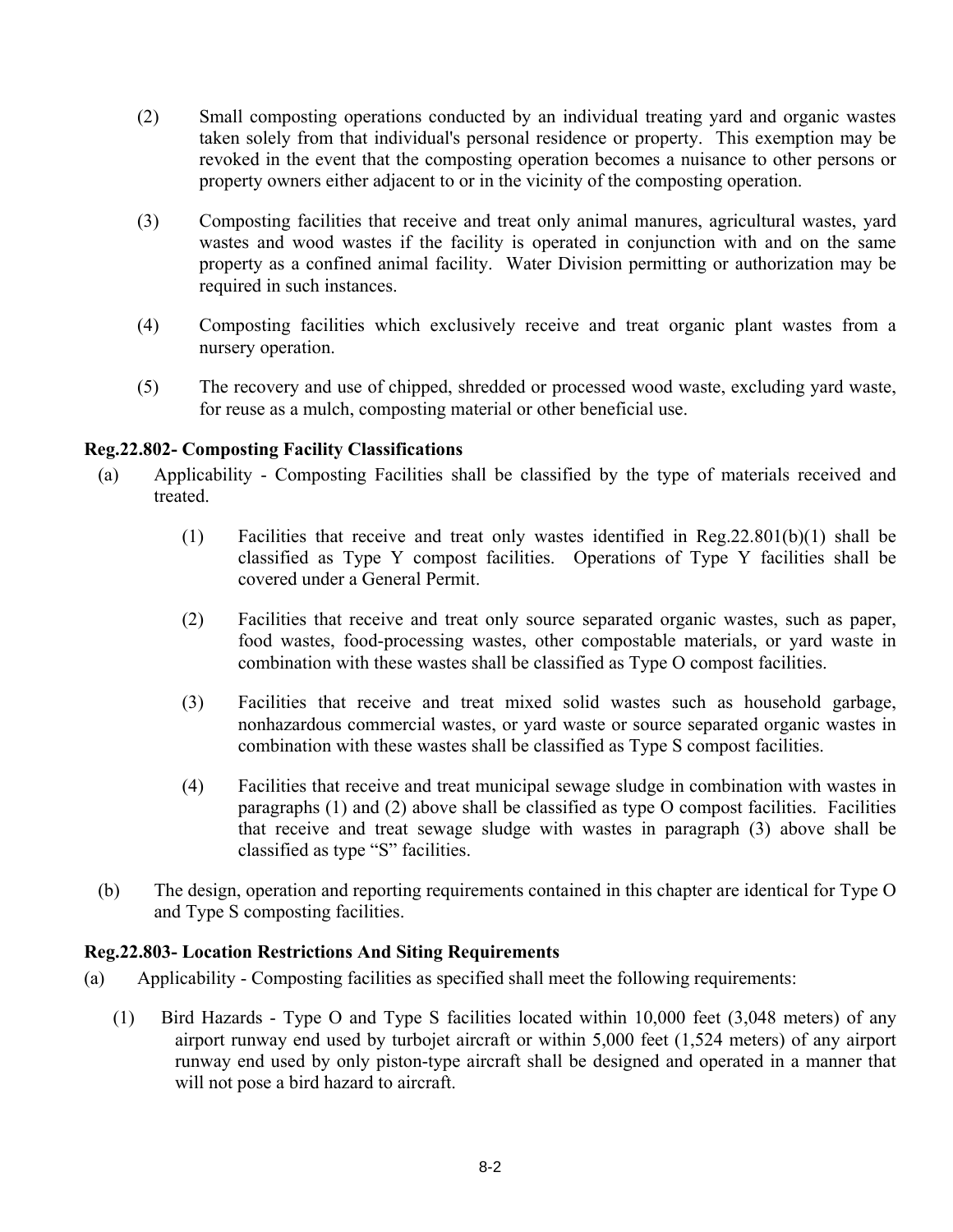- (2) Flood Hazards Type CY, Type CO, and Type CS facilities shall be designed and operated in manner that will not restrict the flow of the base flood, reduce the temporary water storage capacity of the floodplain, or result in washout of solid waste so as to pose a hazard to human health, wildlife, or land or water resources.
- (3) Wetlands Applicants for new Type Y, Type O, and Type S facilities and expansions to the permitted area shall demonstrate that the facility or facility expansion is not located in wetlands, or if it is, that it is in compliance with the provision of the Clean Water Act and implementing regulations. To demonstrate compliance the applicant must provide a wetlands delineation and any permit that may be required by the appropriate agency with jurisdiction for the proposed site. Where indicated by site characteristics, Type Y facilities may also be required to document compliance.
- (4) Local Zoning Type Y, Type O, and Type S facilties located within a municipality or county that has adopted restrictions on sites in conjunction with a comprehensive county-wide land use plan as provided in Reg.22.202, specific geographic site approval from the government(s) of jurisdiction shall be obtained by the applicant for submission to the Department with the preapplication.
- (5) Setback Distances Composting areas for all facilities placed in service after May 7, 1995, as measured from the edge of any composting area, or area used for storing in-coming materials or finished compost, shall not be located within:
	- (i) Fifty (50) feet of the property boundary;
	- (ii) One hundred (100) feet from a naturally occurring surface water body, stream or streambed; and
	- (iii) Two hundred (200) feet to an existing residence, place of business or drinking water supply not owned or leased by the applicant. Existing residences, businesses and water supplies shall be determined at the time in which notice is filed with the regional solid waste management district or a preapplication is filed with the Department, which ever comes first.
- (b) Groundwater and Bedrock Separation Distances Type O and S facilities shall not be located in areas where the seasonal high ground water is less than five feet from the top of the proposed compost floor system surface or where bedrock lies less than 24 inches below the top of the proposed compost pad surface. (c) Solid Waste Management District Notification - Applicants for composting shall provide notice to the Solid Waste Management District in which the facility is proposed to be located prior to submitting an application to the Department. In addition to the requirements of this Chapter, applicants for a permit shall comply with any District rules regarding the siting, design, or operation of solid waste management facilities and any applicable comprehensive local zoning requirements.

# **Reg.22.804- Application Requirements**

(a) Application Procedures - Except as provided in this Chapter, applications for an individual permit for composting shall conform to the requirements of Regulation Number 8, Administrative Procedures, and this section. Applicants for coverage under the general permit program shall conform to the procedures established under the general permit program.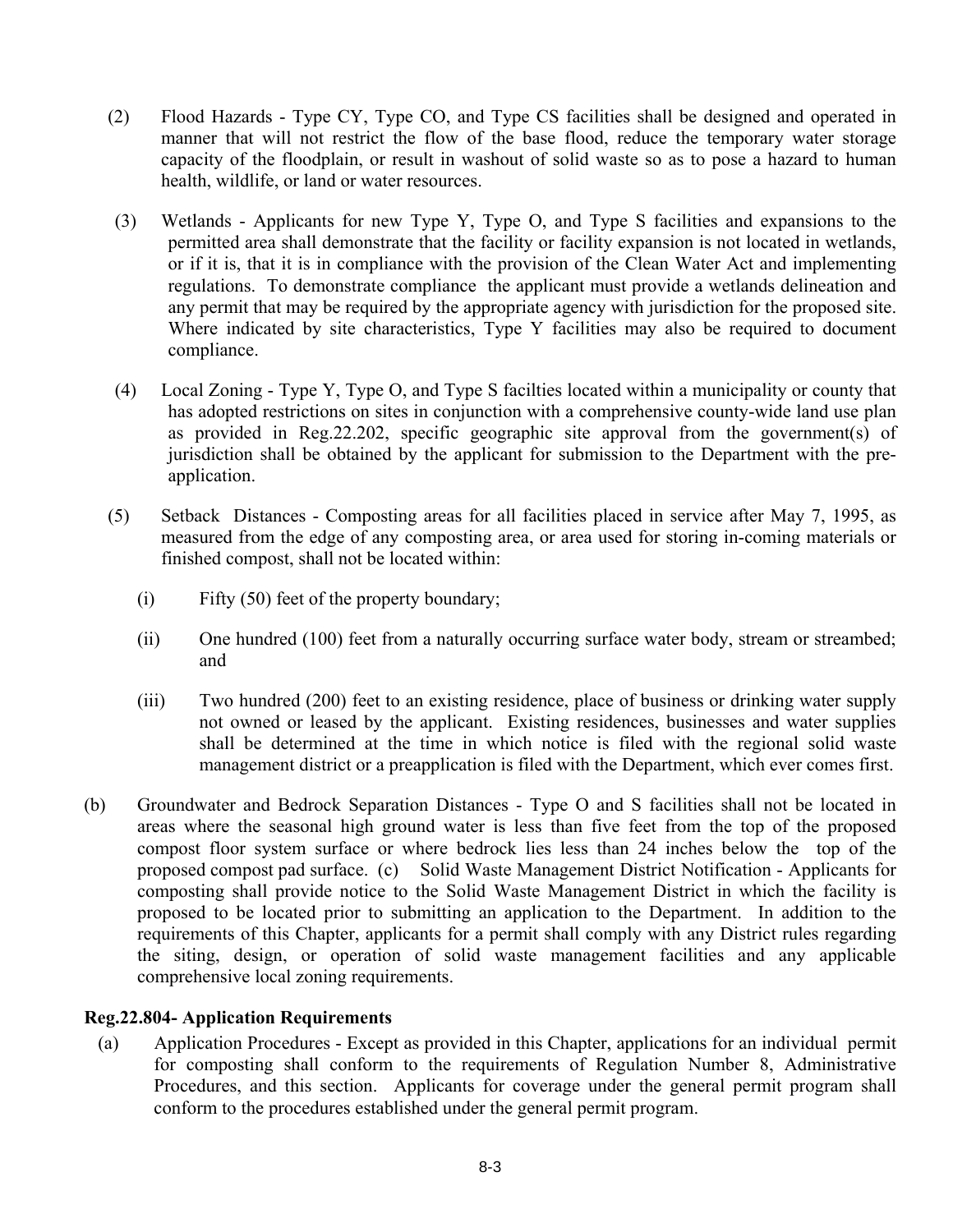- (b) Application Contents An application for a composting permit shall include the following:
	- (1) The classification of the proposed facility;
	- (2) Proof of ownership or control of the site and proposed entity responsible for operation and maintenance of the composting site plant;
	- (3) A map or aerial photograph indicating land use and zoning within 1/2 mile of the facility showing all residences, structures, surface waters, public and private water supply sources, access roads, railroads, airports, historic sites, and other existing features in the project area;
	- (4) Maps indicating the existence of any regulated wetlands or floodplains on or adjacent to the site and, for Type CS facilities that accept putrescible wastes, any airports within 10,000 feet of the site;
	- (5) A site plan map that delineates:
		- (i) The proposed composting areas including any staging and storage areas for incoming materials and completed compost;
		- (ii) Property boundary locations, the location of existing and proposed access roads, onsite roads and other site improvements;
		- (iii) Site topography, showing contours, existing and proposed drainage characteristics including any run-on and run-off control systems that will be constructed;
	- (6) Type O and Type S facility applications require permit plans and specifications, prepared by a professional engineer registered in the State of Arkansas clearly showing and describing the facilities to be constructed. The design shall include or address all the operating requirements of Reg.22.805 and design requirements of Reg.22.806. A design narrative including calculations, rationale, and other documentation necessary to show compliance with these requirements shall accompany or be included in the permit specifications;
	- (7) All Type O and Type S composting facilities shall submit a geotechnical report that describes site conditions to a depth of at least ten feet, below existing ground surface, as determined from existing data or supplemented by on-site investigations. The geotechnical report shall, at a minimum, include a characterization that describes the site soil type, bedrock characteristics, and seasonal high water table. The site characterization information shall include the following:
		- (i) Soil type the thickness and aerial extent shall be determined through the excavation of test pits or borings. Specific geotechnical testing of soil units may be required to ensure insitu soil appropriateness for the proposed facility design and operation.
		- (ii) Bedrock characteristics bedrock lithology and depth should be determined through the excavations of test pits or borings. Data from existing excavations may be used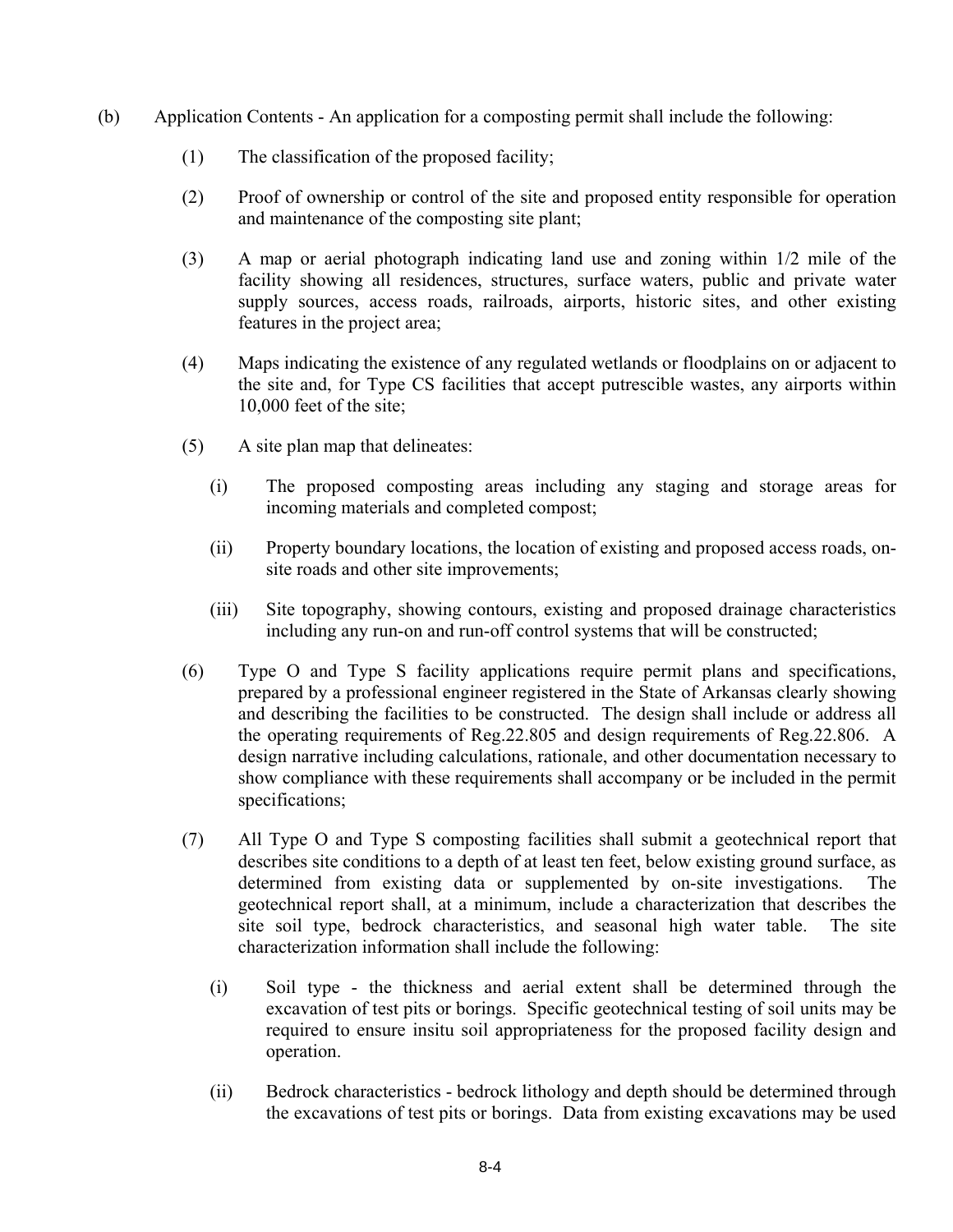if they are of sufficient detail and quality. Additional studies may be necessary if initial characterization indicates the presence of any geologic/geotechnical conditions which may adversely affect or be affected by the proposed facility.

- (iii) Seasonal high water table depth to the seasonal high water table (if less than ten feet) beneath the proposed facility shall be determined through the excavations of test pits or borings. Also, aquifer properties such as the rate and direction of water movement must be determined. Data from existing excavations or published reports may be used if they are of sufficient detail and quality.An operating plan meeting the following requirements for each type of facility:
- (i) Type Y facilities shall have a written operating narrative that addresses at least the following components:
	- (A) Description of the waste to be received;
	- (B) Designation of persons responsible for operation, control and maintenance of the facility;
	- (C) Methods for controlling the types of waste received;
	- (D) Methods of removing and recovering noncompostable materials for recycling or disposal including the removal, storage, and disposal of any hazardous wastes;
	- (E) Methods to minimize, manage and monitor odors;
	- (F) Runoff and NPDES storm water control measures;
	- (G) Description of the compost method to be utilized:
	- (H) Plans for marketing or distribution of the finished compost.
- (ii) Type O and Type S facilities shall have a written operating plan that includes or addresses the following components:
	- (A) A description of the anticipated types, quantity, and sources of waste to be received and a description of any additives used in the process;
	- (B) Designation of persons responsible for operation, control, and maintenance of the facility;
	- (C) Methods for measuring incoming waste;
	- (D) Methods to control the types of waste received to include regular inspection procedures;
	- (E) Methods for removing and recovering for recycling or disposing of noncompostable wastes from the incoming waste stream, including procedures for removal, storage and disposal of any hazardous wastes;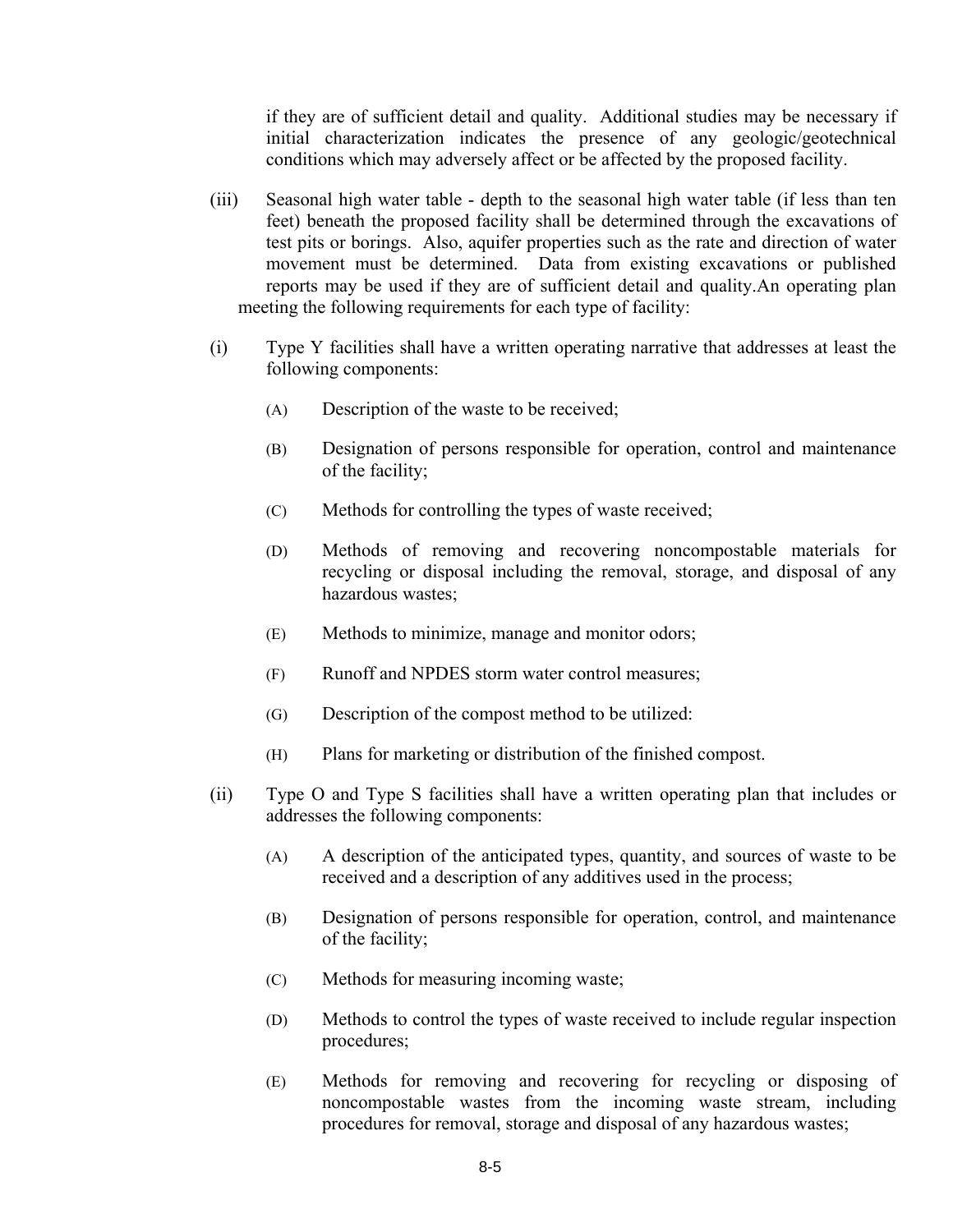- (F) Methods to process incoming yard waste and finished compost;
- (G) A description of the compost method to be utilized and the methods to maintain biological conditions, and to minimize, manage, and monitor odors;
- (H) Leachate and NPDES storm water control measures;
- (I) Vector, dust and litter control measures;
- (J) Contingency operations plan that specifies the responsibilities and measures in the event of equipment failure, power outages, natural disasters, fire, receipt of prohibited materials, including the designation of permitted disposal sites for incoming wastes, leachate, and for hazardous wastes;
- (K) Plans for monitoring, sampling and testing the composting materials for process control and product quality assurance as specified inReg.22.806;
- (L) Plans for marketing or utilization of the finished compost.
- (9) A closure plan meeting the following requirements for each class facility:
	- (i) The closure plan shall contain a schedule and description of the steps necessary to close the facility. Included in the plan shall be a detailed estimate of the cost required for a third party to perform the closure activities. The plan shall also include the following provisions:
		- (A) Periodic updates to the plan as determined by the Department;
		- (B) The Department shall be notified in writing 60 days prior to the proposed termination date of the facility;
		- (C) Within 10 days of ceasing operations, all residuals, waste, etc. shall be removed from the site and disposed. The facility will then arrange for a final cleaning of any containers, equipment, machines, floors, and facility surfaces having come in contact with source-separated organic waste or solid waste.

#### **Reg.22.805- Operational Requirements**

- (a) Common Requirements Requirements common to all composting facilities:
	- (1) The operation shall be conducted in a manner which precludes pollution, public health hazards, nuisances, odors and the harborage of vectors;
	- (2) Operation of the facility shall follow acceptable methods of composting which result in the aerobic biochemical degradation of the organic material received;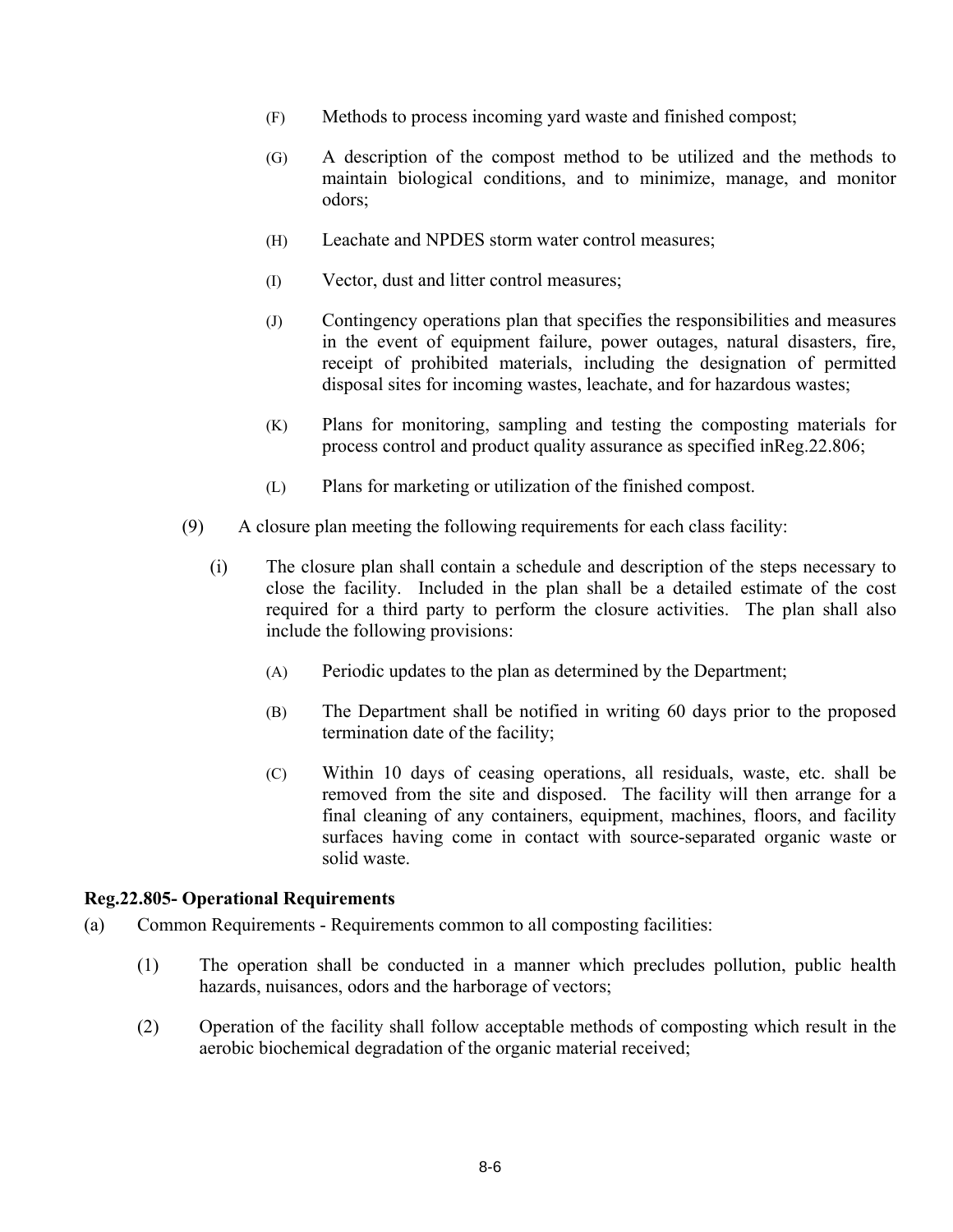- (3) All operations shall be performed by licensed on-site operators who are certified in accordance with Regulation No. 27 of the Commission during all hours of operation, and access to the facility shall be prohibited during nonoperating hours.
- (b) Type Y Operating Requirements:
	- (1) A written operating record shall be maintained in accordance with Reg.22.808(a).
	- (2) The operation shall conform to an approved written operating narrative that includes or addresses the requirements of this Chapter.
- (c) Type O and Type S Operating Requirements:
	- (1) The composting of sewage sludge shall meet the criteria for a process to further reduce pathogens (PFRP) and vector reduction as provided by 40 CFR § 503.
	- (2) The facility shall monitor and document the temperature of composting material to insure that pathogen reduction criteria are met. Temperature readings shall be recorded each operating day during the active composting period. Once the pathogen and vector reduction requirements have been met or exceeded, monitoring may occur less frequently;
	- (3) In order to minimize odors, the attraction of vectors and percolation of liquid waste through soils at the site, liquid and semi-liquid wastes, sludges, sewage sludge (biosolids) and septage shall be mixed with bulking agents or compost material as soon as practicable on the day they are received unless the operator satisfactorily demonstrates that severe conditions prohibit such activities. In any event, all incoming waste shall be incorporated into the composting process within a maximum of three days such that the liquid or sludge is promptly absorbed and not allowed to flow as free liquid from the bulking material or from the compost windrows. Otherwise, the waste shall be disposed of at a permitted landfill at the end of the 3 (three) day period.
	- (4) Stored, finished compost that is not sold within 6 months shall be removed or reprocessed for use or sale;
	- (5) A written operating record shall be maintained in accordance with Reg.22.808(b).
	- (6) The operation shall conform to an approved written operating plan that includes or address the requirements of this Chapter.

#### **Reg.22.806- Design Requirements**

- (a) Class Y facility design must include the following:
	- (1) A general schematic of the proposed process including the proposed receiving, processing, production, curing and storage areas.
	- (2) The composting area shall have a surface that can withstand heavy equipment loads, and shall be sloped to prevent ponding.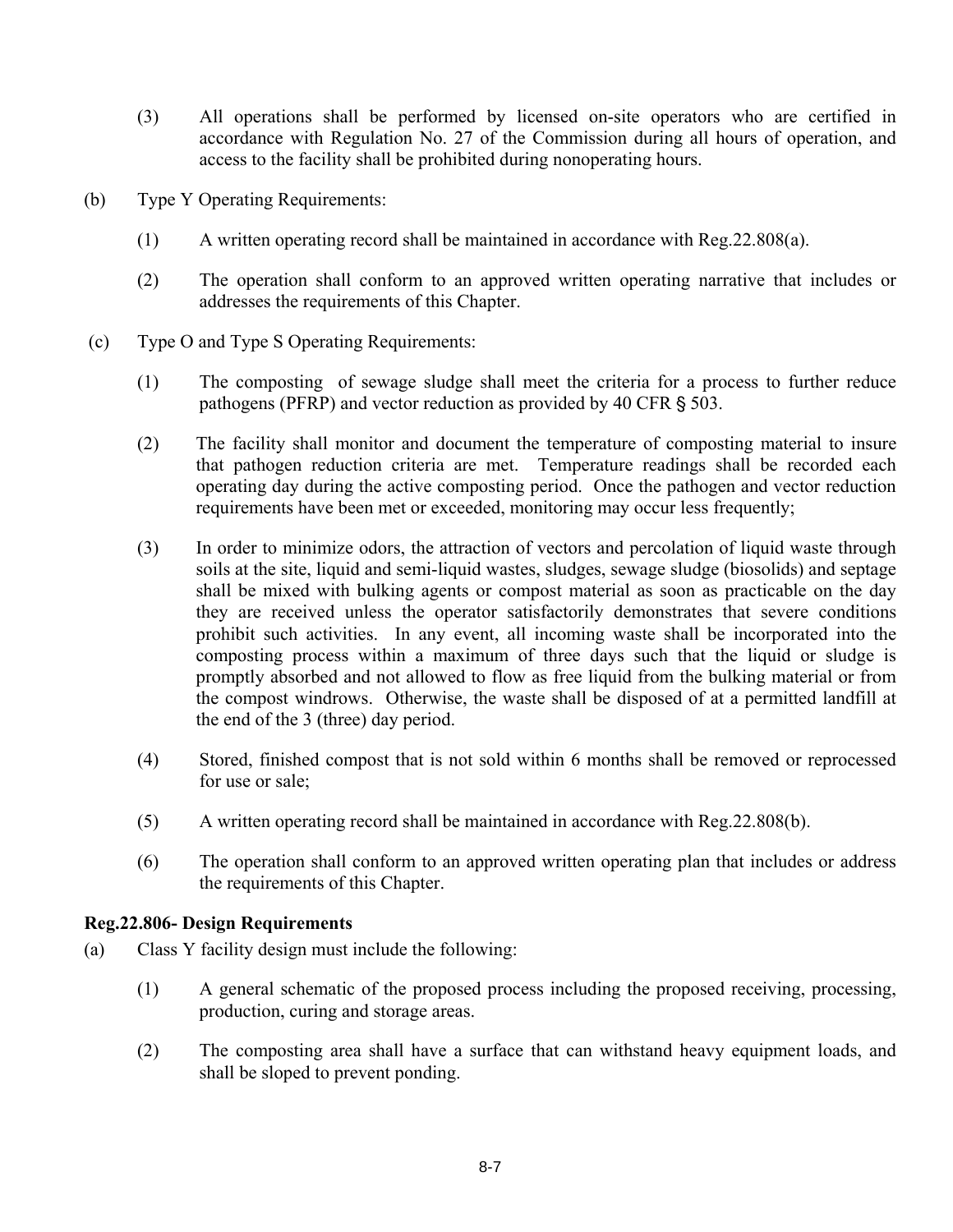- (3) Stormwater management controls to meet State and Federal regulations and to prevent stormwater run-on from entering receiving, processing, curing, or storage areas.
- (4) Site access and security measures to include barriers to unauthorized entry and dumping, allweather access roads and signage.
- (5) Methods for odor, noise, dust, vector, and litter control.
- (6) Sufficient capacity to handle incoming waste and the storage of 6 months production of finished compost and methods to handle and remove unacceptable wastes delivered to the facility.
- (b) Type O and Type S facilities shall be designed and certified by a professional engineer registered in the State of Arkansas and the design must include the following:
	- (1) A flow diagram of the proposed processing steps including an estimated mass balance of material received, residuals generated, recyclable items recovered and finished compost produced.
	- (2) A description and depiction of proposed equipment
	- (3) A low permeability composting floor system for storage of incoming waste and active composting areas. The floor system shall consist of a subbase of compacted clay, treated soil or other impermeable material with a permeability of 1 x  $10^{-7}$  cm/sec or less and, for all new Type S facility applications and expansions after the effective date of this regulation, a minimum thickness of 12 inches, overlain by cement treated soil, stone or gravel base course, asphalt, concrete, compacted clay or other material which can withstand heavy equipment loads. The top of the composting floor system shall be sloped a minimum of two (2) percent to prevent ponding and shall drain or empty into a holding tank, sanitary sewer, permitted treatment system, or other leachate collection system.
	- (4) Site plan showing dimensions and details of the proposed processing, production, curing, and storage areas.
	- (5) Engineering drawings of the site indicating the location of roads, building, equipment, fences and gates, landscaping, utility lines, drainage facilities, and existing and final contours indicating any site grading work that will be necessary.
	- (6) Profile or cross section views of the site as necessary to describe the construction of access roads, drainage structures and features, existing and final grade, superstructures, processing or storage areas, and other significant features or structures.
	- (7) Stormwater management controls to meet State and Federal regulations and to prevent stormwater run-on from entering receiving, processing, curing, or storage areas, and to control stormwater run-off from these areas.
	- (8) Leachate collection and removal systems designed for incorporating the liquid back into the compost piles and/or removal and treatment.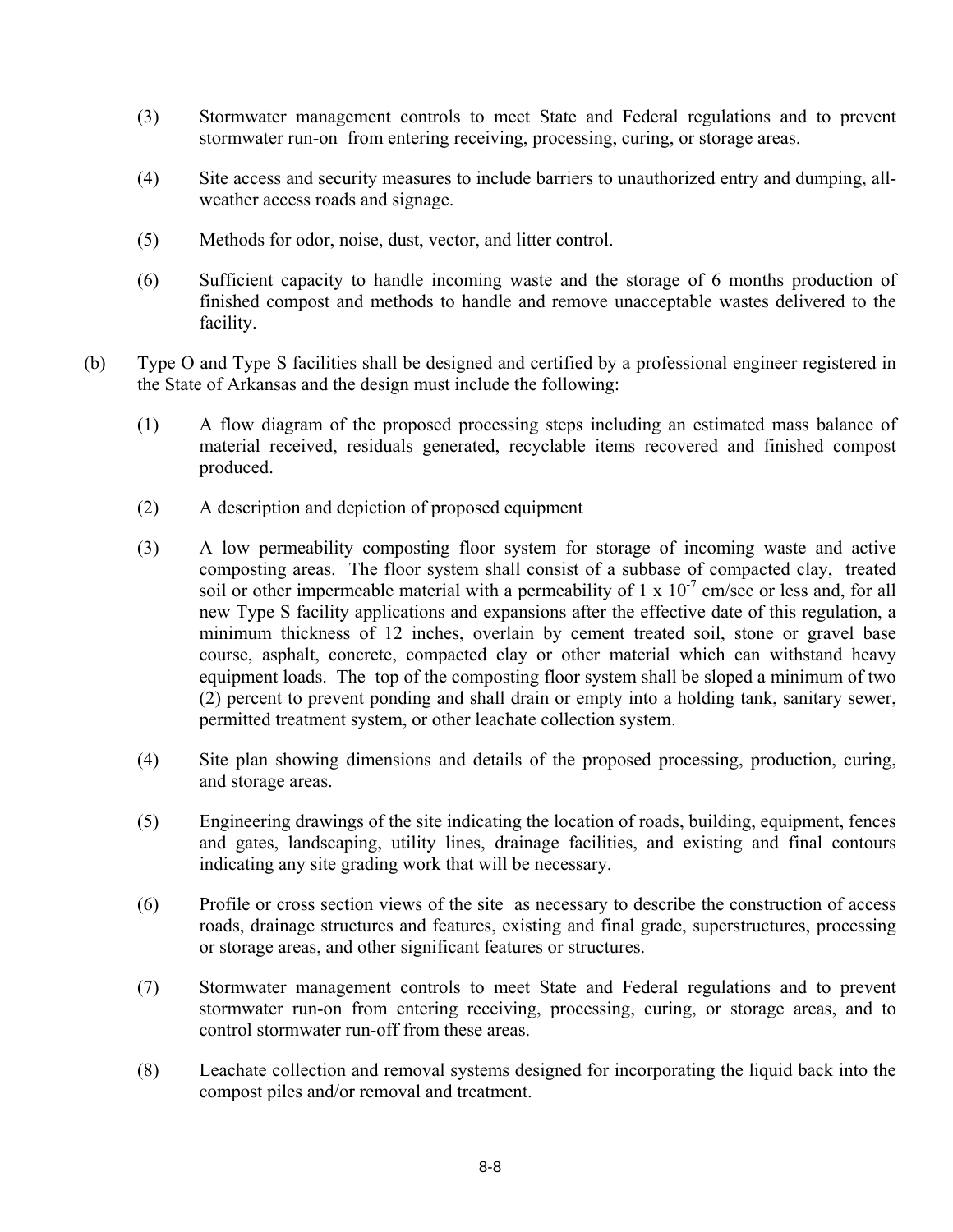- (9) Site access and security measures to include barriers to unauthorized entry and dumping, allweather access roads and signage.
- (10) Methods for odor, noise, dust, vector, and litter control.
- (11) Sufficient capacity to handle incoming waste including three (3) days storage, and storage of six (6) months production of finished compost, and methods to handle and remove unacceptable wastes delivered to the facility.

#### **Reg.22.807 - Testing Of Run-Off And Compost**

- (a) NPDES Permits The facility shall not commence construction or operation without required stormwater or discharge permits or documentation that a permit or permits is not required. Analysis results, DMR's and other stormwater or discharge records shall be retained as described in Reg.22.808.
- (b) Type Y Facility Testing Requirements Type Y facilities shall not be required to test the finished compost unless materials other than yard waste are incorporated into the compost. If other materials are found, then the facility shall be required be meet the requirements for a Type O or S permit, and compost shall be tested in accordance with Table 2 as directed by the Department.
- (c) Types O & S Testing Requirements Types O and S facilities shall develop an initial Quality Assurance/Quality Control plan to be included with the Operating Narrative outlined in Reg. 22.804. The initial plan will include, at a minimum, the parameters in Table 2. This plan will serve as an outline only and will be adjusted as described below:
	- (1) The Department will prescribe monitoring and sampling schedules for the first year of facility operation.
	- (2) From the information gained during this first year of operation, the plan will be updated to include monitoring schedules and quality assurance procedures.
	- (3) Compost shall be sampled and analyzed thereafter according to the approved plan.
	- (4) Test results will be available for inspection by the Department or be furnished to the Department upon request.

#### **Reg.22.808- Recordkeeping And Reporting**

- (a) Type Y Facilities Type Y composting facilities shall keep and retain records of operations which shall be available for inspection by the Department. Records shall include at a minimum:
	- (1) Monitoring results of stormwater runoff and/or site discharges as required by facility NPDES permits.
	- (2) Permit, design drawings, operating narrative, modifications, annual reports, and Department correspondence;
	- (3) Facility operating records as required by Reg. 22.804(b)(1).
	- (4) Quantity, type and source of incoming waste on a monthly basis;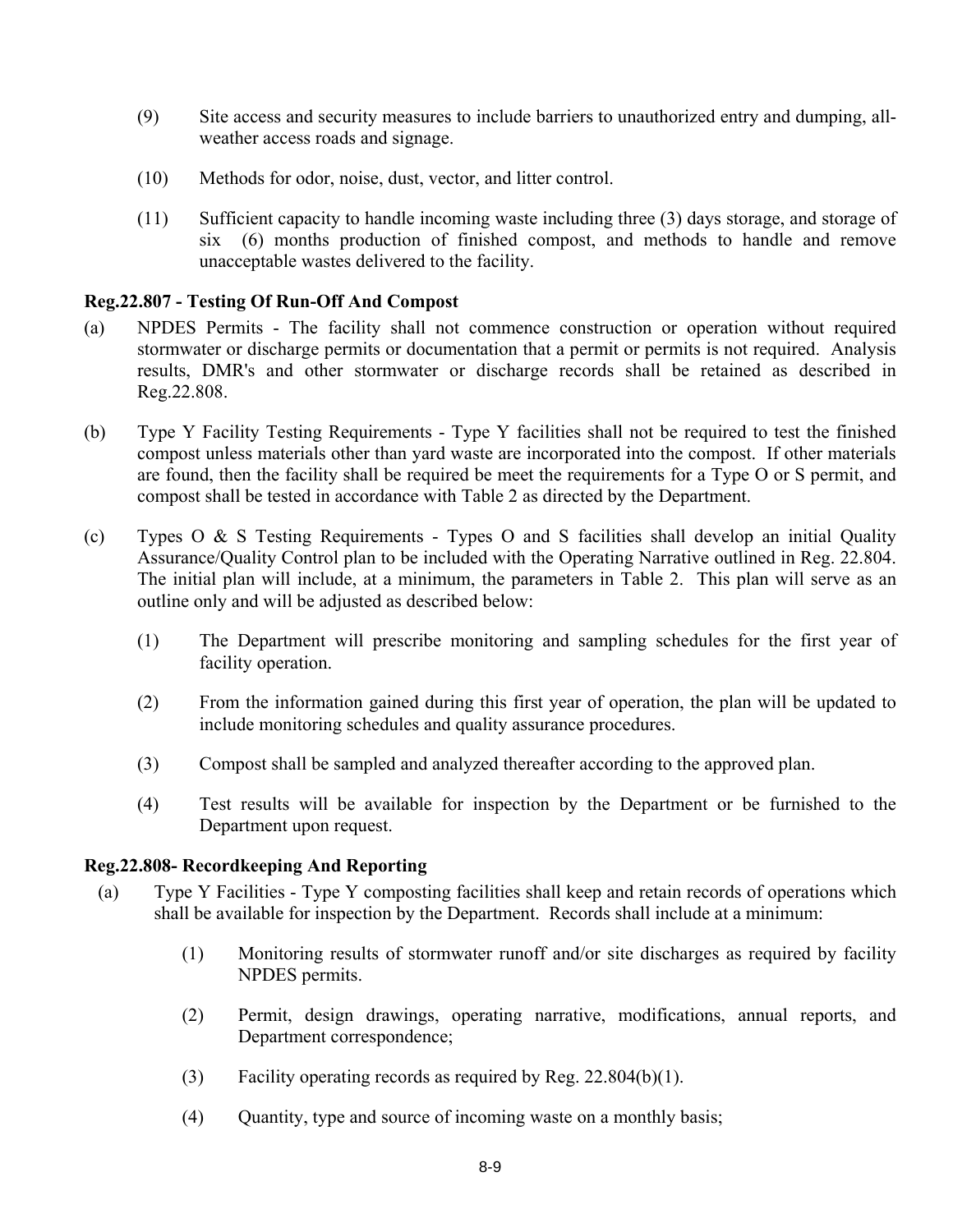- (5) Quantity, of compost sold or distributed on a monthly basis;
- (6) Quantity of residue removed for disposal, and the date and location of disposal;
- (7) Any testing data including sampling information, chain-of-custody, and sample results that may be taken of compost products generated at the site; and
- (8) Any other records required by Regulation 22.
- (b) Type O and Type S Facilities Types O and S facilities shall keep and retain records of operations which shall be available for inspection by the Department. Records shall include at a minimum:
	- (1) Compost analysis results which include the name of the testing laboratory;
	- (2) Quantity, type and source of incoming waste;
	- (3) Quantity and types of recovered recyclables, as appropriate;
	- (4) Quantity of compost produced;
	- (5) Quantity of compost sold/distributed, and markets;
	- (6) Quantity of disposed residue, date and location of disposal;
	- (7) Daily temperature readings and retention times during PFRP;
	- (8) Leachate management records and summaries;
	- (9) Monitoring results of stormwater runoff and/or site discharges as required by facility NPDES permits;
	- (10) Application documents, permits, design drawings, operating plans, modifications, Department correspondence;
	- (11) Annual reports and data for compiling annual reports.
- (c) Annual Reports All composting facilities shall submit an annual report to the Department covering a reporting period from January through December, and shall be submitted to the Department by March 31 of each year covering the previous reporting period.
	- (1) Type Y facilities shall submit an annual report summarizing the results of Reg.22.808(a) since the previous report;
	- (2) Type O and Type S facilities shall submit an annual report summarizing the results of Reg.22.808(b) above since the previous report.

## **Reg.22.809- Compost Utilization**

(a) Labeling Requirements Compost produced from Type S and Type O facilities that is offered for sale or distribution must contain a label indicating recommended safe use and application rates, and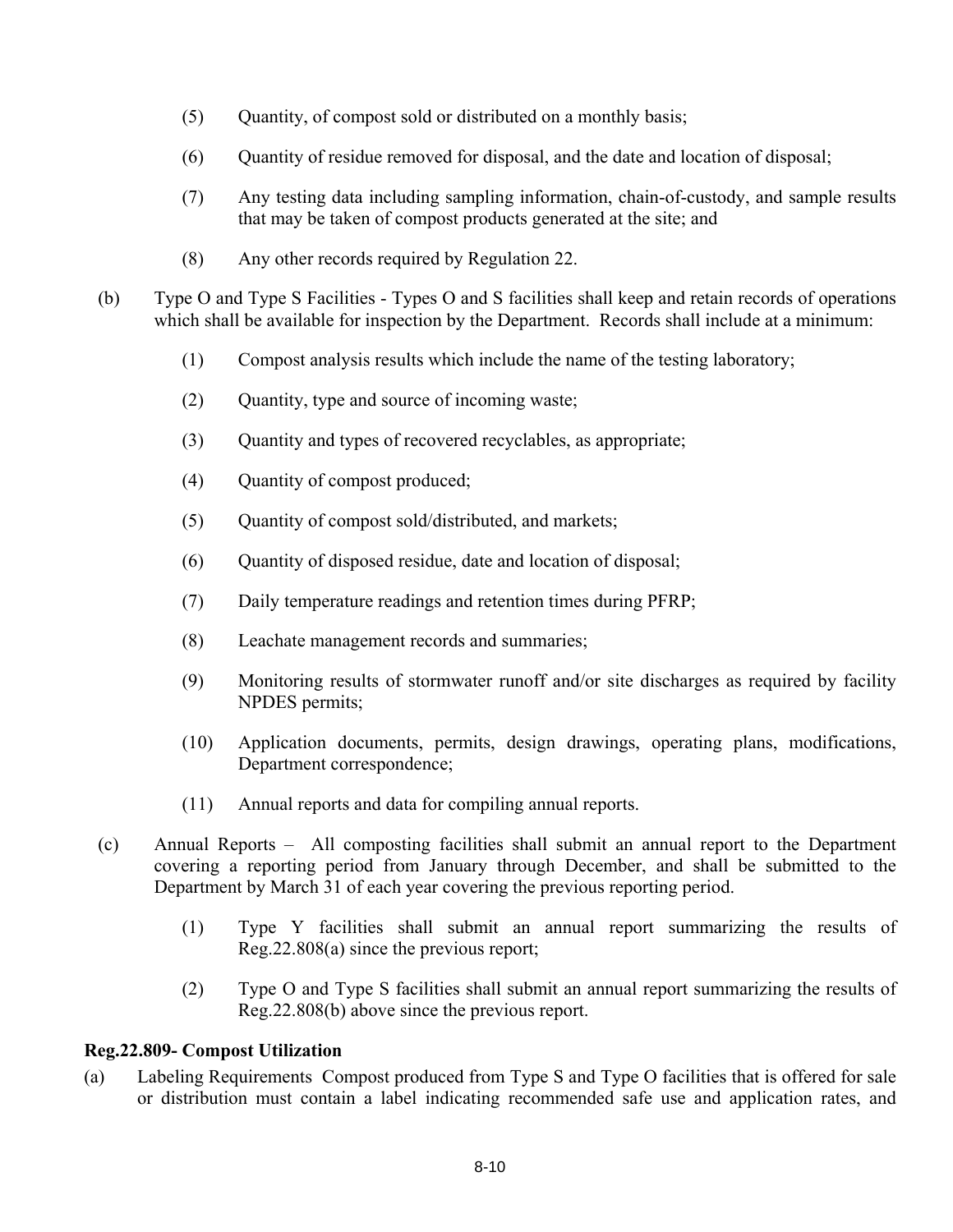restrictions, if any, on use of the product. If compost is offered for bulk sale or distribution, signs or printed literature must be available with this information.

- (b) Conformance with Standards Utilization of compost produced from Type S facilities is governed by the parameters outlines in Table 2. Compost parameter limits have been selected to protect public health and safety and to protect the environment. Any material not meeting the parameter limits in Table 2 may be used only as authorized by the Department or it must be disposed.
- (c) Exceptions Persons wishing to apply material exceeding parameter limits in Table 2 must show that site-specific soil conditions will allow application without endangering the public or the environment and application site permitting may be required.

## **Reg.22.810- Closure And Financial Assurance**

- (a) Closure Notification Composting facilities shall notify the Department in writing 60 days prior to the proposed termination date of the facility. Within 30 days of ceasing operations, all residuals, waste, etc. shall be removed from the site and disposed.
- (b) Closure Plan Submittals Composting facilities shall prepare and submit a closure plan containing a schedule and description of the steps necessary to close the facility. Included in the plan shall be a detailed estimate of the cost required for a third party to perform the closure activities. The plan shall also include the following provisions:
	- (1) An updated plan shall be submitted periodically as required by the Department;
	- (2) The Department shall be notified in writing 60 days prior to the proposed termination date of the facility;
	- (3) Within 10 days of ceasing operations, all residuals, waste, etc. shall be removed from the site and disposed. The facility will then arrange for a final cleaning of any containers, equipment, machines, floors, and facility surfaces having come in contact with sourceseparated organic waste or solid waste. All closure activities shall be completed not later than 45 days after the termination date of the facility in item (3).
- (c) Financial Assurance Requirements Owners and operators of permitted compost facilities shall post financial assurance in accordance with the requirements of this regulation. In considering the amount of financial assurance, the Director will base the decision upon:
	- (1) The size of the facility and the risk of environmental contamination; and
	- (2) 150% of the maximum permitted amount of all solid waste and compost ever stored on site at one time can be transported and disposed of by landfilling in a permitted Class 1 landfill by a third party.
- (d) Use of Financial Assurance Funds Financial assurance funds may be used, as determined by the Director, for any reasonable purpose to remediate and mitigate any environmental, health, and safety hazards at the site should the owner or operator be unable or unwilling to fulfill the permit obligations of this Regulation.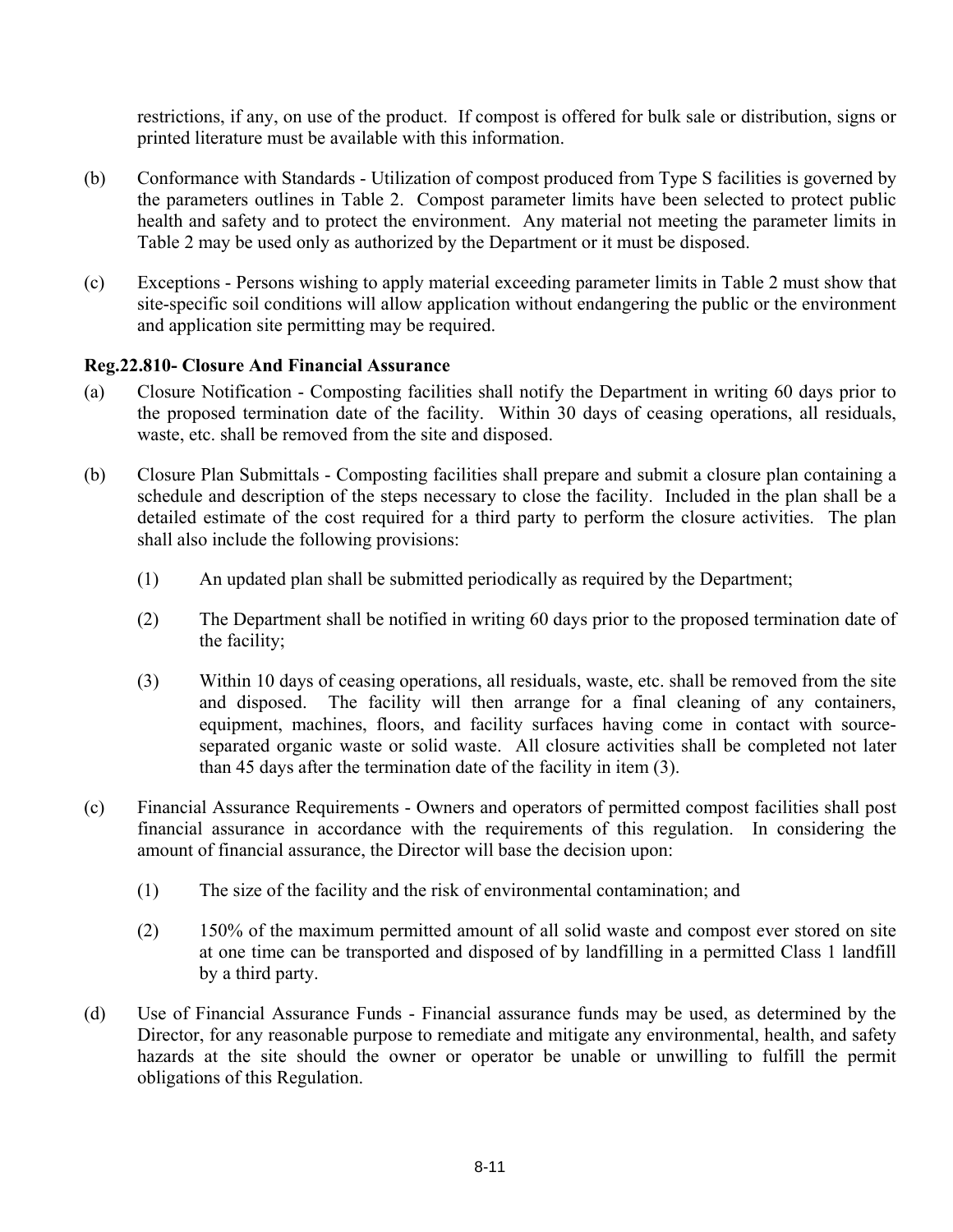(e) Financial Assurance Mechanisms - Owners or operators required by the Director to post financial assurance shall choose an acceptable financial assurance mechanism from those listed in Reg.22.1405 and maintain the financial assurance until site closure has been conducted in accordance with the approved closure plan required under this section.

| <b>PARAMETER</b>                           | <b>UNIT</b>        | <b>LIMIT</b> | <b>TEST METHOD</b>                                                                                                                        |
|--------------------------------------------|--------------------|--------------|-------------------------------------------------------------------------------------------------------------------------------------------|
| Soluble salts – electrical<br>conductivity | mmhos/cm           |              | NCR Publication 221, Method 14; or EPA 9050A.                                                                                             |
| Pathogens                                  | PFRP               | N/A          | EPA, 40 CFR ' 503 Appendix $B(B)(1)$ .                                                                                                    |
| Fecal coliform                             | MPN/g              | 1000         | Standard Methods 9221 E. or 9222 D.                                                                                                       |
| Salmonella                                 | MPN/4g             | 3 or less    | Standard Methods 9260 D.                                                                                                                  |
| pH                                         | s.u.               | $5.5 - 8.5$  | NCR Publication 221, Method 14; or EPA 9045.                                                                                              |
| Arsenic                                    | mg/kg              | 41           | AOAC 975.03b(b) and EPA dry wt. 6010A or 7061A; or EPA 3050 and<br>6010A or 7061A.                                                        |
| Cadmium                                    | mg/kg              | 39           | AOAC 975.03B(b) and EPA dry wt. 6010A or 7130; or EPA 3050 and<br>6010A or 7130.                                                          |
| Chromium                                   | mg/kg              | 1200         | AOAC 975.03B(b) and EPA dry wt. 6010A or 7190; or EPA 3050 and<br>6010A or 7190.                                                          |
| Copper                                     | $mg/kg$ dry<br>wt. | 1500         | AOAC 975.03B(b) and EPA 6010A or 7210; or EPA 3050 and 6010A or<br>7210.                                                                  |
| Lead                                       | $mg/kg$ dry<br>wt. | 300          | AOAC 975.03B(b) and EPA 6010A or 7420 or 7421; or EPA 3050 and<br>6010A or 7420 or 7421.                                                  |
| Mercury                                    | mg/kg dry<br>wt.   | 17           | AOAC 971.21; or EPA 7471A.                                                                                                                |
| Molybdenum                                 | $mg/kg$ dry<br>wt. | 54           | AOAC 975.03B(b) and EPA 6010A or 7480 or 7481; or AOAC 985.01<br>and EPA 6010A or 7480 or 7481; or EPA 3050 and 6010A or 7480 or<br>7481. |
| Nickel                                     | $mg/kg$ dry<br>wt. | 420          | AOAC 975.03(b) and EPA 6010A or 7520; or EPA 3050 and 6010A or<br>7520.                                                                   |
| Selenium                                   | $mg/kg$ dry<br>wt. | 36           | AOAC 975.03B(b) and EPA 7740 or 7741A; or EPA 3050 and 7740 or<br>7741A.                                                                  |
| Zinc                                       | $mg/kg$ dry<br>wt. | 2800         | AOAC 975.03B(b) and EPA 6010A or 7950; or EPA 3050 and EPA<br>6010A or 7950.                                                              |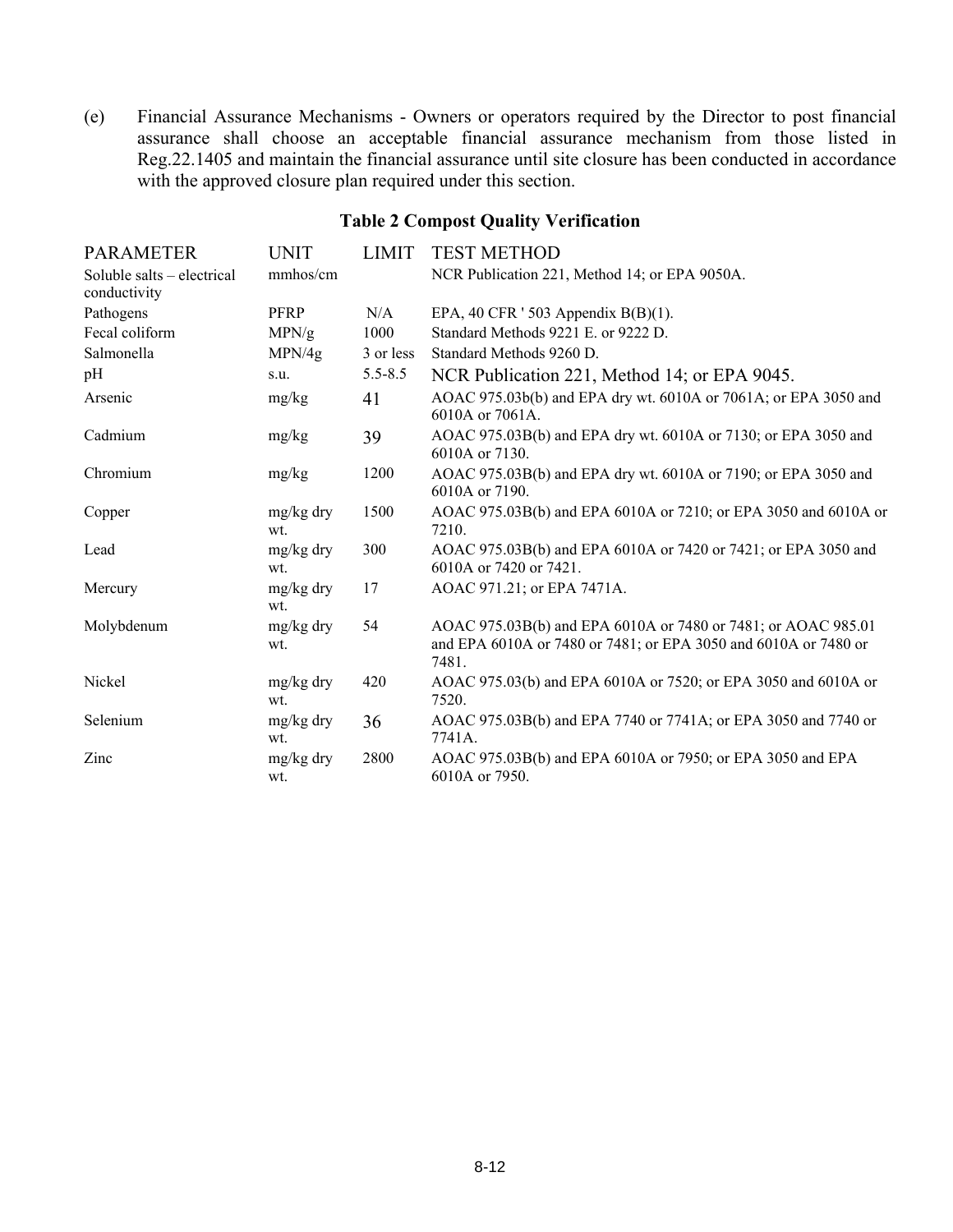# **Chapter 9 Transfer Stations**

#### **Reg.22.901- General Provisions**

- (a) Applicability This Chapter regulates the construction and operation of solid waste transfer stations, which by definition shall include solid waste recovery facilties. No person shall construct or operate a transfer station used in the recovery, collection, segregation, processing, storage, or transport of solid waste materials without first having obtained an individual permit or authorization for coverage under a general permit pursuant to this regulation.
- (b) The design and operation rules contained in this section are appropriate and applicable for operations that are not required to obtain permitting but are used to process solid waste at landfill facilities. Such operations may include but are not limited to baling, shredding, or other types of solid waste processing activities that occur within the landfill premises. Unless specifically approved by ADEQ, these types of processing activities shall comply with the design and operation requirements contained in this section and be specifically addressed in the facility operating narrative.
- (c) Existing Transfer Stations The Department may waive specific design requirements of this Chapter for facilities in existence prior to May 7. 1995, provided that the applicant demonstrates that physical improvements to the facility are not practical for implementation due to physical constraints at the facility. Any modifications to the facilities shall require Department approval and shall conform to the regulations in effect on the date of modification.
- (d) Phase-out of "Green Box" Systems Each solid waste management system shall have the capability to control the type and character of the waste that is collected through point of generation pick-up or attended public collection centers. Except for drop off points for source separated recyclables, a solid waste collection system consisting of unattended storage or collection boxes for public drop-off and use for which there is no means to restrict undesirable waste acceptance shall not be considered an acceptable solid waste management system. Solid Waste Management Systems may use collection boxes for public drop-off and use, without permit, if the site restricts the receipt of unauthorized waste, have attended ingress and egress to the site when operating, and does not compact waste at the site.

## **Reg.22.902- Location Restrictions And Siting Requirements**

- (a) Applicability New and existing transfer stations shall meet the following Site Selection Limitations and Location Restrictions including but not limited to:
	- (1) A facility handling putrescible wastes within 10,000 feet (3,048 meters) of any airport runway end used by turbojet aircraft or within 5,000 feet (1,524 meters) of any airport runway end used only by piston-type aircraft shall be designed and operated in a manner that will not pose a bird hazard to aircraft.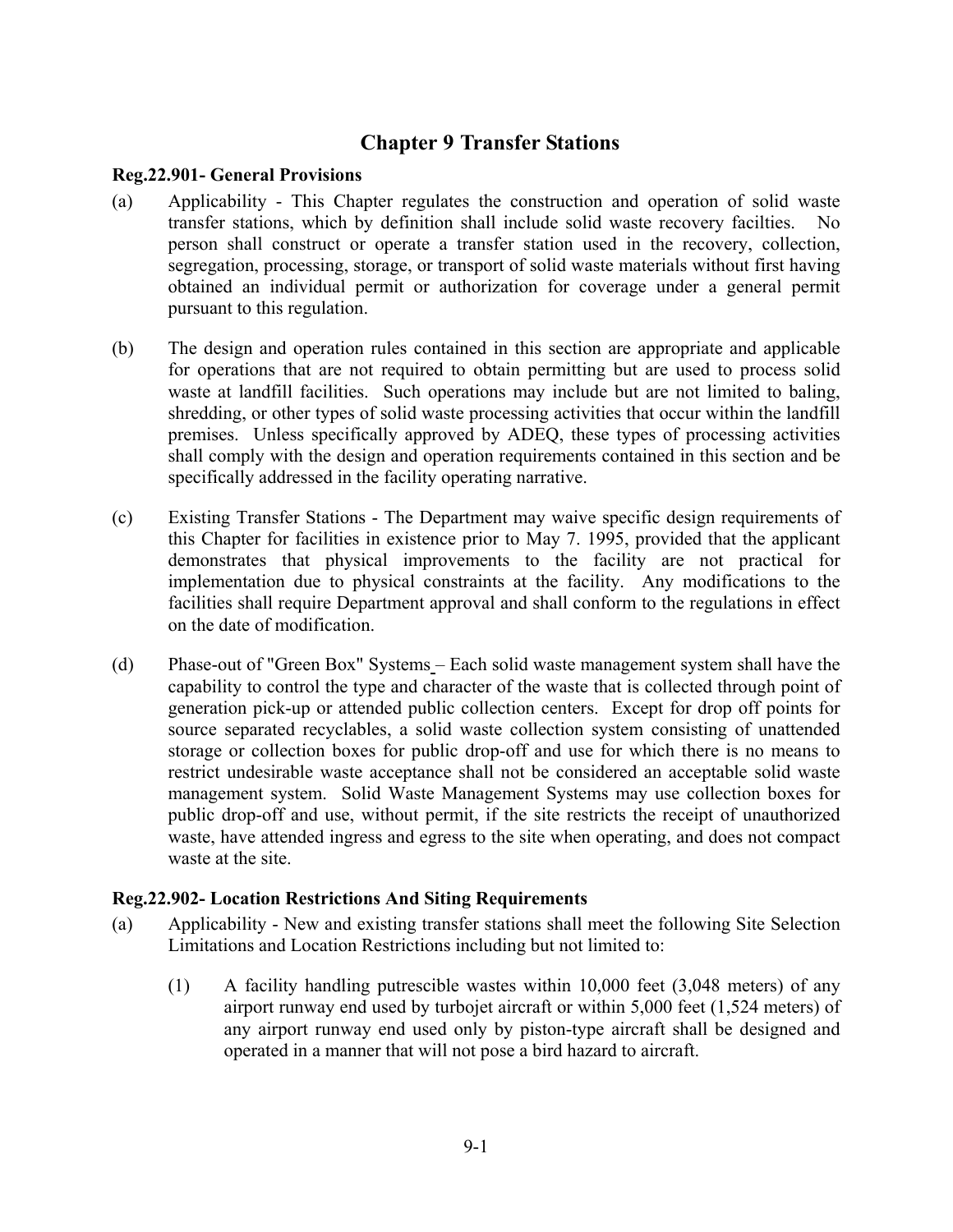- (2) Facilities shall be designed and operated in a manner that will not restrict the flow of the base flood, reduce the temporary water storage capacity of the floodplain, or result in washout of solid waste so as to pose a hazard to human health, wildlife, or land or water resources.
- (3) New facilities or expansions shall demonstrate that it is not located in wetlands or, if it is, that it is in compliance with the provisions of the Clean Water Act and implementing regulations. To demonstrate compliance, the applicant must provide a wetlands determination prepared by the appropriate agency with jurisdiction for the proposed site and any permit required by the agency.
- (4) If the proposed solid waste facility site is located within a municipality or county that has adopted restrictions on sites in conjunction with a comprehensive countywide land use plan as provided in Reg.22.202, specific geographic site approval from the government(s) of jurisdiction shall be obtained by the applicant for submission to the Department with the pre-application.
- (5) Transfer station active areas, as measured from a waste storage bin, receptacle or any permanent structure shall not be located within:
	- (i) Fifty (50) feet of the property boundary, and;
	- (ii) Two hundred (200) feet to an existing residence, place of business or drinking water supply not owned or leased by the applicant. Existing facilities shall be determined at the time in which notice is filed with the regional solid waste management district or a pre-application is filed with the Department, which ever comes first.
- (b) Local Government Control Nothing contained herein shall be construed to prevent local governments from exercising legitimate zoning authority over solid waste management facilities.
- (c) Solid Waste District Notification Applicants for transfer stations shall provide notice to the Solid Waste Management District in which the facility is proposed to be located. In addition to the requirements of this Chapter, applicants for a permit shall comply with any District rules regarding the siting, design, or operation of solid waste management facilities and any applicable comprehensive local zoning requirements. Applicants shall obtain a Certificate of Need from the District pursuant to A.C.A.§ 8-6-701 et seq.
- (d) Waiver for Existing Facilities The Department may waive all or part of the requirements of this Section for facilities in existence prior to May 7, 1995 provided that the applicant demonstrates that improvements to the facility are not practical due for implementation to physical constraints at the facility. Any subsequent modifications to the facilities shall require Department approval and shall conform to the regulations in effect on the date of modification.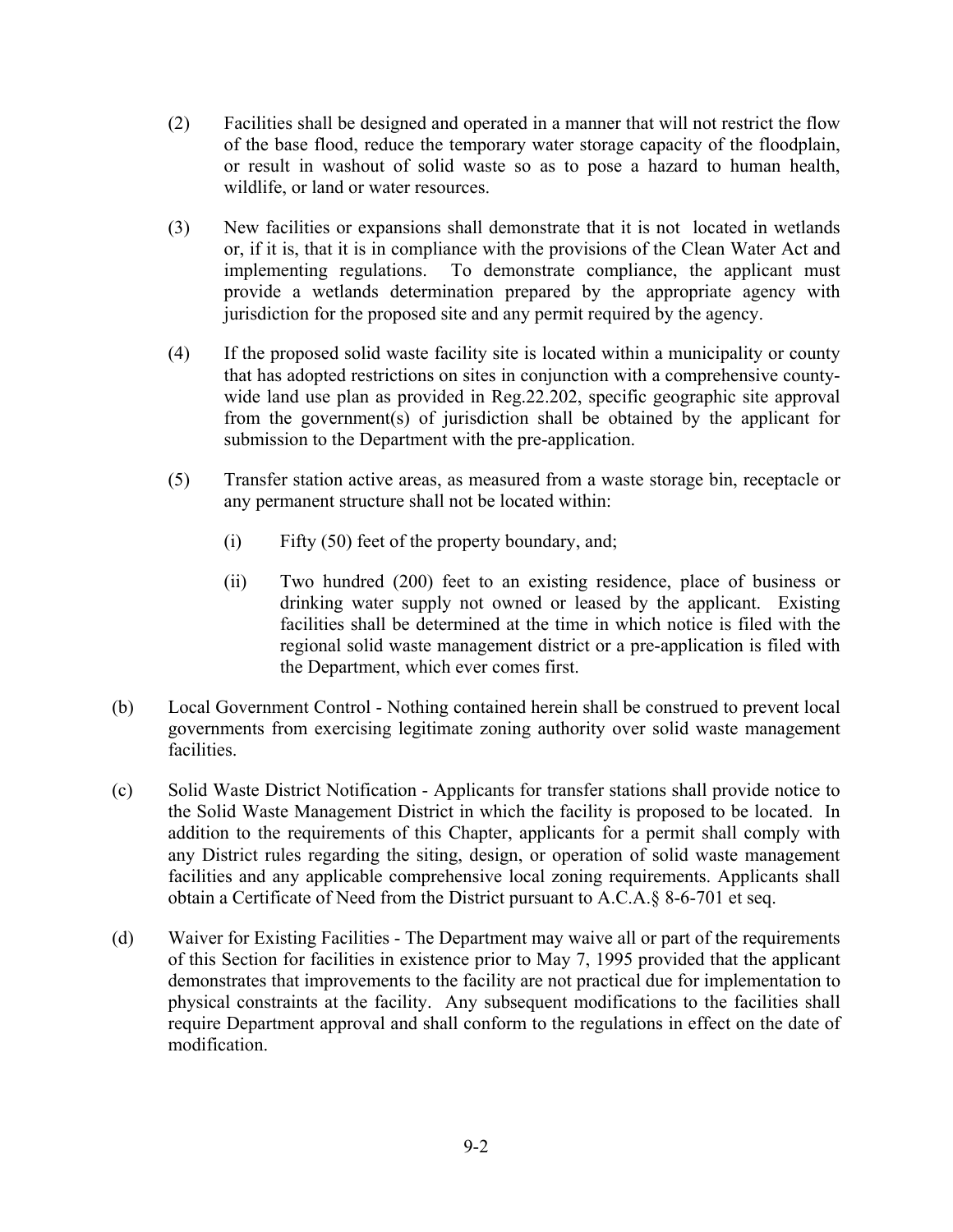#### **Reg.22.903- Application Requirements**

- (a) Application Procedures Applications for an individual permit to construct or operate a transfer station shall conform to the requirements of Regulation Number 8, Administrative Procedures, and this section. Applicants for coverage under the general permit program shall conform to the procedures established under the general permit program.
- (b) Application Contents An application for a transfer station permit shall be made on forms provided by the Department and shall include, either on the form or supporting documentation, the following:
	- (1) Owner of the site and proposed entity responsible for actual operation and maintenance of the transfer station;
	- (2) A map or aerial photograph indicating land use and zoning within 1/2 mile of the facility showing, with reasonable accuracy, residences, structures, surface waters, public and private water supply sources, access roads, railroads, airports, historic sites, and other existing features in the project area;
	- (3) Maps indicating the existence of any regulated wetlands or floodplains on or adjacent to the site.
	- (4) A site plan map that delineates:
		- (i) The proposed or existing buildings and improvements including any staging and storage areas for incoming solid waste;
		- (ii) Survey boundary locations, the location of existing and proposed access roads, utilities and any other site improvements;
		- (iii) General site topography, existing and proposed drainage characteristics including any run-on and run-off control systems that will be constructed;
	- (5) A description of the annual solid waste throughput and the service area population (both present and projected) including maximum storage time of any waste, and where all waste will be disposed of;
	- (6) Permit plans and specifications clearly indicating the layout and construction that will be undertaken and a design narrative or specifications describing the facility design;
	- (7) An operating plan describing how the facility will meet the requirements of this Chapter.
	- (8) Additional data or information as may be required by the Department.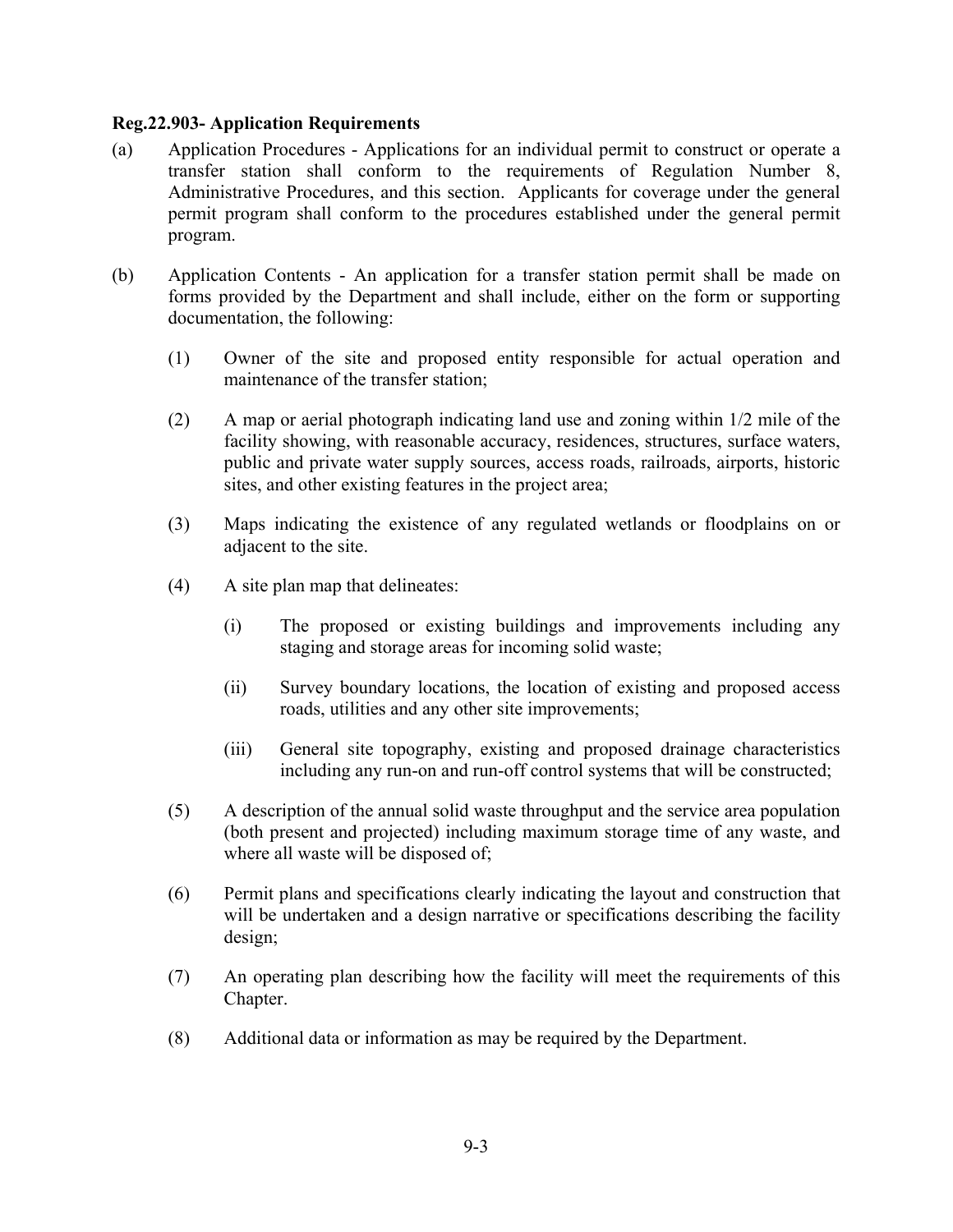#### **Reg.22.904- Operational Requirements**

- (a) Acceptable Waste Only household waste, commercial, and industrial waste shall be accepted at the facility except that no industrial process waste or infectious waste shall be accepted unless specifically approved by the Department. If Class 4 wastes are to be accepted for disposal at a Class 4 landfill, adequate provision shall be made for the proper separation, handling, storage and transfer of this waste.
- (b) Ultimate Disposal of Waste All solid waste passing through the transfer station must be ultimately reclaimed or recovered, or disposed of at a permitted landfill.
- (c) Asbestos Waste Department approval is necessary prior to the acceptance of asbestos waste at a transfer station facility
- (d) Processing Areas All processing, tipping, sorting, storage, compaction, and related activities must be conducted in an enclosed or covered area or, if outdoor areas are provided for these functions, within curbed areas where drainage is routed to an approved collection and treatment system. Storm water or wastewater discharges from the site shall conform to Department permitting requirements.
- (e) Storage Area Adequate storage space for incoming solid waste must be available at the transfer station.
- (f) External Storage External storage of solid waste containing putrescible material is prohibited. Nonputrescible solid waste which the facility has recovered for recycling may be stored out-of-doors at the facility for a period not to exceed one week unless the material is properly containerized so that there is no opportunity for rainfall to come into contact with the waste unless the facility has a storm water permit that includes the storage area. No person shall store solid waste at the facility in such a manner that the storage area or solid waste becomes a nuisance, litter, sanitary or environmental problem.
- (g) Recoverable Solid Waste Recovery of solid waste must have prior approval by the Department and supervised by the operator. Solid waste capable of recovery must be stored in clearly identified containers or areas, and maintained in a safe, sanitary, and orderly manner. A record of the type and quantity of solid waste recovered must be maintained.
- (h) Supervision of Facility The transfer station shall have a licensed on-site operator who has been certified in accordance with Regulation Number 27 of the Commission on duty at all times the facility is open. Suitable fencing, gates, or signs must be provided to limit unauthorized persons from access to the facility when the station is closed.
- (i) Signs A sign must be posted with the hours of operation and the types of solid waste accepted and not accepted at the transfer station at all access points to the facility.
- (j) Control of Litter, Insects, Odors, and Vectors The operation of the transfer station and the storage and handling of all solid waste shall be practiced so as to prevent the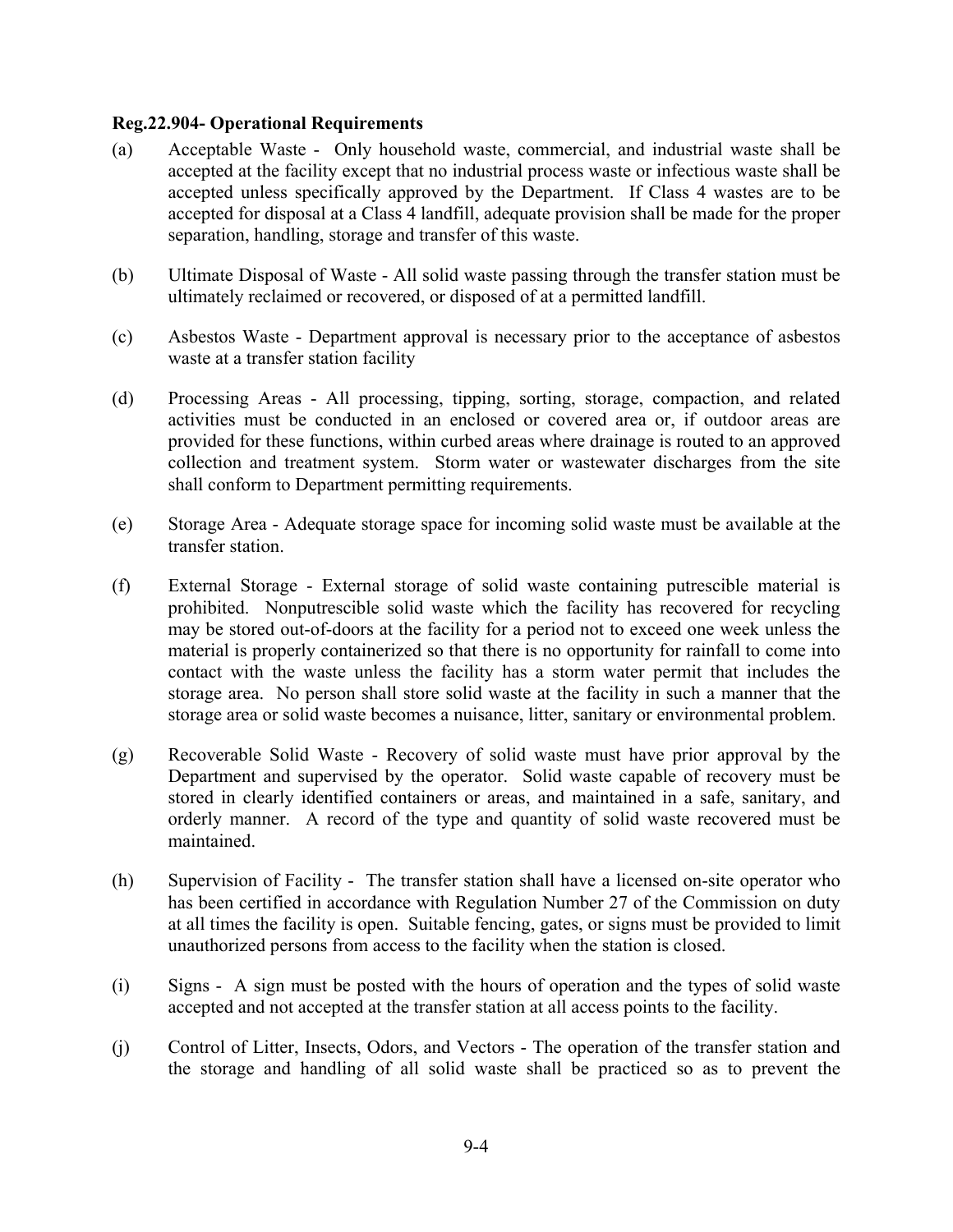attraction, harborage or breeding of insects, rodents and other vectors and to eliminate conditions which cause or may potentially cause:

- (1) Harm to the public health and the environment;
- (2) Safety hazards to individuals and surrounding property; and
- (3) Excessive odor problems, unsightliness and other nuisances.

In addition, the transfer station shall be maintained in a neat and orderly appearance at all times through the control of blowing litter, proper storage of solid waste and recyclables and through other measures as may be necessary.

- (k) Facility Maintenance Sanitary conditions shall be maintained through the periodic wash-down or other appropriate cleaning method of the transfer station and transfer vehicles. Frequency of cleaning shall be sufficient to prevent odors and other nuisance conditions from developing. All residuals shall be properly disposed of following cleaning operations.
- (l) Drainage All floors must be free from standing water. All drainage from cleaning, unloading and processing areas must be discharged to sanitary sewers or permitted onsite treatment facilities.Storm water discharges from the site shall conform to Department storm water permitting requirements.
- (m) Fire Protection Adequate fire protection equipment must be available at all times.
- (n) Annual Reporting The facility owner or operator shall prepare and file with the Department annual reports by March 31 covering the period from the previous January through December on a form provided by or acceptable to the Department. Contents of the reports shall at a minimum include the:
	- (1) Source, volume or weight, and class of solid waste received at the facility;
	- (2) The volume or weight and type of recyclables recovered, if any; and

(3) The volume or weight of solid waste removed from the facility and the disposal location.

- (o) Employee Facilities Suitable enclosed office/pay station and restroom facilities shall be provided for employees.
- (p) Operating Plan All activities at the facility shall be performed in accordance with the permit plans and specifications and narrative required by this Chapter and approved by the Department. All permit plans and specifications, and narratives shall be maintained and be available for reference and inspection at the facility and shall be updated and reapproved by the Department as necessary to reflect present operations. All facilities shall maintain an operating plan or narrative that describes: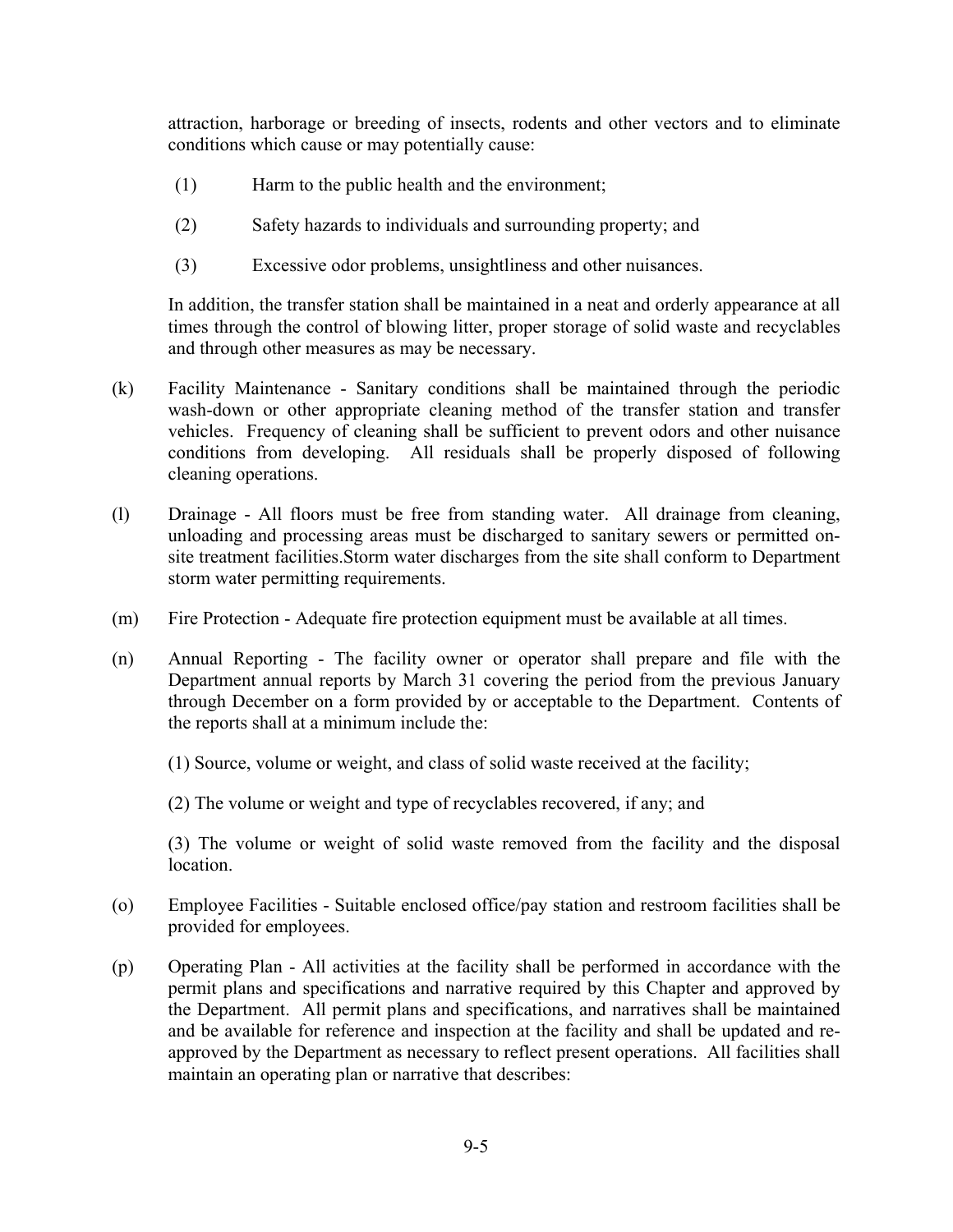- (1) How the requirements of this Section will be satisfied;
- (2) The schedule of operation including the days and hours that the facility will be open;
- (3) Personnel required and their training and responsibilities.
- (4) Recordkeeping procedures and requirements;
- (5) A description of measures that will be taken to identify and control undesirable wastes received that could either contaminate other wastes or pose unusual health hazards and risks to employees such as infectious medical waste and hazardous wastes;
- (6) Equipment provided at the facility and its operation;
- (7) Site access control method;
- (8) A description of potential safety hazards and the safety equipment and protective gear, including but, not limited to, showers, eye wash, fire extinguisher, hoses, hard hats, safety goggles, respirators, hearing protection and personal hygiene facilities as appropriate;
- (9) Fire fighting procedures, including availability of water for fire fighting;
- (10) A contingency plan outlining the corrective or remedial measures that will be taken if unapproved wastes are delivered to the facility and in the event of odors, surface or ground water contamination, spills, equipment breakdown, and other undesirable conditions such as fires, dust, noise, and vectors.
- (11) Closure plan
- (12) Other information as required by the Department that is appropriate to the facility operating plan.

## **Reg.22.905- Design Requirements**

- (a) Design Documentation Permit plans, specifications, vendor drawings and data, and design calculations will be provided as necessary to completely describe the facility construction and how the facility design meets the requirements of this section.
- (b) Unloading and Loading Areas
	- (1) The unloading area must be adequate in size and design to facilitate efficient unloading from the collection vehicles and the unobstructed movement of vehicles.
	- (2) The unloading and loading pavement areas must be constructed of concrete or asphalt paving material and equipped with adequate drainage structures.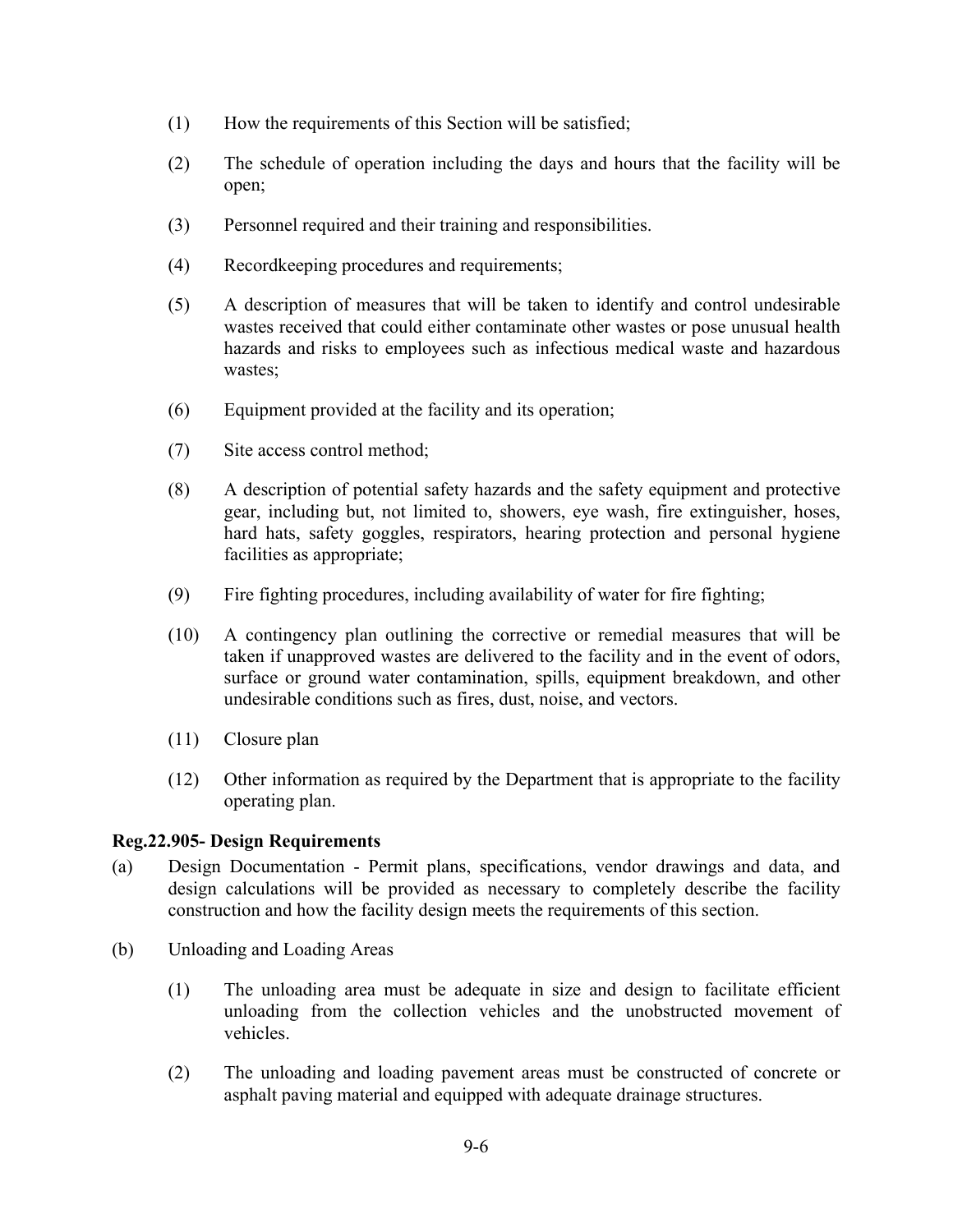- (3) Adequate facilities and equipment shall be provided for the periodic washdown of all processing, tipping, sorting, storage and compaction areas. Floor drains, collection troughs, curbs, drainage breaks, or other suitable drainage structures shall be provided as needed to collect and route all wash down water and other liquids from the processing, tipping, sorting, storage and compaction areas must be located within an enclosed building, or covered area or curbed area where drainage from the waste is routed to a sanitary sewer or permitted on-site facilities for treatment.
- (4) Provisions must be made for weighing or measuring all solid waste transferred to the facility.
- (5) Sufficient internal storage areas must be provided for incoming solid waste.
- (6) Exhaust removal systems must be installed in enclosed areas.
- (7) Truck wheel curbs or equivalent must be provided as needed to prevent backing into pits while unloading.
- (c) On-site Roads
	- (1) The facility must be designed to accommodate expected traffic flow in a safe and efficient manner.
	- (2) Where public dumping is allowed, separate access for passenger vehicles should be provided for large facilities.
	- (3) The road surface design must be suitable for heavy vehicles and the road base must be capable of withstanding expected loads.
	- (4) On-site roads must be passable by loaded collection and transfer vehicles in all weather conditions. Provisions must be made for de-icing ramps.

#### **Reg.22.906- Closure And Financial Assurance**

- (a) Financial Assurance Requirements Owners and operators of permitted transfer stations shall post financial assurance in accordance with the requirements of this regulation if required by the Director. In considering whether financial assurance will be required, the Director may consider:
	- (1) The size of the facility and the risk of environmental contamination; and
	- (2) The relative risk of the owner or operator to become financially incapacitated to the point that 150% of the maximum permitted amount of all solid waste and recovered material ever stored on site at one time can be transported and disposed of by landfilling in a permitted Class 1 landfill by a third party.
- (b) Use of Financial Assurance Funds Financial assurance funds may be used, as determined by the Director, for any reasonable purpose to remediate and mitigate any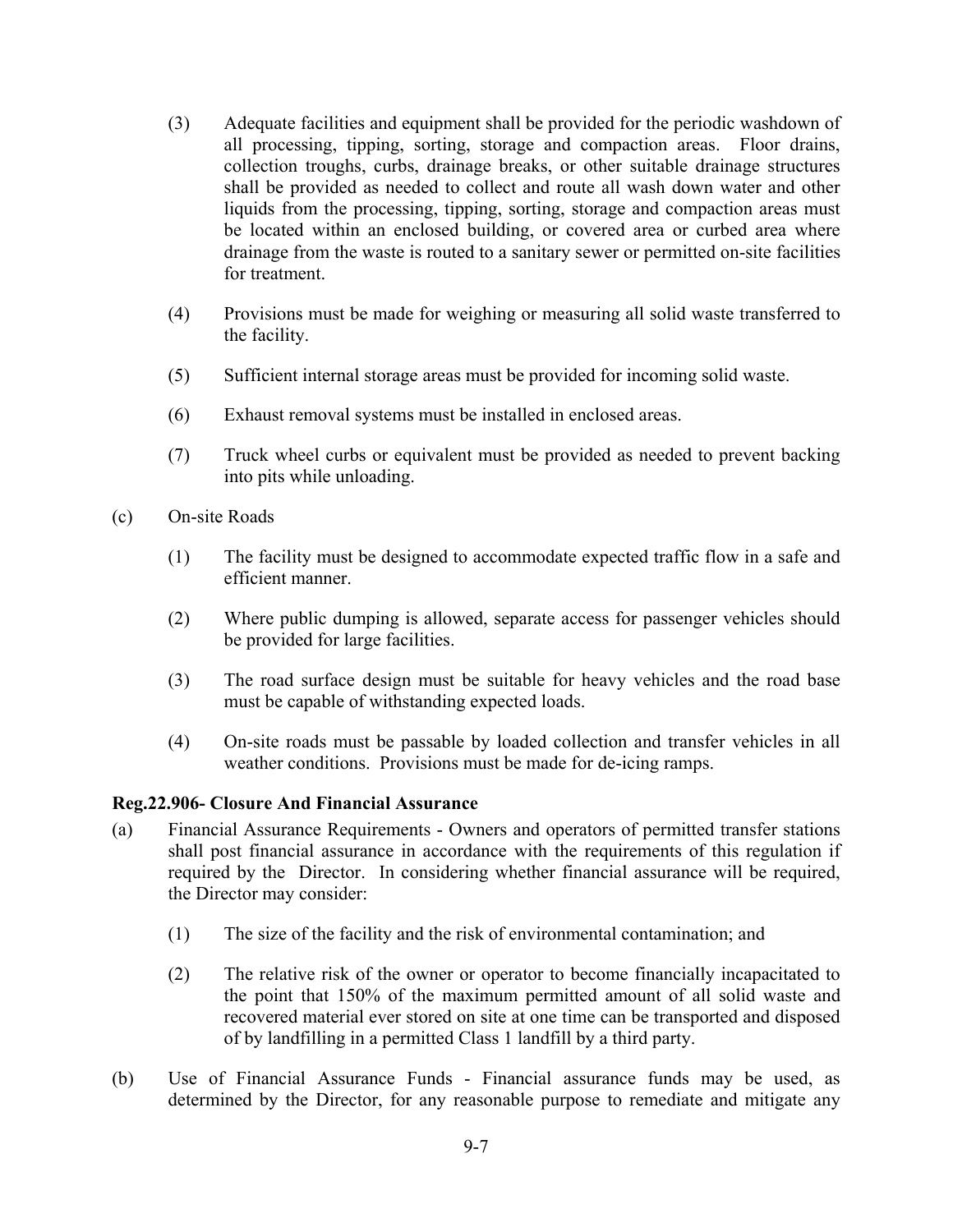environmental, health, and safety hazards at the site should the owner or operator be unable or unwilling to fulfill the permit obligations of this Regulation.

- (c) Financial Assurance Mechanisms Owners or operators required by the Director to post financial assurance shall choose an acceptable financial assurance mechanism from those listed in Reg.22.1405 and maintain the finacial assurance until site closure has been conducted in accordance with the approved closure plan required under this section, or until the Director determines that the owner or operator is not required to maintain financial assurance.
- (d) Closure Plan Requirements All new applications and existing facilities shall be required to have on file with ADEQ a current closure plan containing schedules and descriptions of the steps necessary to close the facility. A detailed estimate of the cost required for a third party to perform the approved closure activities shall be included in the facility Closure Plan. The facility Closure Plan shall be updated annually and submitted to ADEQ in the facility annual report. The plan shall also include the following provisions:
	- (1) An updated operating narrative shall be submitted when aspects of the approved plan are changed;
	- (2) The Department shall be notified in writing sixty (60) days prior to the proposed termination date of the facility;
	- (3) Within ten (10) days of ceasing operations, all wastes shall be removed from the site and disposed at a properly permitted disposal facility, and the facility and equipment shall be brought to a sanitary condition. The operator shall then arrange for a final cleaning of any containers, equipment, machines, floors, and facility surfaces having come in contact with source-separated organic waste or solid waste. All closure activities shall be completed not later than 45 days after the termination date of facility operations unless otherwise approved by ADEQ.
- (e) Closure Requirements Upon termination of facility operations, owners or operators shall perform facility closure in accordance with the requirements of this section.

## **Reg.22.907 Recordkeeping Requirements**

- (a) Requirements The owner or operator must record and retain at the facility in an operating record or in an alternative location approved by the Director the following information as it becomes available:
	- (1) Any required location restriction demonstrations of the permitted facility;
	- (2) Approved closure plans;
	- (3) Any cost estimates and financial assurance documentation required by Chapter14;
	- (4) Records of any periodic inspections required by this Regulation or by permit conditions, and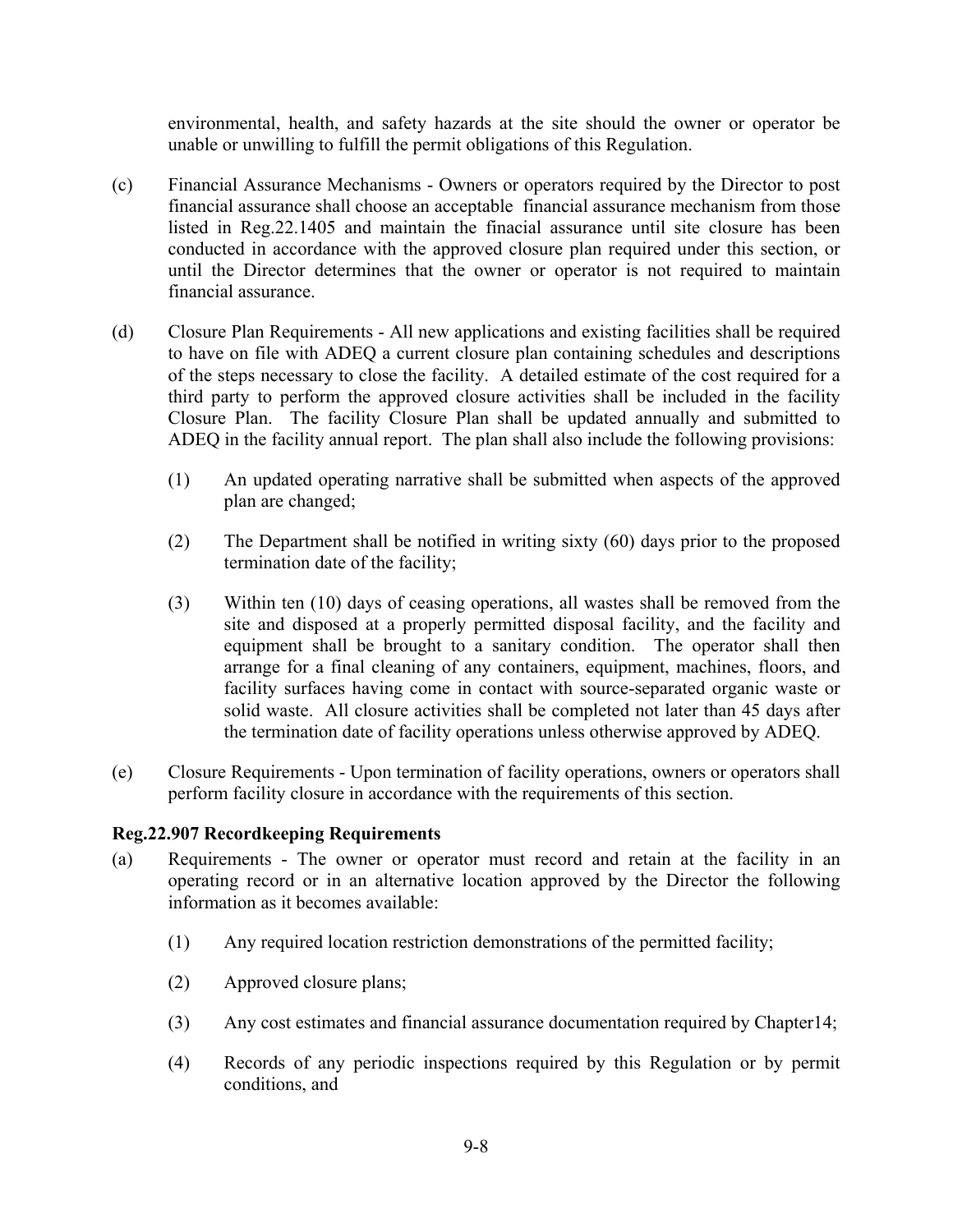- (5) Any other records required by Regulation 22.
- (b) Access to Records All information contained in the operating record must be furnished upon request to the Department or be made available at all reasonable times for inspection by the Department.
- (c) Waste Receipt Records All owner or operators shall provide an adequate means of recording the amount of waste that is received by the facility.
- (d) Retention Period The records required under this section shall be permanently maintained by the owner or operator unless destruction of the records is authorized by the Director following the completion of the post closure monitoring period.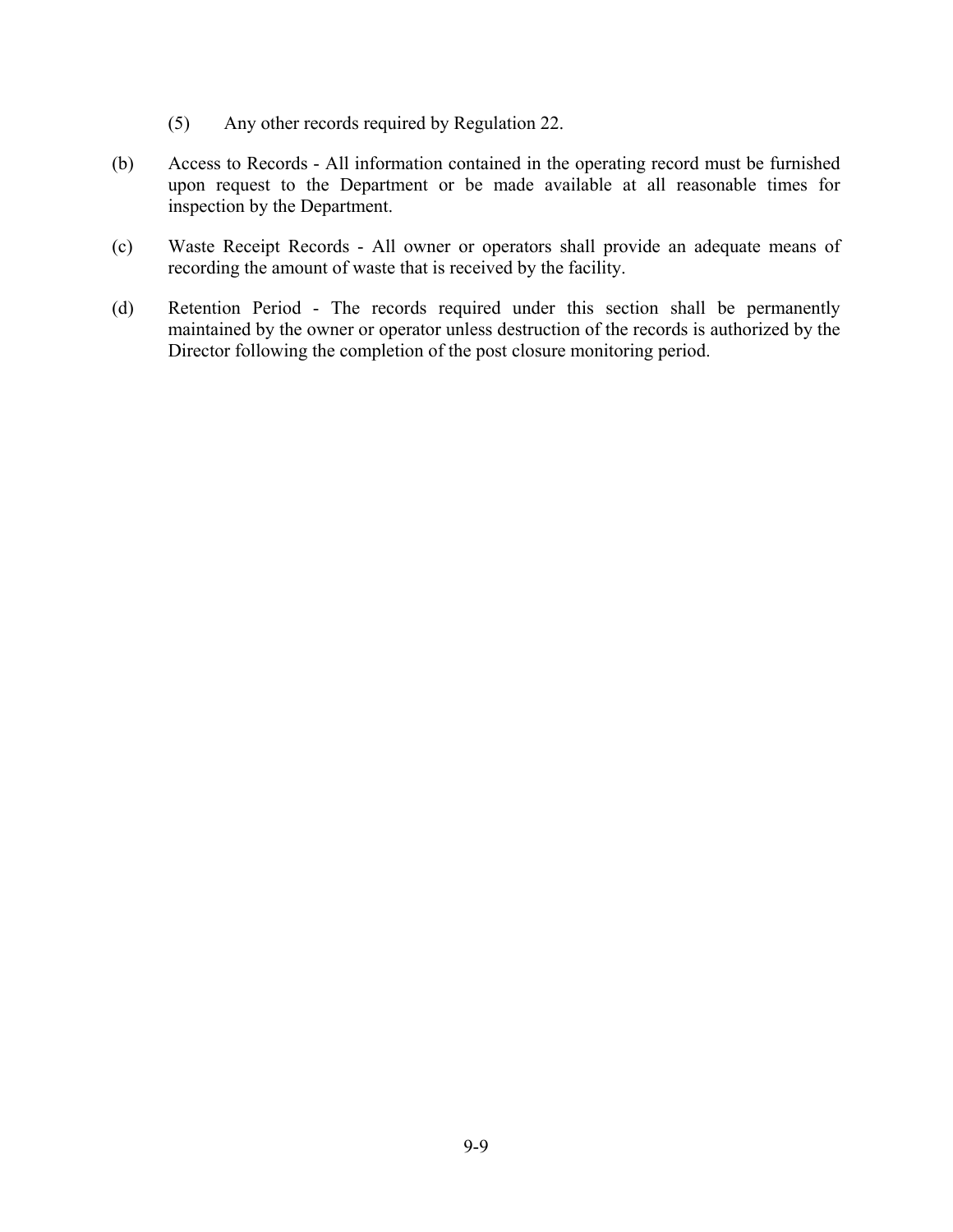# **Chapter 10 Construction and Demolition Recovery Facilities and Material Recycling Facilities**

## **Reg.22.1001- Applicability**

- (a) This Chapter pertains to the construction and operation of construction and demolition recovery facilities (C&DRF) and material recycling facilities (MRF). Construction and demolition recovery facilities shall comply with all of the requirements of this Chapter. Material recycling facilities shall comply with the requirements of Reg.22.1002 Permit Required - No person shall construct or operate a construction and demolition recovery facility for the collection, storage, processing or recovery of materials from construction and demolition waste without first obtaining a permit or general permit authorization pursuant to this regulation.
- (b) Exemptions from Permitting The following facilities and activities are exempt from permitting:
	- (1) Material recycling facilities and facilities engaged solely in the handling and processing of nonputrescible, "source separated recovered materials" as defined in Reg.22.102. Operation of the MRF shall be in conformance with the requirements of Reg.22.1002;
	- (2) Facilities that are regulated pursuant to hazardous waste rules and regulations which are not also regulated pursuant to solid waste rules and regulations.
	- (3) Returnable container redemption operations conducted at a dealer, distributor, or redemption center;
	- (4) The recovery and storage of recyclables on the property of a manufacturer for use in the manufacturing process in the place of virgin material; and
	- (5) Automobile dismantlers, scrap metal processors and buyers, junkyards, facilities that recover metal from sludges that are not hazardous waste, and metal salvage yards are exempt from regulation under this section.

#### **Reg.22.1002- Material Recycling Facilities**

- (a) Exemption from Permitting In accordance with Reg.22.1001, MRFs are exempt from regulation under this Chapter provided that the operation of the facility is consistent with the requirements of this section. Facilities that fail to comply with the requirements of this section shall be subject to permitting in accordance with Chapter 9 or Chapter 10 as applicable, and enforcement action in accordance with Chapter 15.
- (b) Recovered Materials Only MRFs shall be engaged solely in the storage, processing, and resale or reuse of recovered materials and the owner or operator must be able to demonstrate that substantially all of the incoming materials at the facility are sold, used, or reused within one year.
- (c) Conformance to District Rules The operation of the facility shall be in conformance with any existing Regional Solid Waste District rules or regulations pertaining to MRFs.
- (d) Vectors, Safety, and Odors The operation of the MRF and the storage and handling of all recovered materials shall be done in a manner that prevents the attraction, harborage or breeding of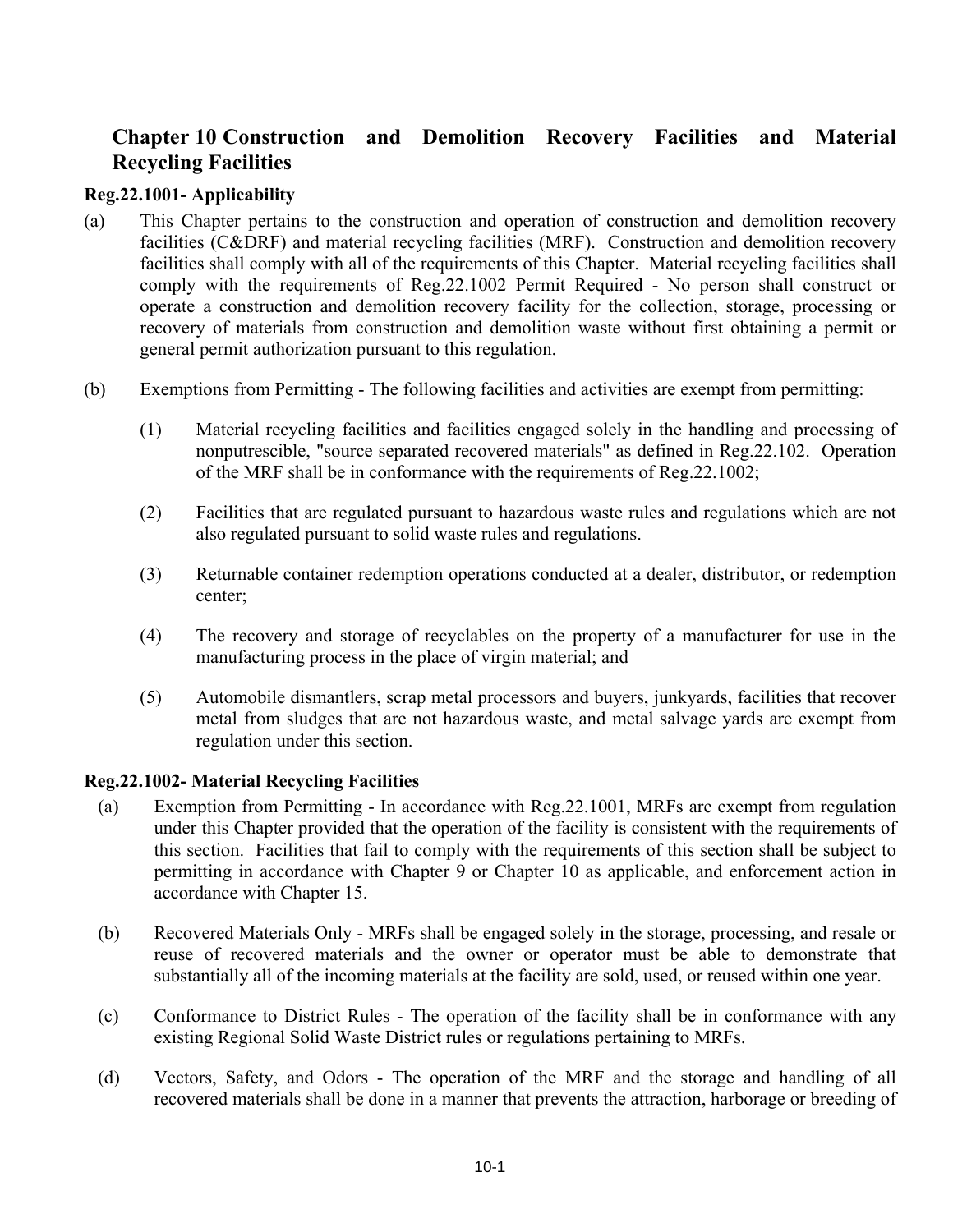insects, rodents and other vectors and to eliminate conditions which cause or may potentially cause:

- (1) Harm to the public health and the environment;
- (2) Safety hazards to individuals and surrounding property; and
- (3) Excessive odor problems, unsightliness and other nuisances.

In addition, the MRF shall be maintained in a neat and orderly appearance at all times through the control of blowing liter, proper storage of recyclables and through other measures as may be necessary to meet the requirements of this section.

- (e) Control of Environmental Hazards Recovered materials handled by the facility shall not be discharged, deposited, injected, dumped, spilled, leaked, or placed into or upon any land or water by the owner or operator of the MRF such that the recovered materials, or any constituent thereof, may enter other lands or be emitted into the air or discharged into any waters, including ground waters, or otherwise enter the environment such that a threat of contamination in excess of applicable Department standards and criteria is caused.
- (f) Hazardous Waste Handling Prohibited The recovered materials handled by the facility shall not be a hazardous waste as defined by Department regulations unless such handling is a part of a Department sanctioned household hazardous waste collection program. Handling and disposal of such household hazardous wastes shall be in accordance with Regulation 23.

## **Reg.22.1003- Location Restrictions And Siting Requirements**

- (a) Applicability and Requirements New and existing C&DRF shall meet the following Site Selection Limitations and Location Restrictions including but not limited to:
	- (1) Facilities shall be designed and operated in a manner that will not restrict the flow of the base flood, reduce the temporary water storage capacity of the floodplain, or result in washout of solid waste so as to pose a hazard to human health, wildlife, or land or water resources.
	- (2) New facilities or expansions shall demonstrate that it is not located in wetlands unless it is in compliance with the provisions of the Clean Water Act and implementing regulations. To demonstrate compliance, the applicant must provide a wetlands determination prepared by the appropriate agency with jurisdiction for the proposed site and any permit required by the agency.
	- (3) If the proposed C&DRF site is located within a municipality or county that has adopted restrictions on sites in conjunction with a comprehensive county-wide land use plan as provided in Reg.22.203, specific geographic site approval from the government(s) of jurisdiction shall be obtained by the applicant for submission to the Department with the application.
	- (4) Processing areas for all facilities, as measured from the edge of the recovery or recycling building or area, shall not be located within: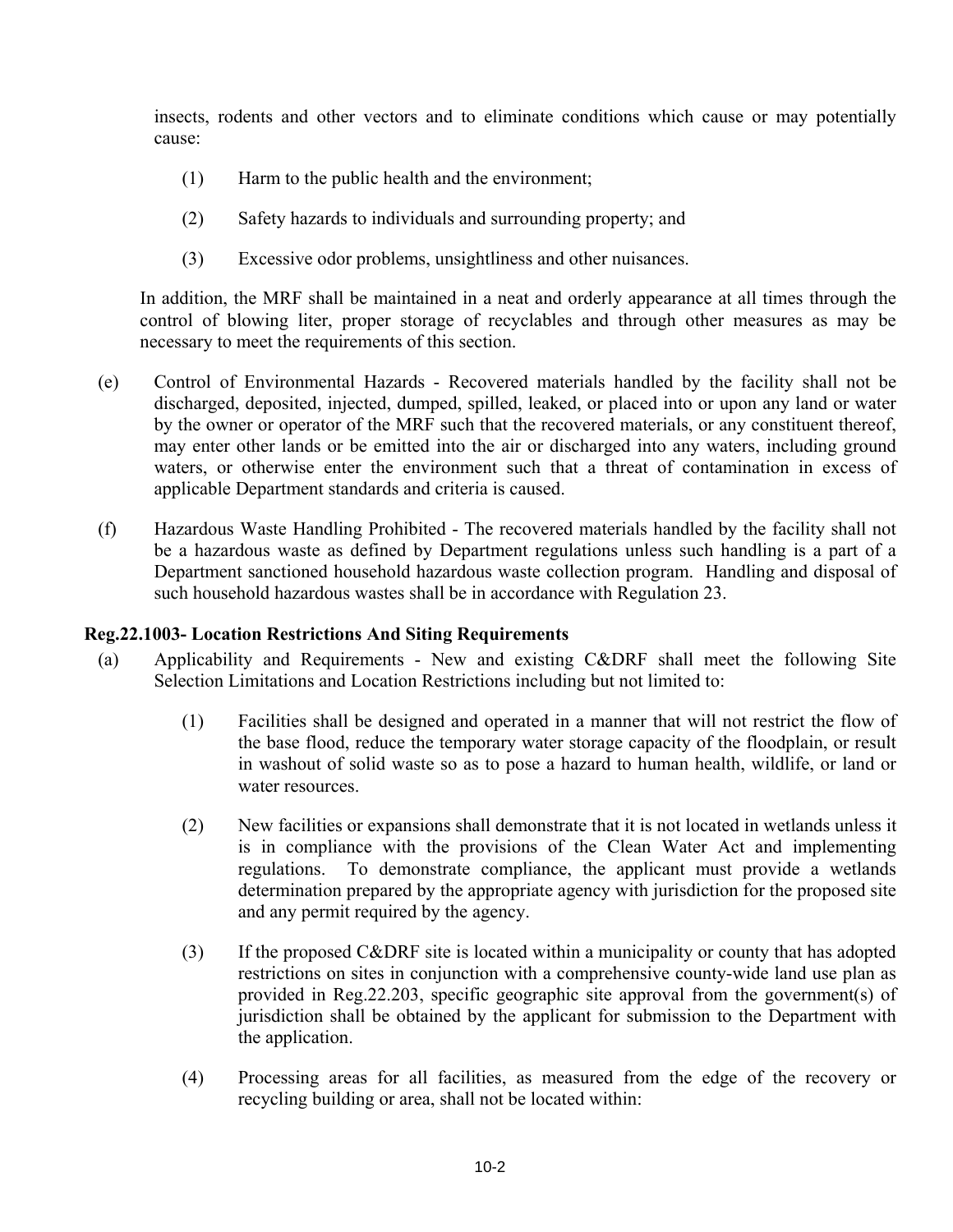- (i) Fifty (50) feet of the property boundary, and;
- (ii) Two hundred (200) feet to an existing residence, place of business or drinking water supply not owned or leased by the applicant. Existing facilities shall be determined at the time in which notice is filed with the regional solid waste management district or a pre-application is filed with the Department, which ever comes first.
- (b) Conformance With Local Zoning Requirements Nothing contained herein shall be construed to prevent local governments from exercising legitimate zoning authority over solid waste management facilities.
- (c) Solid Waste Management District Notification Applicants for C&DRF shall provide notice to the Solid Waste Management District in which the facility is proposed to be located. In addition to the requirements of this Chapter, applicants for a permit shall comply with any District rules regarding the siting, design, or operation of solid waste management facilities and any applicable comprehensive local zoning requirements.
- (d) Waivers for Existing Facilities The Department may waive all or part of the requirements of this section for facilities in existence prior to May 7, 1995.

## **Reg.22.1004- Application Requirements**

- (a) Application Procedures Applications for an individual permit for Construction and Demolition recovery facilities shall conform to the requirements of Regulation Number 8, Administrative Procedures and this section. Applicants applying for coverage under a general permit shall comply with the procedures established in the general permit program.
- (b) Application Contents An application for a permit for solid waste recovery facilities shall be made on forms provided by the Department and shall include, either on the form or supporting documentation, the following:
	- (1) Owner of the site and proposed entity responsible for actual operation and maintenance of the facility;
	- (2) A map or aerial photograph indicating land use and zoning within 1/2 mile of the facility which shall be of scale not smaller than 1 inch equals 500 feet to show all residences, structures, surface waters, public and private water supply sources, access roads, railroads, airports, historic sites, and other existing features the project;
	- (3) Maps indicating the existence of any regulated wetlands or floodplains on or near the site;
	- (4) A site plan map that delineates:
		- (i) The proposed or existing buildings and improvements including any staging and storage areas for incoming solid waste and recovered materials;
		- (ii) Survey boundary locations, the location of existing and proposed access roads, utilities and any other site improvements;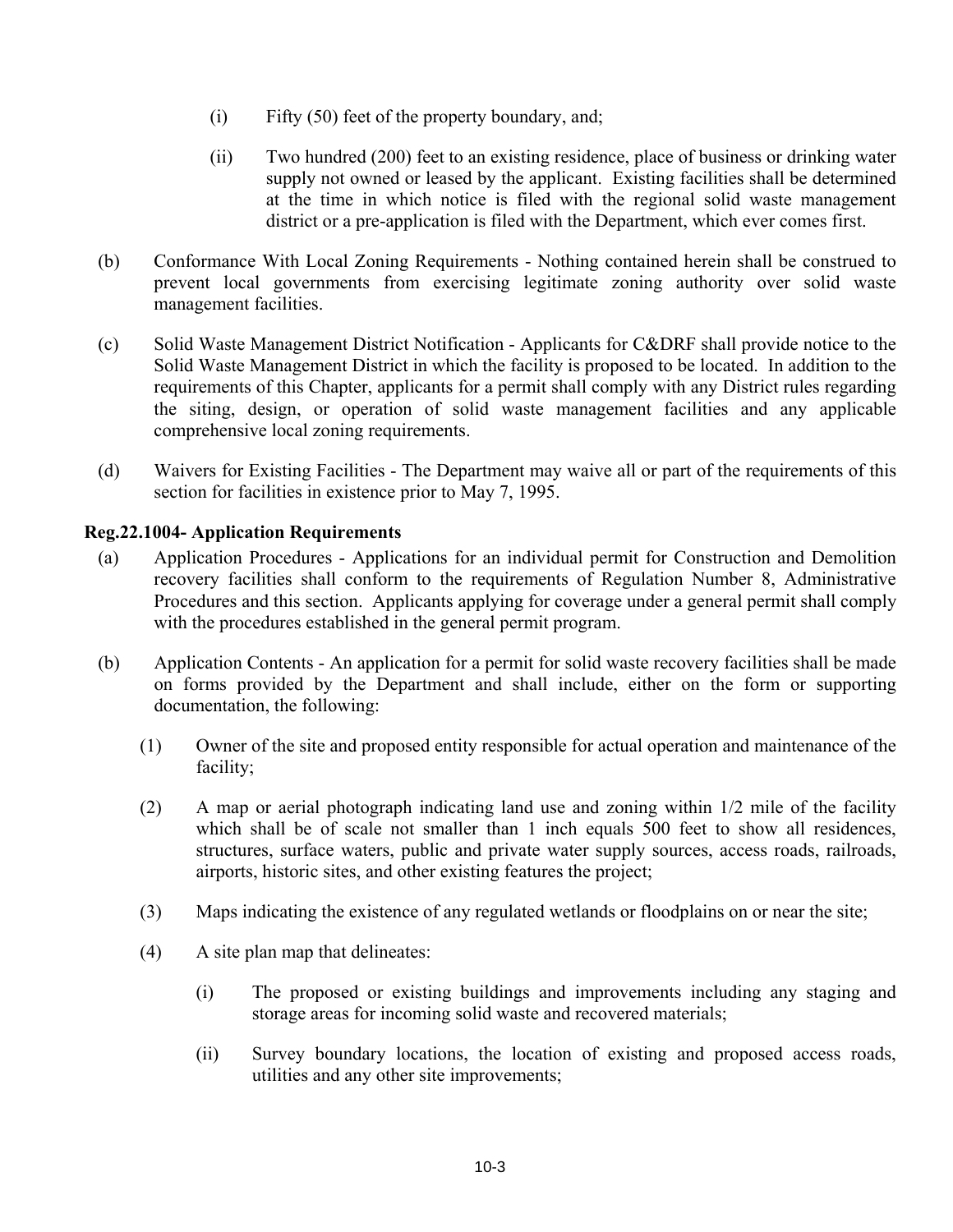- (iii) General site topography, existing and proposed drainage characteristics including any run-on and run-off control systems that will be constructed;
- (5) A description of the annual Class 4 types of solid waste throughput and the service area population (both present and projected), and the estimated amount of material recovered by type;
- (6) Permit plans and specifications clearly indicating the layout and construction that will be undertaken and an engineering narrative describing the facility design;
- (7) An operating plan meeting the requirements of this Chapter outlining the proposed method of operations, the quantity and source of material to be processed, the proposed use and distribution of the processed or recovered material, a plan for the disposal of materials that cannot be used or recovered due to poor quality or changes in market conditions, and related details; and
- (8) Additional data or information as may be required by the Department.

# **Reg.22.1005- Operational Requirements**

- (a) Public Health and the Environment The operation shall be conducted in a manner which precludes pollution, public health hazards, nuisances, odors and the harborage of vectors.
- (b) Approved Operating Plan All activities at the facility must be performed in accordance with the manuals, plans, and programs required by this Chapter and approved by the Department. All manuals, plans, and programs required by this Part must be maintained and be available for reference and inspection at the facility. These manuals, plans, and programs must be updated and re-approved by the Department as necessary to reflect present operations
- (c) Licensed Operator All operations shall be performed by licensed on-site operators who are certified in accordance with Regulation Number 27 of the Commission.
- (d) Receipt of Unauthorized Materials Prohibited Unless the facility is permitted by the Department as a solid waste transfer station in accordance with Chapter 9, the facility may receive only Class 4 types of solid waste that will be treated or processed for the recovery of recyclables
- (e) Fire Detection and Protection All solid waste storage, handling and tipping areas must include fire detection equipment and fire protection services.
- (f) Drainage All floors must be free from standing water. All drainage from cleaning, unloading and processing areas must be discharged to sanitary sewers or permitted on-site systems. Storm water discharges from the site shall conform to Department storm water permitting requirements.
- (g) Disposal of Residuals All solid waste passing through the facility must ultimately be recycled or disposed of at a solid waste management facility authorized by the Department. Storage periods for incoming putrescible solid waste and recovery residuals shall not exceed 24 hours unless in a water-tight enclosed container.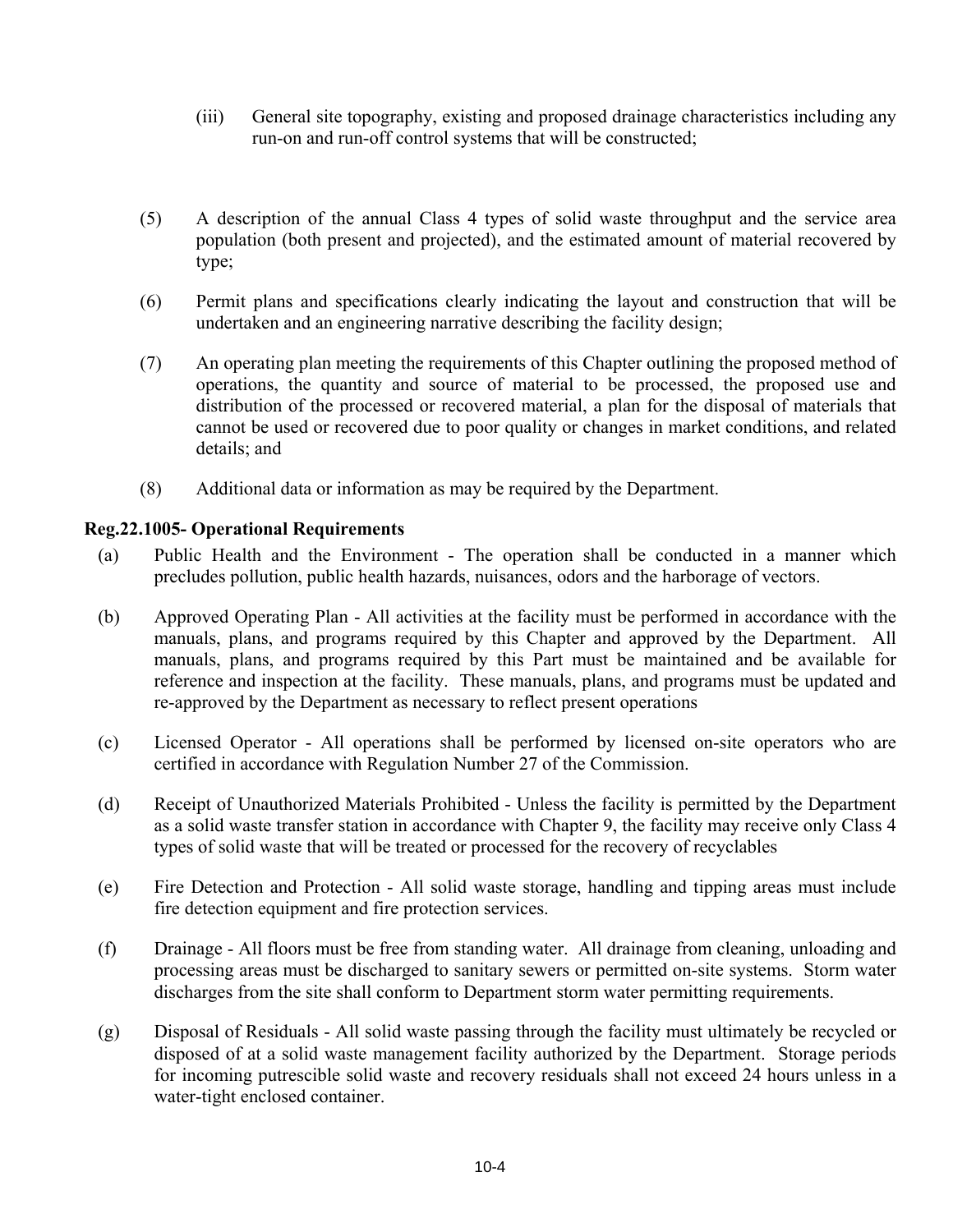- (h) Access Control and Signs Access to the site shall be controlled to minimize the possibility for any unauthorized entry onto the facility. Access control and security measures shall include, but not be limited to the provision of fencing and gates, the posting of warning signs or providing other natural and man-made barriers to entry. If the facility will be open to the public, a sign must be posted with the hours of operation and the types of solid waste and recyclable materials accepted and not accepted at the C&DRF at all access points to the facility.
- (i) Employee Facilities Suitable enclosed office/pay station and sanitary restroom facilities shall be provided for employees.
- (j) Operating Plan Requirements All activities at the facility shall be performed in accordance with the permit plans and specifications and narrative required by this Chapter and approved by the Department. All permit plans and specifications, and narratives shall be maintained and be available for reference and inspection at the facility and shall be updated and re-approved by the Department as necessary to reflect present operations. All facilities shall maintain an operating plan or narrative that describes:
	- (1) How the requirements of this section will be satisfied;
	- (2) The schedule of operation, including the days and hours that the facility will be open;
	- (3) Personnel required and their training and responsibilities.
	- (4) Daily traffic flow to and from the facility including the estimated or actual number of trips by private or public collection vehicles and quantity of solid waste received and removed from the facility;
	- (5) A description of measures that will be taken to identify and control undesirable wastes received that could either contaminate other wastes or pose unusual health hazards and risks to employees such as infectious medical waste and hazardous wastes;
	- (6) Equipment used including any shredding, sorting, screening, and handling equipment;
	- (7) Site access control method;
	- (8) A description of potential safety hazards and the safety equipment and protective gear, including but, not limited to, showers, eye wash, fire extinguisher, hoses, hard hats, safety goggles, respirators, hearing protection and personal hygiene facilities as appropriate;
	- (9) Fire fighting procedures, including availability of water for fire fighting;
	- (10) A contingency plan outlining the corrective or remedial measures that will be taken if unapproved wastes are delivered to the facility, and in the event of odors, surface or ground water contamination, spills, equipment breakdown, and other undesirable conditions, such as fires, dust, noise, and vectors.
	- (11) Other information as required by the Department that is appropriate to the facility operating plan.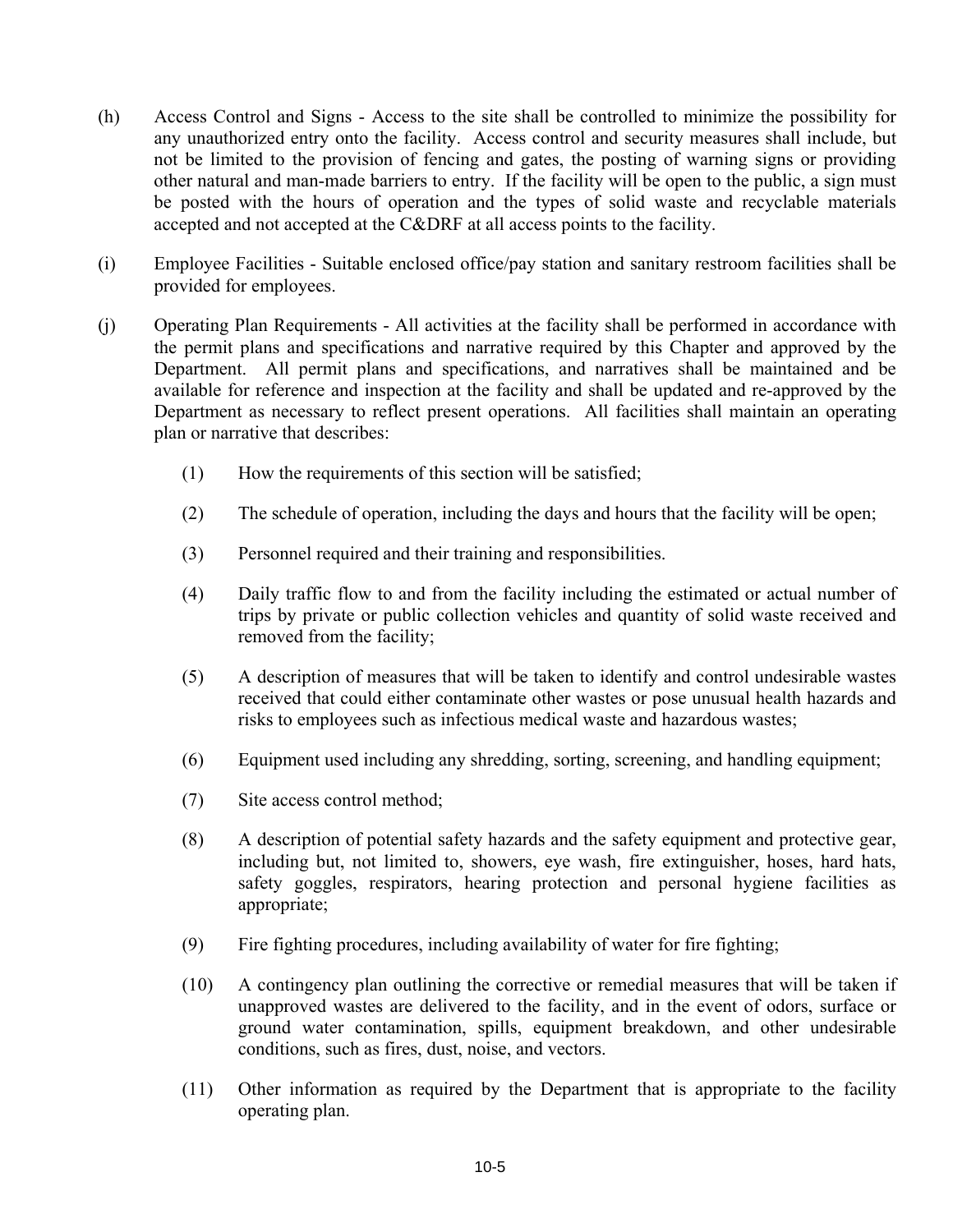- (m) Reporting The facility owner or operator shall prepare and file with the Department annual . reports by March 31 covering the period from the previous January through December on a form provided by or acceptable to the Department. Contents of the reports shall at a minimum include the:
	- (1) Source and volume or weight of solid waste received at the facility;
	- (2) The volume, weight and type of recyclables recovered;
	- (3) The volume or weight of solid waste removed from the facility and the disposal location; and
	- (4) The volume or weight of waste removed for composting or refuse derived fuel.
	- (5) Revised or updated facility Closure Plan in accordance with the requirements contained in Chapter 13 of these regulations.
- (n) Control of Litter, Insects, Odors, and Vectors The operation of the C&DRF and the storage and handling of all Class 4 types of solid waste and recovered materials shall be practiced so as to prevent the attraction, harborage or breeding of insects, rodents and other vectors and to eliminate conditions which cause or may potentially cause:
	- (1) Harm to the public health and the environment;
	- (2) Safety hazards to individuals and surrounding property; and
	- (3) Excessive odor problems, unsightliness and other nuisances.
	- (4) In addition, the C&DRF shall be maintained in a neat and orderly appearance at all times through the control of blowing liter, proper storage of solid waste and recyclables and through other measures as may be necessary.
- (o) Acceptable Waste Only construction and demolition waste shall be accepted at the facility.
- (p) Ultimate Disposal of Waste All solid waste passing through the C&DRF must be ultimately reclaimed or recovered, or disposed of at a permitted landfill.
- (q) Processing Areas All processing, tipping, sorting, storage, compaction, and related activities must be conducted in an enclosed or covered area or, if outdoor areas are provided for these functions, within curbed areas where drainage is routed to an approved collection and treatment system. Storm water or wastewater discharges from the site shall conform to Department permitting requirements. .
- (r) Facility Washdown Sanitary conditions shall be maintained through the periodic wash-down or other appropriate cleaning method of the C&DRF and transfer vehicles. Frequency of cleaning shall be sufficient to prevent odors and other nuisance conditions from developing. All residuals shall be properly disposed of following cleaning operations.

## **Reg.22.1006- Design Criteria**

In addition to the other provisions of this Chapter, C&DRFs shall be designed in accordance with the following: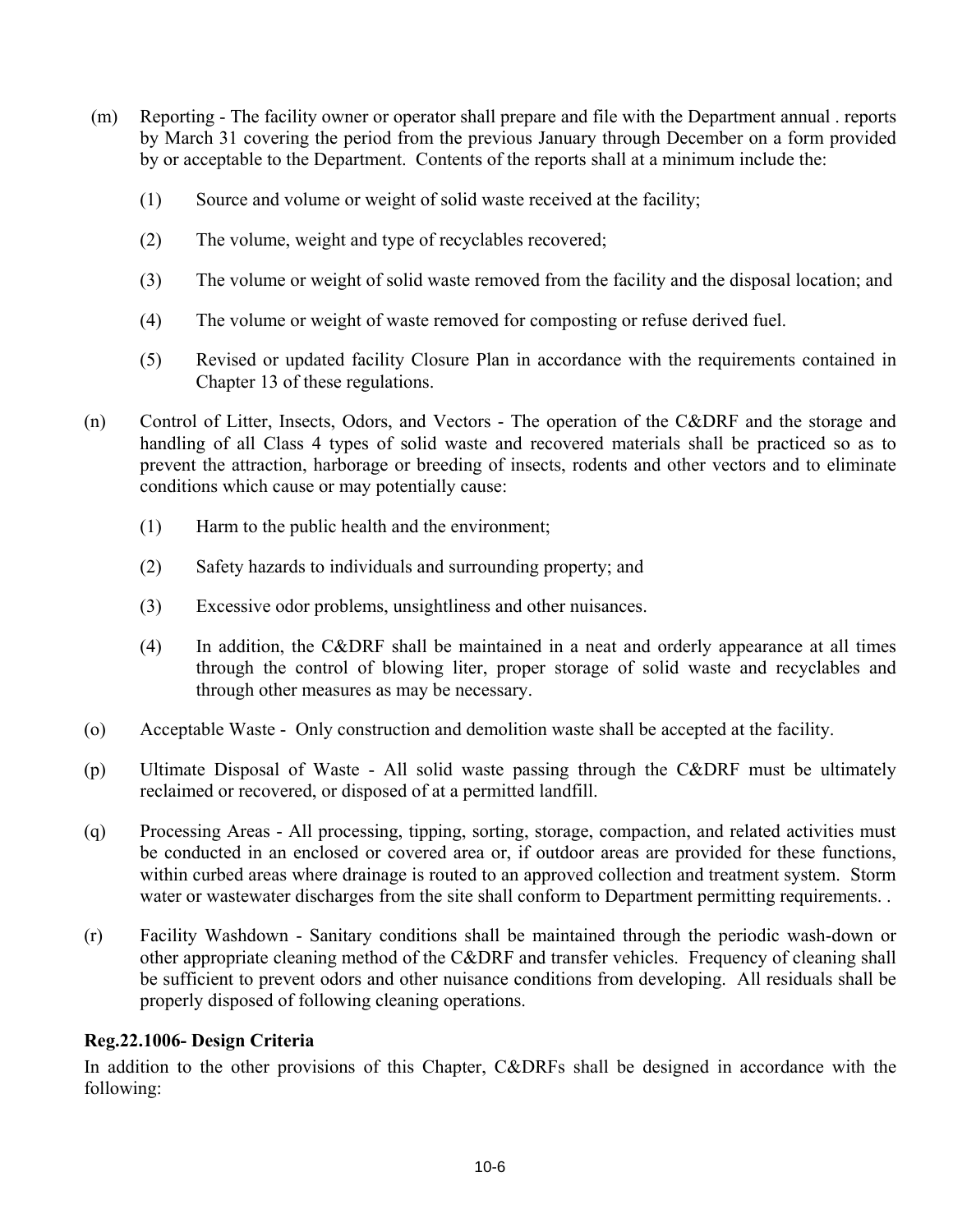- (a) Contents of Plans The engineering plans shall include a detailed description of the facilities design that must address the following:
	- (1) Ingress and Egress The plans should show the flow of traffic into and out of the facility. Separate entrances should be provided for incoming or outgoing trucks if necessary and a separate entrance provided for employees, customers, and visitors;
	- (2) Unloading and loading areas Loading and unloading areas must be adequate in size and design to facilitate efficient loading and unloading from collection vehicles and the unobstructed movement of vehicles.
	- (3) Processing, tipping, sorting and treatment areas. Such areas for incoming materials must be located within an engineered pad having a durable surface designed for the types of vehicle and loading activities permitted at the site. The pad shall be maintained to prevent rutting and ponding of water.
	- (4) Weighing or measuring all solid waste accepted at the facility and residue, bypass waste and recyclables recovered and identification of the means to accomplish same;
	- (5) Sufficient storage areas for the incoming solid waste;
	- (6) Exhaust systems may be required for enclosed areas;
	- (7) Truck and wheel curbs provided to prevent backing into pits while unloading;
	- (8) Identification of the types of materials to be stored and the location(s) of temporary onsite storage areas;
	- (9) Adequate storage capacity is required at the facility for all waste handled and for those recyclables that will be stored before being removed; and
	- (10) If the facility is equipped with mechanical processors, a design that must maximize worker safety and be capable of minimizing the potential for, and the effects from, explosions.
	- (11) Adequate facilities and equipment shall be provided for the periodic washdown of all processing, tipping, sorting, storage and compaction areas. Floor drains, collection troughs, curbs, drainage breaks, or other suitable drainage structures shall be provided as needed to collect and route all wash down water and other liquids from the processing, tipping, sorting, storage and compaction areas to a sanitary sewer or permitted on-site facilities for treatment
- (b) Contents of Specifications Specifications must include any features of the construction and operation which are not described in other sections of this Chapter. Also included with the specifications should be any applicable design calculations that were used to calculate storage capacities, process volumes, system capacities, etc.
- (c) Contents of Engineering Narrative An engineering narrative shall be furnished that describes the facility design including: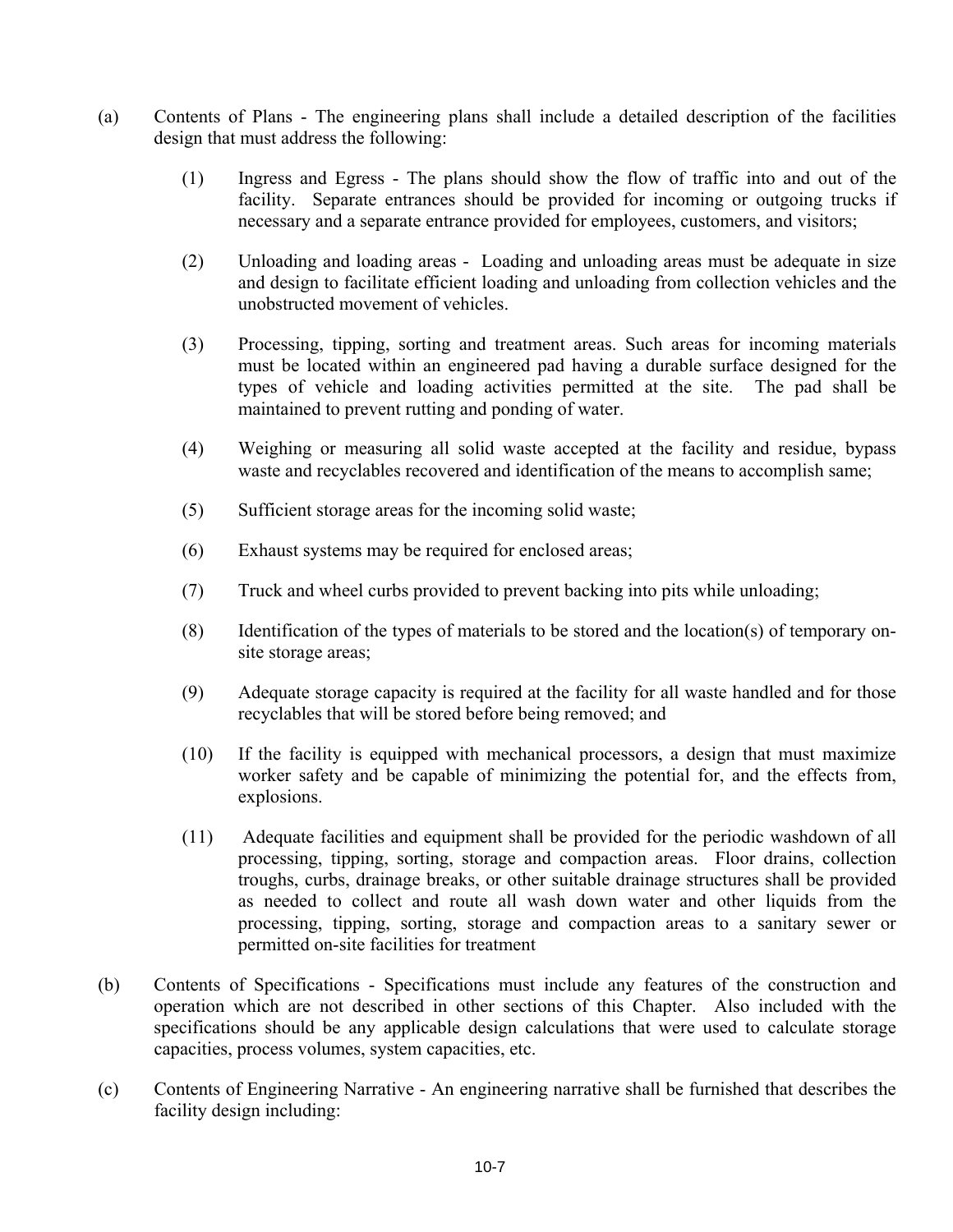- (1) How the facility design meets the requirements of this Chapter; and
- (2) A description of the overall operation and a functional description of all processing equipment to be used, with design criteria and anticipated performance. There must be sufficient description in the narrative to understand the flow of solid waste and the associated operations when considering the recyclables handling and recovery facility as a whole.
- (d) On-site Roads On-site roads must be passable by loaded collection and transfer vehicles in all weather conditions.

# **Reg.22.1007- Closure And Financial Assurance**

- (a) Financial Assurance Requirements Owners and operators of permitted C&DRF's shall post financial assurance in accordance with the requirements of this regulation if required by the Director. In considering whether the financial assurance will be required, the Director may consider:
	- (1) The size of the facility and the risk of environmental contamination;
	- (2) The relative risk of the owner or operator to become financially incapacitated to the point that 150% of the maximum permitted amount of all solid waste, recyclable materials and recovered material ever stored on site at one time can be transported to another facility, or if that is not practicable, disposed of by landfilling in a permitted Class 4 landfill by a third party.
- (b) Use of Financial Assurance Funds Financial assurance funds may be used, as determined by the Director, for any reasonable purpose to remediate and mitigate any environmental, health, and safety hazards at the site should the owner or operator be unable or unwilling to fulfill the permit obligations of this Regulation.
- (c) Financial Assurance Mechanisms Owners or operators required by the Director to post financial assurance shall choose an acceptable financial assurance mechanism from those listed in Reg.22.1405 and maintain the financial assurance until site closure has been conducted in accordance with the approved closure plan required under this section, or until the Director determines that the owner or operator is not required to maintain financial assurance.
- (d) Closure Plan Requirements Applications submitted after the effective date of this regulation shall include a closure plan containing a schedule and description of the steps necessary to close the facility. Included in the plan shall be a detailed estimate of the cost required for a third party to perform the closure activities. The plan shall also include the following provisions:
	- (1) An updated plan shall be submitted with the facility annual engineering report as required by the Department;
	- (2) The Department shall be notified in writing 60 days prior to the proposed termination date of the facility;
	- (3) Within 10 days of ceasing operations, all wastes shall be removed from the site and disposed at a properly permitted disposal facility, and the facility and equipment shall be brought to a sanitary condition. The operator shall then arrange for a final cleaning of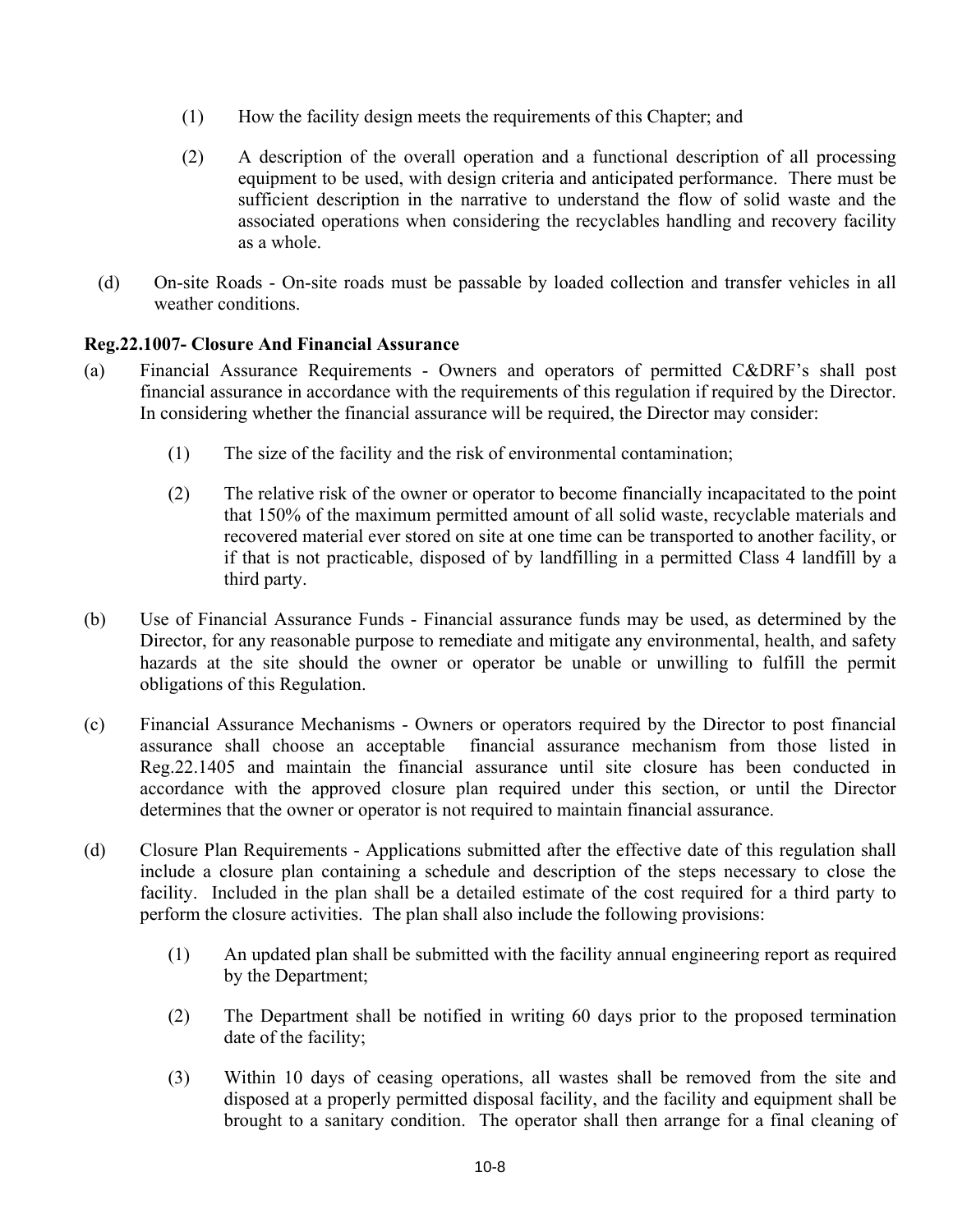any containers, equipment, machines, floors, and facility surfaces having come in contact with source-separated solid waste. All closure activities shall be completed not later than 45 days after the termination date of facility operations unless otherwise approved by ADEQ.

(e) Closure Requirements - Upon termination of facility operations, owners or operators shall perform facility closure in accordance with the requirements of this section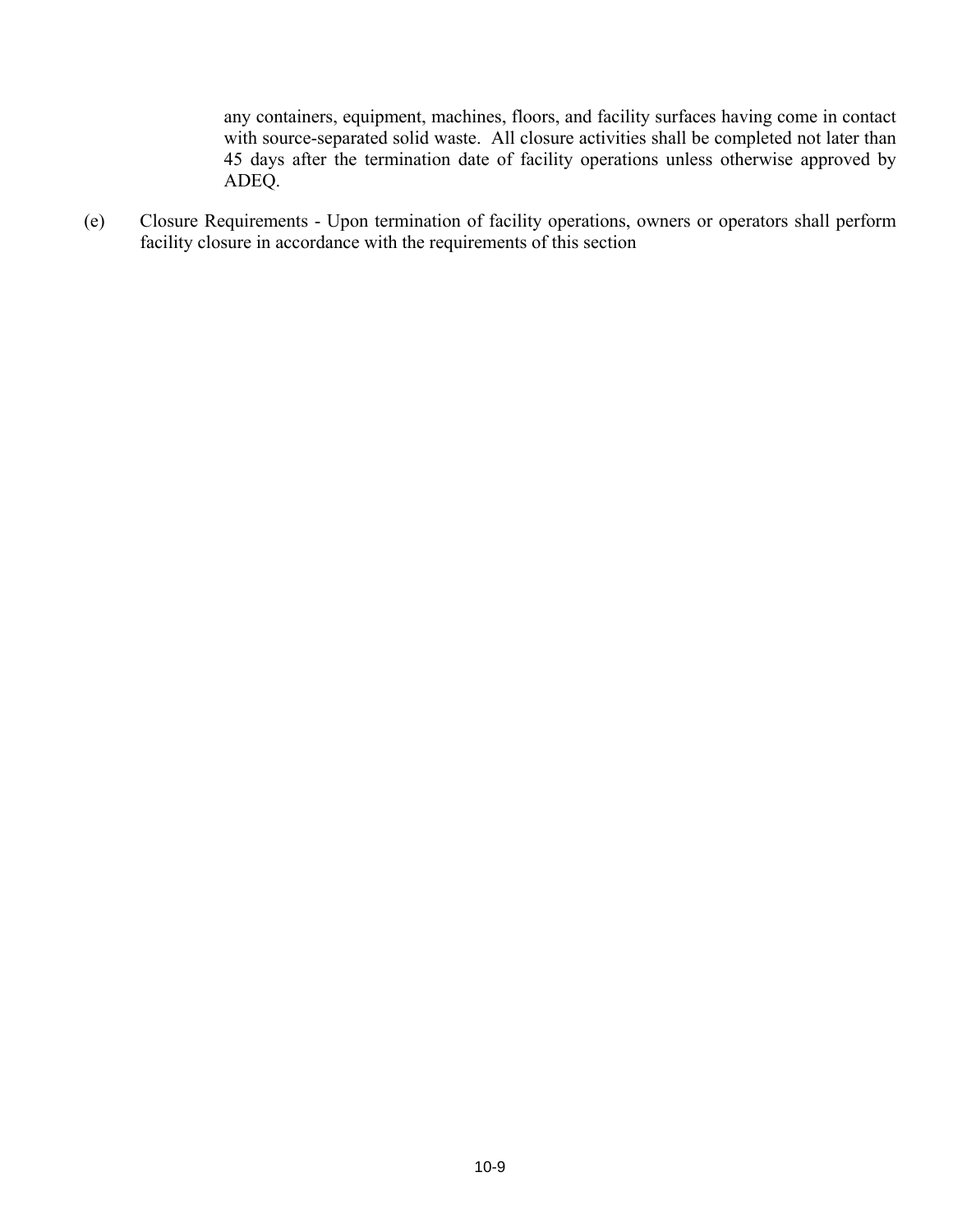# **Chapter 11 Geotechnical And Hydrogeological Investigations**

#### **Reg.22.1101- General Requirements**

The purpose of the geotechnical and hydrogeological site investigation is to thoroughly characterize all aspects of the property which may directly or indirectly affect the design, construction, operation or monitoring of the solid waste containment structure.

#### **Reg.22.1102- Class 1 And Class 3 Landfills**

- (a) Applicability The data and information required under this section shall be submitted by the applicant, for landfills which will receive household solid waste or commercial and industrial wastes. Class 3 landfill applicants proposing to dispose of only inert, nonputrescible Class 4 wastes shall meet the requirements of Reg.22.1104.
- (b) Facility Design A professional geologist registered in the State of Arkansas must determine through surface mapping, field borings and/or existing published information the local and site specific geology and structure of the study area. This includes an evaluation of the geomorphology, stratigraphy, geologic structure, hydrogeology and soil characteristics of the site.
	- (1) A conceptual hydrogeologic model of the site must be developed. All characterization studies must be integrated into a comprehensive geologic model which accurately describes and explains the site hydrogeology. The model must be of sufficient detail to base the design and be used as a predictive tool for potential contaminant migration, and serve as a basis for corrective actions.
	- (2) Geotechnical characterization of the materials on the site must be clearly demonstrated. All information required to base the design and operation of large load bearing waste containment structures must be included.
	- (3) Monitoring well location and design The facility monitoring plan must be capable of detecting landfill derived water chemistry changes as soon as possible.
- (c) Site Characterization The site specific geology shall be defined through field investigations. A site characterization work plan outlining the initial investigations to be performed shall be submitted for Department approval prior to beginning the work. Additional studies and investigations may be required based on the findings of the initial investigation.

The work plan must include the following studies, as appropriate:

- (1) Aerial photograph analysis of the study area to determine:
	- (i) Fracture traces and fracture orientation;
	- (ii) Sedimentary features; and
	- (iii) Depositional features.
- (2) Detailed surface geologic mapping of the site and the area within 1/2 mile of the property boundary including: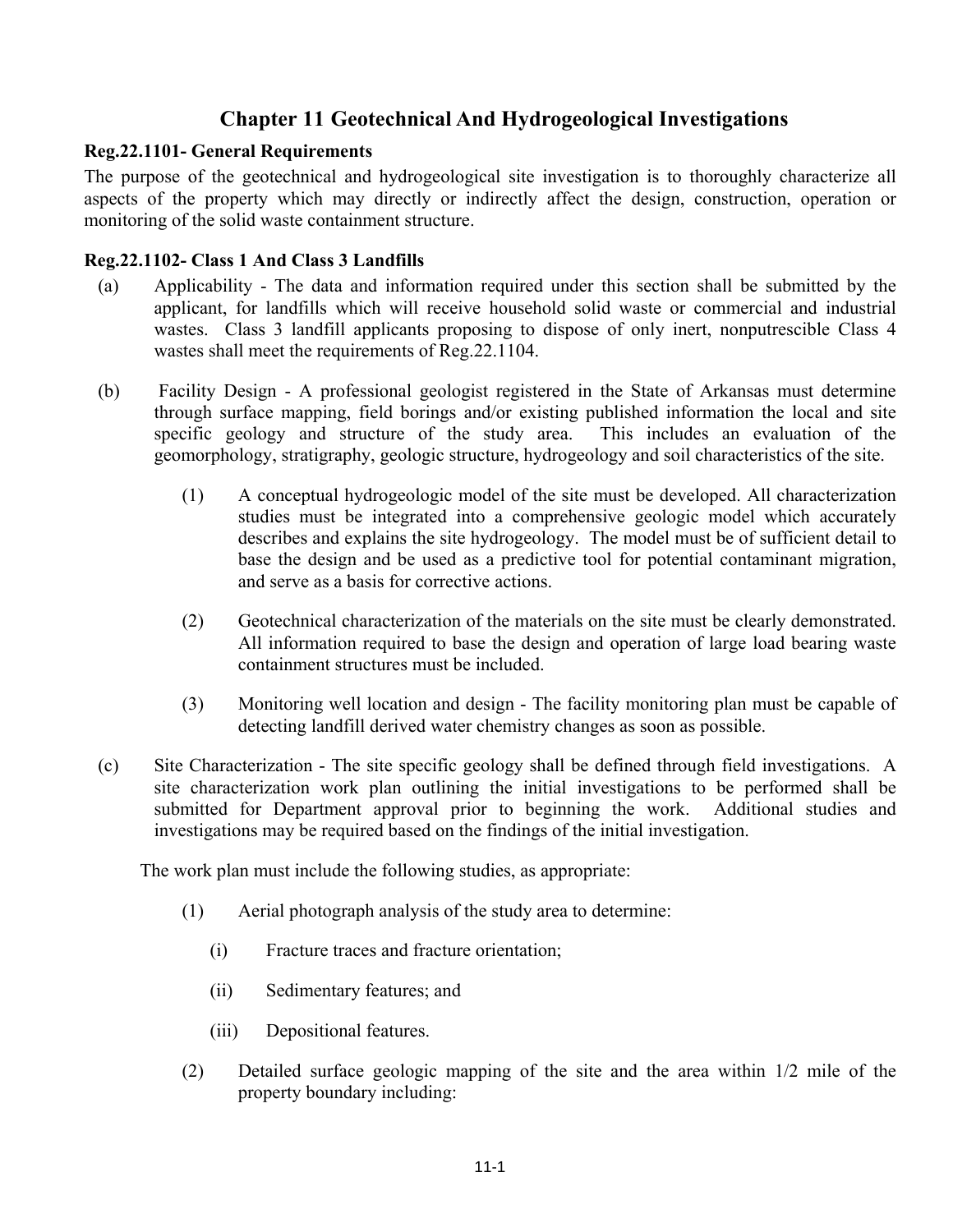- (i) Surface stratigraphy;
- (ii) Structural features;
- (iii) Springs and seeps; and
- (iv) Domestic, agricultural and municipal water wells.
- (3) A surface geophysical study to determine changes in soil type, stratigraphic changes, sedimentary features and bedrock topography, utilizing one or more of the following methods:
	- (i) Electromagnetic;
	- (ii) Resistivity;
	- (iii) Seismic refraction;
	- (iv) Ground penetrating radar; or
	- (v) Any other method approved by the Department.
- (4) A subsurface exploration program utilizing borings and test pits must be conducted on the site. Borings must be at a minimum spacing of one per five acres. Stratigraphically or structurally complex sites will require additional borings or test pits. The following information must be obtained from the study:
	- (i) Thickness and areal extent of each distinct lithologic unit;
	- (ii) Depth to bedrock and bedrock topography;
	- (iii) Rock quality designation and percent core recovery;
	- (iv) Fracture density, width and orientation;
	- (v) Bit drops and loses or gains in drilling fluid;
	- (vi) Geophysical logs of holes including one or more of the following methods:
		- (A) Conductivity;
		- (B) Resistivity;
		- (C) Natural Gamma;
		- (D) Caliper; and
		- (E) Any other method approved by the Department.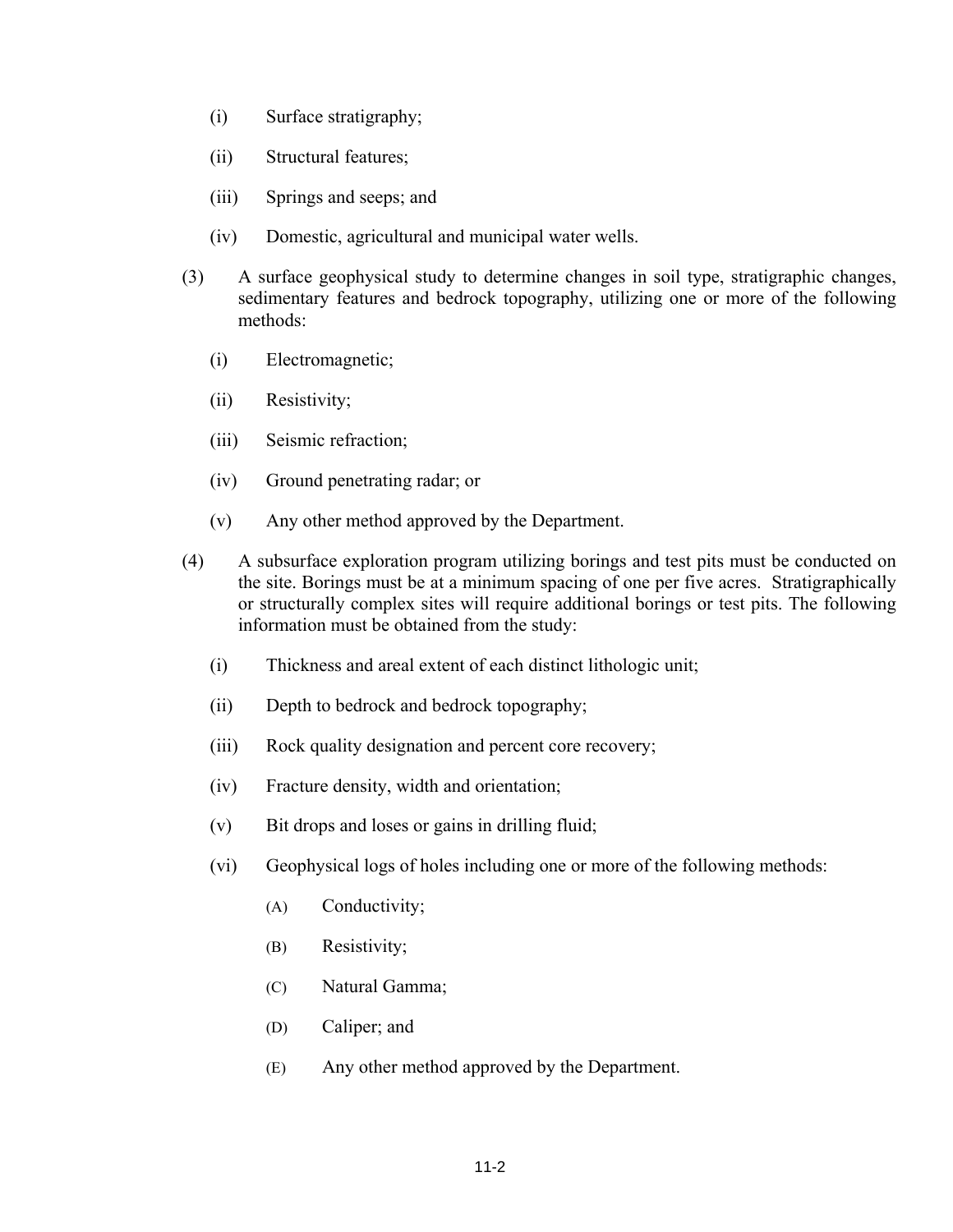- (5) The hydrogeology of the proposed landfill site must be explored through the installation of piezometers. The following information must be obtained through physical tests:
	- (i) Water table or potentiometric surface;
	- (ii) Ground water flow directions;
	- (iii) Hydraulic conductivities for hydraulically significant units;
	- (iv) Vertical and horizontal hydraulic gradients;
	- (v) Hydraulic communication between units based upon pump tests using appropriate methodology for the aquifer and utilizing multiple observation wells;
	- (vi) Ground water flow velocity; and
	- (vii) Ambient ground water chemistry for the detection monitoring parameters;
- (6) Each distinct textural horizon must be classified using the Classification of Soils For Engineering purposes (ASTM D-2487) and characterized using the most recent versions of the following physical tests where appropriate:
	- (i) Atterberg limits (ASTM D-4318);
	- (ii) Standard penetration test (ASTM D 1586  $&$  1452);
	- (iii) Sieve analysis (ASTM D-1140  $&$  D-422);
	- (iv) Dry density, hydraulic conductivity/molding water content  $(\%)$  relationship;
	- (v) Remolded hydraulic conductivity (ASTM 5084);
	- (vi) Unconsolidated, undrained shear strength of soils (ASTM 2850);
	- (vii) Standard Proctor density (ASTM D 698);
	- (viii) Moisture-density relations of soils and aggregates (ASTM 1557);
	- (ix) One dimensional consolidation properties of soils (ASTM D 2435);
	- (x) One dimensional swell or settlement (ASTM D 4546); and
	- (xi) Moisture content of soils (ASTM 2216).
- (d) Summary Report All individual studies must be integrated into a comprehensive hydrogeologic model which is summarized in a written report and certified by a qualified ground water scientist. Recommended ground water monitoring points must be included and the locations based upon the site hydrogeologic model and facility design. All maps and cross sections included in the written report must be of a uniform scale and should include the following: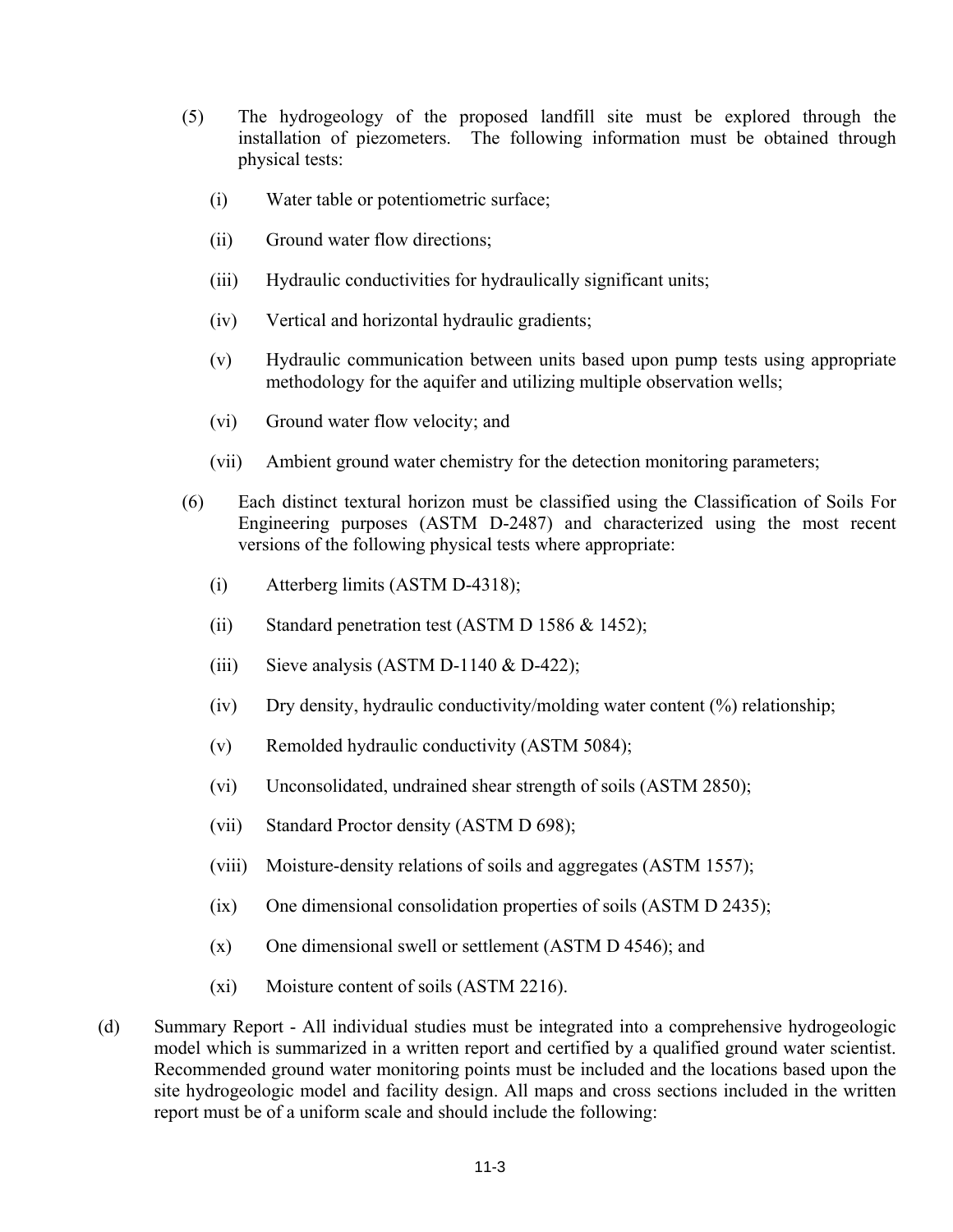- (1) A geologic map of the study area;
- (2) Boring locations;
- (3) Geophysical data collection points;
- (4) Water table or potentiometric maps;
- (5) Isopach maps of relevant units;
- (6) Bedrock topography where appropriate;
- (7) Geologic cross sections with the following information overlain:
	- (i) Stratigraphy;
	- (ii) Maximum depth of excavation for the containment structure;
	- (iii) Water table and or potentiometric surface from water levels;
	- (iv) Lithologic logs of boreholes with physical properties test results;
	- (v) Geophysical logs of boreholes;
	- (vi) Screened intervals in piezometers;
	- (vii) Aquifer test results indicated at the appropriate screened interval;
- (e) Boone-St. Joe Aquifer Of Northern Arkansas Proposed landfills located within the outcrop area of the Boone or St. Joe Formations of Northern Arkansas, which will receive municipal solid waste or waste with a high potential for adversely impacting surface or ground water quality (Class 1 or Class 3), may be required to perform additional studies (i.e., in addition to the requirements under Reg.22.1101, Reg.22.1102(a) through (d) and (f), and Reg.22.1103) in order to adequately characterize the site. At a minimum, the additional studies will include:
	- (1) A detailed surface mapping of all karst features including, but not limited to, sinkholes, springs, loosing stream segments, caves, and dolines;
	- (2) A subsurface exploration program which consists of core drilling at a minimum spacing of one boring per one acre;
	- (3) A down-hole video log and/or a geophysical log, obtained by one of the methods under  $Reg.22.1102(c)(4)(vi)$ , must be conducted for each boring; and
	- (4) A ground water dye trace study shall be performed to test the accuracy of the sites conceptual hydrogeologic model. The dye study methodology must be approved by the Department and shall consists of a sufficient number of monitoring locations, which will include wells/piezometers, streams, and springs.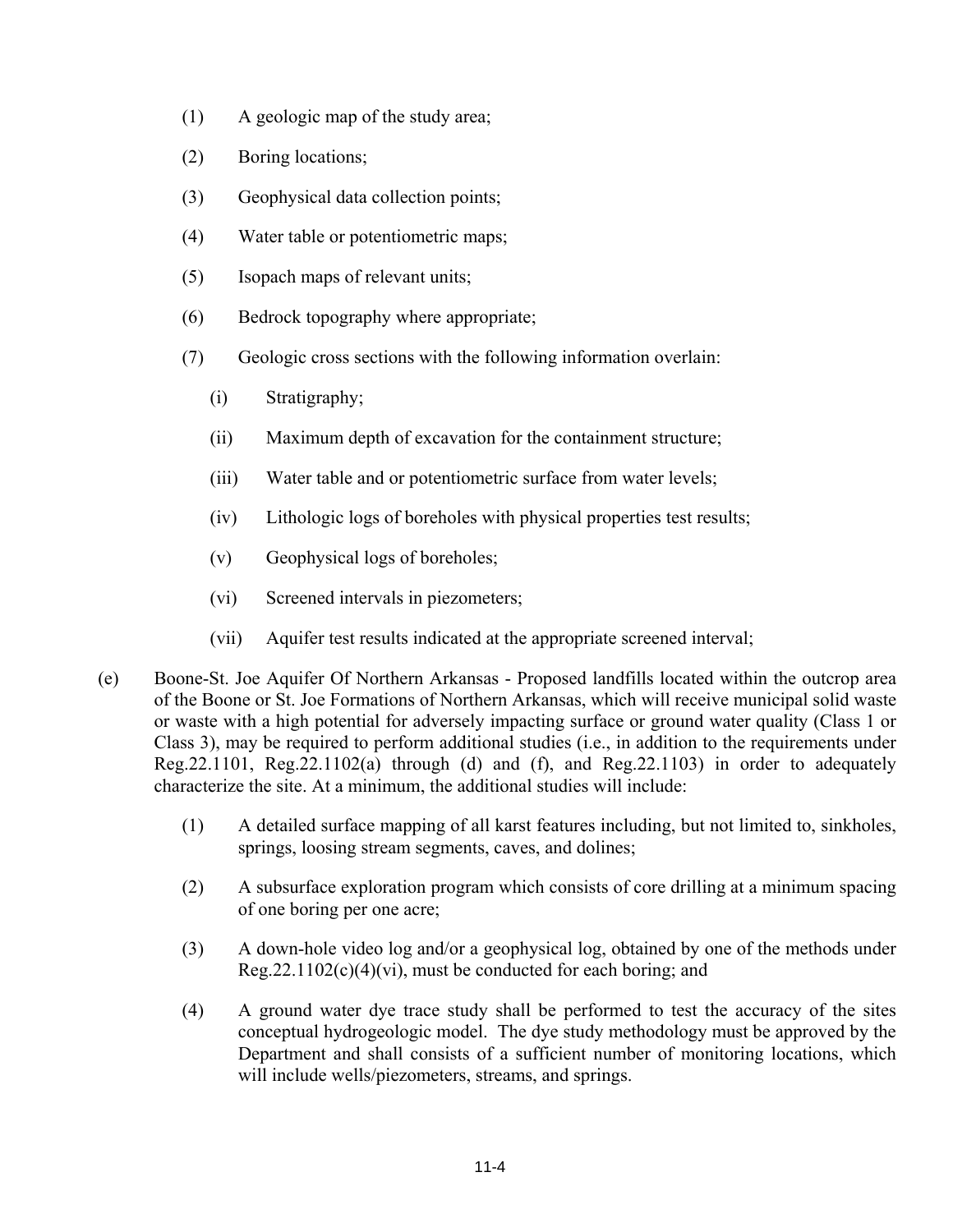- (f) Class 3 Waste and Site Characterization The site characterization and facility design requirements for Class 3 landfills are dependant upon the potential for the waste to adversely impact surface or ground water quality. In the absence of actual leachate data, each waste stream proposed to be placed into the landfill must be characterized with the Synthetic Rainfall Leaching Procedure (SW-846 Method 1312). The purpose of this test method is to assess the leachate properties of a waste under conditions approximating a natural setting. The ground water standards set forth in Appendix 3 and Reg.22.523, and the surface water standards of Regulation Number 2 of the Pollution Control and Ecology Commission shall be utilized as indicators of the pollution potential of the specific waste stream.
	- (1) If one or more of the ground water standards are exceeded in the leachate or synthetic rainfall leaching procedure analytical results, the minimum site characterization requirements as described herein for Class 1 landfills shall be met. Facility design shall be in conformance with Reg.22.524(f)(1) or Reg.22.424 as determined by the waste and leachate characteristics.
	- (2) If the results of the leachate or synthetic rainfall leaching procedure analytical results, and waste characteristics indicate the waste has a low potential for adversely impacting surface or ground water quality, the minimum site characterization requirements as described herein for Class 4 landfills shall be met. Facility design shall be in conformance with Reg.22.524 or Reg.22.532 as applicable and Reg.22.621.

# **Reg.22.1103- Monitoring Well Construction**

(a) Monitor Well Construction - Monitor wells shall be constructed of materials which are resistant to chemical and physical degradation, which will not interfere with ground water quality, and which meet the requirements of Section 5.7 of Solid Waste Disposal Facility Criteria, Technical Manual, EPA 530-R-93-017, November 1993 or ASTM D 5092-90 Design and Installation of Ground Water Monitoring Wells in Aquifers. Alternate methods of well construction, installation or development must be specifically approved by the Solid Waste Management Division. Following construction, each well shall be developed to the degree necessary to restore formation hydraulic conductivity and insure low turbidity samples which are representative of formation ground water quality.

Prior to sampling, turbidity values shall be allowed to stabilize to a level, which is representative of ambient water quality in the formation. If during background or routine sampling, the turbidity values consistently remain above 10 NTU's, a qualified groundwater scientist shall evaluate the integrity of the well, redevelop the well if necessary and/or provide written justification the turbidity values present in the samples are representative of ambient water quality in the formation. If the justification provided by the Permittee for the observed turbidity values is not considered valid, and/or if the well cannot be effectively redeveloped to reduce turbidity values below 10 NTU's, and/or if the well is found to be unreliable for generating representative water quality samples, it must be replaced prior to the next scheduled sampling event.

- (b) Installer Licensing and Supervision Well installers must be licensed by the State of Arkansas and the installation crew must be supervised in the field by a Geologist or Engineer experienced in the installation, construction and development of monitoring wells.
- (c) Well Casings Monitoring wells must be cased in a manner that maintains the integrity of the monitoring well bore hole. This casing must be screened or perforated and packed with gravel or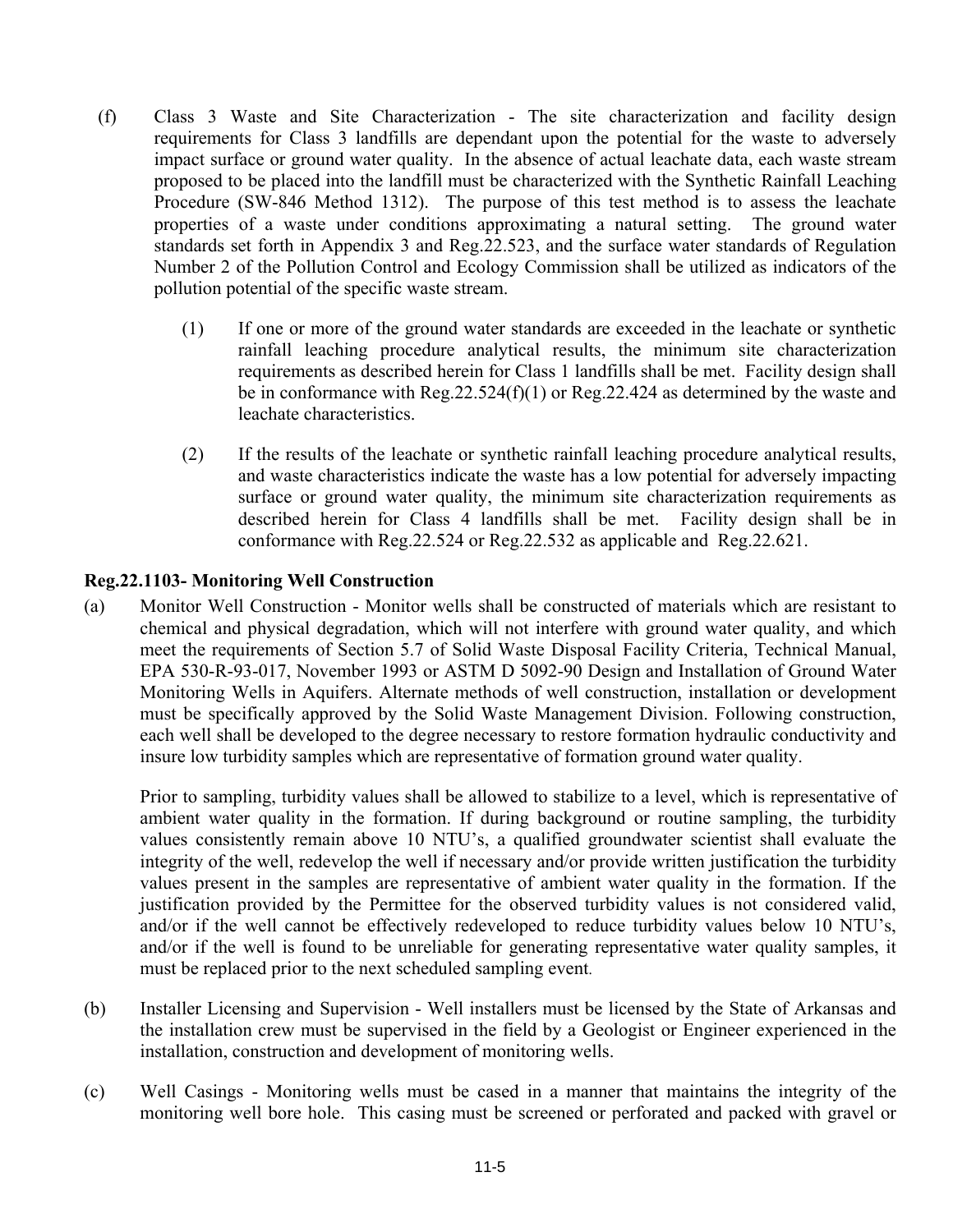sand, where necessary, to enable collection of ground water samples. The annular space (i.e., the space between the bore hole and well casing) above the sampling depth must be sealed to prevent contamination of samples and the ground water. Completed well casings should extend approximately three feet above natural grade and must have an anodized aluminum or rust proof external protective casing with a locking lid.

- (d) Well Numbering Each completed well must be designated with a unique alpha-numeric label which must be clearly fixed to the outside of the well casing.
- (e) Protection Posts Wells which could possibly be damaged by equipment or vehicular traffic must be protected by steel post
- (f) Department Approval No monitor well or piezometer shall be installed, decommissioned, replaced, repaired or otherwise altered without prior approval by the Solid Waste Management Division. Upon completion of a well installation, replacement, decommissioning, repair or alteration, a report shall be made to the Solid Waste Management Division and a copy placed in the facility operating record. The work quality and methods must be certified by the supervising professional.
- (g) Monitoring Well Survey Each completed monitoring well must be surveyed following the guidelines under Reg.22.426. Additional to those guidelines, the survey should establish the elevation (referenced to mean sea level) of the ground surface and the top of the casing for each well location.

## **Reg.22.1104- Class 4 Landfills**

- (a) Applicability This section applies to new permits and expansions of the permitted boundaries of all Class 4 landfills and Class 3 landfills disposing only Class 4 waste as established under Reg.22.1102.
- (b) General Groundwater Separation Requirements Applicants shall demonstrate that the top of any bottom liner system will be located five (5) feet above the seasonal high water table surface, and within a soil or geologic unit with an insitu hydraulic conductivity of  $1 \times 10^{-5}$  cm/sec or less, or that an appropriate containment structure has been provided. in accordance with Reg.22.621(c).
- (c) Yard Waste Facilities Groundwater Separation Applicants for composting facilities that compost only yard, paper and wood waste shall demonstrate that the containment structures will be located two (2) feet above the seasonal high water table surface and within a soil or geologic unit with an insitu hydraulic conductivity of  $1 \times 10^{-5}$  cm/sec or less, or that an appropriate containment structure has been provided.
- (d) Bedrock Separation Including consideration of any liner system that may be provided in the facility design, waste shall not be placed within two (2) feet of the bedrock surface.
- (e) Site Characterization The following site characterization information must be obtained:
	- (1) Test pits and/or borings must be used to demonstrate the depth and site stratigraphy to a depth of no less than ten feet below the bottom of the containment structure. The excavations (i.e., test pits, borings, etc.) shall be at a minimum spacing of one per five acres.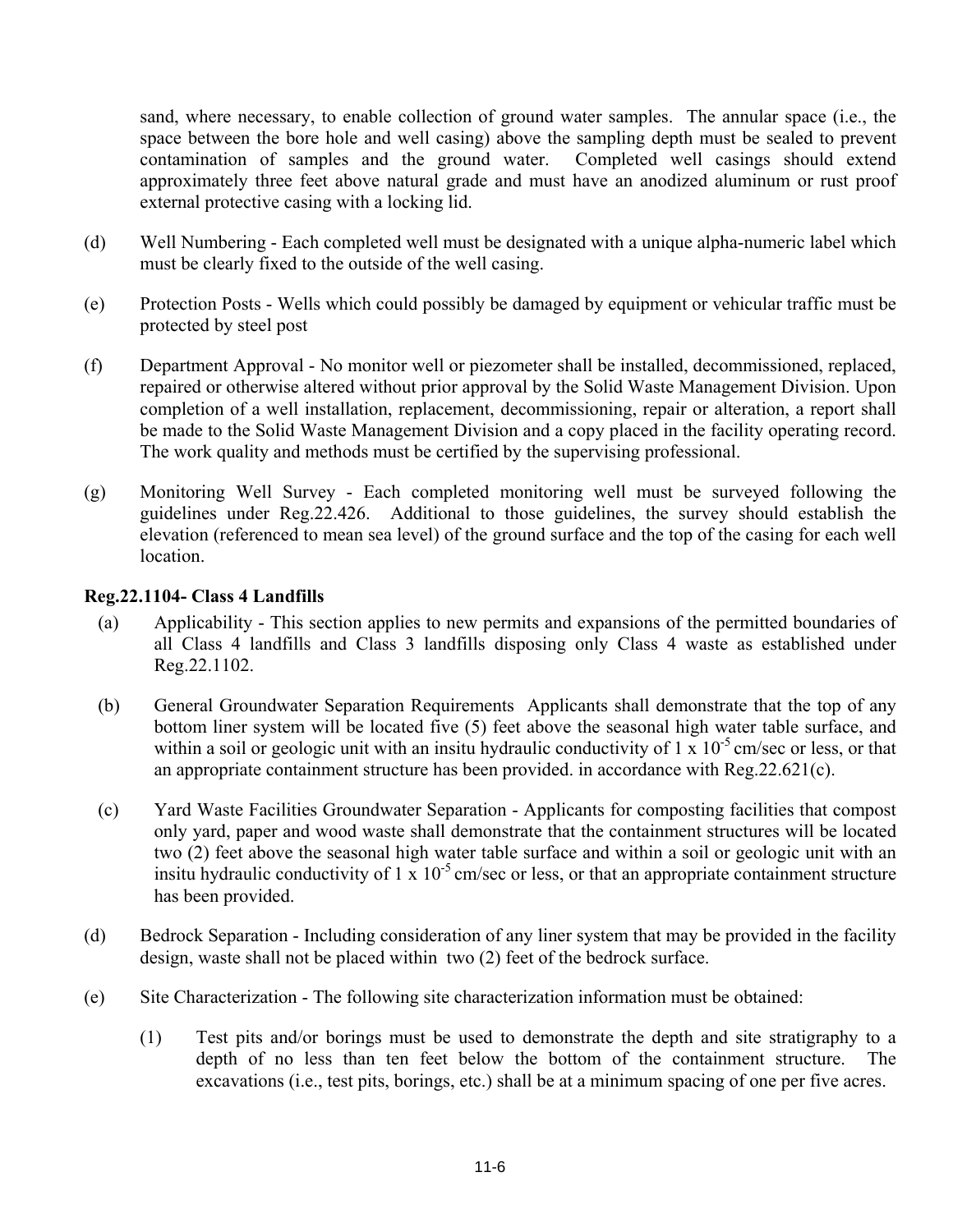- (2) Representative samples of each distinct soil textural unit must be collected and characterized with the following tests:
	- (i) Sieve analysis (ASTM D-1140 and D-422), and
	- (ii) Atterburg limits (ASTM D-4318)
- (3) Soil hydraulic conductivity tests shall be determined using undisturbed soil samples or an Insitu test utilizing an acceptable methodology.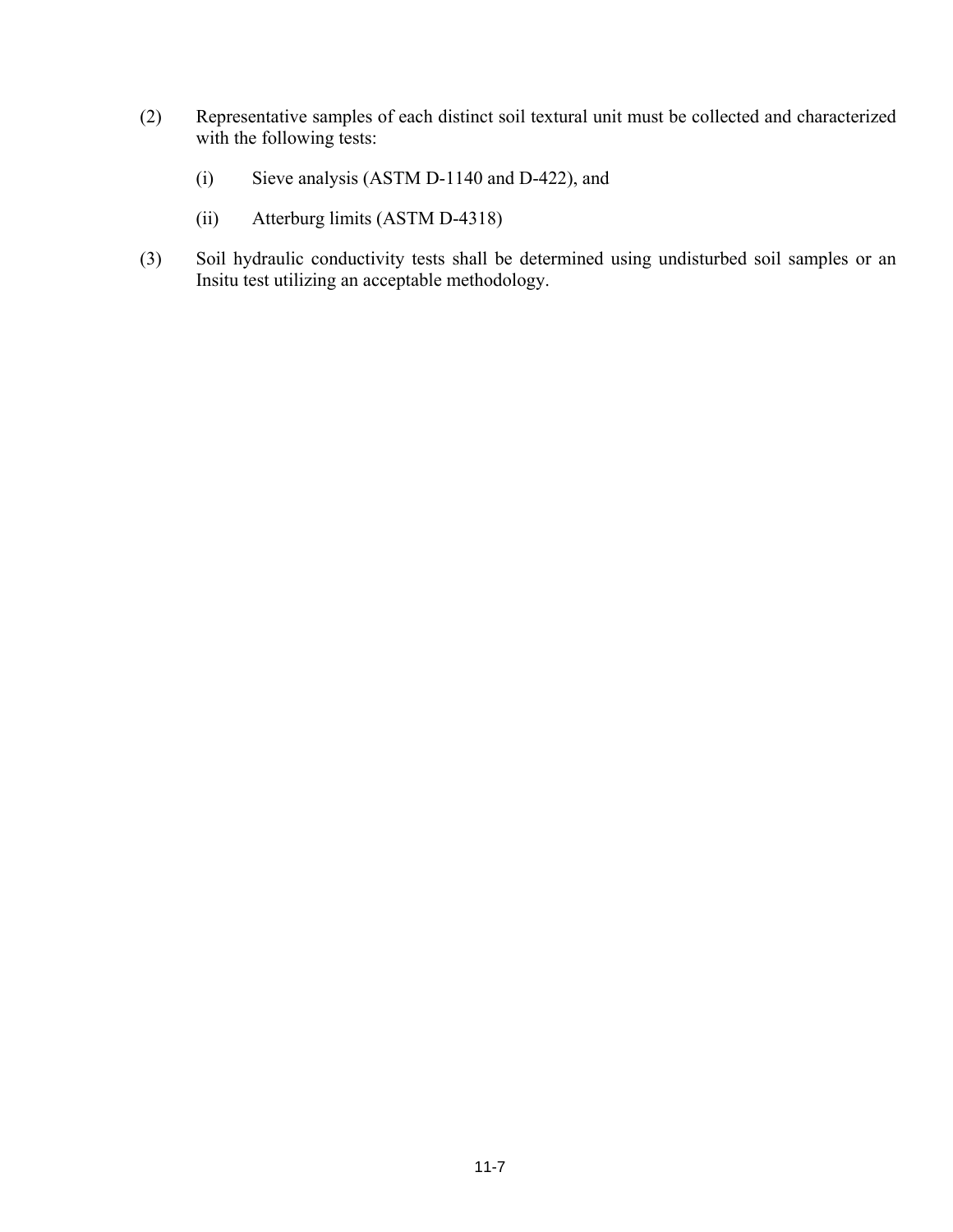# **Chapter 12 Ground Water Monitoring And Corrective Action**

#### **Reg.22.1201- Applicability**

- (a) Applicability The requirements of this Chapter apply to Class 1 landfills, Class 3 landfills and other facilities that may be required by the Director to monitor ground water quality according to the provisions of this Chapter.
	- (1) Owners or operators of Class 1 landfills shall comply with the ground water monitoring requirements of this part in accordance with the schedule specified in paragraph (b) or an alternative schedule as specified in paragraph (c).
	- (2) Owners or operators of Class 3 landfills must comply with the ground water monitoring requirements of this part as the permit is re-issued or modified as described in Reg.22.309 but not later than May 7, 1998.
	- (3) Owners or operators of Class 4 landfills and Class 3 landfills that dispose of only Class 4 type waste will be exempt from the requirements of this Chapter unless otherwise required under Reg.22.621(e).
- (b) Class 1 Compliance Schedule Owners and operators of Class 1 landfills must comply with the ground water monitoring requirements of this part according to the following schedule unless an alternative schedule is specified under paragraph (c) of this section:
	- (1) Existing landfills and lateral expansions less than one mile from a drinking water intake (surface or subsurface) must be in compliance with the ground-water monitoring requirements specified in Reg.  $22.1202 -$ Reg.  $22.1208$  by October 9, 1995;
	- (2) Existing landfills and lateral expansions greater than one mile from a drinking water intake (surface or subsurface) must be in compliance with the ground-water monitoring requirements specified in Reg.22.1202 – Reg.22.1208 by October 9, 1996.
	- (3) New landfills must be in compliance with the ground-water monitoring requirements specified in Reg.22.1202 – Reg.22.1208 before waste can be placed in the unit.
- (c) Class 1 Alternative Compliance Schedule The Director may specify an alternative schedule for the owners or operators of existing Class 1 landfills and lateral expansions to comply with the groundwater monitoring requirements specified in Reg.22.1202 - Reg.22.1208. This schedule must ensure that 50 percent of all existing landfills are in compliance by October 9, 1994 and all existing landfills are in compliance by October 9, 1996. In setting the compliance schedule, the Director must consider potential risks posed by the unit to human health and the environment. The following factors should be considered in determining potential risk:
	- (1) Proximity of human and environmental receptors;
	- (2) Design of the landfill;
	- (3) Age of the landfill;
	- (4) The size of the landfill;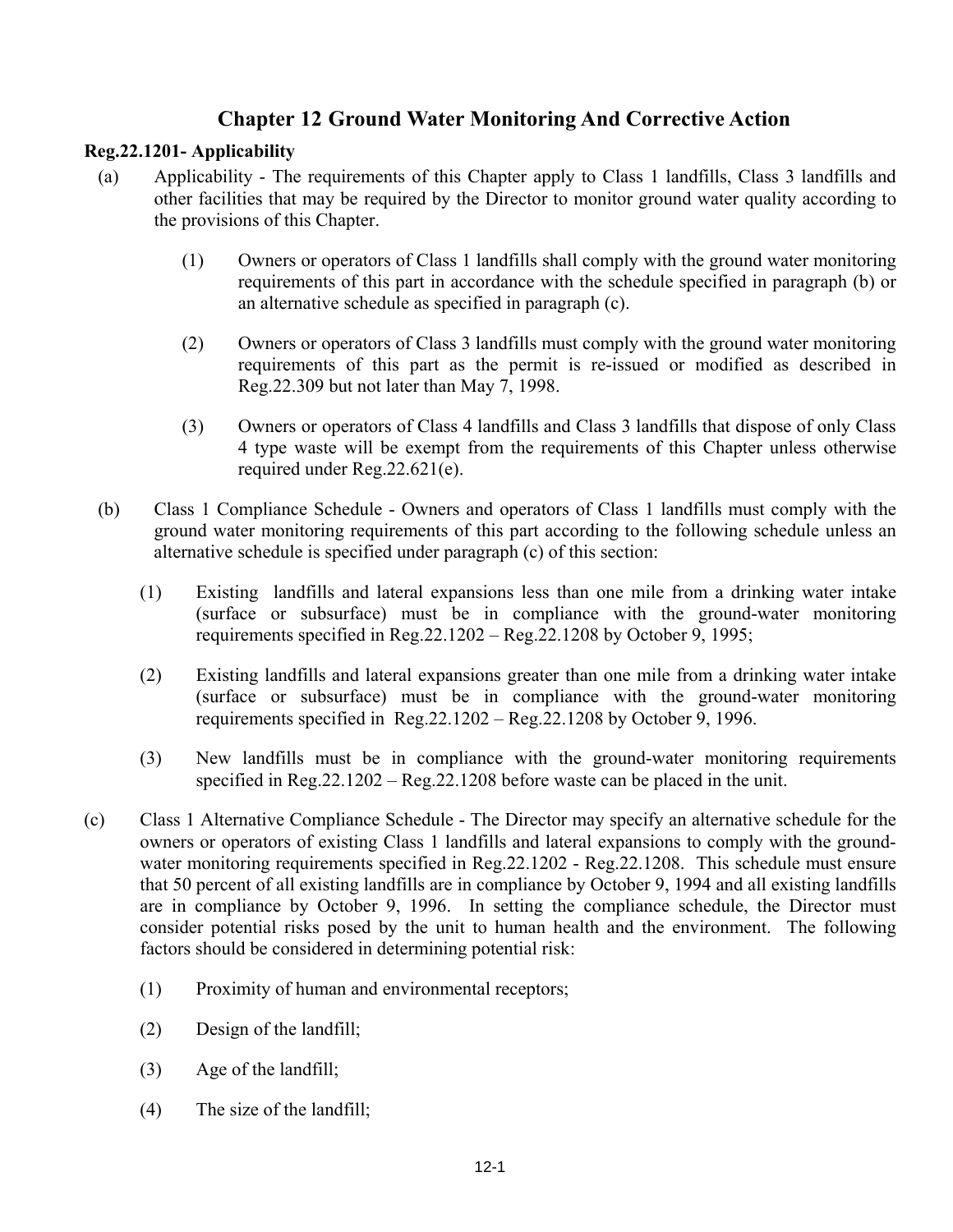- (5) Types and quantities of wastes disposed including sewage sludge; and
- (6) Resource value of the underlying aquifer, including:
	- (i) Current and future uses;
	- (ii) Proximity and withdrawal rate of users; and
	- (iii) Ground-water quality and quantity.
- (d) Monitoring for Life of Facility Once established at a landfill, ground-water monitoring shall be conducted throughout the active life and post-closure care period of that landfill as specified in Chapter 13.
- (e) Waiver or Suspension Ground water monitoring requirements under Reg.22.1202 through Reg.22.1207 may be suspended by the Director for a landfill if the owner or operator can demonstrate that there is no potential for migration of hazardous constituents from that landfill to the uppermost aquifer during the active life of the unit and the post-closure care period. This demonstration must be certified by a qualified ground water scientist and approved by the Director, and must be based upon:
	- (1) Site-specific field collected measurements, sampling, and analysis of physical, chemical, and biological processes affecting contaminant fate and transport, and
	- (2) Contaminant fate and transport predictions that maximize contaminant migration and consider impacts on human health and environment.
- (f) Qualified Ground Water Scientist For the purposes of this subpart, a qualified ground water scientist is ascientist, geologist or engineer who has received a baccalaureate or post-graduate degree in the natural sciences, and is registered in the State of Arkansas. A qualified ground water scientist must have sufficient training and experience in geology, geohydrology or ground water hydrology that enable that individual to make sound professional judgements regarding ground water monitoring, contaminant fate and transport, and corrective action.
- (g) Alternative Compliance Schedules The Director may establish alternative schedules for demonstrating compliance with Reg.22.1202 (e), pertaining to notification of placement of certification in operating record;  $Reg.22.1204(c)(1)$ , pertaining to notification that statistically significant increase (SSI) notice is in operating record; Reg.22.1204(c)(2) and (3), pertaining to an assessment monitoring program; Reg.22.1205(b), pertaining to sampling and analyzing appendix 2 constituents;  $\text{Reg.}22.1205(d)(1)$ , pertaining to placement of notice (appendix 2 constituents detected) in record and notification of notice in record; Reg.22.1205(d)(2), pertaining to sampling for appendix 1 and 2 to this part; Reg.22.1205(g), pertaining to notification (and placement of notice in record) of SSI above ground water protection standard; Reg.22.1205(g)(1)(iv) and Reg.22.1206(a), pertaining to assessment of corrective measures; Reg.22.1207(a), pertaining to selection of remedy and notification of placement in record;  $Reg.22.1208(c)(4)$ , pertaining to notification of placement in record, and Reg.22.1208(f), pertaining to notification of placement in record (certification of remedy completed.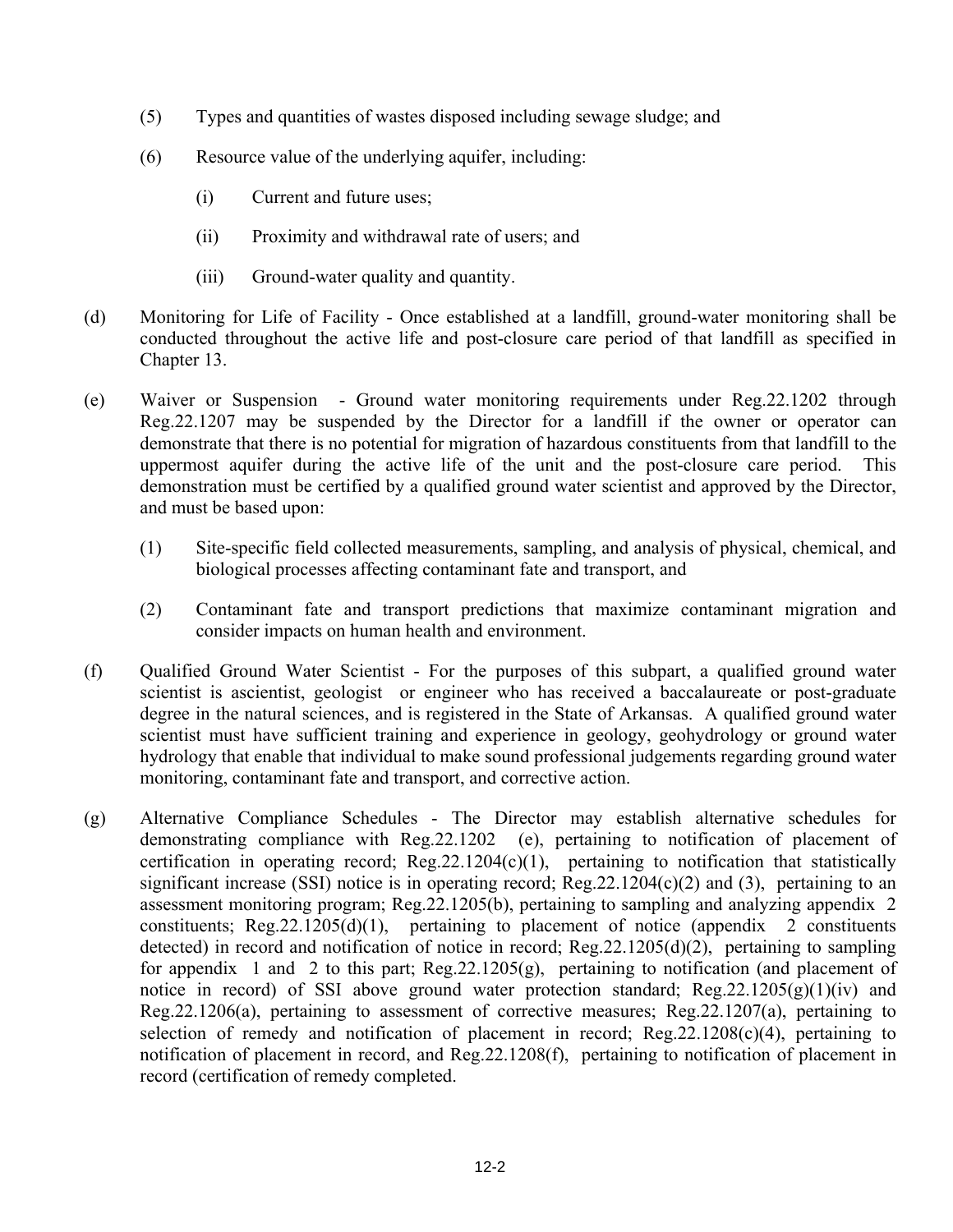## **Reg.22.1202- Ground Water Monitoring Systems**

- (a) Applicability As provided in Reg.22.1201(a), a ground water monitoring system must be installed that consists of a sufficient number of wells, installed at appropriate locations and depths, to yield ground-water samples from the uppermost aquifer (as defined in . Reg.22.102) that:
	- (1) Represent the quality of background ground water that has not been affected by leakage from a unit. A determination of background quality may include sampling of wells that are not hydraulically up gradient of the waste management area where:
		- (i) Hydrogeologic conditions do not allow the owner or operator to determine what wells are hydraulically up gradient; or
		- (ii) Sampling at other wells will provide an indication of background ground water quality that is as representative or more representative than that provided by the upgradient wells; and
	- (2) Represent the quality of ground water passing the relevant point of compliance specified by Director under Reg.22.424(d). The downgradient monitoring system must be installed at the relevant point of compliance specified by the Director under Reg.22.424(d) that ensures detection of ground water contamination in the uppermost aquifer. When physical obstacles preclude installation of ground water monitoring wells at the relevant point of compliance at existing units, the downgradient monitoring system may be installed at the closest practicable distance hydraulically downgradient from the relevant point of compliance specified by the Director under Reg.22.424(d) that ensures detection of ground water contamination in the uppermost aquifer.
- (b) Multi-Unit Monitoring The Director may approve a multi-unit ground water monitoring system instead of separate ground water monitoring systems for each landfill when the facility has several units, provided the multi-unit ground water monitoring system meets the requirement of Reg.22.1201 and will be as protective of human health and the environment as individual monitoring systems for each landfill, based on the following factors:
	- (1) Number, spacing, and orientation of the landfill units;
	- (2) Hydrogeologic setting;
	- (3) Site history;
	- (4) Engineering design of the landfills, and
	- (5) Type of waste accepted at the landfills.
- (c) Well Construction and Decommissioning Requirements Monitoring wells must be constructed in accordance with Reg.22.1103.
	- (1) The owner or operator must notify the Director that the design, installation, development, and decommission of any monitoring wells, piezometers and other measurement, sampling, and analytical devices documentation has been placed in the operating record; and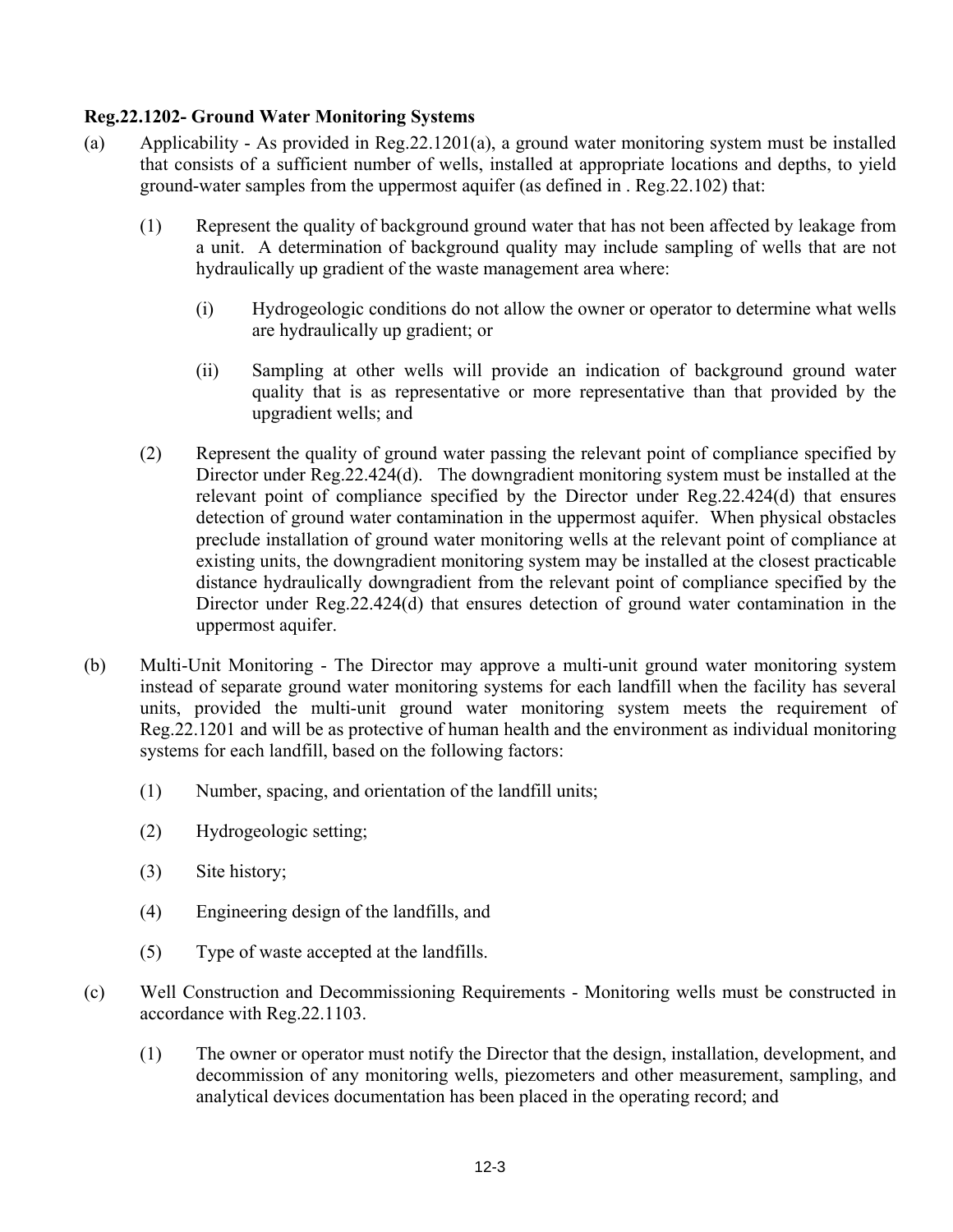- (2) The monitoring wells, piezometers, and other measurement, sampling, and analytical devices must be operated and maintained so that they perform to design specifications throughout the life of the monitoring program.
- (d) Site-Specific Design The number, spacing, and depths of monitoring systems shall be determined based upon site-specific technical information developed in accordance with the requirements of Chapter 11 that must include thorough characterization of:
	- (1) Aquifer thickness, ground-water flow rate, ground-water flow direction including seasonal and temporal fluctuations in ground-water flow; and
	- (2) Saturated and unsaturated geologic units and fill materials overlying the uppermost aquifer, materials comprising the uppermost aquifer, and materials comprising the confining unit defining the lower boundary of the uppermost aquifer; including, but not limited to: thicknesses, stratigraphy, lithology, hydraulic conductivities, porosities and effective porosities.
- (e) Certification The ground water monitoring system must be certified by a qualified ground water scientist or approved by the Director. Within fourteen (14) days of this certification, the owner or operator must notify the Director that the certification has been placed in the operating record.

## **Reg.22.1203- Ground Water Sampling And Analysis Requirements**

- (a) Consistency of Procedures The ground water monitoring program must include consistent sampling and analysis procedures that are designed to ensure monitoring results that provide an accurate representation of ground water quality at the background and downgradient wells installed in compliance with Reg. 22.1202(a). The owner or operator must notify the Director that the sampling and analysis program documentation has been placed in the operating record and the program must include procedures and techniques for:
	- (1) Sample collection;
	- (2) Sample preservation and shipment;
	- (3) Analytical procedures;
	- (4) Chain of custody control; and
	- (5) Quality assurance and quality control.
- (b) Sampling and Analytical Methods The ground water monitoring program must include sampling and analytical methods that are appropriate for ground water sampling and that accurately measure Appendix 1 parameters in ground water samples as specified in Reg.22.1204(d). Ground water samples shall not be field-filtered prior to laboratory analysis. Analytical methods utilized should conform SW-486 or the most current EPA approved analytical method. Primary Drinking Water Standard MCL's shall be superceded by the publication of new standards from EPA.
- (c) Environmental Protection The sampling procedures and frequency must be protective of human health and the environment.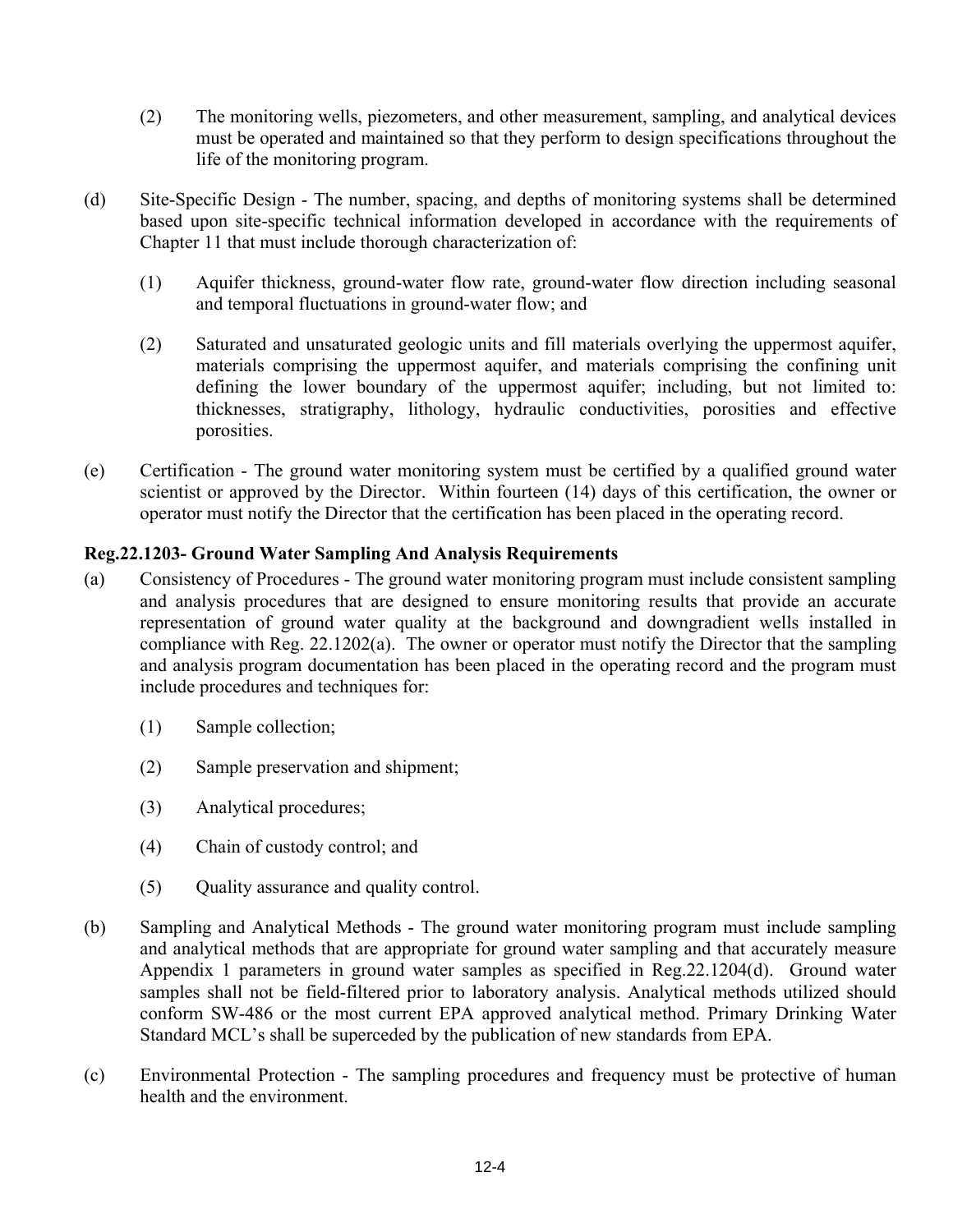- (d) Determination of Groundwater Flow Ground water elevations must be measured in each well immediately prior to purging, each time ground water is sampled. The owner or operator must determine the rate and direction of ground water flow each time ground water is sampled. Ground water elevations in wells which monitor the same waste management area must be measured within a period of time short enough to avoid temporal variations in ground water flow which could preclude accurate determination of ground water flow rate and direction.
- (e) Background Water Quality The owner or operator must establish background ground water quality in each hydraulically up gradient or background well and the downgradient wells for each of the monitoring parameters or constituents required in the particular ground water monitoring program that applies to the landfill, as determined under Reg. 22.1204(a), or Reg.22.1205(a) for Class 1 landfills or as determined under Reg.22.523 and Reg. 22.524 for Class 3 and other facilities required to monitor ground water quality. Background ground water quality may be established at wells that are not located hydraulically up gradient from the landfill if it meets the requirements of Reg.  $22.1202(a)(1)$ . Background ground water quality is determined through the collection of, at a minimum, four (4) independent samples from each well (background and downgradient). To account for seasonal and temporal variations, each sample shall be collected quarterly unless another frequency has been approved by the Director.
- (f) Conformance with Statistical Procedures The number of samples collected to establish ground water quality data must be consistent with the appropriate statistical procedures determined pursuant to paragraph (g) of this section. The sampling procedures shall be those specified under Reg. 22.1204(b) for detection monitoring, Reg. 22.1205(b) and (d) for assessment monitoring, and Reg. 22.1206(b) of corrective action.
- (g) Statistical Method Selection The owner or operator must specify in the operating record one of the following statistical methods to be used in evaluating ground water monitoring data for each constituent. The statistical test chosen shall be conducted separately for each constituent in each well.
	- (1) A parametric analysis of variance (ANOVA) followed by multiple comparisons procedures to identify statistically significant evidence of contamination. The method must include estimation and testing of the contrasts between each compliance well's mean and the background mean levels for each constituent.
	- (2) An analysis of variance (ANOVA) based on ranks followed by multiple comparisons procedures to identify statistically significant evidence of contamination. The method must include estimation and testing of the contrasts between each compliance well's median and the background median levels for each constituent.
	- (3) A tolerance or prediction interval procedure in which an interval for each constituent is established from the distribution of the background data, and the level of each constituent in each compliance well is compared to the upper tolerance or prediction limit.
	- (4) A control chart approach that gives control limits for each constituent.
	- (5) Another statistical test method that meets the performance standards of Reg. 22.1203(h). The owner or operator must place a justification for this alternative in the operating record and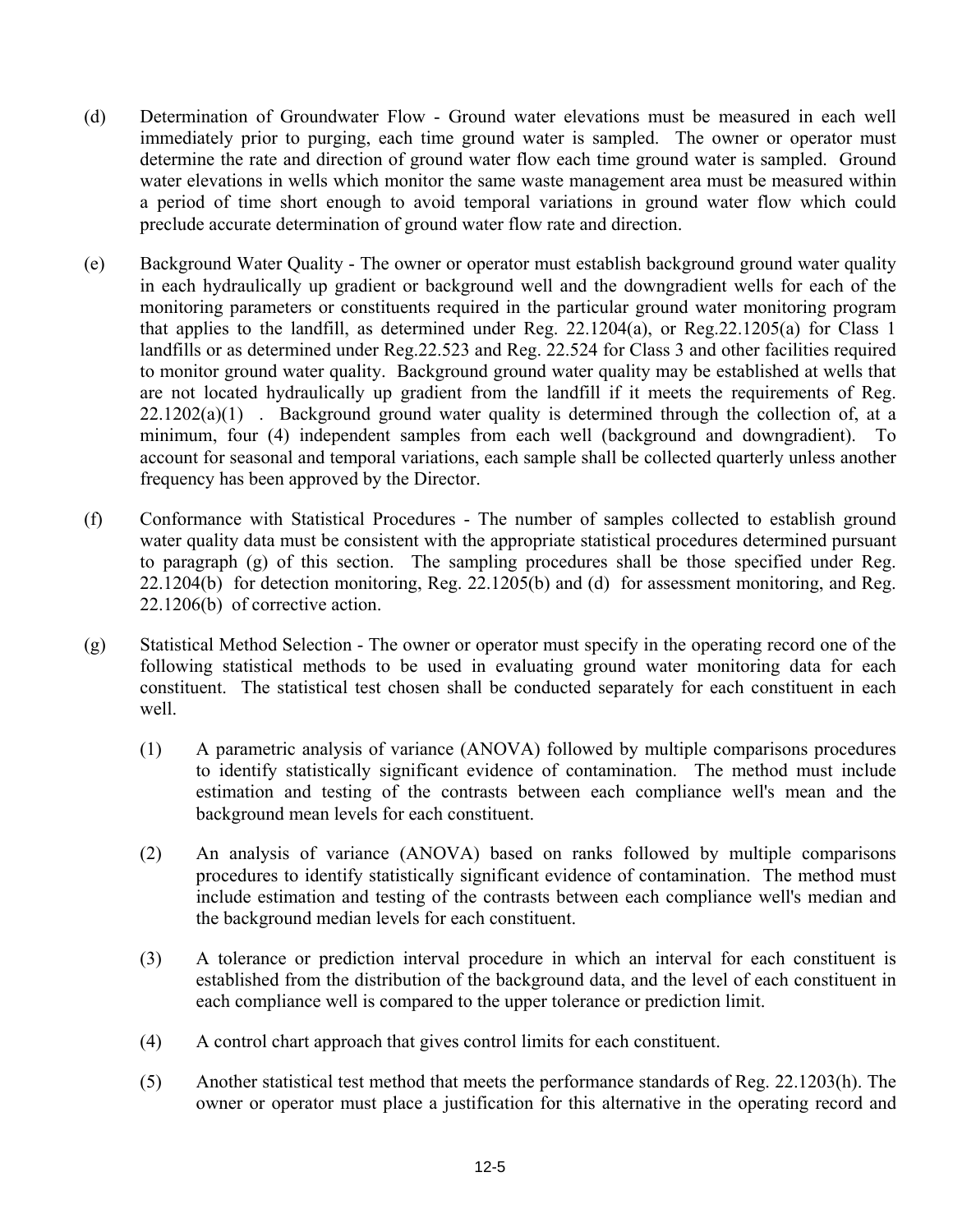notify the Director of the use of this alternative test. The justification must demonstrate that the alternative method meets the performance standards of Reg. 22.1203(h).

- (6) In the event recommended EPA guidance changes, the statistical method selection should follow current EPA guidance directives.
- (7) The most current statistical methods as recommended in EPA guidance publications.
- (h) Statistical Method Selection Criteria Any statistical method chosen under Reg. 22.1203(g) shall comply with the following performance standards, as appropriate:
	- (1) The statistical method used to evaluate ground water monitoring data shall be appropriate for the distribution of chemical parameters or hazardous constituents. If the distribution of the chemical parameters or hazardous constituents is shown by the owner or operator to be inappropriate for a normal theory test, then the data should be transformed or a distributionfree theory test should be used. If the distributions for the constituents differ, more than one statistical method may be needed.
	- (2) If an individual well comparison procedure is used to compare an individual compliance well constituent concentration with background constituent concentrations or a ground water protection standard, the test shall be done at a Type I error level no less than 0.01 for each testing period. If a multiple comparisons procedure is used, the Type I experiment wise error rate for each testing period shall be no less than 0.05; however, the Type I error of no less than 0.01 for individual well comparisons must be maintained. This performance standard does not apply to tolerance intervals, prediction intervals, or control charts.
	- (3) If a control chart approach is used to evaluate ground water monitoring data, the specific type of control chart and its associated parameter values shall be protective of human health and the environment. The parameters shall be determined after considering the number of samples in the background data base, the data distribution, and the range of the concentration values for each constituent of concern.
	- (4) If a tolerance interval or a prediction interval is used to evaluate ground water monitoring data, the levels of confidence and, for tolerance intervals, the percentage of the population that the interval must contain, shall be protective of human health and the environment. These parameters shall be determined after considering the number of samples in the background data base, the data distribution, and the range of the concentration values for each constituent of concern.
	- (5) The statistical method shall account for data below the limit of detection [i.e., the method detection limit (MDL) as specified in Reg.22.1204(d) of this part] with one or more statistical procedures that are protective of human health and the environment. A facility should report values between the Method Detection Limit (MDL) and Practical Quantitation Limit (PQL) but only utilize values reported above the PQL in the statistics. Any PQL or MDL that is used in the statistical method shall be the lowest concentration level that can be reliably achieved within specified limits of precision and accuracy during routine laboratory operating conditions using current laboratory standards. All verifiable, positive detections above the constituent practical quantitation limit (PQL) must be reported and included in the statistical analysis.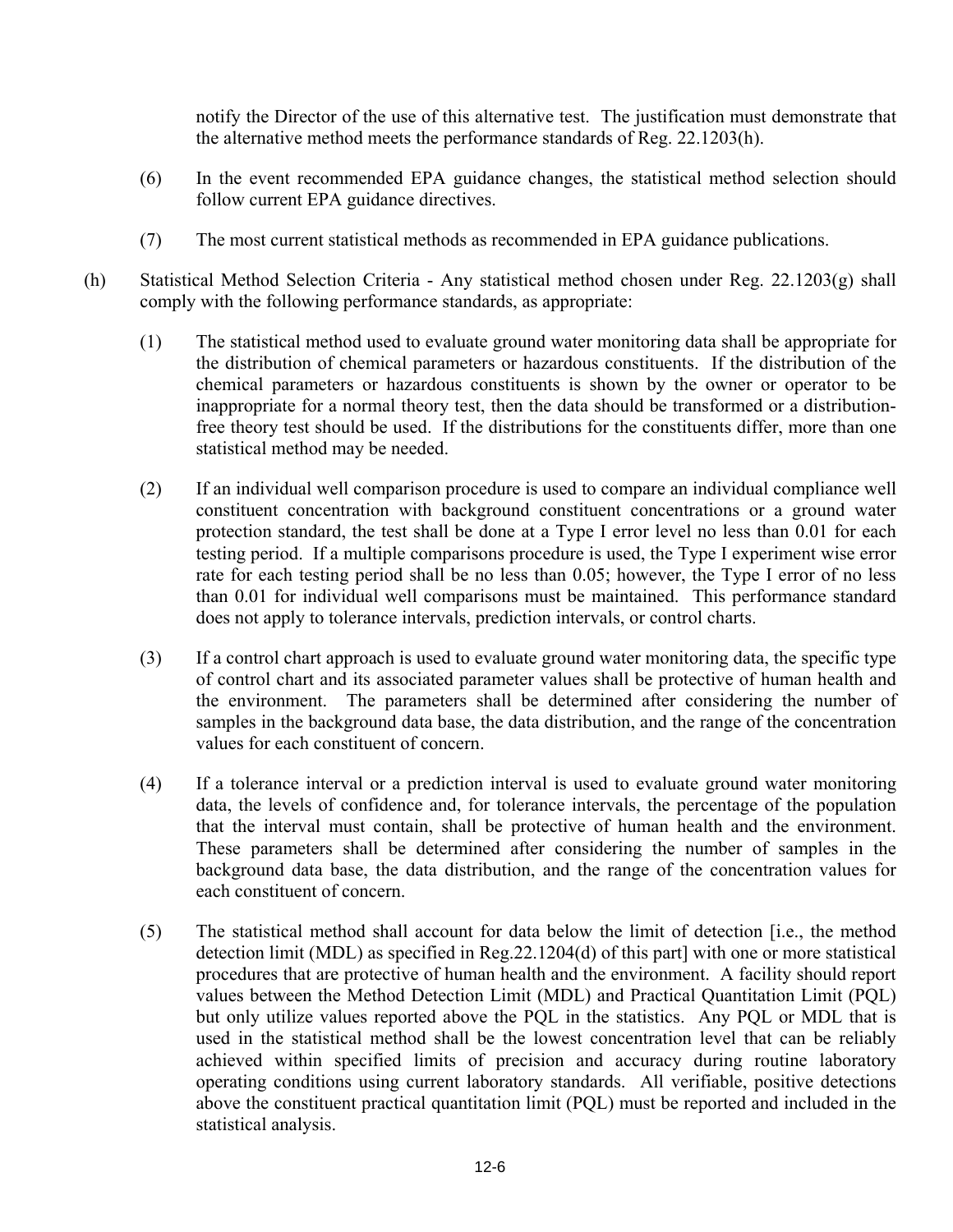- (6) If necessary, the statistical method shall include procedures to control or correct for seasonal and spatial variability as well as temporal correlation in the data.
- (i) Determination of Statistically Significant Increase or Decrease- The owner or operator must determine whether or not there is a statistically significant increase or decreaseover background values for pH. The owner or operator must determine whether or not there is a statistically significant increase for each parameter or constituent required in the particular ground water monitoring program that applies to the landfill, as determined under Reg. 22.1204(a) or Reg.  $22.1205(a)$ .
	- (1) In determining whether a statistically significant increase has occurred, the owner or operator must compare the ground water quality of each parameter or constituent at each monitoring well designated pursuant to Reg. 22.1202(a)(2) to the background value of that constituent, according to the statistical procedures and performance standards specified under paragraphs (g) and (h) of this section.
	- (2) Within a reasonable period of time after completing sampling and analysis, the owner or operator must determine whether there has been a statistically significant increase compaired to the background at each monitoring well. The owner or operator shall notify the Department in writing of statistically significant increases in detection monitoring water chemistry parameters.
- (j) Sampling and Analysis Plans Owners or operators shall develop and implement a Department approved site specific written sampling and analysis plan. The sampling and analysis plan and all reports to ADEQ required under the sampling and analysis plan shall be certified by a qualified ground water scientist. The sampling and analysis plan must include the following elements:
	- (1) Detailed procedures used to collect reliable samples from the ground water monitoring system including:
		- (i) Equipment to be used to maintain a clean working area;
		- (ii) Equipment utilized to purge wells and to extract samples from wells;
		- (iii) Purge volumes and methods utilized to calculate purge volumes;
		- (iv) Sample extraction procedures and containerization of samples;
		- (v) Sample container labeling;
		- (vi) Sample chain of custody procedures;
	- (2) Laboratory analytical procedures;
	- (3) Sample collection and laboratory quality assurance/quality control procedures;
	- (4) Ground water analytical data submittal procedures, which shall include provisions for the direct submittal of all analytical results from the contract, or independent third party laboratory to the Department;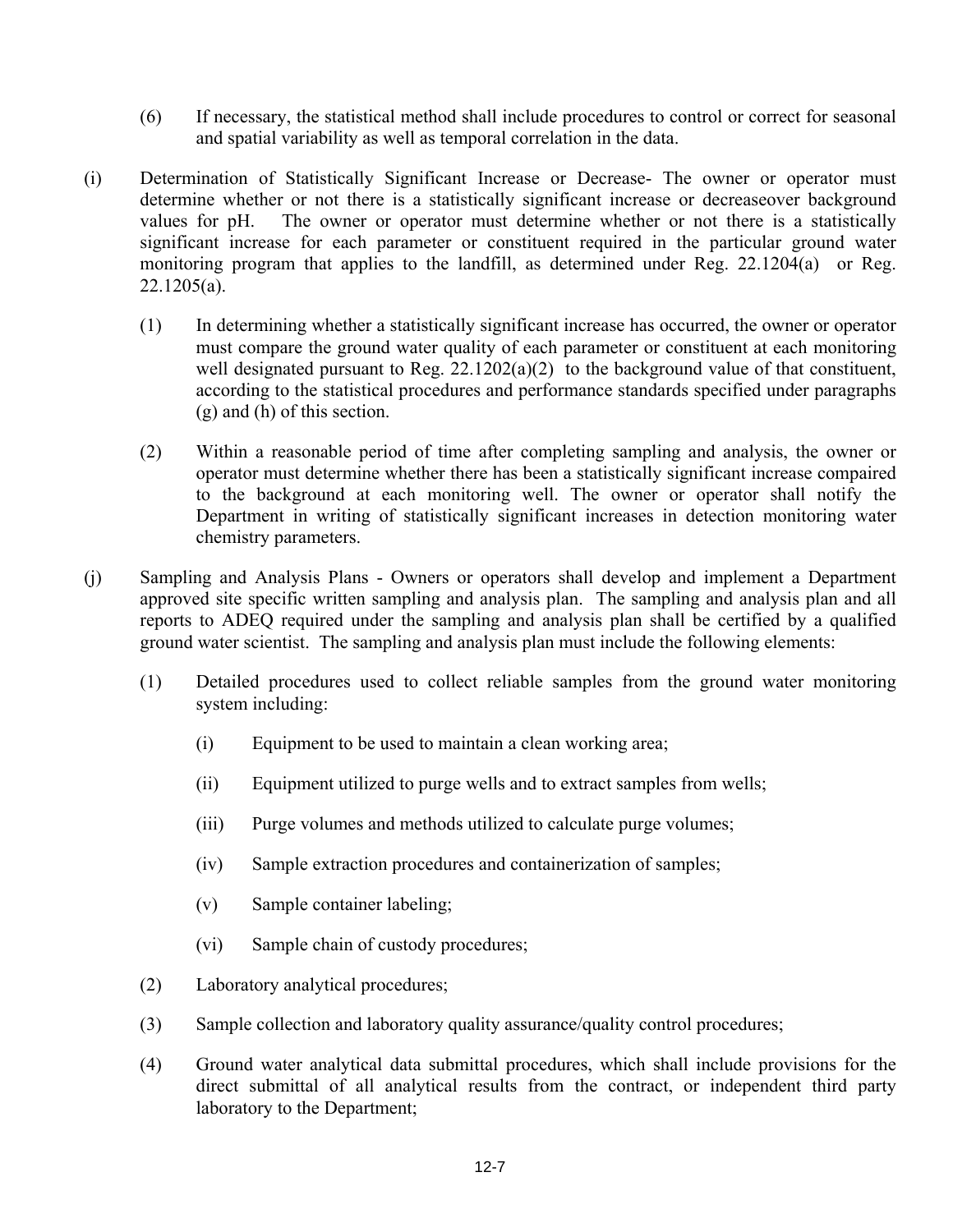- (5) A method for statistically evaluating ground water analytical data for significant changes must be selected. The method must be tailored to fit the hydrogeology of the site. For data quality assurance purposes, the statistical evaluation should be performed by a third party independent from the contract laboratory analyzing the ground water;
- (6) Department notification procedures in the event that statistically significant increases in analytes are noted;
- (7) A contingency plan must be developed which outlines the procedures to initiate an assessment monitoring program once confirmed statistically significant increases in analyte concentrations have been detected and the Solid Waste Division has been notified;
- (k) Ground Water Monitor Reporting The owner or operator of a Class 1 or 3 facility shall submit to the Director a Ground Water Monitoring Report prepared and certified by a qualified ground water scientist which contains a determination of the direction of ground water flow across the site based on water level measurements taken during the most recent sampling event at the facility and potentiometric surface map showing the locations of the monitor wells at the site. The permittee shall also provide a determination of the rate of ground water flow across the site. The facility must in accordance with the approved Sampling and Analysis Plan (SAP) determine if a Statistically Significant Increase has occurred for any constituent detected above established background concentrations at the facility, based on the analytical results from the most recent sampling event. The facility must provide appropriate documentation of SSI's in the GWMR. The operator shall analyze the monitoring data collected and provide a discussion in the GWMR on the findings and conclusions concerning ground water quality at the facility. If an SSI is confirmed, the permittee must notify the Department in accordance with Regulation 22.1204(c). The GWMR shall be submitted to the SWMD within 90 days from the date of the last recorded sampling event.

## **Reg.22.1204- Detection Monitoring Program**

- (a) Applicability Detection monitoring is required at all ground water monitoring wells and sampling points defined under Reg.  $22.1202(a)(1)$  and  $(a)(2)$  of this Chapter. A detection monitoring program must include the monitoring for the constituents listed in Appendix 1 of this regulation for Class 1 landfills and Appendix 3 of this regulation for Class 3 landfills and other facilities where groundwater monitoring is required.
	- (1) The Director may delete any of the Appendix 1 or 3 monitoring parameters for a landfill or other facility if it can be shown that the removed constituents are not reasonably expected to be found in or derived from the waste contained in the unit.
	- (2) The Director may establish an alternative list of inorganic indicator parameters for a landfill, in lieu of some or all of the heavy metals (constituents 1-15 in Appendix 1 to this part), if the alternative parameters provide a reliable indication of inorganic releases from the Class 1 landfill to the ground water. In determining alternative parameters, the Director shall consider the following factors:
		- (i) The types, quantities, and concentrations of constituents in waste managed at the landfill;
		- (ii) The mobility, stability, and persistence of waste constituents or their reaction products in the unsaturated zone beneath the landfill;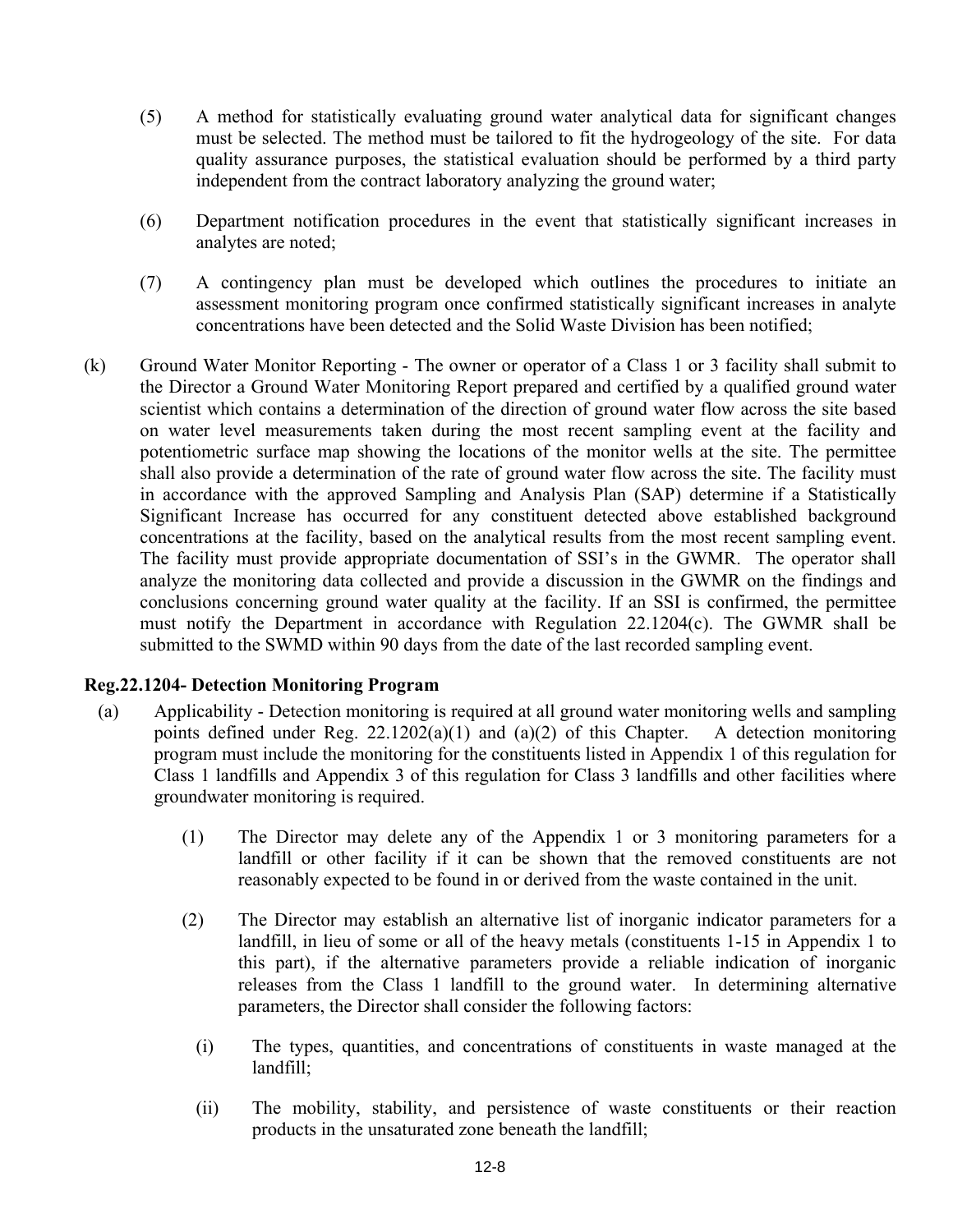- (iii) The detectability of indicator parameters, waste constituents, and reaction products in the ground water; and
- (iv) The concentration or values and coefficients of variation of monitoring parameters or constituents in the ground water background.
- (3) The Department may further modify the list of detection monitoring parameters for Class 3 and other facilities if the applicant can demonstrate that a particular constituent, or its reaction products, can not be present within the waste to be placed into the landfill. Other parameters of concern may be added by the Department based upon individual waste and leachate characteristics.
- (b) Sampling Frequency The monitoring frequency for all constituents listed in Appendix 1 or Appendix 3 of this regulation, or in the alternative list approved in accordance with paragraph (a)(2) of this section, shall be at least semiannual during the active life of the facility (including closure) and the post-closure period and quarterly for Class 1 and Class 3C landfills located in the outcrop area of the Boone and St. Joe geologic formations. Unless another sampling schedule has been approved by the Director, a minimum of four (4) quarterly samples from each well (background and downgradient) must be collected and analyzed for the Appendix 1 or Appendix 3 constituents as applicable, or the alternative list approved in accordance with paragraph (a)(2) of this section, during the first year of ground water sampling. At least one sample from each well (background and downgradient) must be collected and analyzed during subsequent semiannual sampling events following the establishment of background ground water quality as required under Reg.22.1203(e).
	- (1) The Director may specify an appropriate alternative frequency for repeated sampling and analysis for Appendix 1 or Appendix 3 constituents, or the alternative list approved in accordance with paragraph (a)(2) of this section, during the active life (including closure) and the post-closure care period. The alternative frequency during the active life (including closure) shall be no less than annual. The alternative frequency shall be based on consideration of the following factors:
		- (i) Lithology of the aquifer and unsaturated zone;
		- (ii) Hydraulic conductivity of the aquifer and unsaturated zone;
		- (iii) Ground water flow rates;
		- (iv) Minimum distance between up gradient edge of the Class 1 landfill and downgradient monitoring well screen (minimum distance of travel); and
		- (v) Resource value of the aquifer.
- (c) Detection of Statistically Significant Increase If the owner or operator determines, pursuant to Reg.  $22.1203(g)$ , that there is a statistically significant increase (or decrease for pH) over background for one or more of the constituents listed in Appendix 1 or Appendix 3 of this regulation, or in the alternative list approved in accordance with paragraph (a)(2) of this section, at any monitoring well at the boundary specified under Reg.  $22.1202(a)(2)$ , the owner or operator: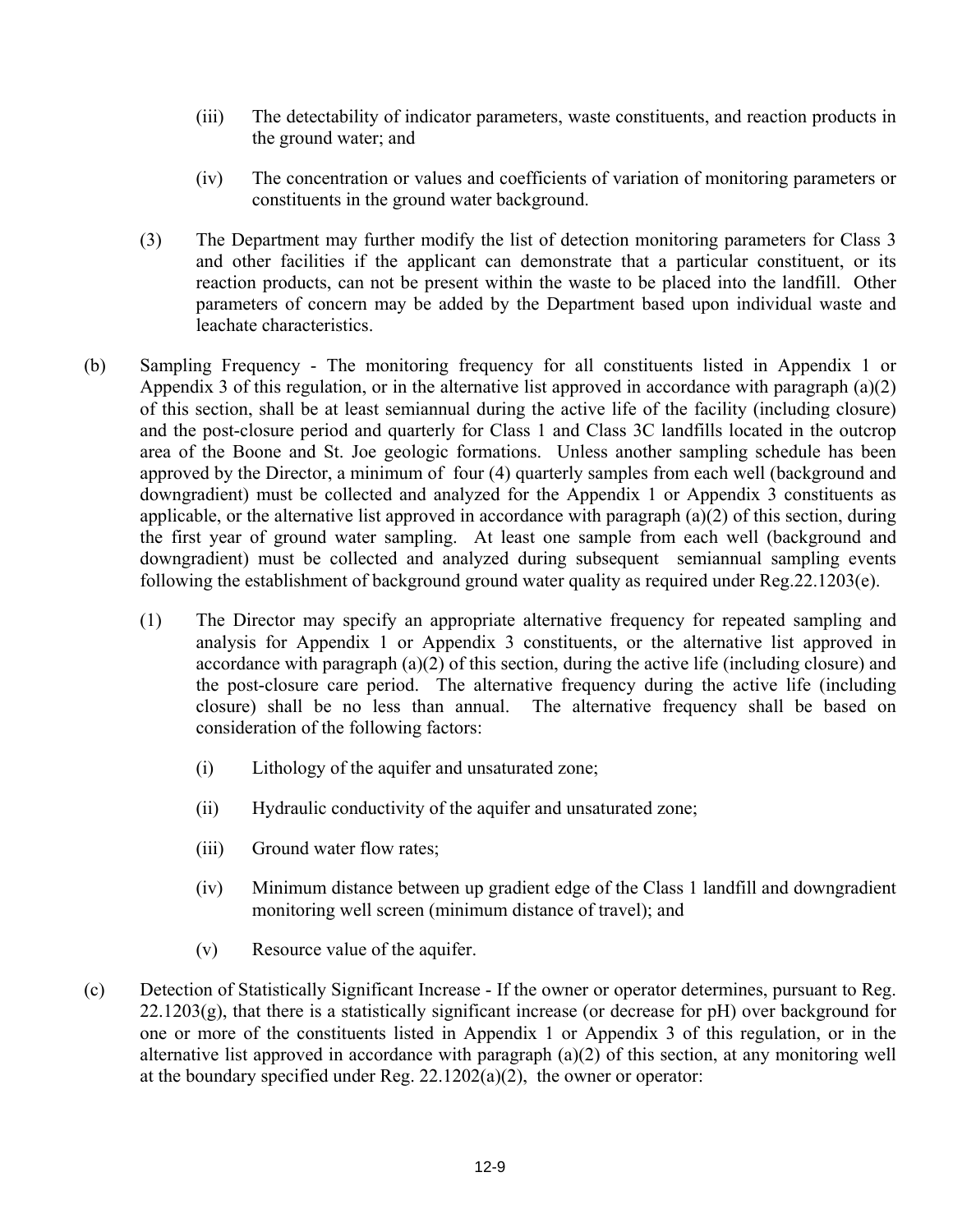- (1) Must, within fourteen (14) days of this finding, place a notice in the operating record indicating which constituents have shown statistically significant changes from background levels, and notify the Director that this notice was placed in the operating record; and
- (2) Must establish an assessment monitoring program meeting the requirements of Reg. 22.1205 within ninety (90) days except as provided for in paragraph (c)(3) of this section.
- (3) The owner or operator may demonstrate that a source other than a landfill caused the contamination or that the statistically significant increase resulted from error in sampling, analysis, statistical evaluation, or natural variation in ground water quality. A report documenting this demonstration must be certified by a qualified ground water scientist or approved by the Director and be placed in the operating record. If a successful demonstration is made and documented, the owner or operator may continue detection monitoring as specified in this section. If, after ninety (90) days, a successful demonstration is not made, the owner or operator must initiate an assessment monitoring program as required in Reg. 22.1205. . A flow chart (Figure 12-1), presenting the applicable requirements of the assessment monitoring program, can be found at the end of this chapter.
- (d) Test Methods and Detection Limits Only Department approved test methods shall be used in the analysis of ground water monitoring parameters. Unless written approval is granted by the Department, the reporting detection limit (MDL) must be less than or equal to the values reported in EPA Report SW-846 Test Methods For Evaluating Solid Waste third edition, November 1986, as revised December 1987, or current available edition. Volatile organic compound analysis shall be in accordance with Method 8260 while metal analysis shall be in accordance with method 6010 or a method from the 7000 series. The following inorganic parameters must also be analyzed for in each sample: chloride, total dissolved solids, sulfate, total organic carbon, pH, specific conductance, iron, and manganese.
- (e) Sampling and Analysis Plans Owners or operators shall develop and implement a Department approved, site specific written sampling and analysis plan. The sampling and analysis plan must include the following elements:
	- (1) Detailed procedures used to collect reliable samples from the ground water monitoring system including:
		- (i) Equipment to be used to maintain a clean working area;
		- (ii) Equipment utilized to purge wells and to extract samples from wells;
		- (iii) Purge volumes and methods utilized to calculate purge volumes;
		- (iv) Sample extraction procedures and containerization of samples;
		- (v) Sample container labeling; and
		- (vi) Sample chain of custody procedures;
	- (2) Laboratory analytical procedures;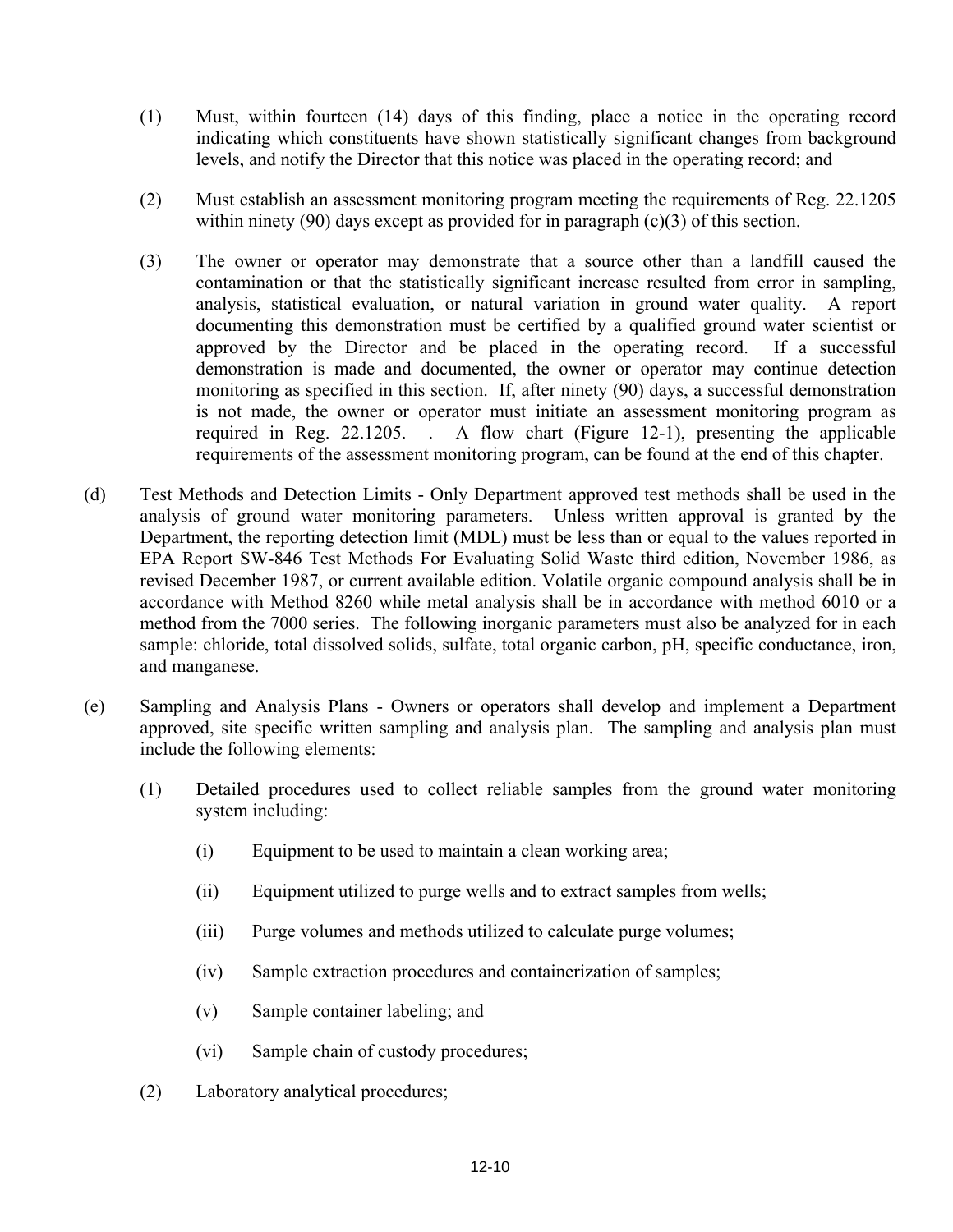- (3) Sample collection and laboratory quality assurance/quality control procedures;
- (4) Ground water analytical data submittal procedures which shall include provisions for direct submittal of certified analytical results electronically from the approved third-party laboratory to the ADEQ.
- (5) A method for statistically evaluating ground water analytical data for significant changes must be selected. The method must be tailored to fit the hydrogeology of the site. For data quality assurance purposes, the statistical evaluation should be performed by a third party independent form the contract laboratory analyzing the ground water.
- (6) Department notification procedures in the event that statistically significant increases in analytes are noted;
- (7) A contingency plan must be developed which outlines the procedures to initiate an assessment monitoring program once confirmed statistically significant increases in analyte concentrations have been detected and the Solid Waste Division has been notified;

## **Reg.22.1205- Assessment Monitoring Program**

- (a) Applicability Assessment monitoring is required whenever a statistically significant increase over background has been detected for one or more of the constituents listed in Appendix 1 for Class 1 landfills, Appendix 3 for Class 3 landfills and other facilities required to monitor groundwater, or in an alternative list approved in accordance with Reg. 22.1204.
- (b) Assessment Monitoring Frequency Within ninety (90) days of triggering an assessment monitoring program, and annually thereafter, the owner or operator must sample and analyze the ground water for all constituents identified in Appendix 2 of this part. A minimum of one sample from each downgradient well, and any other well which contained a statistically significant increase, must be collected and analyzed during each sampling event. For any constituent detected as the result of the complete Appendix 2 analysis, a minimum of four (4) independent samples from each well (background and downgradient) must be collected and analyzed to establish background for the new constituents unless the Director approves a more appropriate background sampling scheme. All detected constituents from the full Appendix 2 analysis and all Appendix 1 monitoring parameters shall be referred to as the assessment monitoring constituents (AMC) list.

The Director may specify an appropriate subset of wells to be sampled and analyzed for Appendix 2 constituents during assessment monitoring. The Director may delete any of the Appendix 2 monitoring parameters for facilities if it can be shown that the removed constituents are not reasonably expected to be in or derived from the waste contained in the unit.

- (c) Alternative Frequency The Director may specify an appropriate alternate frequency for repeated sampling and analysis for the full set of Appendix 2 constituents required by Reg. 22.1205(b), during the active life (including closure) and post-closure care of the unit considering the following factors:
	- (1) Lithology of the aquifer and unsaturated zone;
	- (2) Hydraulic conductivity of the aquifer and unsaturated zone;
	- (3) Ground water flow rates;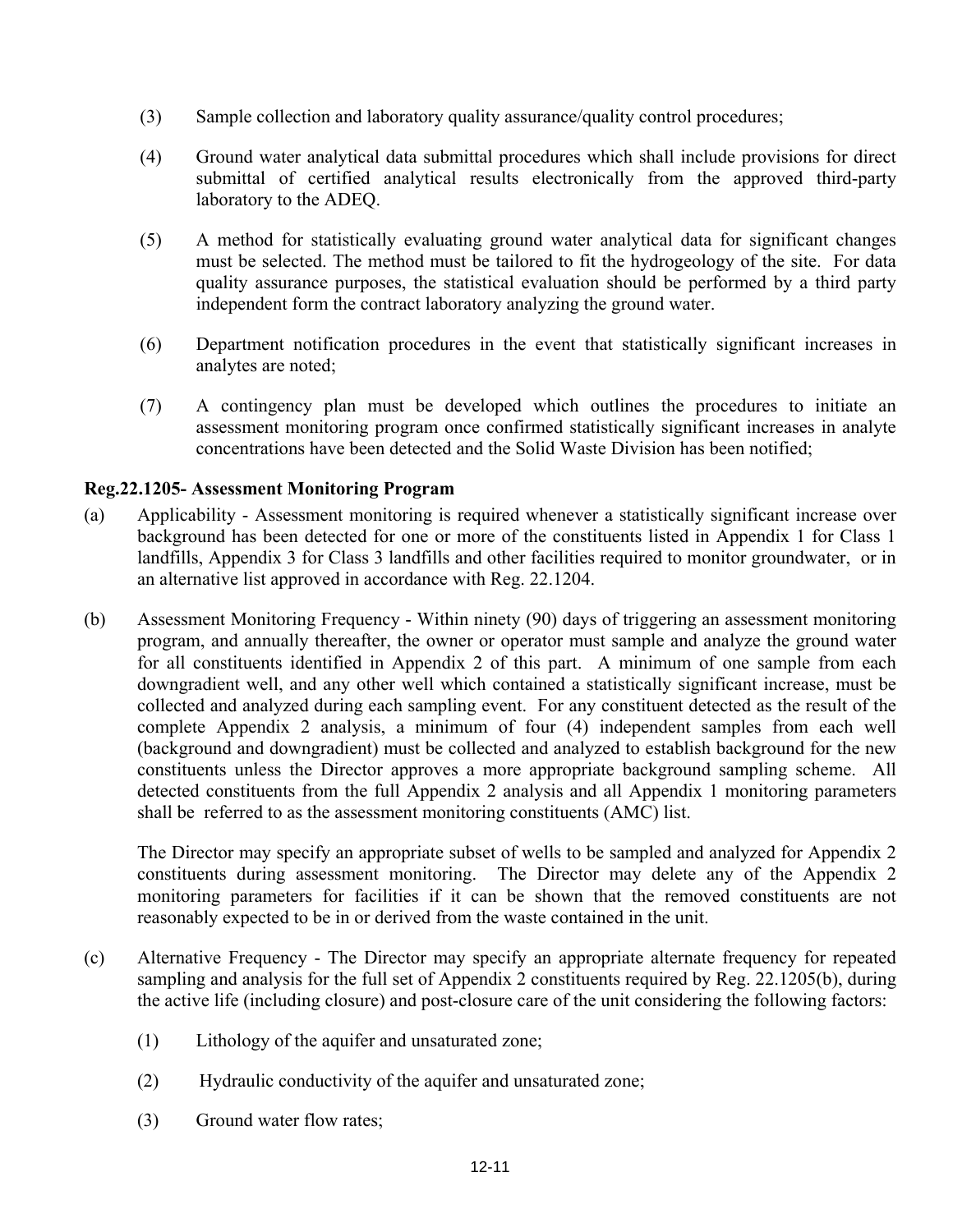- (4) Minimum distance between up gradient edge of the landfill or facility and downgradient monitoring well screen (minimum distance of travel);
- (5) Resource value of the aquifer; and
- (6) Nature (fate and transport) of any constituents detected in response to this section.
- (d) Assessment Monitoring Procedures After obtaining the results from the initial or subsequent sampling events required in paragraph (b) of this section, the owner or operator must:
	- (1) Within fourteen (14) days, place a notice in the operating record identifying the Appendix 2 constituents that have been detected and notify the Director that this notice has been placed in the operating record;
	- (2) Within ninety (90) days, and on at least a quarterly basis thereafter, resample all wells specified by Reg. 22.1202(a), conduct analyses for all assessment monitoring constituents (AMC) specified in Reg.22.1205(b) and record their concentrations in the facility operating record. At least one (1) sample from each well (background and downgradient) must be collected and analyzed during these sampling events. Following the first year of assessment monitoring, the Director may approve semiannual AMC sampling and analysis or an alternative frequency as specified below.

The Director may specify an alternative monitoring frequency during the active life (including closure) and the post closure period for the constituents referred to in this paragraph. The alternative frequency for the AMC list during the active life (including closure) shall be no less than annual. The alternative frequency shall be based on consideration of the factors specified in paragraph (c) of this section;

- (3) Establish background concentrations for any constituents detected pursuant to paragraphs (b) or (d)(2) of this section; and
- (4) Establish ground water protection standards for all constituents detected pursuant to paragraph (b) or (d) of this section. The ground water protection standards shall be established in accordance with paragraphs (h) or (i) of this section.
- (e) Cessation of Assessment Monitoring If the concentrations of all assessment monitoring constituents are shown to be at or below background values, using the statistical procedures in Reg. 22.1203(g), for two consecutive sampling events, the owner or operator must notify the Director of this finding and may return to detection monitoring.
- (f) Assessment Levels Below Protection Standard If the concentrations of any assessment monitoring constituents are above background values, but all concentrations are below the ground water protection standard established under paragraphs (h) or (i) of this section, using the statistical procedures in Reg.22.1203(g), the owner or operator must continue assessment monitoring in accordance with this section.
- (g) Statistically Significant Assessment Levels If one or more assessment monitoring constituents are detected at statistically significant levels above the ground water protection standard established under paragraphs (h) or (i) of this section in any sampling event, the owner or operator must, within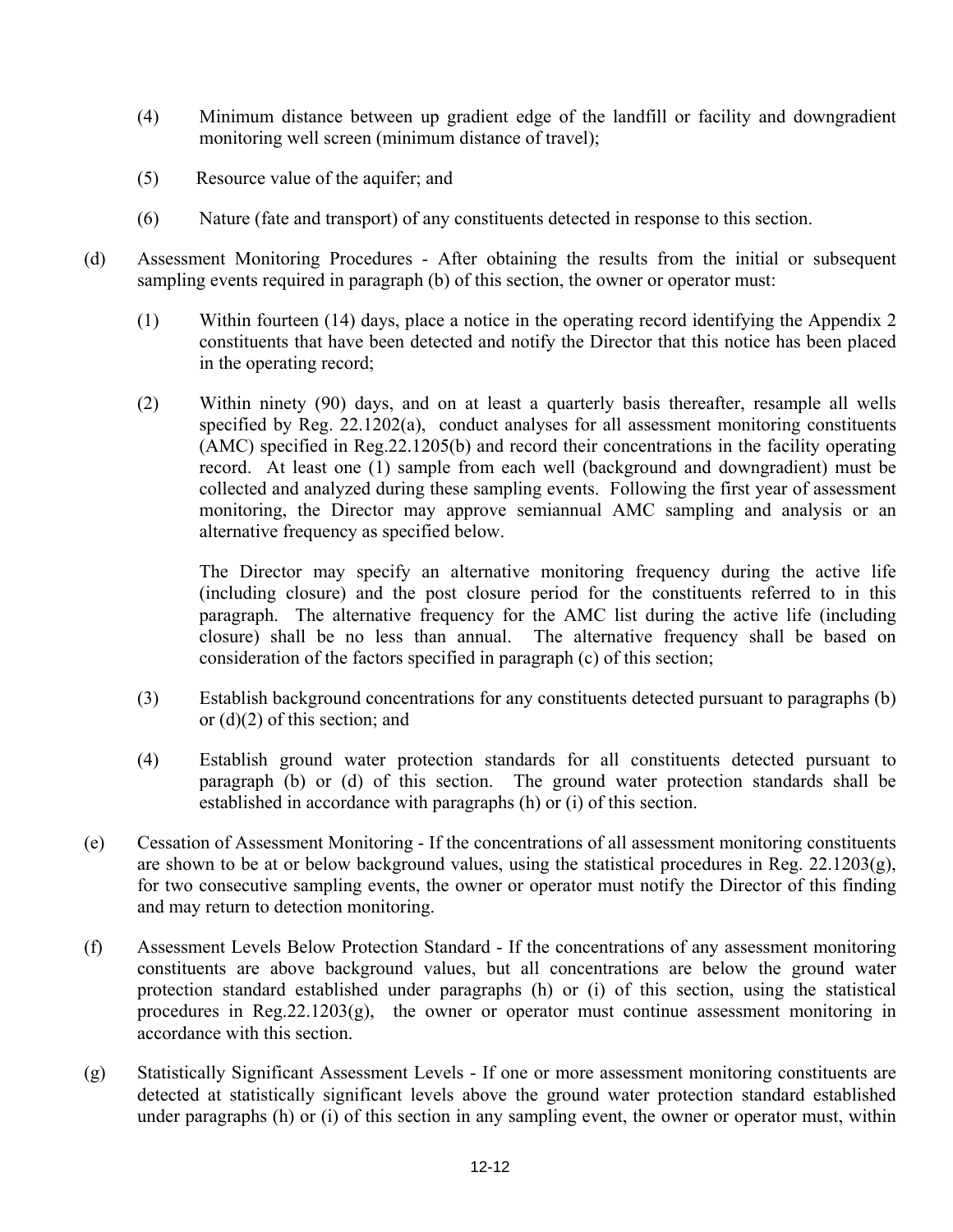fourteen (14) days of this finding, place a notice in the operating record identifying the assessment monitoring constituents that have exceeded the ground water protection standard and notify the Director and all appropriate local government officials that the notice has been placed in the operating record. The owner or operator also:

- (1) (i) Must characterize the nature and extent of the release by installing additional monitoring wells as necessary;
	- (ii) Must install at least one additional monitoring well at the facility boundary in the direction of contaminant migration and sample this well in accordance with Reg.  $22.1205(d)(2)$ ;
	- (iii) Must notify all persons who own the land or reside on the land that directly overlies any part of the contaminant migration if contaminants have migrated off-site if indicated by sampling of wells in accordance with Reg.  $22.1205(g)(1)$ ; and
	- (iv) Must initiate an assessment of corrective measures as required by Reg.22.1206 within ninety (90) days; or
- (2) May demonstrate that a source other than a landfill or solid waste disposal facility caused the contamination, or that the SSI resulted from error in sampling, analysis, statistical evaluation, or natural variation in ground water quality. A report documenting this demonstration must be certified by a qualified ground water scientist or approved by the Director and placed in the operating record. If a successful demonstration is made the owner or operator must continue monitoring in accordance with the assessment monitoring program pursuant to Reg. .22.1205,, and may return to detection monitoring if the assessment monitoring constituents are at or below background as specified in Reg. 22.1205(e). Until a successful demonstration is made, the owner or operator must comply with Reg. 22.1205(g) including initiating an assessment of corrective measures.
- (h) Groundwater Protection Standard The owner or operator must establish a ground water protection standard for each assessment monitoring constituents detected in the ground water. The ground water protection standard shall be:
	- (1) For constituents for which a maximum contaminant level (MCL) has been promulgated under Section 1412 of the Safe Drinking Water Act (codified) under 40 CFR Part 141, the MCL for that constituent;
	- (2) For constituents for which MCLs have not been promulgated, the background concentration for the constituent established from wells in accordance with Reg. 22.1202(a)(1); or
	- (3) For constituents for which the background level is higher than the MCL identified under subparagraph (h)(1) of this section or health based levels identified under Reg. 22.1205(i)(1), the background concentration.
- (i) Alternative Groundwater Protection Standards The Director may establish an alternative ground water protection standard for constituents for which MCLs have not been established. These ground water protection standards shall be appropriate health based levels that satisfy the following criteria: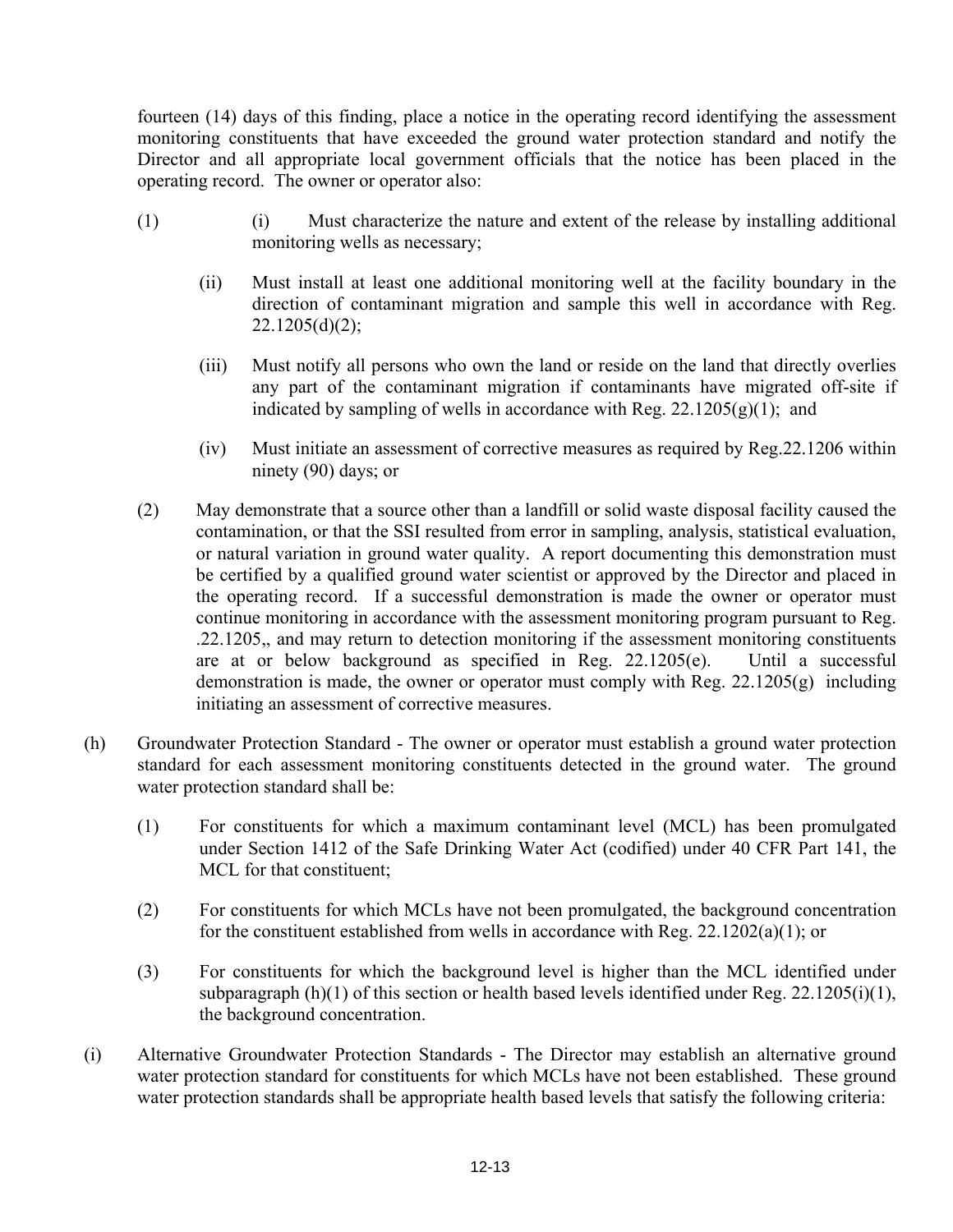- (1) The level is derived in a manner consistent with EPA guidelines for assessing the health risks of environmental pollutants (51 FR 33992, 34006, 34014, 34028, September 24, 1986);
- (2) The level is based on scientifically valid studies conducted in accordance with the Toxic Substances Control Act Good Laboratory Practice Standards (40 CFR Part 792) or equivalent;
- (3) For carcinogens, the level represents a concentration associated with an excess lifetime cancer risk level (due to continuous lifetime exposure) with the 1 x  $10^{-4}$  to 1 x  $10^{-6}$  range; and
- (4) For systemic toxicants, the level represents a concentration to which the human population (including sensitive subgroups) could be exposed to on a daily basis that is likely to be without appreciable risk of deleterious effects during a lifetime. For purposes of this subpart, systemic toxicants include toxic chemicals that cause effects other than cancer or mutation.
- (j) Groundwater Protection Standard Criteria In establishing ground water protection standards under paragraph (i) of this section, the Director may consider the following:
	- (1) Multiple contaminants in the ground water;
	- (2) Exposure threats to sensitive environmental receptors; and
	- (3) Other site-specific exposure or potential exposure to ground water.

## **Reg.22.1206- Assessment Of Corrective Measures**

- (a) Applicability Within ninety (90) days of finding that any of the constituents listed in Appendix 2 or Appendix 3, as applicable, have been detected at a statistically significant level exceeding the ground water protection standards defined under Reg. 22.1205(h) or (i) of this part, the owner or operator must initiate an assessment of corrective measures. Such an assessment must be completed within a reasonable period of time.
- (b) Assessment Monitoring Requirement The owner or operator must continue to monitor in accordance with the assessment monitoring program as specified in Reg.22.1205.
- (c) Corrective Measure Assessment The assessment shall include an analysis of the effectiveness of potential corrective measures in meeting all of the requirements and objectives of the remedy as described under Reg.22.1207, addressing at least the following:
	- (1) The performance, reliability, ease of implementation, and potential impacts of appropriate potential remedies, including safety impacts, cross-media impacts, and control of exposure to any residual contamination;
	- (2) The time required to begin and complete the remedy;
	- (3) The costs of remedy implementation; and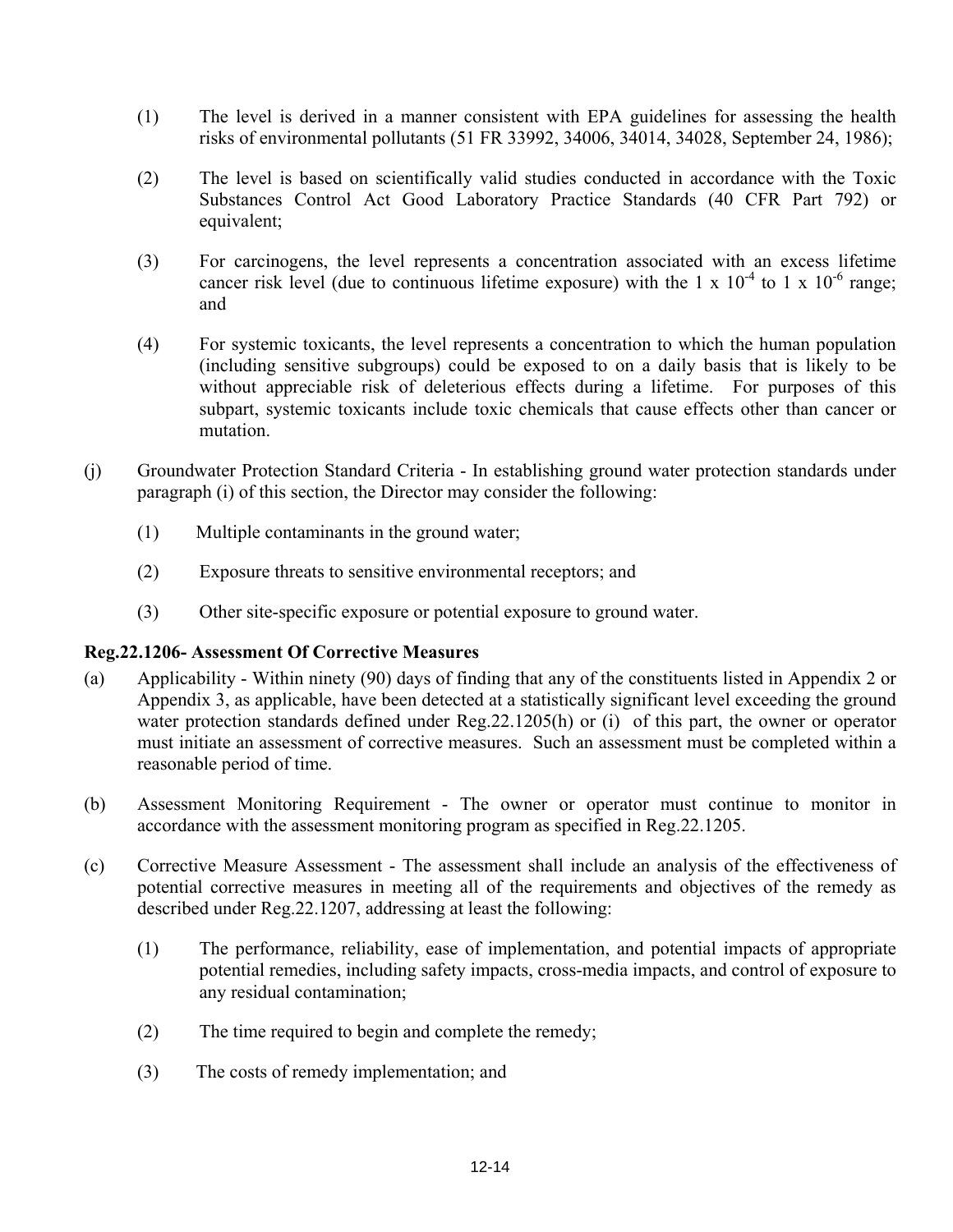- (4) The institutional requirements such as State or local permit requirements or other environmental or public health requirements that may substantially affect implementation of the remedy $(s)$ .
- (d) Public Participation The owner or operator must discuss the results of the corrective measures assessment, prior to the selection of remedy, in a public meeting with interested and affected parties.

## **Reg.22.1207- Selection Of Remedy**

- (a) Corrective Measure Selection Based on the results of the corrective measures assessment conducted under Reg. 22.1206, the owner or operator must select a remedy that, at a minimum, meets the standards listed in paragraph (b) of this section. The owner or operator must notify the Director, within fourteen (14) days of selecting a remedy, a report describing the selected remedy has been placed in the operating record and how it meets the standards in paragraph (b) of this section.
- (b) Selection Criteria Remedies must:
	- (1) Be protective of human health and the environment;
	- (2) Attain the ground-water protection standard as specified pursuant to Reg.22.1205(h) or (i);
	- (3) Control the source(s) of releases so as to reduce or eliminate, to the maximum extent practicable, further releases of Appendix 2 constituents into the environment that may pose a threat to human health or the environment; and
	- (4) Comply with standards for management of wastes as specified in.Reg.22.1208(d).
- (c) Evaluation Criteria In selecting a remedy that meets the standards of Reg.22.1207(b), the owner or operator shall consider the following evaluation factors:
	- (1) The long- and short-term effectiveness and protectiveness of the potential remedy(s), along with the degree of certainty that the remedy will prove successful based on consideration of the following:
		- (i) Magnitude of reduction of existing risks;
		- (ii) Magnitude of residual risks in terms of likelihood of further releases due to waste remaining following implementation of a remedy;
		- (iii) The type and degree of long-term management required, including monitoring, operation, and maintenance;
		- (iv) Short-term risks that might be posed to the community, workers, or the environment during implementation of such a remedy, including potential threats to human health and the environment associated with excavation, transportation, and re-disposal or containment;
		- (v) Time until full protection is achieved;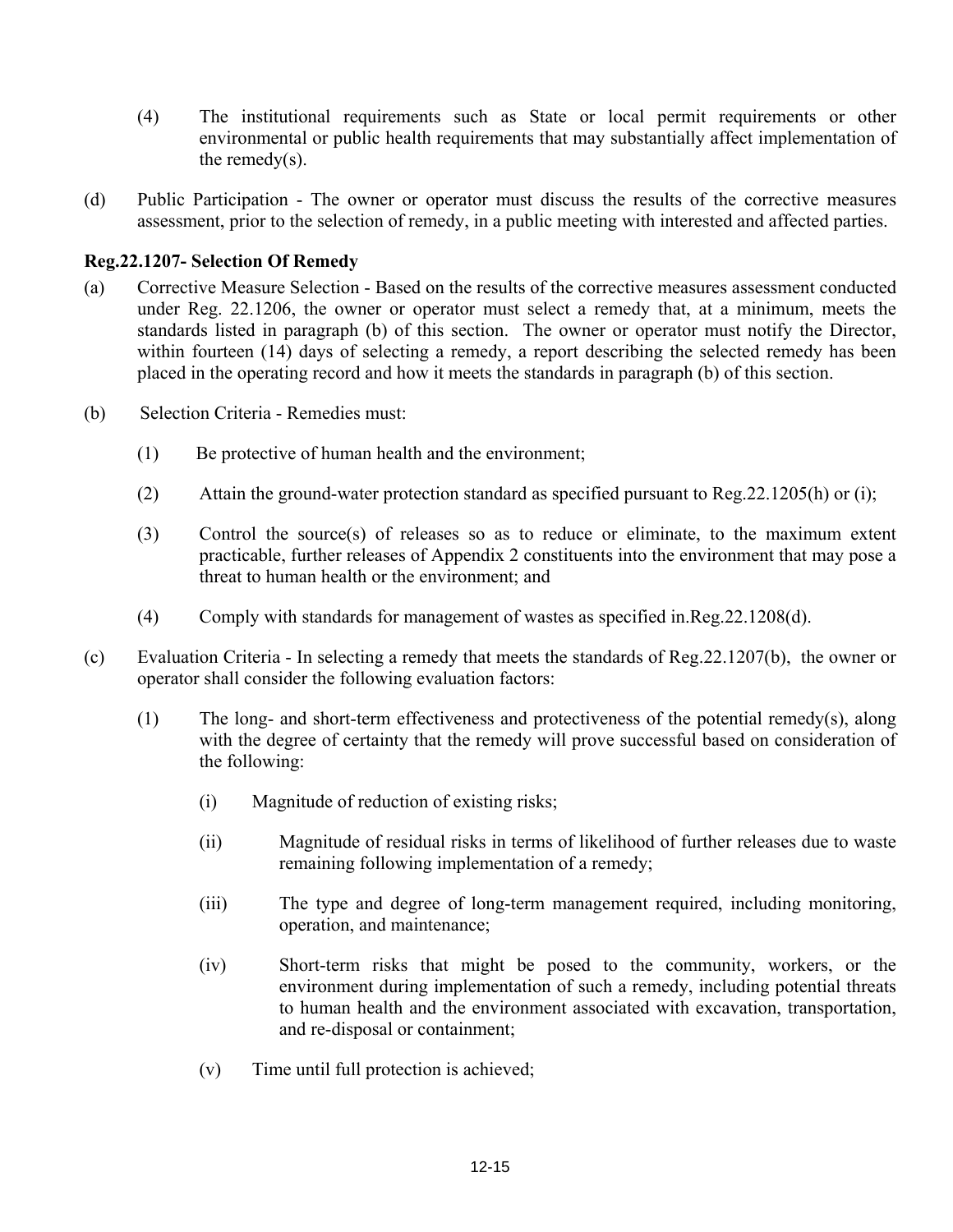- (vi) Potential for exposure of humans and environmental receptors to remaining wastes, considering the potential threat to human health and the environment associated with excavation, transportation, re-disposal, or containment;
- (vii) Long-term reliability of the engineering and institutional controls; and
- (viii) Potential need for replacement of the remedy.
- (2) The effectiveness of the remedy in controlling the source to reduce further releases based on consideration of the following factors:
	- (i) The extent to which containment practices will reduce further releases; and
	- (ii) The extent to which treatment technologies may be used.
- (3) The ease or difficulty of implementing a potential remedy(s) based on consideration of the following types of factors:
	- (i) Degree of difficulty associated with constructing the technology;
	- (ii) Expected operational reliability of the technologies;
	- (iii) Need to coordinate with and obtain necessary approvals and permits from other agencies;
	- (iv) Availability of necessary equipment and specialists; and
	- (v) Available capacity and location of needed treatment, storage, and disposal services.
- (4) Practicable capability of the owner or operator, including a consideration of the technical and economic capability.
- (5) The degree to which community concerns are addressed by a potential remedy(s).
- (d) Schedule The owner or operator shall specify as part of the selected remedy a schedule(s) for initiating and completing remedial activities. Such a schedule must require the initiation of remedial activities within a reasonable period of time taking into consideration the factors set forth in the following paragraphs (d) (1-8). The owner or operator must consider the following factors in determining the schedule of remedial activities:
	- (1) Extent and nature of contamination;
	- (2) Practical capabilities of remedial technologies in achieving compliance with ground-water protection standards established under Reg. .22.1205(g) or (h) and other objectives of the remedy;
	- (3) Availability of treatment or disposal capacity for wastes managed during implementation of the remedy;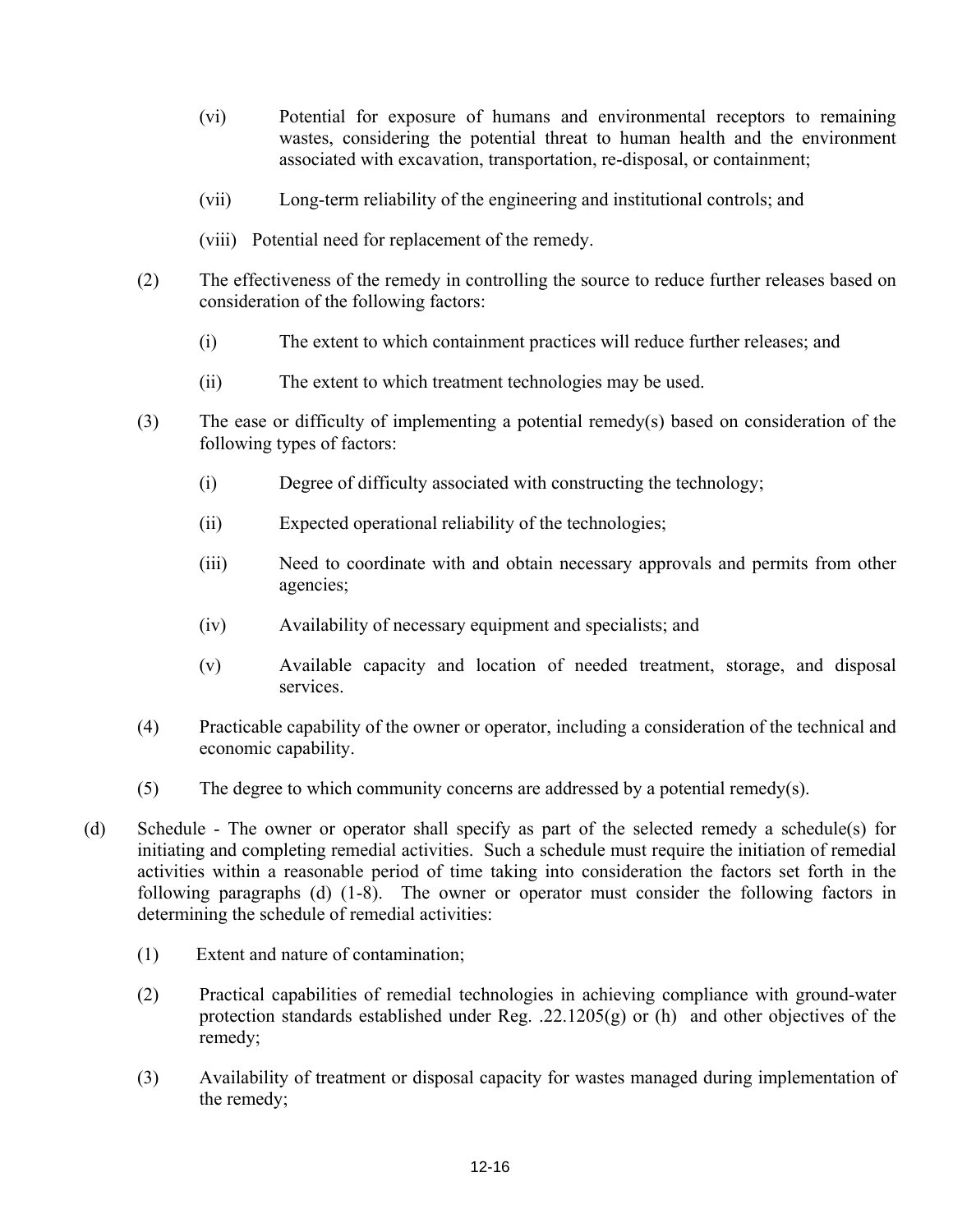- (4) Desirability of utilizing technologies that are not currently available, but which may offer significant advantages over already available technologies in terms of effectiveness, reliability, safety, or ability to achieve remedial objectives;
- (5) Potential risks to human health and the environment from exposure to contamination prior to completion of the remedy;
- (6) Resource value of the aquifer including:
	- (i) Current and future uses;
	- (ii) Proximity and withdrawal rate of users;
	- (iii) Ground-water quantity and quality;
	- (iv) The potential damage to wildlife, crops, vegetation, and physical structures caused by exposure to waste constituent;
	- (v) The hydrogeologic characteristic of the facility and surrounding land;
	- (vi) Ground-water removal and treatment costs; and
	- (vii) The cost and availability of alternative water supplies.
- (7) Practicable capability of the owner or operator.
- (8) Other relevant factors.
- (e) Corrective Action Unnecessary- The Director may determine that remediation of a release of an Appendix 1, Appendix 2, or Appendix 3 constituent from a landfill is not necessary if the owner or operator demonstrates to the Director that:
	- (1) The ground water is additionally contaminated by substances that have originated from a source other than a landfill and those substances are present in concentrations such that cleanup of the release from the landfill would provide no significant reduction in risk to actual or potential receptors; or
	- (2) The constituent(s) is present in ground water that:
		- (i) Is not currently or reasonably expected to be a source of drinking water; and
		- (ii) Is not hydraulically connected with waters to which the hazardous constituents are migrating or are likely to migrate in a concentration(s) that would exceed the ground water protection standards established under Reg.22.1205(h) or (i); or
	- (3) Remediation of the release(s) is technically impracticable; or
	- (4) Remediation results in unacceptable cross-media impacts.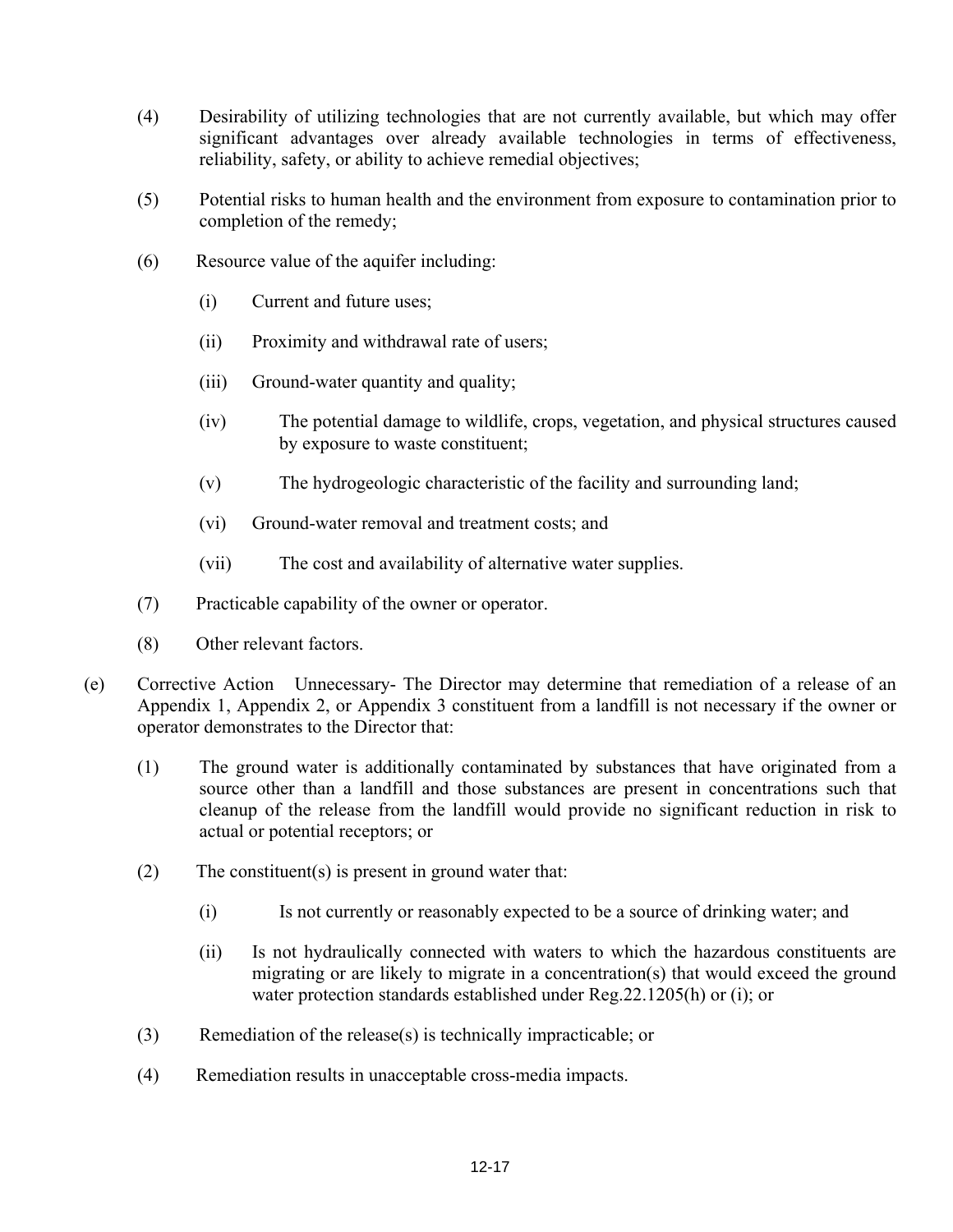(f) Eliminating Future Releases - A determination by the Director pursuant to paragraph (e) of this section shall not affect the authority of the State to require the owner or operator to undertake source control measures or other measures that may be necessary to eliminate or minimize further releases to the ground water, to prevent exposure to the ground water, or to remediate the ground water to concentrations that are technically practicable and significantly reduce threats to human health or the environment.

#### **Reg.22.1208- Implementation Of The Corrective Action Program**

- (a) Corrective Action Implementation Based on the schedule established under Reg.22.1207(d) for initiation and completion of remedial activities the owner or operator must:
	- (1) Establish and implement a corrective action ground-water monitoring program that:
		- (i) At a minimum, meet the requirements of an assessment monitoring program under Reg.22.1205;
		- (ii) Indicates the effectiveness of the corrective action remedy; and
		- (iii) Demonstrates compliance with ground-water protection standard pursuant to paragraph (e) of this section.
	- (2) Implement the corrective action remedy selected under Reg.22.1207.; and
	- (3) Take any interim measures necessary to ensure the protection of human health and the environment. Interim measures should, to the greatest extent practicable, be consistent with the objectives of and contribute to the performance of any remedy that may be required pursuant to Reg. 22.1207. The following factors must be considered by an owner or operator in determining whether interim measures are necessary:
		- (i) Time required to develop and implement a final remedy;
		- (ii) Actual or potential exposure of nearby populations or environmental receptors to hazardous constituents;
		- (iii) Actual or potential contamination of drinking water supplies or sensitive ecosystems;
		- (iv) Further degradation of the ground water that may occur if remedial action is not initiated expeditiously;
		- (v) Weather conditions that may cause hazardous constituents to migrate or be released;
		- (vi) Risks of fire or explosion, or potential for exposure to hazardous constituents as a result of an accident or failure of a container or handling system; and
		- (vii) Other situations that may pose threats to human health and the environment.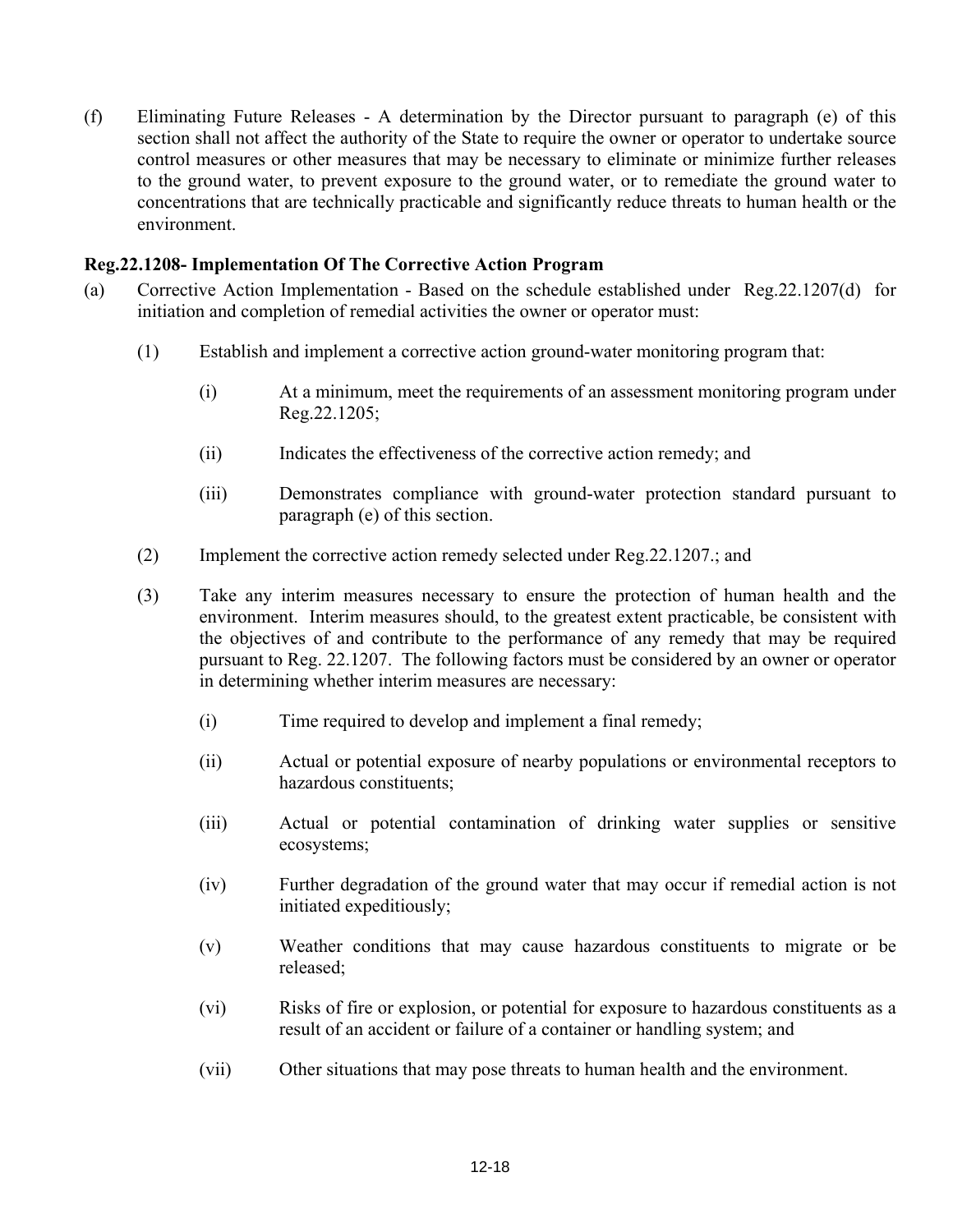- (b) Corrective Action Ineffectiveness An owner or operator may determine, based on information developed after implementation of the remedy has begun or other information, that compliance with requirements of Reg.22.1207(b) are not being achieved through the remedy selected. In such cases, the owner or operator must implement other methods or techniques that could practicably achieve compliance with the requirements, unless the owner or operator makes the determination under Reg.22.1208(c).
- (c) Compliance Can Not be Achieved If the owner or operator determines that compliance with requirements under Reg. 22.1207(b) cannot be practically achieved with any currently available methods, the owner or operator must:
	- (1) Obtain certification of a qualified ground-water scientist or approval by the Director that compliance with requirements under Reg.22.1207(b) cannot be practically achieved with any currently available methods;
	- (2) Implement alternate measures to control exposure of humans or the environment to residual contamination, as necessary to protect human health and the environment; and
	- (3) Implement alternate measures for control of the sources of contamination, or for removal or decontamination of equipment, units, devices, or structures that are:
		- (i) Technically practicable; and
		- (ii) Consistent with the overall objective of the remedy.
	- (4) Notify the Director within fourteen (14) days that a report justifying the alternative measures prior to implementing the alternative measures has been placed in the operating record.
- (d) Corrective Action Solid Waste Management All solid wastes that are managed pursuant to a remedy required under Reg. 22.1207, or an interim measure required under Reg. 22.1208(a)(3), shall be managed in a manner:
	- (1) That is protective of human health and the environment; and
	- (2) That complies with applicable RCRA requirements.
- (e) Corrective Action Completed Remedies selected pursuant to Reg,22.1207 shall be considered complete when:
	- (1) The owner or operator complies with the ground-water protection standards established under Reg.22.1205(h) or (i) at all points within the plume of contamination that lie beyond the ground-water monitoring well system established under Reg. 22.1202(a).
	- (2) Compliance with the ground-water protection standards established under Reg. 22.1205(h) or (i) has been achieved by demonstrating that concentrations of assessment monitoring constituents have not exceeded the ground-water protection standard(s) for a period of three consecutive years using the statistical procedures and performance standards in Reg.  $22.1203(g)$  and (h). The Director may specify an alternative length of time during which the owner or operator must demonstrate that concentrations of assessment monitoring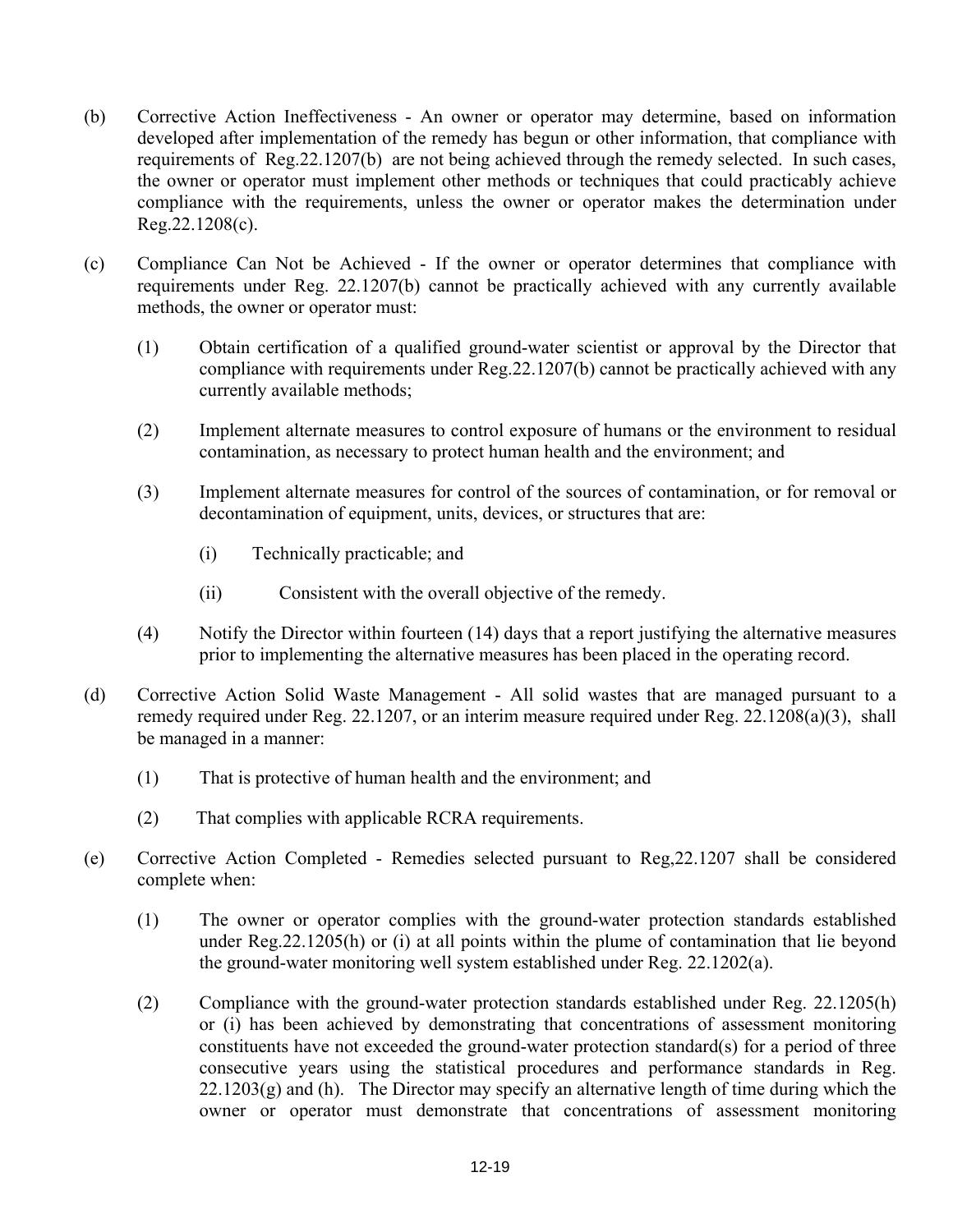constituents have not exceeded the ground water protection standard(s) taking into consideration:

- (i) Extent and concentration of the release(s);
- (ii) Behavior characteristics of the hazardous constituents in the ground water;
- (iii) Accuracy of monitoring or modeling techniques, including any seasonal, meteorological, or other environmental variabilities that may affect the accuracy; and
- (iv) Characteristics of the ground water.
- (3) All actions required to complete the remedy have been satisfied.
- (f) Certification and Department Notification Upon completion of the remedy, the owner or operator must notify the Director within fourteen (14) days that a certification that the remedy has been completed in compliance with the requirements of Reg. 22.1208(e) has been placed in the operating record. The certification must be signed by the owner or operator and by a qualified ground-water scientist or approved by the Director.
- (g) Release of Financial Assurance When, upon completion of the certification, the owner or operator determines that the corrective action remedy has been completed in accordance with the requirements under paragraph (e) of this section, the owner or operator shall be released from the requirements for financial assurance for corrective action under Reg. 22.1404.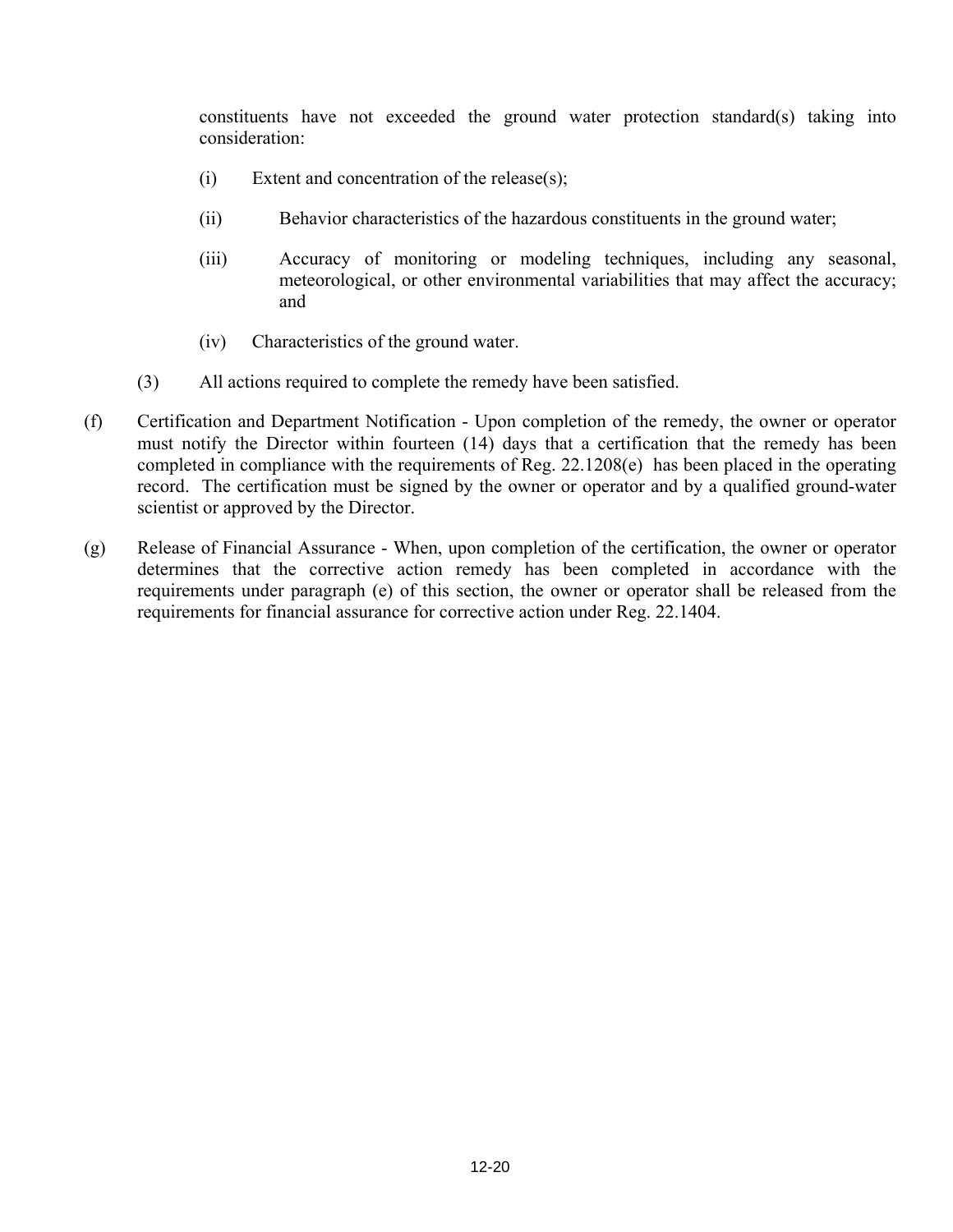

**Figure 12-1 FLOW CHART OF GROUNDWATER MONITORING TO CORRECTIVE ACTION**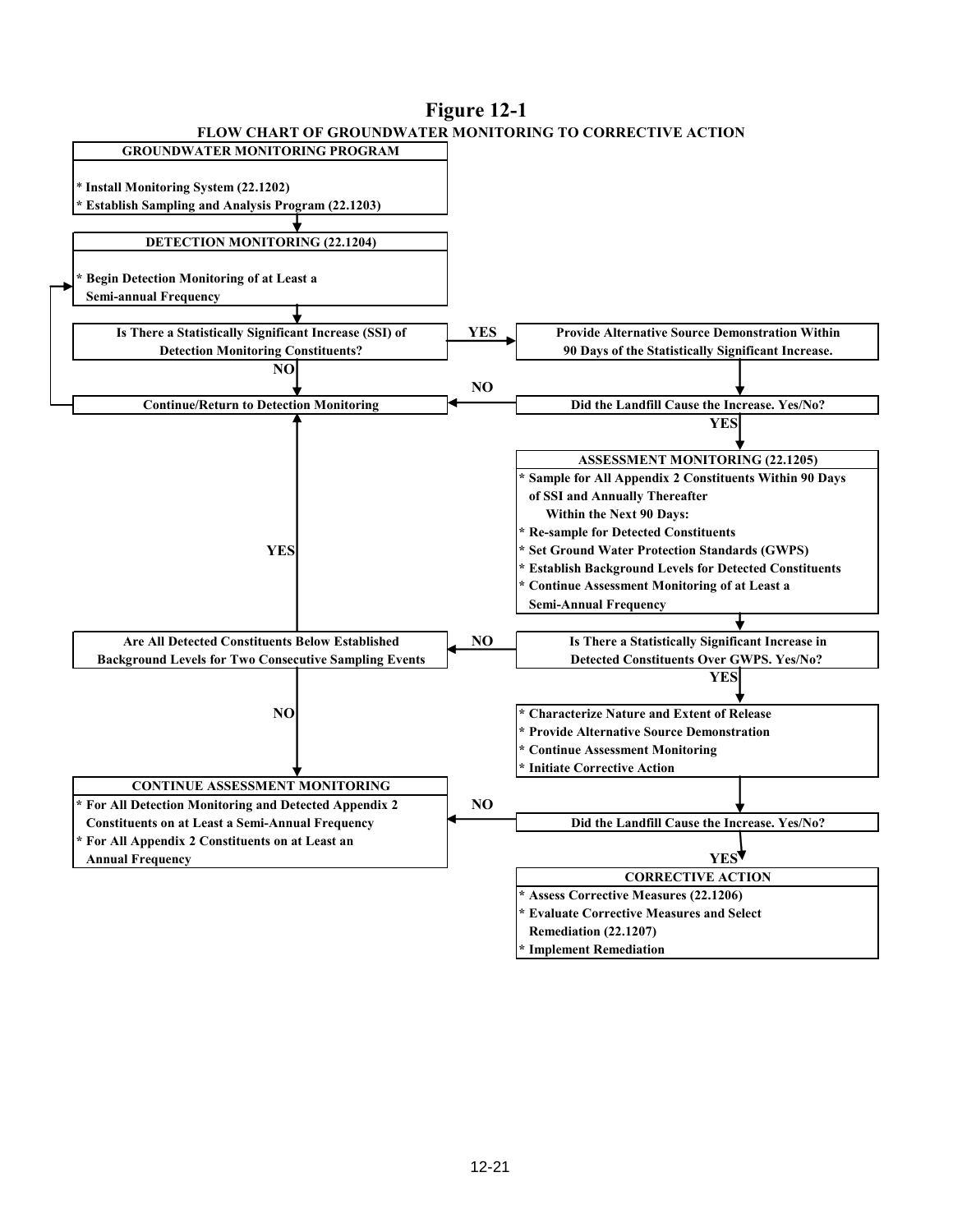## **Chapter 13 Closure And Post-Closure Care**

#### **Reg.22.1301- Closure Criteria**

- (a) Landfill Cover Design This section applies to all Class 1 landfills that accepted wastes after October 9, 1991 and to all other Class 1, Class 3, and Class 4 landfill units in operation after May 7, 1995. Owners or operators of all landfill units must install a final cover system that is designed to minimize infiltration and erosion. The final cover system must be comprised of an erosion layer underlain by an infiltration layer as follows:
	- (1) The infiltration layer must be comprised of a minimum of 18 inches of earthen material that has a permeability less than or equal to the permeability of any bottom liner system or natural subsoils present, or a permeability no greater than  $1 \times 10^{-5}$  cm/sec, whichever is less. To meet this requirement, a flexible membrane liner shall be incorporated into the final cover design where the bottom liner design includes a composite liner, and
	- (2) The erosion layer must consist of a minimum 6 inches of earthen material that is capable of sustaining native plant growth.

The final cover system requirements specified above are in addition to any daily or intermediate cover required by this regulation, or any drainage or gas collection layers necessary for proper performance of the cover system.

- (b) Alternative Final Cover Design The Director may approve an alternative final cover design that includes:
	- (1) An infiltration layer that achieves an equivalent reduction in infiltration as the infiltration layer specified in paragraph (a)(1) of this section, and
	- (2) An erosion layer that provides equivalent protection from wind and water erosion as the erosion layer specified in (a)(2) of this section.
- (c) Closure Plans The owner or operator must prepare a written closure plan that describes the steps necessary to close all landfill units at any point during its active life in accordance with the cover design requirements in (a) or (b) of this section, as applicable. The closure plan, at a minimum, must include the following information:
	- (1) A description of the final cover, designed in accordance with paragraph (a) or (b) of this section and the methods and procedures to be used to install the cover;
	- (2) An estimate of the largest area of the unit ever requiring a final cover at any time during the active life;
	- (3) An estimate of the maximum inventory of wastes ever on-site over the active life of the landfill facility; and
	- (4) A schedule for completing all activities necessary to satisfy the closure criteria in this section.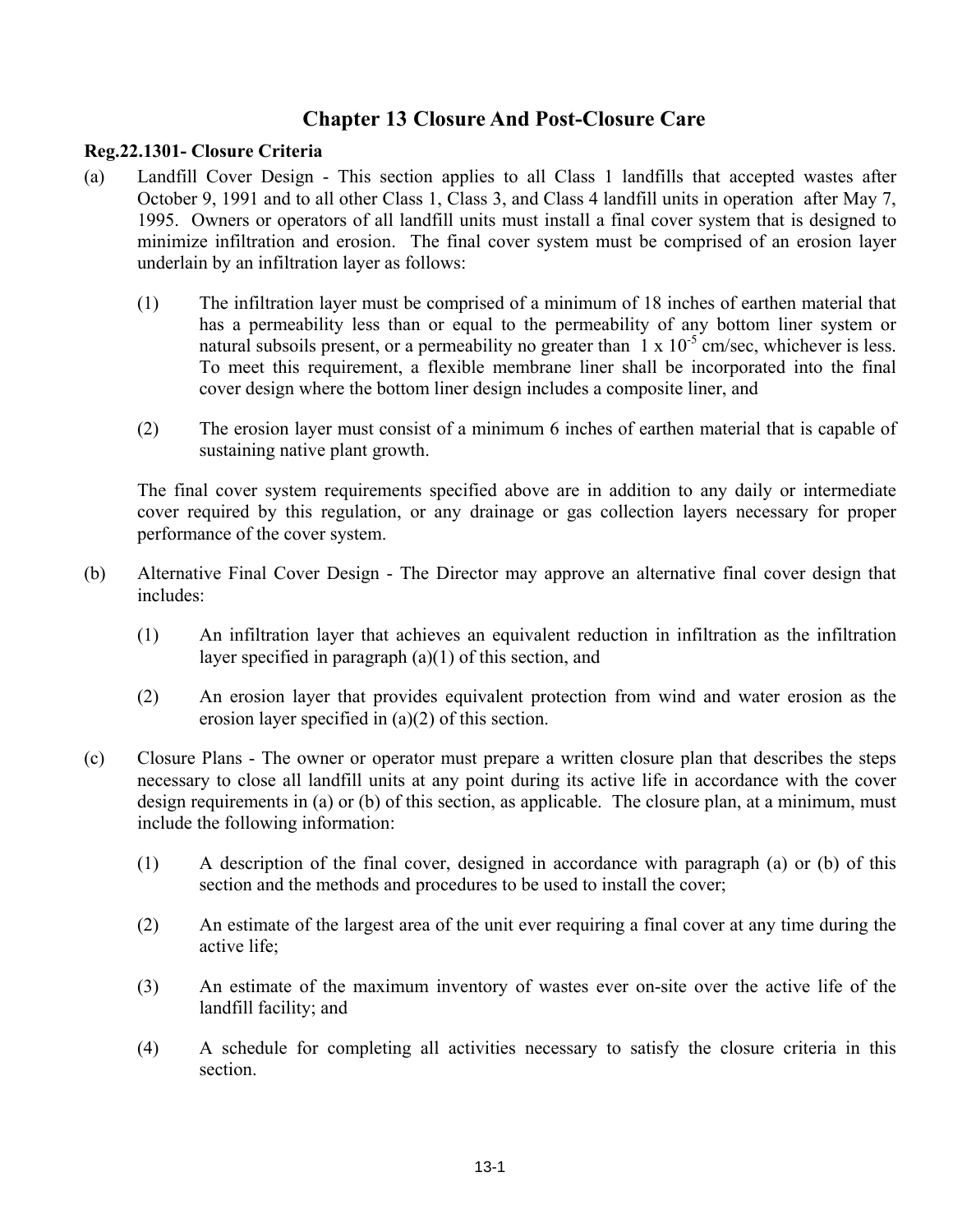- (d) Closure Plan Approval The owner or operator of all Class 1, Class 3, and Class 4 landfills shall prepare a closure plan meeting the requirements of this Chapter, place the closure plan in the operating record, and submit the closure plan to the Department for approval with the application for a new landfill permit or no later than:
	- (1) The compliance date specified in Reg.22.103(f) for all Class 1 landfills; or
	- (2) May 7, 1995 for all Class 3 and Class 4 landfills.
- (e) Notification of Closed Landfill or Completed Unit The landfill owner or operator shall notify the Department when the landfill or a landfill unit stops receiving wastes for disposal and place the notice in the operating record.
- (f) Timely Initiation of Closure Required The owner or operator must begin closure activities of each landfill unit no later than thirty (30) days after:
	- 1. the date on which the unit receives the known final receipt of wastes; or
	- 2. when the unit has reached its final permitted elevations; or
	- 3. if the unit has remaining capacity and there is a reasonable likelihood that the unit will receive additional wastes, no later than one (1) year after the most recent receipt of wastes.

Extensions beyond the one (1) year deadline for beginning closure may be granted by the Director if the owner or operator demonstrates that the unit has the capacity to receive additional wastes and the owner or operator has taken and will continue to take all steps necessary to prevent threats to human health and the environment from the unclosed unit.

- (g) Timely Completion of Closure Required The owner or operator of all landfill units must complete closure activities of each unit in accordance with the approved closure plan within one hundred eighty (180) days following the beginning of closure as specified in paragraph (f) of this section. Extensions of the closure period may be granted by the Director if the owner or operator demonstrates that closure will, of necessity, take longer than one hundred eighty (180) days and he has taken and will continue to take all steps to prevent threats to human health and the environment from the unclosed unit.
- (h) Proper Grading Required The entire site shall be graded prior to installation of the cover system so that storm water does not run onto the landfill and so that there are no depressions in the landfill where water can pond. Erosion control measures shall be implemented as necessary to protect the final cover and prevent off-site sedimentation.
- (i) Site Survey Upon completion of the final cover, the site shall be surveyed by a professional land surveyor or professional engineer registered in the State of Arkansas to document the final elevations of the landfill, the location of all surface improvements such as monitoring points, the site boundaries, and the areas that received wastes. Other permanent features such as benchmarks, access roads, buildings, gas monitoring, collection and processing systems, leachate collection, removal and storage systems, and any run-on and run-off control systems should also be shown on the final survey.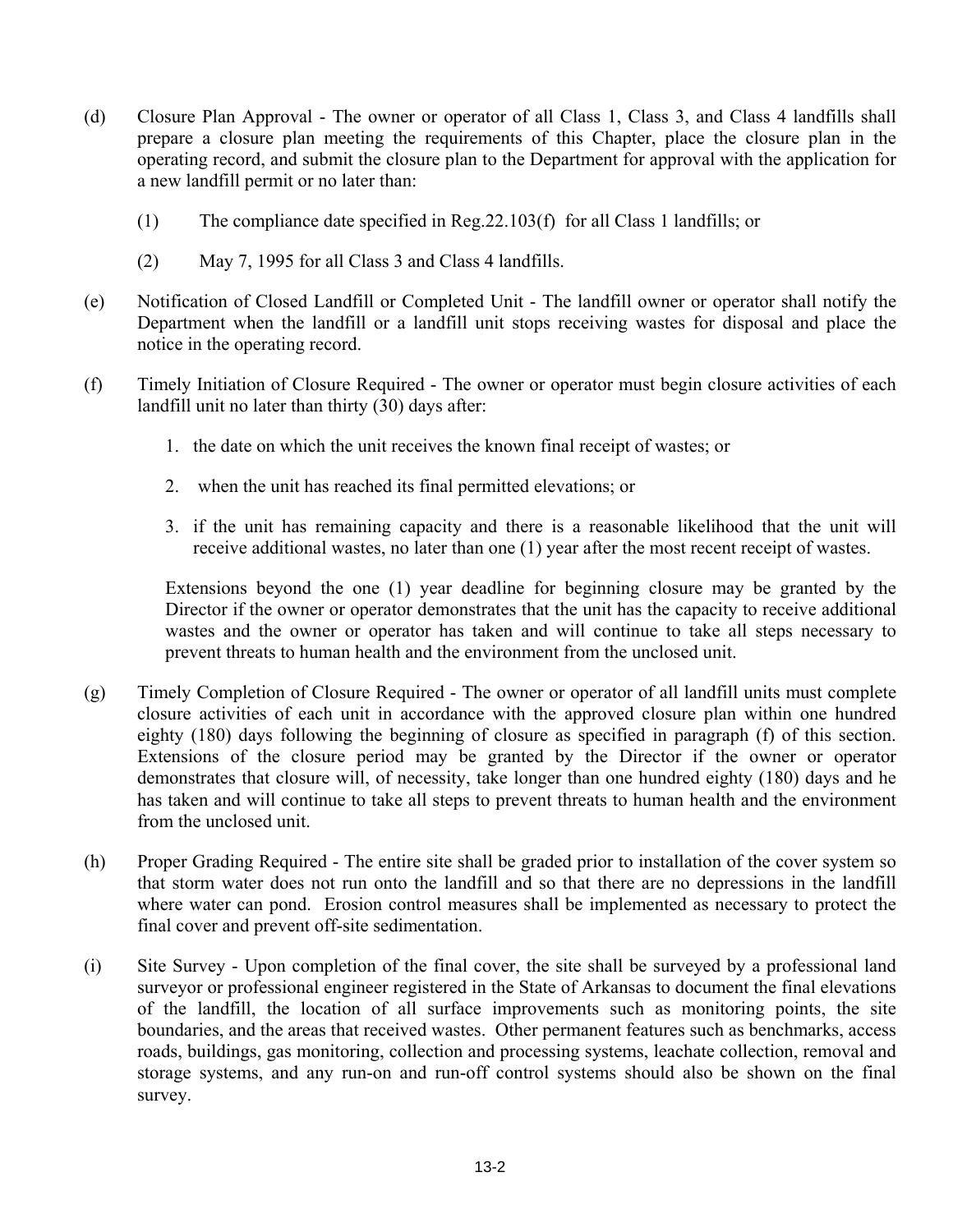- (j) Recording of Land Use Restriction Following closure of all units, the owner or operator shall record a notation on the deed to the landfill facility property, or some other instrument that is normally examined during title search. A copy of the file marked deed notation shall be furnished to the Department and a copy shall be placed in the operating record. The notation on the deed must in perpetuity notify any potential purchaser of the property of:
	- (1) The past use of the land as a landfill facility;
	- (2) Future land uses shall comply with Pollution Control and Ecology Commission regulations and shall not disturb the integrity of the final cover system, the liner system, or any other components of the containment or monitoring system ; and
	- (3) In accordance with A.C.A. § 8-6-1404, it shall be unlawful for any person, partnership, company, corporation or other entity to build, erect, or construct any house, home, or building to be used for a residential purpose .
	- (4) The land has been used for the disposal of asbestos containing waste material; and
	- (5) The survey plot and record of the location and quantity of asbestos containing waste disposed of within the disposal site required in Regulation Number 21, Arkansas Asbestos Abatement Regulation, have been filed with the Department.

The owner or operator may request permission from the Director to remove the notation from the deed if all wastes are removed from the facility.

- (k) Land Use Restriction Applicability Restrictions on land uses shall apply only to the area or areas used for the actual disposal of solid waste. The residential land use restriction shall not apply to residential structures that were in existence and in use as of August 13, 1993 or to landfills that stopped accepting waste for disposal prior to August 13, 1968.
- (l) Certification of Closure Following closure of each unit, the owner or operator must furnish the Director a certification, signed by a professional engineer registered in the State of Arkansas, verifying that closure has been completed in accordance with the closure plan, and that this certification has been placed in the operating record. A final closure report shall accompany the certification that includes:
	- (1) The final survey in accordance with paragraph (i);
	- (2) Quality control and quality assurance data documenting proper construction and installation of the cover system.
	- (3) A copy of the deed notation required under paragraph (j).
	- (4) Other information that the Department may deem necessary to making the certification described in paragraph (h).
- (m) Department Certification of Closure Closure must be timely and approved in writing by the Department if the facility is to be eligible for inclusion under the Arkansas Landfill Post Closure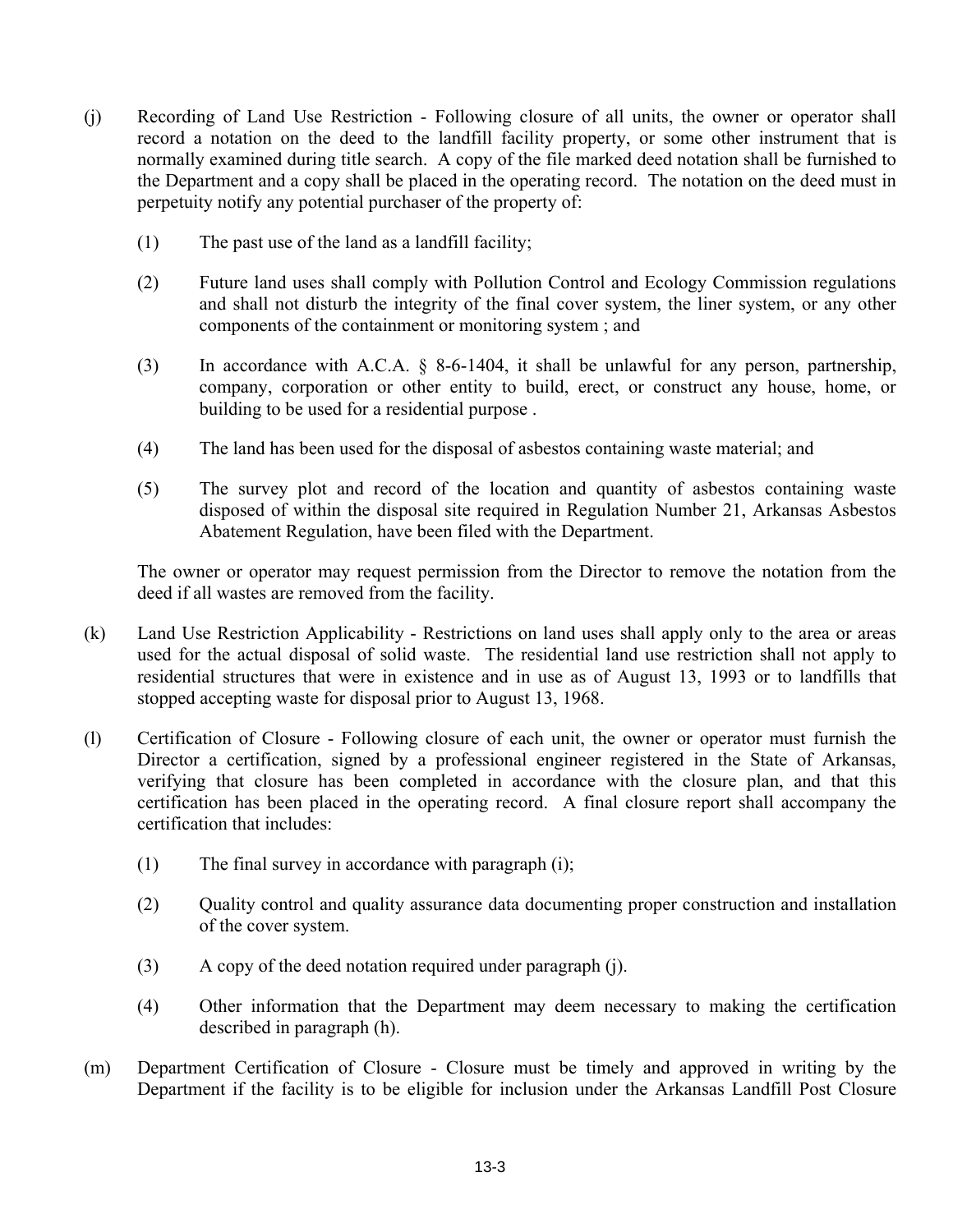Trust Fund. Upon written request, the Department will inspect the site for conformance to closure requirements. Department written certification of closure begins the post closure period.

### **Reg.22.1302- Post Closure Care Requirements**

- (a) Applicability The standards of this section shall apply as follows:
	- (1) Class 1 landfill units that accepted waste for disposal after the compliance dates specified in Reg. 22.103(f) shall meet all of the requirements of this section.
	- (2) Class 1 landfills that stopped accepting waste for disposal prior to the compliance dates specified in Reg. 22.103(f) and completed installation of the cover system prior to October 9, 1994 shall meet the requirements of paragraphs  $(b)$ ,  $(c)$ ,  $(d)(3)$ , and  $(f)$ .
	- (3) Class 3 and Class 4 landfills that stop accepting waste after May 7, 1995 shall meet all of the requirements of this section.
- (b) Post Closure Care Requirements Following closure of each landfill unit, the owner or operator must conduct post-closure care. Post-closure care shall be conducted for the time periods specified in paragraph (c) of this section, and shall consist of at least the following:
	- (1) Maintaining the integrity and effectiveness of any final cover, including making repairs to the cover as necessary to correct the effects of settlement, subsidence, erosion, leachate seepage, or other events, and preventing run-on and run-off from eroding or otherwise damaging the final cover and maintaining cover vegetation. Vegetation shall be periodically mowed to control the growth of undesirable vegetation that may interfere with the integrity of the landfill cover or establishment of a perennial vegetative cover and to facilitate inspection of the landfill cover. All cracked, eroded and uneven areas must be filled and reseeded and ditches maintained;
	- (2) Maintaining and operating the leachate collection system in accordance with the requirements in Reg.22.429. The Director may allow the owner or operator to stop managing leachate if the owner or operator demonstrates that leachate no longer poses a threat to human health and the environment;
	- (3) Monitoring the ground water in accordance with the requirements of Chapter 12 and maintaining the ground water monitoring system, if applicable;
	- (4) Maintaining and operating the gas monitoring system in accordance with the requirements of Reg. 22.415;
	- (5) Maintaining and operating the gas collection and processing system if applicable; and
	- (6) Maintaining and operating the surface water control systems in accordance with Reg.22.419 and Reg.22.427 or until such time as a permanent erosion control measures have been established at the site.
- (c) Post Closure Care Period Except as provided in Reg.22.1302(c)(4), post closure care shall be conducted for: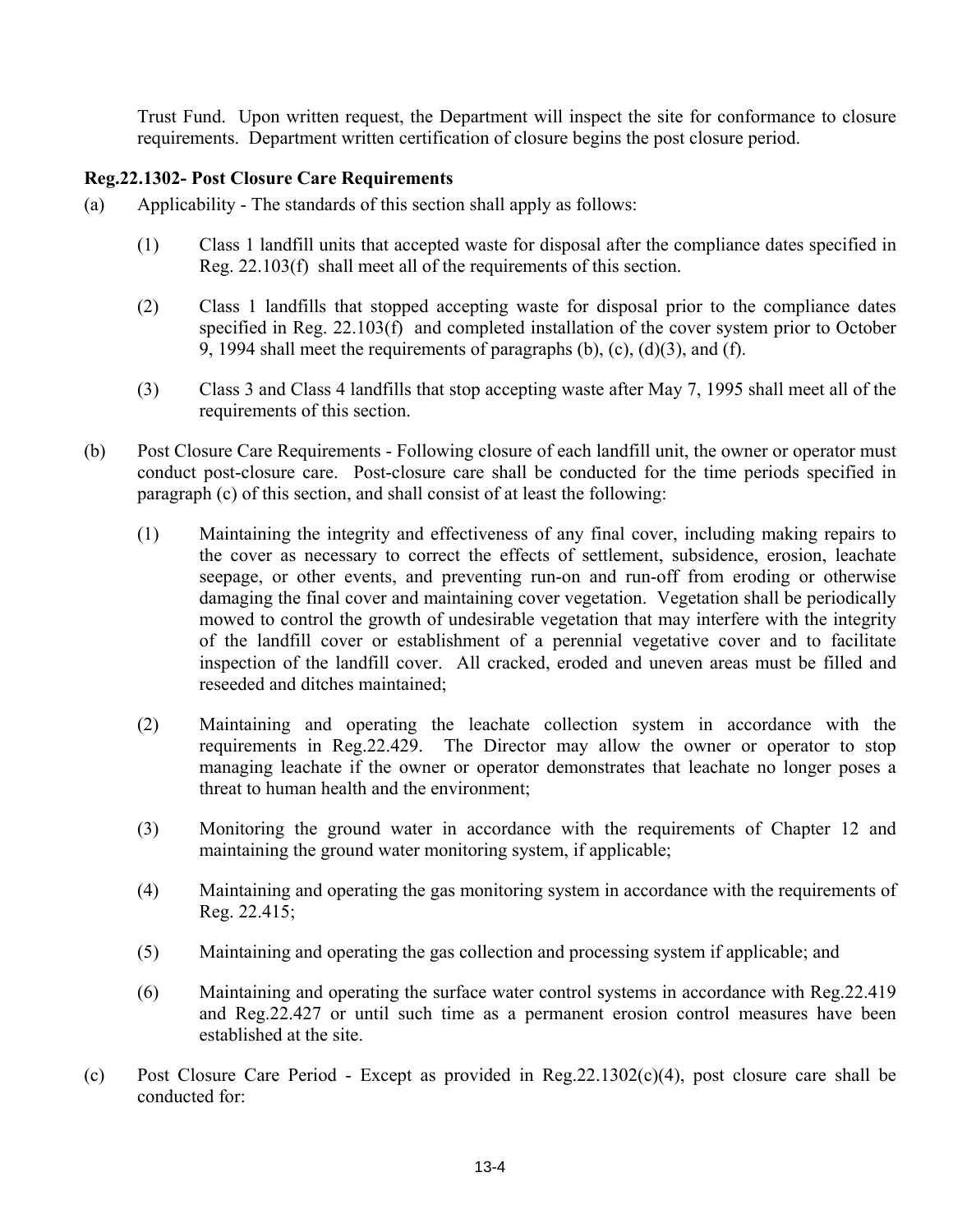- (1) Thirty (30) years for Class 1 landfill units that accepted waste for disposal after the compliance dates specified in Reg. 22.103(f);
- (2) Two (2) years for Class 1 landfills that stopped accepting waste for disposal prior to the compliance dates specified in Reg. 22.103(f) and completed installation of the cover system prior to October 9, 1994; and
- (3) Two (2) years for Class 3 and Class 4 landfills.
- (4) The length of the post-closure care period may be:
	- (i) Decreased by the Director if the owner or operator demonstrates that the reduced period is sufficient to protect human health and the environment and this demonstration is approved by the Director; or
	- (ii) Increased by the Director if the Director determines that the lengthened period is necessary to protect human health and the environment.
- (d) Post Closure Care Plan The owner or operator of all landfills must prepare a written post closure plan that includes, at a minimum, the following information:
	- (1) A description of the monitoring and maintenance activities required in (b) of this section for each landfill unit, and the frequency at which these activities will be performed;
	- (2) Name, address, and telephone number of the person or office to contact about the facility during the post-closure period; and

(3) A description of the planned uses of the property during the post-closure period. (e) Post-Closure Care Plan Approval - The owner or operator of all Class 1, Class 3 and Class 4 landfills shall prepare a post-closure care plan that meets the requirements of this section, place the post closure care plan in the operating record, and submit the post closure care plan to the Department for approval with the application for a new landfill permit, but no later than:

- (1) For Class 1 landfills, the compliance dates specified in Reg. 22.103(f) or by the initial receipt of waste, whichever is later; or
- (2) For Class 3 and Class 4 landfills, prior to the completion of closure activities described in this Chapter.
- (f) Certification of Post Closure Completion Following completion of the post-closure care period for each landfill unit, the owner or operator shall provide a written certification to the Director, signed by an independent registered professional engineer, verifying that post-closure care has been completed in accordance with the post-closure care plan and shall place the certification in the operating record.
- (g) Phasing of Closure and Post Closure Care Landfill sites that consist of multiple landfill units may, with Department approval, begin the post closure care period on completed landfill units while other landfill units at the site remain active. To qualify for phasing, landfill units must be discrete areas of land that do not share common liner or cover systems. At sites where active disposal operations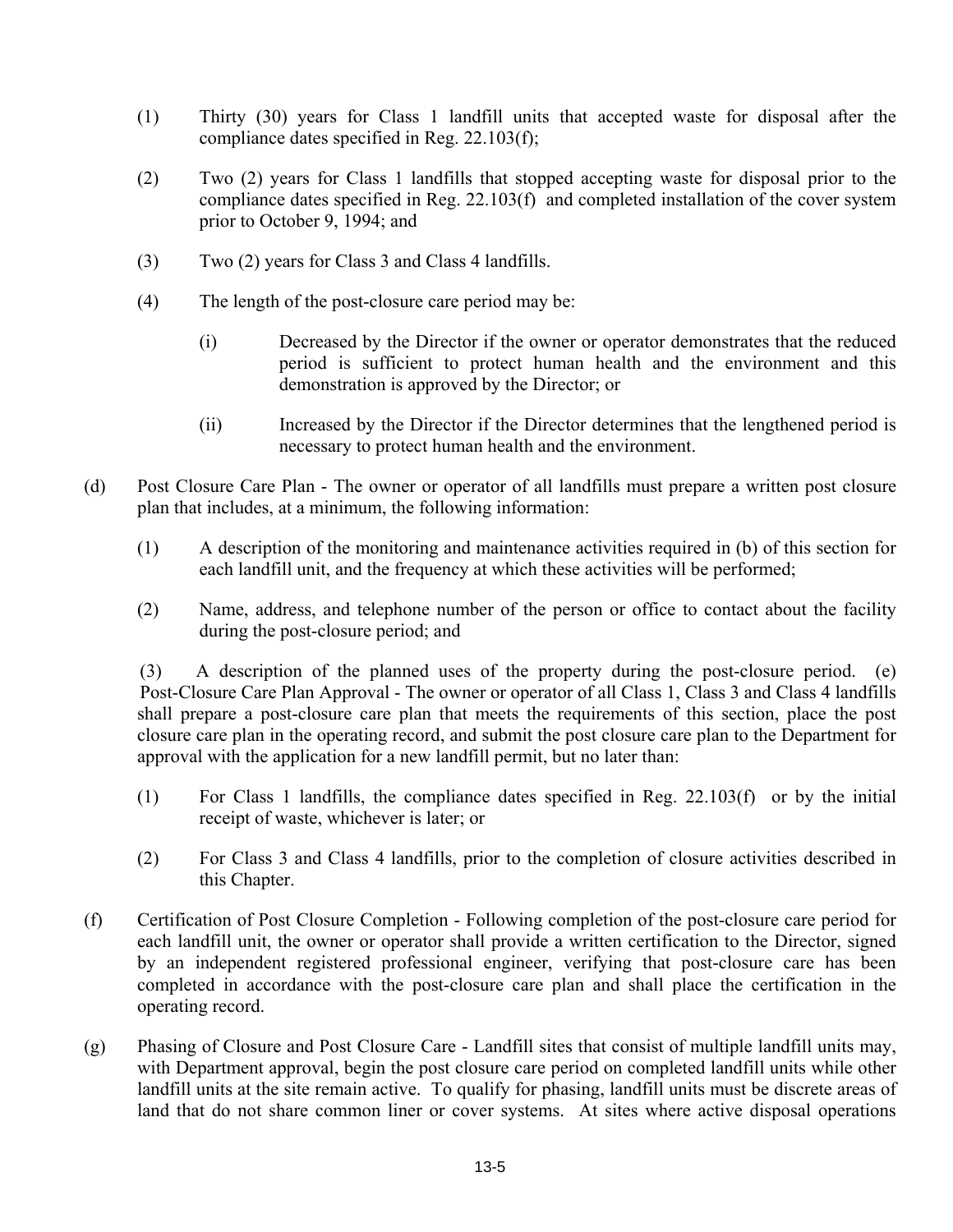continue, landfill units certified by the Department as in the post closure care period shall not be eligible for inclusion in the Post Closure Trust Fund until such time as all active contiguous landfill units are closed and certified by the Department.

(h) Post Closure Land Uses - Post-closure use of the property shall not disturb the integrity of the final cover, liner(s), or any other components of the containment system, or the function of the collection, control, processing, and monitoring systems unless necessary to comply with the requirements in these regulations.

The Director may approve any other disturbance if the owner or operator demonstrates that disturbance of the final cover, liner or other component of the containment system, including any removal of waste, will not increase the potential threat to human health or the environment

## **Reg.22.1303- Closure Of Open Dumps And Unpermitted Facilities**

- (a) Applicability The closure of open dumps shall meet the same criteria specified in Reg. 22.1301 unless otherwise specified by the Department
- (b) Deed Notation After Departmental approval of closure of an open dump, the owner or operator shall cause to be recorded at the county courthouse a property use description stating that the property was used as a dump site.

#### **Reg.22.1304- Landfill Post-Closure Clean Up Restrictions**

- (a) The Landfill Post-closure Trust Fund may be used for landfill post-closure corrective action in accordance with A.C.A. § 8-6-1001 et seq for corrective actions deemed necessary by the Director to prevent or abate contamination of the environment from a formerly permitted landfill which has been certified as properly closed by the department.
- (b) Any expenditures in excess of \$50,000.00 per site from the Landfill Post-closure Trust Fund, for corrective action for remedy to environmental impacts of closed disposal sites previously operated as a landfill pursuant to state law, will be prioritized and authorized by the Commission, by adoption of a Minute Order, after addressing corrective actions needed to address environmental impacts from permitted landfills closed properly.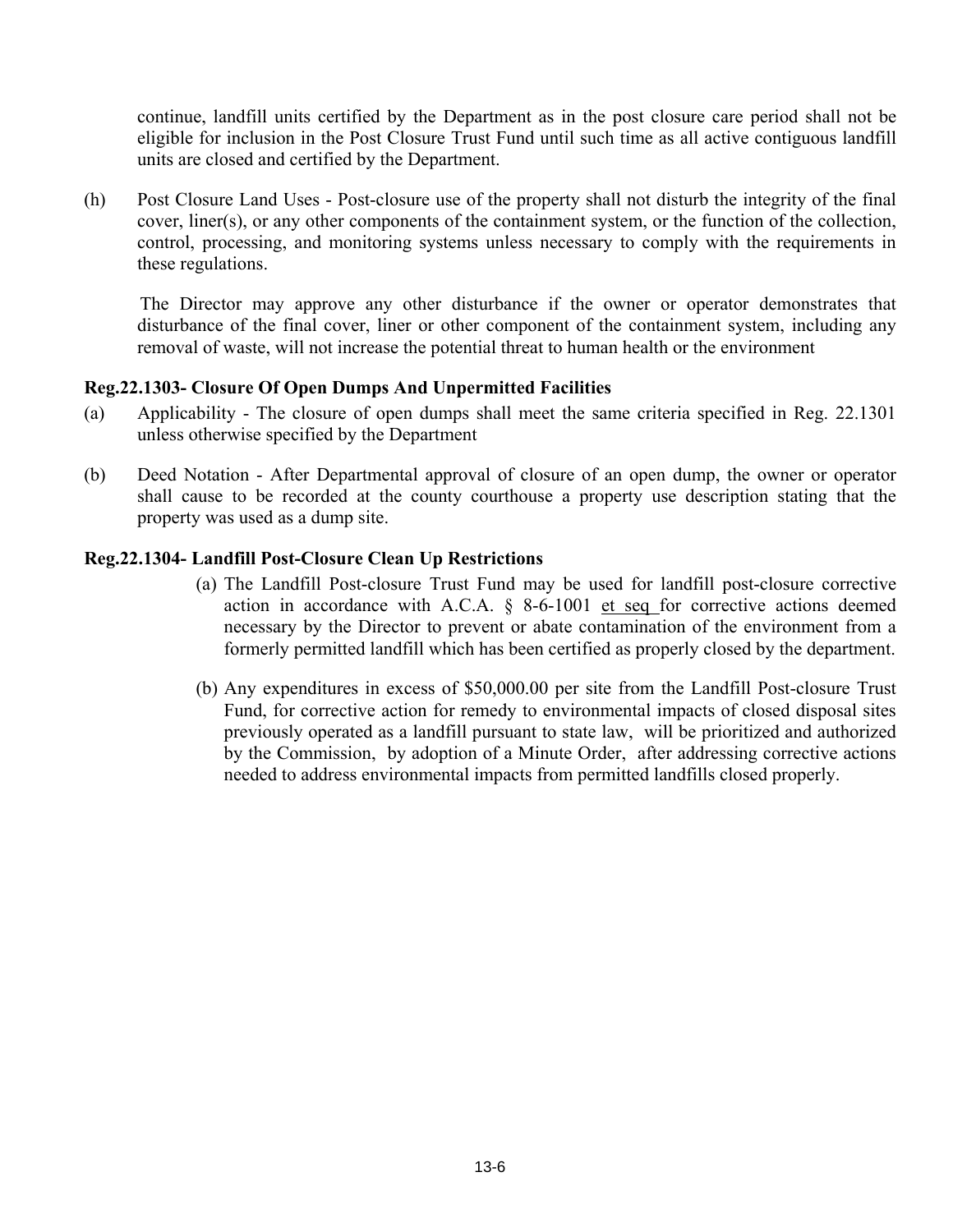# **Chapter 14 Financial Assurance Criteria**

## **Reg.22.1401- Applicability And Effective Date**

- (a) General This Chapter addresses financial assurance requirements for Class 1, 3, and 4 landfill facilities as well as solid waste processing facilities that are required to post financial assurance. Unless otherwise noted in this section, compliance is required on the effective date of the regulation.
- (b) Landfills The requirements of Reg. 22.1402 through Reg.22.1406 apply to the owners and operators of all permitted Class 1, 3, and 4 landfills as provided in 40 CFR  $\S$  258.70 except owners or operators who are State or Federal Government Entities whose debts and liabilities are the debts and liabilities of the State or the United States.
- (c) Processing Facilities Owners or operators of solid waste processing facilities that are required by the Director to post financial assurance shall select a financial assurance mechanism from those allowable mechanisms identified in Reg.22.1405 and must comply with the provisions of Reg.22.1406. The closure requirements of Reg.22.1402, the post-closure requirements of Reg.22.1403 and the corrective action requirements of Reg.22.1404 do not apply to solid waste processing facilities. Instead, the owners or operators of solid waste processing facilities must comply with the closure requirements of:
	- (1) Reg.22.810 for compost facilities;
	- (2) Reg.22.907 for transfer stations; or
	- (3) Reg.22.1007 for solid waste recovery facilities.

## **Reg.22.1402- Financial Assurance For Closure**

- (a) Closure Cost Estimate As provided in 40 CFR 258.71, the owner, or operator of all permitted landfill facilities must have and maintain a detailed written estimate, in current dollars, of the cost of hiring a third party to close the largest area of all permitted facilities ever requiring a final cover as required under Reg. 22.1301(c) at any time during the active life in accordance with the closure plan. The owner or operator shall provide the initial and updated estimates to the Director and shall place the estimates in the operating record.
	- (1) The cost estimate must equal the cost of closing the largest area of all permitted facilities ever requiring a final cover at any time during the active life when the extent and manner of its operation would make closure the most expensive, as indicated by its closure plan (see Reg. 22.1301).
	- (2) During the active life of the permitted facility, the owner or operator must annually adjust the closure cost estimate for inflation.
	- (3) The owner or operator must increase the closure cost estimate and the amount of financial assurance provided under paragraph (b) of this section if changes to the closure plan or permitted facility conditions increase the maximum cost of closure at any time during the remaining active life.
	- (4) With Department approval, the owner or operator may reduce the closure cost estimate and the amount of financial assurance provided under paragraph (b) of this section if the cost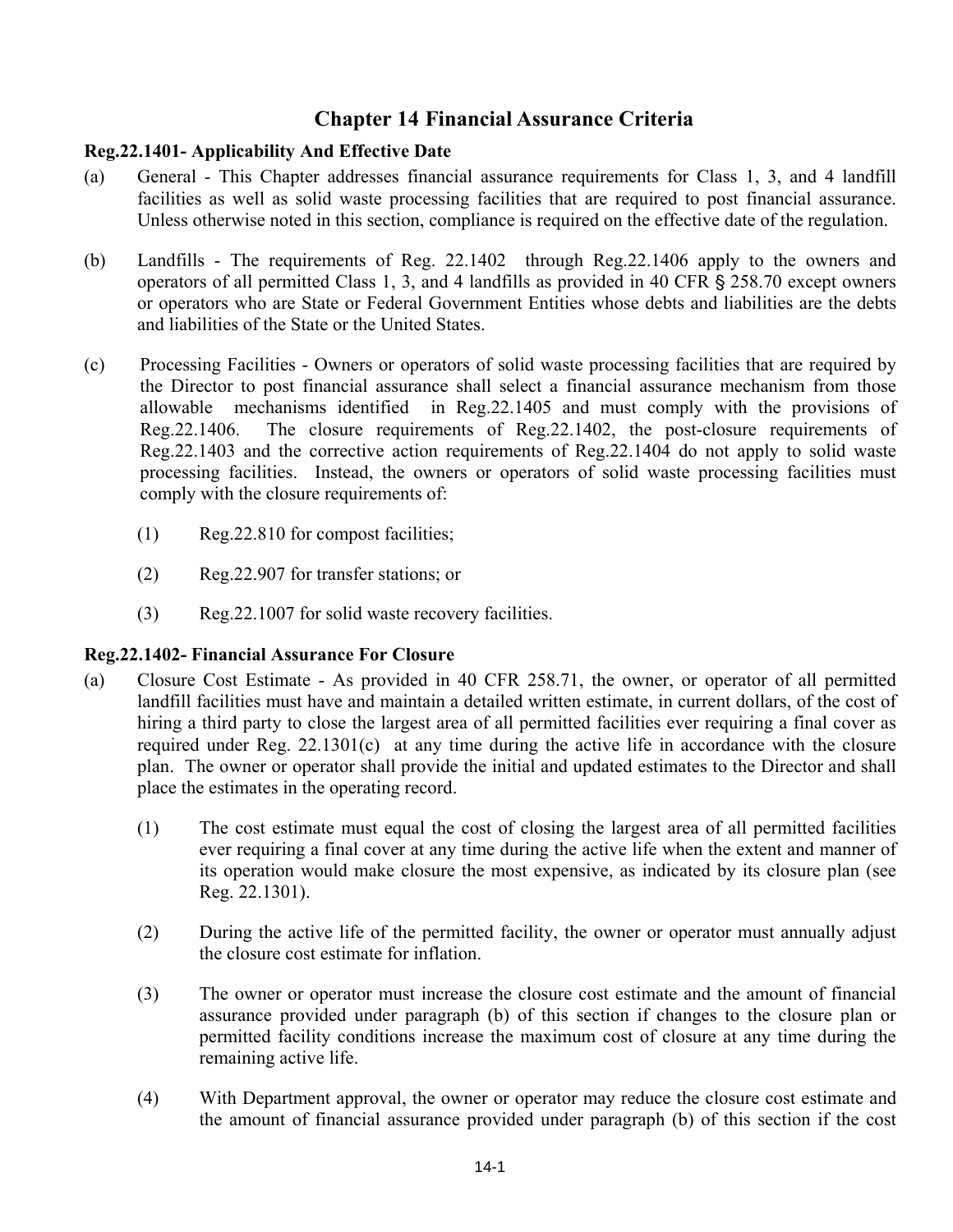estimate exceeds the maximum cost of closure at any time during the remaining life of the permitted facility. The owner or operator must provide the justification to the Director for the reduction of the closure cost estimate and place the justification in the operating record.

(b) Financial Assurance for Closure - The owner or operator of each permitted facility must establish and at all times maintain financial assurance for closure of the permitted facility in compliance with Reg. 22.1405. The owner or operator must provide continuous coverage for closure until released from financial assurance requirements by demonstrating compliance with Reg.22.1301 (l) and (m).

## **Reg.22.1403- Financial Assurance For Post-Closure Care**

- (a) Post-Closure Cost Estimate As provided in 40 CFR 258.72, the owner, or operator of all permitted landfill facilities must have a detailed written estimate, in current dollars, of the cost of hiring a third party to conduct post-closure care for the permitted facility in compliance with the post-closure plan developed under Reg.22.1302(c). The post-closure cost estimate used to demonstrate financial assurance in paragraph (b) of this section must account for the total costs of conducting post-closure care, including annual and periodic costs as described in the post-closure plan over the entire postclosure care period. The owner or operator shall provide the initial and updated estimates to the Director and shall place the estimates in the operating record.
	- (1) The cost estimate for post-closure care must be based on the most expensive costs of postclosure care during the post-closure care period.
	- (2) During the active life of the permitted facility and during the post-closure care period, the owner or operator must annually adjust the post-closure cost estimate for inflation.
	- (3) The owner or operator must increase the post-closure care cost estimate and the amount of financial assurance provided under paragraph (b) of this section if changes in the postclosure plan or permitted facility conditions increase the maximum costs of post-closure care.
	- (4) With Department approval, the owner or operator may reduce the post-closure cost estimate and the amount of financial assurance provided under paragraph (b) of this section if the cost estimate exceeds the maximum costs of post-closure care remaining over the post-closure care period. The owner or operator must provide the justification to the Director for the reduction of the closure cost estimate and place the justification in the operating record.
- (b) Financial Assurance for Post-Closure Except as provided in paragraph (c) below, the owner or operator of each permitted facility must establish and at all times maintain, in a manner in accordance with Reg.22.1405, financial assurance for 100% of the costs of post-closure care as required under Reg.22.1302. The owner or operator must provide continuous coverage for postclosure care until released from financial assurance requirements for post-closure care by demonstrating compliance with Reg.22.1302(f).
- (c) Post Closure Trust Fund Guarantee Owners or operators that are required by law to pay disposal fees into the post closure trust fund (Generally, Class 1, Class 3C, and Class 4 landfills) may elect to provide financial assurance in an amount not less than twenty (20) percent of estimated post-closure maintenance costs through a financial mechanism readily negotiable by the department to cash funds (e.g., letter of credit, surety bond, irrevocable trust, insurance, or other mechanism approved by the department) upon default by the owner and operator of post-closure obligations.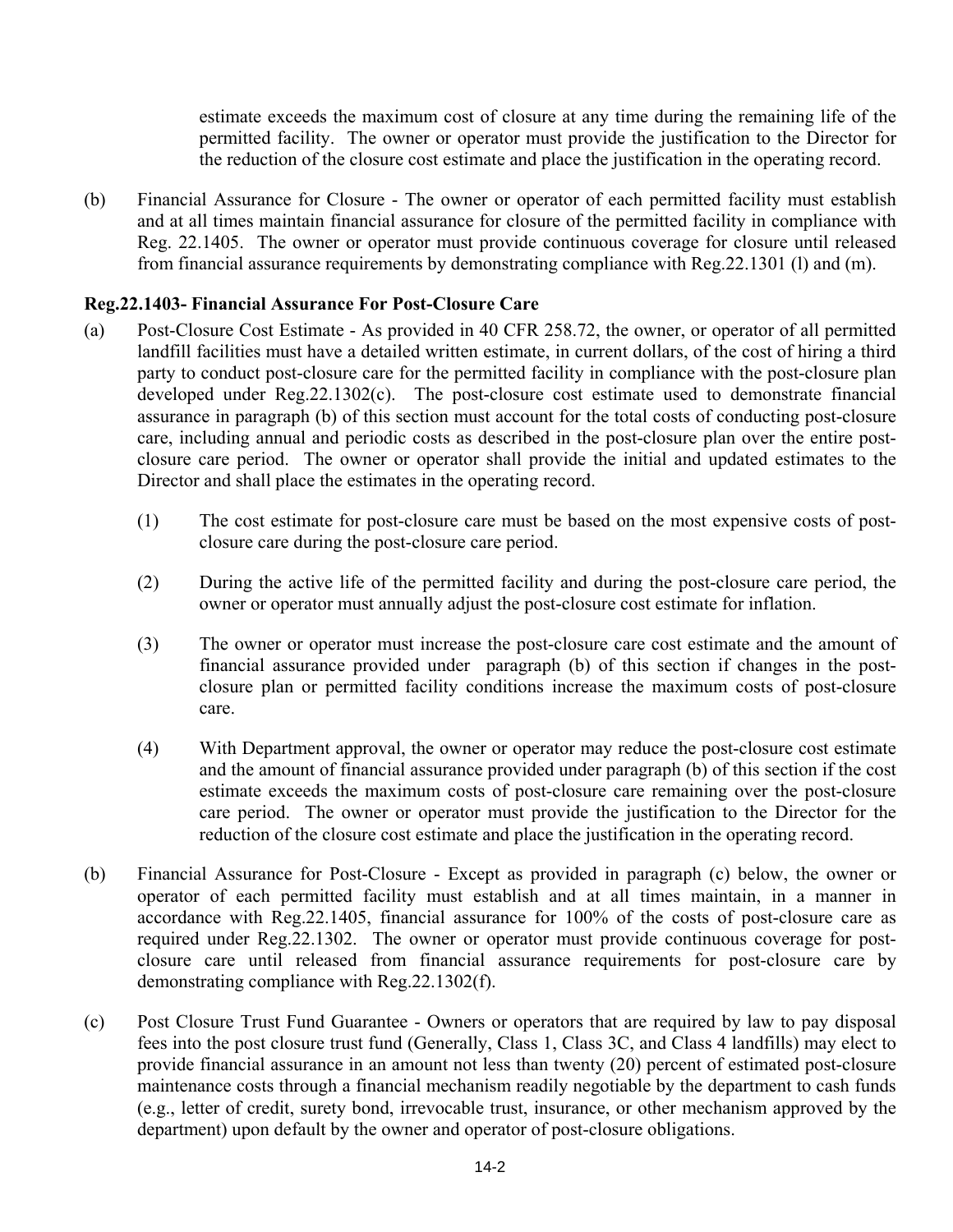- (1) If, after proper closure of the landfill, the department reasonably determines that the owner or operator cannot be located or cannot otherwise satisfy, in whole or part, post-closure maintenance obligations, the department is authorized to expend the necessary funds from the Post-Closure Trust Fund to satisfy the requirements of state and federal law for post closure care and to prevent or abate releases to the environment.
- (2) If the department is required to expend funds from the Post-Closure Trust Fund due to the failure of an owner or operator to meet the requirements of this subsection, the department shall first pursue collection and recovery of the funds by issuing an Administrative Order notifying the owner or operator by certified mail at the last known address of the owner or operator of the action taken by the department and the amount of funds expended from the Fund, and that the Administrative Order may be appealed in accordance with the Departments regulations.
- (3) Nothing contained herein shall be construed to limit the Department's ability to pursue other legal remedies for the recovery of Post-Closure Trust Funds expended on post closure care, or as releasing an owner or operator from performing 100% of its post closure care obligations under this regulation.

## **Reg.22.1404- Financial Assurance For Corrective Action**

- (a) Corrective Action Cost Estimate As provided in 40 CFR 258.73 an owner or operator of a permitted facility required to undertake a corrective action program under Reg.22.1208 of this part must have a detailed written estimate, in current dollars, of the cost of hiring a third party to perform the corrective action in accordance with the program required under Reg.22.1208. The corrective action cost estimate must account for the total costs of corrective action activities as described in the corrective action plan for the entire corrective action period. The owner or operator must provide the cost estimate to the Director for approval and place the estimate in the operating record.
	- (1) The owner or operator must annually adjust the estimate for inflation until the corrective action program is completed in accordance with Reg.22.1208.
	- (2) The owner or operator must increase the corrective action cost estimate and the amount of financial assurance provided under paragraph (b) of this section if changes in the corrective action program or permitted facility conditions increase the maximum costs of corrective action.
	- (3) The owner or operator may, upon approval by the Director, reduce the amount of the corrective action cost estimate and the amount of financial assurance provided under paragraph (b) of this section if the cost estimate exceeds the maximum remaining costs of corrective action. The owner or operator must provide the justification for the reduction of the corrective action cost estimate and the amount of financial assurance to the Director for approval and place the justification and revised cost estimate in the operating record.
- (b) Financial Assurance for Corrective Action The owner or operator of each permitted facility required to undertake a corrective action program under Reg. 22.1208 must establish, in a manner in accordance with Reg. 22.1405, financial assurance for the most recent corrective action program. The owner or operator must provide continuous coverage for corrective action until released from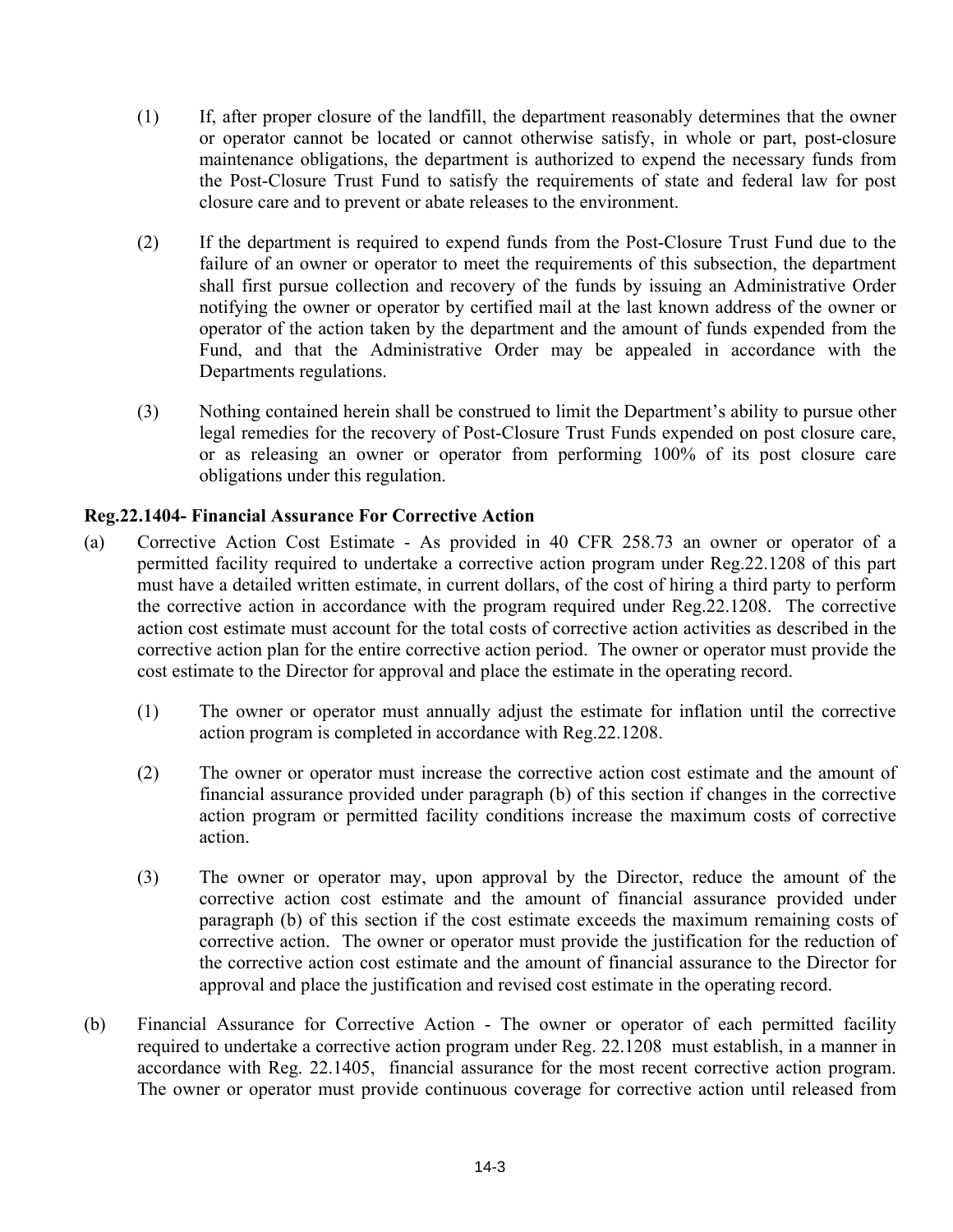financial assurance requirements for corrective action by demonstrating compliance with Reg. 22.1208(f) and (g).

### **Reg.22.1405- Allowable Mechanisms**

As provided in 40 CFR 258.74 the mechanisms used to demonstrate financial assurance under this Chapter must ensure that the funds necessary to meet the costs of closure, post-closure care, and corrective action for known releases will be available whenever they are needed. Owners and operators must choose from the options specified in paragraphs (a) through (j) of this section. Financial assurance required by this chapter should be filed on forms developed and provided by the department.

- (a) Trust Fund
	- (1) An owner or operator may satisfy the requirements of this section by establishing a trust fund which conforms to the requirements of this paragraph. The trustee must be an entity which has the authority to act as a trustee and whose trust operations are regulated and examined by a Federal or State agency. A copy of the trust agreement must be placed in the facility's operating record and provided to the Director for approval.
	- (2) Payments into the trust fund must be made annually by the owner or operator over the term of the initial permit or over the remaining life of the permitted facility, whichever is shorter, in the case of a trust fund for closure or post-closure care, or over one-half of the estimated length of the corrective action program in the case of corrective action for known releases. This period is referred to as the pay-in period.
	- (3) For a trust fund used to demonstrate financial assurance for closure and post-closure care, the first payment into the fund must be at least equal to the current cost estimate for closure or post-closure care, except as provided in paragraph (j) of this section, divided by the number of years in the pay-in period as defined in paragraph (a)(2) of this section. The amount of subsequent payments must be determined by the following formula:

Next Payment = 
$$
\frac{CE - CV}{Y}
$$

where CE is the current cost estimate for closure or post-closure care (updated for inflation or other changes), CV is the current value of the trust fund, and Y is the number of years remaining in the pay-in period.

(4) For a trust fund used to demonstrate financial assurance for corrective action, the first payment into the trust fund must be at least equal to one-half of the current cost estimate for corrective action, except as provided in paragraph (j) of this section, divided by the number of years in the corrective action pay-in period as defined in paragraph (a)(2) of this section. The amount of subsequent payments must be determined by the following formula:

Next Payment = 
$$
\frac{RB - CV}{Y}
$$

where RB is the most recent estimate of the required trust fund balance for corrective action (i.e., the total costs that will be incurred during the second half of the corrective action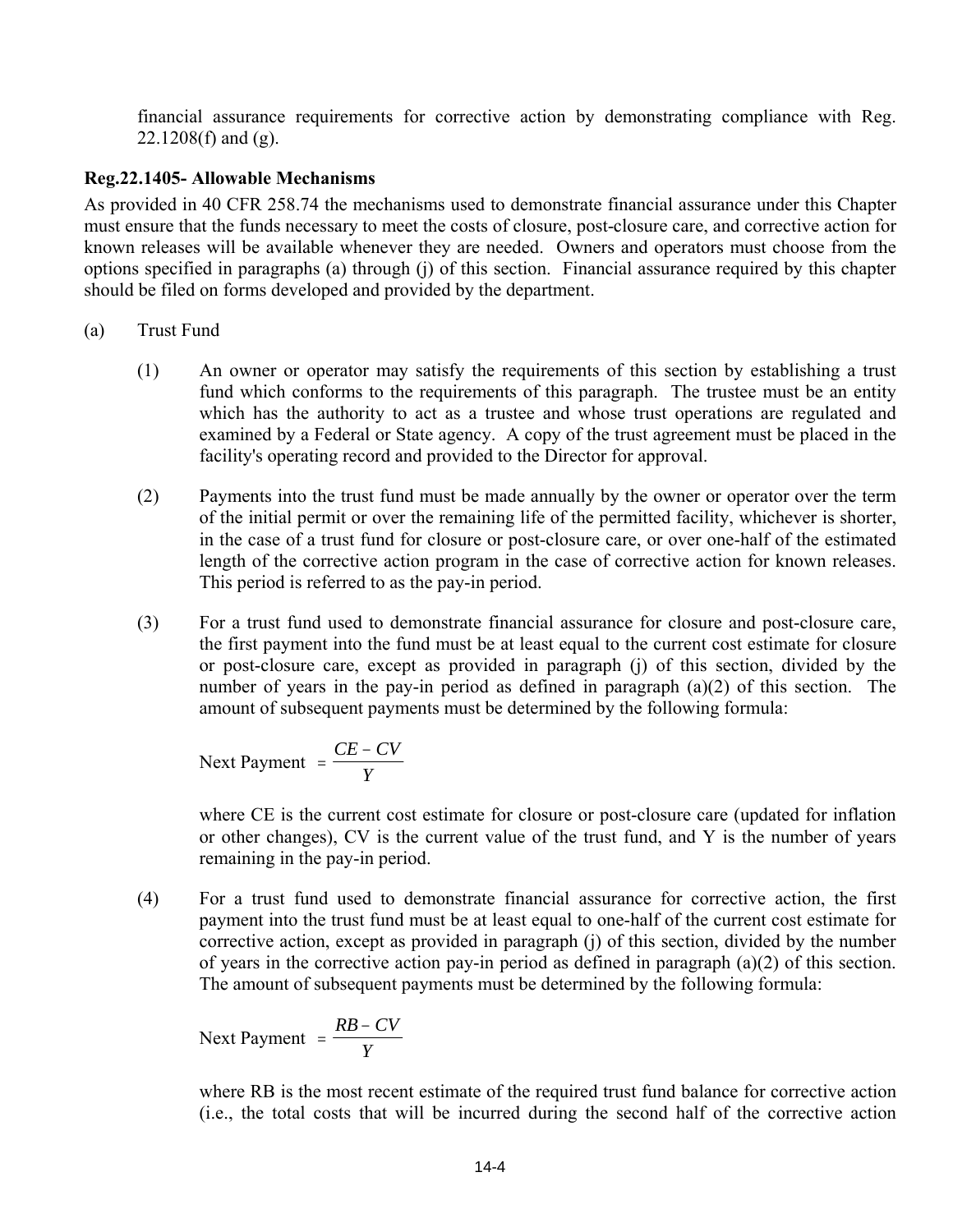period), CV is the current value of the trust fund, and Y is the number of years remaining on the pay-in period.

- (5) The initial payment into the trust fund must be made before the initial receipt of waste or before the effective date of this section (April 9, 1997), whichever is later, in the case of closure and post-closure care, or no later than one hundred twenty (120) days after the corrective action remedy has been selected in accordance with the requirements of Reg. 22.1208.
- (6) If the owner or operator establishes a trust fund after having used one or more alternate mechanisms specified in this section, the initial payment into the trust fund must be at least the amount that the fund would contain if the trust fund were established initially and annual payments made according to the specifications of this paragraph and (a) of this section, as applicable.
- (7) The owner or operator, or other person authorized to conduct closure, post-closure care, or corrective action activities may request reimbursement from the trustee for these expenditures. Requests for reimbursement will be granted by the trustee only if sufficient funds are remaining in the trust fund to cover the remaining costs of closure, post-closure care, or corrective action, and if justification and documentation of the cost is placed in the operating record. Within 30 days of disbursement, or an alternative schedule acceptable to the Director, the trustee shall notify the Director of each reimbursement made from the trust fund. The owner or operator shall provide a copy of the documentation of the justification for reimbursement to the Director and place the justification for reimbursement in the operating record.
- (8) The trust fund may be terminated by the owner or operator only if the owner or operator substitutes alternate financial assurance as specified in this section or if he is no longer required to demonstrate financial responsibility in accordance with the requirements of Reg.22.1402(b), Reg.22.1403(b), or Reg.22.1404(b).
- (b) Surety Bond Guaranteeing Payment or Performance
	- (1) An owner or operator may demonstrate financial assurance for closure or post-closure care by obtaining a payment or performance surety bond which conforms to the requirements of this paragraph. An owner or operator may demonstrate financial assurance for corrective action by obtaining a performance bond which conforms to the requirements of this paragraph. The bond must be effective before the initial receipt of waste or before the effective date of this section, (April 9, 1997), whichever is later, in the case of closure and post-closure care, or no later than one hundred twenty (120) days after the corrective action remedy has been selected in accordance with the requirements of Reg. 22.1208. The owner or operator shall provide the bond to the Director for approval and place a copy of the bond in the operating record. The surety company issuing the bond must, at a minimum, be among those listed as acceptable sureties on Federal bonds in Circular 570 of the U.S. Department of the Treasury.
	- (2) The penal sum of the bond must be in an amount at least equal to the current closure, postclosure care or corrective action cost estimate, whichever is applicable, except as provided in (k) of this section.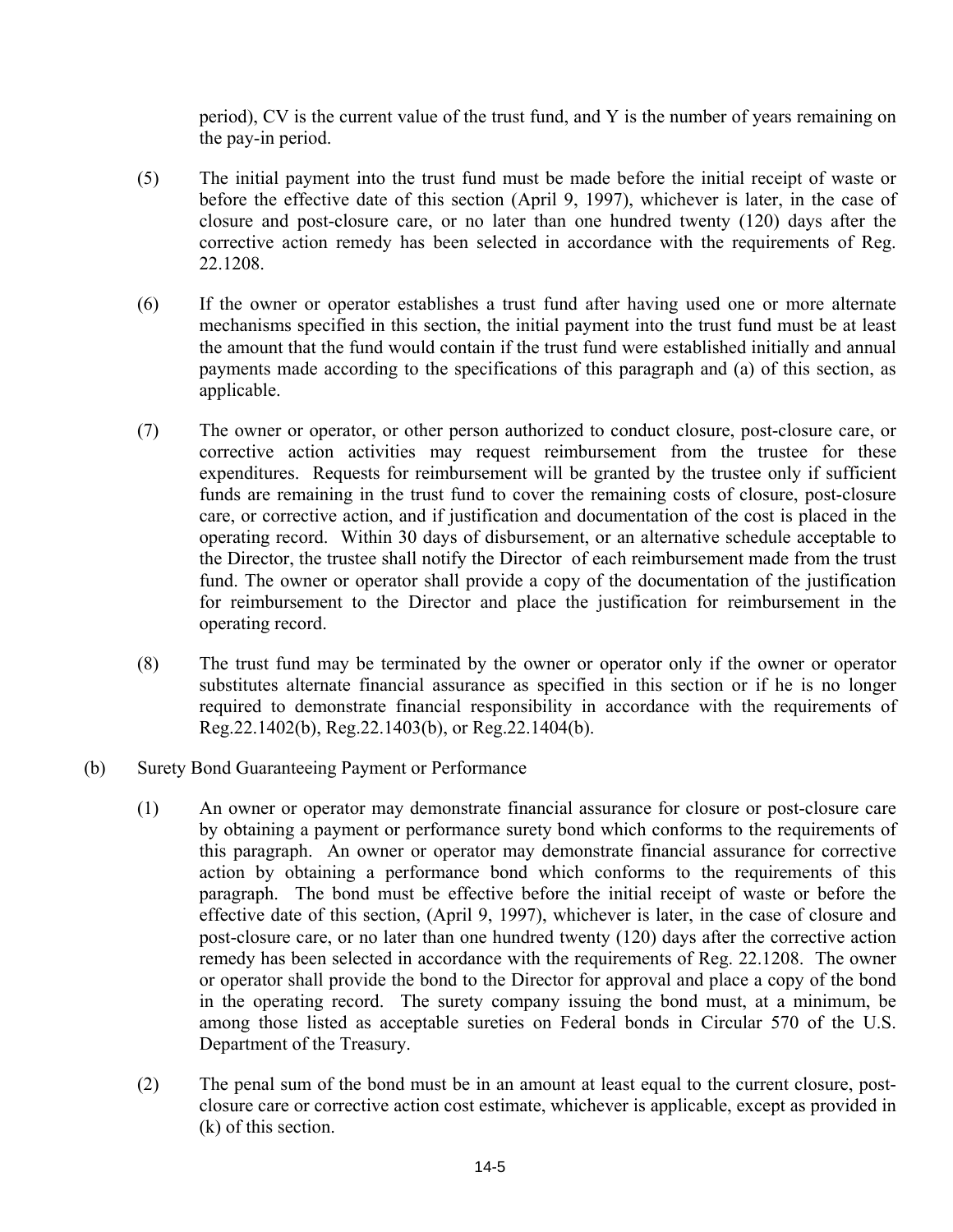- (3) Under the terms of the bond, the surety will become liable on the bond obligation when the owner or operator fails to perform as guaranteed by the bond.
- (4) The owner or operator must establish a standby trust fund. The standby trust fund must meet the requirements of (a) of this section except the requirements for initial payment and subsequent annual payments specified in  $(a)(2)$ ,  $(3)$ ,  $(4)$  and  $(5)$  of this section.
- (5) Payments made under the terms of the bond will be deposited by the surety directly into the standby trust fund. Payments from the trust fund must be approved by the trustee.
- (6) Under the terms of the bond, the surety may cancel the bond by sending notice of cancellation by certified mail to the owner and operator and to the Director one hundred twenty (120) days in advance of cancellation. If the surety cancels the bond, the owner or operator must obtain alternate financial assurance as specified in this section.
- (7) The owner or operator may cancel the bond only if alternate financial assurance is substituted as specified in this section or if the owner or operator is no longer required to demonstrate financial responsibility in accordance with.Reg.22.1402(b), 22.1403(b), or 22.1404(b).
- (c) Letter of Credit
	- (1) An owner or operator may satisfy the requirements of this section by obtaining an irrevocable standby letter of credit which conforms to the requirements of this paragraph. The letter of credit must be effective before the initial receipt of waste or before the effective date of this section, (April 9, 1997), whichever is later, in the case of closure and postclosure care, or no later than one hundred twenty (120) days after the corrective action remedy has been selected in accordance with the requirements of Reg.22.1208. The owner or operator shall provide the letter of credit to the Director for approval and place a copy of the letter of credit in the operating record. The issuing institution must be an entity which has the authority to issue letters of credit and whose letter-of-credit operations are regulated and examined by a Federal or State agency.
	- (2) A letter from the owner or operator referring to the letter of credit by number, issuing institution, and date, and providing the following information: name, and address of the facility, and the amount of funds assured, must be included with the letter of credit, which shall be provided to the Director and shall be placed in the operating record.
	- (3) The letter of credit must be irrevocable and issued for a period of at least one year in an amount at least equal to the current cost estimate for closure, post-closure care or corrective action, whichever is applicable, except as provided in (a) of this section. The letter of credit must provide that the expiration date will be automatically extended for a period of at least one year unless the issuing institution has canceled the letter of credit by sending notice of cancellation by certified mail to the owner and operator and to the Director one hundred twenty (120) days in advance of cancellation. If the letter of credit is canceled by the issuing institution, the owner or operator must obtain alternate financial assurance.
	- (4) The owner or operator may cancel the letter of credit only if alternate financial assurance is substituted as specified in this section or if the owner or operator is released from the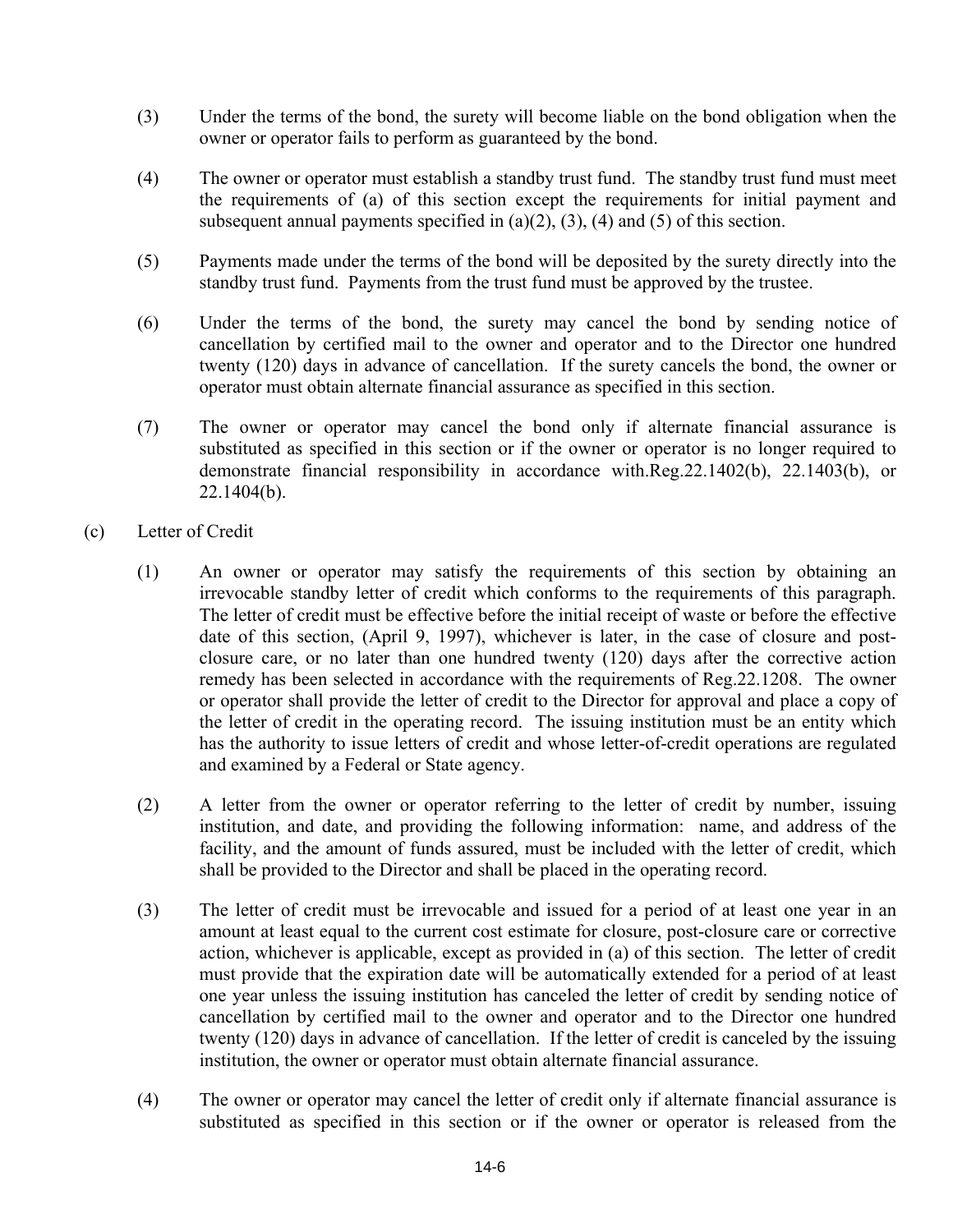requirements of this section in accordance with Reg.22.1402(b), Reg.22.1403(b) or Reg.22.1404(b).

- (d) Insurance
	- (1) An owner or operator may demonstrate financial assurance for closure and post-closure care by obtaining insurance which conforms to the requirements of this paragraph. The insurance must be effective before the initial receipt of waste or before the effective date of this section, (April 9, 1997), whichever is later. At a minimum, the insurer must be licensed to transact the business of insurance, or eligible to provide insurance as an excess or surplus lines insurer, in the State of Arkansas. The owner or operator shall provide the insurance policy to the Director for approval and placea copy of the insurance policy in the operating record.
	- (2) The closure or post-closure care insurance policy must guarantee that funds will be available to close the permitted facility whenever final closure occurs or to provide post-closure care for the permitted facility whenever the post-closure care period begins, whichever is applicable. The policy must also guarantee that once closure or post-closure care begins, the insurer will be responsible for the paying out of funds to the owner or operator or other person authorized to conduct closure or post-closure care, up to an amount equal to the face amount of the policy.
	- (3) The insurance policy must be issued for a face amount at least equal to the current cost estimate for closure or post-closure care, whichever is applicable, except as provided in (a) of this section. The term "face amount" means the total amount the insurer is obligated to pay under the policy. Actual payments by the insurer will not change the face amount, although the insurer's future liability will be lowered by the amount of the payments.
	- (4) An owner or operator, or any other person authorized to conduct closure or post-closure care, may receive reimbursements for closure or post-closure expenditures, whichever is applicable. Requests for reimbursement will be granted by the insurer only if the remaining value of the policy is sufficient to cover the remaining costs of closure or post-closure care, and if justification and documentation of the cost is placed in the operating record. The owner or operator must notify the Director that the documentation of the justification for reimbursement has been placed in the operating record and that reimbursement has been received, and provide of copy of the justification to the Director if requested.
	- (5) Each policy must contain a provision allowing assignment of the policy to a successor owner or operator. Such assignment may be conditional upon consent of the insurer, provided that such consent is not unreasonably refused.
	- (6) The insurance policy must provide that the insurer may not cancel, terminate or fail to renew the policy except for failure to pay the premium. The automatic renewal of the policy must, at a minimum, provide the insured with the option of renewal at the face amount of the expiring policy. If there is a failure to pay the premium, the insurer may cancel the policy by sending notice of cancellation by certified mail to the owner and operator and to the Director one hundred twenty (120) days in advance of cancellation. If the insurer cancels the policy, the owner or operator must obtain alternate financial assurance as specified in this section.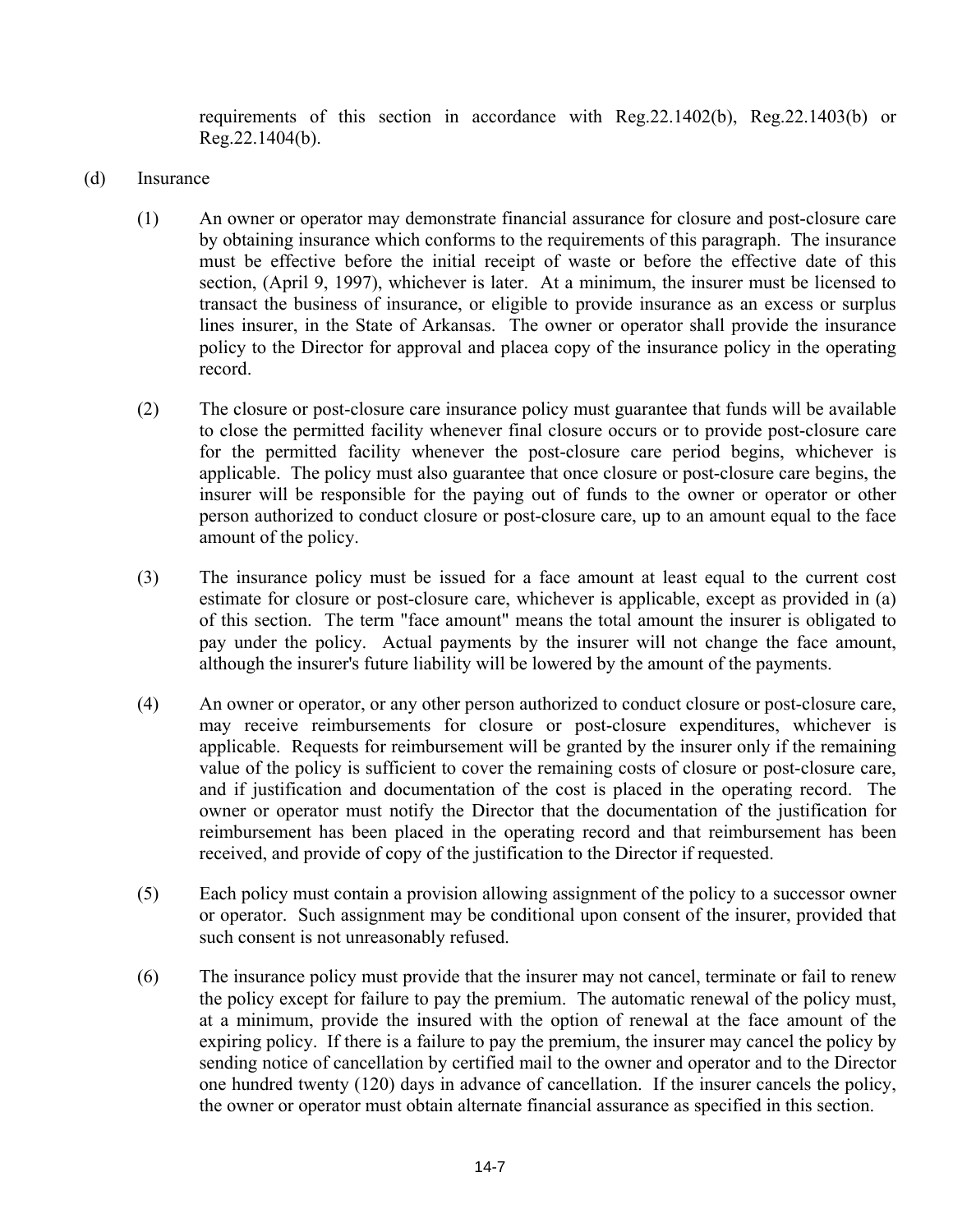- (7) For insurance policies providing coverage for post-closure care, commencing on the date that liability to make payments pursuant to the policy accrues, the insurer will thereafter annually increase the face amount of the policy. Such increase must be equivalent to the face amount of the policy, less any payments made, multiplied by an amount equivalent to 85 percent of the most recent investment rate or of the equivalent coupon-issue yield announced by the U.S. Treasury for 26-week Treasury securities.
- (8) The owner or operator may cancel the insurance policy only if alternate financial assurance is substituted as specified in this section or if the owner or operator is no longer required to demonstrate financial responsibility in accordance with the requirements of Reg.22.1402(b), Reg.22.1403(b) or Reg.22.1404(b).
- (e) Corporate Financial Test An owner or operator that satisfies the requirements of this paragraph may demonstrate financial assurance up to the amount specified in this paragraph (e):
	- (1) Financial Component
		- (i) The owner or operator must satisfy one of the following three conditions:
			- (A) A current rating for its senior unsubordinated debt of AAA, AA, A, or BBB as issued by Standard and Poor's or Aaa, Aa, A or Baa as issued by Moody's; or
			- (B) A ratio of less than 1.5 comparing total liabilities to net worth; or
			- (C) A ratio of greater than 0.10 comparing the sum of net income plus depreciation, depletion and amortization, minus \$10 million, to total liabilities.
		- (ii) The tangible net worth of the owner or operator must be greater than:
			- (A) The sum of the current closure, post-closure care, corrective action cost estimates and any other environmental obligations, including guarantees, covered by a financial test plus \$10 million except as provided in paragraph  $(e)(1)(ii)(B)$  of this section.
			- (B) \$10 million in net worth plus the amount of any guarantees that have not been recognized as liabilities on the financial statements provided all of the current closure, post-closure care, and corrective action costs and any other environmental obligations covered by a financial test are recognized as liabilities on the owner's or operator's audited financial statements, and subject to the approval of the Director.
		- (iii) The owner or operator must have assets located in the United States amounting to at least the sum of current closure, post-closure care, corrective action cost estimates and any other environmental obligations covered by a financial test as described in paragraph (e)(3) of this section.
	- (2) Recordkeeping and Reporting Requirements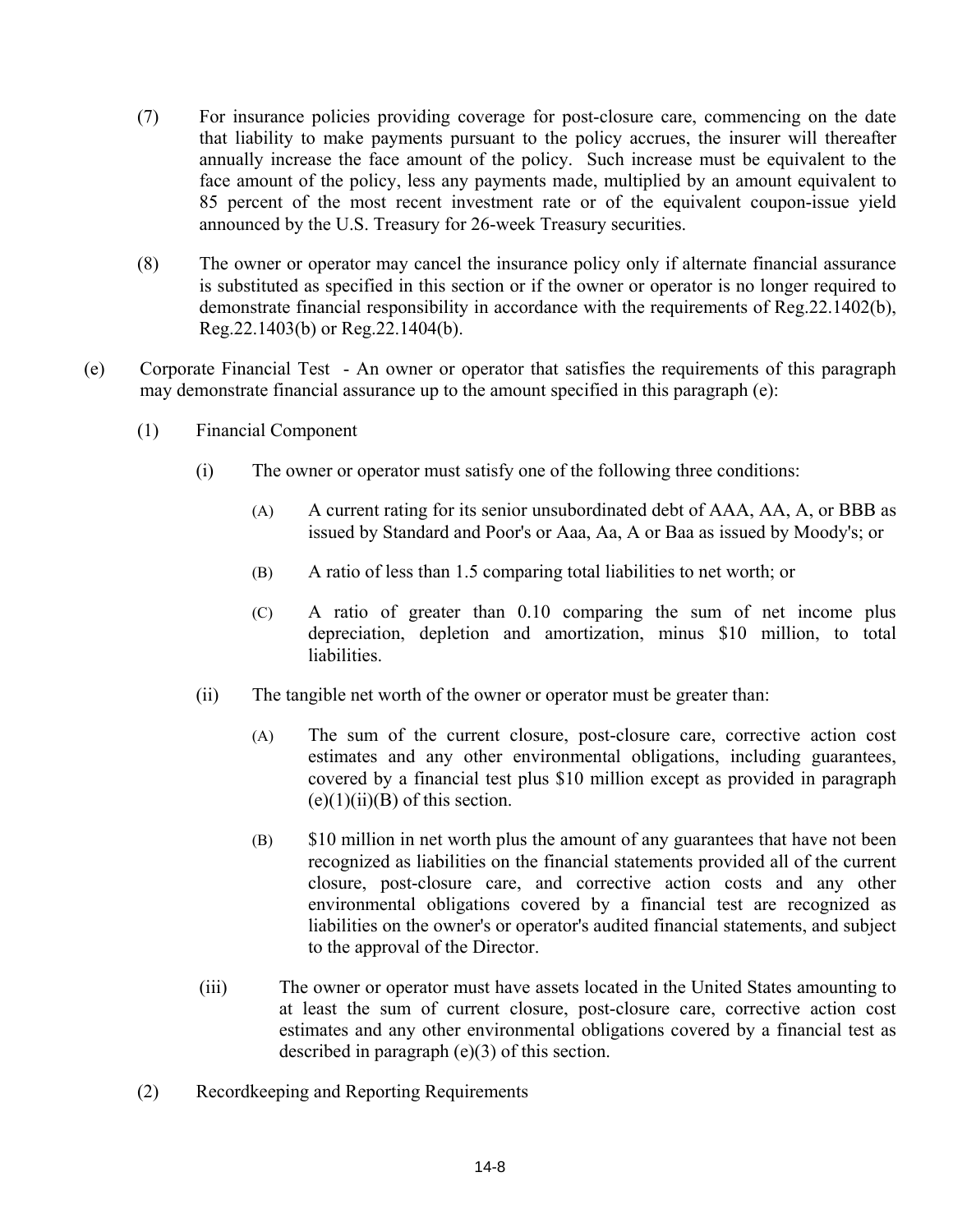- (i) The owner or operator must place the following items into the facility's operating record and furnish those records to the Director for approval:
	- (A) A letter signed by the owner's or operator's chief financial officer that:
		- a. Lists all the current cost estimates covered by a financial test, including, but not limited to, cost estimates required for municipal solid waste management facilities under this part 258, cost estimates required for UIC facilities under 40 CFR part 144, if applicable, cost estimates required for petroleum underground storage tank facilities under 40 CFR part 280, if applicable, cost estimates required for PCB storage facilities under 40 CFR part 761, if applicable, and cost estimates required for hazardous waste treatment, storage, and disposal facilities under 40 CFR parts 264 and 265, if applicable; and
		- b. Provides evidence demonstrating that the firm meets the conditions of either paragraph  $(e)(1)(i)(A)$  or  $(e)(1)(i)(B)$  or  $(e)(1)(i)(C)$  of this section and paragraphs  $(e)(1)(ii)$  and  $(e)(1)(iii)$  of this section.
	- (B) A copy of the independent certified public accountant's unqualified opinion of the owner's or operator's financial statements for the latest completed fiscal year. To be eligible to use the financial test, the owner's or operator's financial statements must receive an unqualified opinion from the independent certified public accountant. An adverse opinion, disclaimer of opinion, or other qualified opinion will be cause for disallowance, with the potential exception for qualified opinions provided in the next sentence. The Director may evaluate qualified opinions on a case-by-case basis and allow use of the financial test in cases where the Director deems that the matters which form the basis for the qualification are insufficient to warrant disallowance of the test. If the Director does not allow use of the test, the owner or operator must provide alternate financial assurance that meets the requirements of this section.
	- (C) If the chief financial officer's letter providing evidence of financial assurance includes financial data showing that owner or operator satisfies paragraph  $(e)(1)(i)(B)$  or  $(e)(1)(i)(C)$  of this section that are different from data in the audited financial statements referred to in paragraph  $(e)(2)(i)(B)$  of this section or any other audited financial statement or data filed with the SEC, then a special report from the owner's or operator's independent certified public accountant to the owner or operator is required. The special report shall be based upon an agreed upon procedures engagement in accordance with professional auditing standards and shall describe the procedures performed in comparing the data in the chief financial officer's letter derived from the independently audited, year-end financial statements for the latest fiscal year with the amounts in such financial statements, the findings of that comparison, and the reasons for any differences.
	- (D) If the chief financial officer's letter provides a demonstration that the firm has assured for environmental obligations as provided in paragraph  $(e)(1)(ii)(B)$  of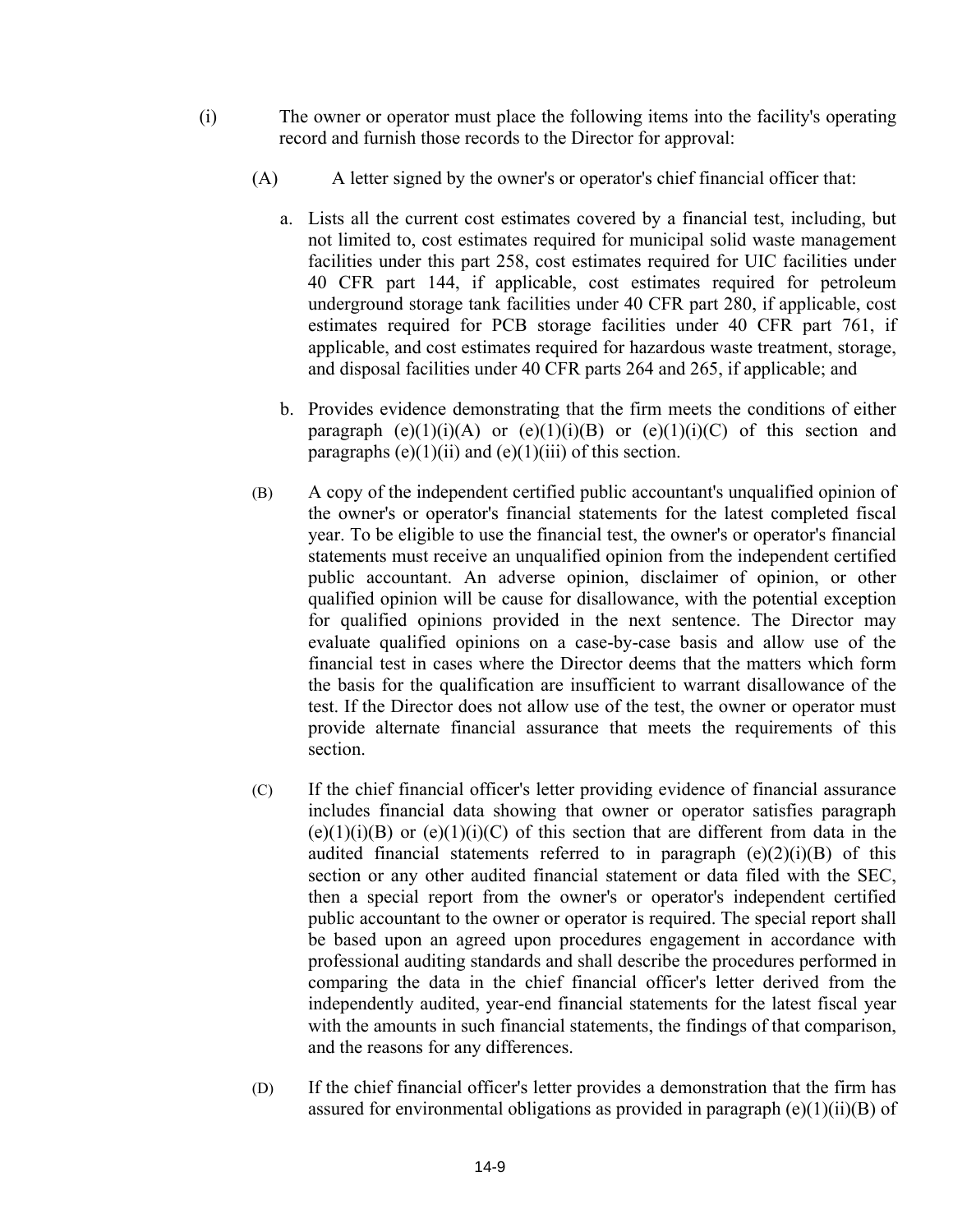this section, then the letter shall include a report from the independent certified public accountant that verifies that all of the environmental obligations covered by a financial test have been recognized as liabilities on the audited financial statements, how these obligations have been measured and reported, and that the tangible net worth of the firm is at least \$10 million plus the amount of any guarantees provided.

- (ii) An owner or operator must place the items specified in paragraph  $(e)(2)(i)$  of this section in the operating record, notify the Director that these items have been placed in the operating record, and submit the items to the Director for approval before the initial receipt of waste or before the effective date of the requirements of this section (April 9, 1997), whichever is later in the case of closure, and postclosure care, or no later than 120 days after the corrective action remedy has been selected in accordance with the requirements of Reg.22.1208.
- (iii) After the initial placement of items specified in paragraph  $(e)(2)(i)$  of this section in the operating record, the owner or operator must annually update the information, place updated information in the operating record within 90 days following the close of the owner or operator's fiscal year, and furnish the information to the Director for approval. The Director may provide up to an additional 45 days for an owner or operator who can demonstrate that 90 days is insufficient time to acquire audited financial statements. The updated information must consist of all items specified in paragraph (e)(2)(i) of this section.
- (iv) The owner or operator is no longer required to submit the items specified in this paragraph (e)(2) or comply with the requirements of this paragraph (e) when the owner or operator::
	- (A) Substitutes alternate financial assurance as specified in this section that is not subject to these recordkeeping and reporting requirements; or
	- (B) Is released from the requirements of this section in accordance with Reg.22.1402(b), Reg.22.1403(b) or Reg.22.1404(b).
- (v) If the owner or operator no longer meets the requirements of paragraph  $(e)(1)$  of this section, the owner or operator must, within 120 days following the close of the owner or operator's fiscal year, obtain alternative financial assurance that meets the requirements of this section, place the required submissions for that assurance in the operating record, and notify the Director that the owner or operator no longer meets the criteria of the financial test and submit the alternate financial assurance for approval.
- (vi) The Director may, based on a reasonable belief that the owner or operator may no longer meet the requirements of paragraph  $(e)(1)$  of this section, require at any time the owner or operator to provide reports of its financial condition in addition to or including current financial test documentation as specified in paragraph (e)(2) of this section. If the Director finds that the owner or operator no longer meets the requirements of paragraph  $(e)(1)$  of this section, the owner or operator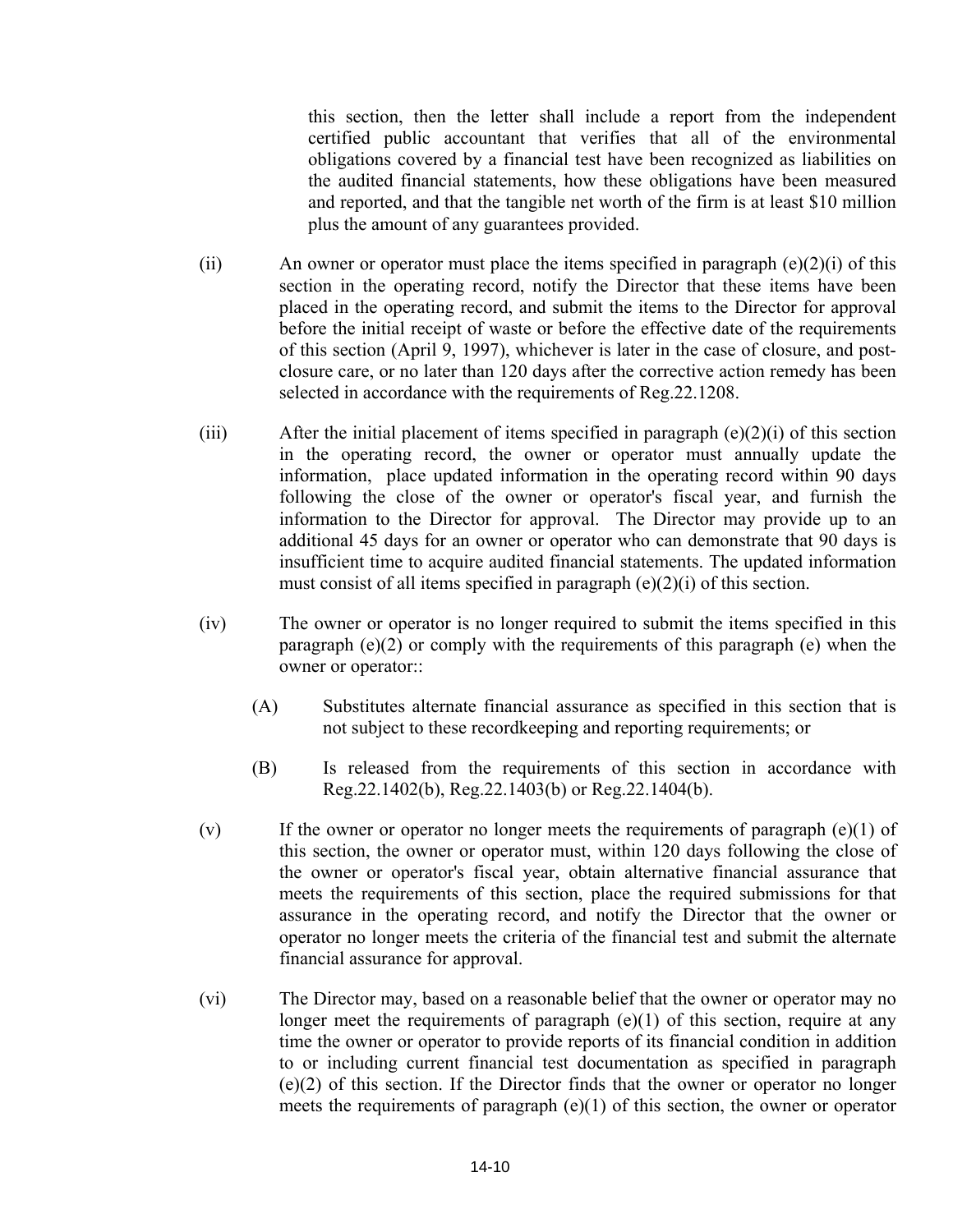must provide alternate financial assurance that meets the requirements of this section.

- (3) Calculation of Costs to be Assured When calculating the current cost estimates for closure, post-closure care, corrective action, or the sum of the combination of such costs to be covered, and any other environmental obligations assured by a financial test referred to in this paragraph (e), the owner or operator must include cost estimates required for solid waste management facilities under this part, as well as cost estimates required for the following environmental obligations, if it assures them through a financial test: obligations associated with UIC facilities under 40 CFR part 144, petroleum underground storage tank facilities under 40 CFR part 280, PCB storage facilities under 40 CFR part 761, and hazardous waste treatment, storage, and disposal facilities under 40 CFR parts 264 and 265.
- (e) Local Government Financial Test An owner or operator may use a financial test to demonstrate financial assurance for closure, post-closure care and corrective action costs up to a specified maximum limit. An owner or operator that satisfies the requirements of paragraphs (1) through (3) of this section may demonstrate financial assurance up to the amount specified in paragraph (4) of this section.
	- (1) Financial Component
		- (i) The local government owner or operator must satisfy paragraph A Bond Rating Requirement or paragraph B - Financial Ratio Alternative of this section in order to qualify to use the financial test.
			- (A) If the owner or operator has outstanding, rated, general obligation bonds that are not secured by insurance, a letter of credit, or other collateral or guarantee, it must have a current rating of Aaa, As, A, or Baa, as issued by Moody's; or AAA, AA, A, or BBB, as issued by Standard and Poor's on all such general obligation bonds; or
			- (B) The owner or operator must satisfy each of the following financial ratios based on the owner or operator's most recent audited annual financial statement:
				- a. A ratio of cash plus marketable securities to total expenditures greater than or equal to 0.05; and
				- b. A ratio of annual debt service to total expenditures less than or equal to 0.20.
		- (ii) The local government owner or operator must prepare its financial statements in conformity with Generally Accepted Accounting Principles for governments and have its financial statements audited by an independent certified public accountant (or appropriate State agency).
		- (iii) A local government is not eligible to assure its obligations under this section if it:
			- (A) Is currently in default on any outstanding general obligation bonds; or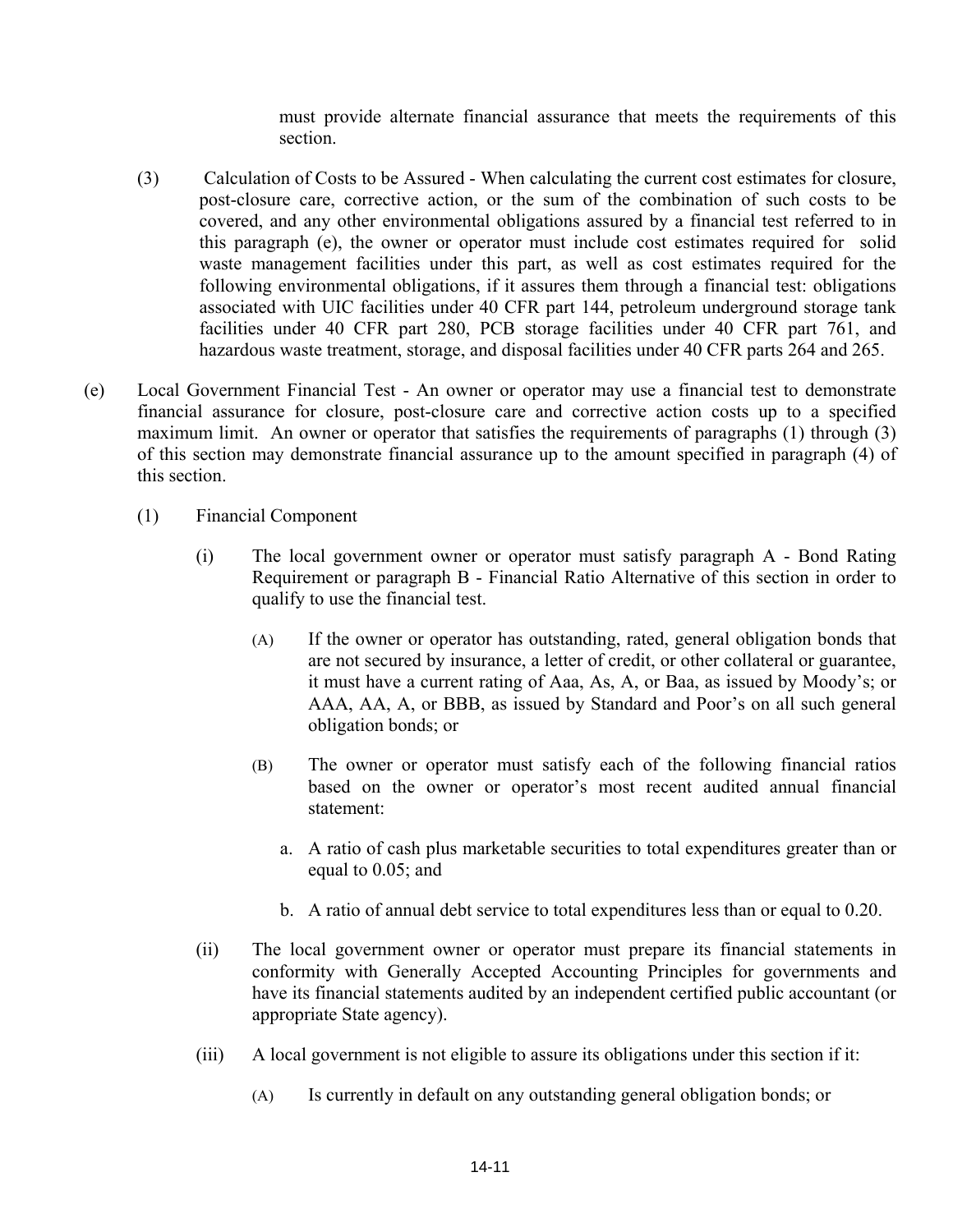- (B) Has any outstanding general obligation bonds rated lower than Baa as issued by Moodys or BBB as issued by Standard and Poors; or
- (C) Operated at a deficit equal to five percent or more of total annual revenue in each of the past two fiscal years; or
- (D) Receives an adverse opinion, disclaimer of opinion, or other qualified opinion from the independent certified public accountant (or appropriate State agency) auditing its financial statement as required under paragraph Reg.22.1405  $(f)(1)(ii)$ . However, the Director of an approved State may evaluate qualified opinions on a case-by-case basis and allow use of the financial test in cases where the Director deems the qualification insufficient to warrant disallowance of the use of the test.
- (iv) The following terms used in this paragraph are defined as follows:
	- (A) Deficit equals total annual revenues minus total annual expenditures.
	- (B) Total revenues include revenues from all taxes and fees but does not include the proceeds from borrowing or asset sales, excluding revenue from funds managed by local government on behalf of a specific third party;
	- (C) Total expenditures include all expenditures excluding capital outlays and debt repayment;
	- (D) Cash plus marketable securities is all the cash plus marketable securities held by the local government on the last day of a fiscal year, excluding cash and marketable securities designated to satisfy past obligations such as pensions; and
	- (E) Debt service is the amount of principal and interest due on a loan in a given time period, typically the current year.
- (2) Public Notice Component The local government owner or operator must place a reference to the closure and post-closure care costs assured through the financial test into its next comprehensive annual financial report (CAFR) after the effective date of this section or prior to the initial receipt of waste at the facility, whichever is later. Disclosure must include the nature and source of closure and post-closure care requirements, the reported liability at the balance sheet date, the estimated total closure and post-closure care cost remaining to be recognized, the percentage of landfill capacity used to date, and the estimated landfill life in years. A reference to corrective action costs must be placed in the CAFR not later than 120 days after the corrective action remedy has been selected in accordance with the requirements of 22.1208. For the first year the financial test is used to assure costs at a particular facility, the reference may instead be placed in the operating record until issuance of the next available CAFR if timing does not permit the reference to be incorporated into the most recently issued CAFR or budget. For closure and post-closure costs, conformance with Government Accounting Standards Board Statement 18 assures compliance with this public notice component.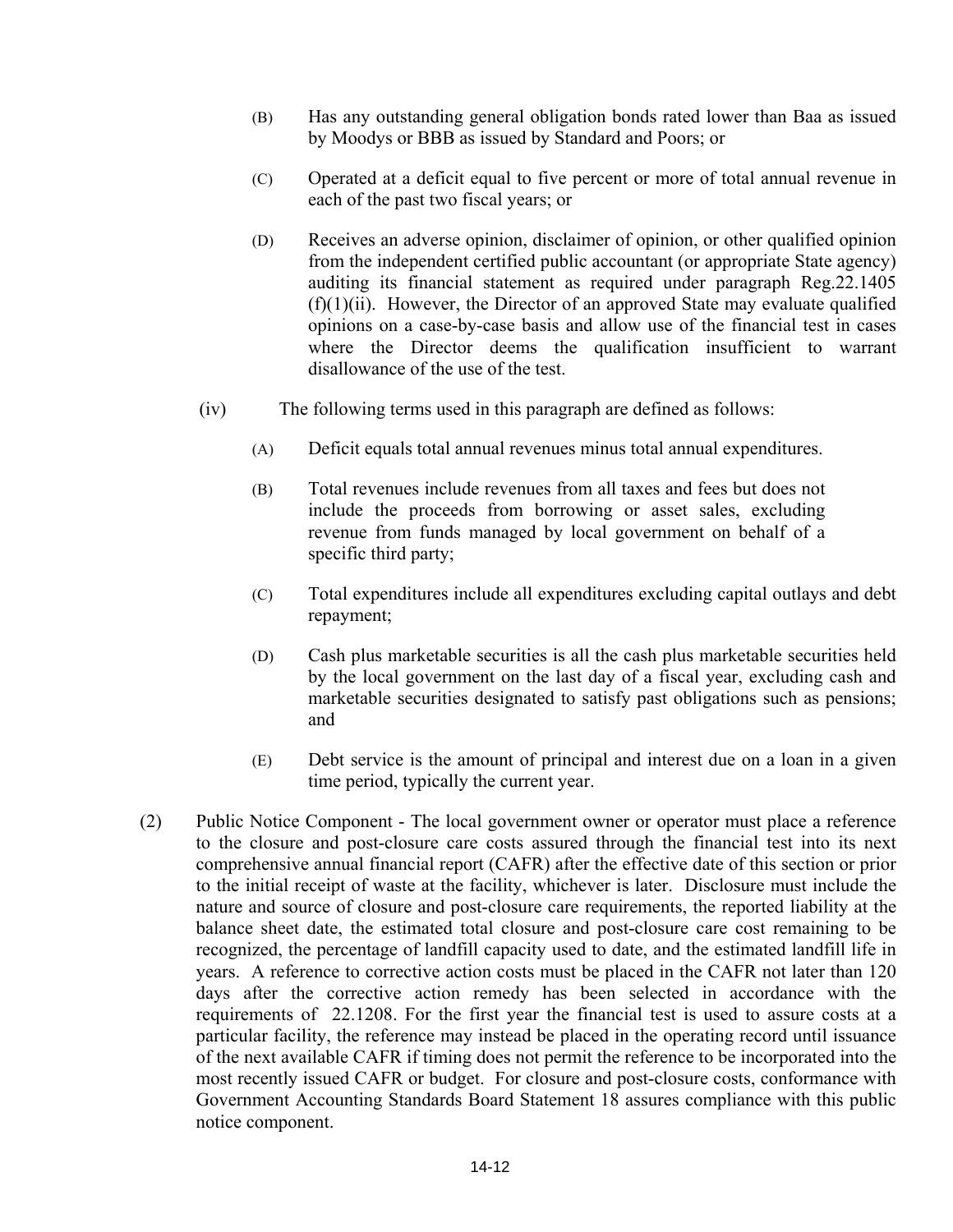- (3) Recordkeeping and Reporting Requirements
	- (i) The local government owner or operator must place the following documentation in the facility's operating record and furnish the information to the Director for approval:
		- (A) A letter signed by the local government's chief financial officer that:
			- a. Lists all the current cost estimates covered by a financial test, as described in Reg.  $22.1405(f)(4)$  of this section;
			- b. Provides evidence and certifies that the local government meets the conditions of Reg.  $22.1405(f)(1)(i)$ ,  $(f)(1)(ii)$ , and  $(f)(1)(iii)$ ; and
			- c. Certifies that the local government meets the conditions of Reg.  $22.1405(f)(2)$ , and  $(f)(4)$ .
		- (B) The local government's independently audited year-end financial statements for the latest fiscal year (except for local governments where audits are required every two years where unaudited statements may be used in years when audits are not required), including the unqualified opinion of the auditor who must be an independent, certified public accountant or an appropriate State agency that conducts equivalent comprehensive audits;
		- (C) A report to the local government from the local government's independent certified public accountant (CPA) or the appropriate State agency based on performing an agreed upon procedures engagement relative to the financial ratios required by Reg.  $22.1405(f)(1)(i)(B)$ , if applicable, and the requirements of Reg.  $22.1405(g)(1)(ii)(C)$  and (D). The CPA or State agency's report should state the procedures performed and the CPA or State agency's findings; and
		- (D) A copy of the comprehensive annual financial report (CAFR) used to comply with  $\text{Reg.}22.1405(f)(2)$  or certification that the requirements of General Accounting Standards Board Statement 18 have been met.
	- (ii) The items required in Reg.  $22.1405(f)(3)(i)$  must be placed in the facility operating record as follows:
		- (A) In the case of closure and post-closure care, either before the effective date of this section, which is April 9, 1997, or prior to the initial receipt of waste at the facility, whichever is later, or
		- (B) In the case of corrective action, not later than 120 days after the corrective action remedy is selected in accordance with the requirements of Reg.22.1208
	- (iii) After the initial placement of the items in the facility's operating record, the local government owner or operator must update the information and place the updated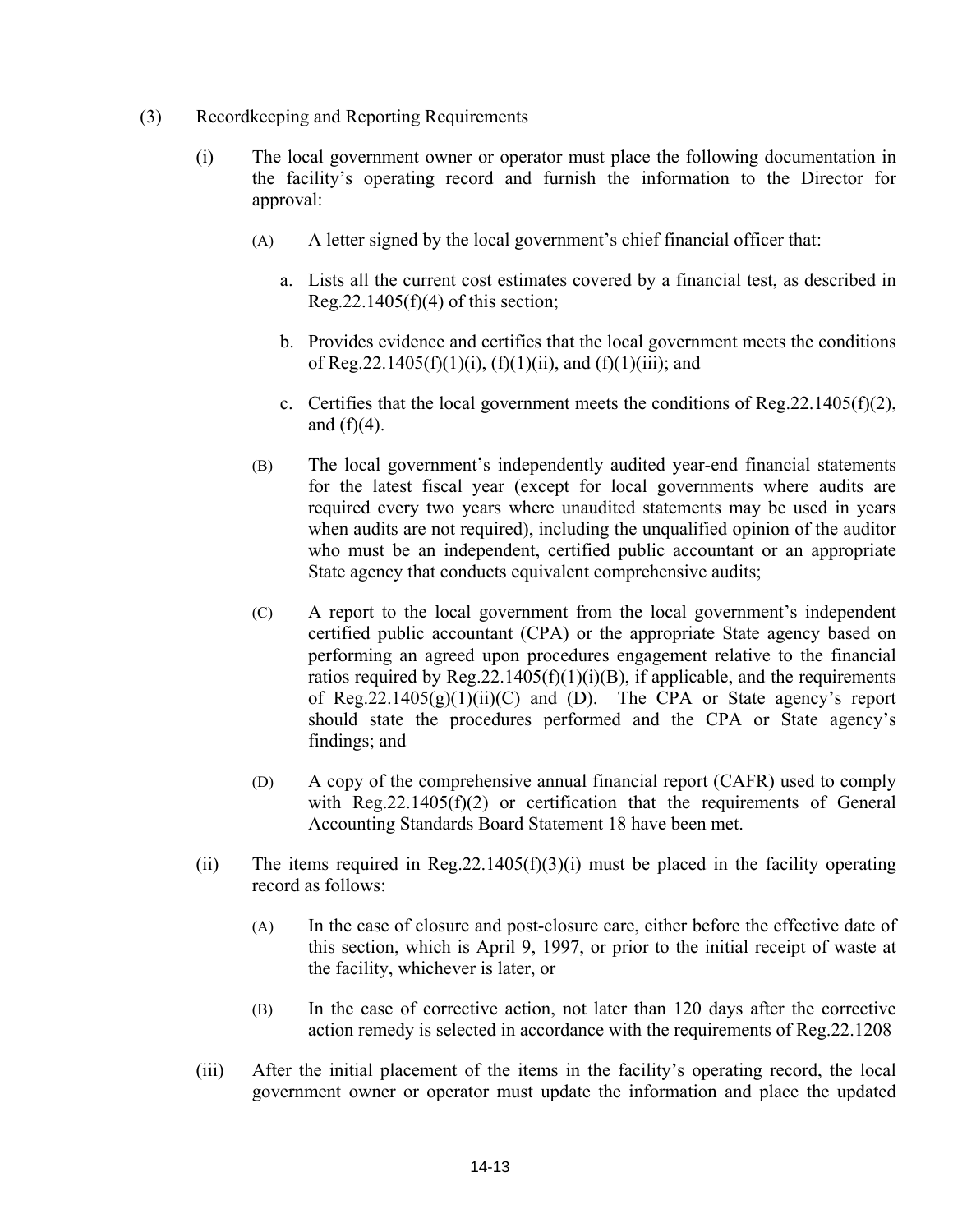information in the operating record within 180 days following the close of the owner or operator's fiscal year.

- (iv) The local government owner or operator is no longer required to meet the requirements of Reg.22.1405(f)(3) when:
	- (A) The owner or operator substitutes alternate financial assurance as specified in this section; or
	- (B) The owner or operator is released from the requirements of this section in accordance with Reg.22.1402(b), Reg.22.1403(b), or Reg.22.1404(b).
- (v) A local government must satisfy the requirements of the financial test at the close of each fiscal year. If the local government owner or operator no longer meets the requirements of the local government financial test it must, within 210 days following the close of the owner or operator's fiscal year, obtain alternative financial assurance that meets the requirements of this section, place the required submissions for that assurance in the operating record and furnish those submissions to the Director for approval, and notify the Director that the owner or operator no longer meets the criteria of the financial test and that alternate assurance has been obtained.
- (vi) The Director, based on a reasonable belief that the local government owner or operator may no longer meet the requirements of the local government financial test, may require additional reports of financial condition from the local government at any time. If the Director of an approved State finds, on the basis of such reports or other information, that the owner or operator no longer meets the requirements of the local government financial test, the local government must provide alternate financial assurance in accordance with this section.
- (4) Calculation of Costs to be Assured The portion of the closure, post-closure care, and corrective action costs for which an owner or operator can assure under this paragraph is determined as follows:
	- (i) If the local government owner or operator does not assure other environmental obligations through a financial test, it may assure closure, post-closure care, and corrective action costs that equal up to 43 percent of the local government's total annual revenue.
	- (ii) If the local government assures other environmental obligations through a financial test, including those associated with UIC facilities under 40 CFR Part 280, PCB storage facilities under 40 CFR Part 761, and hazardous waste treatment, storage, and disposal facilities under 40 CFR Parts 264 and 265, it must add those costs to the closure, post-closure care, and corrective action costs it seeks to assure under this paragraph. The total that may be assured must not exceed 43 percent of the local government's total annual revenue.
	- (iii) The owner or operator must obtain an alternate financial assurance instrument for those costs that exceed the limits set in  $Reg.22.1405(f)(4)(i)$  and (ii).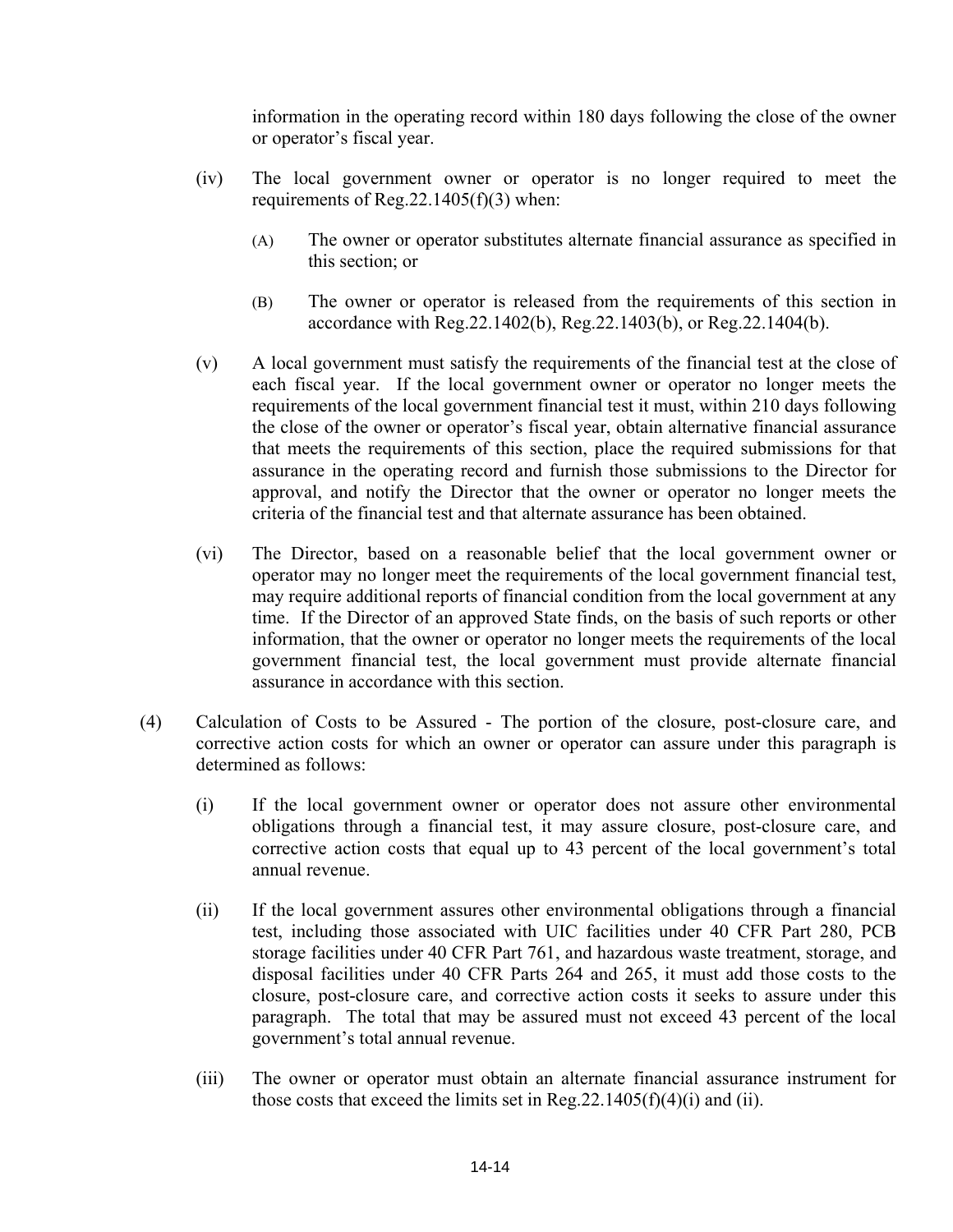#### (g) Corporate Guarantee

- (1) An owner or operator may meet the requirements of this section by obtaining a written guarantee. The guarantor must be the direct or higher-tier parent corporation of the owner or operator, a firm whose parent corporation is also the parent corporation of the owner or operator, or a firm with a ``substantial business relationship'' with the owner or operator. The guarantor must meet the requirements for owners or operators in paragraph (e) of this section and must comply with the terms of the guarantee. A certified copy of the guarantee must be placed in the facility's operating record and furnished to the Director for approval along with copies of the letter from the guarantor's chief financial officer and accountants' opinions. If the guarantor's parent corporation is also the parent corporation of the owner or operator, the letter from the guarantor's chief financial officer must describe the value received in consideration of the guarantee. If the guarantor is a firm with a ``substantial business relationship'' with the owner or operator, this letter must describe this ``substantial business relationship'' and the value received in consideration of the guarantee.
- (2) The guarantee must be effective and all required submissions placed in the operating record before the initial receipt of waste or before the effective date of the requirements of this section (April 9, 1997), whichever is later, in the case of closure and post-closure care, or in the case of corrective action no later than 120 days after the corrective action remedy has been selected in accordance with the requirements of Reg.22.1208.
- (3) The terms of the guarantee must provide that:
	- (i) If the owner or operator fails to perform closure, post-closure care, and/or corrective action of a facility covered by the guarantee, the guarantor will:
		- (A) Perform, or pay a third party to perform, closure, post-closure care, and/or corrective action as required (performance guarantee); or
		- (B) Establish a fully funded trust fund as specified in paragraph (a) of this section in the name of the owner or operator (payment guarantee).
	- (ii) The guarantee will remain in force for as long as the owner or operator must comply with the applicable financial assurance requirements of this Section unless the guarantor sends prior notice of cancellation by certified mail to the owner or operator and to the Director. Cancellation may not occur, however, during the 120 days beginning on the date of receipt of the notice of cancellation by both the owner or operator and the Director, as evidenced by the return receipts.
	- (iii) If notice of cancellation is given, the owner or operator must, within 90 days following receipt of the cancellation notice by the owner or operator and the Director, obtain alternate financial assurance, place evidence of that alternate financial assurance in the facility operating record, and submit the alternate financial assurance to the Director for approval. If the owner or operator fails to provide alternate financial assurance within the 90-day period, the guarantor must provide that alternate assurance within 120 days of the cancellation notice, obtain alternative assurance, place evidence of the alternate assurance in the facility operating record, and submit the alternate financial assurance to the Director for approval.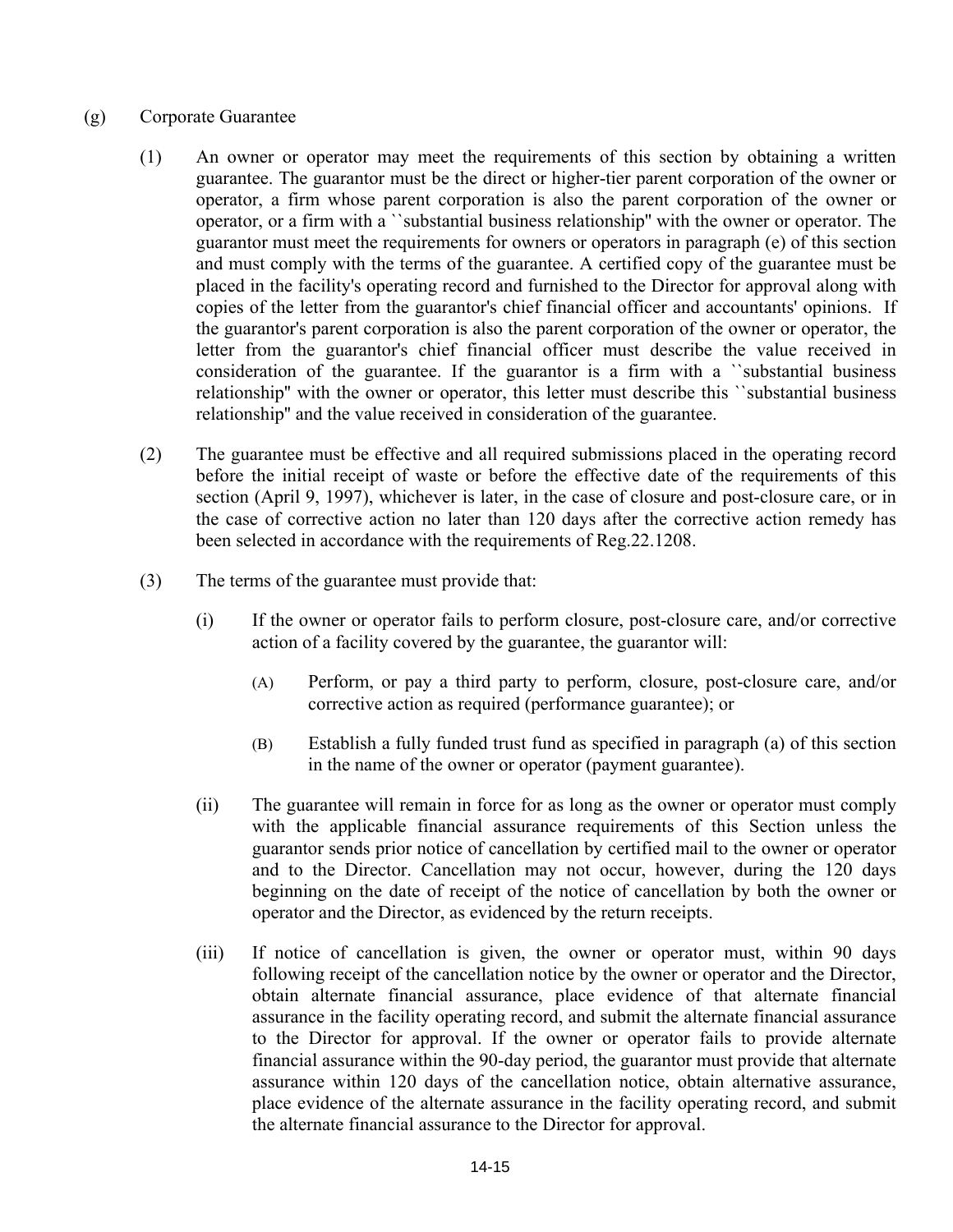- (4) If a corporate guarantor no longer meets the requirements of paragraph  $(e)(1)$  of this section, the owner or operator must, within 90 days, obtain alternative assurance, place evidence of the alternate assurance in the facility operating record, and submit the alternate financial assurance to the Director for approval. If the owner or operator fails to provide alternate financial assurance within the 90-day period, the guarantor must provide that alternate assurance within the next 30 days.
- (5) The owner or operator is no longer required to meet the requirements of this paragraph (g) when:
	- (i) The owner or operator substitutes alternate financial assurance as specified in this section; or
	- (ii) The owner or operator is released from the requirements of this section in accordance with Reg.22.1402(b), Reg.22.1403(b), or Reg.22.1404(b).
- (h) Local Government Guarantee A local government owner or operator may demonstrate financial assurance for closure, post-closure care, and corrective action, by obtaining a written guarantee provided by a local government. The guarantor must meet the requirements of the local government financial test in paragraph (f) of this section, and must comply with the terms of a written guarantee.
	- (1) Terms of the Written Guarantee

The guarantee must be effective before the initial receipt of waste or before the effective date of this section, whichever is later, in the case of closure, post-closure care, or no later than 120 days after the corrective action remedy has been selected in accordance with the requirements of 22.1208. The guarantee must provide that:

- (i) If the owner or operator fails to perform closure, post-closure care, and/or corrective action of a facility covered by the guarantee, the guarantor will:
	- (A) Perform, or pay a third party to perform, closure, post-closure care, and/or corrective action as required; or
	- (B) Establish a fully funded trust fund as specified in Reg.22.1405(a) in the name of the owner or operator.
- (ii) The guarantee will remain in force unless the guarantor sends notice of cancellation by certified mail to the owner or operator and to the Director. Cancellation may not occur, however, during the 120 days beginning on the date of receipt of the notice of cancellation by both the owner or operator and the Director, as evidenced by the return receipts.
- (iii) If a guarantee is canceled, the owner or operator must, within 90 days following receipt of the cancellation notice by the owner or operator and the Director, obtain alternate financial assurance, place evidence of that alternate financial assurance in the facility operating record, and furnish the alternate financial assurance to the Director for approval. If the owner or operator fails to provide alternate financial assurance within the 90-day period, the guarantor must provide that alternate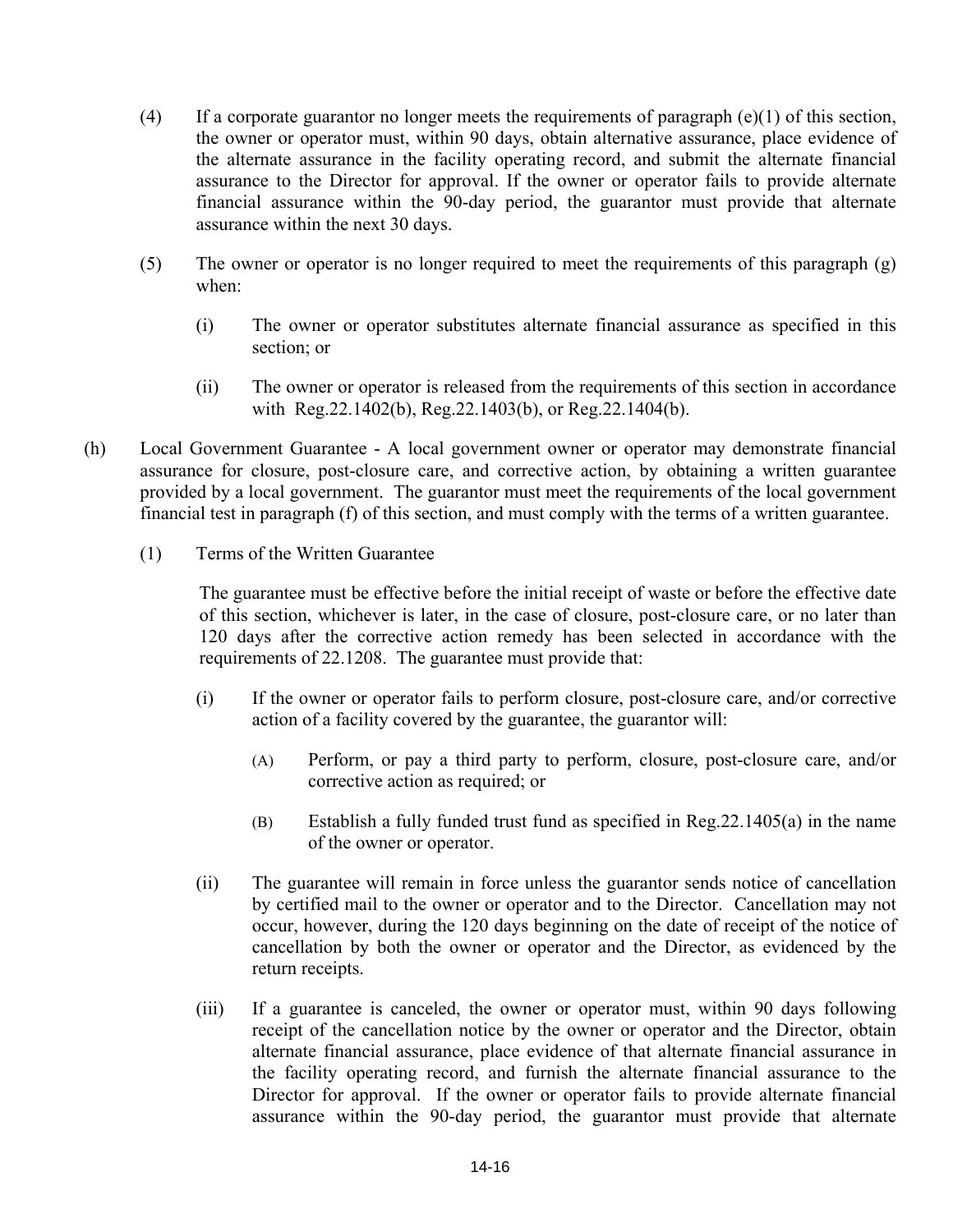assurance within 120 days following the guarantors notice of cancellation, place evidence of the alternate assurance in the facility operating record, and furnish the alternate financial assurance to the Director for approval.

- (2) Recordkeeping and Reporting
	- (i) The owner or operator must place a certified copy of the guarantee along with the items required under Reg.22.1405(f)(3) into the facility's operating record before the initial receipt of waste or before the effective date of this section, whichever is later, in the case of closure, post-closure care, or no later than 120 days after the corrective action remedy has been selected in accordance with the requirements of Reg.22.1208.
	- (ii) The owner or operator is no longer required to maintain the items specified in Reg.22.1405(h)(2) when:
		- (A) The owner or operator substitutes alternate financial assurance as specified in this section; or
		- (B) The owner or operator is released from the requirements of this section in accordance with Reg.22.1402(b), Reg.22.1403(b), or Reg.22.1404(b).
	- (iii) If a local government guarantor no longer meets the requirements of Reg.22.1405(f) of this section, the owner or operator must, within 90 days, obtain alternative assurance, place evidence of the alternate assurance in the facility operating record, and furnish the alternate financial assurance to the Director for approval. If the owner or operator fails to obtain alternate financial assurance within that 90-day period, the guarantor must provide that alternate assurance within the next 30 days.
- (i) State Approved Mechanism. An owner or operator may satisfy the requirements of this section by obtaining any other mechanism that meets the criteria specified in (l) of this section, and that is approved by the Director.
- (j) State Assumption of Responsibility If the Director either assumes legal responsibility for an owner or operator's compliance with the closure, post-closure care and corrective action requirements of this part, or assures that the funds will be available from State sources to cover the requirements, the owner or operator will be in compliance with the requirements of this section. Any State assumption of responsibility must meet the criteria specified in (l) of this section.
- (k) Use of Multiple Financial Mechanisms An owner or operator may satisfy the requirements of this section demonstrate financial assurance for closure, post-closure, and corrective action, as required by Reg.22.1402, Reg.22.1403, and Reg.22.1404 by establishing more than one financial mechanism per facility , except that mechanisms guaranteeing performance rather than payment, may not be combined with other instruments. The mechanisms must be as specified in paragraphs (a), (b), (c), (d), (e), (f), (g), (h), (i), (j), and k of this section, except that financial assurance for an amount at least equal to the current cost estimate for closure, post-closure care and/or corrective action, may be provided by a combination of mechanisms rather than a single mechanism.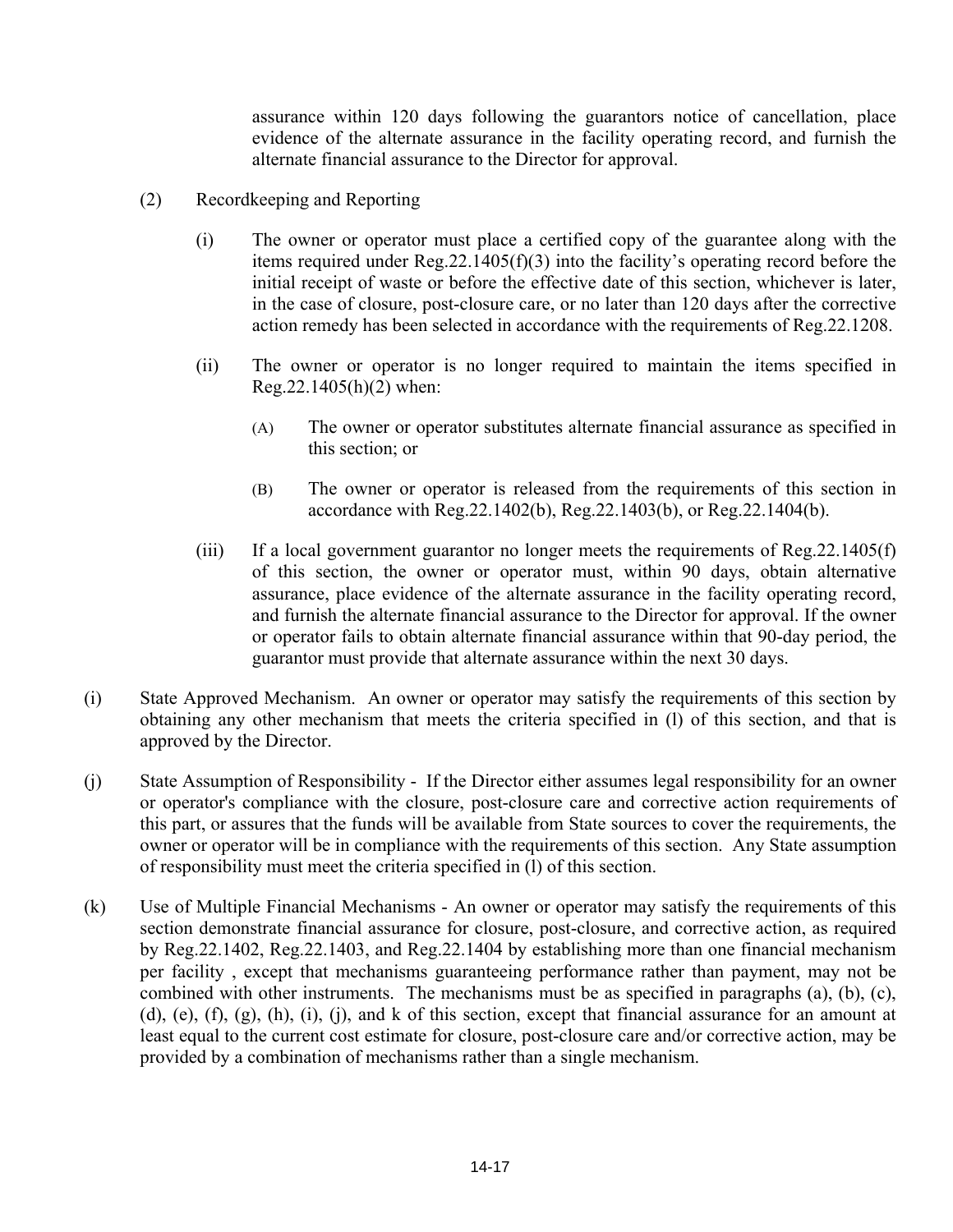- (l) Financial Assurance Sufficiency The language of the mechanisms listed in paragraphs (a), (b), (c), (d), (e), (f), (g), (h), (i), (j) and (k) of this section must ensure that the instruments satisfy the following criteria:
	- (1) The financial assurance mechanisms must ensure that the amount of funds assured is sufficient to cover the costs of closure, post-closure care, and corrective action for known releases when needed;
	- (2) The financial assurance mechanisms must ensure that funds will be available in a timely fashion when needed;
	- (3) The financial assurance mechanisms must be obtained by the owner or operator by the effective date of these requirements or prior to the initial receipt of solid waste, whichever is later, in the case of closure and post-closure care, and no later than one hundred twenty (120) days after the corrective action remedy has been selected in accordance with the requirements of Reg. 22.1208, until the owner or operator is released from the financial assurance requirements under Reg. 22.1402, Reg. 22.1403 and Reg.22.1404.
	- (4) The financial assurance mechanisms must be legally valid, binding, and enforceable under State and Federal law.
- (m) Use of a Financial Mechanism for Multiple Facilities The owner or operator may use a single financial assurance mechanism to meet financial assurance requirements for more than one permitted facility located in Arkansas. The mechanism submitted to the Director must include a list showing, for each facility, the permit number, name, address, and amount of funds for closure, and postclosure care or corrective action assured by the mechanism. The amount of funds available through the mechanism must be no less than the sum of funds that would be available if a separate mechanism had been filed and maintained for each facility. In a financial assurance forfeiture action for any of the facilities covered by the mechanism, the Director may order forfeiture of only the amount of funds designated for that facility, unless the permittee agrees to the use of additional funds available under the mechanism.
- (n) Municipality or County Contract of Obligation
	- (1) A municipality or county may satisfy the requirements of this section by executing a contract of obligation with the Department which conforms to the requirements of this paragraph. The contract of obligation shall be a binding, enforceable, agreement on the municipality or county, allowing the Department to collect the required amount from any funds being disbursed or to be disbursed from the State to the municipality or county.
	- (2) To assure compliance with paragraph (n) of this section, the maximum amount pledged under the contract of obligation shall not exceed the total amount of general revenue disbursed to the municipality or county in the last fiscal year, or, if approved by the Director, the amount currently projected by the State to be disbursed during the current fiscal year.
	- (3) The contract of obligation must be irrevocable and issued for a period of at least one year. The contract of obligation must be effective before the initial receipt of waste or before the effective date of this section, (April 9, 1997), whichever is later, in the case of closure and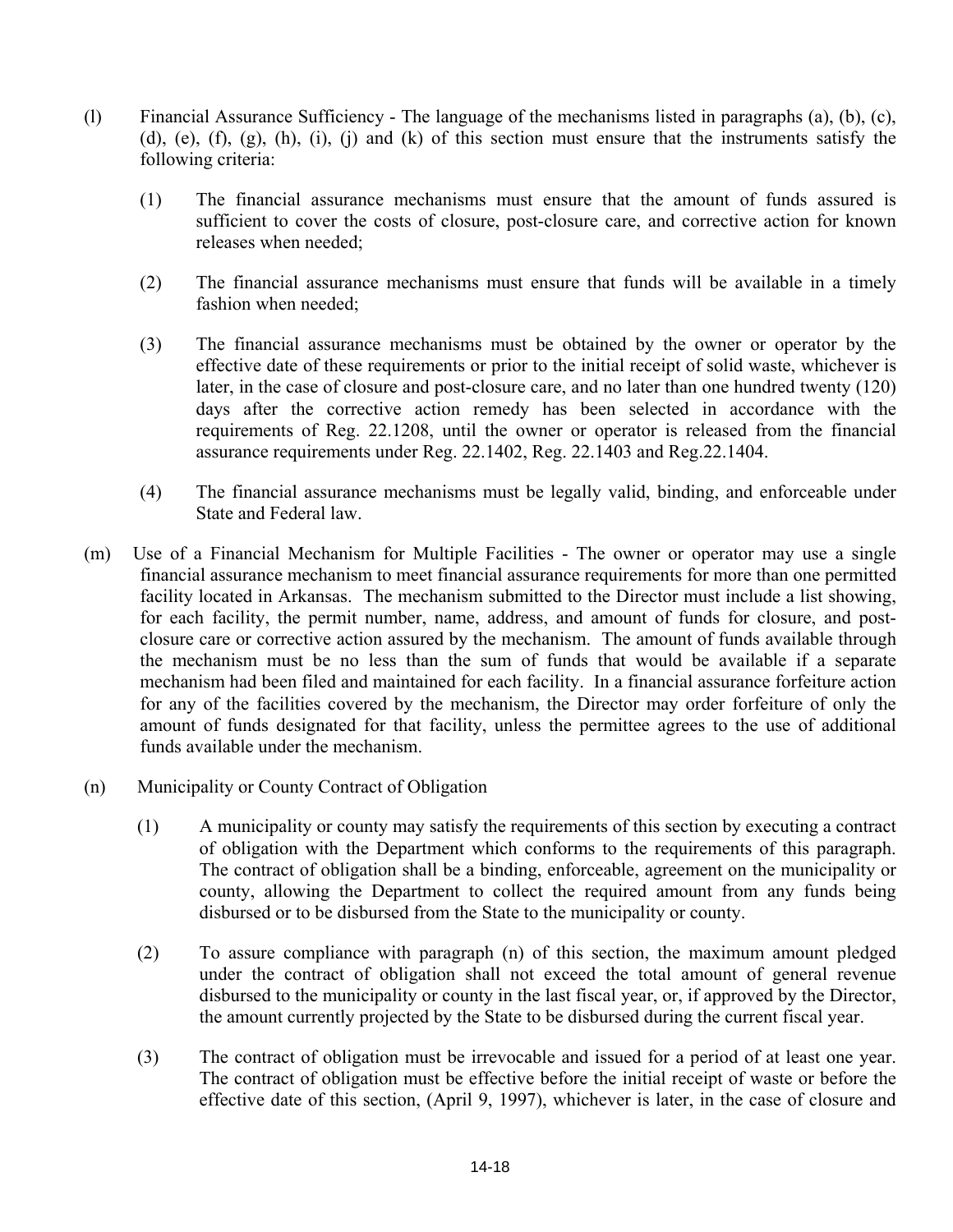post-closure care, or no later than one hundred twenty (120) days after the corrective action remedy has been selected in accordance with the requirements of Reg.22.1208.

- (4) The owner or operator shall provide the contract of obligation to the Director for approval and place a copy of the contract of obligation in the operating record. Upon execution by the Director, the contract shall be filed with the State Commissioner of Revenues.
- (5) The owner or operator may cancel the contract of obligation only if alternate financial assurance is substituted as specified in this section or if the owner or operator is released from the requirements of this section in accordance with Reg.22.1402(b), Reg.22.1403(b) or Reg.22.1404(b).

#### **Reg.22.1406- Financial Assurance Requirements Prior To April 9, 1995 Bankruptcy, Forfeiture, And Permit Transfers**

(a) Incapacity of Permittee or Financial Institutions - The permit owner or operator must notify the Director by certified mail of the commencement of a voluntary or involuntary proceeding under Title 11 (Bankruptcy), U.S. Code, naming the permittee as debtor, within ten (10) days after commencement of the proceeding.

The permit owner or operator providing financial assurance by obtaining a surety bond, insurance, trust fund, or letter of credit will be deemed to be without the required financial assurance in the event of bankruptcy of the issuing institution, or a suspension or revocation of the authority of the institution issuing the surety bond, insurance, trust fund, or letter of credit to issue such instruments. The permittee must establish other financial assurance within sixty (60) days after such an event.

- (b) Forfeiture of Financial Assurance The Director may order that any financial assurance filed by the permittee pursuant to this paragraph for closure of a landfill or landfill increment be forfeited to the State if the Director determines that the permittee has failed to perform closure of the landfill or landfill increment in accordance with Reg.22.1301, post closure care of the landfill in accordance with Reg. 22.1302, or corrective action in accordance with Reg. 22.1208 when required to do so. Any such forfeiture action shall follow the procedures provided in this subparagraph.
	- (1) Upon determination that the permit owner or operator has failed to perform final closure, post closure care, or corrective action, or in the case of solid waste processing facilities, the clean up and removal of all waste from the site when required to do so, the Director shall cause a notice of violation to be served upon the permittee. Such notice shall be hand delivered or forwarded by certified mail. The notice of violation shall be in accordance with the requirements of Regulation Number 8, Administrative Procedures, and shall specify in what respect the permittee has failed to perform as required. The permittee may request commission review and an adjudicatory hearing of the notice of violation in accordance with Regulation Number 8 and the terms of the notice of violation.
	- (2) If the Director determines that the permit owner or operator has failed to perform or respond as specified in the notice of violation, The Director may issue a default administrative order of forfeiture of the financial assurance filed to guarantee such performance. Upon issuance, a copy of the order shall be hand delivered or forwarded by certified mail to the owner or operator and to the financial institutions, sureties or parties guaranteeing financial assurance.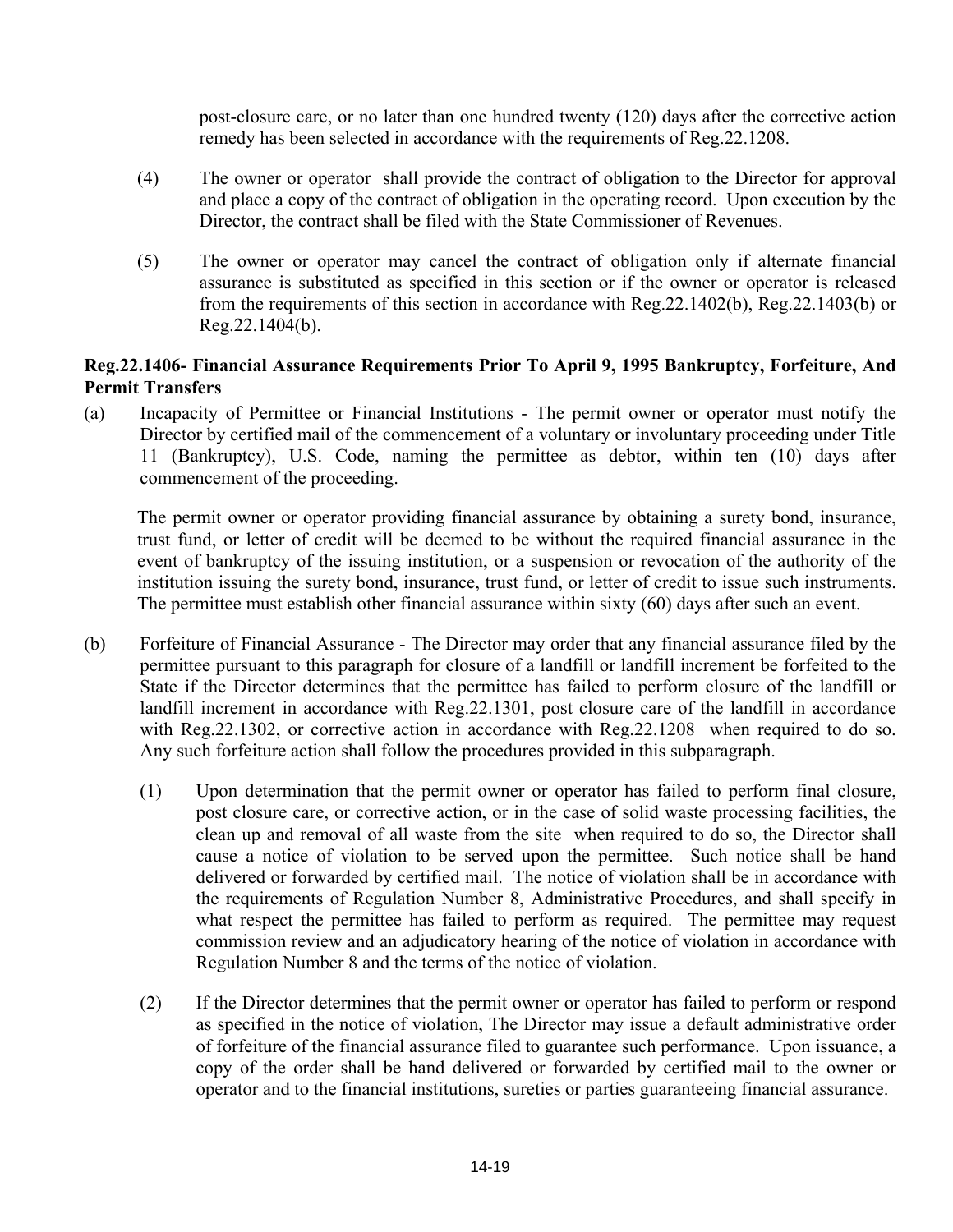- (3) Upon the effective date of the order of forfeiture, the Director shall take legal action to collect the forfeiture.
- (4) All fortified funds shall be deposited by the Director into the Solid Waste Performance Bond Fund to be utilized by the Director in performing proper closure, post closure care, or corrective action at the facility.
- (c) Effect on Transfer of Permits During permit transfers, existing financial assurance mechanisms and responsibilities shall remain in full force and effect until such time as the proposed new permit owner or operator has filed, in accordance with the requirements of this Chapter, the required replacement financial assurance mechanism(s). When acceptable replacement financial assurance have been filed with the Director, the Director shall cause to be released to the former permit owner or operator (or the issuing institution, if appropriate) the financial assurance that the permit owner or operator had filed.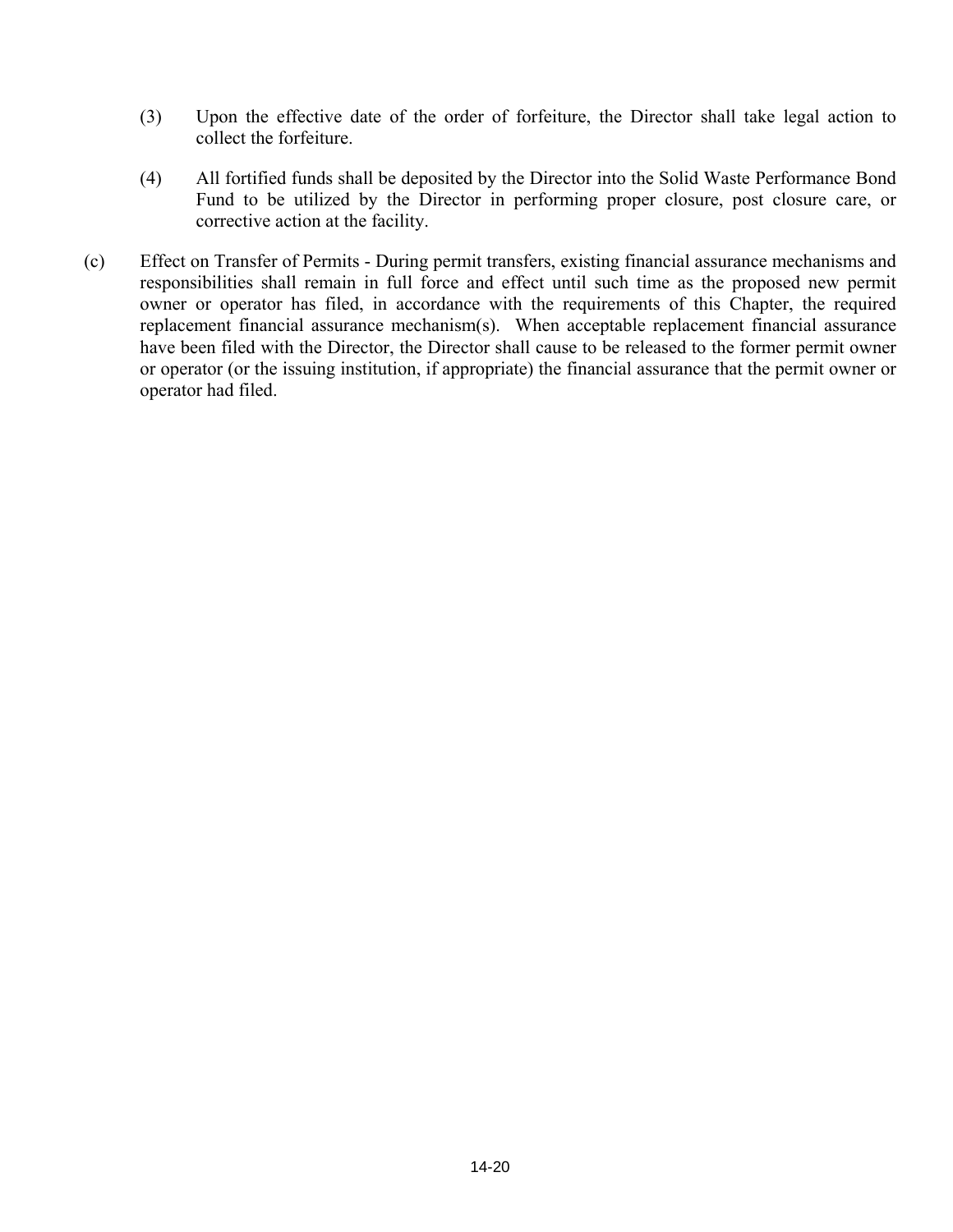# **Chapter 15 Enforcement**

#### **Reg 22.1501- Inspection And Enforcement**

- (a) Authorization to Enter Property Any duly authorized officer, employee or representative of the Department may enter and inspect any property, premise or place at any reasonable time for the purpose of determining compliance with this Regulation.
- (b) Interference with Director or his Agents Interference with the Director or any authorized employees or agents of the Department in the performance of duties under the Arkansas Solid Waste Management Act, as amended, constitutes a misdemeanor and may, upon conviction, be punished by a criminal penalty of not more than twenty-five thousand dollars (\$25000.00), or by imprisonment of not more than one (1) year, or by both.

#### **Reg 22.1502- Violations**

- (a) Permit Required No person shall construct, install, alter, modify or operate any solid waste processing or disposal facility or disposal site without a permit from the Department.
- (b) Disposal Only at Permitted Facilities No person shall dispose of solid waste at any disposal site or facility other than a disposal site or facility for which a permit has been issued by the Department, except that any on-site solid waste processing facility (composting) which processes solid waste from an individual household shall not be deemed to constitute a disposal site and shall not be required to obtain a permit, provided such disposal does not create a public or private nuisance or hazard to health or the environment and does not violate a city ordinance or other law and does not involve the open dumping of garbage.
- (c) Failure to Comply Failure of a local government to comply withReg.22.201 et seq.of these regulations requiring an adequate solid waste management system and plan shall constitute a violation subject to the civil penalties authorized by Act 237 of 1971, as amended.
- (d) Prohibited Activities No person shall:
	- (1) Violate any provision of Act 237 of 1971, as amended, commit any unlawful act under it, or violate any rule, regulation, or order of the Commission or a permit issued under this subchapter by the Department, and leave the state or remove his person from the jurisdiction of this state;
	- (2) Through the course of activities prohibited by this section, commit a violation of A.C.A.  $\S$  8- $4-103(a)(2)(A)(i)$ ; or
	- (3) Purposely or knowingly make any false statement, representation or certification in any document required to be maintained under the Act, or falsify, tamper with, or render inaccurate any monitoring device, testing method, or record required to be maintained under the Act or these regulations.

#### **Reg.22.1503- Civil Penalties**

(a) Applicability - The Department is authorized to institute a civil action in any court of competent jurisdiction to accomplish any or all of the following: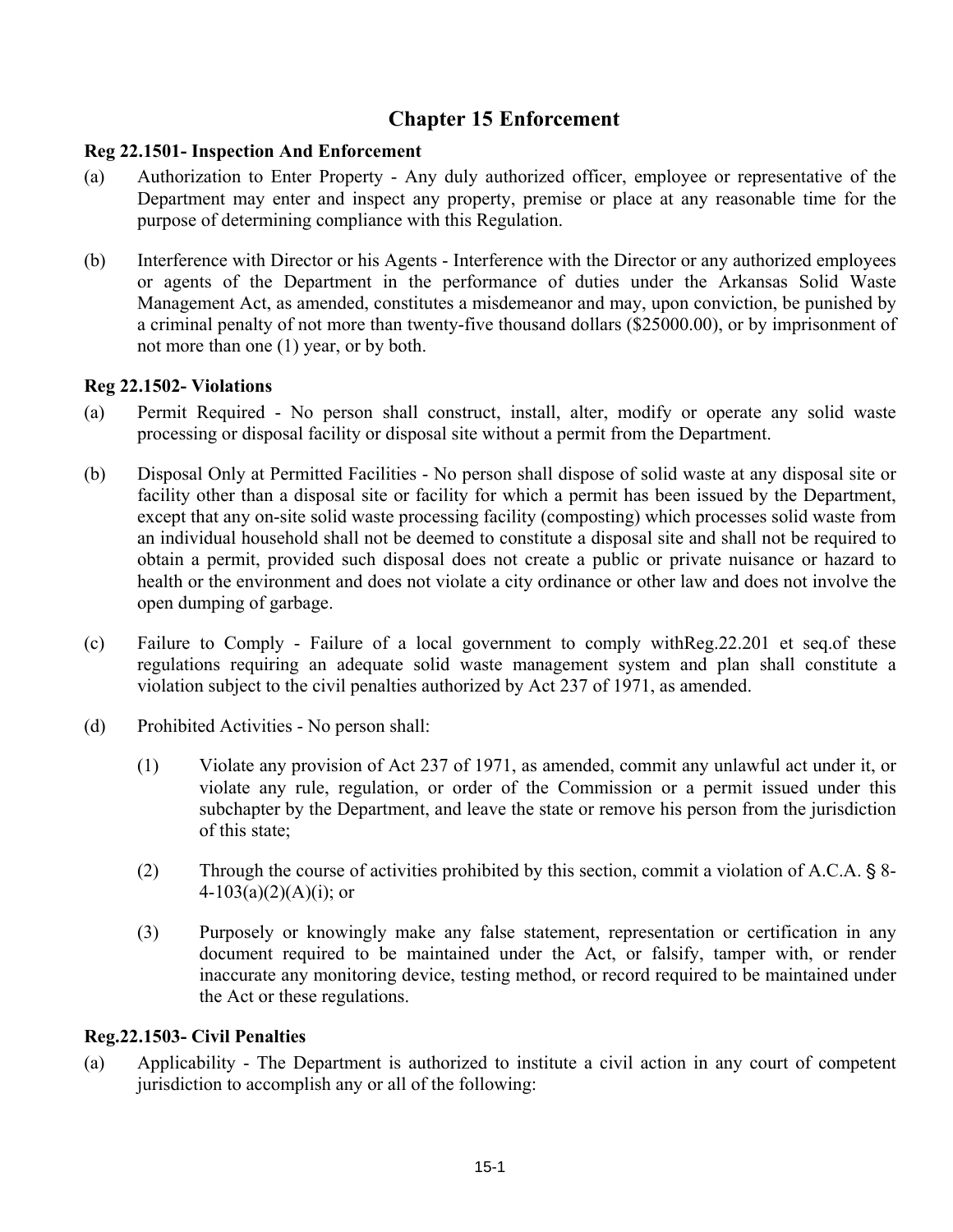- (1) Restrain any violation of, or compel compliance with, the provisions of the Act and of any rules, regulations, orders, permits, licenses, or plans issued pursuant thereto;
- (2) Affirmatively order that remedial measures be taken as may be necessary or appropriate to implement or effectuate the purposes and intent of the Act;
- (3) Recover all costs, expenses, and damages to the Department and any other agency or subdivision of the state in enforcing or effectuating the provisions of the Act, including natural resource damages;
- (4) Assess civil penalties in an amount not to exceed ten thousand dollars (\$10,000) per day for violations of the Act and of any rules, regulations, permits, or plans issued pursuant thereto; or
- (5) Recover civil penalties assessed pursuant to subsection (4) of this section.
- (b) Fines and Penalties Any person who violates any provision of this subchapter and regulations, rules, permits, or plans issued pursuant thereto may be assessed an administrative civil penalty not to exceed ten thousand dollars (\$10,000) per violation. Each day of a continuing violation may be deemed a separate violation for purposes of penalty assessment. No civil penalty may be assessed until the person charged with the violation has been given the opportunity for a hearing in accordance with regulations adopted by the commission. All hearings and appeals arising under the Act shall be conducted in accordance with the procedures prescribed by  $\S$  8-4-205, 8-4-212, and 8-4-218 -- 8-4-229. These administrative procedures may also be used to recover all costs, expenses, and damages to the Department and any other agency or subdivision of the state in enforcing or effectuating the provisions of the Act, including natural resource damages.
- (c) Alternative Penalty As an alternative to the limits on civil penalties set in subsections (a) and (b) above, if a person found liable in actions brought under any of the above subsections has derived pecuniary gain from commission of the offenses, then he may be ordered to pay a civil penalty equal to the amount of the pecuniary gain.

#### **Reg.22.1504- Criminal Penalties**

- (a) Applicability Any person who violates any provision of the Act, who commits any unlawful act under it, or who violates any rule, regulation or order of the Commission or Department shall be guilty of a misdemeanor. Notwithstanding any other provisions of Arkansas law, upon conviction that person shall be subject to imprisonment for not more than one (1) year or a fine of not more than twenty-five thousand dollars (\$25,000), or subject to both such fine and imprisonment. For the purpose of fines only, each day or part of a day during which the violation is continued or repeated shall constitute a separate offense.
- (b) Prohibited Activities It shall be unlawful for a person to:
	- (1) Violate any provision of the Act, commit any unlawful act under it, or violate any rule, regulation, or order of the Commission or Department, and leave the state or remove his person from the jurisdiction of this state;
	- (2) Through the course of activities prohibited by this section, commit a violation of  $\S$  8-4- $103(a)(2)(A)(i)$ ; or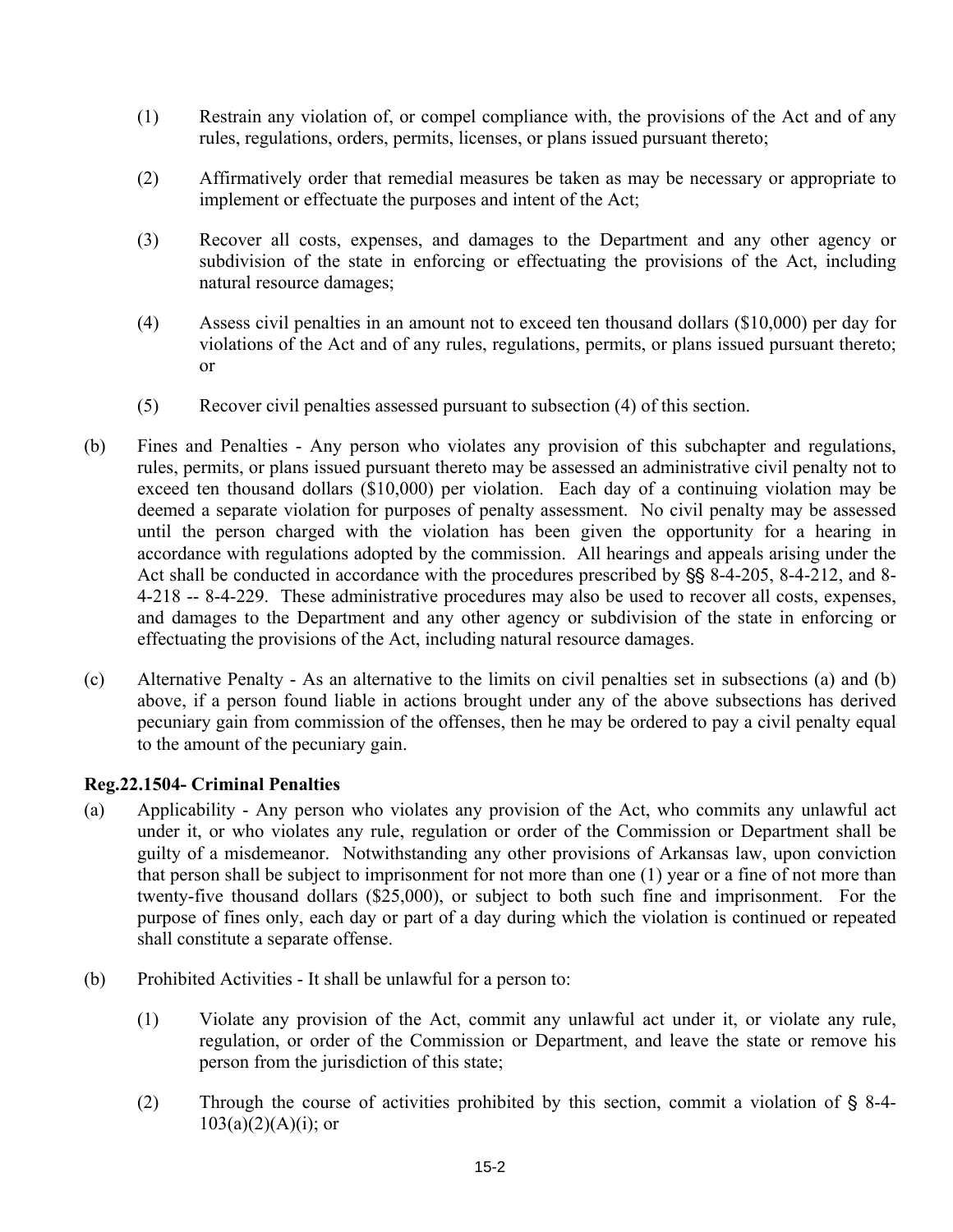- (3) Purposely or knowingly make any false statement, representation or certification in any document required to be maintained under this chapter, or falsify, tamper with, or render inaccurate any monitoring device, testing method, or record required to be maintained under the Act or these regulations.
- (c) Fines and Penalties A person who violates this subdivision (b) of this section shall be guilty of a felony. Notwithstanding any other provisions of Arkansas law, upon conviction that person shall be subject to imprisonment for not more than five (5) years or a fine of not more than fifty thousand dollars (\$50,000), or subject to both such fine and imprisonment. For the purpose of fines only, each day or part of a day during which the violation is continued or repeated shall constitute a separate offense.
- (d) Alternative Penalties Notwithstanding the limits on fines set in subdivisions (a) and (c) above, if a person convicted under any of the above subdivisions has derived or will derive pecuniary gain from commission of the offenses, then he may be sentenced to pay a fine not to exceed twice the amount of the pecuniary gain.
- (e) Solicitation and Conspiracy Solicitation or conspiracy, as defined by subchapters 3 and 4 of chapter 3 of the Arkansas Criminal Code, to commit any criminal act proscribed by this section and  $\S$ § 8-4-103, and 8-7-204 shall be punishable as follows:
	- (1) Any solicitation or conspiracy to commit an offense under this section which is a misdemeanor shall be a misdemeanor subject to fines not to exceed fifteen thousand dollars (\$15,000) per day of violation or imprisonment for more than six (6) months, or both such fine and imprisonment.
	- (2) Any solicitation or conspiracy to commit an offense under this section which is a felony subject to fines of fifty thousand dollars (\$50,000) per day or imprisonment up to five (5) years shall be a felony subject to fines up to thirty-five thousand dollars (\$35,000) per day or imprisonment up to two (2) years, or both such fine and imprisonment.
	- (3) Any solicitation or conspiracy to commit an offense under this section which is a felony subject to fines of one hundred thousand dollars (\$100,000) per day or imprisonment up to ten (10) years shall be a felony subject to fines up to seventy-five thousand dollars (\$75,000) per day or imprisonment up to seven (7) years, or both such fine and imprisonment.
	- (4) Any solicitation or conspiracy to commit an offense under this section which is a felony subject to fines of two hundred fifty thousand dollars (\$250,000) per day or imprisonment up to twenty (20) years shall be a felony subject to fines up to one hundred fifty thousand dollars (\$150,000) per day or imprisonment up to fifteen (15) years, or both such fine and imprisonment.
- (f) Restitution/Business Organizations In cases considering suspension of sentence or probation, efforts or commitments by the defendant to remediate any adverse environmental effects caused by his activities may be considered by the court to be restitution as contemplated by  $\S$  5-4-301. A business organization, its agents or officers, may be found liable under this section in accordance with the standards set forth in  $\S$  5-2-501 et seq., and sentenced to pay fines in accordance with the provisions of  $\S$  5-4-201(d) and (e).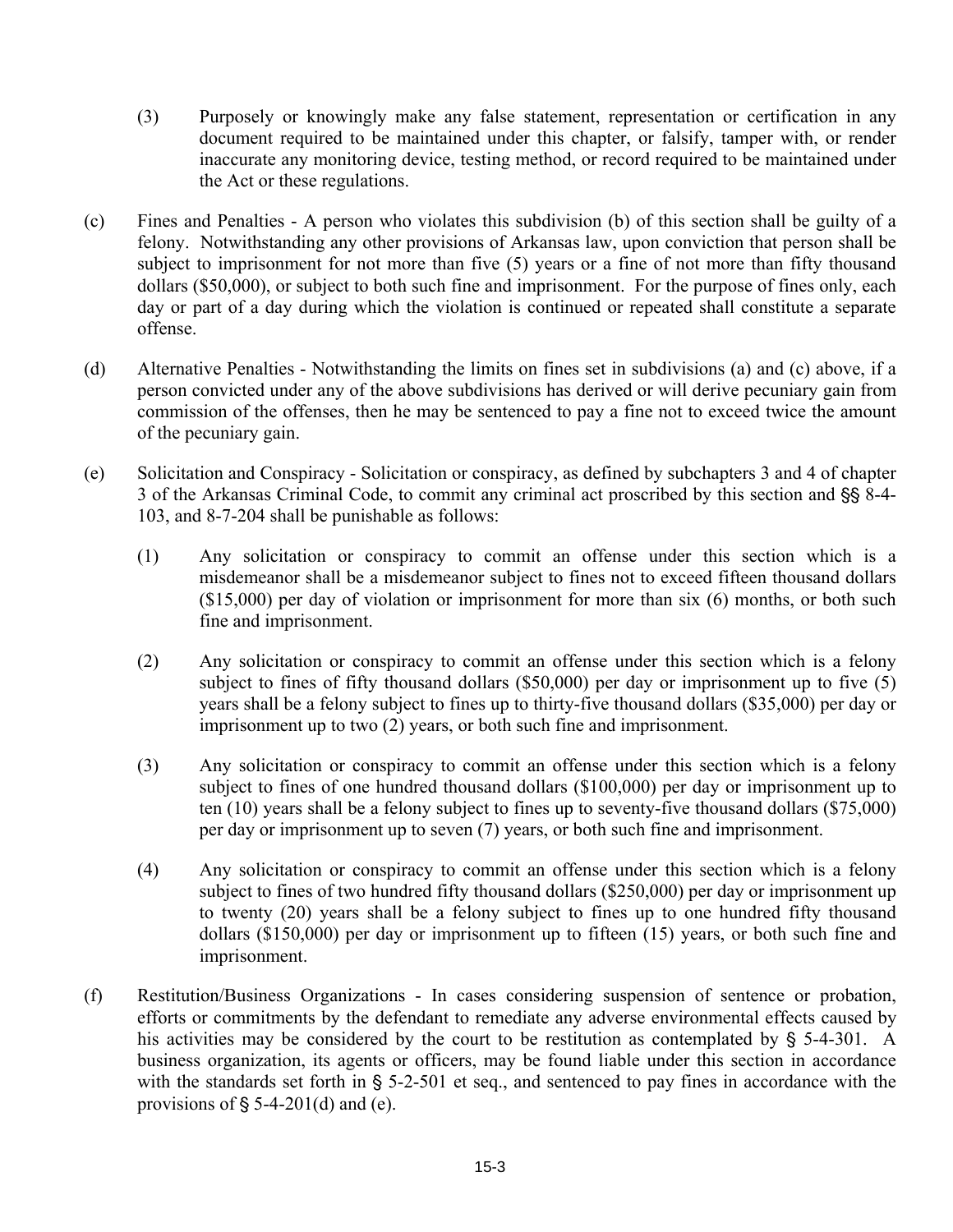(g) Culpability - The culpable mental states referenced throughout this section shall have the definitions set out in  $\S$  5-2-202.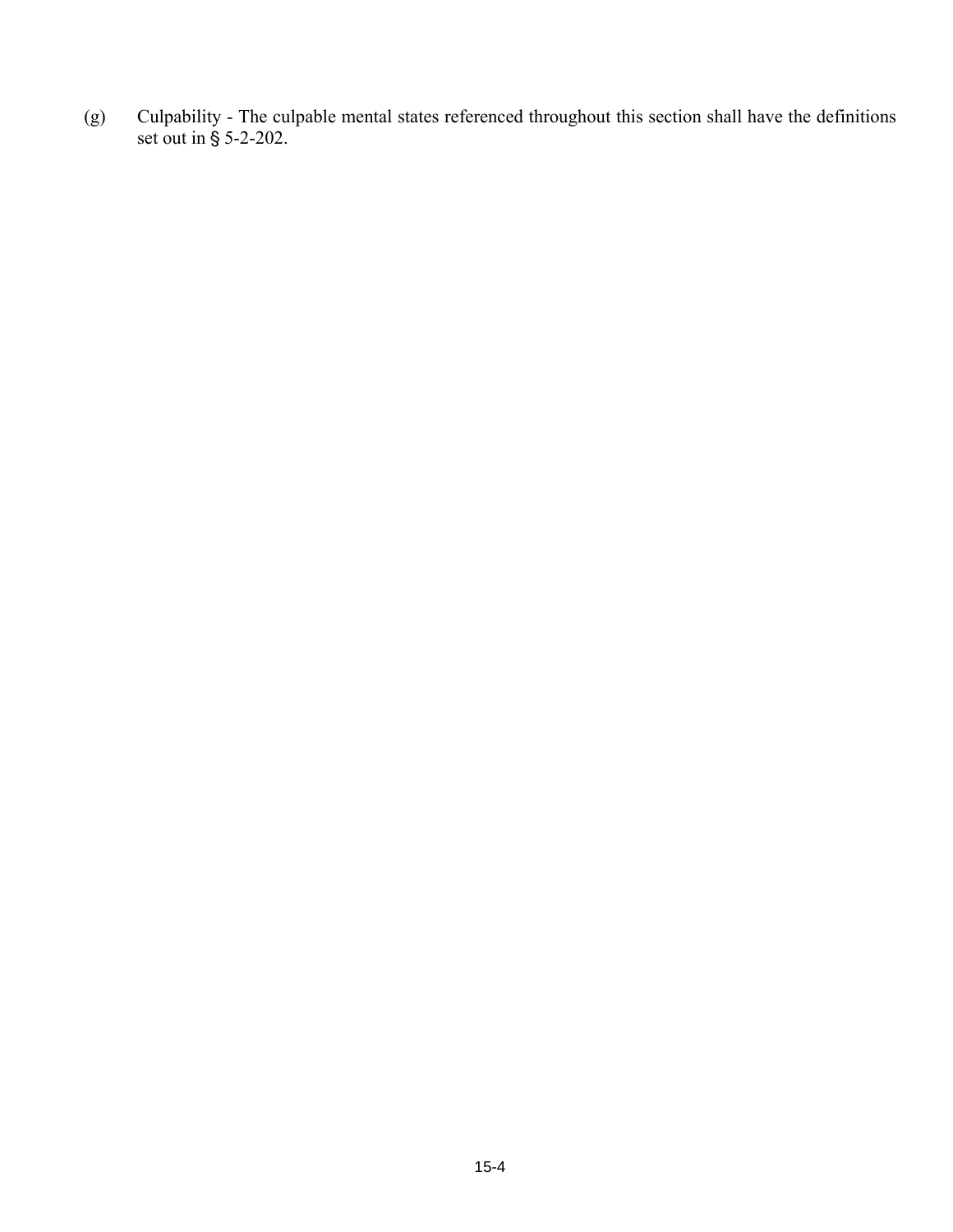# **Chapter 16 Other Provisions**

#### **Reg.22.1601- Severability**

If any provision of these regulations or the application thereof to any person or circumstance is held invalid, such invalidity shall not affect other provisions or applications of these regulations which can be given effect without the invalid provision or application, and to this end provisions of these regulations are declared to be severable.

#### **Reg.22.1602- Effective Date**

This regulation shall be effective ten (10) days after filing with the Secretary of State, the State Library, and the Bureau of Legislative Research following adoption by the Commission.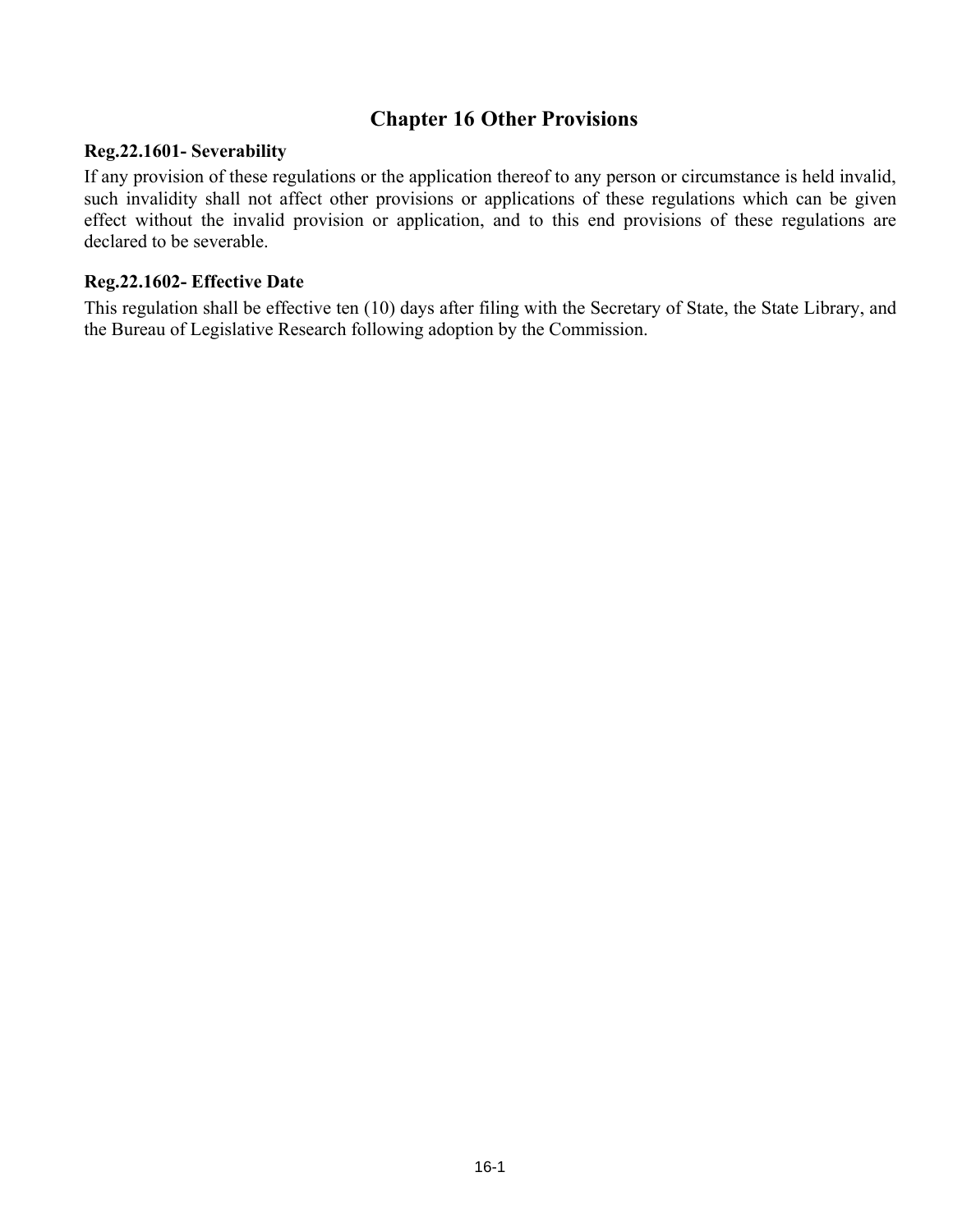| <b>APPENDIX 1</b>                                                         |                     |            |  |  |  |
|---------------------------------------------------------------------------|---------------------|------------|--|--|--|
| <b>Appendix I to Part 258 - Constituents for Detection</b>                |                     |            |  |  |  |
| <b>Monitoring [1]</b>                                                     |                     |            |  |  |  |
| <b>Common name2 CAS RN3</b>                                               |                     |            |  |  |  |
| <b>Common Name</b>                                                        | 157                 | <b>CAX</b> |  |  |  |
|                                                                           | RN                  |            |  |  |  |
| <b>Inorganic Constituents:</b>                                            |                     |            |  |  |  |
| (1) Antimony                                                              | (Total)             |            |  |  |  |
| (2) Arsenic                                                               | (Total)             |            |  |  |  |
| (3) Barium                                                                | (Total)             |            |  |  |  |
| (4) Beryllium                                                             | (Total)             |            |  |  |  |
| (5) Cadmium                                                               | (Total)             |            |  |  |  |
| (6) Chromium                                                              | (Total)             |            |  |  |  |
| (7) Cobalt                                                                | (Total)             |            |  |  |  |
| $(8)$ Copper                                                              | (Total)             |            |  |  |  |
| $(9)$ Lead                                                                | (Total)             |            |  |  |  |
| $(10)$ Nickel                                                             | (Total)             |            |  |  |  |
| (11) Selenium                                                             | (Total)             |            |  |  |  |
| $(12)$ Silver                                                             | (Total)             |            |  |  |  |
| (13) Thallium                                                             | (Total)             |            |  |  |  |
| (14) Vanadium                                                             | (Total)             |            |  |  |  |
| $(15)$ Zinc                                                               | (Total)             |            |  |  |  |
| <b>Organic Constituents:</b>                                              |                     |            |  |  |  |
| $(16)$ Acetone                                                            | $67-64-1$           |            |  |  |  |
| (17) Acrylonitrile                                                        | $107 - 13 - 1$      |            |  |  |  |
| $(18)$ Benzene                                                            | $71-43-2$           |            |  |  |  |
| (19) Bromochloromethane                                                   | 74-97-5             |            |  |  |  |
| (20) Bromodichloromethane                                                 | $75 - 27 - 4$       |            |  |  |  |
| (21) Bromoform; Tribromomethane                                           | $75 - 25 - 2$       |            |  |  |  |
| (22) Carbon disulfide                                                     | $75 - 15 - 0$       |            |  |  |  |
| (23) Carbon tetrachloride                                                 | $56 - 23 - 5$       |            |  |  |  |
| (24) Chlorobenzene                                                        | 108-90-7            |            |  |  |  |
| (25) Chloroethane; Ethyl chloride                                         | $75-00-3$           |            |  |  |  |
| (26) Chloroform; Trichloromethane                                         | 67-66-3             |            |  |  |  |
| (27) Dibromochloromethane;                                                | 124-48-1            |            |  |  |  |
| Chlorodibromomethane                                                      |                     |            |  |  |  |
| (28) 1,2-Dibromo-3-chloropropane; DBCP                                    | $96 - 12 - 8$       |            |  |  |  |
| (29) 1,2-Dibromoethane; Ethylene dibromide;                               | 106-93-4            |            |  |  |  |
| <b>EDB</b>                                                                |                     |            |  |  |  |
| (30) o-Dichlorobenzene; 1,2 Dichlorobenzene -                             | $95 - 50 - 1$       |            |  |  |  |
| (31) p-Dichlorobenzene; 1,4 Dichlorobenzene -                             | 106-46-7            |            |  |  |  |
| (32) trans-1,4-Dichloro-2-butene                                          | 110-57-6            |            |  |  |  |
| (33) 1,1-Dichloroethane; Ethylidene chloride                              | $75 - 34 - 3$       |            |  |  |  |
| (34) 1,2-Dichloroethane; Ethylene dichloride                              | 107-06-2            |            |  |  |  |
| (35) 1,1-Dichloroethylene; 1,1Dichloroethene;                             | $75 - 35 - 4$       |            |  |  |  |
| Vinylidene chloride -                                                     |                     |            |  |  |  |
| (36) cis-1,2-Dichloroethylene; cis-1,2-                                   | 156-59-2            |            |  |  |  |
| Dichloroethene                                                            |                     |            |  |  |  |
| (37) trans-1,2-Dichloroethylene; trans-1,2-                               | 156-60-5            |            |  |  |  |
| Dichloroethene                                                            |                     |            |  |  |  |
| (38) 1,2-Dichloropropane; Propylene dichloride                            | 78-87-5             |            |  |  |  |
| (39) cis-1,3-Dichloropropene                                              | 10061-01-5          |            |  |  |  |
| (40) trans-1,3-Dichloropropene                                            | 10061-02-6          |            |  |  |  |
| (41) Ethylbenzene                                                         | $100 - 41 - 4$      |            |  |  |  |
| (42) 2-Hexanone; Methyl butyl ketone<br>(43) Methyl bromide; Bromomethane | 591-78-6<br>74-83-9 |            |  |  |  |
|                                                                           |                     |            |  |  |  |

| (44) Methyl chloride; Chloromethane           | 74-87-3        |
|-----------------------------------------------|----------------|
| (45) Methylene bromide; Dibromomethane        | $74-95-3$      |
| (46) Methylene chloride; Dichloromethane      | 75-09-2        |
| (47) Methyl ethyl ketone; MEK; 2-Butanone     | 78-93-3        |
| (48) Methyl iodide; Iodomethane               | 74-88-4        |
| (49) 4-Methyl-2-pentanone; Methyl isobutyl    | $108 - 10 - 1$ |
| ketone                                        |                |
| $(50)$ Styrene                                | $100 - 42 - 5$ |
| $(51)$ 1,1,1,2-Tetrachloroethane              | 630-20-6       |
| $(52)$ 1,1,2,2-Tetrachloroethane              | 79-34-5        |
| (53) Tetrachloroethylene; Tetrachloroethene;  | 127-18-4       |
| Perchloroethylene                             |                |
| (54) Toluene                                  | 108-88-3       |
| (55) 1,1,1-Trichloroethane; Methylchloroform  | $71 - 55 - 6$  |
| $(56)$ 1,1,2-Trichloroethane                  | 79-00-5        |
| (57) Trichloroethylene; Trichloroethene       | $79-01-6$      |
| (58) Trichlorofluoromethane; CFC-11           | 75-69-4        |
| (59) 1,2,3-Trichloropropane                   | $96 - 18 - 4$  |
| $(60)$ Vinyl acetate                          | 108-05-4       |
| $(61)$ Vinyl chloride                         | $75-01-4$      |
| $(62)$ Xylenes                                | 1330-20-7      |
| (63) Chloride                                 |                |
| $(64)$ Sulfate                                |                |
| (65) Total Dissolved Solids                   |                |
| (66) Specific Conductance (field measurement) |                |
| (67) pH (field measurement)                   |                |
| (68) Turbidity                                |                |

- 1. This list contains 47 volatile organics for which possible analytical procedures provided in EPA Report SW-846, Test Methods for Evaluating Solid Waste, third edition, November 1986, as revised December 1987, includes Method 8260; and 15 metals for which SW-846 provides either Method 6010 or a method from the 7000 series of methods.
- 2. Common names are those widely used in government regulations, scientific publications, and commerce; synonyms exist for many chemicals.
- 3. Chemical Abstracts Service registry number. Where Total is entered, all species in the ground water that contain this element are included.
- 4. Practical Quantitation Limit values must not be reported as detection limits. All values above the Method Detection Limit must be reported.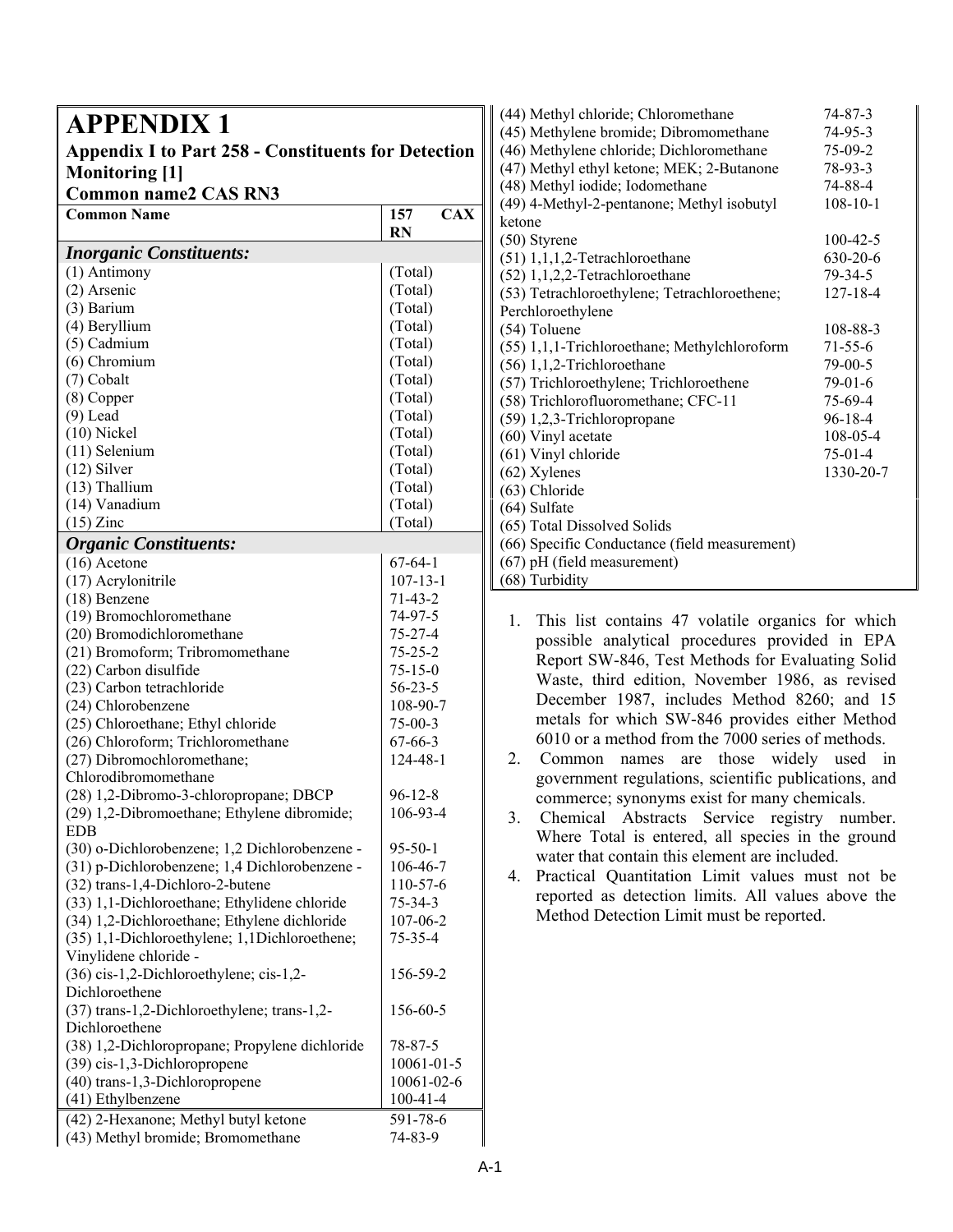| <b>Common Name</b>                          |                           |                                                                               | <b>Suggested Methods;</b>      |
|---------------------------------------------|---------------------------|-------------------------------------------------------------------------------|--------------------------------|
|                                             | <b>CAS RN</b>             | Chemical abstracts service index name                                         | PQL $(\tau/L)$                 |
| Acenaphthene                                | 83-32-9                   | Acenaphthylene, 1,2-dihydro-                                                  | 8100 200; 8270 10              |
| Acenaphthylene<br>Acetone                   | 208-96-8<br>$67 - 64 - 1$ | Acenaphthylene<br>2-Propanone                                                 | 8100 200; 8270 10<br>8260 100  |
| Acetonitrile; Methyl cyanide                | $75 - 05 - 8$             | Acetonitrile                                                                  | 8015 100                       |
| Acetophenone                                | 98-86-2                   | Ethanone1-phenyl-                                                             | 8270 10                        |
| 2-Acetylaminofluorene, 2-AAF                | 53-96-3                   | Acetamide N-9H- fluoren-2-yl                                                  | 8270 20                        |
| Acrolein                                    | $107 - 02 - 8$            | 2-Propenal                                                                    | 8030 5; 8260 100               |
| Acrylonitrile                               | $107 - 13 - 1$            | 2-Propenenitrile                                                              | 8030 5; 8260 200               |
| Aldrin                                      | 309-00-2                  | Dimethanonaphthalene,<br>$1,4:5,8-$<br>1,2,3,4,10,10                          | 8080 0.05; 8270 10             |
|                                             |                           | hexachloro-1,4,4a,5,8,8a-hexahydro-(1,4,4a,5,8,8a)-                           |                                |
| Allyl chloride                              | $107 - 05 - 1$            | Propene, 3-chloro-                                                            | 8010 5; 8260 10                |
| 4-Aminobiphenyl                             | $92 - 67 - 1$             | $1,1^{\wedge}11$ -Biphenyl]- 4-amine                                          | 8270 20                        |
| Anthracene                                  | $120 - 12 - 7$            | Anthracene                                                                    | 8100 200; 8270 10              |
| Antimony                                    | (Total)                   | Antimony                                                                      | 6010 300; 7040 2000; 7041 30   |
| Arsenic                                     | (Total)                   | Arsenic                                                                       | 6010 500; 7060 10; 7061 20     |
| Barium                                      | (Total)                   | Barium                                                                        | 6010 20; 7080 1000             |
| Benzene                                     | $71 - 43 - 2$             | Benzene                                                                       | 8020 2; 8021 0.1; 8260 5       |
| Benzo[a]anthracene<br>Benzanthracene        | $56 - 55 - 3$             | Benz[a]anthracene                                                             | 8100 200; 8270 10              |
| Benzo[b]fluoranthene;                       | 205-99-2                  | Benz[e]acephenanthrylene                                                      | 8100 200; 8270 10              |
| Benzo[k]fluoranthene                        | 207-08-9                  | Benzo[k]fluoranthene                                                          | 8100 200; 8270 10              |
| Benzo[ghi]perylene                          | 191-24-2                  | Benzo[ghi]perylene                                                            | 8100 200; 8270 10              |
| Benzo[a]pyrene                              | $50-32-8$                 | Benzo[a]pyrene                                                                | 8100 200; 8270 10              |
| Benzyl alcohol                              | $100 - 51 - 6$            | Benzenemethanol                                                               | 8270 20                        |
| Beryllium                                   | (Total)                   | Beryllium                                                                     | 6010 3; 7090 50; 7091 2        |
| alpha-BHC                                   | 319-84-6                  | Cyclohexane, 1,2,3,4,5,6- hexachloro-, (1,2,3,4,5,6)-                         | 8080 0.05; 8270 10             |
| beta-BHC                                    | 319-85-7                  | Cyclohexane, 1,2,3,4,5,6- hexachloro-, (1,2,3,4,5,6)-                         | 8080 0.05; 8270 20             |
| delta-BHC                                   | 319-86-8                  | Cyclohexane, 1,2,3,4,5,6- hexachloro-, (1,2,3,4,5,6)-                         | 8080 0.1; 8270 20              |
| gamma-BHC; Lindane                          | 58-89-9                   | Cyclohexane, 1,2,3,4,5,6-hexachloro-, (1,2,3,4,5,6)-                          | 8080 0.05; 8270 20             |
| Bis-(2-chloroethoxy)methane                 | $111 - 91 - 1$            | Ethane, $1,1^{\wedge}1$ - [methylenebis(oxy)] bis[2-chloro-                   | 8110 5; 8270 10                |
| Bis(2-chloroethyl)                          | 111-44-4                  | Ethane, 1,1^1- oxybis[2-chloro-                                               | 8110 3 8270 10                 |
| ether; Dichloroethyl ether                  |                           |                                                                               |                                |
| Bis-(2-chloro-1-methylethyl)                | 108-60-1                  | Propane, 2,2^1- 1- oxybis[1-chloro-                                           | 8110 10; 8270 10               |
| ether; 2,2^1-Dichlorodiisopro               |                           |                                                                               |                                |
| pyl ether; DCIP, See note 7                 |                           |                                                                               |                                |
| Bis(2-ethylhexyl) phthalate                 | 117-81-7                  | 1,2- Benzenedicarboxylic acid, bis(2-ethylhexyl) ester                        | 8060 20                        |
| Bromochloromethane                          | 74-97-5                   | Methane, bromochloro-                                                         | 8021 0.1/8260 5                |
| Chlorobromomethane<br>Bromodichloromethane; | $75 - 27 - 4$             | Methane, bromodichloro-                                                       |                                |
| Dibromochloromethane                        |                           |                                                                               | 8010 1; 8021 0.2; 8260 5       |
|                                             |                           |                                                                               |                                |
| Bromoform; Tribromomethane                  | $75 - 25 - 2$             | Methane tribromo-                                                             | 8010 2; 8021 15; 8260 5        |
| 4-Bromophenyl phenyl ether                  | $101 - 55 - 3$            | Benzene, 1-bromo-4-phenoxy-                                                   | 8110 25; 8270 10               |
| Butyl benzyl phthalate; Benzyl              | 85-68-7                   | 1,2- Benzenedicarboxyli c acid, butyl phenylmethyl                            | 8060 5; 8270 10                |
| butyl phthalate                             |                           | ester                                                                         |                                |
| Cadmium                                     | (Total)                   | Cadmium                                                                       | 6010 40; 7130 50; 7131 1       |
| Carbon disulfide                            | $75 - 15 - 0$             | Carbon disulfide                                                              | 8260 100                       |
| Carbon tetrachloride                        | $56 - 23 - 5$             | Methane, tetrachloro-                                                         | 8010 1; 8021 0.1; 8260 10      |
| Chlordane                                   | See Note 8                | 4,7-Methano-1H- indene, 1,2,4,5,6,7,8,8-octachloro-                           | 8080 0.1; 8270 50;             |
|                                             |                           | $2,3,3a,4,7,7a$ - hexahydro                                                   |                                |
| p-Chloroaniline                             | 106-47-8                  | Benzenamine, 4-chloro-                                                        | 8270 20                        |
| Chlorobenzene                               | 108-90-7                  | Benzene, chloro-                                                              | 8010 2; 8020 2; 8021 0.1; 8260 |
|                                             |                           |                                                                               | 5                              |
| Chlorobenzilate                             | 510-15-6                  | Benzeneacetic<br>4-chloro—(4-chlorophenyl)—<br>acid,<br>hydroxy-, ethyl ester | 8270 10                        |
| p-Chloro-m-cresol; 4-Chloro-3               | 59-50-7                   | Phenol, 4-chloro-3-methyl-                                                    | 8040 5; 8270 20                |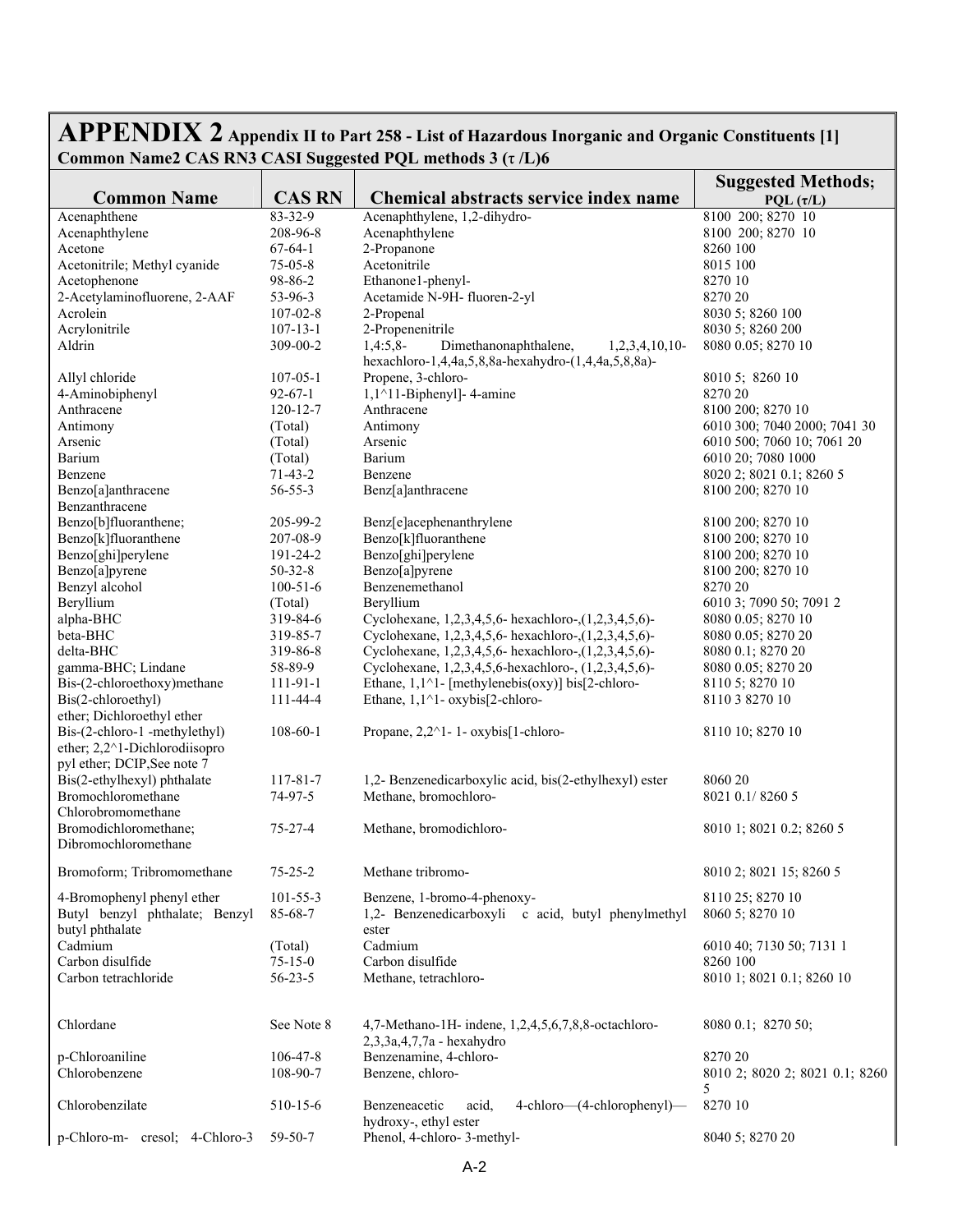| <b>Common Name</b>                                                                 | <b>CAS RN</b>      | Chemical abstracts service index name                                                | <b>Suggested Methods;</b><br>PQL $(\tau/L)$           |
|------------------------------------------------------------------------------------|--------------------|--------------------------------------------------------------------------------------|-------------------------------------------------------|
| methylphenol                                                                       |                    |                                                                                      |                                                       |
| Chloroethane; Ethyl chloride                                                       | $75 - 00 - 3$      | Ethane, chloro-                                                                      | 8010 5; 8021 1; 8260 10                               |
| Chloroform; Trichloromethane                                                       | 67-66-3            | Methane, trichloro-                                                                  | 8010 0.5; 8021 0.2; 8260 5                            |
| 2- Chloronaphthalene                                                               | 91-58-7            | Naphthalene, 2-chloro-                                                               | 8120 10; 8270 10                                      |
| 2- Chlorophenol                                                                    | $95 - 57 - 8$      | Phenol, 2-chloro-                                                                    | 8040 5; 8270 10                                       |
| 4- Chlorophenyl phenyl ether                                                       | 7005-72-3          | Benzene, 1-chloro-4-phenoxy-                                                         | 8110 40; 8270 10                                      |
| Chloroprene                                                                        | 126-99-8           | 1,3-Butadiene, 2- chloro-                                                            | 8010 50; 8260 20                                      |
| Chromium                                                                           | (Total)            | Chromium                                                                             | 6010 70; 7190 500; 7191 10                            |
| Chrysene                                                                           | 218-01-9           | Chrysene                                                                             | 8100 200; 8270 10                                     |
| Cobalt                                                                             | (Total)            | Cobalt                                                                               | 6010 70; 7200 500; 7201 10                            |
| Copper                                                                             | (Total)            | Copper                                                                               | 6010 60; 7210 200; 7211 10                            |
| m-Cresol; 3- methylphenol                                                          | 108-39-4           | Phenol, 3-methyl-                                                                    | 8270 10                                               |
| o-Cresol; 2- methylphenol                                                          | 95-48-7            | Phenol, 2-methyl-                                                                    | 8270 10                                               |
| p-Cresol; 4- methylphenol                                                          | 106-44-5           | Phenol, 4-methyl-                                                                    | 8270 10                                               |
|                                                                                    |                    |                                                                                      | 9010 200                                              |
| Cyanide                                                                            | $57 - 12 - 5$      | Cyanide<br>Acetic acid, (2,4- dichlorophenoxy-                                       |                                                       |
| $2,4-D$ ; $2,4$ -<br>Dichlorophenoxya                                              | 94-75-7            |                                                                                      | 8150 10                                               |
| cetic acid                                                                         |                    |                                                                                      |                                                       |
| $4,4^{\wedge}1$ -DDD                                                               | 72-54-8            | Benzene $1,1^1$ - (2,2- dichloroethylidene)bis[4-chloro-                             | 8080 0.1; 8270 10                                     |
| $4,4^{\wedge}1$ -DDE                                                               | 72-55-9            | Benzene, 1,1^1- (dichloroethyenylidene)bis[4-chloro-                                 | 8080 0.05; 8270 10                                    |
| $4,4^{\wedge}1$ -DDT                                                               | $50 - 29 - 3$      | Benzene, $1,1^{\wedge}1-(2,2,2)$ -trichloroethylidene)bis[4-chloro-                  | 8080 0.1; 8270 10                                     |
| Diallate                                                                           | 2303-16-4          | Carbamothioic acid, bis(1-methylethyl)-,S-(2,3-dichloro-<br>2-propenyl) ester        | 8270 10                                               |
| Dibenz[a,h]anthracene                                                              | $53 - 70 - 3$      | Dibenz[a,h]anthracene                                                                | 8100 200; 8270 10                                     |
| Dibenzofuran                                                                       | 132-64-9           | Dibenzofuran                                                                         | 8270 10                                               |
| Dibromochloromethane;<br>Chlorodibromomethane                                      | 124-48-1           | Methane, dibromochloro-                                                              | 8010 1; 8021 0.3; 8260 5                              |
| $1,2$ -Dibromo-3-<br>chloropropane;<br><b>DBCP</b>                                 | $96 - 12 - 8$      | Propane, 1,2- dibrome-3-chloro-                                                      | 8011 0.1; 8021 30; 8260 25                            |
| 1,2- Dibromoethane;<br>Ethylene<br>dribromide; EDB                                 | 106-93-4           | Ethane, 1,2- dibromo-                                                                | 8011 0.1; 8021 10; 8260 5                             |
| Di-n-butyl phthalate                                                               | 84-74-2            | 1,2- Benzenedicarboxylic acid, dibutyl ester                                         | 8060 5; 8270 10                                       |
| Dichlorobenzene; 1,2-<br>$O -$<br>Dichlorobenzene                                  | $95 - 50 - 1$      | Benzene, 1,2- dichloro1-                                                             | 8010 2; 8020 5; 8021 0.5; 8120<br>10; 8260 5; 8270 10 |
| Dichlorobenzene;<br>$1,3-$<br>m-<br>Dichlorobenzene                                | 541-73-1           | Benzene, 1,3- Dichloro-                                                              | 8010 5; 8020 5; 8021 0.2; 8120<br>10; 8260 5; 8270 10 |
| Dichlorobenzene;<br>$1,4-$<br>p                                                    | 106-46-7           | Benzene, 1,4- dichloro-                                                              | 8010 2; 8020 5; 8021 0.1; 8120                        |
| Dichlorobenzene                                                                    |                    |                                                                                      | 15 260 5; 8270 10                                     |
| 3,3^1- Dichlorobenzidine                                                           | $91 - 94 - 1$      | [ $1,1^{\wedge}1$ -Biphenyl]- 4,4 $^{\wedge}1$ -diamine, 3,3 $^{\wedge}1$ -dichloro- | 8270 20                                               |
| trans-1,4- Dichloro-2- butene                                                      | $110-57-6$         | 2-Butene, $1,4$ - dichloro-, $(E)$ -                                                 | 8260 100                                              |
| Dichlorodifluoro methane; CFC<br>12;                                               | $75 - 71 - 8$      | Methane, dichlorodifluoro-                                                           | 8021 0.5; 8260 5                                      |
| 1,1-Dichloroethane; Ethyldidene<br>chloride                                        | $75 - 34 - 3$      | Ethane, 1,1-dichloro-                                                                | 8010 1; 8021 0.5; 8260 5                              |
| 1,2 - Dichloroethane; Ethylene<br>dichloride                                       | 107-06-2           | Ethane, 1,1-dichloro-                                                                | 8010 0.5; 8021 0.3; 8260 5                            |
| Dichloroethylene;<br>$1,1-$<br>$1,1-$<br>Dichloroethene;<br>Vinylidene<br>chloride | 75-35-4            | Ethene, 1,1-dichloro-                                                                | 8010 1; 8021 0.5; 8260 5                              |
| cis-1,2- Dichloroethylene; cis-1,2-<br>Dichloroethene                              | 156-59-2           | Ethene, $1,2$ - dichloro-, $(Z)$ -                                                   | 8021 0.2; 8260 5                                      |
| trans-1,2- Dichloroethylene trans-                                                 | 156-60-5           | Ethene, $1,2$ - dichloro-, $(E)$ -                                                   | 8010 1; 8021 0.5; 8260 5                              |
| 1,2- Dichloroethene<br>2,4- Dichlorophenol                                         | 120-83-2           | Phenol, 2,4- dichloro-                                                               | 8040 5; 8270 10                                       |
| 2,6- Dichlorophenol<br>1,2- Dichloropropane; Propylene                             | 87-65-0<br>78-87-5 | Phenol, 2,6- dichloro-<br>Propane, 1,2- dichloro-                                    | 8270 10<br>8010 0.5; 8021 0.05; 8260 5                |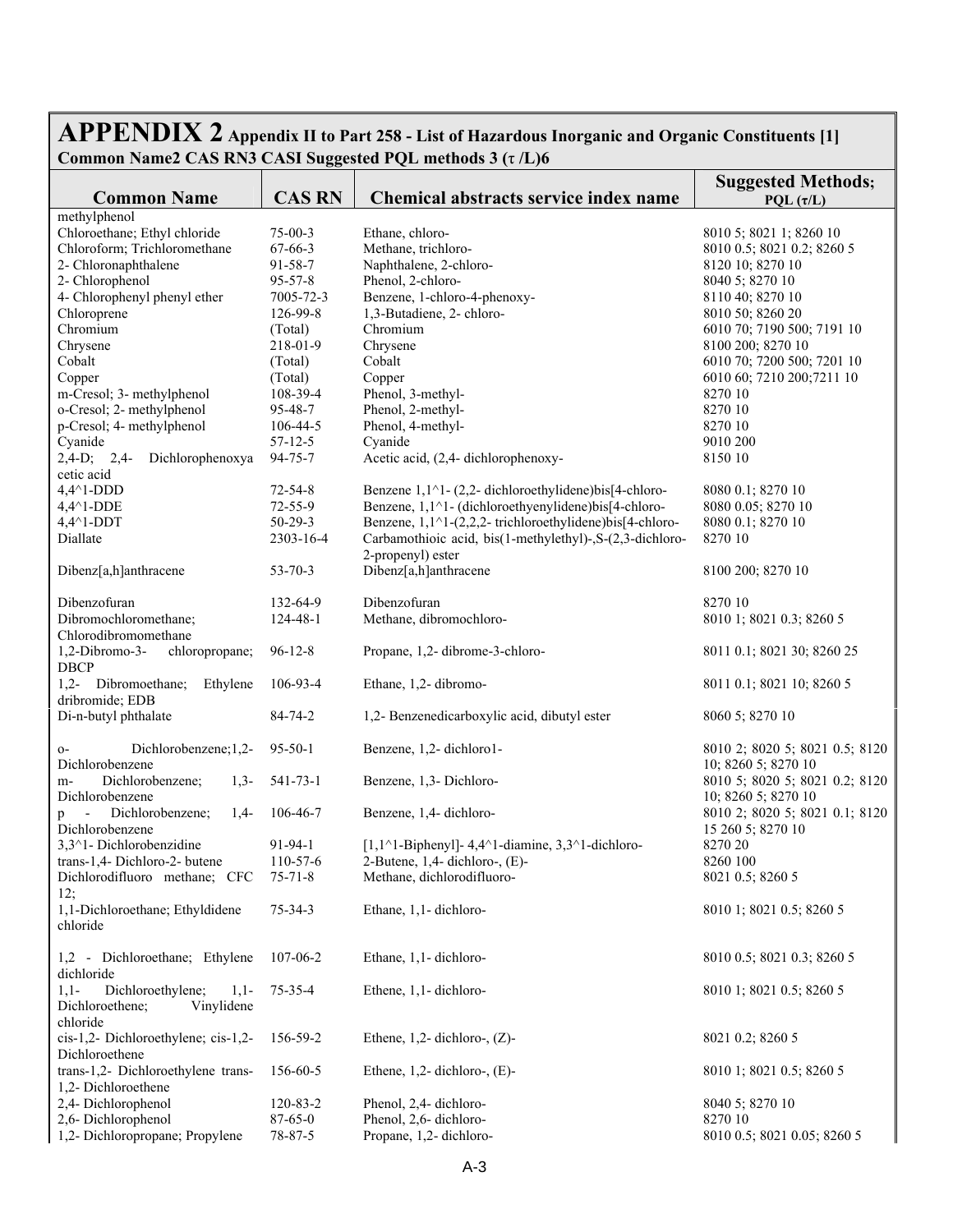| <b>Common Name</b>                                                   | <b>CAS RN</b>        | <b>Chemical abstracts service index name</b>                                                                                                 | <b>Suggested Methods;</b><br>PQL $(\tau/L)$ |
|----------------------------------------------------------------------|----------------------|----------------------------------------------------------------------------------------------------------------------------------------------|---------------------------------------------|
| dichloride                                                           |                      |                                                                                                                                              |                                             |
|                                                                      |                      |                                                                                                                                              |                                             |
| $1,3-$<br>Dichloropropane;<br>Trimethylene dichloride                | 142-28-9             | Propane, 1,3- dichloro-                                                                                                                      | 8021 0.3; 8260 5                            |
| $2,2-$<br>Dichloropropane;<br>Isopropylidene chloride                | 594-20-7             | Propane, 2,2- dichloro-                                                                                                                      | 8021 0.5; 8260 15                           |
| 1,1- Dichloropropene                                                 | 563-58-6             | 1-Propene, 1,1-dichloro-                                                                                                                     | 8021 0.2; 8260 5                            |
| cis-1,3- Dichloropropene                                             | 10061-01-5           | 1-Propene, $1,3$ - dichloro-, $(Z)$ -                                                                                                        | 8010 20; 8260 10                            |
| trans-1,3- Dichloropropene                                           | 10061-02-6           | 1-Propene, $1,3$ - dichloro-, $(E)$ -                                                                                                        | 8010 5; 8260 10                             |
| Dieldrin                                                             | $60 - 57 - 1$        | 2,7:3,6- Dimethanonaphth[2, 3-b]oxirene, 3,4,5,6,9,9-<br>chloro-1a,2,2a,3,6,6a,7,7a-octahydro-,<br>hexa,<br>$(1a, 2, 2a, 3, 6, 6a, 7, 7a)$ - | 8080 0.05; 8270 10                          |
| Diethyl phthalate                                                    | 84-66-2              | 1,2- Benzenedicarboxylic acid, diethyl ester                                                                                                 | 8060 5; 8270 10                             |
| 0,0-Diethyl<br>$0 - 2 -$<br>pyrazinyl<br>phosphorothioate; Thionazin | 297-97-2             | Phosphorothioic acid, 0,0-diethyl 0-pyrazinyl ester                                                                                          | 8141 5; 8270 20                             |
| Dimethoate                                                           | $60 - 51 - 5$        | Phosphorodithioic acid, 0,0-dimethyl S-[2-<br>(methylamino)-<br>2-oxoethyl] ester                                                            | 8141 3; 8270 20                             |
| p- (Dimethylamino) azobenzene                                        | $60 - 11 - 7$        | Benzenamine, N,N- dimethyl-4- (phenylazo)-                                                                                                   | 8270 10                                     |
| 7,12- Dimethylbenz[a]<br>anthracene                                  | 57-97-6              | Benz[a]anthracene, 7,12-dimethyl-                                                                                                            | 8270 10                                     |
| 3,3^1- Dimethylbenzidine                                             | 119-93-7             | [ $1,1^{\wedge}1$ -Biphenyl]- 4,4 $^{\wedge}1$ -diamine, 3,3 $^{\wedge}1$ -dimethyl-                                                         | 8270 10                                     |
| 2,4- Dimethylphenol; m-Xylenol                                       | 105-67-9             | Phenol, 2,4- dimethyl-                                                                                                                       | 8040 5; 8270 10                             |
| Dimethyl phthalate                                                   | $131 - 11 - 3$       | 1,2- Benzenedicarboxylic acid, dimethyl ester                                                                                                | 8060 5; 8270 10                             |
| m-Dinitrobenzene                                                     | $99 - 65 - 0$        | Benzene, 1,3- dinitro-                                                                                                                       | 8270 20                                     |
| 4,6-Dinitro-o- cresol 4,6- Dinitro-<br>2- methylphenol               | 534-52-1             | Phenol, 2-methyl-4,6-dinitro                                                                                                                 | 8040 150; 8270 50                           |
| 2,4- Dinitrophenol;                                                  | 51-28-5              | Phenol, 2,4- dinitro-                                                                                                                        | 8040 150; 8270 50                           |
| 2,4- Dinitrotoluene                                                  | $121 - 14 - 2$       | Benzene, 1-methyl-2,4-dinitro-                                                                                                               | 8090 0.2; 8270 10                           |
| 2,6- Dinitrotoluene                                                  | 606-20-2             | Benzene, 2-methyl-1,3-dinitro-                                                                                                               | 8090 0.1; 8270 10                           |
| Dinoseb; DNBP; 2- sec-Butyl-4,6-<br>dinitrophenol                    | 88-85-7              | Phenol, 2-(1- methylpropyl)-4,6- dinitro-                                                                                                    | 8150 1; 8270 20                             |
| Di-n-octyl phthalate                                                 | 117-84-0             | 1,2- Benzenedicarboxylic acid, dioctyl ester                                                                                                 | 8060 30; 8270 10                            |
| Diphenylamine<br>Disulfoton                                          | 122-39-4<br>298-04-4 | Benzenamine, N- phenyl-<br>Phosphorodithioic acid, 0,0-diethyl S-[2- (ethylthio)ethyl<br>ester                                               | 8270 10<br>8140 2; 8141 0.5; 8270 10        |
| Endosulfan I                                                         | 959-98-8             | 6,9-Methano-2,4,3- benzodioxathiepin, 6,7,8,9,10,10-<br>hexachloro-1,5,5a,6,9,9a hexahydro-,3-oxide,                                         | 8080 0.1; 8270 20                           |
| Endosulfan II                                                        | 33213-65-9           | 6,9-Methano-2,4,3- benzodioxathiepin, 6,7,8,9,10,10-<br>hexachloro-1,5,5a,6,9,9a hexahydro-, 3-oxide,<br>$(3,5a,6,9,9a)$ -                   | 8080 0.05; 8270 20                          |
| Endosulfan sulfate                                                   | 1031-07-8            | 6,9-Methano-2,4,3- benzodioxathiepin, 6,7,8,9,10,10-<br>hexachloro-1,5,5a,6,9,9a hexahydro-,3-3-dioxide                                      | 8080 0.5; 8270 10                           |
| Endrin                                                               | $72 - 20 - 8$        | 2,7:3,6- Dimethanonaphth[2, 3-b]oxirene, 3,4,5,6,9,9-<br>hexachloro-1a,2,2a,3,6,6a,7,7 a-octahydro-, (1a,<br>2, 2a, 3, 6, 6a, 7, 7a          | 8080 0.1; 8270 20                           |
| Endrin aldehyde                                                      | 7421-93-4            | 1,2,4- Methenocyclopenta[cd]pentalene-5-<br>carboxaldehyde, 2, 2a, 3, 3, 4, 7-hexachlorodecahydro-<br>$(1,2,2a,4,4a,5,6a,6b,7R^*)$ -         | 8080 0.2; 8270 10                           |
| Ethylbenzene                                                         | $100 - 41 - 4$       | Benzene, ethyl-                                                                                                                              | 8020 2; 8221 0.05;<br>8260 5                |
| Ethyl methacrylate                                                   | $97 - 63 - 2$        | 2-Propenoic acid, 2-methyl-, ethyl ester                                                                                                     | 8015 5; 8260 10;<br>8270 10                 |
| Ethyl methanesulfonate                                               | $62 - 50 - 0$        | Methanesulfonic acid, ethyl ester                                                                                                            | 8270 20                                     |
| Famphur                                                              | $52 - 85 - 7$        | Phosphorothioic acid, 0-[4-<br>[(dimethylamino)sulfonyl]phenyl] 0,0-dimethyl ester                                                           | 8270 20                                     |
| Fluoranthene                                                         | 206-44-0             | Fluoranthene                                                                                                                                 | 8100 200; 8270 10                           |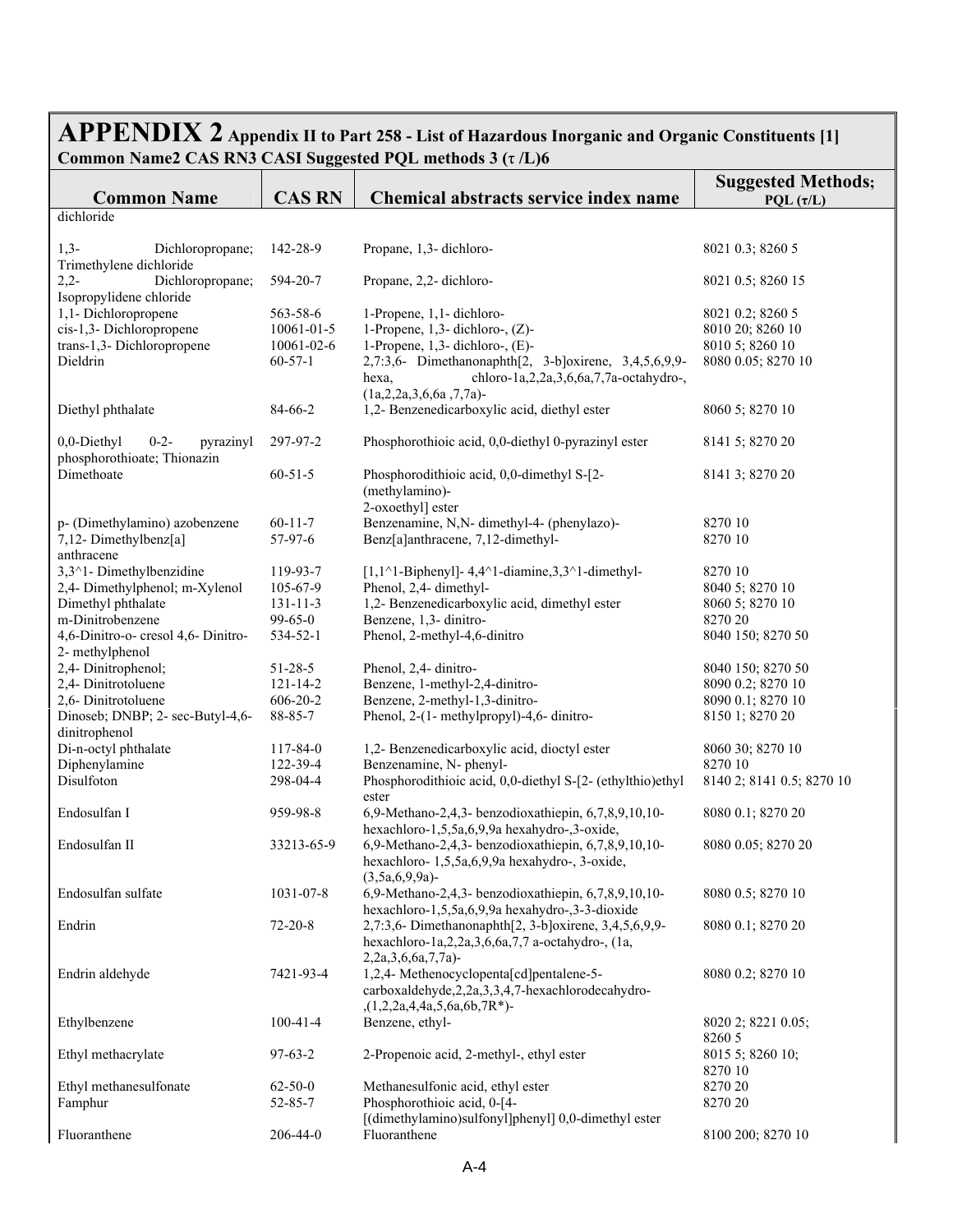| <b>Common Name</b>                               | <b>CAS RN</b>  | Chemical abstracts service index name                                                                                             | <b>Suggested Methods;</b><br>PQL $(\tau/L)$ |
|--------------------------------------------------|----------------|-----------------------------------------------------------------------------------------------------------------------------------|---------------------------------------------|
| Fluorene                                         | $86 - 73 - 7$  | 9H-Fluorene                                                                                                                       | 8100 200; 8270 10                           |
| Heptachlor                                       | 76-44-8        | 4,7-Methano-1H- indene, 1,4,5,6,7,8,8-heptachloro-<br>3a, 4, 7, 7a tetrahydro-                                                    | 8080 0.05; 8270 10                          |
| Heptachlor epoxide                               | 1024-57-3      | 2,5-Methano-2H- indeno[1,2- b]oxirene,2,3,4,5,6,7,7-<br>heptachloro-1a, 1b, 5, 5a, 6, 6a hexahydro-, (1a, 1b, 2, 5, 5a,<br>6, 6a) | 8080 1; 8270 10                             |
| Hexachlorobenzene                                | 118-74-1       | Benzene, hexachloro-                                                                                                              | 8120 0.5; 8270 10                           |
| Hexachlorobutadiene                              | 87-68-3        | 1,3-Butadiene, 1,1,2,3,4,4- hexachloro-                                                                                           | 8021 0.5; 8120 5;<br>8260 10; 8270 10       |
| Hexachlorocyclopentadiene                        | 77-47-4        | 1,3- Cyclopentadiene, 1,2,3,4,5,5-hexachloro-                                                                                     | 8120 5; 8270 10                             |
| Hexachloroethane                                 | $67 - 72 - 1$  | Ethane, hexachloro-                                                                                                               | 8120 0.5; 8260 10;<br>8270 10               |
| Hexachloropropene                                | 1888-71-7      | 1-Propene, $1, 1, 2, 3, 3, 3$ -hexachloro-                                                                                        | 8270 10                                     |
| 2-Hexanone; Methyl butyl<br>ketone               | 591-78-6       | 2-Hexanone                                                                                                                        | 8260 50                                     |
| Indeno $(1,2,3$ -cd)pyrene                       | 193-39-5       | Indeno $(1,2,3$ -cd)pyrene                                                                                                        | 8100 200; 8270 10                           |
| Isobutyl alcohol                                 | $78 - 83 - 1$  | 1-Propanol, 2- methyl-                                                                                                            | 8015 50; 8240 100                           |
| Isodrin                                          | 465-73-6       | 1,4,5,8- Dimethanonaphthalene, 1,2,3,4,10,10-<br>hexachloro-1,4,4a,5,8,8a hexahydro- $(1,4,4a,5,8,8a)$ -                          | 8270 20; 8260 10                            |
| Isophorone                                       | 78-59-1        | 2-Cyclohexen-1- one, 3,5,5- trimethyl-                                                                                            | 8090 60; 8270 10                            |
| Isosafrole                                       | 120-58-1       | 1,3-Benzodioxole, 5-(1-propenyl)-                                                                                                 | 8270 10                                     |
| Kepone                                           | 143-50-0       | 1,3,4-Metheno-2H- cyclobuta[cd]pentalen-2-<br>one, 1, 1a, 3, 3a, 4, 5, 5, 5a, 5b, 6-decachlorooctahydro-                          | 8270 20                                     |
| Lead                                             | (Total)        | Lead                                                                                                                              | 6010 400; 7420 1000<br>7421 10              |
| Mercury                                          | (Total)        | Mercury                                                                                                                           | 7470 2                                      |
| Methacrylonitrile                                | 126-98-7       | 2-Propenenitrile, 2-methyl-                                                                                                       | 8015 5; 8260 100                            |
| Methapyrilene                                    | 91-80-5        | 1,2- Ethanediamine, N.Ndimethyl-N^1-2-pyridinyl-<br>N1/2-thienylmethyl)-                                                          | 8270 100                                    |
| Methoxychlor                                     | $72 - 43 - 5$  | Benzene, $1, 1$ <sup><math>\wedge</math></sup> 1 - (2,2,2, trichloroet hylidene) bis[4-<br>methoxy-                               | 8080 2; 8270 10                             |
| Methyl bromide; Bromomethane                     | 74-83-9        | Methane, bromo-                                                                                                                   | 8010 20; 8021 10                            |
| Methyl chloride; Chloromethane                   | 74-87-3        | Methane, chloro-                                                                                                                  | 8010 1; 8021 0.3                            |
| 3- Methylcholanthrene                            | 56-49-5        | Benz[j]aceanthrylene, 1,2-dihydro-3-methyl-                                                                                       | 8270 10                                     |
| Methyl ethyl ketone; MEK; 2-<br><b>Butanone</b>  | 78-93-3        | 2-Butanone                                                                                                                        | 8015 10; 8260 100                           |
| Methyl iodide; Iodomethane                       | 74-88-4        | Methane, iodo-                                                                                                                    | 8010 40; 8260 10                            |
| Methyl methacrylate                              | $80 - 62 - 6$  | 2-Propenoic acid, 2-methyl-, methyl ester                                                                                         | 8015 2; 8260 30                             |
| Methyl methanesulfonate                          | $66 - 27 - 3$  | Methanesulfonic acid, methyl ester                                                                                                | 8270 10                                     |
| 2- Methylnaphthalene                             | 91-57-6        | Naphthalene, 2- methyl-                                                                                                           | 8270 10                                     |
| Methyl parathion; Parathion<br>methyl            | 298-00-0       | Phosphorothioic acid, 0,0-dimethyl                                                                                                | 8140 0.5; 8141 1;<br>8270 10                |
| 4-Methyl-2- pentanone; Methyl<br>isobutyl ketone | $108 - 10 - 1$ | 2-Pentanone, 4- methyl-                                                                                                           | 8015 5; 8260 100                            |
| Methylene bromide;<br>Dibromomethane             | 74-95-3        | Methane, dibromo-                                                                                                                 | 8010 15; 8021 20;<br>8260 10                |
| Methylene chloride;<br>Dichloromethane           | 75-09-2        | Methane, dichloro-                                                                                                                | 8010 5; 8021 0.2;<br>8260 10                |
| Naphthalene                                      | $91 - 20 - 3$  | Naphthalene                                                                                                                       | 8021 0.5; 8100 200; 8260 5;<br>8270 10      |
| 1,4- Naphthoquinone                              | 130-15-4       | 1,4- Naphthalenedione                                                                                                             | 8270 10                                     |
| 1-Naphthylamine                                  | 134-32-7       | 1-Naphthalenamine                                                                                                                 | 8270 10                                     |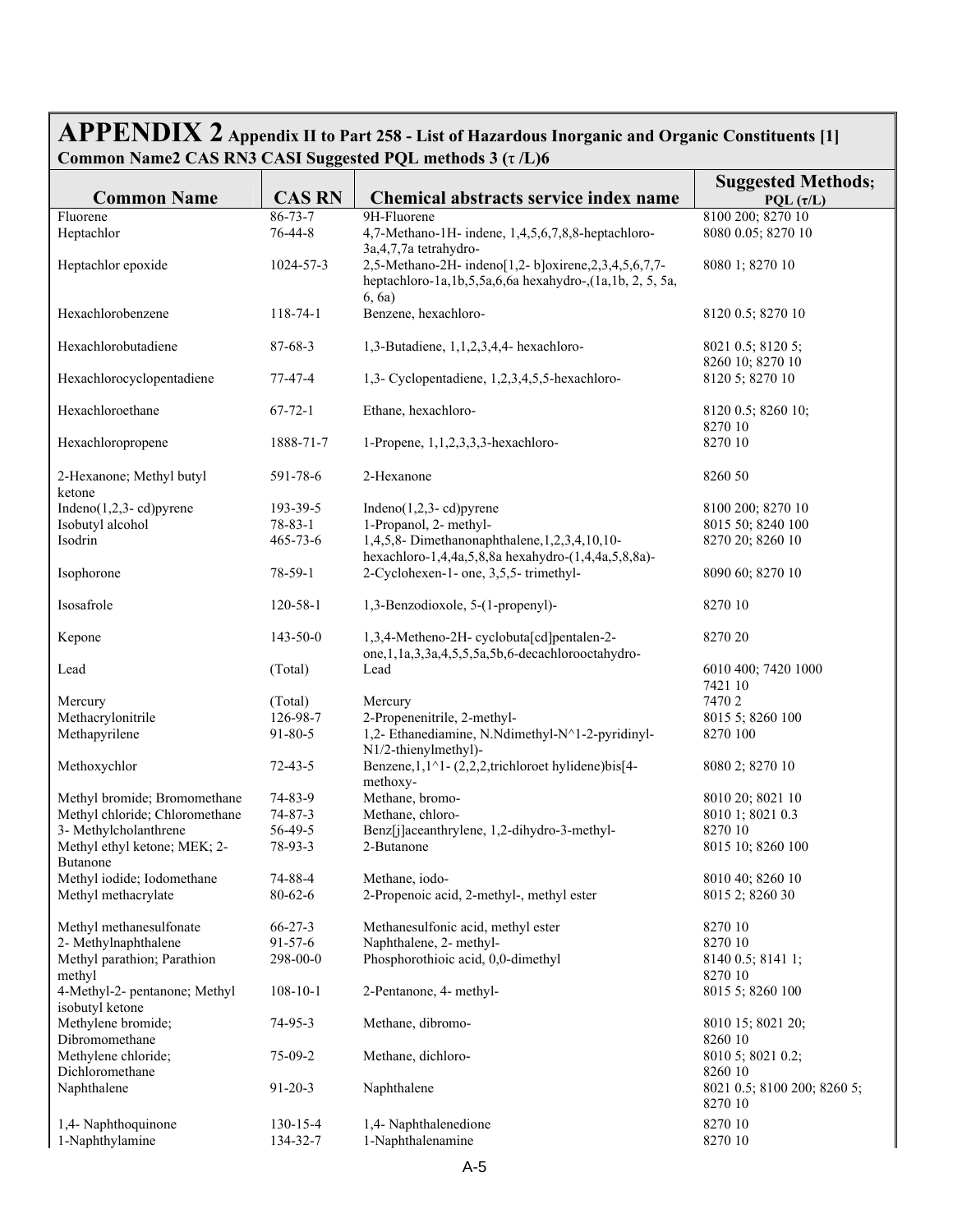| <b>Common Name</b>                             | <b>CAS RN</b>      | Chemical abstracts service index name                     | <b>Suggested Methods;</b><br>PQL $(\tau/L)$ |
|------------------------------------------------|--------------------|-----------------------------------------------------------|---------------------------------------------|
| 2-Naphthylamine                                | 91-59-8            | 2-Naphthalenamine                                         | 8270 10                                     |
| Nickel                                         | (Total)            | Nickel                                                    | 6010 150; 7520 400                          |
| o-Nitroaniline; 2-Nitroaniline                 | 88-74-4            | Benzenamine, 2- nitro                                     | 8270 50                                     |
| m-Nitroaniline; 3-Nitroanile                   | 99-09-2            | Benzenamine, 3- nitro                                     | 8270 50                                     |
| p-Nitroaniline; 4-Nitroaniline                 | $100 - 01 - 6$     | Benzenamine, 4- nitro                                     | 8270 20                                     |
| Nitrobenzene                                   | 98-95-3            | Benzene, nitro-                                           | 8090 40; 8270 10                            |
| o-Nitrophenol; 2- Nitrophenol                  | 88-75-5            | Phenol, 2-nitro-                                          | 8040 5; 8270 10                             |
| p-Nitrophenol; 4- Nitrophenol                  | $100 - 02 - 7$     | Phenol, 4-nitro-                                          | 8040 10; 8270 50                            |
| N-Nitrosodi-n- butylamine                      | 924-16-3           | 1-Butanamine, N- butyl-N-nitroso-                         | 8270 10                                     |
| N- Nitrosodiethylamine                         | $55 - 18 - 5$      | Ethanamine, N- ethyl-N-nitroso-                           | 8270 20                                     |
| N- Nitrosodimethylamine                        | $62 - 75 - 9$      | Methanamine, N- methyl-N-nitroso                          | 80702                                       |
| N- Nitrosodiphenylamine                        | 86-30-6            | Benzenamine, N- nitroso-N-phenyl-                         | 8070 5                                      |
| N- Nitrosodipropylamine N-                     | 621-64-7           | 1-Propanamine, N- nitroso-N-propyl;                       | 8070 10                                     |
| Nitroso-N-dipropylamine;Di-n-                  |                    |                                                           |                                             |
| propylnitrosamine                              |                    |                                                           |                                             |
| N- Nitrosomethylethalamine                     | 10595-95-6         | Ethanamine, N- methyl-N-nitroso                           | 8270 10                                     |
| N- Nitrosopiperidine                           | 100-75-4           | Piperidine, 1- nitroso-                                   | 8270 20                                     |
| N- Nitrosopyrrolidine                          | 930-55-2           | Pyrrolidine, 1- nitroso-                                  | 827040                                      |
| 5-Nitro-o-toluidine                            | 99-55-8            | Benzenamine, 2- methyl-5-nitro-                           | 8270 10                                     |
| Parathion                                      | 56-38-2            | Phosphorothioic acid, 0,0-diethyl 0-(4-nitrophenyl) ester | 8141 0.5; 8270 10                           |
| Pentachlorobenzene<br>Pentachloronitro benzene | 608-93-5           | Benzene, pentachloro-                                     | 8270 10<br>8270 20                          |
| Pentachlorophenol                              | 82-68-8<br>87-86-5 | Benzene, pentachloronitro<br>Phenol, pentachloro-         | 8040 5; 8270 50                             |
| Phenacetin                                     | $62 - 44 - 2$      | Acetamide, N-(4- ethoxyphenyl)                            | 8270 20                                     |
| Phenanthrene                                   | $85 - 01 - 8$      | Phenanthrene                                              | 8100 200; 8270 10                           |
| Phenol                                         | 108-95-2           | Phenol                                                    | 8040 1                                      |
| p- Phenylenediamine                            | $106 - 50 - 3$     | 1,4- Benzenediamine                                       | 8270 10                                     |
| Phorate                                        | 298-02-2           | Phosphorodithioic acid, 0,0-diethyl S-                    | 8140 2; 8141 0.5;                           |
|                                                |                    | [(ethylthio)methyl] ester                                 | 8270 10                                     |
| Polychlorinated biphenyls; PCBs;<br>Aroclors   | See Note 9         | 1,1'-Biphenyl, chloro derivatives                         | 8080 50; 8270 200                           |
| Pronamide                                      | 23950-58-5         | Benzamide, 3,5- dichloro-N-(1,1-dimethyl-2-propynyl)-     | 8270 10                                     |
| Propionitrile; Ethyl cyanide                   | $107 - 12 - 0$     | Propanenitrile                                            | 8015 60; 8260 150                           |
| Pyrene                                         | $129 - 00 - 0$     | Pyrene                                                    | 8100 200; 8270 10                           |
| Safrole                                        | 94-59-7            | 1,3-Benzodioxole, 5-(2-propenyl)-                         | 8270 10                                     |
| Selenium                                       | (Total)            | Selenium                                                  | 6010 750; 7740 20; 7741 20                  |
| Silver                                         | (Total)            | Silver                                                    | 6010 70; 7760 100; 7761 10                  |
| Silvex; 2,4,5-TP                               | $93 - 72 - 1$      | Propanoic acid, 2- (2,4,5-trichlorophenoxy)-              | 81502                                       |
| Styrene                                        | $100-42-5$         | Benzene, ethenyl-                                         | 8020 1; 8021 0.1; 8260 10                   |
| Sulfide                                        | 18496-25-8         | Sulfide                                                   | 9030 4000                                   |
| $2,4,5$ -T; $2,4,5$ - Trichlorophenoxy         | 93-76-5            | Acetic acid, (2,4,5- trichlorophenoxy)-                   | 81502                                       |
| acetic acid                                    |                    |                                                           |                                             |
| 1,2,4,5- Tetrachlorobenzene                    | 95-94-3            | Benzene, 1,2,4,5- tetrachloro-                            | 8270 10                                     |
| 1,1,1,2- Tetrachloroethane                     | 630-20-6           | Ethane, 1,1,1,2-tetrachloro-                              | 8010 5; 8021 0.05; 8260 5                   |
| 1,1,2,2- Tetrachloroethne                      | 79-34-5            | Ethane, 1,1,2,2-tetrachloro-                              | 8010 0.5; 8021 0.1; 8260 5                  |
| Tetrachloroethylene                            | 127-18-4           | Ethene, tetrachloro-                                      | 8010 0.5; 8021 0.5; 8260 5                  |
| Tetrachloroethene;                             |                    |                                                           |                                             |
| Perchloroethylene                              |                    |                                                           |                                             |
| 2,3,4,6- Tetrachlorophenol                     | 58-90-2            | Phenol, 2,3,4,6- tetrachloro-                             | 8270 10                                     |
| Thallium                                       | (Total)            | Thallium                                                  | 6010 400; 7840 1000; 7841 10                |
| Tin                                            | (Total)            | Tin                                                       | 601040                                      |
| Toluene                                        | 108-88-3           | Benzene, methyl-                                          | 8020 2; 8021 0.1;                           |
|                                                |                    |                                                           | 8260 5                                      |
| o-Toluidine                                    | $95 - 53 - 4$      | Benzenamine, 2- methyl-                                   | 8270 10                                     |
| Toxaphene                                      | See Note 10        | Toxaphene                                                 | 80802                                       |
| 1,2,4- Trichlorobenzene                        | $120 - 82 - 1$     | Benzene, 1,2,4- trichloro-                                | 8021 0.3; 8120 0.5; 8260 10;<br>8270 10     |
| 1,1,1- Trichloroethane;                        | $71 - 55 - 6$      | Ethane, 1,1,1-trichloro-                                  | 8010 0.3; 8021 0.3; 8260 5                  |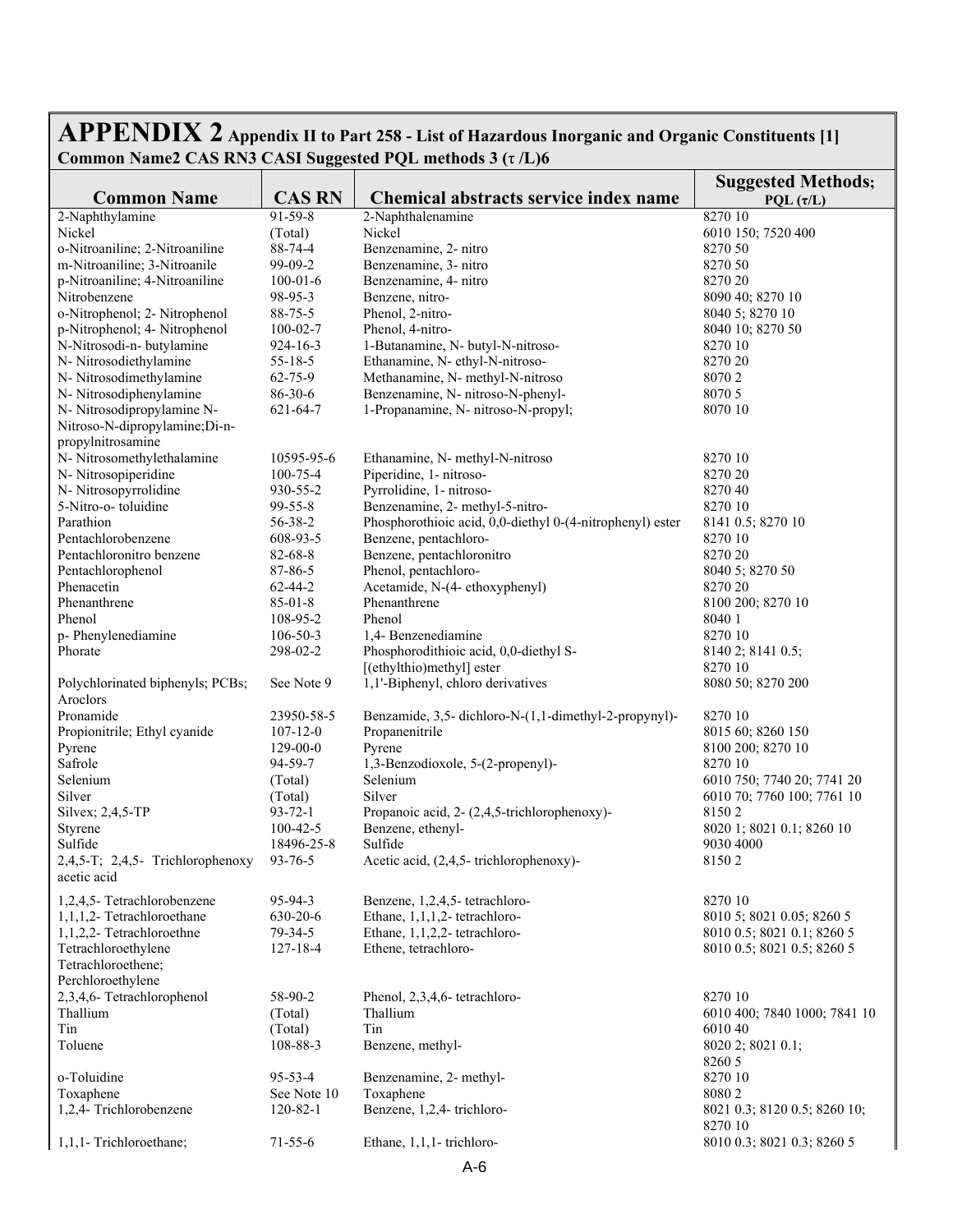|                                  |                |                                           | <b>Suggested Methods;</b>   |
|----------------------------------|----------------|-------------------------------------------|-----------------------------|
| <b>Common Name</b>               | <b>CAS RN</b>  | Chemical abstracts service index name     | POL $(\tau/L)$              |
| Methylchloroform                 |                |                                           |                             |
| 1,1,2-Trichloroethane            | $79-00-5$      | Ethane, $1,1,2$ - trichloro-              | 8010 0.2; 8260 5            |
| Trichloroethylene;               | $79-01-6$      | Ethene, trichloro-                        | 8010 1:8021 0.2:8260 5      |
| Trichloroethene                  |                |                                           |                             |
| Trichlorofluoromethane; CFC-11   | $75-69-4$      | Methane, trichlorofluoro-                 | 8010 10; 8021 0.3; 8260 5   |
| 2,4,5- Trichlorophenol           | 95-95-4        | Phenol, 2,4,5-trichloro-                  | 8270 10                     |
| 2,4,6-Trichlorophenol            | 88-06-2        | Phenol, 2,4,6-trichloro-                  | 8040 5:8270 10              |
| 1,2,3- Trichloropropane          | $96 - 18 - 4$  | Propane, 1,2,3-trichloro-                 | 8010 10; 8021 5; 8260 15    |
| 0,0,0- Triethyl phosphorothioate | $126 - 68 - 1$ | Phosphorothioic acid, 0,0,0-triethylester | 8270 10                     |
| sym-Trinitrobenzene              | $99 - 35 - 4$  | Benzene, 1,3,5-trinitro-                  | 8270 10                     |
| Vanadium                         | (Total)        | Vanadium                                  | 6010 80; 7910 2000; 7911 40 |
| Vinyl acetate                    | 108-05-4       | Acetic acid, ethenyl ester                | 8260.50                     |
| Vinyl chloride; Chloroethene     | $75-01-4$      | Ethene, chloro-                           | 8010 2; 8021 0.4; 8260 10   |
| Xylene(total)                    | See Note11     | Benzene, dimethyl-                        | 8020 5; 8021 0.2; 8260 5    |
| Zinc                             | (Total)        | Zinc                                      | 6010 20; 7950 50; 7951 0.5  |

#### *Notes*

- 1. The regulatory requirements pertain only to the list of substances; the right hand columns (Methods and PQL) are given for informational purposes only. See also footnotes 5 and 6.
- 2. Common names are those widely used in government regulations, scientific publications, and commerce; synonyms exist for many chemicals.
- 3. Chemical Abstracts Service registry number. Where Total is entered, all species in the ground water that contain this element are included.
- 4. CAS index are those used in the 9th Collective Index.
- 5. Suggested Methods refer to analytical procedure numbers used in EPA Report SW-846 Test Methods for Evaluating Solid Waste, third edition, November 1986, as revised, December 1987. Analytical details can be found in SW-846 and in documentation on file at the agency. CAUTION: The methods listed are representative SW-846 procedures and may not always be the most suitable method(s) for monitoring an analyte under the regulations.
- 6. Practical Quantitation Limits (PQLs) are the lowest concentrations of analytes in ground waters that can be realiably determined within specified limits of precision and accuracy by the indicated methods under routine laboratory operating conditions. The PQLs listed are generally stated to one significant figure. PQLs are based on 5 mL samples for volatile organics and 1 L samples for semivolatile organics. CAUTION: The PQL values in many cases are based only on a general estimate for the method and not on a determination for individual compounds; PQLs are not a part of the regulation.
- 7. This substance is often called Bis(2-chloroisopropyl) ether, the name Chemical Abstracts Service applies to its noncommercial isomer, Propane, 2,2-oxybis[2-chloro- (CAS RN 39638-32-9).
- 8. Chlordane: This entry includes alpha-chlordane (CAS RN 5103- 71-9), beta-chlordane (CAS RN 5103-74-2), gamma-chlordane (CAS RN 5566-34-7), and constituents of chlordane (CAS RN 57-74-9 and CAS RN 12789-03-6). PQL shown is for technical chlordane. PQLs of specific isomers are about 20 (r)g/L by method 8270.
- 9. Polychlorinated biphenyls (CAS RN 1336-36-3); this category contains congener chemicals, including constituents of Aroclor 1016 CAS RN 12674-11-2), Aroclor 1221 (CAS RN 11104-28-2), Aroclor 1232 (CAS RN 11141-16-5), Aroclor 1242 (CAS RN 53469-21-9), Aroclor 1248 (CAS RN 12672-29-6), Aroclor 1254 (CAS RN 11097- 69-1), and Aroclor 1260 (CAS RN 11096-82-5). The PQL shown is an average value for PCB congeners.
- 10. Toxaphene: This entry includes congener chemicals contained in technical toxaphene (CAS RN 8001-35-2), i.e., chlorinated camphene.
- 11. Xylene (total): This entry includes o-xylene (CAS RN 96-47-6), m-xylene (CAS RN 108-38-3), p-xylene (CAS RN 106-42-3), and unspecified xylenes (dimethylbenzenes) (CAS RN 1330-20-7). PQLs for method 8021 are 0.2 for o-xylene and 0.1 for m- or p-xylene. The PQL for mxylene is 2.0 (r)g/L by method 8020 or 8260.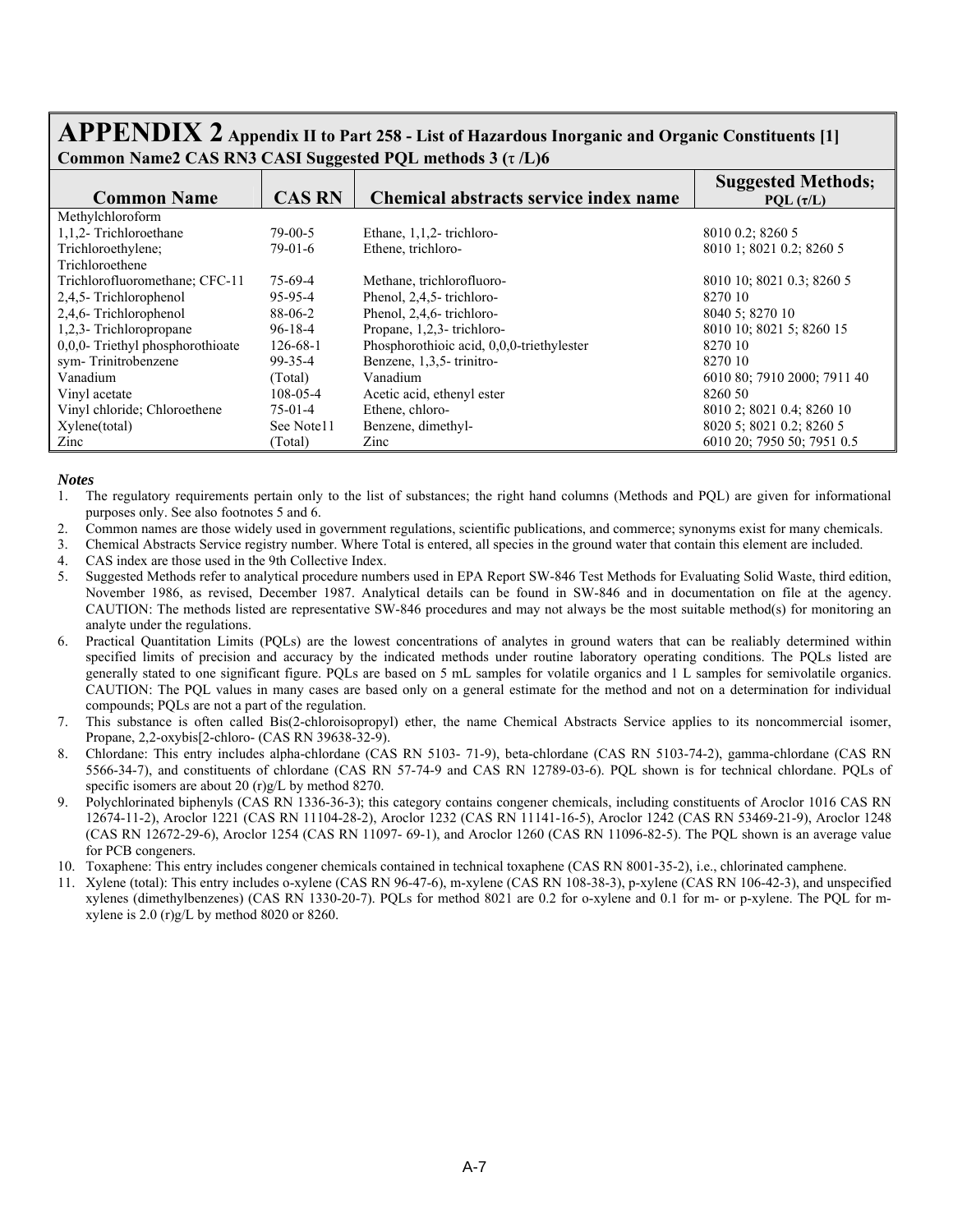# **APPENDIX 3- Maximum Contaminant Levels (MCLs)**

The maximum contaminant levels promulgated herein are for use in determining whether solid waste disposal activities comply with the ground-water criteria (40 CFR 257.3-4) for Class 3, Class 4 and other solid waste facilities and practices. Monitoring of other parameters may be required based on specific waste characteristics.

| <b>Chemical</b>                 | CAS No.        | <b>MCL</b> | <b>Chemical</b>                    | <b>CAS</b>      | <b>MCL</b> |
|---------------------------------|----------------|------------|------------------------------------|-----------------|------------|
|                                 |                | (mg/l)     |                                    | No.             | (mg/l)     |
| Arsenic                         | 7440-38-2      | 0.05       | Lindane                            | 58-89-9         | 0.004      |
| Barium                          | 7440-39-3      | 1.0        | Lead                               | 7439-92-1       | 0.05       |
| Benzene                         | $71 - 343 - 2$ | 0.005      | Mercury                            | 7439-97-6       | 0.002      |
| Cadmium                         | 7440-43-9      | 0.01       | Methoxychlor                       | $72 - 43 - 5$   | 0.1        |
| Carbon tetrachloride            | $56 - 23 - 5$  | 0.005      | Nitrate                            |                 | 10.0       |
| Chromium (hexavalent)           | 7440-47-3      | 0.05       | Selenium                           | 7782-49-2       | 0.01       |
| 2,4-Dichlorophenoxy acetic acid | $94 - 75 - 7$  | 0.1        | Silver                             | 7440-22-4       | 0.05       |
| 1,4-Dichlorobenzene             | 106-46-7       | 0.075      | Toxaphene                          | $8001 - 35 - 2$ | 0.005      |
| 1,2-Dichloroethane              | 107-06-2       | 0.005      | 1,1,1-Trichloroethane              | $71 - 55 - 6$   | 0.2        |
| 1,1-Dichloroethylene            | 75-35-4        | 0.007      | Trichloroethylene                  | 79-01-6         | 0.005      |
| Endrin                          | $75 - 20 - 8$  | 0.0002     | 2,4,5-Trichlorophenoxy acetic acid | $93 - 76 - 5$   | 0.01       |
| Fluoride                        |                | 4.0        | Vinyl chloride                     | $75-01-4$       | 0.002      |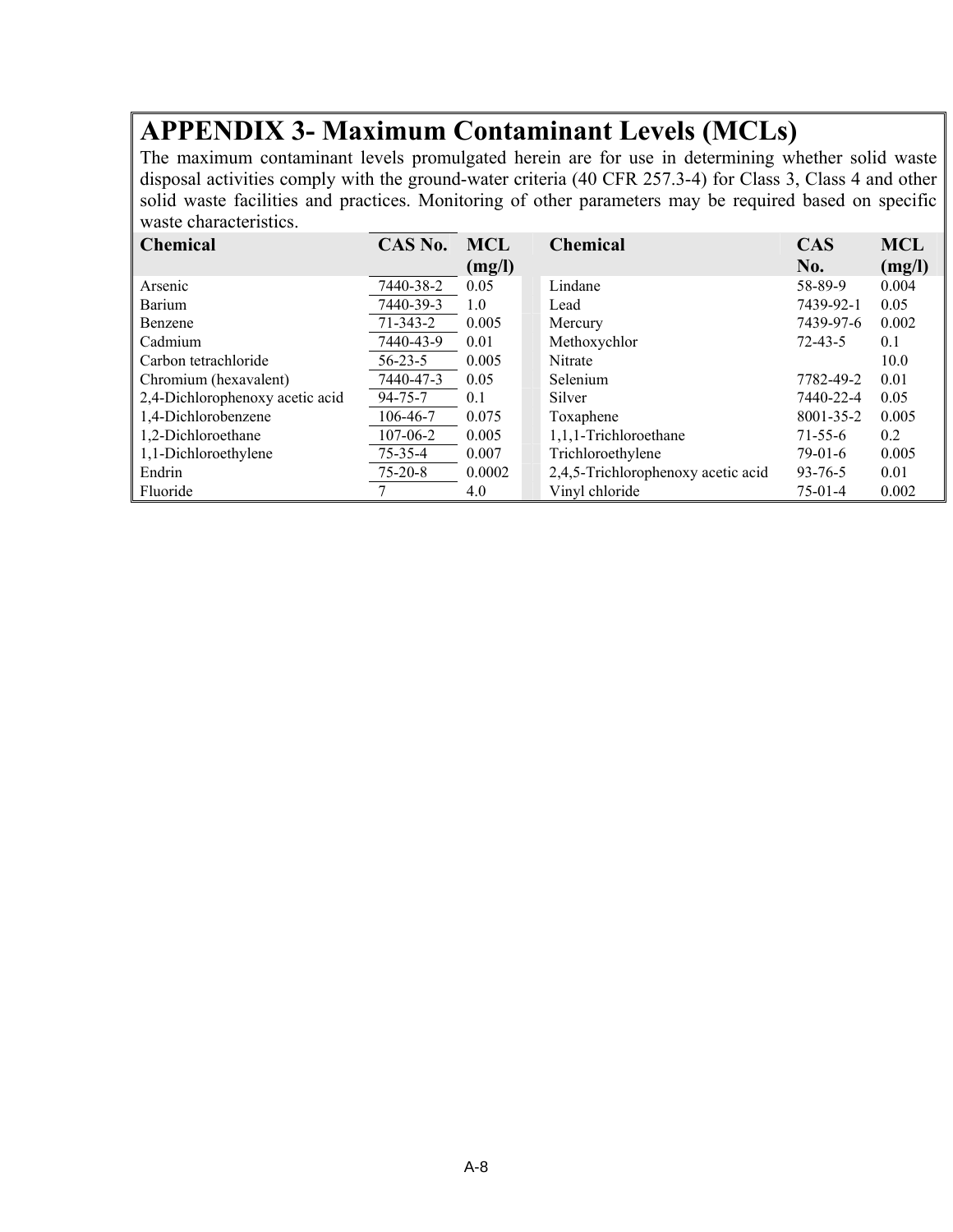| ARKANSAS                                                                                                         |                                | <b>REGISTER</b><br><b>Transmittal Sheet</b>                                                                                                                                                         |         |          |                   |
|------------------------------------------------------------------------------------------------------------------|--------------------------------|-----------------------------------------------------------------------------------------------------------------------------------------------------------------------------------------------------|---------|----------|-------------------|
|                                                                                                                  |                                | <b>Charlie Daniels</b><br>Secretary of State<br>State Capitol Room 026<br>Little Rock, Arkansas 72201-1094<br>(501) 682-3527                                                                        |         |          |                   |
| <b>For Office</b><br><b>Use Only:</b>                                                                            |                                |                                                                                                                                                                                                     |         |          |                   |
| Arkansas Department of Environmental Quality<br>Name of Agency                                                   |                                |                                                                                                                                                                                                     |         |          |                   |
| Arkansas Pollution Control and Ecology Commission<br>Department                                                  |                                |                                                                                                                                                                                                     |         |          |                   |
| Contact Anne Weinstein                                                                                           |                                | Weinstein@adeq.state.ar.us<br>—————————— E-mail _________________________________ Phone <sup>(501) 682-0743</sup>                                                                                   |         |          |                   |
| Statutory Authority for Promulgating Rules A.C. A. § 8-1-203(b)(1).                                              |                                |                                                                                                                                                                                                     |         |          |                   |
| Regulation No. 22, Solid Waste Management Rules; Docket No. 07-012; Minute Order No. 08-08<br><b>Rule Title:</b> |                                |                                                                                                                                                                                                     |         |          |                   |
| Intended Effective Date                                                                                          |                                |                                                                                                                                                                                                     |         | Date     |                   |
| Emergency                                                                                                        |                                | Legal Notice Published                                                                                                                                                                              |         | 12/12/07 |                   |
| 10 Days After Filing                                                                                             |                                | Final Date for Public Comment                                                                                                                                                                       |         | 01/28/08 |                   |
| Other                                                                                                            |                                | Reviewed by Legislative Council                                                                                                                                                                     |         | 03/06/08 |                   |
|                                                                                                                  |                                | Adopted by State Agency                                                                                                                                                                             |         | 03/28/08 |                   |
| Electronic Copy of Rule Provided on disk or CD (per Act 1478 of 2003)                                            |                                |                                                                                                                                                                                                     |         |          |                   |
| Electronic Copy of Rule e-mailed from:                                                                           |                                |                                                                                                                                                                                                     |         |          |                   |
|                                                                                                                  | Contact Person                 | Email Address                                                                                                                                                                                       |         |          | Date $\sum$       |
| (501) 682-7890<br>Phone Number                                                                                   | Signature                      | <b>CERTIFICATION OF AUTHORIZED OFFICER</b><br>I Hereby Certify That The Attached Rules Were Adopted<br>In Compliance with Act 434 of 1967 As Amended.<br>omalley@adeq.state.ar.us<br>E-mail Address | ഗ<br>ъ. | OD PT. C | I<br>I<br>i<br>El |
|                                                                                                                  | Administrative Hearing Officer |                                                                                                                                                                                                     |         |          |                   |
|                                                                                                                  | Title<br>04/16/08              |                                                                                                                                                                                                     |         |          |                   |
|                                                                                                                  | Date                           |                                                                                                                                                                                                     |         |          |                   |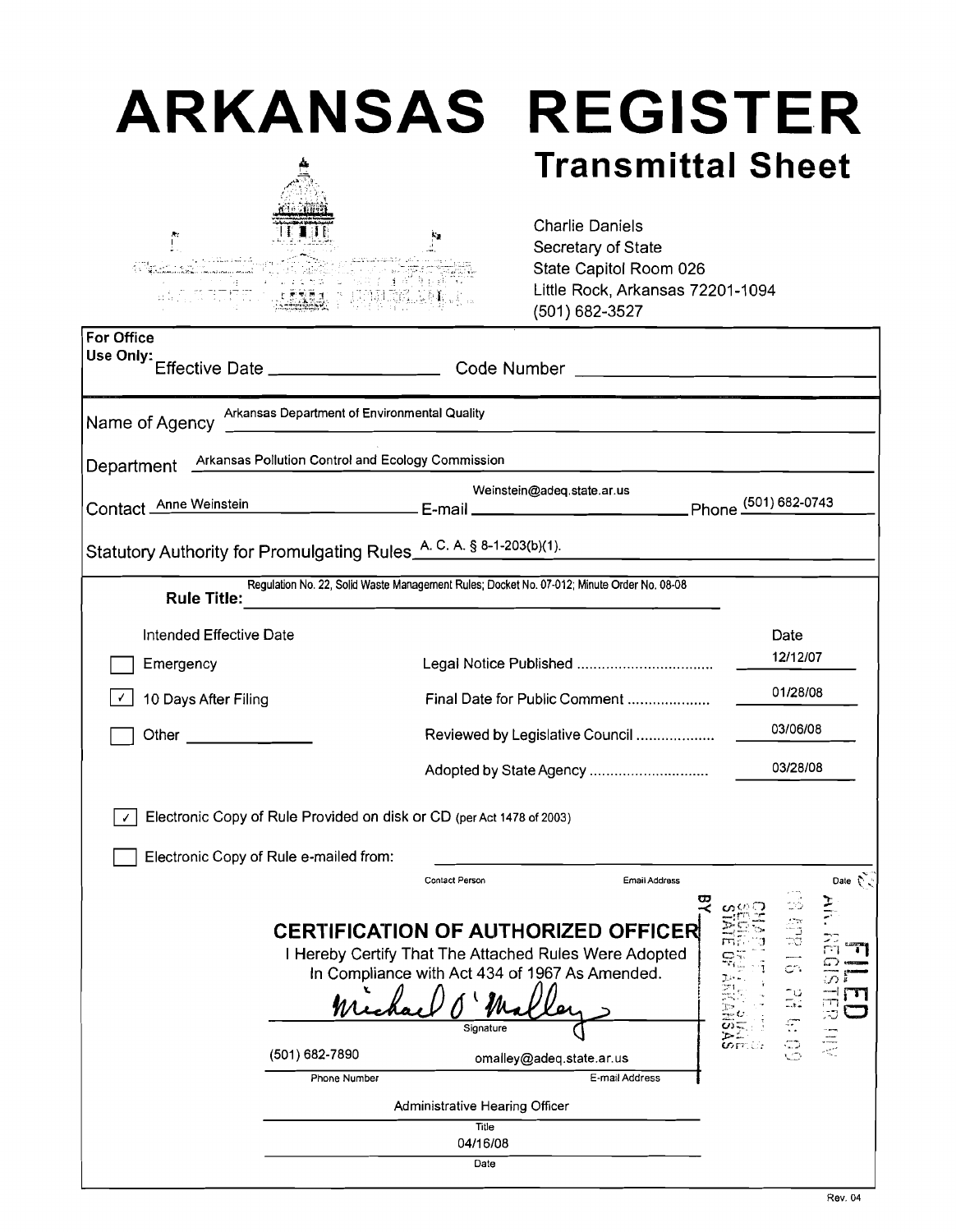#### **ARKANSAS POLLUTION CONTROL** & **ECOLOGY COMMISSION**



April 16, 2008

101 EAST CAPITOL SUITE 205 LITTLE ROCK, ARKANSAS 72201 PHONE: (501) 682-7890 FAX: (501) 682-7891

# **RECEIVED**

# **APR 1 6 2008**

BUREAU OF **LEGISLATIVE** RESEARCH

Ms. Donna Davis Administrative Rules and Regulations Committee Room 433, State Capitol Building Little Rock, Arkansas 72201

> RE: Regulation No. 22, Solid Waste Management Rules; Docket No. 07-012-R - **FINAL FILING.**

Dear Ms. Davis:

I am enclosing the following for filing with your office:

| ⊥ . |  |  |  |                                   | Two (2) hard copies of the amendment to Requlation No. |  |
|-----|--|--|--|-----------------------------------|--------------------------------------------------------|--|
|     |  |  |  | 22, Solid Waste Management Rules. |                                                        |  |

2. Two (2) copies of Commission Minute Order No. 08-08.

3. Two (2) copies of the Financial Impact Statement.

Please provide written confirmation of your receipt of these materials by file-marking the enclosed copy of this letter and returning it to me.

Thank you for your assistance in this matter.

Respectfully,

 $O'$  /m

Michael O'Malley Administrative Hearing Officer

Enclosures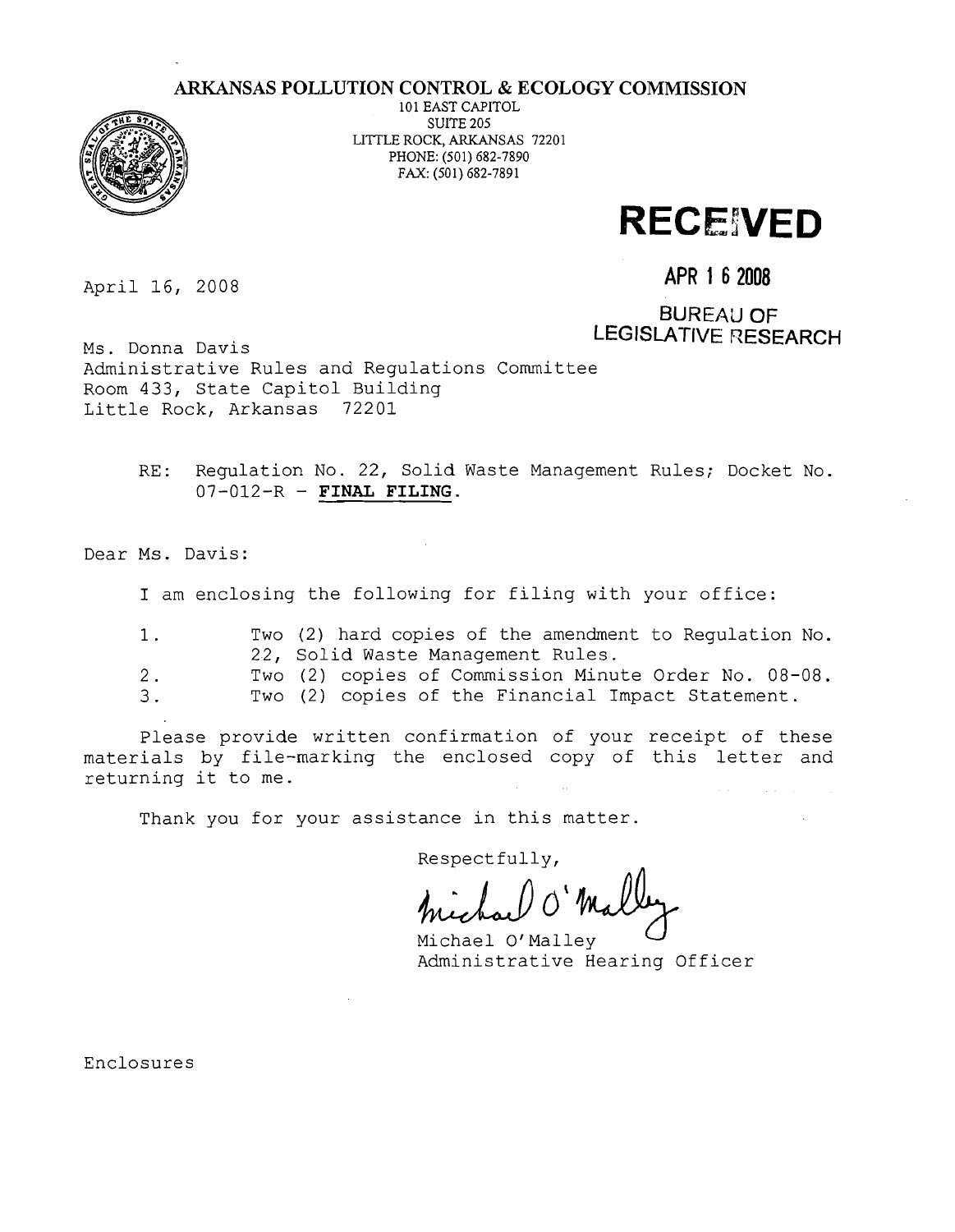# $\begin{array}{l}\n \textbf{ARKANSAS STATE LIBRARY}\n\textcolor{red}{\bf \textcolor{blue}{S}}\n\end{array}$   $\begin{array}{l}\n \textbf{S}}\n\textbf{S}}\n\begin{array}{l}\n \textbf{S}}\n\textbf{S}}\n\textbf{S}}\n\textbf{S}}\n\textbf{S}}\n\textbf{S}}\n\textbf{S}}\n\textbf{S}}\n\textbf{S}}\n\textbf{S}}\n\textbf{S}}\n\textbf{S}}\n\textbf{S}}\n\textbf{S}}\n\textbf{S}}\n\textbf{S}}\n\textbf{S}}\n\textbf{S}}$



For Depositing Final Rules and Regulations At the Arkansas State Library

Documents Services • Arkansas State Library<br>One Capitol Mall • Little Rock, AR 72201-1094  $501-682-2326$  phone;  $501-682-1532$  FAX

| For Office Use Only                                           |                                                                                                                                                    |                                |
|---------------------------------------------------------------|----------------------------------------------------------------------------------------------------------------------------------------------------|--------------------------------|
| <b>Effective Date:</b>                                        | <b>Classification Number:</b>                                                                                                                      |                                |
| Name of Agency: Arkansas Department of Environmental Quality  |                                                                                                                                                    |                                |
|                                                               |                                                                                                                                                    |                                |
| <b>Contact Person:</b><br><b>Anne Weinstein</b>               |                                                                                                                                                    | Telephone: (501) 682-0743      |
|                                                               | Statutory Authority for Promulgating Rules: A. C. A. § 8-1-203(b)(1).                                                                              |                                |
| No. 08-08.                                                    | Title of Rule: Regulation No. 22, Solid Waste Management Rules; Docket No 07-012-R; Minute Order                                                   |                                |
| <b>Rule Status</b>                                            | <b>Effective Date Status</b>                                                                                                                       | <b>Effective Date</b>          |
| <b>New Rule/Regulation</b>                                    | <b>Emergency</b>                                                                                                                                   |                                |
| <b>Amended Rule/Regulation</b><br>$\bowtie$                   | 10 Days after filing<br>$\bowtie$                                                                                                                  |                                |
|                                                               | Other                                                                                                                                              | <b>April 26, 2008</b>          |
| <b>Repealed Rule/Regulation</b>                               |                                                                                                                                                    |                                |
| Order                                                         | Repealed                                                                                                                                           |                                |
| <b>Emergency Rule/Regulation</b>                              | <b>Adopted by State Agency</b>                                                                                                                     |                                |
|                                                               | Rule above is proposed and will be replaced by final version<br>Financial and/or Fiscal Impact Statement Attached                                  |                                |
| Signature:<br><b>Administrative Hearing Officer</b><br>Title: | <b>Certification of Authorized Officer</b><br>I hereby certify that the attached rules were adopted in compliance with Act 434 of 1967 as amended. | Date:<br><b>April 16, 2008</b> |
|                                                               |                                                                                                                                                    |                                |

 $1/14/99$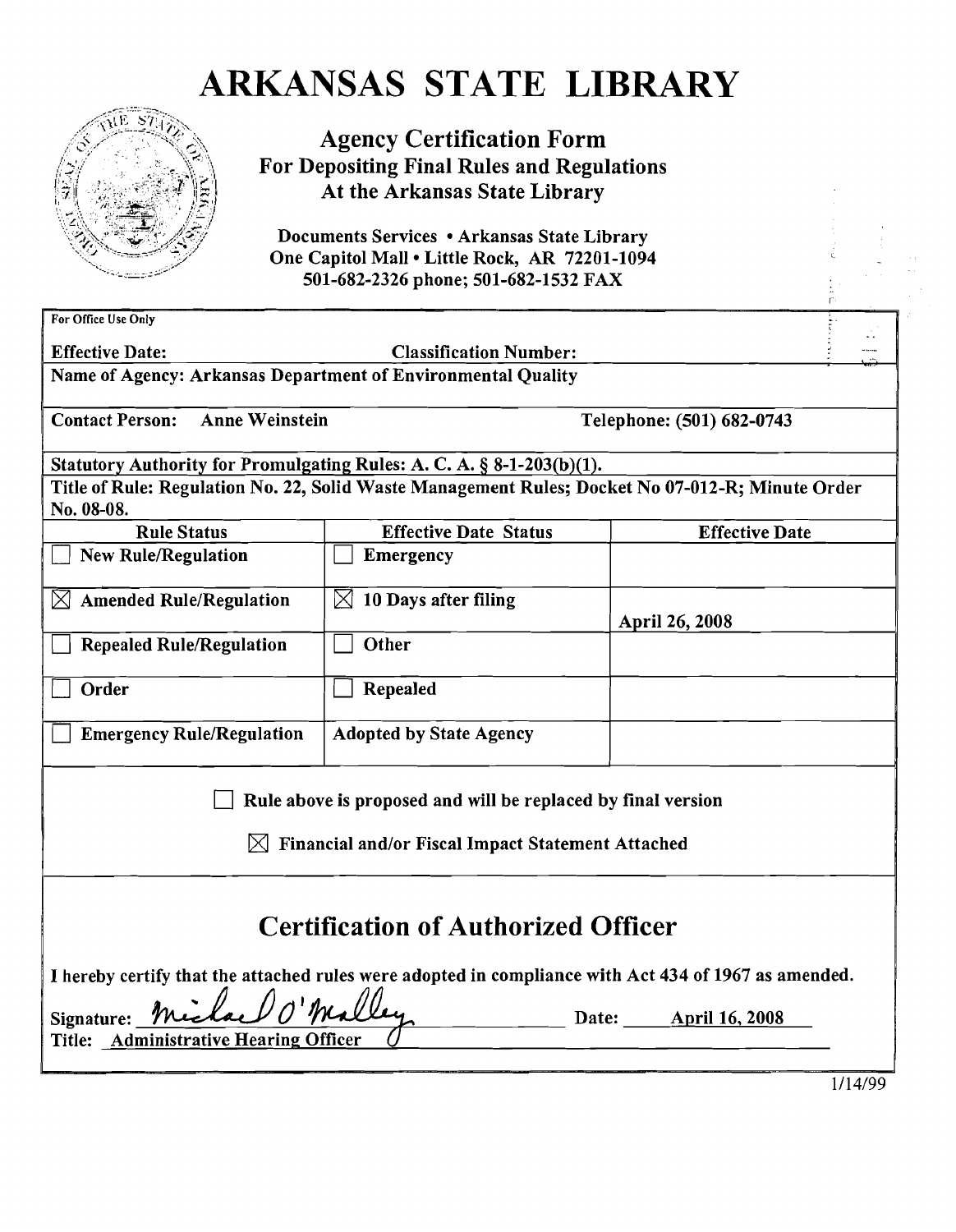| ARKANSAS POLLUTION CONTROL<br>AND ECOLOGY COMMISSION | SUBJECT:<br>Adoption of Revisions to<br>Regulation 22, Solid Waste<br>Management Rules |
|------------------------------------------------------|----------------------------------------------------------------------------------------|
| MINUTE ORDER NO. 08- $\mathcal{O}\mathcal{E}$        | DOCKET NO. 07-012-R<br>PAGE 1 OF 2                                                     |

On December 7, 2007, the Commission granted the Department's petition to initiate rulemaking to amend Regulation No. 22, Solid Waste Management Rules. A public hearing was held on January 21, 2007 in North Little Rock.

One written comment was received. The comment recommended modifying Regulation No. 22. 1304 as shown in the marked-up version below:

(b) Any expenditures in excess of \$50,000 per site from the Landfill Post-Closure Trust Fund, for corrective action to remedy environmental impacts of closed disposal sites previously operated as a landfill pursuant to state law, but unpermitted, will be prioritized and authorized by the Commission, by adoption of a Minute Order, after addressing corrective actions needed to address environmental impacts from permitted landfills closed properly.

The modification clarifies Section 1304 and makes it conform to Act 1281, Section 47 of 2007 which requires the Commission to prioritize and authorize the expenditures of any hnds in excess of \$50,000 for corrective action at landfills that were permitted and certified closed by ADEQ.

#### **IT IS THEREFORE, ORDERED:**

- 1. That the proposed rule is adopted.
- 2. That the ADEQ staff is directed to make these changes to Regulation No. 22.